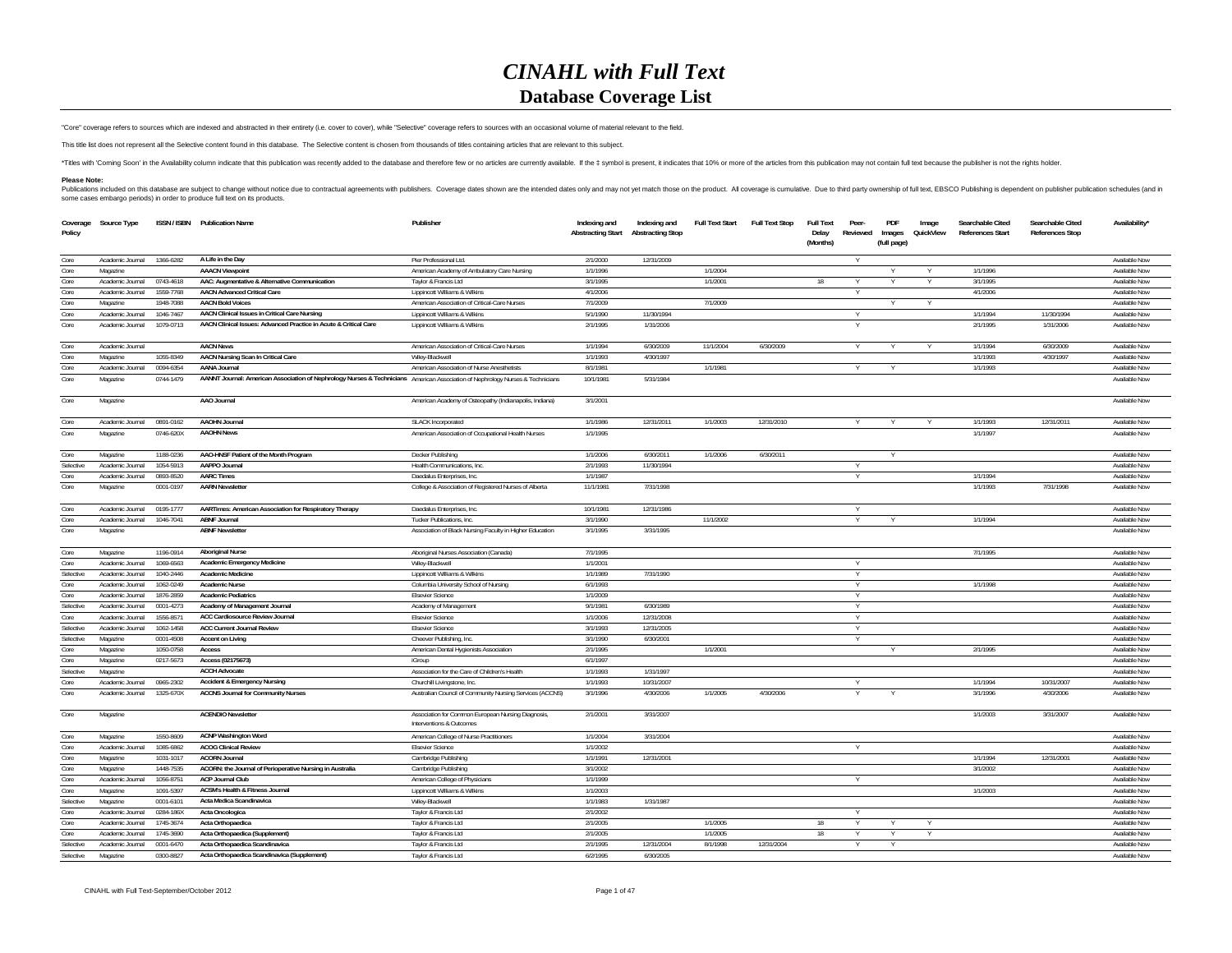| Coverage<br>Policy | Source Type                          |                        | ISSN / ISBN Publication Name                                           | Publisher                                                        | Indexing and<br><b>Abstracting Start</b> | Indexing and<br><b>Abstracting Stop</b> | <b>Full Text Start</b> | <b>Full Text Stop</b> | <b>Full Text</b><br>Delay<br>(Months) | Peer-<br>Reviewed | PDF<br>Images<br>(full page) | Image<br>QuickView | Searchable Cited<br><b>References Start</b> | Searchable Cited<br><b>References Stop</b> | Availability'                  |
|--------------------|--------------------------------------|------------------------|------------------------------------------------------------------------|------------------------------------------------------------------|------------------------------------------|-----------------------------------------|------------------------|-----------------------|---------------------------------------|-------------------|------------------------------|--------------------|---------------------------------------------|--------------------------------------------|--------------------------------|
| Core               | Academic Journal 0001-6489           |                        | Acta Oto-Laryngologica                                                 | Taylor & Francis Ltd                                             | 1/1/1994                                 |                                         | 5/27/1998              |                       | 18                                    |                   |                              | Y                  |                                             |                                            | Available Now                  |
| Core               | Academic Journal                     | 0365-5237              | Acta Oto-Laryngologica (Supplement)                                    | Taylor & Francis Ltd                                             | 1/2/1994                                 |                                         | 5/27/1998              |                       | 18                                    |                   |                              | V                  |                                             |                                            | Available Now                  |
| Core               | Magazine                             | 0103-2100              | Acta Paulista de Enfermagem                                            | Universidade de Sao Paulo                                        | 1/1/2000                                 |                                         |                        |                       |                                       |                   |                              |                    | 1/1/2000                                    |                                            | Available Now                  |
| Core               | Academic Journal                     | 0192-4788              | <b>Activities, Adaptation &amp; Aging</b>                              | Taylor & Francis Ltd                                             | 10/1/1982                                |                                         |                        |                       |                                       | Y                 |                              |                    |                                             |                                            | Available Now                  |
| Core               | Magazine                             | 0360-1293              | Acupuncture & Electro-Therapeutics Research                            | Cognizant Communication Corporation                              | 3/1/2000                                 |                                         |                        |                       |                                       |                   |                              |                    |                                             |                                            | Available Now                  |
| Core               | Academic Journal                     | 0964-5284              | Acupuncture in Medicine                                                | <b>BMJ Publishing Group</b>                                      | 5/1/1997                                 |                                         | 3/1/2003               |                       |                                       |                   |                              |                    |                                             |                                            | Available Now                  |
| Core               | Magazine                             | 1526-7784              | Acupuncture Today                                                      | MPA Media                                                        | 1/1/2000<br>3/1/1995                     | 12/31/2009                              |                        |                       |                                       |                   |                              |                    |                                             | 12/31/2009                                 | Available Now<br>Available Now |
| Core<br>Core       | Academic Journal<br>Academic Journal | 1551-9147<br>0887-2198 | <b>Acute Care Perspectives</b><br>AD Nurse                             | Acute Care Section - APTA, Inc.<br>Data Design, Inc.             | 1/1/1986                                 | 3/31/1989                               |                        |                       |                                       |                   |                              |                    | 3/1/1995                                    |                                            | Available Nov                  |
| Core               | Academic Journal                     | 0736-5829              | <b>Adapted Physical Activity Quarterly</b>                             | Human Kinetics Publishers. Inc.                                  | 1/1/1995                                 |                                         |                        |                       |                                       |                   |                              |                    | 1/1/2003                                    |                                            | Available Now                  |
| Core               | Academic Journal                     | 0965-2140              | Addiction                                                              | Wiley-Blackwell                                                  | 1/1/1993                                 |                                         | 3/1/2003               |                       | 12                                    | $\vee$            |                              |                    |                                             |                                            | Available Now                  |
| Core               | Academic Inumal                      | 1073-886X              | <b>Addictions Nursing</b>                                              | Taylor & Francis Ltd                                             | 3/1/1994                                 | 12/31/1995                              |                        |                       |                                       | Y                 |                              |                    | 3/1/1994                                    | 12/31/1995                                 | Available Now                  |
| Core               | Academic Journal                     | 0899-9112              | <b>Addictions Nursing Network</b>                                      | Taylor & Francis Ltd                                             | 4/1/1989                                 | 12/31/1993                              |                        |                       |                                       | Y                 |                              |                    |                                             |                                            | Available Now                  |
| Core               | Academic Journal                     | 0306-4603              | <b>Addictive Behaviors</b>                                             | Pergamon Press - An Imprint of Elsevier Science                  | 1/1/2008                                 |                                         |                        |                       |                                       |                   |                              |                    |                                             |                                            | Available Now                  |
| Core               | Academic Journal                     | 1531-5754              | <b>Addictive Disorders &amp; Their Treatment</b>                       | Lippincott Williams & Wilkins                                    | 3/1/2002                                 |                                         |                        |                       |                                       | $\vee$            |                              |                    |                                             |                                            | Available Now                  |
| Core               | Magazine                             | 1093-720X              | Administration & Management Special Interest Section Quarterly         | American Occupational Therapy Association                        | 3/1/1999                                 |                                         |                        |                       |                                       |                   |                              |                    | 3/1/1999                                    |                                            | Available Now                  |
| Core               | Academic Journal                     | 0364-3107              | <b>Administration in Social Work</b>                                   | Taylor & Francis Ltd                                             | 3/1/1995                                 |                                         |                        |                       |                                       |                   |                              |                    | 3/1/1995                                    |                                            | Available Nov                  |
| Core               | Academic Journal                     | 0001-8449              | Adolescence                                                            | Libra Publishers Inc.                                            | 6/1/1982                                 | 12/31/2009                              | 3/1/1990               | 12/31/2009            |                                       | $\vee$            |                              |                    |                                             |                                            | Available Now                  |
| Core               | Academic Journal                     | 1934-4287              | <b>Adolescent Medicine</b>                                             | W B Saunders                                                     | 8/1/2008                                 |                                         |                        |                       |                                       |                   |                              |                    |                                             |                                            | Available Now                  |
| Core               | Academic Inumal                      | 1547-3368              | <b>Adolescent Medicine Clinics</b>                                     | W B Saunders                                                     | 2/1/2005                                 | 10/31/2006                              |                        |                       |                                       | Y                 |                              |                    |                                             |                                            | Available Now                  |
| Selective          | Academic Journal                     | 1041-3499              | Adolescent Medicine: State of the Art Reviews                          | W B Saunders                                                     | 2/1/1993                                 | 10/31/2003                              |                        |                       |                                       | Y                 |                              |                    |                                             |                                            | Available Now                  |
| Core               | Academic Journal                     | 0308-5759              | <b>Adoption &amp; Fostering</b>                                        | British Association for Adoption & Fostering                     | 3/1/2003                                 |                                         |                        |                       |                                       | <b>V</b>          |                              |                    |                                             |                                            | Available Now                  |
| Core               | Academic Journal                     | 1092-6755              | <b>Adoption Quarterly</b><br>Advance for Directors in Rehabilitation   | Taylor & Francis Ltd                                             | 9/1/2000                                 |                                         |                        |                       |                                       | $\vee$            |                              |                    |                                             |                                            | Available Now                  |
| Core<br>Core       | Magazine<br>Academic Journal         | 1096-6269<br>1931-4485 |                                                                        | <b>Merion Publications</b>                                       | 6/1/1995<br>7/1/2006                     | 12/31/2003                              |                        |                       |                                       |                   |                              |                    | 7/1/2006                                    |                                            | Available Nov<br>Available Now |
| Core               | Magazine                             | 1076-7231              | Advanced Emergency Nursing Journal<br><b>Advanced Practice Nurse</b>   | Lippincott Williams & Wilkins<br>Peterson's                      | 3/1/1994                                 | 9/30/1995                               |                        |                       |                                       |                   |                              |                    |                                             |                                            | Available Nov                  |
| Core               | Magazine                             | 1080-4293              | <b>Advanced Practice Nursing Quarterly</b>                             | Aspen Publishers Inc.                                            | 3/1/1995                                 | 12/31/1998                              |                        |                       |                                       |                   |                              |                    |                                             |                                            | Available Now                  |
| Core               | Academic Journal                     |                        | <b>Advanced Rescue Technology</b>                                      | Cygnus Business Media                                            | 2/1/2000                                 | 10/31/2007                              |                        |                       |                                       |                   |                              |                    |                                             |                                            | Available Nov                  |
| Selective          | Magazine                             |                        | Advanced Technology in Surgical Care                                   | AHC Media LLC                                                    | 1/1/1995                                 | 12/31/1996                              |                        |                       |                                       |                   |                              |                    |                                             |                                            | Available Now                  |
| Core               | Academic Journal                     | 1548-5595              | Advances in Chronic Kidney Disease                                     | W B Saunders                                                     | 4/1/2004                                 |                                         |                        |                       |                                       |                   |                              |                    |                                             |                                            | Available Now                  |
| Selective          | Magazine                             | 0892-8878              | <b>Advances in Clinical Rehabilitation</b>                             | Springer Publishing Company, Inc.                                | 1/1/1987                                 | 1/31/1987                               |                        |                       |                                       |                   |                              |                    |                                             |                                            | Available Now                  |
| Selective          | Magazine                             | 0267-4874              | <b>Advances in Contraception</b>                                       | Springer Science & Business Media B.V.                           | 3/1/1994                                 | 12/31/1999                              |                        |                       |                                       |                   |                              |                    |                                             |                                            | Available Now                  |
| Selective          | Academic Journal                     | 1538-9863              | Advances in Family-Centered Care                                       | Institute for Family-Centered Care                               | 6/1/2001                                 | 6/30/2004                               |                        |                       |                                       |                   |                              |                    |                                             |                                            | Available Nov                  |
| Selective          | Academic Journal                     | 1470-3556              | Advances in Mind-Body Medicine                                         | PH Innovisions Journal Operating LLC                             | 1/1/1998                                 | 9/30/2005                               |                        |                       |                                       |                   |                              |                    |                                             |                                            | Available Now                  |
| Core               | Academic Journal                     | 1536-0903              | Advances in Neonatal Care (Elsevier Science)                           | <b>Elsevier Science</b>                                          | 10/1/2001                                |                                         |                        |                       |                                       |                   |                              |                    | 10/1/2001                                   |                                            | Available Nov                  |
| Core               | Academic Journal                     | 0161-9268              | Advances in Nursing Science                                            | Lippincott Williams & Wilkins                                    | 10/1/1981                                |                                         | 3/1/1999               | 12/31/2005            |                                       |                   |                              |                    | 1/1/2003                                    |                                            | Available Now                  |
| Core               | Academic Journal                     | 2161-8313              | <b>Advances in Nutrition</b>                                           | American Society for Nutrition                                   | 1/1/2012                                 |                                         |                        |                       |                                       | Y                 |                              |                    |                                             |                                            | Available Nov                  |
| Core               | Academic Journal                     | 1403-8196              | Advances in Physiotherapy                                              | Taylor & Francis Ltd                                             | 6/1/1999                                 |                                         | 6/1/1999               |                       | 18                                    |                   |                              |                    | 6/1/1999                                    |                                            | Available Nov                  |
| Core               | Magazine                             | 1073-4449              | Advances in Renal Replacement Therapy                                  | W B Saunders                                                     | 1/1/1997                                 | 1/31/2004                               |                        |                       |                                       |                   |                              |                    |                                             |                                            | Available Nov                  |
| Core               | Academic Journal                     | 1527-7941              | Advances in Skin & Wound Care                                          | Springhouse Corporation                                          | 1/1/2000                                 |                                         | 3/1/2004               |                       |                                       |                   |                              |                    | 1/1/2000                                    |                                            | Available Now<br>Available Now |
| Core<br>Core       | Academic Journal<br>Magazine         | 1441-7049<br>1076-2191 | Advances in Speech Language Pathology<br><b>Advances in Wound Care</b> | Taylor & Francis Ltd<br>Springhouse Corporation                  | 3/1/1999<br>1/1/1994                     | 12/31/2007<br>11/30/1999                |                        | 12/31/2007            |                                       |                   |                              |                    | 3/1/1999<br>1/1/1994                        | 12/31/2007<br>11/30/1999                   | Available Nov                  |
| Core               | Academic Journal                     | 1042-9565              | <b>Advancing Clinical Care</b>                                         | Data Design, Inc.                                                | 5/1/1989                                 | 11/30/1991                              |                        |                       |                                       |                   |                              |                    |                                             |                                            | Available Now                  |
| Core               | Magazine                             | 1465-5241              | <b>Advancing Clinical Nursing</b>                                      | Churchill Livingstone, Inc.                                      | 3/1/1999                                 | 12/31/1999                              |                        |                       |                                       |                   |                              |                    |                                             |                                            | Available Nov                  |
| Core               | Academic Journal                     | 0886-1099              | Affilia: Journal of Women & Social Work                                | Sage Publications Inc.                                           | 3/1/2001                                 |                                         |                        |                       |                                       |                   |                              |                    | 3/1/2001                                    |                                            | Available Now                  |
| Core               | Magazine                             | 1682-5055              | Africa Journal of Nursing & Midwifery                                  | University of South Africa                                       | 11/1/1999                                | 12/31/2009                              |                        |                       |                                       |                   |                              |                    | 1/1/2000                                    | 12/31/2009                                 | Available Nov                  |
| Core               | Academic Journal                     | 1759-7374              | African Journal of Midwifery & Women's Health                          | MA Healthcare Limited                                            | 1/1/2009                                 |                                         |                        |                       |                                       |                   |                              |                    |                                             |                                            | Available Nov                  |
| Core               | Magazine                             | 0194-729X              | <b>AGD</b> Impact                                                      | Academy of General Dentistry                                     | 1/1/2009                                 |                                         |                        |                       |                                       |                   |                              |                    |                                             |                                            | Available Nov                  |
| Core               | Academic Journal                     | 0002-0729              | Age & Ageing                                                           | Oxford University Press / USA                                    | 2/1/1981                                 |                                         |                        |                       |                                       |                   |                              |                    |                                             |                                            | Available Now                  |
| Core               | Academic Journal                     | 1360-7863              | Aging & Mental Health                                                  | Routledge                                                        | 2/1/1997                                 |                                         | 2/1/1997               |                       | 18                                    |                   |                              |                    |                                             |                                            | Available Now                  |
| Core               | Academic Journal                     | 1594-0667              | Aging Clinical & Experimental Research                                 | Editrice Kurtis s.r.l.                                           | 2/1/2006                                 |                                         |                        |                       |                                       |                   |                              |                    |                                             |                                            | Available Nov                  |
| Core               | Newspaper                            | 1067-8379              | Aging Today                                                            | American Society on Aging                                        | 1/1/1994                                 |                                         |                        |                       |                                       |                   |                              |                    |                                             |                                            | Available Now                  |
| Core               | Academic Journal                     | 1575-7668              | Ágora de Enfermeria                                                    | Agora de Enfermeria SRL                                          | 3/1/2010                                 |                                         |                        |                       |                                       |                   |                              |                    |                                             |                                            | Available Nov                  |
| Core               | Magazine                             | 1523-2425              | AHIMA Advantage                                                        | American Health Information Management Association               | 2/1/1999                                 |                                         |                        |                       |                                       |                   |                              |                    | 1/1/2000                                    |                                            | Available Nov                  |
| Core               | Magazine                             | 1537-0224              | <b>AHRQ Research Activities</b>                                        | Agency for Healthcare Research & Quality                         | 1/1/1993                                 |                                         | 10/1/1995              |                       |                                       |                   |                              |                    |                                             |                                            | Available Nov                  |
| Core               | Academic Journal                     | 1090-7165              | <b>AIDS &amp; Behavior</b>                                             | Springer Science & Business Media B.V                            | 3/1/1997                                 |                                         |                        |                       |                                       | $\vee$            |                              |                    | 3/1/1997                                    |                                            | Available Nov                  |
| Core<br>Core       | Academic Journal<br>Academic Journal | 1473-012X<br>0887-0292 | AIDS & Hepatitis Digest<br><b>AIDS Alert</b>                           | <b>CCM Publishing</b><br>AHC Media LLC                           | 1/1/2003<br>1/1/1989                     |                                         | 1/1/2007               |                       |                                       |                   |                              |                    | 1/1/1995                                    |                                            | Available Now<br>Available Now |
| Core               | Academic Journal                     | 0954-0121              | AIDS Care                                                              | Routledge                                                        | 1/1/1990                                 |                                         | 1/1/1990               |                       | 18                                    | $\vee$            |                              | $\vee$             |                                             |                                            | Available Now                  |
| Core               | Academic Journal                     | 0899-9546              | <b>AIDS Education &amp; Prevention</b>                                 | Guilford Publications Inc.                                       | 3/1/1989                                 |                                         | 1/1/2002               |                       |                                       |                   |                              |                    |                                             |                                            | Available Now                  |
| Selective          | Academic Journal                     | 0893-5068              | <b>AIDS Patient Care</b>                                               | Mary Ann Liebert, Inc.                                           | 6/1/1987                                 | 12/31/1995                              |                        |                       |                                       |                   |                              |                    |                                             |                                            | Available Nov                  |
| Core               | Academic Journal                     | 1087-2914              | <b>AIDS Patient Care &amp; STDs</b>                                    | Mary Ann Liebert, Inc.                                           | 12/2/1995                                |                                         | 1/1/1998               |                       | 12                                    |                   |                              |                    | 1/1/2002                                    |                                            | Available Now                  |
| Core               | Magazine                             | 0887-1493              | AIDS Policy & Law                                                      | <b>LRP Publications</b>                                          | 1/24/1997                                |                                         |                        |                       |                                       |                   |                              |                    |                                             |                                            | Available Nov                  |
| Selective          | Academic Journal                     | 1542-8117              | <b>AIHA Journal</b>                                                    | Taylor & Francis Ltd                                             | 1/1/2002                                 | 11/30/2003                              |                        |                       |                                       |                   |                              |                    |                                             |                                            | <b>Available Nov</b>           |
| Selective          | Magazine                             | 1529-8663              | AIHAJ                                                                  | Taylor & Francis Ltd                                             | 1/1/2000                                 | 11/30/2001                              |                        |                       |                                       |                   |                              |                    |                                             |                                            | Available Nov                  |
| Core               | Magazine                             | 1357-9657              | <b>AIMS Journal</b>                                                    | Association for Improvements in the Maternity Services<br>(AIMS) | 3/1/1997                                 |                                         |                        |                       |                                       |                   |                              |                    | 3/1/1997                                    |                                            | Available Nov                  |
| Core               | Magazine                             | 1067-991X              | Air Medical Journal                                                    | <b>Elsevier Science</b>                                          | 1/1/1993                                 |                                         |                        |                       |                                       |                   |                              |                    | 1/1/1994                                    |                                            | Available Now                  |
| Core               | <b>Trade Publication</b>             | 1079-6134              | AIRMFD                                                                 | Elsevier Science                                                 | 1/1/1995                                 | 11/30/2000                              |                        |                       |                                       |                   |                              |                    | 1/1/1996                                    | 11/30/2000                                 | Available Now                  |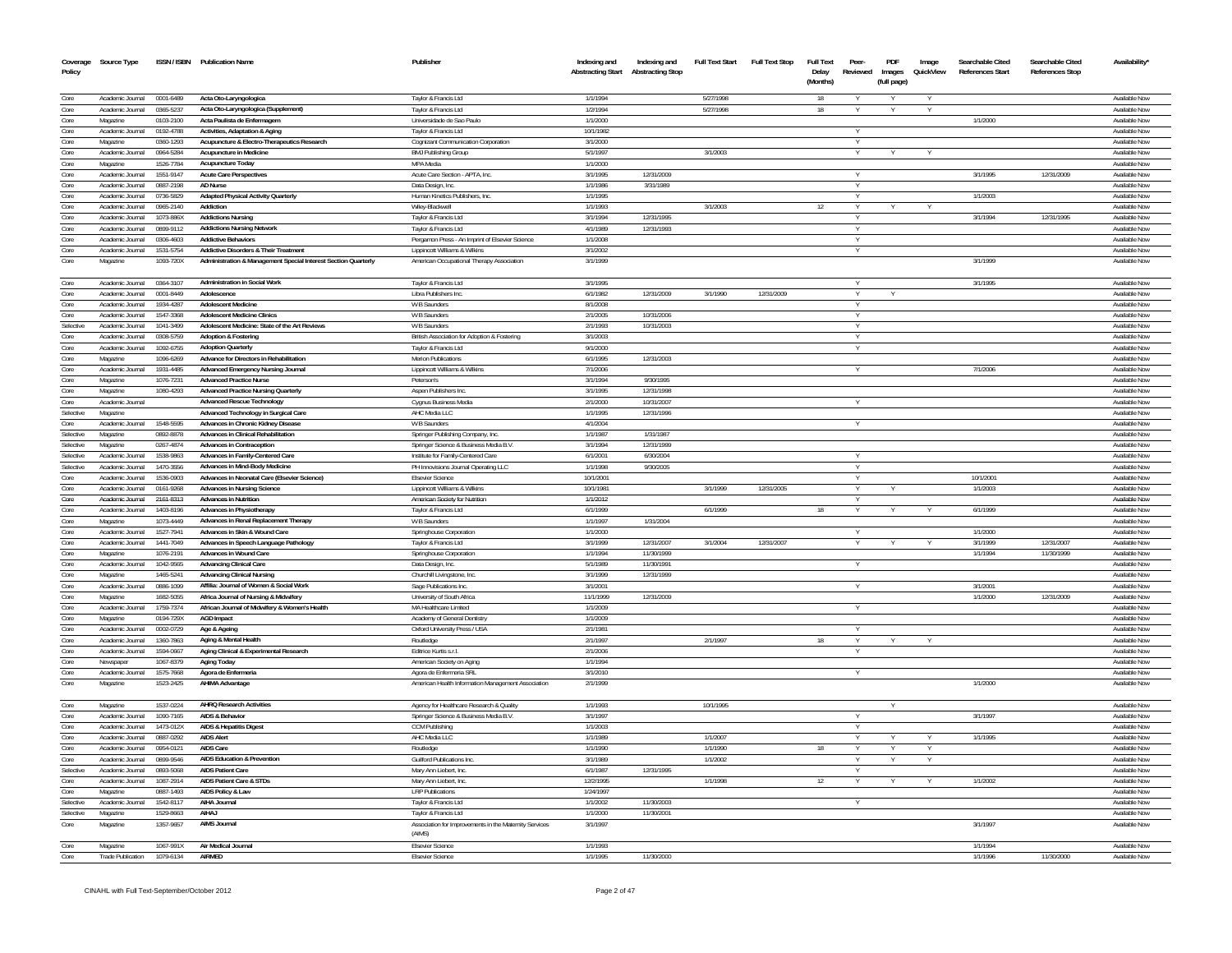| Coverage<br>Policy | Source Type                  |                        | ISSN / ISBN Publication Name                                                                  | Publisher                                                                          | Indexing and<br><b>Abstracting Start</b> | Indexing and<br><b>Abstracting Stop</b> | <b>Full Text Start</b> | <b>Full Text Stop</b> | Full Text<br>Delay<br>(Months) | Peer-<br>Reviewed | PDF<br>Images<br>(full page) | Image<br>QuickView | Searchable Cited<br>References Start | Searchable Cited<br><b>References Stop</b> | <b>Availability</b>                   |
|--------------------|------------------------------|------------------------|-----------------------------------------------------------------------------------------------|------------------------------------------------------------------------------------|------------------------------------------|-----------------------------------------|------------------------|-----------------------|--------------------------------|-------------------|------------------------------|--------------------|--------------------------------------|--------------------------------------------|---------------------------------------|
| Core               | Academic Journal             | 0161-326X              | AJOT: American Journal of Occupational Therapy                                                | American Occupational Therapy Association                                          | 10/1/1981                                | 12/31/1984                              |                        |                       |                                |                   |                              |                    |                                      |                                            | Available Nov                         |
| Core               | Magazine                     |                        | Alabama Board of Nursing Newslette                                                            | Alabama Board of Nursing                                                           | 4/1/2000                                 | 1/31/2002                               | 4/1/2000               | 1/31/2002             |                                |                   |                              |                    |                                      |                                            | Available Nov                         |
| Selective          | Academic Journal             | 0002-4252              | Alabama Journal of Medical Sciences                                                           | Alabama Journal of Medical Sciences                                                | 1/1/1982                                 | 10/31/1988                              |                        |                       |                                |                   |                              |                    |                                      |                                            | Available Nov                         |
| Core               | Magazine                     | 0002-4317              | Alabama Nurse                                                                                 | Alabama State Nurses Association                                                   | 6/1/2000                                 |                                         | 6/1/2000               |                       |                                |                   |                              |                    | 6/1/2000                             |                                            | Available Nov                         |
| Core<br>Core       | Magazine<br>Academic Journal | 0002-4546<br>1481-9988 | Alaska Nurse<br>Alberta RN                                                                    | Alaska Nurses Association<br>College & Association of Registered Nurses of Alberta | 1/1/199<br>9/1/1998                      |                                         | 1/1/1995<br>9/1/1998   |                       |                                |                   |                              |                    | 1/1/1997<br>9/1/1998                 |                                            | Available Nov<br>Available Nov        |
|                    |                              |                        |                                                                                               |                                                                                    |                                          |                                         |                        |                       |                                |                   |                              |                    |                                      |                                            |                                       |
| Selective          | Academic Journal             | 0090-838X              | Alcohol Health & Research World                                                               | National Institute on Alcohol Abuse & Alcoholism                                   | 3/1/1990                                 | 12/31/1998                              | 1/1/1990               | 12/31/1998            |                                |                   |                              |                    |                                      |                                            | Available Nov                         |
| Core               | Academic Journal             | 1535-7414              | Alcohol Research & Health                                                                     | National Institute on Alcohol Abuse & Alcoholism                                   | 3/1/1999                                 |                                         | 3/1/1999               | 12/31/2011            |                                |                   |                              |                    | 1/1/2002                             |                                            | Available Nov                         |
| Core               | Magazine                     | 1042-1394              | Alcoholism & Drug Abuse Weekly                                                                | John Wiley & Sons, Inc.                                                            | 1/6/2003                                 |                                         |                        |                       |                                |                   |                              |                    |                                      |                                            | Available Now                         |
| Core               | Academic Journal             | 0145-6008              | Alcoholism: Clinical & Experimental Research                                                  | Wiley-Blackwell                                                                    | 1/1/2000                                 |                                         |                        |                       |                                |                   |                              |                    |                                      |                                            | Available Nov                         |
| Core               | Magazine                     | 1471-0854              | All Ireland Journal of Nursing & Midwifery                                                    | TM & D Press                                                                       | 7/1/2000                                 | 1/31/2003                               |                        |                       |                                |                   |                              |                    | 7/1/2000                             | 1/31/2003                                  | Available Now                         |
| Core               | Magazine                     | 1097-1424              | Allergy & Clinical Immunology International                                                   | Hogrefe Verlag GmbH & Co. KG                                                       | 1/1/2000                                 | 11/30/2007                              |                        |                       |                                |                   |                              |                    |                                      |                                            | <b>Available Now</b>                  |
| Core               | Magazine                     | 0824-1333              | <b>Allergy Alert</b>                                                                          | Allergy Foundation of Canada                                                       | 1/1/1996                                 | 1/31/2007                               |                        |                       |                                |                   |                              |                    |                                      |                                            | Available Now                         |
| Selective          | Magazine                     |                        | <b>Allergy Hotline</b><br>Allied Health Graduate Professional                                 | Hotline Printing & Publishing                                                      | 1/1/1997<br>1/1/1993                     | 3/31/1999<br>1/31/1994                  |                        |                       |                                |                   |                              |                    |                                      |                                            | Available Now                         |
| Core<br>Core       | Magazine<br>Academic Journal | 1077-6796<br>1076-2809 | Alternative & Complementary Therapies                                                         | Peterson's<br>Mary Ann Liebert, Inc.                                               | 10/1/1994                                |                                         |                        |                       |                                | v                 |                              |                    |                                      |                                            | Available Nov<br>Available Now        |
| Selective          | Academic Journal             | 1460-3330              | Alternative Health International                                                              | Alternative International Inc.                                                     | 1/1/1998                                 | 10/31/1998                              |                        |                       |                                | <b>V</b>          |                              |                    |                                      |                                            | <b>Available Now</b>                  |
| Core               | Academic Journal             | 1076-1675              | <b>Alternative Health Practitioner</b>                                                        | Sage Publications Inc.                                                             | 3/1/1997                                 | 12/31/1999                              |                        |                       |                                | Y                 |                              |                    | 3/1/1997                             | 12/31/1999                                 | Available Now                         |
| Core               | Magazine                     |                        | <b>Alternative Medicine Alert</b>                                                             | AHC Media LLC                                                                      | 1/1/2012                                 | 6/30/2012                               |                        |                       |                                | Y                 |                              |                    |                                      |                                            | Available Now                         |
| Selective          | Magazine                     | 1081-4000              | <b>Alternative Medicine Digest</b>                                                            | InnerDoorway Health Media                                                          | 1/1/1997                                 | 2/28/1998                               |                        |                       |                                |                   |                              |                    |                                      |                                            | Available Nov                         |
| Selective          | Academic Journal             | 1075-3893              | Alternative Medicine Journal                                                                  | Weston Medical Publishing, LLC                                                     | 1/1/1995                                 | 11/30/1995                              |                        |                       |                                |                   |                              |                    |                                      |                                            | <b>Available Now</b>                  |
| Core               | Magazine                     | 1081-4000              | Alternative Medicine Magazine                                                                 | PH Innovisions Magazine Operating LLC                                              | 5/1/1998                                 | 1/31/2008                               |                        |                       |                                |                   |                              |                    |                                      |                                            | Available Nov                         |
| Core               | Academic Journal             | 1089-5159              | <b>Alternative Medicine Review</b>                                                            | Alternative Medicine Review LLC                                                    | 5/1/1996                                 |                                         | 5/1/2003               |                       |                                |                   |                              |                    |                                      |                                            | Available Nov                         |
| Core               | Magazine                     | 1528-3607              | <b>Alternative Network Journal</b>                                                            | At-Risk Programs Network                                                           | 1/1/2001                                 | 9/30/2003                               |                        |                       |                                |                   |                              |                    |                                      |                                            | Available Nov                         |
| Selective          | Magazine                     | 1090-9222              | Alternative Therapies in Clinical Practice                                                    | Weston Medical Publishing, LLC                                                     | 7/1/1996                                 | 11/30/1997                              |                        |                       |                                |                   |                              |                    |                                      |                                            | <b>Available Nov</b>                  |
| Core               | Academic Journal             | 1078-6791              | Alternative Therapies in Health & Medicine                                                    | PH Innovisions Journal Operating LLC                                               | 3/1/199                                  |                                         |                        |                       |                                |                   |                              |                    |                                      |                                            | <b>Available Nov</b>                  |
| Core               | Magazine                     | 1522-3396              | Alternative Therapies in Women's Health                                                       | AHC Media LLC                                                                      | 1/1/2002                                 | 6/30/2009                               | 3/1/2007               | 6/30/2009             |                                |                   |                              |                    |                                      |                                            | Available Nov                         |
| Core               | Magazine                     | 0893-5025              | Alternatives for the Health Conscious Individual                                              | Mountain Home Publishing                                                           | 7/1/1995                                 |                                         |                        |                       |                                |                   |                              |                    |                                      |                                            | <b>Available Nov</b>                  |
| Core<br>Core       | Magazine<br>Magazine         | 0069-634X<br>0898-4093 | Alumnae Magazine<br>Alumni Magazine                                                           | Columbia University<br>Columbia University                                         | 9/1/1983<br>6/1/1985                     | 12/31/1983<br>6/30/2006                 |                        |                       |                                |                   |                              |                    |                                      |                                            | Available Nov<br><b>Available Nov</b> |
| Core               | Magazine                     |                        | Alumni Magazine (Johns Hopkins)                                                               | Steinwald House                                                                    | 5/1/1981                                 | 3/31/1987                               |                        |                       |                                |                   |                              |                    |                                      |                                            | Available Nov                         |
| Core               | Academic Journal             | 1525-3279              | <b>Alzheimer's Care Quarterly</b>                                                             | Lippincott Williams & Wilkins                                                      | 1/1/2000                                 | 4/30/2007                               | 1/1/2001               | 12/31/2005            |                                | V                 |                              |                    |                                      |                                            | Available Nov                         |
| Core               | Academic Journal             | 1936-3001              | Alzheimer's Care Today                                                                        | Linnincott Williams & Wilkins                                                      | 7/1/2007                                 | 12/31/2010                              |                        |                       |                                |                   |                              |                    |                                      |                                            | <b>Available Nov</b>                  |
| Core               | Magazine                     |                        | Ambulance Journal                                                                             | Media Publishing Company                                                           | 1/1/1981                                 | 1/31/1982                               |                        |                       |                                |                   |                              |                    |                                      |                                            | Available Nov                         |
| Selective          | Academic Journal             | 1355-5626              | Ambulatory Child Health                                                                       | Wiley-Blackwel                                                                     | 1/1/1995                                 | 9/30/2001                               | 1/1/1999               | 12/31/2001            |                                | Y                 |                              |                    |                                      |                                            | Available Nov                         |
| Core               | Academic Journal             | 1530-1567              | <b>Ambulatory Pediatrics</b>                                                                  | <b>Elsevier Science</b>                                                            | 1/1/2001                                 | 11/30/2008                              |                        |                       |                                |                   |                              |                    |                                      |                                            | Available Nov                         |
| Core               | Academic Journal             | 0966-6532              | <b>Ambulatory Surgery</b>                                                                     | International Association for Ambulatory Surgery                                   | 1/1/1999                                 |                                         |                        |                       |                                | Y                 |                              |                    |                                      |                                            | Available Nov                         |
| Core               | Academic Journal             | 0002-726X              | American Annals of the Deaf                                                                   | American Annals of the Deaf                                                        | 3/1/1995                                 |                                         | 7/1/1996               |                       |                                |                   |                              |                    | 3/1/1995                             |                                            | Available Now                         |
| Core               | Magazine                     | 0044-7544              | American Baby                                                                                 | Meredith Corporation                                                               | 10/1/1981                                |                                         |                        |                       |                                |                   |                              |                    |                                      |                                            | Available Nov                         |
| Selective          | Magazine                     | 0002-8088              | American Corrective Therapy Journal                                                           | American Corrective Therapy Association                                            | 5/1/1982                                 | 11/30/1984                              |                        |                       |                                |                   |                              |                    |                                      |                                            | Available Nov                         |
| Core               | Magazine                     | 0895-2930              | <b>American Dental Association News</b>                                                       | American Dental Association                                                        | 7/16/2001                                |                                         |                        |                       |                                |                   |                              |                    |                                      |                                            | Available Nov                         |
| Core               | Academic Journal             | 0002-838X              | American Family Physician                                                                     | American Academy of Family Physicians                                              | 9/1/1983                                 |                                         |                        |                       |                                |                   |                              |                    |                                      |                                            | Available Nov                         |
| Selective          | Magazine                     | 0730-7004              | American Health (0730-7004)                                                                   | <b>RD Publications Inc</b>                                                         | 1/1/1992                                 | 11/30/1996                              |                        |                       |                                |                   |                              |                    |                                      |                                            | Available Nov                         |
| Selective          | Magazine                     | 0360-4969              | American Health Care Association Journal                                                      | American Health Care Association                                                   | 11/1/1981                                | 2/28/1986                               |                        |                       |                                |                   |                              |                    |                                      |                                            | Available Nov                         |
| Selective          | Magazine                     | 1092-1656              | American Health for Women                                                                     | RD Publications Inc.                                                               | 12/1/1996                                | 11/30/1998                              |                        |                       |                                |                   |                              |                    |                                      |                                            | Available Nov                         |
| Core<br>Core       | Magazine<br>Academic Journa  | 1044-4580<br>1522-1431 | American Institute for Cancer Research Newsletter<br>American Journal for Nurse Practitioners | American Institute for Cancer Research                                             | 4/1/2000<br>3/1/1997                     |                                         |                        |                       |                                |                   |                              |                    | 3/1/1997                             |                                            | Available Nov<br>Available No         |
| Selective          | Academic Journal             | 1082-5207              | American Journal of Alzheimer's Disease                                                       | NP Communications, LLC (New Jersey)<br>Sage Publications Inc.                      | 1/1/199t                                 | 5/31/2000                               |                        |                       |                                |                   |                              |                    |                                      |                                            | Available Nov                         |
| Core               | Academic Journa              | 1533-3175              | American Journal of Alzheimer's Disease & Other Dementias                                     | Sage Publications Inc.                                                             | 9/1/2000                                 |                                         |                        |                       |                                | Y                 |                              |                    | 1/1/2007                             |                                            | Available Nov                         |
| Core               | Academic Journa              | 0007-4764              | American Journal of Art Therapy                                                               | Norwich University                                                                 | 2/1/1990                                 | 5/31/2002                               | 1/1/1990               | 5/31/2002             |                                |                   |                              |                    | 1/1/1995                             | 5/31/2002                                  | Available Nov                         |
| Core               | Academic Journal             | 1059-0889              | American Journal of Audiology                                                                 | American Speech-Language-Hearing Association                                       | 3/1/1996                                 |                                         | 1/1/2000               |                       |                                |                   |                              |                    | 3/1/1996                             |                                            | Available Nov                         |
| Core               | Academic Journa              | 1526-5161              | <b>American Journal of Bioethics</b>                                                          | Routledge                                                                          | 1/1/200                                  |                                         | 1/1/2001               |                       | 18                             |                   |                              |                    |                                      |                                            | Available No                          |
| Core               | Academic Journal             | 0002-9149              | American Journal of Cardiology                                                                | <b>Elsevier Science</b>                                                            | 1/1/1984                                 |                                         |                        |                       |                                |                   |                              |                    |                                      |                                            | Available No                          |
| Core               | Academic Journa              | 0192-415X              | American Journal of Chinese Medicine                                                          | World Scientific Publishing Company                                                | 1/1/2001                                 |                                         | 1/1/2002               |                       | 12                             |                   |                              |                    |                                      |                                            | Available No                          |
| Core               | Academic Journa              | 0002-9165              | American Journal of Clinical Nutrition                                                        | American Society for Nutrition                                                     | 9/2/1988                                 |                                         |                        |                       |                                |                   |                              |                    | 1/1/2001                             |                                            | Available No                          |
| Selective          | Academic Journa              | 0091-0562              | American Journal of Community Psychology                                                      | Springer Science & Business Media B.V                                              | 4/1/1982                                 | 8/31/1986                               |                        |                       |                                |                   |                              |                    |                                      |                                            | Available No                          |
| Core               | Academic Journa              | 1062-3264              | American Journal of Critical Care                                                             | American Association of Critical-Care Nurses                                       | 7/1/1992                                 |                                         | 11/1/2002              |                       |                                |                   |                              |                    | 1/1/1994                             |                                            | Available No                          |
| Selective          | Academic Journa              | 0002-922X              | American Journal of Diseases of Children                                                      | American Medical Association                                                       | 3/1/1984                                 | 10/31/1993                              |                        |                       |                                |                   |                              |                    |                                      |                                            | Available No                          |
| Core               | Magazine                     | 0002-9238              | American Journal of EEG Technology                                                            | ASET - The Neurodiagnostic Society                                                 | 3/1/1995                                 | 12/31/1996                              |                        |                       |                                |                   |                              |                    | 3/1/1995                             | 12/31/1996                                 | Available Nov                         |
| Core               | Academic Journa              | 1086-508X              | American Journal of Electroneurodiagnostic Technology                                         | ASET - The Neurodiagnostic Society                                                 | 3/1/1996                                 | 12/31/2011                              |                        |                       |                                |                   |                              |                    | 3/1/1996                             | 12/31/201                                  | Available No                          |
| Core               | Academic Journal             | 0735-6757              | American Journal of Emergency Medicine                                                        | W B Saunders                                                                       | 11/1/1986                                |                                         |                        |                       |                                | $\vee$            |                              |                    |                                      |                                            | Available No                          |
| Core               | Academic Journa              | 0002-9262              | American Journal of Epidemiology                                                              | Oxford University Press / USA                                                      | 2/1/1985                                 |                                         |                        |                       |                                | Y                 |                              |                    |                                      |                                            | Available Nov                         |
| Core               | Academic Journa              | 0192-6187              | American Journal of Family Therapy                                                            | Routledge                                                                          | 1/1/2006                                 |                                         | 1/1/2006               |                       |                                | V                 |                              |                    |                                      |                                            | Available No                          |
| Core<br>Core       | Academic Journal             | 1087-3244              | American Journal of Health Behavior<br>American Journal of Health Education                   | <b>PNG Publications</b>                                                            | 1/1/1996                                 |                                         | 1/1/1996               |                       |                                | Y                 |                              |                    | 1/1/2001                             |                                            | Available No                          |
|                    | Academic Journal             | 1932-5037              |                                                                                               | American Alliance for Health, Physical Education, Recreation<br>& Dance            | 1/1/2001                                 |                                         |                        |                       |                                |                   |                              |                    |                                      |                                            | Available Nov                         |
| Core               | Academic Journal             | 0890-1171              | American Journal of Health Promotion                                                          | American Journal of Health Promotion                                               | 9/1/1988                                 |                                         |                        |                       |                                | Y                 |                              |                    |                                      |                                            | Available Nov                         |
| Core               | Academic Journal             | 1079-2082              | American Journal of Health-System Pharmacy                                                    | American Society of Health System Pharmacists                                      | 1/1/1996                                 |                                         | 1/1/2002               |                       |                                | $\vee$            |                              |                    |                                      |                                            | Available Nov                         |
| Core               | Academic Journal             | 1939-6163              | American Journal of Hematology/Oncology                                                       | Sequence Medical                                                                   | 7/1/2006                                 |                                         |                        |                       |                                | Y                 |                              |                    |                                      |                                            | Available Now                         |
| Core               | Academic Journal             |                        | American Journal of Hospice & Palliative Care                                                 | Sage Publications Inc.                                                             | 1/1/1991                                 | 5/31/2004                               |                        |                       |                                | Y                 |                              |                    | 1/1/1995                             | 5/31/2004                                  | Available Now                         |
|                    |                              |                        |                                                                                               |                                                                                    |                                          |                                         |                        |                       |                                |                   |                              |                    |                                      |                                            |                                       |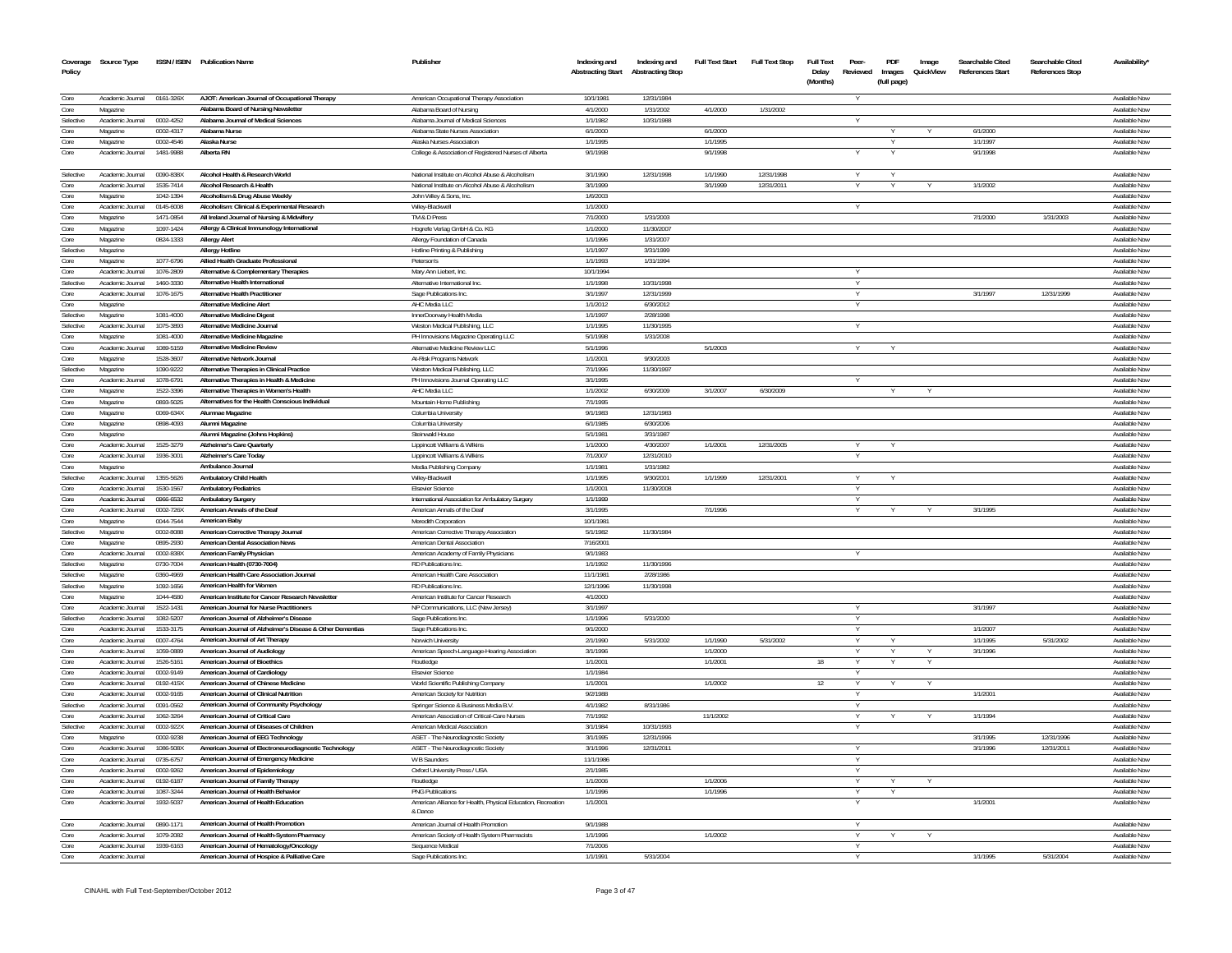|                   | Coverage Source Type                 |                        | ISSN / ISBN Publication Name                                                         | Publisher                                               | Indexing and             | Indexing and            | <b>Full Text Start</b> | <b>Full Text Stop</b> | <b>Full Text</b> | Peer-    | PDF         | Image     | Searchable Cited | Searchable Cited       | Availability'                         |
|-------------------|--------------------------------------|------------------------|--------------------------------------------------------------------------------------|---------------------------------------------------------|--------------------------|-------------------------|------------------------|-----------------------|------------------|----------|-------------|-----------|------------------|------------------------|---------------------------------------|
| Policy            |                                      |                        |                                                                                      |                                                         | <b>Abstracting Start</b> | <b>Abstracting Stop</b> |                        |                       | Delay            | Reviewed | Images      | QuickView | References Start | <b>References Stop</b> |                                       |
|                   |                                      |                        |                                                                                      |                                                         |                          |                         |                        |                       | (Months)         |          | (full page) |           |                  |                        |                                       |
| Core              | Academic Journal                     | 1049-9091              | American Journal of Hospice & Palliative Medicine                                    | Sage Publications Inc.                                  | 7/1/2004                 |                         |                        |                       |                  |          |             |           | 7/1/2004         |                        | Available Now                         |
| Selective         | Academic Journal                     | 0002-9289              | American Journal of Hospital Pharmacy                                                | American Society of Health System Pharmacists           | 1/1/1982                 | 8/31/1990               |                        |                       |                  |          |             |           |                  |                        | <b>Available Now</b>                  |
| Selective         | Academic Journal                     | 0002-9297              | American Journal of Human Genetics                                                   | Cell Press                                              | 1/1/1988                 | 10/31/1989              |                        |                       |                  |          |             |           |                  |                        | Available Now                         |
| Core              | Academic Journal                     | 0196-6553              | American Journal of Infection Control                                                | <b>Elsevier Science</b>                                 | 11/1/1981                |                         |                        |                       |                  |          |             |           | 1/1/1994         |                        | Available Now                         |
| Selective         | Magazine                             | 0195-0282              | American Journal of Intravenous Therapy & Clinical Nutrition                         | McMahon Publishing                                      | 9/1/198                  | 5/31/1984               |                        |                       |                  |          |             |           |                  |                        | Available Now                         |
| Core              | Academic Journal                     | 0272-6386              | American Journal of Kidney Diseases                                                  | <b>W B Saunders</b>                                     | 8/1/1989                 |                         |                        |                       |                  |          |             |           |                  |                        | Available Nov                         |
| Selective         | Academic Journal                     | 0098-858               | American Journal of Law & Medicine                                                   | American Society of Law, Medicine & Ethics              | 6/1/1985                 | 6/30/1989               |                        |                       |                  |          |             |           |                  |                        | Available Nov                         |
| Core              | Academic Journal                     | 1088-0224              | American Journal of Managed Care                                                     | Intellisphere, LLC                                      | 1/1/1997                 |                         |                        |                       |                  |          |             |           |                  |                        | Available Nov                         |
| Core              | Academic Journal                     | 1062-8606              | American Journal of Medical Quality                                                  | Sage Publications Inc                                   | 1/1/2001                 |                         |                        |                       |                  |          |             |           |                  |                        | Available Now                         |
| Core              | Academic Journal                     | 0002-9335              | American Journal of Medical Technology (0002-9335)                                   | American Society for Medical Technology                 | 1/1/1982                 | 12/31/1983              |                        |                       |                  |          |             |           |                  |                        | Available Now                         |
| Core              | Academic Journal                     | 0002-936X              | American Journal of Nursing                                                          | Lippincott Williams & Wilkins                           | 11/1/1981                |                         |                        |                       |                  |          |             |           | 1/1/1995         |                        | Available Now                         |
| Core              | Academic Journal                     | 0002-9378              | American Journal of Obstetrics & Gynecology                                          | <b>Elsevier Science</b>                                 | 8/15/1983                |                         |                        |                       |                  |          |             |           |                  |                        | Available Nov                         |
| Core              | Academic Journal                     | 0272-9490              | American Journal of Occupational Therapy                                             | American Occupational Therapy Association               | 1/1/1985                 |                         |                        |                       |                  |          |             |           | 1/1/1994         |                        | Available Nov                         |
| Selective         | Academic Journal                     | 1542-9520              | American Journal of Oncology Review                                                  | <b>TyWin Communications</b>                             | 6/1/2005                 | 6/30/2006               |                        |                       |                  |          |             |           |                  |                        | Available Nov                         |
| Core              | Academic Journal                     | 0889-5406              | American Journal of Orthodontics & Dentofacial Orthopedics                           | <b>Fisevier Science</b>                                 | 1/1/1996                 |                         |                        |                       |                  |          |             |           |                  |                        | Available Nov                         |
| Core              | Academic Journal                     | 0196-0709              | American Journal of Otolaryngology                                                   | W B Saunders                                            | 1/1/1995                 |                         |                        |                       |                  |          |             |           |                  |                        | Available Nov                         |
| Core              | Academic Journal                     | 1059-1494              | American Journal of Pain Managemen                                                   | American Academy of Pain Management                     | 1/1/1995                 | 1/31/2007               |                        |                       |                  |          |             |           |                  |                        | Available Nov                         |
| Core              | Academic Journal                     | 0735-1631              | American Journal of Perinatology                                                     | Thieme Medical Publishing Inc.                          | 4/1/1984                 |                         |                        |                       |                  |          |             |           |                  |                        | Available Now                         |
| Core              | Academic Journal                     | 0002-9491              | American Journal of Physical Medicine                                                | Lippincott Williams & Wilkins                           | 10/1/1981                | 12/31/1987              |                        |                       |                  |          |             |           |                  |                        | Available Now                         |
| Core<br>Core      | Academic Journal                     | 0894-9115              | American Journal of Physical Medicine & Rehabilitation                               | Lippincott Williams & Wilkins                           | 2/1/1988                 |                         | 1/1/2006               |                       |                  |          |             |           | 1/1/1995         |                        | Available Now                         |
| Core              | Academic Journal                     | 1548-7768              | American Journal of Psychiatric Rehabilitation                                       | Routledge                                               | 1/1/2006<br>2/1/1983     |                         |                        |                       | 18               | Y        |             | Y         |                  |                        | Available Now                         |
| Core              | Academic Journal                     | 0002-953X<br>0090-0036 | American Journal of Psychiatry<br>American Journal of Public Health                  | American Psychiatric Publishing, Inc.                   | 8/1/1981                 |                         | 3/1/2003               |                       |                  | v        |             |           |                  |                        | Available Now                         |
| Core              | Academic Journal<br>Academic Journal |                        |                                                                                      | American Public Health Association                      | 1/1/2003                 |                         |                        |                       |                  | Y<br>v   |             | Y         |                  |                        | Available Now<br>Available Now        |
|                   | Academic Journal                     | 1539-4131              | American Journal of Recreation Therapy                                               | Weston Medical Publishing, LLC                          | 3/1/1994                 |                         |                        |                       |                  | $\vee$   |             |           | 1/1/2003         |                        | Available Now                         |
| Core<br>Core      | Academic Inumal                      | 1073-449X<br>1058-0360 | American Journal of Respiratory & Critical Care Medicine                             | American Thoracic Society                               | 2/1/1996                 |                         | 1/1/2001               |                       |                  |          |             |           | 2/1/1996         |                        | Available Now                         |
| Core              | Academic Journal                     | 0363-5465              | American Journal of Speech-Language Pathology<br>American Journal of Sports Medicine | American Speech-Language-Hearing Association            | 5/1/1982                 |                         |                        |                       |                  |          |             |           | 1/1/1994         |                        | Available Nov                         |
| Core              | Academic Journal                     | 1075-2765              | American Journal of Therapeutics                                                     | Sage Publications Inc.<br>Lippincott Williams & Wilkins | 1/1/2001                 |                         |                        |                       |                  |          |             |           |                  |                        | Available Now                         |
| Core              | Academic Journal                     | 0044-7749              | <b>American Laboratory</b>                                                           | CompareNetworks, Inc.                                   | 10/1/1981                |                         |                        |                       |                  |          |             |           |                  |                        | Available Nov                         |
| selective         | <b>Trade Publication</b>             | 0002-9769              | <b>American Libraries</b>                                                            | American Library Association                            | 1/1/1994                 |                         |                        |                       |                  |          |             |           | 1/1/2007         |                        | Available Nov                         |
| Selective         | Magazine                             | 0092-5659              | American Lung Association Bulletin                                                   | American Lung Association                               | 10/1/1981                | 5/31/1983               |                        |                       |                  |          |             |           |                  |                        | Available Nov                         |
| Selective         | Magazine                             | 0001-1843              | <b>American Medical News</b>                                                         | American Medical Association                            | 3/19/1982                | 5/31/1990               |                        |                       |                  |          |             |           |                  |                        | Available Now                         |
| Core              | Academic Journal                     | 0098-1486              | American Nurse                                                                       | American Nurses Association                             | 11/1/1981                |                         | 1/1/2001               |                       |                  |          |             |           | 1/1/1993         |                        | Available Nov                         |
| Core              | Academic Journal                     | 1930-5583              | American Nurse Today                                                                 | American Nurses Association                             | 10/1/2006                |                         |                        |                       |                  | $\vee$   |             |           | 10/1/2006        |                        | Available Now                         |
| Core              | Academic Journal                     | 0362-4048              | <b>American Rehabilitation</b>                                                       | US Government Printing Office                           | 3/1/1994                 | 9/30/2004               | 6/1/1997               | 9/30/2004             |                  |          |             |           | 3/1/1994         | 9/30/2004              | Available Nov                         |
| Selective         | Academic Journal                     | 0003-0805              | American Review of Respiratory Disease                                               | American Lung Association                               | 1/1/1984                 | 12/31/1993              |                        |                       |                  | V        |             |           |                  |                        | Available Now                         |
| Core              | Magazine                             |                        | <b>AMSN News</b>                                                                     | Jannetti Publications, Inc.                             | 1/1/1995                 | 6/30/2002               |                        |                       |                  |          |             |           | 1/1/1995         | 6/30/2002              | <b>Available Nov</b>                  |
| Core              | Magazine                             | 0746-9217              | <b>AMT Events</b>                                                                    | American Medical Technologists                          | 1/1/1996                 |                         | 9/1/2004               |                       |                  |          |             |           | 1/1/1996         |                        | Available Nov                         |
| Core              | Academic Journa                      | 1075-6361              | AMWA Journal: American Medical Writers Association Journal                           | American Medical Writers Association (AMWA)             | 3/1/1998                 |                         |                        |                       |                  |          |             |           |                  |                        | Available Nov                         |
| Core              | Academic Journal                     | 0003-2409              | Anaesthesia                                                                          | Wiley-Blackwell                                         | 1/1/1981                 |                         |                        |                       |                  |          |             |           |                  |                        | Available Nov                         |
| Core              | Academic Journal                     | 1529-7489              | Analyses of Social Issues & Public Policy                                            | Wiley-Blackwel                                          | 12/1/2004                |                         |                        |                       |                  |          |             |           |                  |                        | Available Nov                         |
| Core              | Academic Journal                     | 1302-8723              | Anatolian Journal of Cardiology / Anadolu Kardiyoloji Dergisi                        | Aves Yayincilik Ltd. STI                                | 3/1/2002                 |                         |                        |                       |                  |          |             |           |                  |                        | Available Nov                         |
| Selective         | Academic Journal                     | 0003-2999              | Anesthesia & Analgesia                                                               | Lippincott Williams & Wilkins                           | 1/1/1983                 | 4/30/1990               |                        |                       |                  |          |             |           |                  |                        | Available Nov                         |
| Core              | Academic Journal                     | 0003-3022              | Anesthesiology                                                                       | Lippincott Williams & Wilkins                           | 1/1/1984                 |                         |                        |                       |                  |          |             |           |                  |                        | Available Nov                         |
| Selective         | Magazine                             | 0889-8537              | Anesthesiology Clinics of North America                                              | W B Saunders                                            | 3/1/1997                 | 12/31/2005              |                        |                       |                  |          |             |           |                  |                        | Available Nov                         |
| Core              | Academic Journal                     | 1551-9104              | <b>ANIA-CARING Newslette</b>                                                         | ANIA-CARING                                             | 3/1/2010                 |                         |                        |                       |                  |          |             |           | 3/1/2010         |                        | Available Nov                         |
| Core              | Magazine                             | 8750-0779              | ANNA Journa                                                                          | American Nephrology Nurses' Association                 | 6/1/1984                 | 12/31/1999              |                        |                       |                  |          |             |           | 1/1/1993         | 12/31/1999             | Available Now                         |
| Selective         | Academic Journal                     | 0003-4738              | <b>Annals of Allergy</b>                                                             | American College of Allergy, Asthma & Immunology        | 11/1/1988                | 3/31/1994               |                        |                       |                  |          |             |           |                  |                        | Available Nov                         |
|                   |                                      |                        |                                                                                      |                                                         |                          |                         |                        |                       |                  |          |             |           |                  |                        |                                       |
| Core              | Academic Journal                     | 1081-1206              | Annals of Allergy, Asthma & Immunology                                               | <b>Elsevier Science</b>                                 | 1/1/1995                 |                         |                        |                       |                  |          |             |           |                  |                        | Available Nov                         |
| Core              | Academic Journal                     | 0196-0644              | <b>Annals of Emergency Medicine</b>                                                  | <b>Elsevier Science</b>                                 | 9/1/1981                 |                         |                        |                       |                  |          |             |           | 1/1/1994         |                        | Available Now                         |
| Core              | Academic Journal                     | 1047-2797              | <b>Annals of Epidemiology</b>                                                        | <b>Elsevier Science</b>                                 | 1/1/1995                 |                         |                        |                       |                  |          |             |           |                  |                        | Available Nov                         |
| Core              | Academic Journal                     | 1544-1709              | <b>Annals of Family Medicine</b>                                                     | Annals of Family Medicine                               | 1/1/2006                 |                         |                        |                       |                  | Y        |             |           |                  |                        | Available Now                         |
| Core              | Academic Journal                     | 0003-4819              | Annals of Internal Medicine                                                          | American College of Physicians                          | 3/1/1982                 |                         |                        |                       |                  |          |             |           |                  |                        | Available Nov                         |
| Core              | Academic Journal                     | 1524-7929              | Annals of Long Term Care                                                             | American Geriatrics Society                             | 1/1/1998                 |                         |                        |                       |                  |          |             |           |                  |                        | Available Now                         |
| Core              | Academic Journal                     | 0364-5134              | <b>Annals of Neurology</b>                                                           | John Wiley & Sons, Inc.                                 | 7/1/1999                 |                         |                        |                       |                  |          |             |           |                  |                        | Available Now                         |
| Core              | Academic Journal                     | 1082-720X              | Annals of Noninvasive Electrocardiology                                              | Wiley-Blackwel                                          | 4/1/1996                 |                         |                        |                       |                  |          |             |           |                  |                        | Available Now                         |
| Core              | Academic Journal                     | 0003-4894              | Annals of Otology, Rhinology & Laryngology                                           | Annals Publishing Company                               | 1/1/1998                 |                         | 1/1/2002               |                       |                  |          |             |           |                  |                        | Available Nov                         |
| Core              | Academic Journal                     | 1060-0280              | <b>Annals of Pharmacotherapy</b>                                                     | Harvey Whitney Books Company                            | 2/1/1992                 |                         |                        |                       |                  |          |             |           |                  |                        | Available Nov                         |
| Core              | Academic Journal                     | 0256-4947              | <b>Annals of Saudi Medicine</b>                                                      | Medknow Publications & Media Pvt. Ltd.                  | 5/1/1996                 |                         |                        |                       |                  |          |             |           |                  |                        | Available Nov                         |
| Selective         | Academic Journal                     | 0077-8923              | Annals of the New York Academy of Sciences                                           | Wiley-Blackwell                                         | 1/1/1990                 | 1/31/1990               |                        |                       |                  |          |             |           |                  |                        | Available Nov                         |
| Core              | Magazine                             |                        | Annual in Therapeutic Recreation                                                     | American Therapeutic Recreation Association (ATRA)      | 1/1/1992                 |                         |                        |                       |                  |          |             |           | 1/1/1995         |                        | Available Now                         |
|                   |                                      |                        |                                                                                      |                                                         |                          |                         |                        |                       |                  |          |             |           |                  |                        |                                       |
| Core              | Academic Journal                     | 1542-412X              | Annual Review of Nursing Education                                                   | Springer Publishing Company, Inc.                       | 1/1/2003                 | 1/31/2008               | 1/1/2005               | 12/31/2008            |                  |          |             |           | 1/1/2003         | 1/31/2008              | Available Now                         |
| Core              | Academic Journal                     | 0739-6686              | Annual Review of Nursing Research                                                    | Springer Publishing Company, Inc.                       | 1/1/1983                 |                         | 6/1/2005               | 3/29/2012             |                  |          |             |           | 1/1/1994         |                        | Available Now                         |
| Core<br>Selective | Academic Journal                     | 0199-9885              | <b>Annual Review of Nutrition</b>                                                    | Annual Reviews Inc.                                     | 1/1/1984                 | 1/31/1986               | 1/1/1997               | 8/31/2005             |                  |          |             |           |                  |                        | Available Now                         |
|                   | Magazine                             | 0197-2251              | Annual Review of Rehabilitation                                                      | Springer Publishing Company, Inc.                       | 1/1/1985                 |                         |                        |                       |                  |          |             |           |                  |                        | Available Now                         |
| Core<br>Core      | Magazine<br>Academic Journal         | 0065-0676<br>1364-8470 | <b>ANPHI Papers</b>                                                                  | Academy of Nursing of the Philippines                   | 7/1/1980<br>4/1/2000     | 1/31/1991               |                        |                       |                  |          |             |           |                  |                        | Available Now<br><b>Available Now</b> |
|                   | Academic Journal                     | 1072-5067              | Anthropology & Medicine<br><b>AONE's Leadership Prospectives</b>                     | Routledge<br>Nursecom Inc.                              | 11/1/1993                | 3/31/1995               |                        |                       |                  |          |             |           | 1/1/1994         | 3/31/1995              | Available Now                         |
| Core<br>Core      | Magazine                             | 1545.374X              | <b>AORN Connections</b>                                                              | Association of periOperative Registered Nurses          | 4/1/2003                 | 12/31/2010              |                        |                       |                  |          |             |           | 1/1/2005         | 12/31/2010             | Available Now                         |
|                   |                                      |                        |                                                                                      |                                                         |                          |                         |                        |                       |                  |          |             |           |                  |                        |                                       |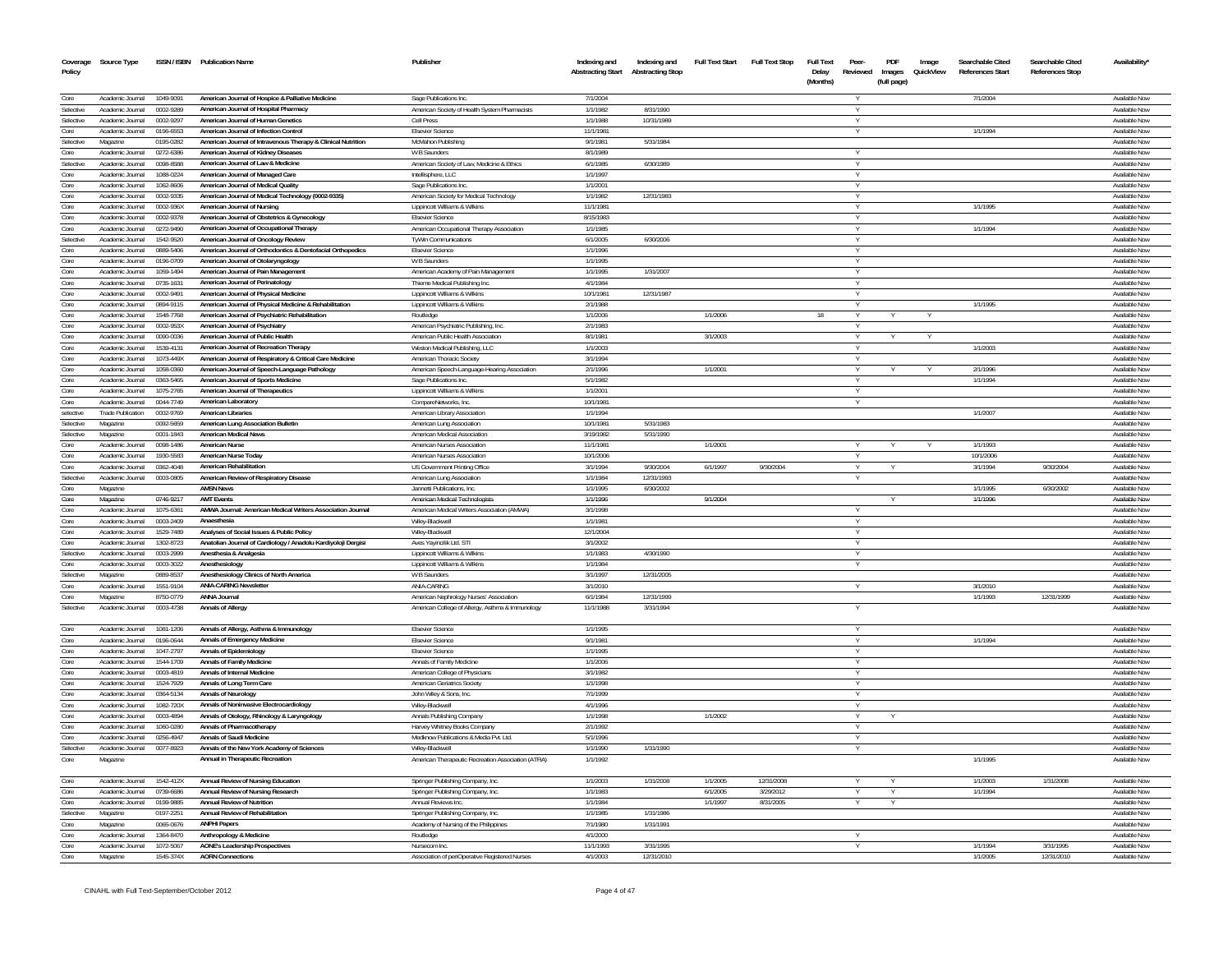| Coverage<br>Policy | Source Type                            |           | ISSN / ISBN Publication Name                                                                      | Publisher                                                                        | Indexing and<br><b>Abstracting Start</b> | Indexing and<br><b>Abstracting Stop</b> | <b>Full Text Start</b> | <b>Full Text Stop</b> | Full Text<br>Delay<br>(Months) | Peer-<br>Reviewed | PDF<br>Images<br>(full page) | Image<br>QuickView | Searchable Cited<br><b>References Start</b> | Searchable Cited<br><b>References Stop</b> | Availability' |
|--------------------|----------------------------------------|-----------|---------------------------------------------------------------------------------------------------|----------------------------------------------------------------------------------|------------------------------------------|-----------------------------------------|------------------------|-----------------------|--------------------------------|-------------------|------------------------------|--------------------|---------------------------------------------|--------------------------------------------|---------------|
|                    |                                        |           |                                                                                                   |                                                                                  |                                          |                                         |                        |                       |                                |                   |                              |                    |                                             |                                            |               |
| Core               | Academic Journal 0001-2092             |           | AORN Journal                                                                                      | Lancet                                                                           | 10/1/1981                                |                                         | 6/1/2004               | 2/18/2009             |                                |                   |                              |                    | 1/1/1993                                    |                                            | Available Now |
| Core               | Magazine                               |           | <b>AORN Member News</b>                                                                           | Association of periOperative Registered Nurses                                   | 1/1/2003                                 | 3/31/2003                               |                        |                       |                                |                   |                              |                    |                                             |                                            | Available Now |
| Core               | Academic Journal                       | 0268-7038 | Aphasiology                                                                                       | Psychology Press (UK)                                                            | 1/1/2004                                 |                                         |                        |                       |                                |                   |                              |                    |                                             |                                            | Available Now |
| Selective          | Academic Journal                       | 8750-0426 | <b>Applied Cardiology</b>                                                                         | Barrington Publications, Inc.                                                    | 6/1/1984                                 | 11/30/1986                              |                        |                       |                                | Y                 |                              |                    |                                             |                                            | Available Now |
| Core               | Academic Journal                       | 0897-1897 | <b>Applied Nursing Research</b>                                                                   | W B Saunders                                                                     | 5/1/1988                                 |                                         |                        |                       |                                |                   |                              |                    |                                             |                                            | Available Now |
| Core               | Academic Journal                       | 0160-9963 | <b>Applied Radiology</b>                                                                          | Anderson Publishing Ltd.                                                         | 9/1/1981                                 |                                         | 3/1/2004               |                       |                                |                   |                              |                    | 1/1/1993                                    |                                            | Available Now |
| Core               | Magazine                               | 1057-1590 | <b>APS Bulletin</b>                                                                               | American Pain Society                                                            | 1/1/2002                                 | 12/31/2009                              |                        |                       |                                |                   |                              |                    |                                             |                                            | Available Now |
| Core               | Academic Journal                       | 0003-9888 | Archives of Disease in Childhood                                                                  | <b>BMJ Publishing Group</b>                                                      | 2/1/1982                                 |                                         |                        |                       |                                |                   |                              |                    |                                             |                                            | Available Now |
| Core               | Academic Journal                       | 1359-2998 | Archives of Disease in Childhood -- Fetal & Neonatal Edition                                      | <b>BMJ Publishing Group</b>                                                      | 9/1/1993                                 |                                         |                        |                       |                                |                   |                              |                    |                                             |                                            | Available Nov |
| Core               | Academic Journal                       | 0167-4943 | Archives of Gerontology & Geriatrics                                                              | <b>Elsevier Science</b>                                                          | 1/1/1996                                 |                                         |                        |                       |                                | v                 |                              |                    |                                             |                                            | Available Now |
| Core               | Academic Journal                       | 0003-9926 | Archives of Internal Medicine                                                                     | American Medical Association                                                     | 9/1/1983                                 |                                         |                        |                       |                                | Y                 |                              |                    |                                             |                                            | Available Now |
| Selective          | Academic Journal                       | 0003-9942 | <b>Archives of Neurology</b>                                                                      | American Medical Association                                                     | 5/1/1988                                 | 2/28/1990                               |                        |                       |                                | Y                 |                              |                    |                                             |                                            | Available Now |
| Core               | Academic Inumal                        | 0886-4470 | Archives of Otolaryngology - Head & Neck Surgery                                                  | American Medical Association                                                     | 1/1/1995                                 |                                         |                        |                       |                                | Y                 |                              |                    |                                             |                                            | Available Now |
| Core               | Academic Journal                       | 0003-9985 | Archives of Pathology & Laboratory Medicine                                                       | College of American Pathologists                                                 | 11/1/1987                                |                                         | 1/1/2003               |                       |                                |                   |                              |                    |                                             |                                            | Available Now |
| Core               | Academic Inumal                        | 1072-4710 | Archives of Pediatrics & Adolescent Medicine                                                      | American Medical Association                                                     | 3/1/1995                                 |                                         |                        |                       |                                |                   |                              |                    |                                             |                                            | Available Now |
| Core               | Academic Journal                       | 0003-9993 | Archives of Physical Medicine & Rehabilitation                                                    | W B Saunders                                                                     | 6/1/1981                                 |                                         |                        |                       |                                |                   |                              |                    |                                             |                                            | Available Now |
| Core               | Magazine                               | 0883-9417 | Archives of Psychiatric Nursing                                                                   | W B Saunders                                                                     | 2/1/1987                                 |                                         |                        |                       |                                |                   |                              |                    | 1/1/1995                                    |                                            | Available Now |
| Core               | Magazine                               | 1699-602X | Archivos de la Memoria                                                                            | Fundacion Index                                                                  | 3/1/2012                                 |                                         |                        |                       |                                |                   |                              |                    |                                             |                                            | Available Nov |
| Core               | Academic Journal                       | 1028-5938 | Archivos de Neurociencias                                                                         | Instituto Nacional de Neurologia y Neurocirugia,                                 | 1/1/1999                                 |                                         |                        |                       |                                |                   |                              |                    |                                             |                                            | Available Nov |
|                    |                                        |           |                                                                                                   | Departamento de Publicaciones Científicas                                        |                                          |                                         |                        |                       |                                |                   |                              |                    |                                             |                                            |               |
| Core               | Magazine                               | 0004-1599 | Arizona Nurse                                                                                     | Arizona Nurses Association                                                       | 9/1/1981                                 |                                         | 9/1/2004               |                       |                                |                   |                              |                    | 1/1/1996                                    |                                            | Available Now |
| Core               | Academic Journal                       |           | <b>Arkansas Nursing News</b>                                                                      | <b>Arkansas Nurses Association</b>                                               | 1/1/1993                                 |                                         | 1/1/1995               |                       |                                |                   | $\vee$                       |                    | 1/1/1995                                    |                                            | Available Now |
| Core               | Magazine                               | 1075-5764 | <b>ARN News</b>                                                                                   | Association of Rehabilitation Nurses                                             | 2/1/1994                                 | 12/31/1996                              |                        |                       |                                |                   |                              |                    | 2/1/1994                                    | 12/31/1996                                 | Available Now |
| Selective          | Magazine                               |           | AROMAtherapy 2037                                                                                 | Jeanne Rose Aromatherapy                                                         | 1/1/1997                                 | 6/30/2000                               |                        |                       |                                |                   |                              |                    |                                             |                                            | Available Now |
| Selective          |                                        | 0966-7164 | <b>Aromatherapy Quarterly</b>                                                                     |                                                                                  | 12/1/1994                                | 9/30/1998                               |                        |                       |                                |                   |                              |                    |                                             |                                            | Available Now |
| Core               | Magazine<br>Academic Journal           |           | <b>Aromatic News</b>                                                                              | Aromatherapy Quarterly<br><b>Herbal Rose Report</b>                              | 6/1/2000                                 |                                         |                        |                       |                                | v                 |                              |                    |                                             |                                            | Available Now |
| Selective          | Academic Journal                       |           | <b>Aromatic Plant Project News</b>                                                                | Aromatic Plant Project                                                           | 12/1/1999                                | 3/31/2000                               |                        |                       |                                |                   |                              |                    |                                             |                                            | Available Nov |
| Selective          |                                        |           | Art of Health Promotion                                                                           | American Journal of Health Promotion                                             | 3/1/1997                                 | 7/31/2002                               |                        |                       |                                |                   |                              |                    |                                             |                                            | Available Now |
|                    | Magazine<br>Academic Journal 0742-1656 |           |                                                                                                   |                                                                                  | 3/1/1995                                 |                                         |                        |                       |                                | $\vee$            |                              |                    |                                             |                                            | Available Now |
| Core               |                                        |           | Art Therapy: Journal of the American Art Therapy Association<br><b>Arthritis &amp; Rheumatism</b> | Routledge                                                                        |                                          |                                         |                        |                       |                                |                   |                              |                    |                                             |                                            |               |
| Core               | Academic Journal                       | 0004-3591 |                                                                                                   | John Wiley & Sons, Inc.                                                          | 3/1/1987                                 |                                         |                        |                       |                                |                   |                              |                    |                                             |                                            | Available Now |
| Core<br>Selective  | Academic Inumal                        |           | Arthritis & Rheumatism: Arthritis Care & Research                                                 | John Wiley & Sons, Inc.                                                          | 2/1/2001                                 | 12/31/2009                              |                        |                       |                                | Y                 |                              |                    |                                             |                                            | Available Now |
|                    | Academic Journal                       | 0893-7524 | <b>Arthritis Care &amp; Research</b>                                                              | John Wiley & Sons Ltd                                                            | 3/1/1990                                 | 12/31/2000                              |                        |                       |                                | Y                 |                              |                    |                                             |                                            | Available Now |
| Core               | Academic Inumal                        | 2151-464X | Arthritis Care & Research (2151464X)                                                              | John Wiley & Sons Ltd                                                            | 1/15/2010                                |                                         |                        |                       |                                |                   |                              |                    |                                             |                                            | Available Now |
| Core               | Magazine                               | 0890-1120 | <b>Arthritis Today</b>                                                                            | Arthritis Foundation                                                             | 1/1/1994                                 |                                         |                        |                       |                                |                   |                              |                    |                                             |                                            | Available Now |
| Core               | Magazine                               |           | <b>ASBN</b> Update                                                                                | Publishing Concepts, Inc.                                                        | 1/1/2000                                 |                                         | 1/1/2000               |                       |                                |                   |                              |                    | 1/1/2002                                    |                                            | Available Now |
| Selective          | Academic Journal                       | 1073-9475 | <b>ASCA Quarterly</b>                                                                             | National Association of Subacute / Post Acute Care                               | 9/1/1995                                 | 3/31/1998                               |                        |                       |                                |                   |                              |                    |                                             |                                            | Available Now |
| selective          | Magazine                               | 2155-2584 | ASCO Connection                                                                                   | American Society of Clinical Oncology                                            | 7/1/2010                                 |                                         |                        |                       |                                |                   |                              |                    |                                             |                                            | Available Now |
| Core               | Magazine                               | 1931-7646 | ASCO News & Forum                                                                                 | American Society of Clinical Oncology                                            | 1/1/2006                                 | 4/30/2010                               |                        |                       |                                |                   |                              |                    |                                             |                                            | Available Now |
| Selective          | Academic Journal                       | 0022-0353 | ASDC Journal of Dentistry for Children                                                            | American Academy of Pediatric Dentistry                                          | 1/1/1995                                 | 9/30/2001                               |                        |                       |                                |                   |                              |                    |                                             |                                            | Available Now |
| Selective          | Magazine                               | 1062-0281 | Asepsis: Infection Prevention Forum                                                               | Ad/Com Incorporated Publishing                                                   | 3/1/1989                                 | 3/31/1997                               |                        |                       |                                |                   |                              |                    |                                             |                                            | Available Now |
| Core               | Trade Publication                      | 0001-2475 | ASHA                                                                                              | American Speech-Language-Hearing Association                                     | 1/1/1994                                 | 11/30/1999                              |                        |                       |                                |                   |                              |                    | 1/1/1994                                    | 11/30/1999                                 | Available Now |
| Core               | Trade Publication                      | 1085.9586 | ASHA Leader                                                                                       | American Speech-Language-Hearing Association                                     | 1/9/1996                                 |                                         | 1/1/2000               |                       |                                |                   |                              |                    | 1/1/1998                                    |                                            | Available Now |
| Core               | Academic Journal                       |           | Asia Pacific Disability Rehabilitation Journal                                                    | Asia Pacific Disability Rehabilitation Journal                                   | 1/2/2000                                 | 12/31/2010                              |                        |                       |                                |                   |                              |                    | 1/1/2000                                    | 12/31/2010                                 | Available Now |
| Core               | Academic Journal                       | 1361-3286 | Asia Pacific Journal of Speech, Language & Hearing                                                | Plural Publishing Inc.,                                                          | 1/1/1997                                 |                                         |                        |                       |                                |                   |                              |                    | 1/1/1997                                    |                                            | Available Now |
| Core               | Magazine                               |           | Asian Journal of Cardiovascular Nursing                                                           | Birla Heart Research Centre, B.M.                                                | 1/1/1994                                 | 1/31/2009                               |                        |                       |                                |                   |                              |                    | 1/1/1994                                    | 1/31/2009                                  | Available Now |
| Core               | Academic Journal                       | 1818-6270 | Asian Journal of Nursing                                                                          | Scientific Communications International Ltd.                                     | 3/1/2006                                 | 6/30/2008                               |                        |                       |                                | Y                 |                              |                    | 3/1/2006                                    | 6/30/2008                                  | Available Now |
| Core               | Academic Journal                       | 1022-2464 | Asian Journal of Nursing Studies                                                                  | Hong Kong Polytechnic University                                                 | 4/1/2003                                 | 12/31/2005                              |                        |                       |                                | $\vee$            |                              |                    | 4/1/2003                                    | 12/31/2005                                 | Available Now |
| Core               | Academic Journal                       | 1367-2223 | Asian Journal of Social Psychology                                                                | Wilev-Blackwell                                                                  | 4/1/2005                                 |                                         |                        |                       |                                |                   |                              |                    |                                             |                                            | Available Now |
| Core               | Magazine                               |           | <b>ASNA Reporter</b>                                                                              | Alabama State Nurses Association                                                 | 1/1/1995                                 | 3/31/2000                               | 1/1/1995               | 3/31/2000             |                                |                   |                              |                    |                                             |                                            | Available Now |
| Core               | Magazine                               | 0883-9743 | <b>Aspen's Advisor for Nurse Executives</b>                                                       | Aspen Publishers Inc.                                                            | 10/1/1990                                | 11/30/2000                              |                        |                       |                                |                   |                              |                    |                                             |                                            | Available Now |
| Core               | Magazine                               |           | <b>ASPMN Pathways</b>                                                                             | American Society for Pain Management Nursing                                     | 6/1/1994                                 | 3/31/2006                               |                        |                       |                                |                   |                              |                    | 6/1/1994                                    | 3/31/2006                                  | Available Now |
| Core               | Magazine                               | 0161-3863 | <b>ASRT Scanner</b>                                                                               | American Society of Radiologic Technologists                                     | 10/1/1995                                |                                         |                        |                       |                                |                   |                              |                    |                                             |                                            | Available Now |
| Core               | Academic Journal                       | 1073-1911 | Assessment                                                                                        | Sage Publications Inc.                                                           | 3/1/2006                                 |                                         |                        |                       |                                |                   |                              |                    |                                             |                                            | Available Now |
| Core               | Magazine                               | 1357-4930 | Assignment                                                                                        | University of Wales Swansea/ School of Health                                    | 3/1/1997                                 | 12/31/2001                              |                        |                       |                                |                   |                              |                    | 3/1/1997                                    | 12/31/2001                                 | Available Now |
| Core               | Magazine                               | 1592-5986 | Assistenza Infermieristica e Ricerca                                                              | Il Pensiero Scientifico Editore                                                  | 1/1/1999                                 |                                         |                        |                       |                                |                   |                              |                    | 1/1/1999                                    |                                            | Available Now |
| Core               | Academic Journal                       | 1040-0435 | <b>Assistive Technology</b>                                                                       | Taylor & Francis Ltd                                                             | 3/1/1993                                 |                                         | 1/1/2005               |                       | 18                             | v                 |                              |                    | 1/1/1995                                    |                                            | Available Now |
| Core               | Academic Journal                       | 1078-7895 | <b>Athletic Therapy Today</b>                                                                     | Human Kinetics Publishers, Inc.                                                  | 1/1/1997                                 | 12/31/2010                              |                        |                       |                                |                   |                              |                    | 1/1/1997                                    | 12/31/2010                                 | Available Now |
| Core               | Academic Inumal                        | 1461-6734 | Attachment & Human Development                                                                    | Routledge                                                                        | 4/1/2001                                 |                                         |                        |                       |                                | v                 |                              |                    |                                             |                                            | Available Now |
| Core               | Magazine                               |           | <b>Attention Nurses</b>                                                                           | <b>Attention Nurses</b>                                                          | 1/1/1996                                 | 7/31/1996                               |                        |                       |                                |                   |                              |                    |                                             |                                            | Available Now |
| Core               | Academic Journal                       | 0882-9594 | AUAA Journal                                                                                      | Society of Urologic Nurses & Associates, Inc.                                    | 7/15/1981                                | 4/30/1988                               |                        |                       |                                |                   |                              |                    |                                             |                                            | Available Now |
| Core               | Academic Journal                       | 1651-386X | Audiological Medicine                                                                             | Tavlor & Francis Ltd                                                             | 2/1/2003                                 |                                         | 1/1/2003               |                       | 18                             | v                 |                              |                    | 2/1/2003                                    |                                            | Available Now |
| Core               | Academic Journal                       | 1535-2609 | <b>Audiology Today</b>                                                                            | American Academy of Audiology                                                    | 1/1/2003                                 |                                         |                        |                       |                                |                   |                              |                    | 1/1/2003                                    |                                            | Available Now |
| Core               | Magazine                               |           | <b>Audiology Update</b>                                                                           |                                                                                  | 1/1/1994                                 | 7/31/1995                               |                        |                       |                                |                   |                              |                    |                                             |                                            | Available Now |
| Core               | Academic Journal                       | 0897-9278 | <b>Augmentative Communication News</b>                                                            | American Speech-Language-Hearing Association<br>Augmentative Communication, Inc. | 1/1/2005                                 | 12/31/2009                              |                        |                       |                                |                   |                              |                    | 1/1/2005                                    | 12/31/2009                                 | Available Now |
|                    |                                        |           |                                                                                                   |                                                                                  | 3/1/1998                                 | 11/30/2004                              |                        |                       |                                |                   |                              |                    | 3/1/1998                                    |                                            | Available Now |
| Core               | Magazine                               | 1328-0384 | Australasian Chiropractic & Osteopathy                                                            | Australasian Chiropractic & Osteopathy                                           |                                          |                                         |                        |                       |                                |                   |                              |                    |                                             | 11/30/2004                                 |               |
| Core               | Academic Journal                       | 1574-6267 | Australasian Emergency Nursing Journal                                                            | <b>Elsevier Science</b>                                                          | 9/1/2005                                 |                                         |                        |                       |                                |                   |                              |                    | 9/1/2005                                    |                                            | Available Now |
| Core               | Academic Journal                       | 1328-3626 | Australasian Journal of Emergency Care                                                            | Liquor, Hospitality & Miscellaneous Workers                                      | 3/1/1997                                 | 9/30/2000                               |                        |                       |                                | v                 |                              |                    | 3/1/1997                                    | 9/30/2000                                  | Available Now |
| Core               | Academic Journal                       | 1032-335X | Australasian Journal of Neuroscience                                                              | Australasian Neuroscience Nurses' Association                                    | 1/1/1996                                 | 1/31/2008                               | 6/1/2005               | 6/30/2008             |                                | Y                 | $\vee$                       |                    | 1/1/1996                                    | 1/31/2008                                  | Available Now |
| Core               | Academic Journal                       | 1328-0694 | Australasian Journal of Podiatric Medicine                                                        | Australasian Podiatry Council                                                    | 9/1/1997                                 | 12/31/2007                              | 1/1/2006               | 12/31/2007            |                                |                   |                              |                    |                                             |                                            | Available Now |
| Core               | Academic Journal                       | 1440-6381 | Australasian Journal on Ageing                                                                    | Wiley-Blackwell                                                                  | 2/1/1999                                 |                                         | 3/1/2004               |                       | 12                             |                   |                              |                    |                                             |                                            | Available Now |
| Core               | Magazine                               | 0301-018X | Australasian Nurses Journal                                                                       | Messenger Publications                                                           | 8/1/1981                                 | 3/31/1983                               |                        |                       |                                |                   |                              |                    |                                             |                                            | Available Now |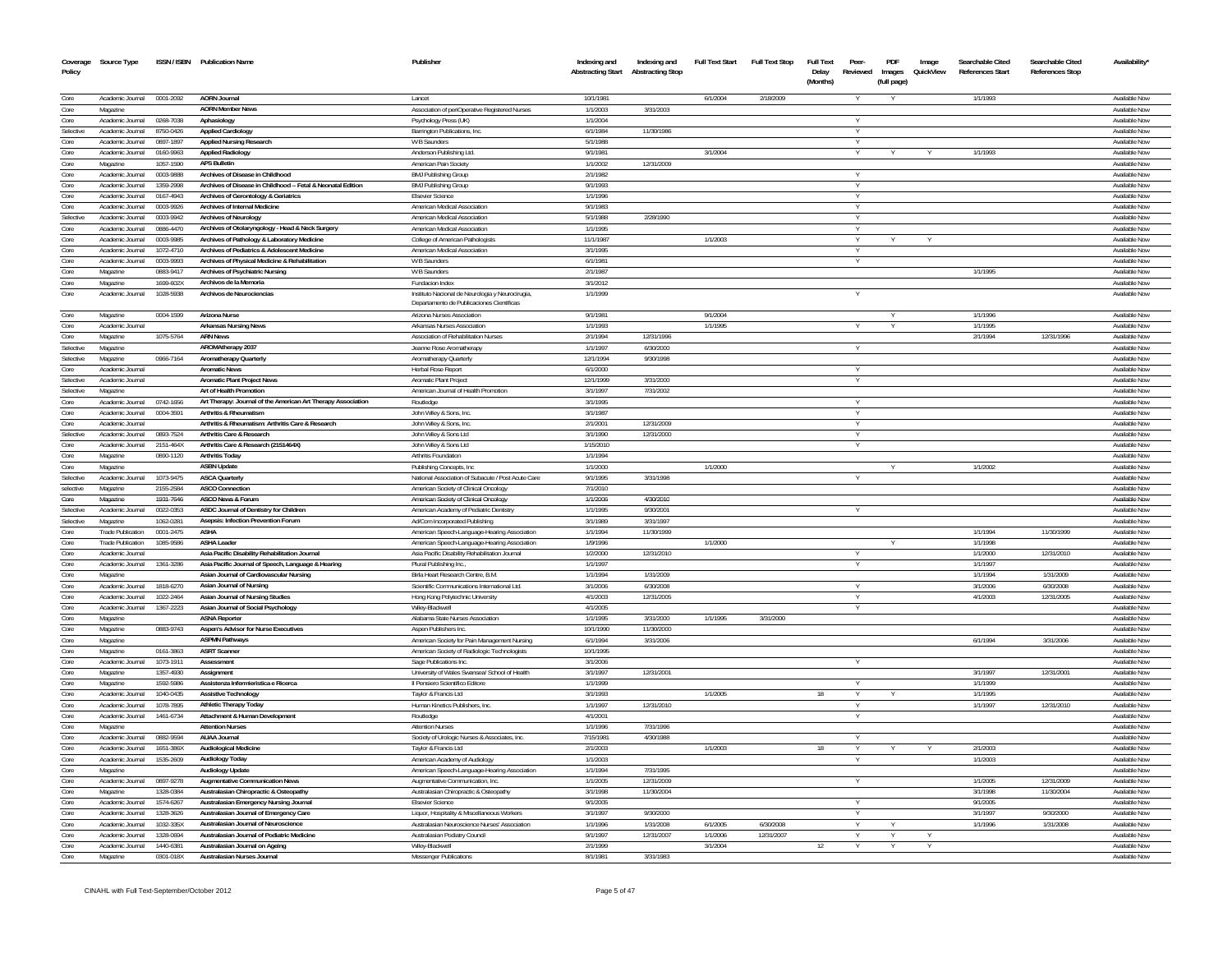| Coverage<br>Policy | Source Type                          |                        | ISSN / ISBN Publication Name                                                                                           | Publisher                                                                                         | Indexing and<br><b>Abstracting Start</b> | Indexing and<br><b>Abstracting Stop</b> | <b>Full Text Start</b> | <b>Full Text Stop</b> | <b>Full Text</b><br>Delay<br>(Months) | Peer<br>Reviewed | PDF<br>Images<br>(full page) | Image<br>QuickView | Searchable Cited<br>References Start | Searchable Cited<br>References Stop | <b>Availability</b>            |
|--------------------|--------------------------------------|------------------------|------------------------------------------------------------------------------------------------------------------------|---------------------------------------------------------------------------------------------------|------------------------------------------|-----------------------------------------|------------------------|-----------------------|---------------------------------------|------------------|------------------------------|--------------------|--------------------------------------|-------------------------------------|--------------------------------|
| Selective          | Academic Journal                     | 1329-1491              | Australasian Osteopathic Medicine Review                                                                               | Australasian Osteopathic Medicine Review Inc.                                                     | 2/1/1998                                 | 8/31/1998                               |                        |                       |                                       | v                |                              |                    |                                      |                                     | Available Now                  |
| Core               | Academic Journal                     | 1039-8562              | Australasian Psychiatry                                                                                                | Sage Publications, Ltd.                                                                           | 3/1/2005                                 |                                         |                        |                       |                                       |                  |                              |                    |                                      |                                     | Available Now                  |
| Core               | Academic Journal                     | 1448-0131              | Australian & New Zealand Continence, Journal                                                                           | Cambridge Publishing                                                                              | 3/1/2003                                 |                                         | 3/1/2005               |                       |                                       | v                |                              |                    | 3/1/2003                             |                                     | Available Now                  |
| Core               | Academic Journal                     | 1324-3780              | Australian & New Zealand Journal of Mental Health Nursing                                                              | Wiley-Blackwell                                                                                   | 6/1/1994                                 | 12/31/2001                              | 1/1/1998               | 12/31/2001            |                                       |                  |                              |                    | 6/1/1994                             | 12/31/2001                          | Available Now                  |
| Core               | Academic Journal                     | 0004-8666              | Australian & New Zealand Journal of Obstetrics & Gynaecology                                                           | Wilev-Blackwell                                                                                   | 2/1/2005                                 |                                         |                        |                       |                                       |                  |                              |                    |                                      |                                     | Available Now                  |
| Core<br>Core       | Academic Journal                     | 0004-8674              | Australian & New Zealand Journal of Psychiatry<br>Australian & New Zealand Journal of Public Health                    | Sage Publications, Ltd.                                                                           | 2/1/1997                                 |                                         | 1/1/1998               | 12/31/2011            | 12                                    | $\vee$           |                              |                    |                                      |                                     | Available Now                  |
| Selective          | Academic Journal<br>Magazine         | 1326-0200<br>0726-3139 | Australian Clinical Review                                                                                             | Wilev-Blackwell<br>Wilev-Blackwell                                                                | 2/1/1996<br>3/1/1982                     | 1/31/1989                               |                        |                       |                                       |                  |                              |                    |                                      |                                     | Available Now<br>Available Now |
| Core               | Academic Journal                     | 1031-170X              | Australian College of Midwives Incorporated Journal                                                                    | Australian College of Midwives Incorporated                                                       | 3/1/1999                                 | 12/31/2000                              |                        |                       |                                       |                  |                              |                    | 3/1/1999                             | 12/31/2000                          | Available Nov                  |
| Core               | Academic Journal                     | 1324-2989              | Australian Continence Journal                                                                                          | Cambridge Publishing                                                                              | 3/1/2001                                 | 11/30/2002                              |                        |                       |                                       | Y                |                              |                    | 3/1/2001                             | 11/30/2002                          | Available Now                  |
| Core               | Academic Journal                     | 1036-7314              | Australian Critical Care                                                                                               | <b>Elsevier Science</b>                                                                           | 3/1/1992                                 |                                         |                        |                       |                                       | Y                |                              |                    | 1/1/1994                             |                                     | Available Now                  |
| Core               | Academic Journal                     | 1446-7984              | Australian e-Journal for the Advancement of Mental Health                                                              | Australian Government Department of Health & Ageing                                               | 1/1/2003                                 | 8/31/2009                               |                        |                       |                                       |                  |                              |                    |                                      |                                     | Available Now                  |
| Core               | Academic Journal                     | 1322-8676              | Australian Electronic Journal of Nursing Education                                                                     | Charles Sturt University, Orange Campus                                                           | 1/1/1995                                 | 4/30/2002                               |                        |                       |                                       |                  |                              |                    | 1/1/1995                             | 4/30/2002                           | Available Now                  |
| Core               | Magazine                             | 1328-2743              | Australian Emergency Nursing Journal                                                                                   | Elsevier Science                                                                                  | 10/1/1996                                | 7/31/2004                               |                        |                       |                                       |                  |                              |                    | 10/1/1996                            | 7/31/2004                           | Available Now                  |
| Core               | Academic Journal                     | 0300-8495              | Australian Family Physician                                                                                            | Copyright Agency Limited                                                                          | 9/1/1984                                 |                                         |                        |                       |                                       | $\vee$           |                              |                    |                                      |                                     | Available Now                  |
| Core               | Academic Journal                     |                        | <b>Australian Health Promotion Update</b>                                                                              | Australian Health Promotion Association                                                           | 4/1/2003                                 |                                         |                        |                       |                                       | Y                |                              |                    |                                      |                                     | Available Now                  |
| Core               | Academic Journal                     | 0156-5788              | <b>Australian Health Review</b>                                                                                        | CSIRO Publishing                                                                                  | 1/1/1993                                 |                                         |                        |                       |                                       | Y                |                              |                    |                                      |                                     | Available Now                  |
| Core               | Magazine                             | 1329-9360              | <b>Australian Infection Control</b>                                                                                    | CSIRO Publishing                                                                                  | 3/1/1998                                 | 12/31/2007                              |                        |                       |                                       |                  |                              |                    | 3/1/1998                             | 12/31/2007                          | Available Now                  |
| Core<br>Core       | Academic Journal<br>Academic Journal | 0813-0531<br>1441-2551 | Australian Journal of Advanced Nursing<br>Australian Journal of Cancer Nursing                                         | Australian Nursing Federation<br>Cambridge Publishing                                             | 9/1/1983<br>6/1/2002                     |                                         | 6/1/2005               |                       |                                       | Y<br>Y           |                              |                    | 1/1/1994<br>6/1/2002                 |                                     | Available Now<br>Available Now |
| Core               | Academic Journal                     | 1322-3127              | Australian Journal of Emergency Care                                                                                   | Liquor, Hospitality & Miscellaneous Workers                                                       | 12/1/1994                                | 12/31/1996                              |                        |                       |                                       | Y                |                              |                    | 12/1/1994                            | 12/31/1996                          | Available Now                  |
| Core               | Academic Journal                     | 1322-8803              | Australian Journal of Holistic Nursing                                                                                 | Center of Professional Development Health Services                                                | 10/1/1994                                | 10/31/2005                              |                        |                       |                                       | Y                |                              |                    | 10/1/1994                            | 10/31/2005                          | Available Now                  |
|                    |                                      |                        | Australian, Journal of Human Communication Disorders                                                                   |                                                                                                   | 6/1/1995                                 | 6/30/1996                               |                        |                       |                                       |                  |                              |                    |                                      |                                     |                                |
| Core<br>Core       | Magazine<br>Academic Journal         | 0310-6853<br>1033-8330 | Australian Journal of Medical Herbalism                                                                                | Australian Association of Speech & Hearing<br>National Herbalists Association of Australia (NHAA) | 4/1/2000                                 | 12/31/2011                              |                        |                       |                                       |                  |                              |                    | 6/1/1995                             | 6/30/1996                           | Available Now<br>Available Now |
| Core               | Academic Journal                     | 1035-8374              | Australian Journal of Mental Health Nursing                                                                            | Wilev-Blackwell                                                                                   | 3/1/1994                                 | 12/31/1994                              |                        |                       |                                       | Y                |                              |                    |                                      |                                     | Available Now                  |
| Core               | Academic Journal                     | 1445-4386              | <b>Australian Journal of Midwiferv</b>                                                                                 | Australian College of Midwives Incorporated                                                       | 3/1/2001                                 | 12/31/2002                              |                        |                       |                                       |                  |                              |                    | 3/1/2001                             | 12/31/2002                          | Available Now                  |
| Core               | Academic Journal                     | 1032-1322              | Australian Journal of Nutrition & Dietetics                                                                            | Wiley-Blackwell                                                                                   | 12/1/1998                                | 12/31/2001                              | 12/1/1998              | 12/31/2001            |                                       | Y                |                              |                    | 12/1/1998                            | 12/31/2001                          | Available Now                  |
| Core               | Academic Journal                     | 0004-9514              | Australian Journal of Physiotherapy                                                                                    | Australian Physiotherapy Association                                                              | 3/1/1993                                 | 12/31/2009                              |                        |                       |                                       |                  |                              |                    | 1/1/1996                             | 12/31/2009                          | Available Now                  |
| Selective          | Academic Journal                     | 1035-7319              | Australian Journal of Public Health                                                                                    | Public Health Association of Australia                                                            | 2/1/1995                                 | 12/31/1995                              |                        |                       |                                       | $\vee$           |                              |                    |                                      |                                     | Available Now                  |
| Core               | Academic Journal                     | 1038-5282              | Australian Journal of Rural Health                                                                                     | Wilev-Blackwell                                                                                   | 11/1/1992                                |                                         | 8/1/1998               |                       | 12                                    |                  |                              |                    | 1/1/1994                             |                                     | Available Now                  |
| Core               | Academic Inumal                      | 1448-8272              | <b>Australian Midwiferv</b>                                                                                            | Australian College of Midwives Incorporated                                                       | 3/1/2003                                 | 11/30/2005                              |                        |                       |                                       |                  |                              |                    | 3/1/2003                             | 11/30/2005                          | Available Now                  |
| Core               | Magazine                             | 1446-5612              | <b>Australian Midwifery News</b>                                                                                       | Minnis Journals Ptv Ltd                                                                           | 5/1/2001                                 | 6/30/2009                               |                        |                       |                                       |                  |                              |                    | 5/1/2001                             | 6/30/2009                           | Available Nov                  |
| Core               | Academic Journal                     | 0045-0758              | <b>Australian Nurses Journal</b><br>Australian Nursing Journal                                                         | Australian Nursing Federation                                                                     | 2/1/1981<br>6/1/1993                     | 5/31/1993                               | 1/1/1981               | 5/31/1993             |                                       |                  |                              |                    | 1/1/1994                             |                                     | Available Now<br>Available Nov |
| Core<br>Core       | Magazine<br>Academic Journal         | 1320-3185<br>0045-0766 | Australian Occupational Therapy Journal                                                                                | Australian Nursing Federation<br>Wilev-Blackwell                                                  | 3/1/1991                                 |                                         | 6/1/1993<br>1/1/1998   |                       | 12                                    | Y                |                              |                    | 1/1/1994                             |                                     | Available Now                  |
| Core               | Magazine                             | 1035-2600              | Australian Paediatric Nurse                                                                                            | Queensland Paediatric Nurses Association                                                          | 3/1/1991                                 | 10/31/1997                              |                        |                       |                                       | $\vee$           |                              |                    | 1/1/1993                             | 10/31/1997                          | Available Now                  |
| Core               | Academic Journal                     | 0312-407X              | <b>Australian Social Work</b>                                                                                          | Routledge                                                                                         | 3/1/2005                                 |                                         |                        |                       |                                       |                  |                              |                    |                                      |                                     | Available Nov                  |
| Core               | Academic Inumal                      | 1362-3613              | Autism: The International Journal of Research & Practice                                                               | Sage Publications, Ltd.                                                                           | 3/1/2001                                 |                                         |                        |                       |                                       | $\vee$           |                              |                    |                                      |                                     | Available Now                  |
| Selective          | Academic Journal                     | 1201-6144              | <b>AVANTE</b>                                                                                                          | PHE Canada                                                                                        | 3/1/1995                                 | 7/31/2005                               |                        |                       |                                       |                  |                              |                    |                                      |                                     | Available Nov                  |
| Selective          | Magazine                             | 0095-6562              | Aviation, Space & Environmental Medicine                                                                               | Aerospace Medical Association                                                                     | 3/1/1983                                 | 2/28/1991                               |                        |                       |                                       |                  |                              |                    |                                      |                                     | Available Now                  |
| Core               | Academic Journal                     | 1091-5923              | <b>AWHONN Lifelines</b>                                                                                                | Wilev-Blackwell                                                                                   | 2/1/1997                                 | 12/31/2006                              | 2/1/2006               | 12/31/2006            |                                       |                  |                              |                    | 1/1/2003                             | 12/31/2006                          | Available Now                  |
| Core               | Magazine                             | 1066-2944              | <b>AWHONN Voice</b>                                                                                                    | Association of Women's Health, Obstetric, & Neonatal<br><b>Nurses</b>                             | 1/1/1996                                 | 12/31/1996                              |                        |                       |                                       |                  |                              |                    | 1/1/1996                             | 12/31/1996                          | Available Now                  |
| Core               | Academic Journal                     | 1066-3614              | AWHONN's Clinical Issues in Perinatal & Women's Health Nursing                                                         | Lippincott Williams & Wilkins                                                                     | 3/1/1993                                 | 12/31/1993                              |                        |                       |                                       |                  |                              |                    |                                      |                                     | Available Now                  |
| Core               | Academic Journal                     | 1055-3533              | AWHONN's Women's Health Nursing Scan                                                                                   | Nursecom Inc.                                                                                     | 1/1/1993                                 | 7/31/1994                               |                        |                       |                                       |                  |                              |                    | 1/1/1993                             | 7/31/1994                           | Available Now                  |
| Selective          | Magazine                             | 1085-2174              | <b>AWHP'S Worksite Health</b>                                                                                          | Association for Worksite Health Promotion                                                         | 1/1/1997                                 | 4/30/2000                               |                        |                       |                                       |                  |                              |                    |                                      |                                     | Available Now                  |
| Core               | Academic Journal                     | 0834-7824              | AXON/I 'AXONE                                                                                                          | Canadian Association of Neuroscience Nurses                                                       | 9/1/1986                                 | 6/30/2007                               | 6/1/2004               | 5/31/2007             |                                       |                  |                              |                    | 1/1/1994                             | 6/30/2007                           | Available Now                  |
| Core               | Academic Journal                     | 0894-7376              | <b>Back Letter</b><br>BackCare Journal                                                                                 | Lippincott Williams & Wilkins                                                                     | 1/1/1999                                 |                                         |                        |                       |                                       | Y                |                              |                    |                                      |                                     | Available Now                  |
| Core<br>Selective  | Academic Journal<br>Academic Journal | 0144-3798<br>0950-3552 | Bailliere's Clinical Obstetrics & Gynaecology                                                                          | <b>BackCare</b><br><b>Bailliere Tindall</b>                                                       | 12/1/2009<br>3/1/1990                    | 3/31/1990                               |                        |                       |                                       | Y<br>Y           |                              |                    |                                      |                                     | Available Now<br>Available Now |
| Selective          | Trade Publication                    | 1094-6195              | Balance (10946195)                                                                                                     | American College of Health Care Administrators                                                    | 1/1/1997                                 | 11/30/2001                              |                        |                       |                                       |                  |                              |                    |                                      |                                     | Available Now                  |
| Core               | Academic Journal                     | 1353-9906              | <b>Bandolier</b>                                                                                                       | <b>Bandolier</b>                                                                                  | 1/1/1995                                 | 7/31/2007                               |                        |                       |                                       |                  |                              |                    | 1/1/2001                             | 7/31/2007                           | Available Now                  |
| Core               | Academic Journal                     | 1557-1459              | Bariatric Nursing & Surgical Patient Care                                                                              | Mary Ann Liebert, Inc.                                                                            | 3/1/2006                                 |                                         |                        |                       |                                       | Y                |                              |                    | 3/1/2006                             |                                     | Available Now                  |
| Core               | Academic Journal                     | 0899-8280              | <b>Baylor University Medical Center Proceedings</b>                                                                    | Baylor University Medical Center                                                                  | 1/1/2001                                 |                                         |                        |                       |                                       | Y                |                              |                    |                                      |                                     | Available Now                  |
| Core               | Magazine                             | 1071-2984              | Beginnings                                                                                                             | American Holistic Nurses Association                                                              | 1/1/1995                                 |                                         |                        |                       |                                       |                  |                              |                    | 1/1/1995                             |                                     | Available Now                  |
| Core               | Academic Journal                     | 0145-4455              | <b>Behavior Modification</b>                                                                                           | Sage Publications Inc.                                                                            | 1/1/2006                                 |                                         |                        |                       |                                       | Y                |                              |                    |                                      |                                     | Available Now                  |
| Selective          | Magazine                             | 1049-085X              | Behavior, Health & Aging                                                                                               | Springer Publishing Company, Inc.                                                                 | 3/1/1993                                 | 12/31/1993                              |                        |                       |                                       |                  |                              |                    |                                      |                                     | Available Now                  |
| Core               | Academic Journal                     | 0163-9269              | <b>Behavioral &amp; Social Sciences Librarian</b>                                                                      | Taylor & Francis Ltd                                                                              | 9/1/1980                                 |                                         |                        |                       |                                       | Y                |                              |                    | 1/1/1998                             |                                     | Available Now                  |
| Core               | Magazine                             |                        | <b>Behavioral Measurement Letter</b>                                                                                   | Behavioral Measurement Database Services                                                          | 1/1/1996                                 | 1/31/2008                               |                        |                       |                                       |                  |                              |                    |                                      |                                     | Available Now                  |
| Core               | Academic Inumal                      | 0896-4289              | <b>Behavioral Medicine</b>                                                                                             | Taylor & Francis Ltd                                                                              | 1/1/1994                                 |                                         | 1/1/1994               |                       | 18                                    | Y                |                              | $\vee$             |                                      |                                     | Available Now                  |
| Core               | Academic Journal                     | 0144-929X              | <b>Behaviour &amp; Information Technology</b>                                                                          | Taylor & Francis Ltd                                                                              | 1/1/2001                                 |                                         |                        |                       |                                       |                  |                              |                    | 1/1/2001                             |                                     | Available Now                  |
| Core               | Magazine                             | 1064-1424              | Being Well: Bulletin of the Society for Professional Well-Being                                                        | Society Professional Well-Being                                                                   | 10/1/1991                                | 3/31/2002                               |                        |                       |                                       |                  |                              |                    |                                      |                                     | Available Now                  |
| Core<br>Core       | Magazine                             | 0268-2621              | <b>Bereavement Care</b>                                                                                                | Routledge                                                                                         | 3/1/2001                                 |                                         |                        |                       |                                       |                  |                              |                    | 1/1/1997                             |                                     | Available Now                  |
| Selective          | Database                             | 1329-1874              | <b>Best Practice</b><br>Best Practices & Benchmarking in Healthcare: A Practical Journal for Clinical Elsevier Science | Wolters Kluwer Health                                                                             | 1/1/1997<br>1/1/1996                     | 11/30/1997                              |                        |                       |                                       |                  |                              |                    |                                      |                                     | Available Now<br>Available Nov |
|                    | Magazine                             | 1085-0635              | & Management Applications                                                                                              |                                                                                                   |                                          |                                         |                        |                       |                                       |                  |                              |                    |                                      |                                     |                                |
| Selective          | Academic Journal                     | 0710-0248              | <b>Beta Release</b>                                                                                                    | <b>Canadian Diabetes Association</b>                                                              | 3/1/1990                                 | 12/31/1993                              |                        |                       |                                       |                  |                              |                    |                                      |                                     | Available Now                  |
| Selective          | Magazine                             | 0006-0151              | Better Homes & Gardens                                                                                                 | Content Victim                                                                                    | 4/1/1982                                 | 4/30/1990                               |                        |                       |                                       |                  |                              |                    |                                      |                                     | Available Now                  |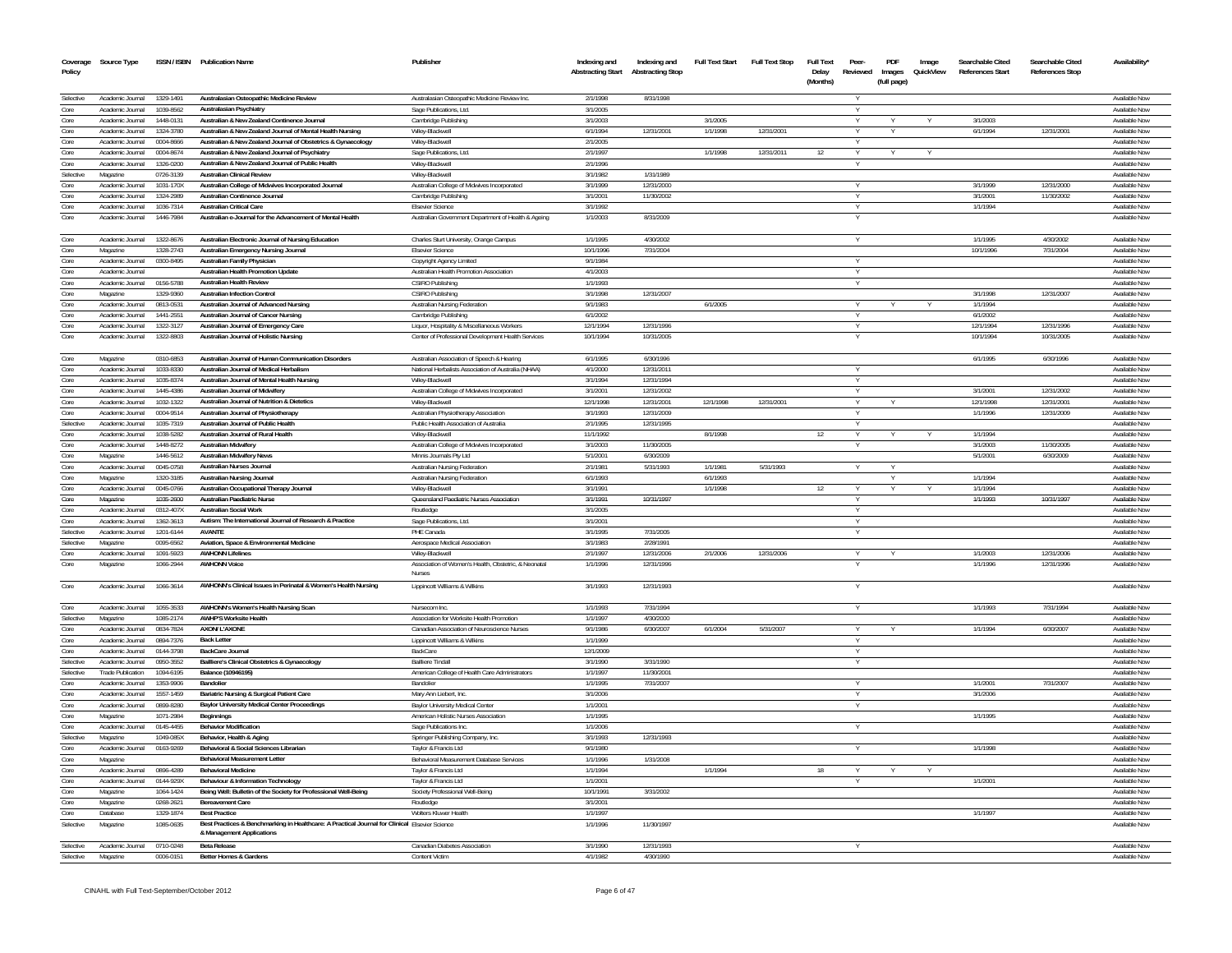| Coverage<br>Policy     | Source Type                          |                        | ISSN / ISBN Publication Name                                                                                              | Publisher                                                            | Indexing and<br><b>Abstracting Start</b> | Indexing and<br><b>Abstracting Stop</b> | <b>Full Text Start</b> | <b>Full Text Stop</b> | <b>Full Text</b><br>Delay<br>(Months) | Peer-<br>Reviewed | <b>PDF</b><br>Images<br>(full page) | Image<br>QuickView | Searchable Cited<br><b>References Start</b> | Searchable Cited<br><b>References Stop</b> | Availability'                         |
|------------------------|--------------------------------------|------------------------|---------------------------------------------------------------------------------------------------------------------------|----------------------------------------------------------------------|------------------------------------------|-----------------------------------------|------------------------|-----------------------|---------------------------------------|-------------------|-------------------------------------|--------------------|---------------------------------------------|--------------------------------------------|---------------------------------------|
| Core                   | Magazine                             | 0405-668X              | <b>Better Nutrition</b>                                                                                                   | Active Interest Media, Inc.                                          | 7/1/1998                                 |                                         | 7/1/1998               |                       |                                       |                   |                                     |                    |                                             |                                            | Available Now                         |
| Selective              | Magazine                             | 0707-3674              | Bibliotheca Medica Canadiana                                                                                              | Canadian Health Libraries Association                                | 3/1/1984                                 | 9/30/2003                               |                        |                       |                                       |                   |                                     |                    | 1/1/1994                                    | 9/30/2003                                  | Available Now                         |
| Core                   | Academic Journal                     | 0269-9702              | <b>Bioethics</b>                                                                                                          | Wiley-Blackwell                                                      | 1/1/1998                                 |                                         | 1/1/1998               |                       | 12                                    |                   |                                     |                    |                                             |                                            | Available Now                         |
| Core                   | Academic Journal                     | 1099-8004              | <b>Biological Research for Nursing</b>                                                                                    | Sage Publications Inc                                                | 7/1/1999                                 |                                         |                        |                       |                                       |                   |                                     |                    | 7/1/1999                                    |                                            | Available Now                         |
| Core                   | Academic Journal                     | 0899-8205              | <b>Biomedical Instrumentation &amp; Technology</b>                                                                        | Allen Press Publishing Services Inc.                                 | 9/1/1990                                 |                                         |                        |                       |                                       |                   |                                     |                    |                                             |                                            | Available Nov                         |
| Core                   | Magazin                              | 1543-0243              | <b>Bioterrorism Watch</b>                                                                                                 | AHC Media LLC                                                        | 11/1/2001                                | 3/31/2008                               | 3/1/2007               | 3/31/2008             |                                       |                   |                                     |                    |                                             |                                            | Available Nov                         |
| Selective              | Academic Journal                     | 0098-860X              | Birth & the Family Journal                                                                                                | International Childbirth Education Association                       | 9/1/1981                                 | 12/31/198                               |                        |                       |                                       |                   |                                     |                    |                                             |                                            | Available Nov                         |
| Selective<br>Selective | Magazine<br>Magazine                 | 0547-6844<br>0890-3255 | <b>Birth Defects</b><br><b>Birth Gazette</b>                                                                              | March of Dimes Birth Defects Foundation<br>Second Foundation         | 1/1/1985<br>3/1/1991                     | 1/31/1987<br>3/31/199                   |                        |                       |                                       |                   |                                     |                    |                                             |                                            | Available Nov<br><b>Available Nov</b> |
| Core                   | Magazine                             | 1038-023X              | <b>Birth Issues</b>                                                                                                       | Capers Bookstore                                                     | 3/1/1998                                 | 9/30/2007                               |                        |                       |                                       |                   |                                     |                    | 3/1/1998                                    | 9/30/2007                                  | Available Nov                         |
| Core                   | Academic Journal                     | 0730-7659              | Birth: Issues in Perinatal Care                                                                                           | Wiley-Blackwell                                                      | 3/1/1982                                 |                                         | 3/1/1998               |                       | 12                                    |                   |                                     |                    | 1/1/1998                                    |                                            | Available Now                         |
| Core                   | Magazine                             | 1075-4733              | Birthkit                                                                                                                  | Midwifery Today Inc                                                  | 3/1/2006                                 | 12/31/2007                              |                        |                       |                                       |                   |                                     |                    |                                             |                                            | Available Nov                         |
| Core                   | Academic Journal                     | 1470-0328              | BJOG: An International Journal of Obstetrics & Gynaecology                                                                | Wilev-Blackwel                                                       | 1/1/2000                                 |                                         |                        |                       |                                       | Y                 |                                     |                    |                                             |                                            | Available Nov                         |
| Core                   | Academic Journal                     | 1525-6855              | Blood & Marrow Transplant Newsletter                                                                                      | Blood & Bone Marrow Transplant Information Network                   | 5/1/2001                                 |                                         |                        |                       |                                       |                   |                                     |                    |                                             |                                            | Available Now                         |
| Core                   | Academic Journal                     | 1359-5237              | <b>Blood Pressure Monitoring</b>                                                                                          | Lippincott Williams & Wilkins                                        | 2/1/2001                                 |                                         |                        |                       |                                       | Y                 |                                     |                    |                                             |                                            | Available Nov                         |
| Core                   | Academic Journal                     | 1472-6955              | <b>BMC Nursing</b>                                                                                                        | <b>BioMed Central</b>                                                | 1/1/2008                                 |                                         |                        |                       |                                       | Y                 |                                     |                    |                                             |                                            | Available Nov                         |
| Core<br>Core           | Academic Journal                     | 2044-5415              | <b>BMJ Quality &amp; Safety</b>                                                                                           | <b>BMJ Publishing Group</b>                                          | 1/1/2011                                 |                                         |                        |                       |                                       | Y<br>$\vee$       |                                     |                    |                                             |                                            | Available Nov                         |
| Core                   | Academic Journal<br>Academic Journal | 0959-8146<br>1759-2151 | BMJ: British Medical Journal (International Edition)<br>BMJ: British Medical Journal (Overseas & Retired Doctors Edition) | <b>BMJ Publishing Group</b><br><b>BMJ Publishing Group</b>           | 7/2/1988<br>1/3/2009                     | 12/31/2008                              |                        |                       |                                       |                   |                                     |                    |                                             |                                            | Available Nov<br>Available Nov        |
| Core                   | Academic Journal                     | 1205-562X              | <b>Body Cast</b>                                                                                                          | Canadian Society of Orthopaedic Technologists                        | 1/1/1996                                 |                                         |                        |                       |                                       |                   |                                     |                    |                                             |                                            | Available Now                         |
| Core                   | Magazine                             |                        | <b>Body Sense</b>                                                                                                         | Associated Bodywork & Massage Professionals                          | 3/1/2002                                 | 12/31/2009                              |                        |                       |                                       |                   |                                     |                    |                                             |                                            | Available Now                         |
| Core                   | Academic Journal                     | 1543-9879              | Bone & Joint                                                                                                              | Lippincott Williams & Wilkins                                        | 6/1/2003                                 | 6/30/2007                               |                        |                       |                                       | v                 |                                     |                    |                                             |                                            | Available Now                         |
| Core                   | Magazine                             | 1092-0129              | <b>Bottom Line Health</b>                                                                                                 | Health Confidential                                                  | 1/1/1997                                 |                                         |                        |                       |                                       |                   |                                     |                    |                                             |                                            | Available Now                         |
| Core                   | Academic Inumal                      | 0278-2626              | <b>Brain &amp; Cognition</b>                                                                                              | Academic Press Inc.                                                  | 6/1/1995                                 |                                         |                        |                       |                                       | $\vee$            |                                     |                    |                                             |                                            | Available Now                         |
| Core                   | Academic Journal                     | 0093-934X              | Brain & Language                                                                                                          | Academic Press Inc                                                   | 1/1/1995                                 |                                         |                        |                       |                                       | Y                 |                                     |                    |                                             |                                            | Available Now                         |
| Core                   | Academic Inurnal                     | 0269-9052              | Brain Injury                                                                                                              | Taylor & Francis Ltd.                                                | 1/1/2001                                 |                                         |                        |                       |                                       |                   |                                     |                    |                                             |                                            | Available Now                         |
| Selective              | Magazine                             | 1094-3439              | <b>Brain Injury Source</b>                                                                                                | Brain Injury Association                                             | 3/1/1998                                 | 6/30/2003                               |                        |                       |                                       |                   |                                     |                    |                                             |                                            | Available Now                         |
| Core                   | Academic Journal                     | 0006-8950<br>1661-3791 | Brain: A Journal of Neurology                                                                                             | Oxford University Press / USA                                        | 2/1/1995                                 |                                         |                        |                       |                                       |                   |                                     |                    |                                             |                                            | Available Nov<br>Available Nov        |
| Core<br>Core           | Academic Journal<br>Academic Journal | 1075-122X              | <b>Breast Care</b><br><b>Breast Journa</b>                                                                                | Karger AG<br>Wiley-Blackwe                                           | 2/1/2006<br>1/1/199                      |                                         | 1/1/1999               |                       | 12                                    |                   |                                     |                    |                                             |                                            | Available Nov                         |
| Core                   | Academic Journal                     | 0729-2759              | <b>Breastfeeding Review</b>                                                                                               | Australian Breastfeeding Association                                 | 5/1/1990                                 |                                         |                        |                       |                                       |                   |                                     |                    | 1/1/1996                                    |                                            | Available Nov                         |
| Core                   | Magazine                             | 0896-4882              | <b>Breathline</b>                                                                                                         | American Society of PeriAnesthesia Nurses                            | 1/1/1994                                 |                                         |                        |                       |                                       |                   |                                     |                    | 1/1/1995                                    |                                            | Available Now                         |
| Core                   | Magazine                             | 1528-7637              | <b>Briefings on Patient Safety</b>                                                                                        | HCPro, Inc                                                           | 7/1/2001                                 | 10/31/2010                              |                        |                       |                                       |                   |                                     |                    |                                             |                                            | Available Nov                         |
| Selective              | Academic Journal                     | 0007-0769              | <b>British Heart Journal</b>                                                                                              | <b>BMJ Publishing Group</b>                                          | 12/1/1989                                | 10/31/1995                              |                        |                       |                                       |                   |                                     |                    |                                             |                                            | Available Now                         |
| Selective              | Magazine                             | 0007-0785              | <b>British Homeopathic Journal</b>                                                                                        | Churchill Livingstone, Inc.                                          | 1/1/1996                                 | 10/31/2001                              |                        |                       |                                       |                   |                                     |                    |                                             |                                            | Available Now                         |
| Core                   | Academic Journal                     | 1742-6456              | British Journal of Anaesthetic & Recovery Nursing                                                                         | Cambridge University Press                                           | 3/1/2005                                 |                                         |                        |                       |                                       |                   |                                     |                    |                                             |                                            | Available Now                         |
| Core                   | Academic Journal                     | 0300-5364              | <b>British Journal of Audiology</b>                                                                                       | Whurr Publishers Ltd                                                 | 2/1/1995                                 | 12/31/2001                              |                        |                       |                                       | Y                 |                                     |                    | 2/1/1995                                    | 12/31/2001                                 | Available Now                         |
| Core<br>Selective      | Academic Journal                     | 0969-6113              | <b>British Journal of Cardiology</b>                                                                                      | MediNews (Cardiology) Ltd.                                           | 1/1/2003                                 |                                         |                        |                       |                                       |                   |                                     |                    |                                             |                                            | Available Now                         |
| Core                   | Academic Journal<br>Academic Journal | 1466-4100<br>0144-6657 | <b>British Journal of Clinical Governance</b><br><b>British Journal of Clinical Psychology</b>                            | Emerald Group Publishing Limited<br>Wiley-Blackwell                  | 3/1/1999<br>2/1/1981                     | 12/31/2000                              | 3/1/2001               |                       | 12                                    | Y<br>Y            |                                     |                    |                                             |                                            | Available Now<br>Available Now        |
| Core                   | Academic Journal                     | 1362-4407              | British Journal of Community Health Nursing                                                                               | MA Healthcare Limited                                                | 5/1/1996                                 | 11/30/1997                              |                        |                       |                                       |                   |                                     |                    | 5/1/1996                                    | 11/30/1997                                 | Available Now                         |
| Core                   | Academic Journal                     | 1462-4753              | <b>British Journal of Community Nursing</b>                                                                               | MA Healthcare Limited                                                | 1/1/1998                                 |                                         | 1/1/2002               |                       |                                       |                   |                                     |                    | 1/1/1998                                    |                                            | Available Now                         |
| Core                   | Academic Journal                     | 0969-7950              | <b>British Journal of Developmental Disabilities</b>                                                                      | Maney Publishing                                                     | 1/1/1995                                 | 7/31/2011                               |                        |                       |                                       | Y                 |                                     |                    |                                             |                                            | Available Now                         |
| Core                   | Academic Journal                     | 0261-510X              | <b>British Journal of Developmental Psychology</b>                                                                        | Wilev-Blackwell                                                      | 3/1/2001                                 |                                         |                        |                       |                                       |                   |                                     |                    |                                             |                                            | Available Now                         |
| Core                   | Academic Journal                     | 1474-6514              | British Journal of Diabetes & Vascular Disease                                                                            | Sage Publications Inc.                                               | 1/1/2003                                 |                                         |                        |                       |                                       | Y.                |                                     |                    |                                             |                                            | Available Now                         |
| Selective              | Academic Journal                     | 0144-8625              | <b>British Journal of Family Planning</b>                                                                                 | Pavilion Publishing & Media Ltd                                      | 4/1/1994                                 | 10/31/2000                              |                        |                       |                                       |                   |                                     |                    |                                             |                                            | Available Now                         |
| Core<br>Core           | Academic Journal                     | 1463-6646<br>1369-9571 | <b>British Journal of Forensic Practice</b><br><b>British Journal of Hand Therapy</b>                                     | Pier Professional Ltd.                                               | 3/1/2000<br>3/1/1999                     |                                         |                        |                       |                                       | Y                 |                                     |                    | 3/1/2000                                    |                                            | Available Now                         |
| Core                   | Academic Journal<br>Academic Journal | 1749-4044              | British Journal of Healthcare Computing & Information Management                                                          | British Association of Hand Therapists<br><b>Birchley Hall Press</b> | 2/1/1995                                 | 12/31/2008<br>5/31/2007                 |                        |                       |                                       |                   |                                     |                    | 3/1/1999<br>1/1/1997                        | 12/31/2008<br>5/31/2007                    | Available Now<br>Available Now        |
| Core                   | Academic Journal                     | 1358-0574              | <b>British Journal of Healthcare Management</b>                                                                           | MA Healthcare Limited                                                | 1/1/2004                                 |                                         | 9/1/2006               |                       |                                       |                   | Y                                   |                    |                                             |                                            | Available Now                         |
| Selective              | Academic Journal                     | 0007-1064              | <b>British Journal of Hospital Medicine</b>                                                                               | MA Healthcare Limited                                                | 2/1/1984                                 | 6/30/1990                               |                        |                       |                                       | Y                 |                                     |                    |                                             |                                            | Available Now                         |
| Core                   | Academic Journal                     | 1750-8460              | British Journal of Hospital Medicine (17508460)                                                                           | MA Healthcare Limited                                                | 8/1/2005                                 |                                         |                        |                       |                                       |                   |                                     |                    |                                             |                                            | Available Now                         |
| Core                   | Academic Journal                     | 1469-0446              | British Journal of Infection Control                                                                                      | Sage Publications Inc.                                               | 2/1/2004                                 | 11/30/2008                              |                        |                       |                                       |                   |                                     |                    | 2/1/2004                                    | 11/30/2008                                 | Available Now                         |
| Core                   | Academic Inumal                      | 1354-4187              | <b>British Journal of Learning Disabilities</b>                                                                           | Wiley-Blackwell                                                      | 3/1/1995                                 |                                         | 3/1/2000               |                       | 12                                    |                   |                                     |                    |                                             |                                            | Available Now                         |
| Selective              | Academic Journal                     | 0007-1129              | <b>British Journal of Medical Psychology</b>                                                                              | <b>British Psychological Society</b>                                 | 12/1/1981                                | 6/30/1990                               |                        |                       |                                       |                   |                                     |                    |                                             |                                            | Available Nov                         |
| Core                   | Academic Journal                     | 0969-4900              | <b>British Journal of Midwifery</b>                                                                                       | MA Healthcare Limited                                                | 1/1/1997                                 |                                         | 1/1/2002               |                       |                                       | V                 |                                     |                    | 1/1/1997                                    |                                            | Available Now                         |
| Core                   | Academic Journal                     | 1747-0307              | <b>British Journal of Neuroscience Nursing</b>                                                                            | MA Healthcare Limited                                                | 4/1/2005                                 |                                         |                        |                       |                                       |                   |                                     |                    | 4/1/2005                                    |                                            | Available Now                         |
| Core<br>Core           | Academic Journal<br>Academic Journal | 0966-0461<br>0007-1145 | <b>British Journal of Nursing</b><br><b>British Journal of Nutrition</b>                                                  | MA Healthcare Limited<br>Cambridge University Press                  | 4/23/1992<br>1/1/1996                    |                                         | 1/1/1992               |                       |                                       | V                 |                                     |                    | 1/1/1993                                    |                                            | Available Now<br>Available Nov        |
| Selective              | Academic Journal                     | 0306-5456              | British Journal of Obstetrics & Gynaecology                                                                               | <b>Elsevier Science</b>                                              | 12/1/1983                                | 12/31/1999                              |                        |                       |                                       | v                 |                                     |                    |                                             |                                            | Available Nov                         |
| Core                   | Academic Journal                     | 0308-0226              | <b>British Journal of Occupational Therapy</b>                                                                            | College of Occupational Therapists Limited                           | 2/1/1986                                 |                                         |                        |                       |                                       |                   |                                     |                    | 1/1/1994                                    |                                            | Available Now                         |
| Core                   | Academic Journa                      |                        | <b>British Journal of Perioperative Nursing</b>                                                                           | Association for Perioperative Practice                               | 1/1/2000                                 | 12/31/2005                              | 3/1/2004               | 12/31/2005            |                                       |                   |                                     |                    | 1/1/2000                                    | 12/31/2005                                 | Available Nov                         |
| Selective              | Academic Journal                     | 0007-1188              | <b>British Journal of Pharmacology</b>                                                                                    | Wiley-Blackwell                                                      | 1/1/1995                                 | 8/31/1997                               |                        |                       |                                       |                   |                                     |                    |                                             |                                            | Available Nov                         |
| Core                   | Academic Journal                     | 1460-7328              | <b>British Journal of Podiatry</b>                                                                                        | Society of Chiropodists & Podiatrists                                | 2/1/2000                                 | 11/30/2007                              |                        |                       |                                       |                   |                                     |                    | 2/1/2000                                    | 11/30/2007                                 | Available Nov                         |
| Core                   | Academic Journal                     | 2040-7475              | British Journal of Primary Care Nursing: Cardiovascular Disease, Diabetes & Sherborne Gibbs Limited<br><b>Kidney Care</b> |                                                                      | 1/1/2005                                 |                                         |                        |                       |                                       |                   |                                     |                    |                                             |                                            | Available Now                         |
| Core                   | Academic Journal                     | 1752-4385              | British Journal of Primary Care Nursing: Respiratory Diseases & Allergy                                                   | Sherborne Gibbs Limited                                              | 12/1/2006                                |                                         |                        |                       |                                       |                   |                                     |                    |                                             |                                            | Available Now                         |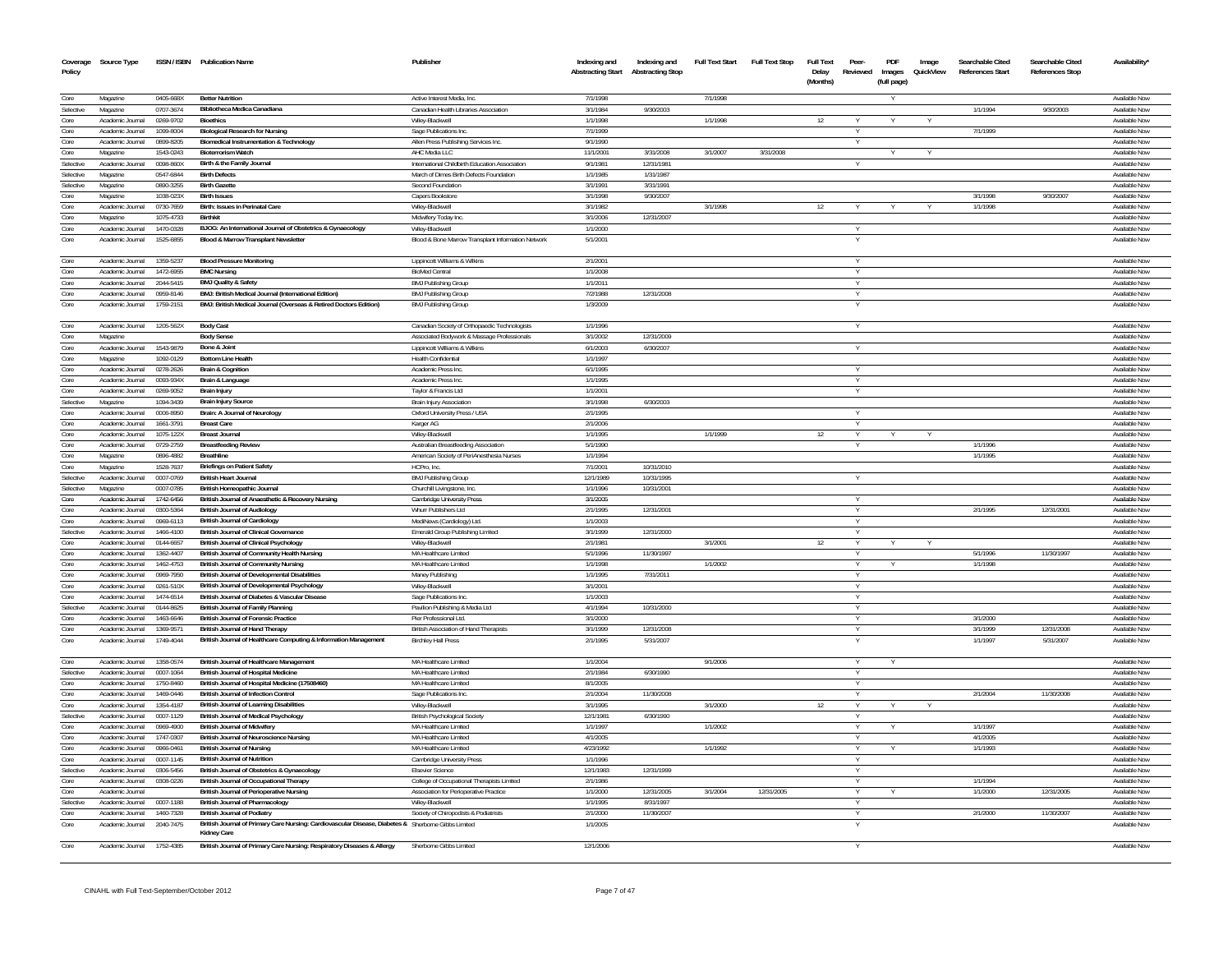| Policy       | Coverage Source Type                 |                        | ISSN / ISBN Publication Name                                                    | Publisher                                                                | Indexing and<br><b>Abstracting Start</b> | Indexing and<br><b>Abstracting Stop</b> | <b>Full Text Start</b> | <b>Full Text Stop</b> | <b>Full Text</b><br>Delay<br>(Months) | Peer-<br>Reviewed | PDF<br>Images<br>(full page) | Image<br>QuickView | Searchable Cited<br>References Start | Searchable Cited<br><b>References Stop</b> | Availability'                  |
|--------------|--------------------------------------|------------------------|---------------------------------------------------------------------------------|--------------------------------------------------------------------------|------------------------------------------|-----------------------------------------|------------------------|-----------------------|---------------------------------------|-------------------|------------------------------|--------------------|--------------------------------------|--------------------------------------------|--------------------------------|
|              |                                      |                        |                                                                                 |                                                                          |                                          |                                         |                        |                       |                                       |                   |                              |                    |                                      |                                            |                                |
| Selective    | Academic Journal                     | 0007-1250              | British Journal of Psychiatry                                                   | Royal College of Psychiatrists                                           | 6/1/1982                                 | 5/31/1991                               |                        |                       |                                       |                   |                              |                    |                                      |                                            | Available Now                  |
| Core<br>Core | Academic Journal<br>Academic Journal | 0007-1269<br>1743-1808 | <b>British Journal of Psychology</b><br><b>British Journal of Resuscitation</b> | Wiley-Blackwell                                                          | 5/1/1981                                 | 9/30/2004                               |                        |                       |                                       |                   |                              |                    |                                      |                                            | Available Now<br>Available Now |
|              |                                      |                        |                                                                                 | Council for Professionals as Resuscitation Officers (CPRO)               | 9/1/2003                                 |                                         |                        |                       |                                       |                   |                              |                    |                                      |                                            |                                |
| Core         | Academic Journal                     | 1752-2803              | <b>British Journal of School Nursing</b>                                        | MA Healthcare Limited                                                    | 1/1/2008                                 |                                         | 2/1/2008               |                       |                                       |                   |                              |                    |                                      |                                            | Available Now                  |
| Core         | Academic Journal                     | 0144-6665              | <b>British Journal of Social Psychology</b>                                     | Wiley-Blackwell                                                          | 2/1/1981                                 |                                         |                        |                       |                                       |                   |                              |                    |                                      |                                            | Available Now                  |
| Core         | Academic Journal                     | 0045-3102              | <b>British Journal of Social Work</b>                                           | Oxford University Press / USA                                            | 1/1/2004                                 |                                         |                        |                       |                                       | Y                 |                              |                    |                                      |                                            | Available Now                  |
| Core         | Academic Journal                     | 0306-3674              | <b>British Journal of Sports Medicine</b>                                       | <b>BMJ Publishing Group</b>                                              | 3/1/1997                                 |                                         |                        |                       |                                       |                   |                              |                    |                                      |                                            | Available Now                  |
| Core         | Academic Journal                     | 1353-0224              | <b>British Journal of Theatre Nursing</b>                                       | Association for Perioperative Practice                                   | 3/1/1990                                 | 12/31/1999                              |                        |                       |                                       | $\vee$            |                              |                    | 1/1/1994                             | 12/31/1999                                 | Available Now                  |
| Core         | Academic Journal                     | 1354-8581              | British Journal of Therapy & Rehabilitation                                     | MA Healthcare Limited                                                    | 9/1/1994                                 | 3/31/2003                               |                        |                       |                                       | $\vee$            |                              |                    | 9/1/1994                             | 3/31/2003                                  | Available Now                  |
| Selective    | Academic Journal                     | 0267-0623              | British Medical Journal (Clinical Research Edition)                             | <b>BMJ Publishing Group</b>                                              | 2/27/1982                                | 6/30/1988                               |                        |                       |                                       |                   |                              |                    |                                      |                                            | Available Now                  |
| Core         | <b>Trade Publication</b>             |                        | <b>BRN</b> Report                                                               | California Board of Registered Nursing                                   | 9/1/1991                                 | 9/30/2003                               | 6/1/1998               | 9/30/2003             |                                       |                   |                              |                    | 1/1/1993                             | 9/30/2003                                  | Available Now                  |
| Core         | Academic Journal                     | 1058-1073              | Brown University Child & Adolescent Behavior Letter                             | John Wiley & Sons, Inc.                                                  | 1/1/2003                                 |                                         |                        |                       |                                       |                   |                              |                    |                                      |                                            | Available Now                  |
| Core         | Academic Journal                     | 1527-8395              | Brown University Child & Adolescent Psychopharmacology Update                   | John Wiley & Sons, Inc.                                                  | 1/1/2003                                 |                                         |                        |                       |                                       |                   |                              |                    |                                      |                                            | Available Nov                  |
| Core         | Academic Journal                     | 1529-2584              | Brown University Geriatric Psychopharmacology Update                            | John Wiley & Sons, Inc.                                                  | 1/1/2003                                 |                                         |                        |                       |                                       |                   |                              |                    |                                      |                                            | Available Nov                  |
| Core         | Academic Journal                     | 1068-5308              | Brown University Psychopharmacology Update                                      | John Wiley & Sons, Inc.                                                  | 1/1/2003                                 |                                         |                        |                       |                                       |                   |                              |                    |                                      |                                            | Available Now                  |
| Selective    | Magazine                             | 0196-7223              | <b>BRS Bulletin</b>                                                             | <b>BRS</b> Information Technologies                                      | 7/1/1983                                 | 10/31/1992                              |                        |                       |                                       |                   |                              |                    |                                      |                                            | Available Now                  |
| Core         | Magazine                             | 0289-2863              | Bulletin of St. Luke's College of Nursing                                       | St. Luke's College of Nursing                                            | 1/1/2002                                 |                                         |                        |                       |                                       |                   |                              |                    | 1/1/2002                             |                                            | Available Now                  |
| Selective    | Magazine                             | 0002-8045              | Bulletin of the American College of Surgeons                                    | American College of Surgeons                                             | 4/1/1984                                 | 11/30/1989                              |                        |                       |                                       |                   |                              |                    |                                      |                                            | Available Now                  |
| Selective    | Magazine                             | 0095-4403              | Bulletin of the American Society for Information Science                        | American Society for Information Science & Technology                    | 4/1/1987                                 | 10/31/2000                              |                        |                       |                                       |                   |                              |                    | 1/1/1998                             | 10/31/2000                                 | Available Now                  |
|              |                                      |                        |                                                                                 |                                                                          |                                          |                                         |                        |                       |                                       |                   |                              |                    |                                      |                                            |                                |
| Core         | Magazine                             | 1931-6550              | Bulletin of the American Society for Information Science & Technology           | American Society for Information Science & Technology                    | 2/1/2001                                 |                                         |                        |                       |                                       |                   |                              |                    | 2/1/2001                             |                                            | Available Nov                  |
| Selective    | Academic Journal 0025-7338           |                        | Bulletin of the Medical Library Association                                     | Medical Library Association                                              | 1/1/1983                                 | 10/31/2001                              |                        |                       |                                       |                   |                              |                    | 1/1/1997                             | 10/31/2001                                 | Available Now                  |
| Selective    | Academic Journal                     | 0028-7091              | Bulletin of the New York Academy of Medicine                                    | New York Academy of Medicine                                             | 1/1/1983                                 | 9/30/1990                               |                        |                       |                                       |                   |                              |                    |                                      |                                            | Available Now                  |
| Selective    | Magazine                             |                        | Bulletin of the Society for Professional Well-Being                             | Society Professional Well-Being                                          | 8/1/1988                                 | 7/31/1991                               |                        |                       |                                       |                   |                              |                    |                                      |                                            | Available Now                  |
| Core         | Academic Journal                     | 0042-9686              | Bulletin of the World Health Organization                                       | World Health Organization                                                | 1/1/2000                                 |                                         | 1/1/2001               |                       |                                       |                   |                              |                    |                                      |                                            | Available Now                  |
| Core         | Academic Journal                     | 1855-5136              | Bulletin: Newsletter of the Society of Radiological Engineers in Slovenia &     | Society of Radiographers in Slovenia                                     | 3/1/2009                                 |                                         |                        |                       |                                       |                   |                              |                    |                                      |                                            | Available Nov                  |
|              |                                      |                        | the Chamber of Radiological Engineers of Slovenia                               |                                                                          |                                          |                                         |                        |                       |                                       |                   |                              |                    |                                      |                                            |                                |
| Core<br>Core | Academic Journal                     | 0040-3342<br>0305-4179 | <b>Bulletin: Tennessee Nurses' Association</b><br>Burns (03054179)              | Tennessee Nurses Association                                             | 2/1/1984                                 | 10/31/1990                              |                        |                       |                                       |                   |                              |                    |                                      |                                            | Available Now                  |
| Selective    | Academic Journal<br>Academic Journal | 0305-4179              |                                                                                 | Butterworth-Heinemann Publishers                                         | 2/1/1992<br>8/1/1985                     | 10/31/1986                              |                        |                       |                                       | $\vee$            |                              |                    |                                      |                                            | Available Now<br>Available Now |
| Selective    | Academic Journal                     | 0739-9413              | Burns, Including Thermal Injury<br><b>Business &amp; Health</b>                 | International Society for Burn Injuries<br>Advanstar Communications Inc. | 1/1/1997                                 | 8/31/2004                               |                        |                       |                                       | $\vee$            |                              |                    |                                      |                                            | Available Now                  |
| Core         | Academic Journal                     | 0007-9235              | CA: A Cancer Journal for Clinicians                                             | Wilev-Blackwell                                                          | 9/1/1983                                 |                                         |                        |                       |                                       | $\vee$            |                              |                    |                                      |                                            | Available Now                  |
| Core         | Academic Journal                     | 1192-0890              | <b>CAET Journal</b>                                                             | Canadian Association for Enterostomal Therapy (CEAT)                     | 2/1/1990                                 | 12/31/2000                              |                        |                       |                                       | $\vee$            |                              |                    | 1/1/1994                             | 12/31/2000                                 | Available Now                  |
|              |                                      |                        |                                                                                 |                                                                          |                                          |                                         |                        |                       |                                       |                   |                              |                    |                                      |                                            |                                |
| Core         | Magazine                             | 1060-1155              | California Chiropractic Association Journal                                     | California Chiropractic Association                                      | 1/1/1997                                 |                                         |                        |                       |                                       |                   |                              |                    | 1/1/2003                             |                                            | Available Now                  |
| Selective    | Magazine                             | 0896-2766              | <b>California Hospitals</b>                                                     | California Hospital Association                                          | 7/1/1990                                 | 7/31/1990                               |                        |                       |                                       |                   |                              |                    |                                      |                                            | Available Now                  |
| Core         | Academic Journal                     | 1090-1965              | California Journal of Oriental Medicine (CJOM)                                  | California Association of Acupuncture & Oriental Medicine                | 1/1/2000                                 |                                         |                        |                       |                                       |                   |                              |                    |                                      |                                            | Available Now                  |
| Core         | Magazine                             | 0008-1310              | California Nurse                                                                | California Nurses Association                                            | 11/1/1981                                | 4/30/2006                               | 6/1/2002               | 5/31/2006             |                                       |                   |                              |                    | 1/1/1993                             | 4/30/2006                                  | Available Now                  |
| Core         | Academic Journal                     | 0963-1801              | Cambridge Quarterly of Healthcare Ethics                                        | Cambridge University Press                                               | 1/1/1996                                 |                                         |                        |                       |                                       |                   |                              |                    |                                      |                                            | Available Now                  |
| Core         | Academic Journal                     |                        | CanadaRN                                                                        | D&L Publishing                                                           | 1/1/2005                                 | 12/31/2007                              |                        |                       |                                       | Y                 |                              |                    |                                      |                                            | Available Now                  |
| Selective    | Magazine                             | 0008-2791              | Canada's Mental Health                                                          | Canada Communication Group Inc.                                          | 9/1/1981                                 | 9/30/1989                               |                        |                       |                                       |                   |                              |                    |                                      |                                            | Available Now                  |
| Core         | Magazine                             | 0832-2473              | Canadian Art Therapy Association Journal                                        | Canadian Art Therapy Association                                         | 3/1/2000                                 |                                         |                        |                       |                                       |                   |                              |                    |                                      |                                            | Available Now                  |
| Core         | <b>Trade Publication</b>             | 1201-2580              | <b>Canadian Association of Critical Care Nurses</b>                             | Pappin Communications                                                    | 3/1/1992                                 | 12/31/1999                              |                        |                       |                                       | v                 |                              |                    | 1/1/1995                             | 12/31/1999                                 | Available Now                  |
| Core         | Academic Journal                     | 0846-5371              | Canadian Association of Radiologists Journal                                    | <b>Fisevier Science</b>                                                  | 2/1/2003                                 |                                         |                        |                       |                                       | Y                 |                              |                    |                                      |                                            | Available Now                  |
| Core         | Academic Journal                     | 0831-4462              | Canadian Bulletin of Cardiovascular Nursing                                     | Canadian Council of Cardiovascular Nurses (CCCN)                         | 12/1/1985                                | 7/31/1988                               |                        |                       |                                       |                   |                              |                    |                                      |                                            | Available Now                  |
|              |                                      |                        |                                                                                 |                                                                          |                                          |                                         |                        |                       |                                       |                   |                              |                    |                                      |                                            |                                |
| Core         | Magazine                             | 0826-6778              | Canadian Critical Care Nursing Journal                                          | Health Media Inc.                                                        | 9/1/1984                                 | 11/30/1991                              |                        |                       |                                       |                   |                              |                    |                                      |                                            | Available Now                  |
| Core         | Academic Journal                     | 0008-350X              | Canadian Family Physician                                                       | College of Family Physicians                                             | 1/1/2005                                 |                                         |                        |                       |                                       |                   |                              |                    |                                      |                                            | Available Now                  |
| Selective    | Academic Journal                     | 1066-7814              | Canadian Journal of Applied Physiology                                          | Canadian Science Publishing                                              | 3/1/1994                                 | 12/31/2005                              |                        |                       |                                       |                   |                              |                    |                                      |                                            | Available Now                  |
| Core         | Academic Journal                     | 0843-6096              | Canadian Journal of Cardiovascular Nursing                                      | Canadian Council of Cardiovascular Nurses (CCCN)                         | 4/1/1989                                 |                                         |                        |                       |                                       |                   |                              |                    | 1/1/1995                             |                                            | Available Nov                  |
| Core         | Academic Journal                     | 0713-3936              | Canadian Journal of Community Mental Health                                     | Canadian Periodical for Community Studies Inc.                           | 3/1/1996                                 |                                         |                        |                       |                                       |                   |                              |                    |                                      |                                            | Available Now                  |
| Core         | Academic Journal                     | 1712-171X              | Canadian Journal of Dental Hygiene                                              | Canadian Dental Hygienists Association                                   | 9/1/2004                                 |                                         |                        |                       |                                       |                   |                              |                    | 9/1/2004                             |                                            | Available Now                  |
| Core         | Academic Journal                     | 1499-2671              | Canadian Journal of Diabetes                                                    | <b>Canadian Diabetes Association</b>                                     | 3/1/2002                                 |                                         |                        |                       |                                       | Y                 |                              |                    |                                      |                                            | Available Now                  |
| Selective    | Academic Journal                     | 1205-0490              | <b>Canadian Journal of Diabetes Care</b>                                        | Canadian Diabetes Association                                            | 3/1/1994                                 | 12/31/2000                              |                        |                       |                                       | Y                 |                              |                    |                                      |                                            | Available Now                  |
| Selective    | Academic Journal                     | 0839-1866              | Canadian Journal of Diagnosis                                                   | STA Communications Inc.                                                  | 1/1/2004                                 | 10/31/2004                              |                        |                       |                                       | Y                 |                              |                    |                                      |                                            | Available Now                  |
| Core         | Academic Journal                     | 1486-3847              | Canadian Journal of Dietetic Practice & Research                                | Dietitians of Canada                                                     | 6/1/1998                                 |                                         |                        |                       |                                       |                   |                              |                    | 6/1/1998                             |                                            | Available Now                  |
| Core         | Academic Journal                     | 0848-9629              | Canadian Journal of Herbalism                                                   | Ontario Herbalists Association                                           | 1/1/2000                                 | 12/31/2008                              |                        |                       |                                       | v                 |                              |                    |                                      |                                            | Available Now                  |
| Core         | Academic Journal                     | 1188-4517              | Canadian Journal of Human Sexuality                                             | Sex Information & Education Council of Canada                            | 3/1/1997                                 |                                         | 7/1/1998               |                       |                                       | Y                 |                              |                    |                                      |                                            | Available Now                  |
| Core         | Academic Journal                     | 1183-5702              | Canadian Journal of Infection Control                                           | CHICA-Canada                                                             | 3/1/199                                  |                                         |                        |                       |                                       |                   |                              |                    | 1/1/1994                             |                                            | Available Now                  |
| Core         | Magazine                             | 1207-5833              | Canadian Journal of Medical Laboratory Science                                  | Canadian Society for Medical Laboratory Science                          | 7/1/1995                                 |                                         |                        |                       |                                       |                   |                              |                    | 7/1/1995                             |                                            | Available Now                  |
| Core         | Academic Journal                     | 0820-5930              | Canadian Journal of Medical Radiation Technology                                | Canadian Association of Medical Radiation Technologists                  | 3/1/1987                                 | 12/31/2007                              |                        |                       |                                       |                   |                              |                    | 1/1/1994                             | 12/31/2007                                 | Available Now                  |
|              |                                      |                        |                                                                                 |                                                                          |                                          |                                         |                        |                       |                                       |                   |                              |                    |                                      |                                            |                                |
| Core         | Academic Journal                     | 0008-4158              | Canadian Journal of Medical Technology                                          | Canadian Society for Medical Laboratory Science                          | 9/1/1981                                 | 12/31/1995                              |                        |                       |                                       |                   |                              |                    | 1/1/1994                             | 12/31/1995                                 | Available Now                  |
| Core         | Academic Journal                     | 1913-7176              | Canadian Journal of Neuroscience Nursing                                        | Canadian Association of Neuroscience Nurses                              | 6/1/2007                                 |                                         | 6/1/2007               |                       |                                       | Y                 |                              |                    | 6/1/2007                             |                                            | Available Now                  |
| Core         | Academic Journal                     | 0838-2948              | Canadian Journal of Nursing Administration                                      | Academy of Canadian Executive Nurses                                     | 3/1/1988                                 | 11/30/1998                              |                        |                       |                                       |                   |                              |                    | 1/1/1994                             | 11/30/1998                                 | Available Now                  |
| Core         | Academic Journal                     | 1481-9643              | Canadian Journal of Nursing Leadership                                          | Longwoods Publishing                                                     | 1/1/1999                                 |                                         |                        |                       |                                       |                   |                              |                    | 1/1/1999                             |                                            | Available Now                  |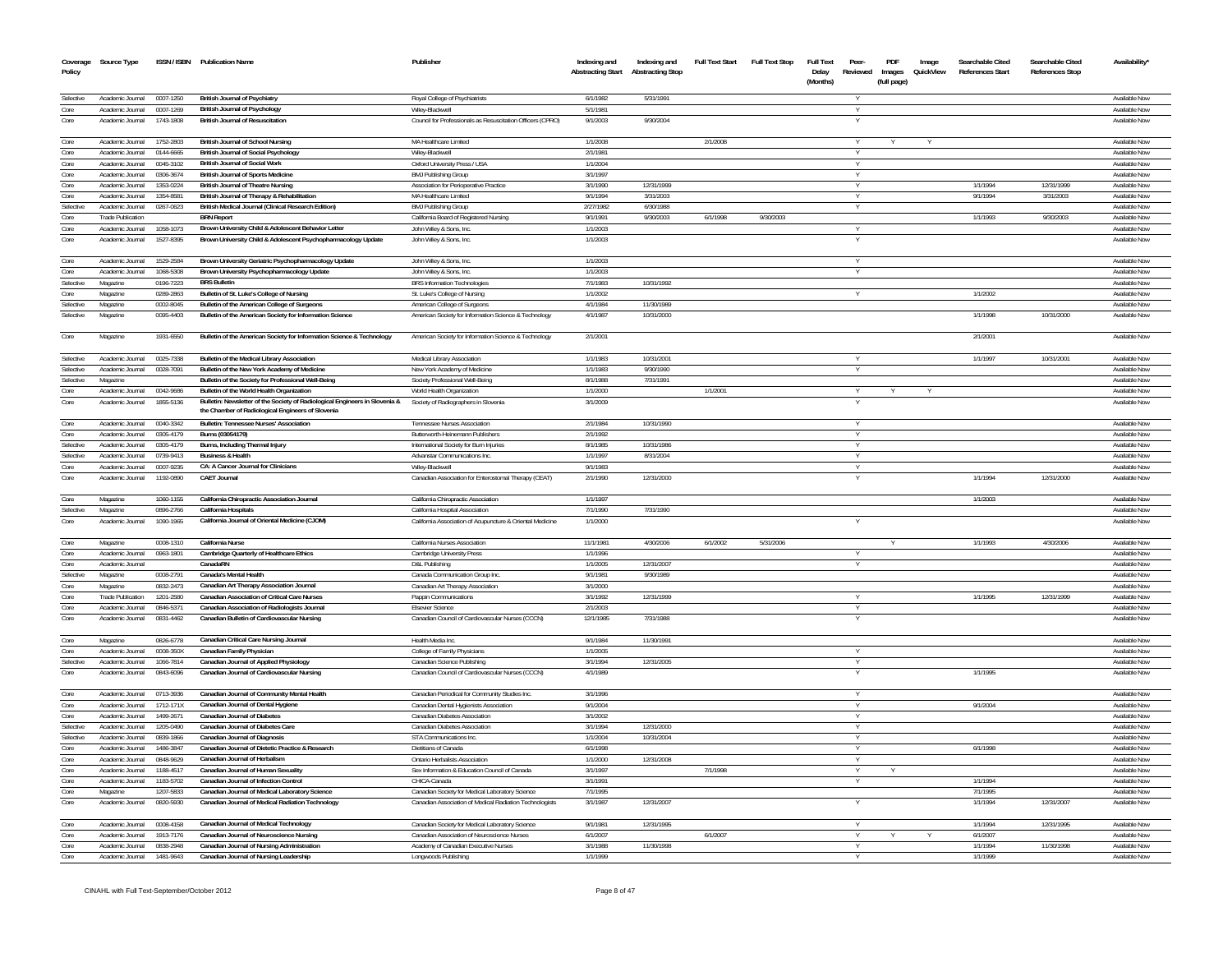| Coverage<br>Policy | Source Type                  |                        | ISSN / ISBN Publication Name                                                                 | Publisher                                                                                   | Indexing and<br><b>Abstracting Start</b> | Indexing and<br><b>Abstracting Stop</b> | <b>Full Text Start</b> | Full Text Stop | <b>Full Text</b><br>Delay<br>(Months) | Peer-<br>Reviewed | PDF<br>Images<br>(full page) | Image<br>QuickView | Searchable Cited<br><b>References Start</b> | Searchable Cited<br><b>References Stop</b> | Availability'                         |
|--------------------|------------------------------|------------------------|----------------------------------------------------------------------------------------------|---------------------------------------------------------------------------------------------|------------------------------------------|-----------------------------------------|------------------------|----------------|---------------------------------------|-------------------|------------------------------|--------------------|---------------------------------------------|--------------------------------------------|---------------------------------------|
|                    |                              |                        |                                                                                              |                                                                                             |                                          |                                         |                        |                |                                       |                   |                              |                    |                                             |                                            |                                       |
| Core               | Academic Journal             | 0844-5621              | Canadian Journal of Nursing Research                                                         | McGill University, School of Nursing                                                        | 3/1/1988                                 |                                         |                        |                |                                       |                   |                              |                    | 1/1/1994                                    |                                            | <b>Available Now</b>                  |
| Core<br>Core       | Academic Journal<br>Magazine | 0008-4174<br>0008-4247 | Canadian Journal of Occupational Therapy<br>Canadian Journal of Psychiatric Nursing          | Canadian Association of Occupational Therapists<br>Psychiatric Nurses Association of Canada | 2/1/1983<br>10/1/1981                    | 10/31/1990                              |                        |                |                                       |                   |                              |                    | 1/1/1994                                    |                                            | Available Nov<br><b>Available Now</b> |
| Core               | Academic Journal             | 0706-7437              | Canadian Journal of Psychiatry                                                               | Canadian Psychiatric Association                                                            | 1/1/2009                                 |                                         |                        |                |                                       |                   |                              |                    |                                             |                                            |                                       |
| Core               | Academic Journal             | 0008-4263              | Canadian Journal of Public Health                                                            | Canadian Public Health Association                                                          | 7/1/1981                                 |                                         |                        |                |                                       |                   |                              |                    |                                             |                                            | Available Nov<br><b>Available Nov</b> |
| Core               | <b>Trade Publication</b>     | 0319-4434              | Canadian Journal of Radiography, Radiotherapy, Nuclear Medicine                              | Canadian Association of Medical Radiation Technologists                                     | 9/1/1981                                 | 10/31/1986                              |                        |                |                                       |                   |                              |                    |                                             |                                            | Available Nov                         |
|                    |                              |                        |                                                                                              |                                                                                             |                                          |                                         |                        |                |                                       |                   |                              |                    |                                             |                                            |                                       |
| Core               | Magazine                     | 0828-0827              | Canadian Journal of Rehabilitation                                                           | Canadian Association for Research in Rehabilitation                                         | 9/1/1987                                 | 6/30/1999                               |                        |                |                                       |                   |                              |                    | 1/1/1994                                    | 6/30/1999                                  | Available Nov                         |
| Core               | Academic Journal             | 1205-9838              | Canadian Journal of Respiratory Therapy                                                      | Canadian Society of Respiratory Therapists                                                  | 9/1/1996                                 |                                         | 12/1/2004              |                |                                       | Y                 |                              | Y                  | 9/1/1996                                    |                                            | Available Now                         |
| Core               | Academic Journal             | 1203-7796              | Canadian Journal of Rural Medicine                                                           | Canadian Medical Association                                                                | 1/1/2003                                 |                                         |                        |                |                                       |                   |                              |                    |                                             |                                            | Available Nov                         |
| Core               | Academic Journal             | 1913-200X              | Canadian Journal of Speech-Language Pathology & Audiology                                    | Canadian Association of Speech Language Pathologists &<br>Audiologists                      | 3/1/2007                                 |                                         |                        |                |                                       |                   |                              |                    | 3/1/2007                                    |                                            | Available Nov                         |
| Core               | Academic Journal             | 0008-428X              |                                                                                              | Canadian Medical Association                                                                | 2/1/2003                                 |                                         |                        |                |                                       | <b>V</b>          |                              |                    |                                             |                                            | Available Nov                         |
| Core               | Academic Journal             | 0714-9808              | Canadian Journal of Surgery<br>Canadian Journal on Aging                                     | Cambridge University Press                                                                  | 1/2/2006                                 |                                         |                        |                |                                       |                   |                              |                    |                                             |                                            | Available Nov                         |
| Selective          | Academic Journal             | 0008-4409              | Canadian Medical Association Journal                                                         | Canadian Medical Association                                                                | 7/1/1982                                 | 7/31/1985                               |                        |                |                                       |                   |                              |                    |                                             |                                            | Available Nov                         |
| Core               | Academic Journal             | 0008-4581              | <b>Canadian Nurse</b>                                                                        | Canadian Nurses Association                                                                 | 10/1/1981                                |                                         | 9/1/2004               |                |                                       |                   |                              |                    | 1/1/1993                                    |                                            | Available Nov                         |
| Core               | Academic Journal             | 0847-5520              | <b>Canadian Nursing Home</b>                                                                 | Health Media Inc.                                                                           | 3/1/1992                                 |                                         | 1/1/2006               |                |                                       |                   | Υ                            |                    |                                             |                                            | Available Nov                         |
| Core               | Academic Journal             | 1181-912X              | Canadian Oncology Nursing Journal                                                            | Pappin Communications                                                                       | 1/1/1991                                 |                                         |                        |                |                                       |                   |                              |                    | 1/1/1994                                    |                                            | Available Nov                         |
| Core               | Academic Journal             | 0712-6778              | Canadian Operating Room Nursing Journal                                                      | Operating Room Nurses Association of Canada                                                 | 2/1/1983                                 | 12/31/2011                              | 9/1/2005               | 12/31/2011     |                                       | Y                 | Y                            |                    | 1/1/1994                                    | 12/31/2011                                 | Available Nov                         |
| Core               | Academic Journal             | 1528-9117              | Cancer Journal                                                                               | Lippincott Williams & Wilkins                                                               | 3/1/2000                                 |                                         | 3/1/2000               | 8/24/2007      |                                       |                   | Y                            |                    |                                             |                                            | Available Nov                         |
| Selective          | Academic Journal             | 1081-4442              | Cancer Journal from Scientific American                                                      | Lippincott Williams & Wilkins                                                               | 1/1/1997                                 | 2/28/2000                               |                        |                |                                       | Y.                |                              |                    |                                             |                                            | Available Now                         |
| Core               | Academic Journal             | 0162-220X              | Cancer Nursing                                                                               | Lippincott Williams & Wilkins                                                               | 10/1/1981                                |                                         |                        |                |                                       | Y                 |                              |                    | 1/1/2004                                    |                                            | Available Now                         |
| Core               | Academic Journal             | 1475-4266              | <b>Cancer Nursing Practice</b>                                                               | <b>RCN Publishing Company</b>                                                               | 2/1/2005                                 |                                         | 1/1/2008               |                |                                       |                   |                              |                    |                                             |                                            | Available Nov                         |
| Core               | Magazine                     | 1526-8195              | Cancer Pain Forum                                                                            | Wisconsin Cancer Pain Initiative                                                            | 9/1/1999                                 | 6/30/2002                               |                        |                |                                       |                   |                              |                    | 9/1/1999                                    | 6/30/2002                                  | Available Now                         |
| Core               | Magazine                     | 1090-3607              | Cancer Pain Undate                                                                           | Wisconsin Cancer Pain Initiative                                                            | 6/1/1995                                 | 12/31/1998                              |                        |                |                                       |                   |                              |                    | 1/1/1996                                    | 12/31/1998                                 | Available Nov                         |
| Core               | Academic Journal             | 1065-4704              | <b>Cancer Practice</b>                                                                       | Wilev-Blackwell                                                                             | 1/1/1994                                 | 11/30/2002                              | 1/1/1998               | 11/30/2002     |                                       |                   |                              |                    | 1/1/1996                                    | 11/30/2002                                 | Available Now                         |
| Selective          | Academic Journal             | 1206-548X              | Cancer Prevention & Control                                                                  | Canadian Medical Association                                                                | 1/1/1997                                 | 6/30/1999                               |                        |                |                                       | <b>V</b>          |                              |                    |                                             |                                            | Available Now                         |
| Core               | Magazine                     | 1498-5136              | <b>CANNT Journal</b>                                                                         | Canadian Association of Nephrology Nurses & Technologists                                   | 1/1/1991                                 |                                         | 1/1/2004               |                |                                       |                   |                              |                    | 1/1/1994                                    |                                            | Available Nov                         |
| Selective          | Magazine                     | 1083-7183              | <b>Capitation Management Report</b>                                                          | National Health Information, LLC                                                            | 1/1/2000                                 | 1/31/2006                               |                        |                |                                       |                   |                              |                    |                                             |                                            | Available Now                         |
| Selective          | Academic Journal             | 1527-7917              | Cardiac & Vascular Regeneration: Angiogenesis & Myogenesis From Basic Futura Publishing Inc. |                                                                                             | 3/1/2000                                 | 12/31/2000                              |                        |                |                                       |                   |                              |                    |                                             |                                            | Available Nov                         |
|                    |                              |                        | to Therapeutic                                                                               |                                                                                             |                                          |                                         |                        |                |                                       |                   |                              |                    |                                             |                                            |                                       |
| Core               | Magazine                     | 0733-8651              | <b>Cardiology Clinics</b>                                                                    | W B Saunders                                                                                | 5/1/1987                                 |                                         |                        |                |                                       |                   |                              |                    |                                             |                                            | Available Now                         |
| Selective          | Magazine                     | 1058-3661              | Cardiology in the Elderly                                                                    | Rapid Science Publishers                                                                    | 2/1/1993                                 | 2/28/1997                               |                        |                |                                       |                   |                              |                    |                                             |                                            | Available Nov                         |
| Core               | Academic Journal             | 1541-7891              | Cardiopulmonary Physical Therapy Journal                                                     | American Physical Therapy Association, Cardiovascular &<br>Pulmonary Section                | 3/1/1995                                 |                                         | 9/1/2004               |                |                                       |                   |                              |                    | 3/1/1995                                    |                                            | Available Nov                         |
| Selective          | Magazine                     | 0069-0384              | <b>Cardiovascular Clinics</b>                                                                | F.A. Davis Company/Publishers                                                               | 1/1/1985                                 | 1/31/1986                               |                        |                |                                       |                   |                              |                    |                                             |                                            | Available Now                         |
| Selective          | Magazine                     | 1086-041X              | Cardiovascular Disease Management                                                            | HCPro, Inc.                                                                                 | 1/1/2000                                 | 1/31/2003                               |                        |                |                                       |                   |                              |                    |                                             |                                            | Available Nov                         |
| Core               | Magazine                     | 0008-6355              | <b>Cardiovascular Nursing</b>                                                                | American Heart Association                                                                  | 9/1/1981                                 | 11/30/1996                              |                        |                |                                       |                   |                              |                    | 1/1/1994                                    | 11/30/1996                                 | Available Nov                         |
| Core               | Academic Journal             | 0843-9966              | <b>Care Connection</b>                                                                       | Registered Practical Nurses Association of Ontario                                          | 3/1/1995                                 | 3/31/2004                               |                        |                |                                       | $\vee$            |                              |                    | 1/1/2002                                    | 3/31/2004                                  | Available Nov                         |
| Core               | Magazine                     | 1531-037X              | Care Management                                                                              | Mason Medical Communications Incorporated                                                   | 10/1/2000                                |                                         |                        |                |                                       |                   |                              |                    | 10/1/2000                                   |                                            | Available Nov                         |
| Core               | Academic Journal             | 1521-0987              | Care Management Journals                                                                     | Springer Publishing Company, Inc.                                                           | 1/1/1999                                 |                                         |                        |                |                                       | Y                 |                              |                    | 1/1/1999                                    |                                            | Available Now                         |
| Core               | Academic Journal             | 0266-0970              | Care of the Critically III                                                                   | Nature Publishing Group                                                                     | 1/1/1992                                 | 2/28/2010                               |                        |                |                                       | $\vee$            |                              |                    | 1/1/1993                                    | 2/28/2010                                  | Available Nov                         |
| Core               | Magazine                     |                        | Caregiver (Duke University)                                                                  | Duke University, a non-profit Educational, Research &<br>Healthcare Institution             | 3/1/1995                                 |                                         |                        |                |                                       |                   |                              |                    |                                             |                                            | Available Nov                         |
| Core               | Academic Journal             | 0008-6568              | <b>Caries Research</b>                                                                       | Karger AG                                                                                   | 1/1/1997                                 |                                         |                        |                |                                       | Y                 |                              |                    |                                             |                                            | Available Now                         |
| Core               | Magazine                     | 0738-467X              | Caring                                                                                       | National Association for Home Care                                                          | 10/1/1982                                |                                         |                        |                |                                       |                   |                              |                    | 1/1/1997                                    |                                            | Available Nov                         |
| Core               | Academic Journal             | 1551-9104              | <b>CARING Newsletter</b>                                                                     | ANIA-CARING                                                                                 | 3/1/2000                                 | 12/31/2009                              |                        |                |                                       | <b>V</b>          |                              |                    | 3/1/2000                                    | 12/31/2009                                 | Available Nov                         |
| Core               | Magazine                     | 1053-5500              | Case Management Advisor                                                                      | AHC Media LLC                                                                               | 6/1/1990                                 |                                         | 1/1/2007               |                |                                       |                   |                              |                    | 1/1/1994                                    |                                            | Available Nov                         |
| Core               | Magazine                     | 1061-9259              | Case Manager                                                                                 | <b>Elsevier Science</b>                                                                     | 1/1/1995                                 | 11/30/2006                              |                        |                |                                       |                   |                              |                    | 1/1/1996                                    | 11/30/2006                                 | Available Nov                         |
| Selective          | Magazine                     | 0893-9934              | CD-ROM Librarian                                                                             | Meckler Publishing Corporation                                                              | 6/1/1989                                 | 2/28/1990                               |                        |                |                                       |                   |                              |                    |                                             |                                            | Available Nov                         |
| Selective          | Academic Journal             | 1049-0833              | <b>CD-ROM Professional</b>                                                                   | Information Today Inc                                                                       | 3/1/1990                                 | 12/31/1996                              |                        |                |                                       |                   |                              |                    |                                             |                                            | Available Nov                         |
| Core               | Magazine                     | 2155-1480              | <b>Center for Medical Consumers</b>                                                          | Center for Medical Consumers, Inc.                                                          | 8/1/2009                                 |                                         | 8/1/2009               |                |                                       |                   |                              |                    |                                             |                                            | Available Nov                         |
| Core               | Magazine                     | 1080-3807              | <b>Central Lines</b>                                                                         | National Association of Neonatal Nurses                                                     | 2/1/2002                                 | 9/30/2004                               |                        |                |                                       |                   |                              |                    | 2/1/2002                                    | 9/30/2004                                  | Available Nov                         |
| Core               | Magazine                     |                        | <b>CE-Today for Nurse Practitioners</b>                                                      | Medical Education Broadcast Network CEU-Online, Inc.                                        | 8/1/2002                                 | 5/31/2006                               |                        |                |                                       |                   |                              |                    |                                             |                                            | Available Nov                         |
| Core               | Academic Journal             | 0009-0875              | Ceylon Medical Journal                                                                       | Sri Lanka Medical Association                                                               | 3/1/2005                                 |                                         |                        |                |                                       |                   |                              |                    |                                             |                                            | <b>Available Nov</b>                  |
| Core               | Magazine                     |                        | Changing Childbirth Update                                                                   | Changing Childbirth Team, NHS Executive                                                     | 2/1/1995                                 | 2/28/1998                               |                        |                |                                       |                   |                              |                    | 2/1/1995                                    | 2/28/1998                                  | Available Nov                         |
| Core               | Magazine                     | 0069-2778              | Chart                                                                                        | Illinois Nurses Association                                                                 | 2/1/1982                                 |                                         | 1/1/1995               |                |                                       |                   |                              |                    | 1/1/1995                                    |                                            | Available Nov                         |
| Core               | Academic Journal             | 0012-3692              | <b>CHEST</b>                                                                                 | American College of Chest Physicians                                                        | 8/1/1981                                 |                                         |                        |                |                                       |                   |                              |                    |                                             |                                            | Available Nov                         |
| Core               | Academic Journal             | 1475-357)              | Child & Adolescent Mental Health                                                             | Wilev-Blackwel                                                                              | 2/1/2005                                 |                                         |                        |                |                                       |                   |                              |                    |                                             |                                            | Available No                          |
| Core               | Academic Journal             | 0731-7107              | Child & Family Behavior Therapy                                                              | Taylor & Francis Ltd                                                                        | 3/1/2001                                 |                                         |                        |                |                                       | $\vee$            |                              |                    |                                             |                                            | Available Nov                         |
| Core               | Academic Journal             | 1356-7500              | Child & Family Social Work                                                                   | Wilev-Blackwe                                                                               | 1/1/1998                                 |                                         | 1/1/1998               |                | 12                                    |                   |                              |                    | 1/1/1998                                    |                                            | Available No                          |
| Core               | Academic Journal             | 0145-935X              | Child & Youth Services                                                                       | Taylor & Francis Ltd                                                                        | 11/1/2001                                |                                         |                        |                |                                       |                   |                              |                    |                                             |                                            | Available No                          |
| Selective          | Academic Journal             | 0145-2134              | Child Abuse & Neglect                                                                        | Pergamon Press - An Imprint of Elsevier Science                                             | 6/1/1983                                 | 9/30/1989                               |                        |                |                                       |                   |                              |                    |                                             |                                            | Available No                          |
| Core               | Academic Journal             | 0952-9136              | <b>Child Abuse Review</b>                                                                    | John Wiley & Sons, Inc.                                                                     | 1/1/2005                                 |                                         |                        |                |                                       |                   |                              |                    | 1/1/2006                                    |                                            | Available No                          |
| Core               | Academic Journal             | 0265-6590              | Child Language Teaching & Therapy                                                            | Sage Publications, Ltd.                                                                     | 2/1/1993                                 |                                         | 2/1/1998               |                |                                       |                   |                              |                    | 1/1/1994                                    |                                            | Available Nov                         |
| Core               | Academic Journal             | 1077-559               | <b>Child Maltreatment</b>                                                                    | Sage Publications Inc                                                                       | 2/1/1996                                 |                                         |                        |                |                                       |                   |                              |                    |                                             |                                            | Available No                          |
| Core               | Academic Journal             | 0009-4021              | <b>Child Welfare</b>                                                                         | Child Welfare League of America                                                             | 1/1/1990                                 |                                         | 1/1/1990               |                |                                       |                   |                              |                    |                                             |                                            | Available Nov                         |
| Core               | Academic Journal             | 0305-1862              | Child: Care, Health & Development                                                            | Wiley-Blackwell                                                                             | 1/1/200                                  |                                         | 3/1/2003               |                |                                       |                   |                              |                    |                                             |                                            | Available No                          |
| Selective          | Magazine                     | 1076-1721              | Childbirth                                                                                   | Meredith Corporation                                                                        | 1/1/1995                                 | 7/31/2001                               |                        |                |                                       |                   |                              |                    |                                             |                                            | Available Nov                         |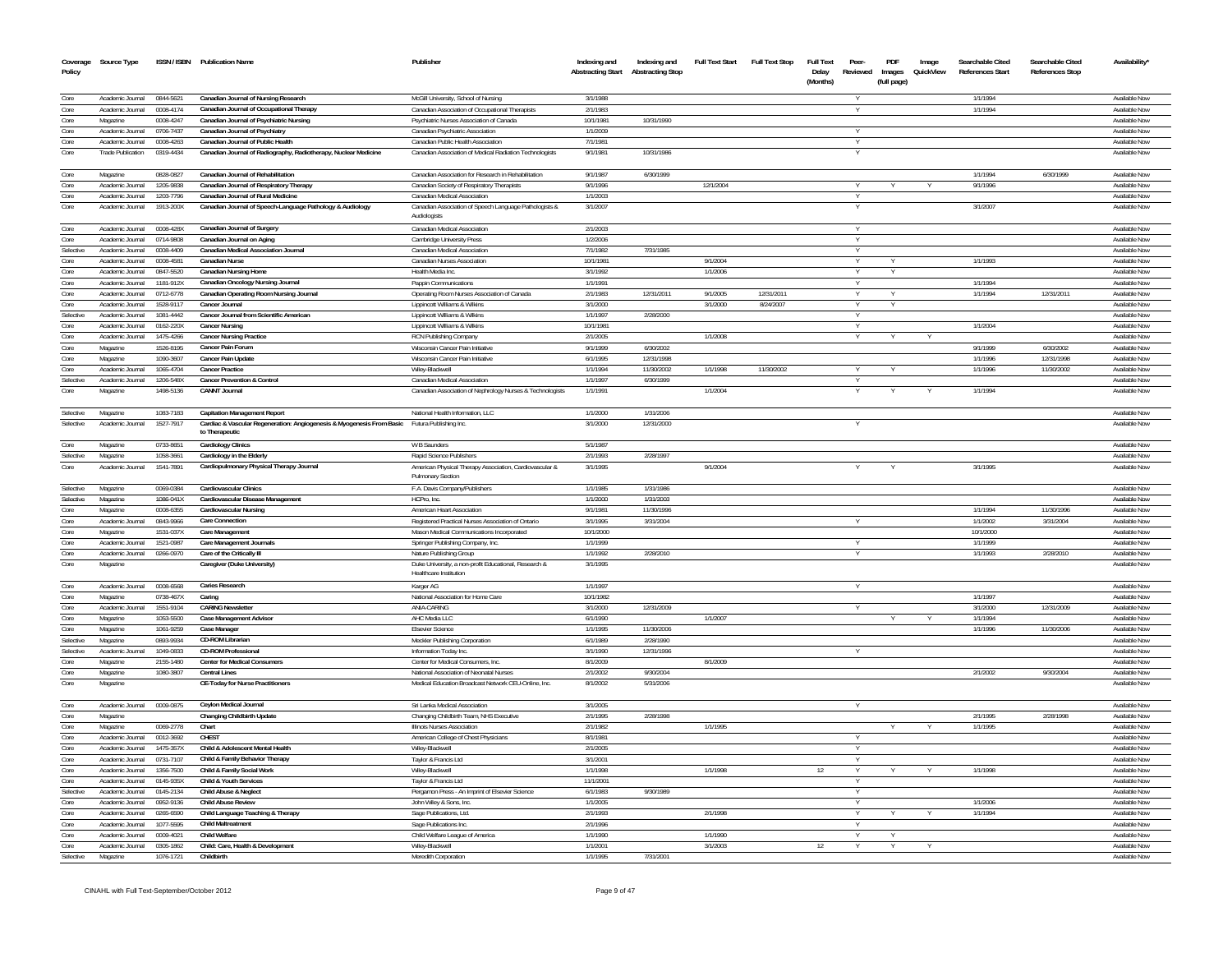| Coverage<br>Policy | Source Type                          |                        | ISSN / ISBN Publication Name                                                                                                              | Publisher                                                             | Indexing and<br><b>Abstracting Start</b> | Indexing and<br><b>Abstracting Stop</b> | <b>Full Text Start</b> | Full Text Stop | <b>Full Text</b><br>Delay<br>(Months) | Peer-<br>Reviewed | PDF<br>Images<br>(full page) | Image<br>QuickView | Searchable Cited<br>References Start | Searchable Cited<br>References Stop | <b>Availability</b>            |
|--------------------|--------------------------------------|------------------------|-------------------------------------------------------------------------------------------------------------------------------------------|-----------------------------------------------------------------------|------------------------------------------|-----------------------------------------|------------------------|----------------|---------------------------------------|-------------------|------------------------------|--------------------|--------------------------------------|-------------------------------------|--------------------------------|
|                    |                                      |                        |                                                                                                                                           |                                                                       |                                          |                                         |                        |                |                                       |                   |                              |                    |                                      |                                     |                                |
| Core               | <b>Trade Publication</b>             |                        | <b>Childbirth Instructor</b>                                                                                                              | Cradle Publishing, Inc.                                               | 3/1/1993                                 | 12/31/1993                              |                        |                |                                       |                   |                              |                    |                                      |                                     | Available Now                  |
| Core               | Magazine                             | 1075-9689              | Childbirth Instructor Magazine                                                                                                            | Cradle Publishing, Inc.                                               | 3/1/1994                                 | 1/31/1999                               |                        |                |                                       |                   |                              |                    | 1/1/1998                             | 1/31/1999                           | Available Nov                  |
| Core<br>Core       | Academic Journal<br>Academic Journal | 0907-5682<br>1532-8759 | Childhood<br>Children & Schools                                                                                                           | Sage Publications, Ltd.<br>National Association of Social Workers     | 2/1/2001<br>10/1/2000                    |                                         | 10/1/2000              |                |                                       | v                 |                              |                    | 10/1/2000                            |                                     | Available Nov<br>Available Now |
| Selective          | Academic Journal                     | 0361-4336              | Children Today                                                                                                                            | Superintendent of Documents                                           | 7/1/1981                                 | 3/31/1995                               |                        |                |                                       |                   |                              |                    |                                      |                                     | Available Now                  |
| Core               | Academic Journal                     | 0273-9615              | Children's Health Care                                                                                                                    | Tavlor & Francis Ltd                                                  | 6/1/1981                                 |                                         | 6/1/1981               |                | 18                                    | v                 |                              |                    |                                      |                                     | Available Now                  |
| Core               | Academic Journal                     | 2036-2218              | Children's Nurses: Italian Journal of Pediatric Nursing Science / Infermieri dei Societa Italiana di Scienze Infermieristiche Pediatriche |                                                                       | 3/1/2009                                 |                                         |                        |                |                                       |                   |                              |                    | 3/1/2009                             |                                     | Available Now                  |
|                    |                                      |                        | Bambini: Giornale Italiano di Scienze Infermieristiche Pediatriche                                                                        |                                                                       |                                          |                                         |                        |                |                                       |                   |                              |                    |                                      |                                     |                                |
| Selective          | Academic Journal                     | 1093-9644              | Children's Services: Social Policy, Research & Practice                                                                                   | Taylor & Francis Ltd                                                  | 3/1/1999                                 | 10/31/2002                              |                        |                |                                       |                   |                              |                    |                                      |                                     | Available Now                  |
| Core               | Magazine                             | 1057-736X              | Children's Voice                                                                                                                          | Child Welfare League of America                                       | 1/1/2001                                 |                                         |                        |                |                                       |                   |                              |                    | 1/1/2001                             |                                     | Available Nov                  |
| Core               | Magazine                             | 1009-6493              | <b>Chinese Nursing Research</b>                                                                                                           | Huli Yanjiu                                                           | 8/1/2000                                 |                                         |                        |                |                                       |                   |                              |                    | 8/1/2000                             |                                     | Available Nov                  |
| Core               | Academic Inumal                      | 0009-4714              | <b>Chiropody Review</b>                                                                                                                   | Institute of Chiropodists & Podiatrists                               | 1/1/2006                                 | 11/30/2007                              |                        |                |                                       |                   |                              |                    |                                      |                                     | Available Now                  |
| Core               | Academic Journal                     | 1746-1340              | Chiropractic & Osteopathy                                                                                                                 | <b>BioMed Central</b>                                                 | 4/1/2005                                 |                                         |                        |                |                                       |                   |                              |                    | 4/1/2005                             |                                     | Available Now                  |
| Core               | Academic Inumal                      | 0736.4377              | <b>Chiropractic History</b>                                                                                                               | Association for the History of Chiropractic                           | 12/1/1995                                |                                         | 12/1/2004              |                |                                       | $\vee$            |                              |                    | 1/1/1996                             |                                     | Available Now                  |
| Core               | Magazine                             | 1542-3190              | Chiropractic Journal                                                                                                                      | World Chiropractic Alliance                                           | 3/1/1987                                 |                                         | 7/1/1990               | 4/30/2000      |                                       |                   |                              |                    | 1/1/1998                             |                                     | Available Nov                  |
| Core               | Academic Journal                     | 1036-0913              | Chiropractic, Journal of Australia                                                                                                        | Copyright Agency Limited                                              | 3/1/1997                                 |                                         |                        |                |                                       |                   |                              |                    | 3/1/1997                             |                                     | Available Now                  |
| Core               | Magazine                             | 0836-1444              | <b>Chiropractic Report</b>                                                                                                                | Chiropractic Report                                                   | 1/1/1996                                 |                                         |                        |                |                                       |                   |                              |                    | 1/1/1997                             |                                     | Available Nov                  |
| Selective          | Academic Journal                     | 1072-7558              | Chiropractic Technique                                                                                                                    | National College of Chiropractic                                      | 2/1/1996                                 | 11/30/1999                              |                        |                |                                       |                   |                              |                    | 1/1/1997                             | 11/30/1999                          | Available Nov                  |
| Selective          | Magazine                             |                        | Choices                                                                                                                                   | Citizens for Alternative Health Care (Seattle, WA)                    | 1/1/1998                                 | 5/31/2002                               |                        |                |                                       |                   |                              |                    |                                      |                                     | Available Nov                  |
| Core               | Magazine                             | 1044-0690              | Choices in Respiratory Management                                                                                                         | CPG, Inc.                                                             | 1/1/1989                                 | 5/31/1992                               |                        |                |                                       |                   |                              |                    |                                      |                                     | Available Nov                  |
| Core               | Magazine                             | 0009-5540              | Christian Nurse (00095540)                                                                                                                | Nurses League of the Christian Medical Association of India           | 12/1/1980                                | 10/31/1985                              |                        |                |                                       |                   |                              |                    |                                      |                                     | Available Nov                  |
| Core               | Magazine                             | 1010-7355              | <b>Christian Nurse International</b>                                                                                                      | Nurses Christian Fellowship International                             | 1/1/1994                                 | 1/31/2000                               |                        |                |                                       |                   |                              |                    | 1/1/1994                             | 1/31/2000                           | Available Nov                  |
| Core               | Magazine                             | 1041-5513              | <b>Chronic Disease Notes &amp; Reports</b>                                                                                                | Centers for Disease Control & Prevention (CDC)                        | 1/1/1999                                 | 2/28/2009                               | 1/1/1999               | 2/28/2009      |                                       |                   |                              |                    | 1/1/2002                             | 2/28/2009                           | Available Not                  |
| Core               | Academic Journal                     | 1742-3953              | <b>Chronic Illness</b>                                                                                                                    | Sage Publications, Ltd.                                               | 3/1/2005                                 |                                         | 1/1/2005               | 12/31/2006     |                                       |                   |                              |                    |                                      |                                     | Available Nov                  |
| Core               | Magazine                             | 1049-2259              | Chronicle                                                                                                                                 | Center for the Study of the History of Nursing                        | 12/1/1993                                |                                         |                        |                |                                       |                   |                              |                    | 1/1/1996                             |                                     | Available Nov                  |
| Selective          | Magazine                             | 0163-3732              | Chronolog<br>Ciencia. Cuidado e Saude                                                                                                     | <b>Dialog Corporation</b>                                             | 9/1/1984                                 | 3/31/2005                               |                        |                |                                       |                   |                              |                    |                                      |                                     | Available No                   |
| Core<br>selectiv   | Academic Journal<br>Magazine         | 1677-3861<br>0266-853X | CILIP Health Libraries Group Newslette                                                                                                    | Universidade Estadual de Maringa<br>Libraries for Nursing             | 1/1/2006<br>6/1/2002                     |                                         |                        |                |                                       |                   |                              |                    | 1/1/2007<br>6/1/2002                 |                                     | Available Nov<br>Available Nov |
| selective          | Academic Journal                     | 2046-0406              | <b>CILIP Update</b>                                                                                                                       |                                                                       | 1/1/2011                                 |                                         |                        |                |                                       |                   |                              |                    |                                      |                                     | Available Nov                  |
|                    |                                      |                        |                                                                                                                                           | Chartered Institute of Library & Information Professionals            |                                          |                                         |                        |                |                                       |                   |                              |                    |                                      |                                     |                                |
| Core<br>Core       | Academic Journal<br>Academic Journal | 1098-7126              | <b>CIN Plus</b><br>CIN: Computers, Informatics, Nursing                                                                                   | Lippincott Williams & Wilkins                                         | 9/1/1998<br>3/1/2002                     | 9/30/2002                               |                        |                |                                       |                   |                              |                    | 9/1/1998                             | 9/30/2002                           | Available Now<br>Available Now |
| Core               | Magazine                             | 1538-2931<br>1205-5611 | CINA: Official Journal of the Canadian Intravenous Nurses Association                                                                     | Lippincott Williams & Wilkins<br>Canadian Vascular Access Association | 3/1/1985                                 | 9/30/2004                               |                        |                |                                       |                   |                              |                    | 1/1/1994                             | 9/30/2004                           | Available Nov                  |
| Core               | Magazine                             |                        | <b>CINAHLnews</b>                                                                                                                         | CINAHL Information Systems                                            | 3/1/1992                                 | 7/31/2004                               | 3/1/1995               | 7/31/2004      |                                       |                   |                              |                    | 1/1/1994                             | 7/31/2004                           | Available Now                  |
| Core               | Academic Journal                     | 0009-7322              | Circulation                                                                                                                               | Lippincott Williams & Wilkins                                         | 10/1/1987                                |                                         |                        |                |                                       | Υ                 |                              |                    |                                      |                                     | Available Now                  |
| Core               | Academic Journal                     | 1488-1543              | CJEM: Canadian Journal of Emergency Medicine                                                                                              | Canadian Medical Association                                          | 7/1/2002                                 |                                         |                        |                |                                       |                   |                              |                    |                                      |                                     | Available Nov                  |
| Core               | Academic Journal                     | 1055-6656              | Cleft Palate-Craniofacial Journal                                                                                                         | Allen Press Publishing Services Inc                                   | 1/1/1996                                 |                                         |                        |                |                                       | Υ                 |                              |                    |                                      |                                     | Available Now                  |
| Core               | Academic Journal                     | 0147-958X              | Clinical & Investigative Medicine                                                                                                         | Canadian Society for Clinical Investigation                           | 2/1/2003                                 |                                         |                        |                |                                       | Υ                 |                              |                    |                                      |                                     | Available Now                  |
| Core               | Academic Journal                     | 0141-9854              | Clinical & Laboratory Haematology                                                                                                         | Wiley-Blackwell                                                       | 12/1/2005                                | 12/31/2006                              |                        |                |                                       | Y                 |                              |                    |                                      |                                     | Available Now                  |
| Selective          | Academic Journal                     | 1461-1449              | Clinical Acupuncture & Oriental Medicine                                                                                                  | Churchill Livingstone, Inc.                                           | 1/1/1999                                 | 12/31/2003                              |                        |                |                                       | Y                 |                              |                    |                                      |                                     | Available Now                  |
| Core               | Magazine                             | 1524-7317              | <b>Clinical Advisor for Nurse Practitioners</b>                                                                                           | Haymarket Media, Inc.                                                 | 2/25/1999                                |                                         |                        |                |                                       |                   |                              |                    | 2/25/1999                            |                                     | Available Now                  |
| Core               | Academic Journal                     | 0268-0033              | <b>Clinical Biomechanics</b>                                                                                                              | <b>Elsevier Science</b>                                               | 1/1/1999                                 |                                         |                        |                |                                       | Y                 |                              |                    |                                      |                                     | Available Now                  |
| Core               | Academic Journal                     | 1526-8209              | <b>Clinical Breast Cancer</b>                                                                                                             | <b>Elsevier Science</b>                                               | 4/1/2000                                 |                                         |                        |                |                                       | Υ                 |                              |                    |                                      |                                     | Available Now                  |
| Core               | Academic Journal                     | 1089-4195              | Clinical Bulletin of Myofascial Therapy                                                                                                   | Haworth Press, Inc.                                                   | 1/1/1997                                 | 1/31/1998                               |                        |                |                                       | Y                 |                              |                    | 1/1/1997                             | 1/31/1998                           | Available Now                  |
| Selective          | Academic Journal                     | 0160-9289              | Clinical Cardiology: International Journal for Cardiovascular Diseases                                                                    | John Wiley & Sons, Inc. / Medical                                     | 3/1/1988                                 | 3/31/198                                |                        |                |                                       |                   |                              |                    |                                      |                                     | Available Nov                  |
| Core               | Academic Journal                     | 1359-1045              | Clinical Child Psychology & Psychiatry                                                                                                    | Sage Publications, Ltd.                                               | 1/1/2005                                 |                                         |                        |                |                                       | Υ                 |                              |                    |                                      |                                     | Available Nov                  |
| Core               | Academic Journal                     | 1479-2354              | <b>Clinical Chiropractic</b>                                                                                                              | <b>Elsevier Science</b>                                               | 3/1/2003                                 |                                         |                        |                |                                       | Y                 |                              |                    | 3/1/2003                             |                                     | Available Now                  |
| Core               | Academic Journal                     | 1533-0028              | <b>Clinical Colorectal Cance</b>                                                                                                          | <b>Elsevier Science</b>                                               | 5/1/2001                                 |                                         |                        |                |                                       | Y                 |                              |                    |                                      |                                     | Available Nov                  |
| Core               | Academic Journal                     | 1098-3597              | <b>Clinical Cornerstone</b>                                                                                                               | Excerpta Medica Publishing Group                                      | 6/1/1998                                 |                                         |                        |                |                                       | Y                 |                              |                    |                                      |                                     | Available Now                  |
| Core               | Magazine                             | 0264-6684              | <b>Clinical Courier</b>                                                                                                                   | SynMed Communications                                                 | 1/1/2001                                 | 7/31/2008                               |                        |                |                                       |                   |                              |                    | 1/1/2001                             | 7/31/2008                           | Available Nov                  |
| Selective          | Academic Journal                     | 1073-6379              | <b>Clinical Data Management</b>                                                                                                           | Aspen Publishers Inc.                                                 | 5/1/1995                                 | 4/30/2000                               |                        |                |                                       |                   |                              |                    |                                      |                                     | Available Nov                  |
| Core               | Academic Journal                     | 0891-8929              | <b>Clinical Diabetes</b>                                                                                                                  | American Diabetes Association                                         | 1/1/2001                                 |                                         |                        |                |                                       | Y                 |                              |                    |                                      |                                     | Available Nov                  |
| Core               | Academic Journal                     | 1361-9004              | <b>Clinical Effectiveness in Nursing</b>                                                                                                  | W B Saunders                                                          | 3/1/1997                                 | 9/30/2005                               |                        |                |                                       |                   |                              |                    | 1/1/2003                             | 9/30/2005                           | Available Nov                  |
| Core               | Academic Journal                     | 1085-2360              | <b>Clinical Excellence for Nurse Practitioners</b>                                                                                        | Springer Publishing Company, Inc.                                     | 1/1/1997                                 | 12/31/2005                              | 3/1/2004               | 12/31/2005     |                                       | Y                 |                              |                    | 1/1/1997                             | 12/31/2005                          | Available Nov                  |
| Core               | Academic Journal                     | 1520-8702              | <b>Clinical Exercise Physiology</b>                                                                                                       | Human Kinetics Publishers, Inc.                                       | 2/1/2001                                 | 5/31/2002                               |                        |                |                                       | Y                 |                              |                    | 2/1/2001                             | 5/31/2002                           | Available Nov                  |
| Core               | Academic Journal                     | 1095-1598              | <b>Clinical Geriatrics</b>                                                                                                                | <b>American Geriatrics Society</b>                                    | 1/1/1998                                 |                                         |                        |                |                                       | Y                 |                              |                    |                                      |                                     | Available Nov                  |
| Core               | Academic Journal                     | 0731-7115              | <b>Clinical Gerontologis</b>                                                                                                              | Taylor & Francis Ltd                                                  | 1/1/1985                                 |                                         |                        |                |                                       | Y                 |                              |                    | 1/1/1994                             |                                     | Available Nov                  |
| Core               | Academic Journal                     | 1477-7274              | Clinical Governance: An International Journal                                                                                             | Emerald Group Publishing Limited                                      | 3/1/2003                                 |                                         |                        |                |                                       |                   |                              |                    |                                      |                                     | Available Nov                  |
| Core               | Academic Journal                     | 1092-1095              | <b>Clinical Journal of Oncology Nursing</b>                                                                                               | <b>Oncology Nursing Society</b>                                       | 1/1/1997                                 |                                         | 1/1/2000               |                | 12                                    | Y                 |                              |                    | 1/1/1997                             |                                     | Available Nov                  |
| Core               | Academic Journal                     | 0749-8047              | Clinical Journal of Pain                                                                                                                  | Lippincott Williams & Wilkins                                         | 1/1/2006                                 |                                         |                        |                |                                       | Y                 |                              |                    |                                      |                                     | Available Nov                  |
| Core               | Academic Journal                     | 1050-642X              | <b>Clinical Journal of Sport Medicine</b>                                                                                                 | Lippincott Williams & Wilkins                                         | 1/1/1999                                 |                                         |                        |                |                                       | Y                 |                              |                    |                                      |                                     | Available Nov                  |
| Selective          | Magazine                             | 1527-0289              | Clinical Journal of Women's Health                                                                                                        | W B Saunders                                                          | 12/1/2000                                | 9/30/2002                               |                        |                |                                       |                   |                              |                    |                                      |                                     | Available Now                  |
| Core               | Academic Journal                     | 0896-9620              | Clinical Kinesiology (Online Edition)                                                                                                     | American Kinesiotherapy Association                                   | 1/1/2010                                 |                                         |                        |                |                                       |                   |                              |                    | 1/1/2010                             |                                     | Available Now                  |
| Core               | Academic Journal                     | 0896-9620              | Clinical Kinesiology: Journal of the American Kinesiotherapy Association                                                                  | Turnkey Publishing                                                    | 1/1/1988                                 | 12/31/2009                              |                        |                |                                       |                   |                              |                    | 1/1/1994                             | 12/31/2009                          | Available Nov                  |
| Core               | Academic Inumal                      | 0888-7950              | Clinical Laboratory Management Review                                                                                                     | Linnincott Williams & Wilkins                                         | 1/1/1998                                 | 11/30/1999                              |                        |                |                                       |                   |                              |                    | 1/1/1998                             | 11/30/1999                          | Available Now                  |
| Core               | Magazine                             | 0093-8076              | <b>Clinical Laboratory Reference</b>                                                                                                      | NP Communications. LLC                                                | 8/1/2000                                 |                                         | 8/1/2007               |                |                                       |                   |                              |                    | 8/1/2000                             |                                     | Available Now                  |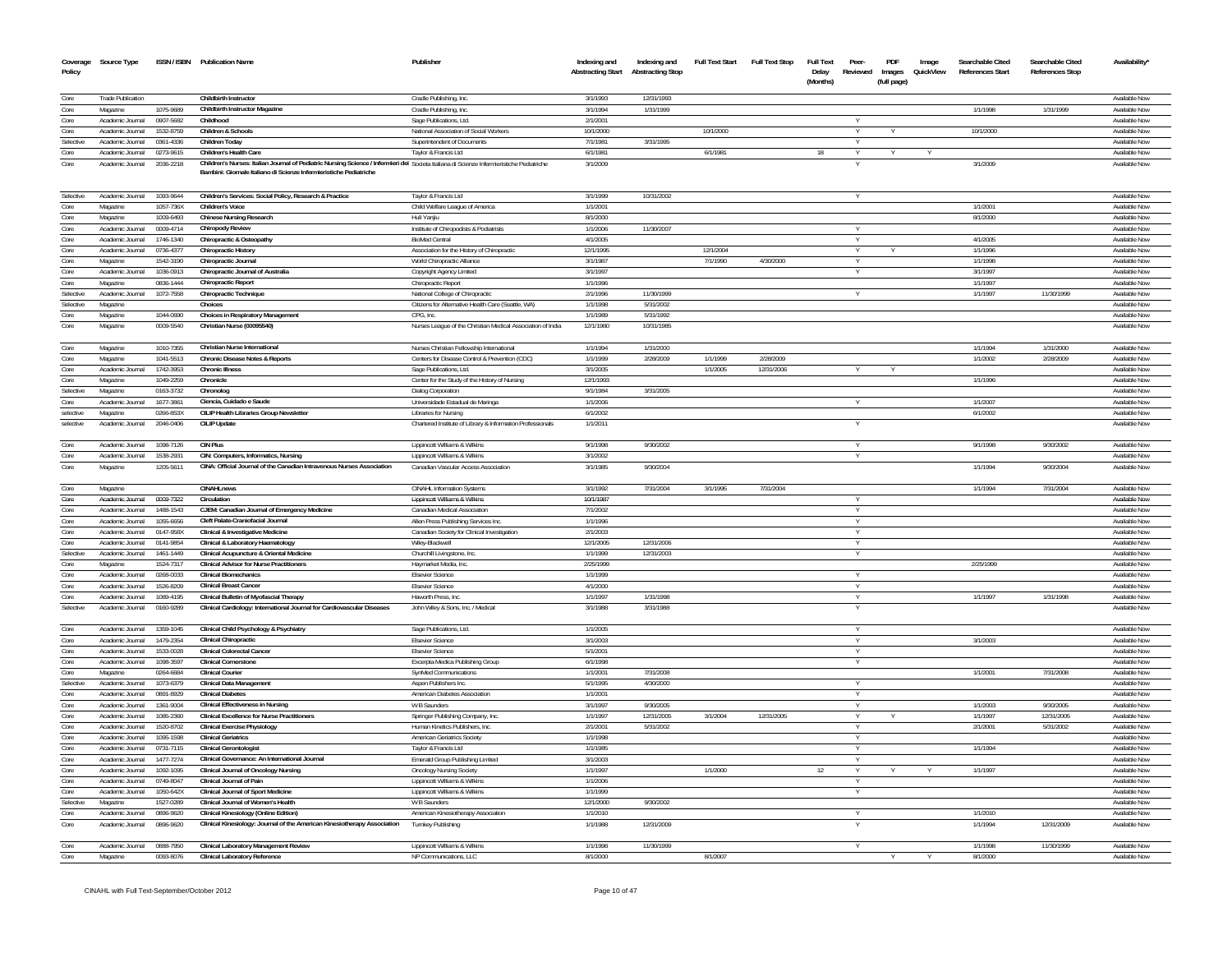| Policy       | Coverage Source Type                 |                        | ISSN / ISBN Publication Name                                                            | Publisher                                                                      | Indexing and<br><b>Abstracting Start</b> | Indexing and<br><b>Abstracting Stop</b> | <b>Full Text Start</b> | <b>Full Text Stop</b> | <b>Full Text</b><br>Delay | Peer-<br>Reviewed | PDF<br>Images | Image<br>QuickView | Searchable Cited<br><b>References Start</b> | Searchable Cited<br><b>References Stop</b> | Availability'                  |
|--------------|--------------------------------------|------------------------|-----------------------------------------------------------------------------------------|--------------------------------------------------------------------------------|------------------------------------------|-----------------------------------------|------------------------|-----------------------|---------------------------|-------------------|---------------|--------------------|---------------------------------------------|--------------------------------------------|--------------------------------|
|              |                                      |                        |                                                                                         |                                                                                |                                          |                                         |                        |                       | (Months)                  |                   | (full page)   |                    |                                             |                                            |                                |
| Core         | Academic Journal                     | 0894-959X              | <b>Clinical Laboratory Science</b>                                                      | American Society for Clinical Laboratory Science                               | 1/1/1996                                 |                                         | 1/1/2004               |                       |                           |                   |               |                    | 1/1/1996                                    |                                            | Available Now                  |
| Selective    | Magazine                             | 0746-469X              | <b>Clinical Laser Monthly</b>                                                           | AHC Media LLC                                                                  | 1/1/1991                                 | 12/31/1994                              |                        |                       |                           |                   |               |                    |                                             |                                            | Available Now                  |
| Core         | Academic Journal                     | 1527-3954              | Clinical Leadership & Management Review                                                 | Clinical Laboratory Management Association                                     | 1/1/2000                                 |                                         |                        |                       |                           |                   |               |                    | 1/1/2000                                    |                                            | Available Now                  |
| Core         | Magazine                             | 1089-1145              | <b>Clinical Letter for Nurse Practitioners</b>                                          | Lippincott Williams & Wilkins                                                  | 1/1/2000                                 | 7/31/2001                               |                        |                       |                           |                   |               |                    | 1/1/2000                                    | 7/31/2001                                  | Available Now                  |
| Selective    | Magazine                             |                        | Clinical Librarian Quarterly                                                            | Meharry Medical College Library                                                | 9/1/1982                                 | 3/31/1986                               |                        |                       |                           |                   |               |                    |                                             |                                            | Available Now                  |
| Core         | Academic Journal                     | 0269-9206              | <b>Clinical Linguistics &amp; Phonetics</b>                                             | Taylor & Francis Ltd                                                           | 1/1/1996                                 |                                         | 1/1/1999               |                       | 18                        |                   |               |                    | 1/1/1996                                    |                                            | Available Now                  |
| Core         | Academic Journal                     | 1525-7304              | <b>Clinical Lung Cancer</b>                                                             | <b>Fisevier Science</b>                                                        | 8/1/1999                                 |                                         |                        |                       |                           |                   |               |                    |                                             |                                            | Available Now                  |
| Selective    | Magazine                             | 1526-9655              | Clinical Lymphoma                                                                       | <b>Elsevier Science</b>                                                        | 6/1/2000                                 | 6/30/2005                               |                        |                       |                           |                   |               |                    |                                             |                                            | Available Now                  |
| Core<br>Core | Academic Journal                     | 1557-9190              | Clinical Lymphoma & Myeloma                                                             | <b>Elsevier Science</b>                                                        | 9/1/2005                                 | 12/31/2009                              |                        |                       |                           | $\vee$            |               |                    |                                             |                                            | Available Now                  |
| Core         | Academic Journal                     | 2152-2650              | Clinical Lymphoma, Myeloma & Leukemia<br><b>Clinical Management</b>                     | <b>Elsevier Science</b>                                                        | 2/1/2010<br>1/1/1990                     | 11/30/1992                              |                        |                       |                           | Y                 |               |                    |                                             |                                            | Available Now<br>Available Now |
| Core         | Magazine<br>Magazine                 | 0276-8038              | Clinical Management in Physical Therapy                                                 | American Physical Therapy Association<br>American Physical Therapy Association | 1/1/1981                                 | 11/30/1989                              |                        |                       |                           |                   |               |                    |                                             |                                            | Available Now                  |
| Core         | Academic Journal                     | 1539-4182              | <b>Clinical Medicine &amp; Research</b>                                                 | Marshfield Clinic                                                              | 1/1/2003                                 |                                         |                        |                       |                           |                   |               |                    |                                             |                                            | Available Now                  |
| Core         | Academic Journal                     | 0887-6274              | Clinical Nurse Specialist: The Journal for Advanced Nursing Practice                    | Lippincott Williams & Wilkins                                                  | 3/1/1987                                 |                                         |                        |                       |                           |                   |               |                    | 1/1/1994                                    |                                            | Available Now                  |
|              |                                      |                        |                                                                                         |                                                                                |                                          |                                         |                        |                       |                           |                   |               |                    |                                             |                                            |                                |
| Core         | Academic Journal                     | 1054-7738              | <b>Clinical Nursing Research</b>                                                        | Sage Publications Inc.                                                         | 2/1/1992                                 |                                         |                        |                       |                           | $\vee$            |               |                    | 1/1/1996                                    |                                            | Available Now                  |
| Core         | Academic Journal                     | 0261-5614              | <b>Clinical Nutrition</b>                                                               | <b>Elsevier Science</b>                                                        | 2/1/2005                                 |                                         |                        |                       |                           |                   |               |                    |                                             |                                            | Available Now                  |
| Core         | Academic Journal                     | 1938-8640              | <b>Clinical Nutrition Insight</b>                                                       | Lippincott Williams & Wilkins                                                  | 8/1/2007                                 |                                         |                        |                       |                           |                   |               |                    |                                             |                                            | Available Nov                  |
| Core         | Academic Journal                     | 0009-9201              | Clinical Obstetrics & Gynecology                                                        | Lippincott Williams & Wilkins                                                  | 3/1/2002                                 |                                         |                        |                       |                           | Y                 |               |                    |                                             |                                            | Available Now                  |
| Core         | Academic Journal                     | 0009-921X              | Clinical Orthopaedics & Related Research                                                | Springer Science & Business Media B.V.                                         | 9/1/1982                                 |                                         |                        |                       |                           |                   |               |                    |                                             |                                            | Available Nov                  |
| Core         | Academic Journal                     | 0009-9228              | <b>Clinical Pediatrics</b>                                                              | Sage Publications Inc.                                                         | 5/1/1983                                 |                                         |                        |                       |                           | Y                 |               |                    |                                             |                                            | Available Now                  |
| Selective    | Academic Journal                     | 0009-9236              | Clinical Pharmacology & Therapeutics                                                    | Nature Publishing Group                                                        | 7/1/1987                                 | 7/31/1987                               |                        |                       |                           | $\vee$            |               |                    |                                             |                                            | Available Now                  |
| Selective    | Magazine                             | 1527-4772              | <b>Clinical Practice of Alternative Medicine</b>                                        | InnerDoorway Health Media                                                      | 3/1/2000                                 | 3/31/2002                               |                        |                       |                           |                   |               |                    |                                             |                                            | Available Now                  |
| Core         | Academic Journal                     | 1328-4207              | <b>Clinical Psychologist</b>                                                            | Wiley-Blackwell                                                                | 3/1/2006                                 |                                         |                        |                       |                           |                   |               |                    |                                             |                                            | Available Now                  |
| Core         | Academic Journal                     | 0269-2155              | <b>Clinical Rehabilitation</b>                                                          | Sage Publications, Ltd.                                                        | 2/1/1993                                 |                                         |                        |                       |                           | $\vee$            |               |                    | 1/1/1994                                    |                                            | Available Now                  |
| Core<br>Core | Academic Journal                     | 1356-2622              | <b>Clinical Risk</b>                                                                    | Royal Society of Medicine Press Limited                                        | 1/1/2003<br>1/1/2009                     |                                         | 1/1/2006               |                       | $\mathcal{R}$             | Y<br>Y            | Y             | $\checkmark$       |                                             |                                            | Available Now<br>Available Now |
| Selective    | Academic Journal<br>Academic Journal | 1876-1399<br>0732-5223 | <b>Clinical Simulation in Nursing</b><br><b>Clinical Supervisor</b>                     | <b>Elsevier Science</b><br>Taylor & Francis Ltd                                | 3/1/1983                                 | 1/31/1991                               |                        |                       |                           |                   |               |                    |                                             |                                            | Available Now                  |
| Selective    | Magazine                             | 0009-9295              | <b>Clinical Symposia</b>                                                                | Ciba Pharmaceutical Company                                                    | 9/1/1981                                 | 12/31/1997                              |                        |                       |                           |                   |               |                    | 1/1/1997                                    | 12/31/1997                                 | Available Now                  |
| Core         | Academic Journal                     | 0149-2918              | <b>Clinical Therapeutics</b>                                                            | Excerpta Medica Publishing Group                                               | 1/1/2000                                 |                                         |                        |                       |                           |                   |               |                    |                                             |                                            | Available Now                  |
| Core         | Academic Journal                     | 1479-3202              | <b>Clinical Times</b>                                                                   | North East Wales Institute of Higher Education                                 | 6/1/2003                                 | 3/31/2006                               |                        |                       |                           |                   |               |                    | 6/1/2003                                    | 3/31/2006                                  | Available Now                  |
| Core         | Academic Inumal                      | 0965-5751              | <b>Clinician in Management</b>                                                          | Radcliffe Publishing                                                           | 3/1/2002                                 | 9/30/2007                               |                        |                       |                           |                   |               |                    |                                             |                                            | Available Nov                  |
| Core         | Magazine                             | 0272-5231              | <b>Clinics in Chest Medicine</b>                                                        | W B Saunders                                                                   | 12/1/1986                                |                                         |                        |                       |                           |                   |               |                    |                                             |                                            | Available Nov                  |
| Core         | Academic Journal                     | 0749-0690              | <b>Clinics in Geriatric Medicine</b>                                                    | W B Saunders                                                                   | 8/1/1986                                 |                                         |                        |                       |                           |                   |               |                    |                                             |                                            | Available Nov                  |
| Core         | Magazine                             | 0272-2712              | Clinics in Laboratory Medicine                                                          | W B Saunders                                                                   | 3/1/1997                                 |                                         |                        |                       |                           |                   |               |                    |                                             |                                            | Available Now                  |
| Core         | Magazine                             | 0095-5108              | <b>Clinics in Perinatology</b>                                                          | W B Saunders                                                                   | 6/1/1985                                 |                                         |                        |                       |                           |                   |               |                    |                                             |                                            | Available Now                  |
| Core         | Magazine                             | 0891-8422              | Clinics in Podiatric Medicine & Surgery                                                 | W B Saunders                                                                   | 1/1/1995                                 |                                         |                        |                       |                           |                   |               |                    | 1/1/2004                                    |                                            | Available Now                  |
| Core         | Academic Journal                     | 0278-5919              | <b>Clinics in Sports Medicine</b>                                                       | W B Saunders                                                                   | 4/1/1986                                 |                                         |                        |                       |                           |                   |               |                    | 1/1/1997                                    |                                            | Available Now                  |
| Selective    | Magazine                             | 1189-8887              | <b>Closer Look</b>                                                                      | Saskatchewan Health Services Utilization & Research<br>Commission              | 3/1/2000                                 | 6/30/2002                               |                        |                       |                           |                   |               |                    |                                             |                                            | Available Nov                  |
| Core         | Magazine                             | 1543-2998              | <b>CMA Today</b>                                                                        | American Association of Medical Assistants                                     | 1/1/2003                                 |                                         |                        |                       |                           |                   |               |                    | 1/1/2004                                    |                                            | Available Now                  |
| Core         | Academic Journal                     | 0820-3946              | CMAJ: Canadian Medical Association Journal                                              | Canadian Medical Association                                                   | 1/13/1998                                |                                         |                        |                       |                           |                   |               |                    |                                             |                                            | Available Nov                  |
| Core         | Academic Journal                     | 1544-8681              | <b>CME Forum</b>                                                                        | Princeton Media Associates                                                     | 6/1/2002                                 | 3/31/2006                               |                        |                       |                           |                   |               |                    |                                             |                                            | Available Now                  |
| Core         | Database                             | 1469-493X              | Cochrane Database of Systematic Reviews                                                 | John Wiley & Sons, Inc.                                                        | 3/1/1996                                 |                                         |                        |                       |                           |                   |               |                    |                                             |                                            | Available Nov                  |
| Core         | Academic Journal                     | 0738-1069              | <b>Cognitive Rehabilitation</b>                                                         | NeuroScience Publishers                                                        | 1/1/1985                                 | 11/30/1991                              |                        |                       |                           |                   |               |                    |                                             |                                            | Available Now                  |
| Selective    | Magazine                             |                        | Colleague On Call                                                                       | Colleague On Call                                                              | 7/1/1985                                 | 10/31/1988                              |                        |                       |                           |                   |               |                    |                                             |                                            | Available Nov                  |
| Selective    | Academic Journal                     | 0146-2679              | <b>Collection Management</b>                                                            | Taylor & Francis Ltd                                                           | 1/1/1989                                 | 1/31/1989                               |                        |                       |                           |                   |               |                    |                                             |                                            | Available Now<br>Available Nov |
| Core<br>Core | Academic Journal<br>Academic Journal | 1322-7696<br>1657-9534 | Collegian<br>Colombia Médica                                                            | Royal College of Nursing, Australia<br>Universidad del Valle                   | 10/1/1994<br>1/1/2005                    |                                         |                        |                       |                           |                   |               |                    | 1/1/1995                                    |                                            | Available Now                  |
| Core         | Academic Journal                     | 8750-846X              | <b>Colorado Nurse</b>                                                                   | Colorado Nurses Association                                                    | 1/1/1982                                 |                                         | 9/1/2004               |                       |                           |                   |               |                    | 1/1/2003                                    |                                            | Available Nov                  |
| Core         | Magazine                             | 1070-1613              | Communicating Food for Health                                                           | Food, Art & Health                                                             | 6/1/1998                                 |                                         |                        |                       |                           |                   |               |                    | 1/1/1999                                    |                                            | Available Now                  |
| Core         | Video                                | 0160-1652              | <b>Communicating Nursing Research</b>                                                   | Western Interstate Commission for Higher Education                             | 6/1/1982                                 |                                         |                        |                       |                           |                   |               |                    |                                             |                                            | Available Now                  |
| Core         | Academic Journal                     | 1525-7401              | <b>Communication Disorders Quarterly</b>                                                | Sage Publications Inc                                                          | 9/1/2001                                 |                                         | 1/1/2002               | 3/31/2008             |                           |                   |               |                    | 9/1/2001                                    |                                            | Available Now                  |
| Core         | Magazine                             | 0307-5508              | <b>Community Care</b>                                                                   | Reed Business Information Limited                                              | 1/2/2005                                 |                                         |                        |                       |                           |                   |               |                    |                                             |                                            | Available Nov                  |
| Core         | Academic Journal                     | 0265-539X              | <b>Community Dental Health</b>                                                          | Dennis BarberJournal                                                           | 3/1/2001                                 |                                         |                        |                       |                           |                   |               |                    |                                             |                                            | Available Nov                  |
| Core         | Academic Journal                     | 0301-5661              | Community Dentistry & Oral Epidemiology                                                 | Wilev-Blackwe                                                                  | 2/1/2000                                 |                                         |                        |                       |                           |                   |               |                    |                                             |                                            | Available Now                  |
| Selective    | Magazine                             | 0314-9021              | <b>Community Health Studies</b>                                                         | Public Health Association of Australia                                         | 1/1/1986                                 | 7/31/1989                               |                        |                       |                           |                   |               |                    |                                             |                                            | Available Nov                  |
| Core         | Magazine                             | 0951-9815              | <b>Community Living</b>                                                                 | C.L. Initiatives Ltd                                                           | 11/1/2003                                |                                         |                        |                       |                           |                   |               |                    | 11/1/2003                                   |                                            | Available Nov                  |
| Core         | Academic Journal                     | 0010-3853              | Community Mental Health Journal                                                         | Springer Science & Business Media B.V                                          | 9/1/1981                                 |                                         |                        |                       |                           |                   |               |                    |                                             |                                            | Available Nov                  |
| Core         | Magazine                             | 1358-0981              | <b>Community Nurse</b>                                                                  | <b>EMAP Healthcare</b>                                                         | 2/1/1995                                 | 7/31/2001                               |                        |                       |                           |                   |               |                    | 2/1/1995                                    | 7/31/2001                                  | Available Nov                  |
| Core         | Magazine                             |                        | <b>Community Nutritionary</b>                                                           | Dannon Institute                                                               | 3/1/2001                                 | 9/30/2003                               |                        |                       |                           |                   |               |                    |                                             |                                            | Available Nov                  |
| Core         | <b>Trade Publication</b>             | 0262-8759              | <b>Community Outlook</b>                                                                | <b>EMAP Healthcare</b>                                                         | 9/1/1981                                 | 12/31/1990                              |                        |                       |                           |                   |               |                    |                                             |                                            | Available Nov                  |
| Core         | Academic Journal                     | 1462-2815              | <b>Community Practitioner</b>                                                           | Ten Alps Creative                                                              | 3/1/199                                  |                                         |                        |                       |                           |                   |               |                    | 3/1/1998                                    |                                            | Available Nov                  |
| Core<br>Core | Magazine                             |                        | CompassPoint                                                                            | Association of Camp Nurses (ACN)                                               | 2/1/2006                                 |                                         |                        |                       |                           |                   |               |                    | 2/1/2006                                    |                                            | Available No                   |
| Selective    | Academic Journal<br>Magazine         | 1533-210<br>1087-0865  | <b>Complementary Health Practice Review</b><br>Complementary Medicine for the Physician | Sage Publications Inc<br><b>W B Saunders</b>                                   | 9/1/2000<br>1/1/1999                     | 12/31/2000                              |                        |                       |                           |                   |               |                    | 9/1/2000                                    |                                            | Available Nov<br>Available Nov |
| Selective    | Magazine                             | 1086-5934              | Complementary Medicine International                                                    | Weston Medical Publishing, LLC                                                 | 1/1/1996                                 | 5/31/1996                               |                        |                       |                           |                   |               |                    |                                             |                                            | Available Nov                  |
| Core         | Academic Journal                     | 1744-388               | <b>Complementary Therapies in Clinical Practice</b>                                     | Churchill Livingstone, Inc                                                     | 2/1/2005                                 |                                         |                        |                       |                           |                   |               |                    | 2/1/2005                                    |                                            | Available Nov                  |
| Core         | Academic Journal                     | 0965-2299              | Complementary Therapies in Medicine                                                     | Churchill Livingstone, Inc                                                     | 1/1/1993                                 |                                         |                        |                       |                           |                   |               |                    | 1/1/1994                                    |                                            | Available Nov                  |
| Core         | Academic Journa                      | 1353-611               | Complementary Therapies in Nursing & Midwifery                                          | Churchill Livingstone, Inc                                                     | 2/1/1995                                 | 11/30/200-                              |                        |                       |                           |                   |               |                    | 2/1/199                                     | 11/30/2004                                 | Available Nov                  |
| Core         | Magazine                             | 1088-7911              | Complexity & Chaos in Nursing                                                           | Angela E. Vicenzi                                                              | 6/1/1995                                 | 6/30/1999                               |                        |                       |                           |                   |               |                    | 6/1/1995                                    | 6/30/1999                                  | Available Nov                  |
|              |                                      |                        |                                                                                         |                                                                                |                                          |                                         |                        |                       |                           |                   |               |                    |                                             |                                            |                                |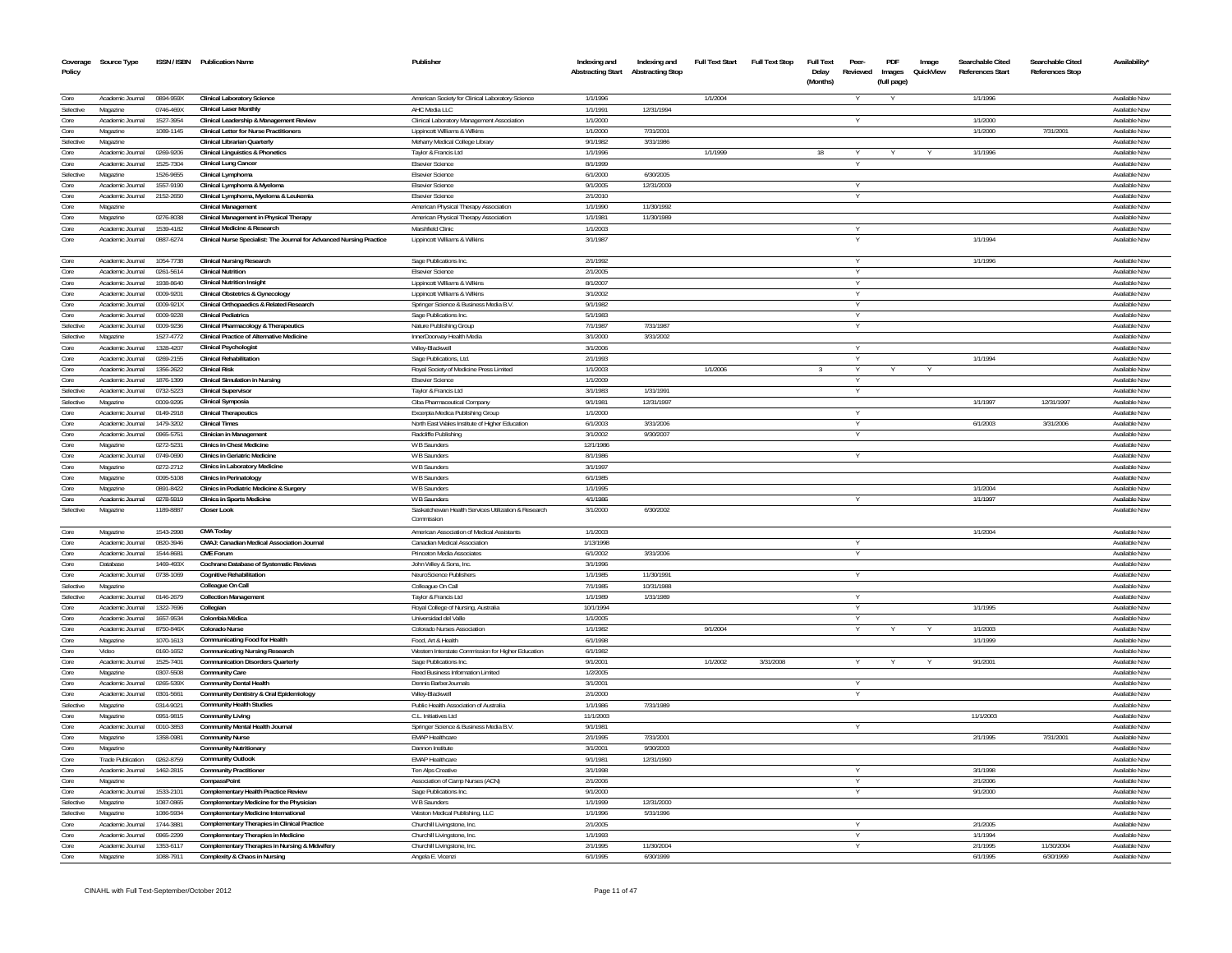| Coverage<br>Policy | Source Type                          |                        | ISSN / ISBN Publication Name                                             | Publisher                                                             | Indexing and<br><b>Abstracting Start</b> | Indexing and<br><b>Abstracting Stop</b> | <b>Full Text Start</b> | <b>Full Text Stop</b> | <b>Full Text</b><br>Delay<br>(Months) | Peer-<br>Reviewed | PDF<br>Images<br>(full page) | Image<br>QuickView | Searchable Cited<br>References Start | Searchable Cited<br><b>References Stop</b> | Availability                   |
|--------------------|--------------------------------------|------------------------|--------------------------------------------------------------------------|-----------------------------------------------------------------------|------------------------------------------|-----------------------------------------|------------------------|-----------------------|---------------------------------------|-------------------|------------------------------|--------------------|--------------------------------------|--------------------------------------------|--------------------------------|
| Selective          | Academic Journal                     | 0902-0071              | Comprehensive Gerontology. Serie A: Clinical Laboratory Sciences         | Wiley-Blackwell                                                       | 1/1/1989                                 | 1/31/1989                               |                        |                       |                                       |                   |                              |                    |                                      |                                            | Available Nov                  |
| Core               | Academic Journal                     | 0010-440X              | Comprehensive Psychiatry                                                 | W B Saunders                                                          | 1/1/2000                                 |                                         |                        |                       |                                       |                   |                              |                    |                                      |                                            | Available Nov                  |
| Core               | Academic Journal                     | 0098-8243              | Comprehensive Therapy                                                    | American Society of Contemporary Medicine, Surgery &<br>Ophthalmology | 2/1/1998                                 | 3/31/2010                               |                        |                       |                                       |                   |                              |                    |                                      |                                            | Available Nov                  |
| Selective          | Magazine                             | 0745-1075              | <b>Computers in Healthcare</b>                                           | Penton Media, Inc                                                     | 11/1/1984                                | 5/31/1993                               |                        |                       |                                       |                   |                              |                    |                                      |                                            | Available Nov                  |
| Selective          | <b>Trade Publication</b>             | 0274-631X              | <b>Computers in Hospitals</b>                                            | Penton Media, Inc.                                                    | 3/1/1982                                 | 5/31/1982                               |                        |                       |                                       |                   |                              |                    |                                      |                                            | Available No                   |
| Core               | <b>Trade Publication</b>             | 1041-7915              | <b>Computers in Libraries</b>                                            | Information Today Ind                                                 | 2/1/1990                                 |                                         | 1/1/2006               |                       |                                       |                   |                              |                    | 1/1/1997                             |                                            | Available Nov                  |
| Core               | Magazine                             | 0736-8593              | <b>Computers in Nursing</b>                                              | Lippincott Williams & Wilkins                                         | 3/1/1983                                 | 1/31/2002                               |                        |                       |                                       |                   |                              |                    |                                      |                                            | Available No                   |
| Selective          | Magazine                             |                        | Computertalk for Homecare Providers                                      | ComputerTalk Associates, Inc.                                         | 9/1/1993                                 | 3/31/1999                               |                        |                       |                                       |                   |                              |                    |                                      |                                            | Available Nov                  |
| Core               | Magazine                             | 0708-6474              | <b>CONA Journal</b>                                                      | Canadian Orthopaedic Nurses' Association                              | 12/1/1982                                | 3/31/1991                               |                        |                       |                                       |                   |                              |                    |                                      |                                            | Available Nov                  |
| Core               | Magazine                             | 0708-6474              | CONA Journal ACIIO                                                       | Canadian Orthopaedic Nurses' Association                              | 6/1/1991                                 | 9/30/1994                               |                        |                       |                                       |                   |                              |                    | 1/1/1994                             | 9/30/1994                                  | Available Nov                  |
| Core<br>Core       | Academic Journal<br>Academic Journal | 0836-7310<br>1033-3355 | ConceRN<br>Confederation of Australian Critical Care Nurses Journal      | Saskatchewan Registered Nurses Association<br>Cambridge Publishing    | 2/1/1992<br>3/1/1991                     | 8/31/1999<br>12/31/1991                 | 2/1/1997               | 8/31/1999             |                                       |                   |                              |                    | 1/1/1994                             | 8/31/1999                                  | Available No<br>Available No   |
| Core               | Academic Journal                     | 1748-6254              | CONNECT: The World of Critical Care Nursing                              | Connect: The World of Critical Care Nursing                           | 3/1/2001                                 |                                         |                        |                       |                                       |                   |                              |                    | 3/1/2001                             |                                            | Available No                   |
| Core               | Magazine                             | 0278-4092              | <b>Connecticut Nursing News</b>                                          | <b>Connecticut Nurses Association</b>                                 | 4/1/1986                                 | 12/31/2011                              | 3/1/1995               | 12/31/2011            |                                       |                   |                              |                    | 1/1/1995                             | 12/31/201                                  | Available No                   |
| Core               | Academic Journal                     | 0010-7069              | Consultant (00107069)                                                    | <b>United Business Media</b>                                          | 1/1/1980                                 |                                         |                        |                       |                                       |                   |                              |                    |                                      |                                            | Available No                   |
| Core               | Academic Journal                     | 1090-7033              | <b>Consumer Connections</b>                                              | Medical Library Association                                           | 1/1/1995                                 |                                         |                        |                       |                                       |                   |                              |                    |                                      |                                            | Available No                   |
| Core               | Magazine                             | 1555-1172              | <b>Consumer Product Safety Review</b>                                    | Superintendent of Documents                                           | 6/1/1998                                 | 1/31/2008                               | 6/1/1998               | 1/31/2008             |                                       |                   |                              |                    | 6/1/1998                             | 1/31/2008                                  | Available Nov                  |
| selective          | Magazine                             | 0010-7174              | <b>Consumer Reports</b>                                                  | Consumers Unio                                                        | 10/1/198                                 |                                         |                        |                       |                                       |                   |                              |                    |                                      |                                            | Available No                   |
| Core               | Magazine                             | 1058-0832              | <b>Consumer Reports on Health</b>                                        | Consumers Union                                                       | 1/1/1992                                 |                                         |                        |                       |                                       |                   |                              |                    |                                      |                                            | Available Nov                  |
| Core               | Academic Journal                     |                        | Contemporary Hypnosis & Integrative Therapy                              | Crown House Publishing Limited                                        | 6/1/2011                                 |                                         |                        |                       |                                       |                   |                              |                    |                                      |                                            | Available No                   |
| Core               | Academic Journal                     | 0960-5290              | Contemporary Hypnosis (John Wiley & Sons, Inc.)                          | John Wiley & Sons, Inc                                                | 3/1/1997                                 | 12/31/2009                              | 1/1/2000               | 12/31/2009            |                                       |                   |                              |                    |                                      |                                            | Available No                   |
| Core               | Academic Journal                     | 1092-5171              | Contemporary Issues in Communication Science & Disorders                 | National Student Speech Language Hearing Association                  | 9/1/2004                                 |                                         |                        |                       |                                       |                   |                              |                    | 9/1/2004                             |                                            | Available Nov                  |
| Selective          | Magazine                             | 8750-9652              | Contemporary Longterm Care                                               | Nielsen Business Media, Inc.                                          | 8/1/1990                                 | 8/31/1990                               |                        |                       |                                       |                   |                              |                    |                                      |                                            | Available Nov                  |
| Core               | Academic Journal                     | 1037-6178              | Contemporary Nurse: A Journal for the Australian Nursing Profession      | eContent Management Pty. Ltd.                                         | 4/1/1992                                 |                                         | 12/1/2006              |                       |                                       |                   |                              |                    | 1/1/1994                             |                                            | Available Nov                  |
| Selective          | Magazine                             | 0198-0009              | <b>Contemporary Nutrition</b>                                            | General Mills Inc., Nutrition Department                              | 1/1/1993                                 | 12/31/1994                              |                        |                       |                                       |                   |                              |                    |                                      |                                            | Available Nov                  |
| Core               | Academic Journal                     | 0090-3159              | Contemporary OB/GYN                                                      | Advanstar Communications In                                           | 1/1/1994                                 |                                         | 1/1/2006               |                       |                                       |                   |                              |                    |                                      |                                            | Available No                   |
| Selective          | <b>Trade Publication</b>             | 1061-0383              | <b>Contemporary Oncology</b>                                             | Advanstar Communications Inc.                                         | 3/1/1992                                 | 10/31/1994                              |                        |                       |                                       |                   |                              |                    |                                      |                                            | Available No                   |
| Core               | Academic Journal                     | 1538-3083              | Contemporary Oral Hygiene                                                | <b>AEGIS Communications, LLC</b>                                      | 2/1/2005                                 | 7/31/2007                               |                        |                       |                                       |                   |                              |                    | 2/1/2005                             | 7/31/2007                                  | Available No                   |
| Core               | Academic Journal                     | 8750-0507              | <b>Contemporary Pediatrics</b>                                           | Advanstar Communications Ind                                          | 1/1/1994                                 |                                         | 1/1/2006               |                       |                                       |                   |                              |                    |                                      |                                            | Available No                   |
| Core               | Magazine                             | 1075-9298              | Contemporary Rehab                                                       | National Rehabilitation Association                                   | 2/1/2001                                 |                                         | 12/1/200-              |                       |                                       |                   |                              |                    | 1/1/2006                             |                                            | Available No                   |
| Core               | Academic Journal                     | 1042-2250              | <b>Contemporary Urology</b>                                              | Advanstar Communications Inc                                          | 1/1/1995                                 | 1/31/2008                               | 1/1/2006               | 1/31/2008             |                                       |                   |                              |                    |                                      |                                            | Available No                   |
| Core               | Academic Journal                     | 1543-3544              | Continuing Education in Radiologic Technology                            | W B Saunders                                                          | 2/1/2003                                 | 11/30/2003                              |                        |                       |                                       |                   |                              |                    | 2/1/2003                             | 11/30/2003                                 | Available No                   |
| Selective          | Magazine                             | 1082-8419              | Continuum: An Interdisciplinary Journal on Continuity of Care            | American Hospital Association                                         | 3/1/1995                                 | 7/31/2001                               |                        |                       |                                       |                   |                              |                    | 1/1/1996                             | 7/31/2001                                  | Available No                   |
| Core               | Academic Journal                     | 0274-726X              | Contraceptive Technology Update                                          | AHC Media LLC                                                         | 1/1/200-                                 |                                         | 1/1/2007               |                       |                                       |                   |                              |                    |                                      |                                            | Available No                   |
| Core               | Magazine                             | 1544-5488              | Coping With Cancer                                                       | Media America, Ind                                                    | 1/1/2008                                 |                                         |                        |                       |                                       |                   |                              |                    |                                      |                                            | Available No                   |
| Selective          | Magazine                             | 1532-0235              | <b>COR Clinical Excellence</b>                                           | HCPro, Inc.                                                           | 1/1/2001                                 | 1/31/2003                               |                        |                       |                                       |                   |                              |                    |                                      |                                            | Available No                   |
| Core<br>Core       | Academic Journal                     | 0954-6928              | <b>Coronary Artery Disease</b><br><b>Coronary Health Care</b>            | Lippincott Williams & Wilkins                                         | 1/1/1998<br>2/1/1998                     | 11/30/2001                              |                        |                       |                                       |                   |                              |                    | 2/1/1998                             | 11/30/2001                                 | Available No<br>Available Nov  |
| Core               | Magazine<br>Academic Journal         | 1362-3265<br>0010-9452 | Cortex: A Journal Devoted to the Study of the Nervous System & Behavior  | Churchill Livingstone, Inc.<br>Masson SPA                             | 3/1/1995                                 |                                         |                        |                       |                                       |                   |                              |                    |                                      |                                            | Available Now                  |
|                    |                                      |                        |                                                                          |                                                                       |                                          |                                         |                        |                       |                                       |                   |                              |                    |                                      |                                            |                                |
| Selective          | Academic Journal                     | 1079-5057              | Cost & Quality Quarterly Journal                                         | SouthWest Medical Publishing                                          | 1/1/1997                                 | 6/30/2001                               |                        |                       |                                       |                   |                              |                    |                                      |                                            | Available No                   |
| Core               | Magazine                             | 1087-0644              | Cost Management in Cardiac Care                                          | AHC Media LLC                                                         | 1/1/199                                  | 9/30/1999                               |                        |                       |                                       |                   |                              |                    |                                      |                                            | Available No                   |
| Core<br>Core       | Magazine<br>Academic Journal         |                        | Council on Nutrition Newsletter                                          | <b>ACA Council on Nutrition</b>                                       | 1/1/2006<br>4/1/200                      |                                         | 7/1/2004               |                       | 18                                    |                   |                              |                    |                                      |                                            | Available Nov<br>Available No  |
| Core               | Academic Journal                     | 1473-3145<br>0951-5070 | Counselling & Psychotherapy Research<br>Counselling Psychology Quarterly | Routledge<br>Routledge                                                | 3/1/1990                                 |                                         | 3/1/1990               |                       | 18                                    |                   |                              |                    |                                      |                                            | Available No                   |
| Core               | Magazine                             | 1474-5372              | CPJ: Counselling & Psychotherapy Journal                                 | British Association for Counselling & Psychotherapy                   | 2/1/2001                                 | 7/31/2005                               | 3/1/2004               | 8/31/2005             |                                       |                   |                              |                    |                                      |                                            | Available No                   |
| Core               | Academic Journal                     | 0886-9634              | CRANIO: The Journal of Craniomandibular Practice                         | Chroma Incorporated                                                   | 1/1/1999                                 |                                         |                        |                       |                                       |                   |                              |                    |                                      |                                            | Available Nov                  |
| Core               | Academic Journal                     | 1078-4535              | <b>Creative Nursing</b>                                                  | Springer Publishing Company, Inc.                                     | 9/1/1994                                 |                                         | 9/1/1994               | 10/31/2011            |                                       |                   |                              |                    | 1/1/1996                             |                                            | Available Nov                  |
| Core               | Magazine                             | 1043-2205              | <b>Critical Care Choices</b>                                             | Springhouse Corporation                                               | 1/1/2000                                 | 1/31/2005                               |                        |                       |                                       |                   |                              |                    |                                      |                                            | Available Nov                  |
| Core               | Magazine                             | 0749-0704              | <b>Critical Care Clinics</b>                                             | W B Saunder                                                           | 7/1/1987                                 |                                         |                        |                       |                                       |                   |                              |                    |                                      |                                            | Available No                   |
| Core               | Academic Journal                     | 0090-3493              | <b>Critical Care Medicine</b>                                            | Lippincott Williams & Wilkins                                         | 12/1/1982                                |                                         |                        |                       |                                       | Y                 |                              |                    |                                      |                                            | Available Nov                  |
| Core               | Academic Journa                      | 0279-5442              | <b>Critical Care Nurse</b>                                               | American Association of Critical-Care Nurses                          | 11/1/198                                 |                                         | 10/1/2002              |                       |                                       |                   |                              |                    | 1/1/199                              |                                            | Available No                   |
| Core               | Academic Journal                     | 0899-5885              | Critical Care Nursing Clinics of North America                           | W B Saunders                                                          | 3/1/1989                                 |                                         |                        |                       |                                       |                   |                              |                    | 1/1/2004                             |                                            | Available Nov                  |
| Core               | Academic Journal                     | 0887-9303              | <b>Critical Care Nursing Quarterly</b>                                   | Lippincott Williams & Wilkins                                         | 3/1/1987                                 |                                         | 1/1/1999               | 12/31/2005            |                                       | Y                 |                              |                    | 1/1/2003                             |                                            | Available Nov                  |
| Core               | Magazine                             | 0160-2551              | <b>Critical Care Quarterly</b>                                           | Aspen Publishers Inc.                                                 | 12/1/1981                                | 12/31/1986                              |                        |                       |                                       |                   |                              |                    |                                      |                                            | Available Nov                  |
| Core               | Magazine                             | 0162-7252              | <b>Critical Care Update</b>                                              | National Critical Care Institute of Education                         | 9/1/1981                                 | 9/30/1983                               |                        |                       |                                       |                   |                              |                    |                                      |                                            | Available Nov                  |
| Core               | Academic Journal                     | 0958-1596              | <b>Critical Public Health</b>                                            | Routledge                                                             | 3/1/2003                                 |                                         |                        |                       |                                       |                   |                              |                    |                                      |                                            | Available Nov                  |
| Core               | Academic Journal                     | 1040-8398              | Critical Reviews in Food Science & Nutrition                             | Taylor & Francis Ltd                                                  | 1/1/2010                                 |                                         |                        |                       |                                       |                   |                              |                    |                                      |                                            | Available Now                  |
| Core               | Academic Journal                     | 0896-2960              | Critical Reviews in Physical & Rehabilitation Medicine                   | Begell House Incorporated                                             | 2/1/1993                                 |                                         |                        |                       |                                       |                   |                              |                    | 1/1/1994                             |                                            | Available Nov                  |
| Core               | Academic Journal                     | 0261-0183              | <b>Critical Social Policy</b>                                            | Sage Publications, Ltd.                                               | 2/1/2001                                 |                                         |                        |                       |                                       |                   |                              |                    |                                      |                                            | Available Nov                  |
| Selective          | Academic Journal                     | 0899-6938              | CRJ: Chiropractic Research Journal                                       | Sid E. Williams Research Center                                       | 1/1/1988                                 | 9/30/2000                               |                        |                       |                                       |                   |                              |                    | 1/1/1994                             | 9/30/2000                                  | Available Now                  |
| Core               | Magazine                             | 1048-2687              | CRNA: the Clinical Forum for Nurse Anesthetists                          | W B Saunders                                                          | 8/1/1990                                 | 11/30/2000                              |                        |                       |                                       |                   |                              |                    |                                      |                                            | Available Now                  |
| Selective          | <b>Trade Publication</b>             | 1098-6316              | <b>Cross Cultural Connectio</b>                                          | Battaglia, Ltd                                                        | 7/1/1995                                 | 4/30/2004                               |                        |                       |                                       |                   |                              |                    |                                      |                                            | Available Nov                  |
| Core               | Academic Journal                     | 1138-1728              | Cultura de los Cuidados                                                  | Cultura de los Cuidados                                               | 3/1/1997                                 |                                         | 3/1/2006               |                       |                                       | Y                 |                              |                    | 3/1/1997                             |                                            | Available Nov                  |
| Core<br>Core       | Academic Journal<br>Academic Journal | 1369-1058<br>0379-8577 | Culture, Health & Sexuality<br>Curationis                                | Routledge<br>DENOSA                                                   | 1/1/2002<br>6/1/1981                     |                                         | 3/1/2006               |                       |                                       |                   |                              |                    | 1/1/1994                             |                                            | Available Nov<br>Available Nov |
|                    |                                      |                        |                                                                          |                                                                       |                                          |                                         |                        |                       |                                       |                   |                              |                    |                                      |                                            |                                |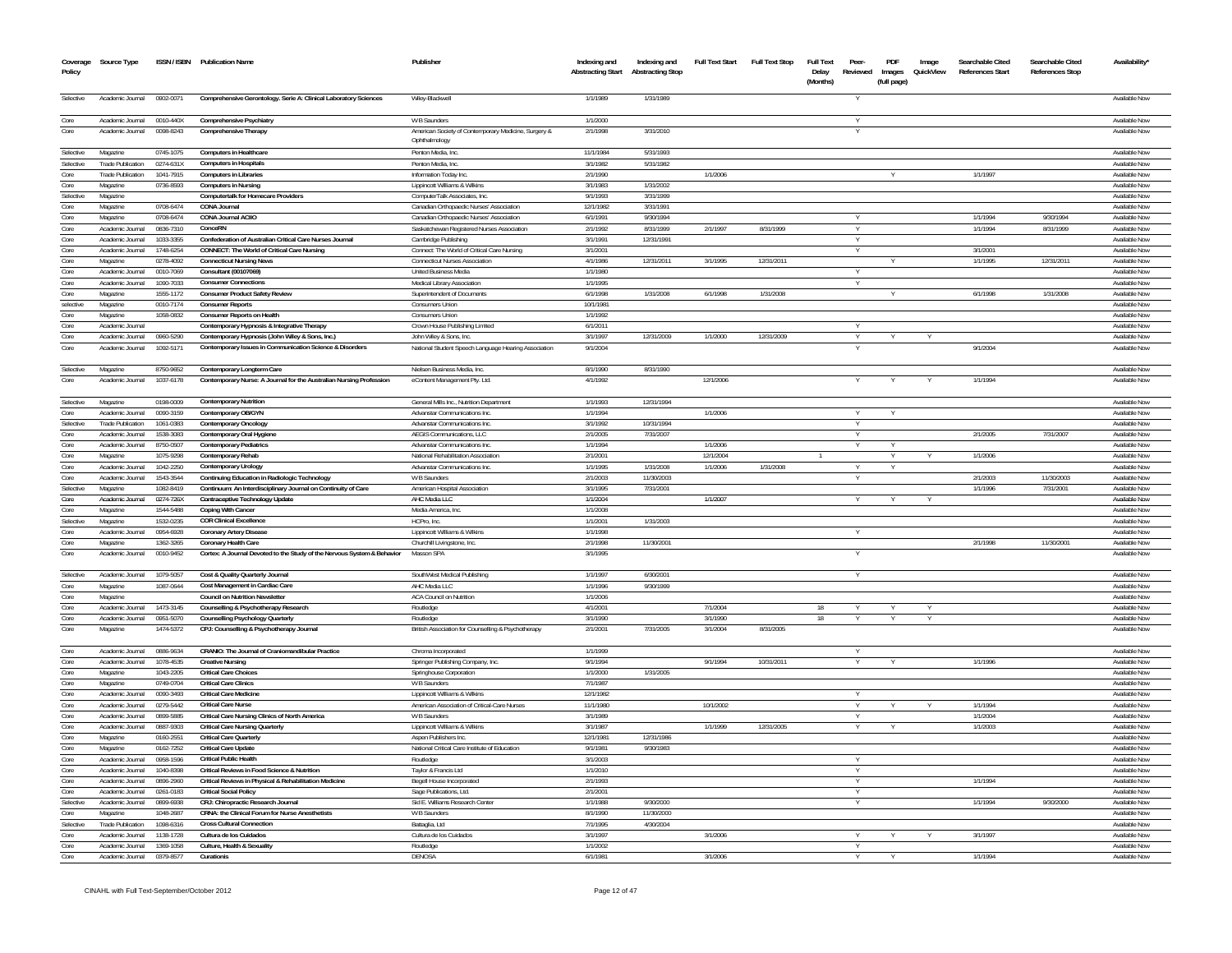| Coverage<br>Policy | Source Type                         |                        | ISSN / ISBN Publication Name                                                     | Publisher                                                      | Indexing and          | Indexing and<br>Abstracting Start Abstracting Stop | <b>Full Text Start</b> | <b>Full Text Stop</b> | <b>Full Text</b><br>Delay<br>(Months) | Peer-<br>Reviewed | PDF<br>Images<br>(full page) | Image<br>QuickView | Searchable Cited<br><b>References Start</b> | Searchable Cited<br><b>References Stop</b> | Availability                   |
|--------------------|-------------------------------------|------------------------|----------------------------------------------------------------------------------|----------------------------------------------------------------|-----------------------|----------------------------------------------------|------------------------|-----------------------|---------------------------------------|-------------------|------------------------------|--------------------|---------------------------------------------|--------------------------------------------|--------------------------------|
| Core               | Magazine                            | 1534-7664              | CURE: Cancer Updates, Research & Education                                       | Cure Media, LP                                                 | 3/1/2002              |                                                    |                        |                       |                                       |                   |                              |                    |                                             |                                            | Available Now                  |
| Core               | Academic Journal                    | 1528-4050              | Current Opinion in Allergy & Clinical Immunology                                 | Lippincott Williams & Wilkins                                  | 2/1/2001              |                                                    |                        |                       |                                       | v                 |                              |                    |                                             |                                            | Available Now                  |
| Core               | Academic Journal                    | 0952-7907              | <b>Current Opinion in Anesthesiology</b>                                         | Lippincott Williams & Wilkins                                  | 4/1/1991              |                                                    |                        |                       |                                       |                   |                              |                    |                                             |                                            | Available Now                  |
| Core               | Academic Journal                    | 0268-4705              | Current Opinion in Cardiology                                                    | Lippincott Williams & Wilkins                                  | 2/1/1991              |                                                    |                        |                       |                                       |                   |                              |                    |                                             |                                            | Available Now                  |
| Selective          | Magazine                            | 1065-6278              | <b>Current Opinion in Cosmetic Dentistry</b>                                     | Rapid Science Publishers                                       | 1/1/1993              | 1/31/1997                                          |                        |                       |                                       |                   |                              |                    |                                             |                                            | Available Now                  |
| Core               | Academic Journal                    | 0267-1379              | Current Opinion in Gastroenterology                                              | Lippincott Williams & Wilkins                                  | 2/1/1991              |                                                    |                        |                       |                                       |                   |                              |                    |                                             |                                            | Available Now                  |
| Core               | Academic Inumal                     | 1065.6251              | <b>Current Opinion in Hematology</b>                                             | Lippincott Williams & Wilkins                                  | 1/1/2001              |                                                    |                        |                       |                                       |                   |                              |                    |                                             |                                            | Available Now                  |
| Core               | Academic Journal                    | 0951-7375              | Current Opinion in Infectious Diseases                                           | Lippincott Williams & Wilkins                                  | 4/1/1991              |                                                    |                        |                       |                                       | Y                 |                              |                    |                                             |                                            | Available Now                  |
| Core               | Academic Journal                    | 1062-4821              | Current Opinion in Nephrology & Hypertension                                     | Lippincott Williams & Wilkins                                  | 1/1/1996              |                                                    |                        |                       |                                       | Y                 |                              |                    |                                             |                                            | Available Now                  |
| Core<br>Core       | Academic Journal                    | 1350-7540              | Current Opinion in Neurology                                                     | Lippincott Williams & Wilkins                                  | 2/1/1996              |                                                    |                        |                       |                                       |                   |                              |                    |                                             |                                            | Available Nov                  |
| Core               | Academic Journa<br>Academic Journal | 1040-872X<br>1040-8746 | Current Opinion in Obstetrics & Gynecology<br><b>Current Opinion in Oncology</b> | Lippincott Williams & Wilkins<br>Lippincott Williams & Wilkins | 2/1/1990<br>10/1/1990 |                                                    |                        |                       |                                       |                   |                              |                    |                                             |                                            | Available Now<br>Available Now |
| Core               | Academic Journal                    | 1040-8738              | Current Opinion in Ophthalmology                                                 | Lippincott Williams & Wilkins                                  | 12/1/1990             |                                                    |                        |                       |                                       |                   |                              |                    |                                             |                                            | Available Now                  |
| Core               | Academic Journal                    | 1041-9918              | <b>Current Opinion in Orthopaedics</b>                                           | Lippincott Williams & Wilkins                                  | 12/1/1990             | 1/31/2008                                          |                        |                       |                                       |                   |                              |                    |                                             |                                            | Available Now                  |
| Core               | Academic Journal                    | 1068-9508              | Current Opinion in Otolaryngology & Head & Neck Surgery                          | Lippincott Williams & Wilkins                                  | 12/1/1995             |                                                    |                        |                       |                                       |                   |                              |                    |                                             |                                            | Available Now                  |
| Core               | Academic Journal                    | 1040-8703              | <b>Current Opinion in Pediatrics</b>                                             | Lippincott Williams & Wilkins                                  | 2/1/1991              |                                                    |                        |                       |                                       | Y                 |                              |                    |                                             |                                            | Available Now                  |
| Selective          | Magazine                            | 1065-626X              | Current Opinion in Periodontology                                                | Rapid Science Publishers                                       | 1/1/1993              | 1/31/1997                                          |                        |                       |                                       |                   |                              |                    |                                             |                                            | Available Now                  |
| Core               | Academic Journal                    | 0951-7367              | <b>Current Opinion in Psychiatry</b>                                             | Lippincott Williams & Wilkins                                  | 6/1/1990              |                                                    |                        |                       |                                       | Y                 |                              |                    |                                             |                                            | Available Now                  |
| Core               | Academic Journal                    | 1070-5287              | <b>Current Opinion in Pulmonary Medicine</b>                                     | Lippincott Williams & Wilkins                                  | 1/1/1997              |                                                    |                        |                       |                                       | Y                 |                              |                    |                                             |                                            | Available Now                  |
| Core               | Academic Inumal                     | 1040-8711              | Current Opinion in Rheumatology                                                  | Lippincott Williams & Wilkins                                  | 4/1/1990              |                                                    |                        |                       |                                       | Y                 |                              |                    |                                             |                                            | Available Now                  |
| Core               | Academic Journal                    | 1940-7041              | <b>Current Orthopaedic Practice</b>                                              | Lippincott Williams & Wilkins                                  | 3/1/2008              |                                                    |                        |                       |                                       | Y                 |                              |                    |                                             |                                            | Available Now                  |
| Core               | Academic Journal                    | 0268-0890              | <b>Current Orthopaedics</b>                                                      | <b>Elsevier Science</b>                                        | 2/1/2005              | 12/31/2008                                         |                        |                       |                                       | Y                 |                              |                    |                                             |                                            | Available Now                  |
| Core               | Academic Journal                    | 0164-310X              | <b>Current Reviews for Nurse Anesthetists</b>                                    | <b>Current Reviews</b>                                         | 1/1/1983              | 10/31/2004                                         |                        |                       |                                       |                   |                              |                    | 1/1/1994                                    | 10/31/2004                                 | Available Now                  |
| Core               | Academic Journal                    |                        | Current Reviews for PeriAnesthesia Nurses                                        | <b>Current Reviews</b>                                         | 1/23/1997             | 9/30/2003                                          |                        |                       |                                       | v                 |                              |                    | 1/1/1997                                    | 9/30/2003                                  | Available Now                  |
| Core               | <b>Trade Publication</b>            | 0896-1182              | Current Reviews for Post Anesthesia Care Nurses                                  | <b>Current Reviews</b>                                         | 1/1/1987              | 12/31/1996                                         |                        |                       |                                       |                   |                              |                    | 1/1/1994                                    | 12/31/1996                                 | Available Now                  |
| Core               | <b>Trade Publication</b>            |                        | <b>Current Reviews for Recovery Room Nurses</b>                                  | <b>Current Reviews</b>                                         | 1/1/1983              | 7/31/1987                                          |                        |                       |                                       |                   |                              |                    |                                             |                                            | Available Now                  |
| Core               | <b>Trade Publication</b>            |                        | Current Reviews in Respiratory & Critical Care                                   | <b>Current Reviews</b>                                         | 1/1/1986              | 12/31/1988                                         |                        |                       |                                       |                   |                              |                    |                                             |                                            | Available Nov                  |
| Core<br>Core       | <b>Trade Publication</b>            |                        | Current Reviews in Respiratory Therapy                                           | <b>Current Reviews</b>                                         | 1/1/1982              | 12/31/1986                                         |                        |                       |                                       |                   |                              |                    |                                             |                                            | Available Now<br>Available Now |
| Core               | Academic Journal<br>Magazine        | 0011-393X              | <b>Current Therapeutic Research</b><br>CurtinCalls                               | <b>Elsevier Science</b><br><b>Metier Publications</b>          | 1/1/2000<br>11/1/1998 | 12/31/2001                                         |                        |                       |                                       |                   |                              |                    | 1/1/1999                                    | 12/31/2001                                 | Available Now                  |
| Core               | Academic Journal                    |                        | CV Nurse: Trends in Cardiovascular Care                                          | Medical Publishing Enterprises                                 | 1/1/1992              | 12/31/1993                                         |                        |                       |                                       | Υ                 |                              |                    |                                             |                                            | Available Now                  |
| Core               | Academic Journal                    | 0091-4738              | CVP: Journal of Cardiovascular & Pulmonary Technology                            | Barrington Publications, Inc.                                  | 10/1/1981             | 12/31/1984                                         |                        |                       |                                       |                   |                              |                    |                                             |                                            | Available Now                  |
| selective          | Magazine                            | 1085-2417              | CyberSkeptic's Guide to Internet Research                                        | Information Today Inc.                                         | 1/1/1997              |                                                    |                        |                       |                                       |                   |                              |                    |                                             |                                            | Available Now                  |
| Core               | Magazine                            | 1041-469X              | D.C. Tracts                                                                      | Data Trace Publishing Group                                    | 3/1/1995              |                                                    |                        |                       |                                       |                   |                              |                    | 1/1/1997                                    |                                            | Available Nov                  |
| Core               | Academic Journal                    |                        | Dakota Nurse Connection                                                          | South Dakota & North Dakota Boards of Nursing                  | 1/1/2005              |                                                    |                        |                       |                                       |                   |                              |                    |                                             |                                            | Available Now                  |
| Core               | Academic Journal                    | 1040-6328              | DATA: The Brown University Digest of Addiction Theory & Application              | John Wiley & Sons, Inc.                                        | 1/1/2003              |                                                    |                        |                       |                                       |                   |                              |                    |                                             |                                            | Available Now                  |
| Selective          | Magazine                            | 0162-4105              | Database                                                                         | Information Today Inc.                                         | 2/1/1983              | 2/28/1999                                          |                        |                       |                                       |                   |                              |                    |                                             |                                            | Available Now                  |
| Selective          | <b>Trade Publication</b>            | 0882-326X              | Database End-User                                                                | Meckler Publishing Corporation                                 | 7/1/1985              | 12/31/1986                                         |                        |                       |                                       |                   |                              |                    |                                             |                                            | Available Now                  |
| Selective          | <b>Trade Publication</b>            | 0891-6713              | Database Searche                                                                 | Meckler Publishing Corporation                                 | 3/1/1987              | 1/31/1993                                          |                        |                       |                                       |                   |                              |                    |                                             |                                            | Available No                   |
| Core               | Academic Journal                    | 1464-3154              | Deafness & Education International                                               | Maney Publishing                                               | 3/1/2001              |                                                    | 6/1/2004               |                       | 12                                    |                   |                              |                    | 3/1/2001                                    |                                            | Available Nov                  |
| Core               | Magazine                            |                        | Dean's Notes                                                                     | Jannetti Publications, Inc.                                    | 9/1/1985              |                                                    | 9/1/2004               |                       |                                       |                   |                              |                    | 1/1/1994                                    |                                            | Available Nov                  |
| Selective          | Academic Journal                    | 0145-7624              | <b>Death Education</b>                                                           | Routledge                                                      | 9/1/1981              | 12/31/1984                                         |                        |                       |                                       |                   |                              |                    |                                             |                                            | Available Now                  |
| Core               | Academic Journal                    | 0748-1187              | <b>Death Studies</b>                                                             | Routledge                                                      | 1/1/1985              |                                                    | 7/1/1993               |                       |                                       |                   |                              |                    |                                             |                                            | Available Now                  |
| Selective          | Academic Journal                    | 0898-1655              | Decubitus: The Journal of Skin Ulcers                                            | Lippincott Williams & Wilkins                                  | 2/1/1988              | 11/30/1993                                         |                        |                       |                                       |                   |                              |                    |                                             |                                            | Available Now                  |
| Core<br>Core       | Academic Journal                    | 1420-8008              | Dementia & Geriatric Cognitive Disorders                                         | Karger AG                                                      | 1/1/2005              |                                                    |                        |                       |                                       |                   |                              |                    |                                             |                                            | Available Now                  |
| Core               | Academic Journal                    | 1471-3012              | Dementia (14713012)<br><b>Dental Abstracts</b>                                   | Sage Publications, Ltd.                                        | 2/1/2002              |                                                    |                        |                       |                                       |                   |                              |                    |                                             |                                            | Available Now                  |
| Core               | Academic Journal<br>Magazine        | 0011-8486<br>0733-9836 | <b>Dental Asensis Review</b>                                                     | <b>Elsevier Science</b><br>Indiana University                  | 1/1/1996<br>1/1/1996  | 8/31/2011                                          |                        |                       |                                       |                   |                              |                    | 1/1/1996                                    | 8/31/2011                                  | Available Now<br>Available Now |
| Core               | Magazine                            | 1088-3886              | <b>Dental Assistant</b>                                                          | American Dental Assistant Association                          | 1/1/2001              |                                                    | 1/1/2004               |                       |                                       |                   |                              |                    | 1/1/2001                                    |                                            | Available Now                  |
| Core               | Academic Journal                    | 0011-8532              | Dental Clinics of North America                                                  | W B Saunders                                                   | 1/1/1995              |                                                    |                        |                       |                                       |                   |                              |                    |                                             |                                            | Available Now                  |
| Core               | Magazine                            | 0011-8605              | <b>Dental Health</b>                                                             | British Society of Dental Hygiene & Therapy                    | 1/1/2000              |                                                    |                        |                       |                                       |                   |                              |                    | 1/1/2000                                    |                                            | Available Now                  |
| Core               | Magazine                            | 1082-9016              | Dental Hygienist News                                                            | Lally, McFarland, & Pantello                                   | 3/1/1993              | 1/31/1998                                          |                        |                       |                                       |                   |                              |                    | 1/1/1994                                    | 1/31/1998                                  | Available Now                  |
| Core               | Academic Journal                    | 1749-6799              | <b>Dental Nursing</b>                                                            | MA Healthcare Limited                                          | 1/1/2011              |                                                    |                        |                       |                                       |                   |                              |                    |                                             |                                            | Available Nov                  |
| Core               | Magazine                            | 0733-8635              | Dermatologic Clinics                                                             | W B Saunders                                                   | 1/1/1997              |                                                    |                        |                       |                                       |                   |                              |                    |                                             |                                            | Available Nov                  |
| Core               | Academic Journal                    | 1477-3368              | <b>Dermatological Nursing</b>                                                    | <b>British Dermatological Nursing Group</b>                    | 3/1/2012              |                                                    |                        |                       |                                       |                   |                              |                    |                                             |                                            | Available Nov                  |
| Core               | Academic Journal                    | 1060-3441              | <b>Dermatology Nursing</b>                                                       | Jannetti Publications, Inc.                                    | 10/1/1989             | 11/30/2010                                         | 1/1/1999               | 11/30/2010            |                                       |                   |                              |                    | 1/1/1994                                    | 11/30/2010                                 | Available Now                  |
| Core               | Academic Journal                    | 1445-6818              | <b>Developing Practice</b>                                                       | Association of Children's Welfare Agencies (N.S.W.)            | 6/1/2005              |                                                    |                        |                       |                                       |                   |                              |                    |                                             |                                            | Available Now                  |
| Core               | Magazine                            | 1093-7196              | Developmental Disabilities Special Interest Section Quarterly                    | American Occupational Therapy Association                      | 3/1/1999              |                                                    |                        |                       |                                       |                   |                              |                    | 3/1/1999                                    |                                            | Available Nov                  |
| Core               | Academic Journal                    | 0012-1622              | Developmental Medicine & Child Neurology                                         | Wilev-Blackwell                                                | 4/1/1984              |                                                    |                        |                       |                                       |                   |                              |                    |                                             |                                            | Available Now                  |
| Core               | Academic Journal                    | 8756-5641              | Developmental Neuropsychology                                                    | Taylor & Francis Ltd                                           | 2/1/2006              |                                                    |                        |                       |                                       |                   |                              |                    |                                             |                                            | Available Now                  |
| Core               | Magazine                            | 1091-4587              | Developments in Supportive Cancer Care                                           | Meniscus Educational Institute                                 | 11/1/1996             | 4/30/2000                                          |                        |                       |                                       | Y                 |                              |                    | 1/1/1998                                    | 4/30/2000                                  | Available Now                  |
| Core               | Academic Journal                    | 0012-1797              | Diabetes                                                                         | American Diabetes Association                                  | 1/1/1995              |                                                    |                        |                       |                                       |                   |                              |                    |                                             |                                            | Available Now                  |
| Core               | Academic Journal                    | 1466-8955              | Diabetes & Primary Care                                                          | SB Communications Group, A Schofield Media Company             | 6/1/1999              |                                                    |                        |                       |                                       |                   |                              |                    | 6/1/1999                                    |                                            | Available Now                  |
| Core               | Academic Journal                    | 0149-5992              | Diabetes Care                                                                    | American Diabetes Association                                  | 1/1/1983              |                                                    |                        |                       |                                       |                   |                              |                    |                                             |                                            | Available Now                  |
| Core               | Magazine                            |                        | <b>Diabetes Dateline</b>                                                         | National Diabetes Information Clearinghouse                    | 1/1/1997              |                                                    | 1/1/1997               |                       |                                       |                   |                              |                    | 1/1/2000                                    |                                            | Available Now                  |
| Core               | Academic Journal                    | 0145-7217              | <b>Diabetes Educator</b>                                                         | Sage Publications Inc.                                         | 4/1/1981              |                                                    |                        |                       |                                       |                   |                              |                    | 1/1/1995                                    |                                            | Available Now                  |
| Core               | Magazine                            | 0095-8301              | <b>Diabetes Forecast</b>                                                         | American Diabetes Association                                  | 1/1/1982              |                                                    |                        |                       |                                       |                   |                              |                    |                                             |                                            | Available Now                  |

Available Now and the Contract of the Contract of the Contract of the Contract of the Contract of the Contract of the Contract of the Contract of the Contract of the Contract of the Contract of the Contract of the Contract

Core Academic Journal 0168-8227 **Diabetes Research & Clinical Practice** Practice Elsevier Science Elsevier Science 1/1/2004 71/2004 71/2004 71/2004 71/2004 71/2004 72:00 1/1/2004 72:00 1/1/2004 72:00 1/1/2004 72:00 1/1/200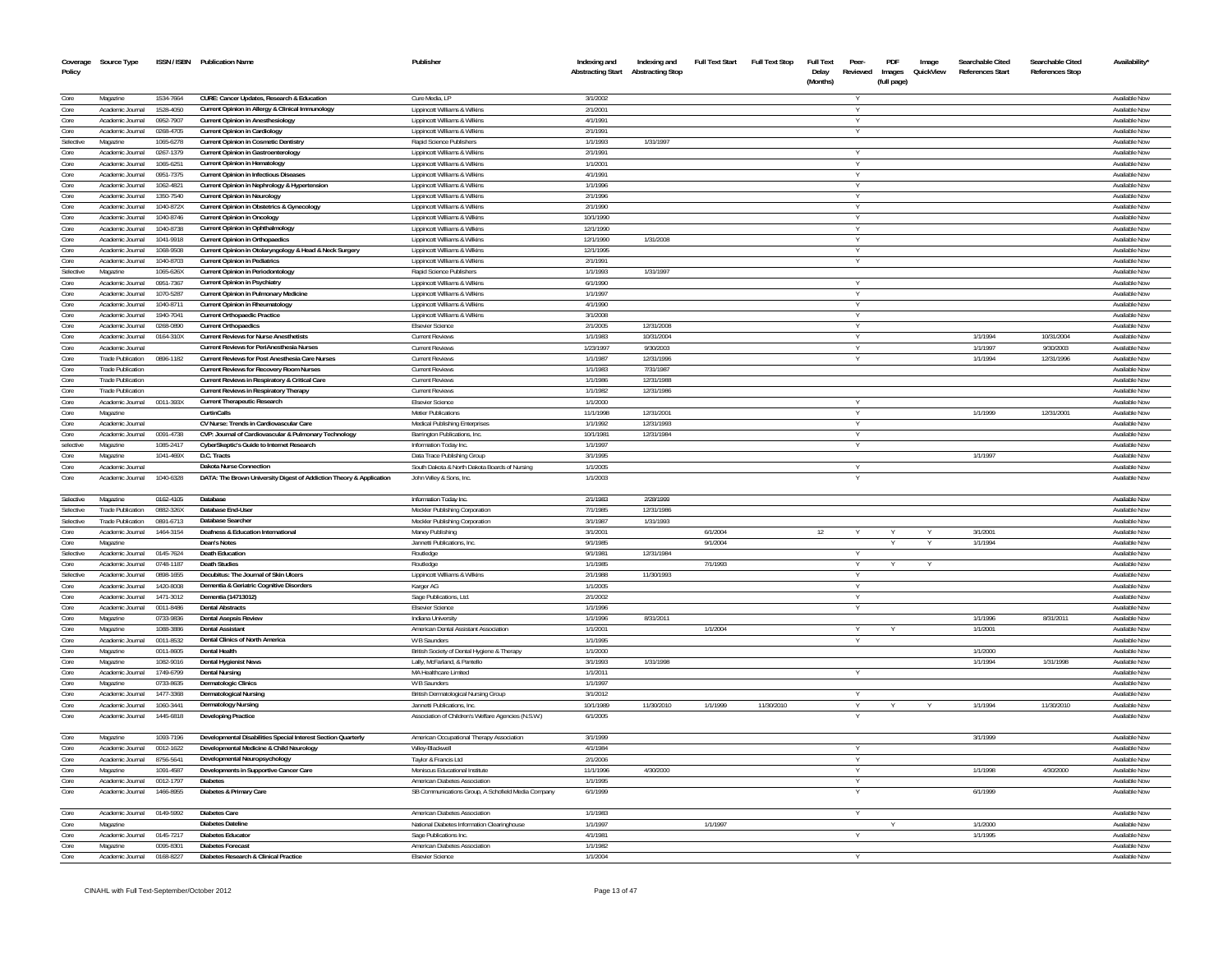|              | Coverage Source Type                 |                        | ISSN / ISBN Publication Name                                                                    | Publisher                                                                     | Indexing and         | Indexing and                              | <b>Full Text Start</b> | Full Text Stop | <b>Full Text</b>  | Peer-    | PDF         | Image     | Searchable Cited        | Searchable Cited       | <b>Availability</b>            |
|--------------|--------------------------------------|------------------------|-------------------------------------------------------------------------------------------------|-------------------------------------------------------------------------------|----------------------|-------------------------------------------|------------------------|----------------|-------------------|----------|-------------|-----------|-------------------------|------------------------|--------------------------------|
| Policy       |                                      |                        |                                                                                                 |                                                                               |                      | <b>Abstracting Start Abstracting Stop</b> |                        |                | Delay<br>(Months) | Reviewed | Images      | QuickView | <b>References Start</b> | <b>References Stop</b> |                                |
|              |                                      |                        |                                                                                                 |                                                                               |                      |                                           |                        |                |                   |          | (full page) |           |                         |                        |                                |
| Core         | Magazine                             | 0741-6253              | Diabetes Self-Management                                                                        | R A Rapaport Publishing                                                       | 1/1/1997             |                                           |                        |                |                   |          |             |           |                         |                        | Available Now                  |
| Core         | Academic Journal                     | 1040-9165              | <b>Diabetes Spectrum</b>                                                                        | American Diabetes Association                                                 | 1/1/1995             |                                           |                        |                |                   |          |             |           | 1/1/2003                |                        | Available Now                  |
| Core         | Academic Journal                     | 1520-9156              | Diabetes Technology & Therapeutics                                                              | Mary Ann Liebert, Inc.                                                        | 3/1/1999             |                                           |                        |                |                   |          |             |           |                         |                        | Available Now                  |
| Selective    | Newspaper                            | 1551-1308              | Diabetes Vital: Essential Information for People Living with Diabetes                           | <b>SLACK Incorporated</b>                                                     | 12/1/2005            | 3/31/2008                                 |                        |                |                   |          |             |           |                         |                        | Available Now                  |
| Core         |                                      |                        | Diabetes/Metabolism Research & Reviews                                                          |                                                                               | 1/1/2006             |                                           |                        |                |                   |          |             |           |                         |                        |                                |
| Core         | Academic Journal<br>Academic Journal | 1520-7552<br>1462-2041 | Diabetic Foot Journal                                                                           | John Wiley & Sons, Inc.<br>SB Communications Group, A Schofield Media Company | 3/1/1998             |                                           |                        |                |                   | Y        |             |           | 3/1/1998                |                        | Available Now<br>Available Nov |
|              |                                      |                        |                                                                                                 |                                                                               |                      |                                           |                        |                |                   |          |             |           |                         |                        |                                |
| Selective    | Magazine                             | 0147-8893              | <b>Diagnostic Medicine</b>                                                                      | Advanstar Communications Inc.                                                 | 10/2/1981            | 6/30/1985                                 |                        |                |                   |          |             |           |                         |                        | Available Now                  |
| Selective    | Magazine                             | 1042-9611              | DICP: The Annals of Pharmacotherapy                                                             | Harvey Whitney Books Company                                                  | 11/1/1989            | 5/31/1990                                 |                        |                |                   |          |             |           |                         |                        | Available Now                  |
| Selective    | Magazine                             | 1529-2460              | <b>Dietary Supplement</b>                                                                       | Dietary Supplement LLC                                                        | 1/1/2000             | 3/31/2003                                 |                        |                |                   |          |             |           | 1/1/2002                | 3/31/2003              | Available Now                  |
| Core         | Magazine                             | 1066-6966              | <b>Diet-Heart Newsletter</b>                                                                    | Robert E. Kowalski                                                            | 3/1/2002             | 12/31/2007                                |                        |                |                   |          |             |           |                         |                        | Available Now                  |
| Core         | Academic Journal                     |                        | Digital Urology Journal                                                                         | Digital Urology Journal                                                       | 5/2/1997             | 1/31/2000                                 |                        |                |                   |          |             |           | 5/2/1997                | 1/31/2000              | Available Now                  |
| Selective    | Academic Journal                     | 0317-7645              | <b>Dimensions in Health Service</b>                                                             | Canadian Healthcare Association                                               | 10/1/198             | 10/31/199                                 |                        |                |                   |          |             |           |                         |                        | Available Nov                  |
| Core         | Magazine                             | 0885-6192              | <b>Dimensions in Oncology Nursing</b>                                                           | University of Texas, University of Texas                                      | 1/1/1985             | 12/31/1991                                |                        |                |                   | Y        |             |           |                         |                        | Available Now                  |
| Core         | Academic Journal                     | 0730-4625              | Dimensions of Critical Care Nursing                                                             | Springhouse Corporation                                                       | 1/1/1982             |                                           | 1/1/2001               | 8/24/2007      |                   | Y        |             |           | 1/1/1993                |                        | Available Now                  |
| Core         | Academic Journal                     | 1542-7838              | Dimensions of Dental Hygiene                                                                    | Belmont Publications, Inc.                                                    | 1/1/2005             |                                           |                        |                |                   |          |             |           | 1/1/2005                |                        | Available Now                  |
| Core         | Academic Journal                     | 0963-8288              | <b>Disability &amp; Rehabilitation</b>                                                          | Taylor & Francis Ltd                                                          | 1/1/1992             |                                           |                        |                |                   | Y        |             |           | 1/1/2003                |                        | Available Now                  |
| Core         | Academic Journal                     | 1748-3107              | Disability & Rehabilitation: Assistive Technology                                               | Taylor & Francis Ltd                                                          | 1/1/2006             |                                           |                        |                |                   |          |             |           | 1/1/2006                |                        | Available Now                  |
| Core<br>Core | Academic Journal<br>Academic Journal | 0968-7599<br>1540-2487 | <b>Disability &amp; Society</b>                                                                 | Routledge                                                                     | 1/1/2002             |                                           |                        |                |                   | Y        |             |           | 1/1/2003                | 10/31/2007             | Available Now<br>Available Now |
| Core         | Magazine                             | 0276-4652              | Disaster Management & Response<br>Discharge Planning Update                                     | <b>Elsevier Science</b><br>American Hospital Association                      | 1/1/2003<br>1/1/1989 | 10/31/2007<br>11/30/1989                  |                        |                |                   |          |             |           |                         |                        | Available Now                  |
| Core         | Academic Journal                     | 1093-507X              | Disease Management                                                                              | Mary Ann Liebert, Inc.                                                        | 1/2/200              | 6/30/200                                  | 4/1/2003               | 7/31/2008      |                   |          |             |           | 1/1/2001                | 6/30/2008              | Available Nov                  |
| Core         | Academic Journal                     | 1173-8790              | Disease Management & Health Outcomes                                                            | ADIS International Limited                                                    | 1/1/1998             | 12/31/2008                                | 1/1/1998               | 12/31/2008     |                   | Y        |             |           |                         |                        | Available Now                  |
| Core         | Magazine                             | 1531-5681              | Disease Management Advisor                                                                      | HCPro, Inc.                                                                   | 7/1/2000             | 8/31/2006                                 |                        |                |                   |          |             |           |                         |                        | Available Nov                  |
| Selective    | Magazine                             | 1087-030X              | Disease State Management                                                                        | AHC Media LLC                                                                 | 1/1/1996             | 9/30/1999                                 |                        |                |                   |          |             |           |                         |                        | Available Now                  |
| Core         | Magazine                             | 1174-7579              | Dissector                                                                                       | New Zealand Nurses Organisation, Perioperative Nurses                         | 4/1/2001             |                                           |                        |                |                   |          |             |           | 4/1/2001                |                        | Available Nov                  |
|              |                                      |                        |                                                                                                 | College                                                                       |                      |                                           |                        |                |                   |          |             |           |                         |                        |                                |
| Core         | Academic Journal                     | 2049-5471              | Diversity & Equality in Health & Care                                                           | Radcliffe Publishing                                                          | 3/1/2012             |                                           |                        |                |                   |          |             |           |                         |                        | Available Now                  |
| Core         | Academic Journal                     | 1759-1422              | Diversity in Health & Care                                                                      | Radcliffe Publishing                                                          | 3/1/2009             | 12/31/201                                 |                        |                |                   |          |             |           |                         |                        | <b>Available Nov</b>           |
| Core         | Academic Journal                     | 1743-1913              | Diversity in Health & Social Care                                                               | Radcliffe Publishing                                                          | 3/1/2004             | 12/31/2008                                |                        |                |                   | Y        |             |           |                         |                        | Available Nov                  |
| Core         | Magazine                             | 0418-5412              | <b>DNA Reporter</b>                                                                             | <b>Delaware Nurses Association</b>                                            | 1/1/199              |                                           |                        |                |                   |          |             |           | 1/1/2002                |                        | Available Nov                  |
| Core         | Magazine                             |                        | Domain3                                                                                         | National Association of EMS Educators                                         | 3/1/2003             | 12/31/2006                                |                        |                |                   |          |             |           |                         |                        | Available Nov                  |
| Core         | Academic Journal                     | 0376-8716              | Drug & Alcohol Dependence                                                                       | <b>Elsevier Science</b>                                                       | 1/7/1999             |                                           |                        |                |                   |          |             |           |                         |                        | Available Nov                  |
| Selective    | Magazine                             | 1475-0384              | Drug & Alcohol Professional                                                                     | Emerald Group Publishing Limited                                              | 3/1/2002             | 12/31/2003                                |                        |                |                   |          |             |           |                         |                        | Available Nov                  |
| Core         | Academic Journal                     | 0012-6543              | Drug & Therapeutics Bulletin                                                                    | <b>BMJ Publishing Group</b>                                                   | 1/2/1981             |                                           |                        |                |                   | Y        |             |           |                         |                        | Available Nov                  |
| Selective    | Academic Journal                     | 0012-6578              | Drug Intelligence & Clinical Pharmacy                                                           | Harvey Whitney Books Company                                                  | 9/1/1981             | 10/31/1988                                |                        |                |                   |          |             |           |                         |                        | Available Nov                  |
| Core<br>Core | Academic Journal                     | 0012-6667              | Drugs                                                                                           | ADIS International Limited                                                    | 1/1/1998             |                                           | 1/1/1998               |                | -6                | Y        |             |           |                         |                        | Available Nov                  |
| Core         | Academic Journal<br>Academic Journal | 1170-229X<br>1745-9265 | Drugs & Aging                                                                                   | <b>ADIS International Limited</b><br>Pier Professional Ltd.                   | 1/1/1998<br>4/1/2004 |                                           | 1/1/1998               |                | -6                |          |             |           |                         |                        | Available Nov                  |
| Core         | Academic Journal                     | 1172-0360              | Drugs & Alcohol Today<br>Drugs & Therapy Perspectives                                           | ADIS International Limited                                                    | 1/15/2001            |                                           |                        |                |                   | Y        |             |           |                         |                        | Available Nov<br>Available Nov |
| Core         | Magazine                             | 1076-9684              | Dynamic Chiropractic                                                                            | MPA Media                                                                     | 1/1/1997             |                                           |                        |                |                   |          |             |           | 1/1/1997                |                        | Available Nov                  |
| Core         | Academic Journal                     | 1497-3715              | <b>Dynamics</b>                                                                                 | Canadian Association of Critical Care Nurses                                  | 3/1/2000             |                                           | 9/1/2004               |                |                   | Y        |             |           | 3/1/2000                |                        | Available Nov                  |
| Core         | Academic Journal                     | 0179-051X              | Dysphagia (0179051X)                                                                            | Springer Science & Business Media B.V                                         | 1/1/2002             |                                           |                        |                |                   | Y        |             |           |                         |                        | Available Nov                  |
| Core         | Magazine                             | 1063-973X              | e.healthrecord.news                                                                             | Medical Records Institute                                                     | 12/1/2000            | 8/31/2001                                 |                        |                |                   |          |             |           | 12/1/2000               | 8/31/2001              | Available Nov                  |
| selective    | Magazine                             | 1046-8021              | E: The Environmental Magazine                                                                   | E: The Environmental Magazine                                                 | 1/1/2004             |                                           |                        |                |                   |          |             |           |                         |                        | Available Nov                  |
| Core         | Academic Journal                     | 0196-0202              | Ear & Hearing (01960202)                                                                        | Lippincott Williams & Wilkins                                                 | 2/1/1995             |                                           |                        |                |                   | Y        |             |           | 2/1/1995                |                        | Available Now                  |
| Core         | Magazine                             | 2150-3370              | Early Intervention & School Special Interest Section Quarterly                                  | American Occupational Therapy Association                                     | 12/1/2008            |                                           |                        |                |                   |          |             |           | 12/1/2008               |                        | Available Nov                  |
| Core         | Academic Journal                     | 2078-9947              | East Asian Archives of Psychiatry                                                               | Hong Kong Academy of Medicine Press                                           | 3/1/2010             |                                           |                        |                |                   | Y        |             |           |                         |                        | Available Nov                  |
| Core         | Academic Journal                     | 1301-0883              | <b>Eastern Journal of Medicine</b>                                                              | Yuzuncu Yil University Medical School                                         | 1/1/2002             | 1/31/2004                                 |                        |                |                   | Y        |             |           |                         |                        | Available Nov                  |
| Core         | Academic Journal                     | 1020-3397              | <b>Fastern Mediterranean Health Journal</b>                                                     | World Health Organization                                                     | 1/1/1996             |                                           |                        |                |                   | Y        |             |           |                         |                        | Available Nov                  |
| Core         | Academic Journal                     | 1064-0266              | <b>Eating Disorders</b>                                                                         | Routledge                                                                     | 1/1/2006             |                                           | 1/1/2006               |                | 18                |          |             |           |                         |                        | Available Nov                  |
| Core         | Academic Journal                     | 0742-2822              | Echocardiography                                                                                | Wiley-Blackwell                                                               | 1/1/1996             |                                           | 1/1/2003               |                | 12                | Y        | Y           | Y         |                         |                        | Available Nov                  |
| Selective    | <b>Trade Publication</b>             | 1525-2531              | EContent                                                                                        | Information Today Inc.                                                        | 2/1/2000             | 12/31/2002                                |                        |                |                   |          |             |           |                         |                        | Available Now                  |
| Core         | Magazine                             | 1087-7341              | FD Legal Letter                                                                                 | AHC Media LLC                                                                 | 1/1/2001             |                                           | 2/1/2007               |                |                   |          |             | Y         |                         |                        | Available Nov                  |
| Core<br>Core | Magazine<br>Magazine                 | 1044-9167<br>1096-4304 | <b>ED Management</b>                                                                            | AHC Media LLC<br>AHC Media LLC                                                | 1/1/2000<br>1/1/2003 |                                           | 2/1/2007<br>1/1/2007   |                |                   |          |             | Y         | 1/1/2000<br>1/1/2003    |                        | Available Nov                  |
| Core         | Academic Journal                     | 1019-083X              | <b>ED Nursing</b><br>EDTNA/ERCA Journal of Renal Care                                           | European Dialysis & Transplant Nurses Association                             | 1/1/1998             | 4/30/2006                                 | 4/1/2005               | 6/30/2006      |                   |          |             | Y         | 1/1/1998                | 4/30/2006              | Available Nov<br>Available Now |
| Core         | Magazine                             | 0265-1602              | <b>Education &amp; Health</b>                                                                   | Schools Health Education Unit                                                 | 1/1/2000             |                                           |                        |                |                   |          |             |           |                         |                        | Available Now                  |
| Core         | Academic Journal                     | 1357-6283              | Education for Health: Change in Learning & Practice (Network: Towards                           | Network: Towards Unity for Health                                             | 5/1/2007             |                                           |                        |                |                   |          |             |           |                         |                        | Available Nov                  |
|              |                                      |                        | Unity for Health)                                                                               |                                                                               |                      |                                           |                        |                |                   |          |             |           |                         |                        |                                |
| Core         | Academic Journal                     | 1357-6283              | Education for Health: Change in Learning & Practice (Taylor & Francis Ltd) Taylor & Francis Ltd |                                                                               | 3/1/1996             | 11/30/2006                                | 7/1/1998               | 12/31/2006     |                   |          |             |           |                         |                        | Available Now                  |
|              |                                      |                        |                                                                                                 |                                                                               |                      |                                           |                        |                |                   |          |             |           |                         |                        |                                |
| Core         | Academic Journal                     | 1473-9879              | <b>Education for Primary Care</b>                                                               | Radcliffe Publishing                                                          | 2/1/2003             |                                           |                        |                |                   | Y        |             |           |                         |                        | Available Now                  |
| Core         | Magazine                             | 1093-7188              | <b>Education Special Interest Section Quarterly</b>                                             | American Occupational Therapy Association                                     | 3/1/1999             |                                           |                        |                |                   |          |             |           | 3/1/1999                |                        | Available Now                  |
| Core         | Academic Journal                     | 0360-1277              | <b>Educational Gerontology</b>                                                                  | Routledge                                                                     | 1/1/2008             |                                           |                        |                |                   | Y        |             |           |                         |                        | Available Now                  |
| Selective    | Magazine                             | 0965-0288              | <b>Effective Health Care</b>                                                                    | University of York, Centre for Reviews & Dissemination                        | 9/1/2001             | 12/31/2004                                |                        |                |                   |          |             |           |                         |                        | Available Nov                  |
|              |                                      |                        |                                                                                                 |                                                                               |                      |                                           |                        |                |                   |          |             |           |                         |                        |                                |
| selective    | Academic Journal                     | 1359-6349              | <b>EJC</b> Supplements                                                                          | <b>Elsevier Science</b>                                                       | 1/1/2006             |                                           |                        |                |                   | Y        |             |           |                         |                        | Available Now                  |
| Core         | Academic Inumal                      | 1369-1856              | <b>Elderly Care</b>                                                                             | RCN Publishing Company                                                        | 1/1/1994             | 7/31/2000                                 |                        |                |                   | $\vee$   |             |           | 1/1/1994                | 7/31/2000              | Available Now                  |
| selective    | Academic Journal                     | 0264-0473              | <b>Electronic Library</b>                                                                       | Emerald Group Publishing Limited                                              | 1/1/1983             |                                           |                        |                |                   | Y        |             |           | 1/1/2002                |                        | Available Now                  |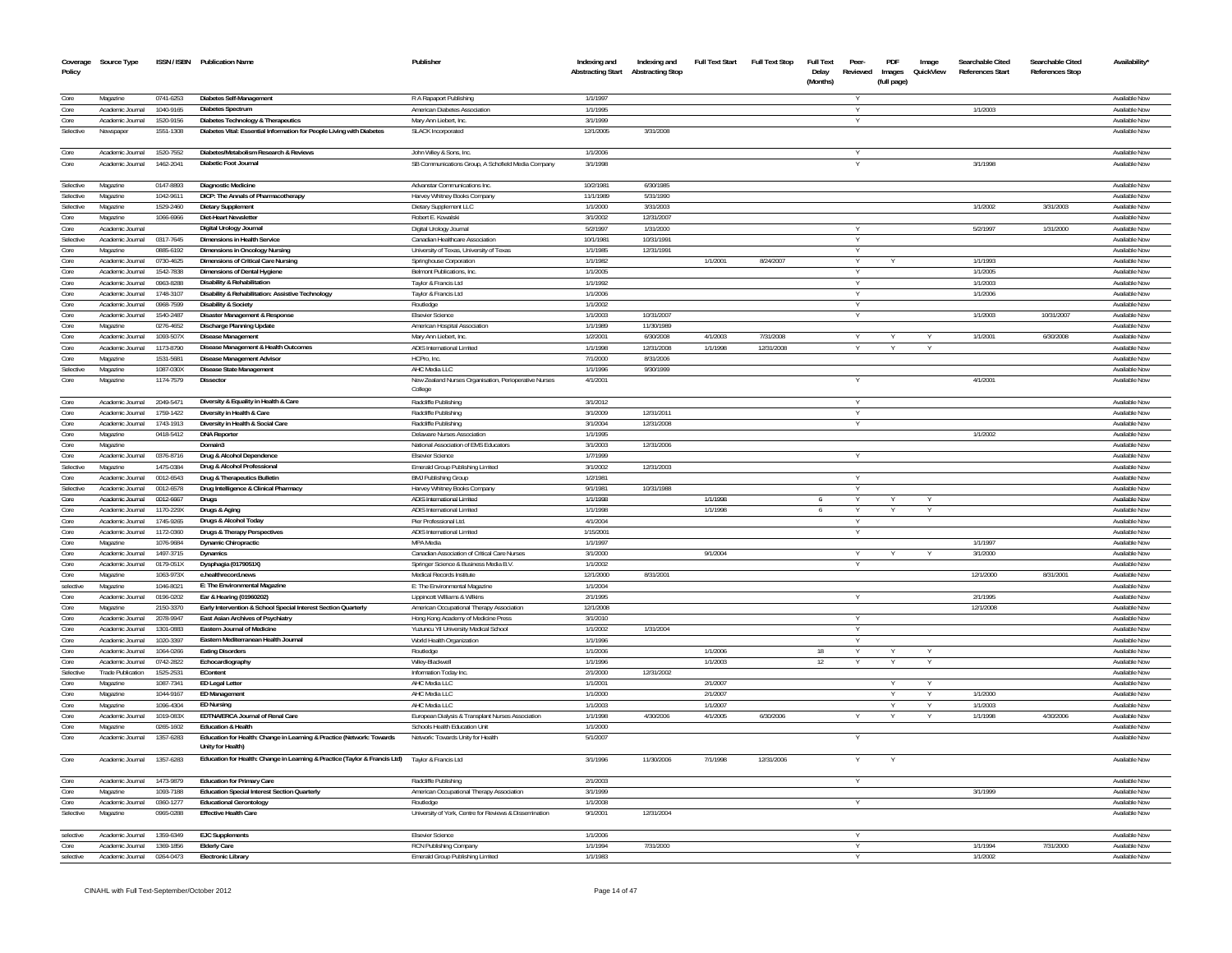| Coverage<br>Policy       | Source Type                          |                        | ISSN / ISBN Publication Name                                                                             | Publisher                                                | Indexing and<br><b>Abstracting Start</b> | Indexing and<br><b>Abstracting Stop</b> | Full Text Start | <b>Full Text Stop</b> | <b>Full Text</b><br>Delay<br>(Months) | Peer<br>Reviewed | PDF<br>Images<br>(full page) | Image<br>QuickView | Searchable Cited<br>References Start | Searchable Cited<br>References Stop | Availability'                  |
|--------------------------|--------------------------------------|------------------------|----------------------------------------------------------------------------------------------------------|----------------------------------------------------------|------------------------------------------|-----------------------------------------|-----------------|-----------------------|---------------------------------------|------------------|------------------------------|--------------------|--------------------------------------|-------------------------------------|--------------------------------|
| Selective                | Trade Publication                    | 1701-8439              | <b>FlectronicHealthcare</b>                                                                              | Longwoods Publishing                                     | 5/1/2002                                 | 1/31/2004                               |                 |                       |                                       |                  |                              |                    | 5/1/2002                             | 1/31/2004                           | Available Now                  |
| Selective                | Academic Journal                     | 1525-4658              | FMedia                                                                                                   | Information Today Inc.                                   | 1/2/1999                                 | 5/31/2000                               |                 |                       |                                       |                  |                              |                    |                                      |                                     | Available Now                  |
| Selective                | Academic Journal                     | 1529-7306              | <b>EMedia Magazine</b>                                                                                   | Information Today Inc.                                   | 6/1/2000                                 | 5/31/2002                               |                 |                       |                                       |                  |                              |                    |                                      |                                     | Available Now                  |
| Selective                | Academic Journal                     | 1090-946X              | <b>FMedia Professional</b>                                                                               | Information Today Inc.                                   | 2/1/1997                                 | 9/30/1999                               |                 |                       |                                       | $\vee$           |                              |                    |                                      |                                     | Available Now                  |
| Core                     | Magazine                             | 0162-5942              | Emergency                                                                                                | <b>Bobit Publishing</b>                                  | 10/1/1981                                | 5/31/1998                               |                 |                       |                                       |                  |                              |                    | 1/1/1994                             | 5/31/1998                           | Available Now                  |
| Selective                | Academic Journal                     | 1073-7782              | Emergency & Office Pediatrics                                                                            | Mary Ann Liebert. Inc.                                   | 10/1/1993                                | 8/31/1999                               |                 |                       |                                       |                  |                              |                    |                                      |                                     | Available Now                  |
| Core                     | Magazine                             | 8755-8467              | Emergency Care Quarterly                                                                                 | Aspen Publishers Inc.                                    | 4/1/1985<br>1/1/1982                     | 1/31/1992<br>4/30/2007                  |                 |                       |                                       |                  |                              |                    | 1/1/1994                             |                                     | Available Now<br>Available Now |
| Core<br>Core             | Magazine<br>Trade Publication        | 0094-6575<br>0884-4836 | <b>Emergency Medical Services</b><br>Emergency Medical Technician Legal Bulletin                         | Cygnus Business Media                                    | 9/1/1981                                 | 12/31/1990                              |                 |                       |                                       |                  |                              |                    |                                      | 4/30/2007                           | Available Now                  |
| Core                     | Magazine                             | 0013-6654              | Emergency Medicine (00136654)                                                                            | Med-Law Publishers<br>Quadrant HealthCom Inc.            | 7/15/1980                                |                                         |                 |                       |                                       |                  |                              |                    | 1/1/2005                             |                                     | Available Now                  |
| Core                     | Academic Journal                     | 1742-6731              | <b>Emergency Medicine Australasia</b>                                                                    | Wilev-Blackwell                                          | 2/1/2004                                 |                                         | 2/1/2004        |                       | 12                                    | $\vee$           |                              |                    |                                      |                                     | Available Now                  |
| Core                     | Magazine                             | 0733-8627              | Emergency Medicine Clinics Of North America                                                              | W B Saunders                                             | 8/1/1987                                 |                                         |                 |                       |                                       | Y                |                              |                    |                                      |                                     | Available Now                  |
| Core                     | Academic Journal                     | 1472-0205              | <b>Emergency Medicine Journal</b>                                                                        | BMJ Publishing Group                                     | 1/1/2001                                 |                                         |                 |                       |                                       | Y                |                              |                    | 1/1/2001                             |                                     | Available Now                  |
| Core                     | Academic Journal                     | 1354-5752              | <b>Emergency Nurse</b>                                                                                   | RCN Publishing Company                                   | 1/1/1995                                 |                                         | 2/1/2002        |                       |                                       |                  |                              |                    | 1/1/1995                             |                                     | Available Now                  |
| Core                     | Magazine                             | 0098-1516              | Emergency Nurse Legal Bulletin                                                                           | Med-Law Publishers                                       | 10/1/1981                                |                                         |                 |                       |                                       |                  |                              |                    |                                      |                                     | Available Now                  |
| Core                     | Magazine                             | 0885-8284              | <b>Emergency Nursing Reports</b>                                                                         | Aspen Publishers Inc                                     | 4/1/1986                                 | 1/31/1989                               |                 |                       |                                       |                  |                              |                    |                                      |                                     | <b>Available Now</b>           |
| Selective                | Academic Journal                     | 1044-3797              | <b>Emergency Pediatrics</b>                                                                              | Mary Ann Liebert, Inc.                                   | 2/1/1991                                 | 4/30/1993                               |                 |                       |                                       |                  |                              |                    |                                      |                                     | Available Now                  |
| Core                     | Academic Journal                     | 1363-2752              | <b>Emotional &amp; Behavioural Difficulties</b>                                                          | Routledge                                                | 2/1/2001                                 |                                         |                 |                       |                                       |                  |                              |                    |                                      |                                     | Available Now                  |
| Core                     | Academic Journal                     | 0886-7143              | <b>Emphasis: Nursing</b>                                                                                 | Harbor-UCLA Medical Center, Department of Nursing        | 1/1/1985                                 | 1/31/1995                               |                 |                       |                                       |                  |                              |                    | 1/1/1995                             | 1/31/1995                           | Available Nov                  |
| Core                     | Magazine                             | 1081-4507              | <b>FMS</b> Insider<br><b>FMS Magazine</b>                                                                | Elsevier Public Safety                                   | 1/1/1990<br>5/1/2007                     |                                         |                 |                       |                                       | $\vee$           |                              |                    | 1/1/1993                             |                                     | Available Now<br>Available Now |
| Core<br>Core             | Academic Journal                     | 1946-4967              |                                                                                                          | Cygnus Business Media<br>Elsevier Public Safety          | 5/1/1999                                 | 9/30/2010<br>6/30/2003                  |                 |                       |                                       | Y                |                              |                    | 5/1/2007<br>1/1/2002                 | 9/30/2010<br>6/30/2003              | Available Now                  |
| Core                     | Academic Journal<br>Academic Inumal  | 1532-1576              | <b>EMS Manager &amp; Supervisor</b><br><b>FMS World</b>                                                  |                                                          | 10/1/2010                                |                                         |                 |                       |                                       |                  |                              |                    | 10/1/2010                            |                                     | Available Now                  |
| Core                     | Magazine                             | 0147-5851              | EMT Journal: Official Publication of the National Association of Emergency<br><b>Medical Technicians</b> | Cygnus Business Media<br><b>Elsevier Science</b>         | 10/1/1981                                | 12/31/1981                              |                 |                       |                                       |                  |                              |                    |                                      |                                     | Available Nov                  |
| Core                     | Magazine                             | 1056-7062              | ENA'S Nursing Scan in Emergency Care                                                                     | Nursecom Inc                                             | 1/1/1993                                 | 7/31/1995                               |                 |                       |                                       |                  |                              |                    |                                      |                                     | <b>Available Now</b>           |
| Core                     | Magazine                             | 0889-8529              | Endocrinology & Metabolism Clinics of North America                                                      | W R Saunders                                             | 3/1/1997                                 |                                         |                 |                       |                                       |                  |                              |                    |                                      |                                     | Available Now                  |
| Core                     | Academic Journal                     | 1519-339X              | <b>Fnfermagem Atual</b>                                                                                  | FPUB - Editora de Publicacoes Biomedicas                 | 1/1/2004                                 | 3/31/2009                               |                 |                       |                                       | $\vee$           |                              |                    | 1/1/2004                             | 3/31/2009                           | Available Now                  |
| Core                     | Academic Journal                     | 1130-8621              | <b>Enfermeria Clinica</b>                                                                                | <b>Elsevier Science</b>                                  | 1/1/1994                                 |                                         |                 |                       |                                       |                  |                              |                    | 1/1/1995                             |                                     | Available Now                  |
| Core                     | Magazine                             | 1699-0641              | Enfermería Comunitaria                                                                                   | Fundacion Index                                          | 6/1/2011                                 |                                         |                 |                       |                                       |                  |                              |                    |                                      |                                     | Available Now                  |
| Core                     | Academic Journal                     | 1130-2399              | <b>Enfermería Intensiva</b>                                                                              | <b>Fisevier Science</b>                                  | 1/1/1999                                 |                                         |                 |                       |                                       |                  |                              |                    | 1/1/1999                             |                                     | Available Now                  |
| $\mathop{\mathrm{Core}}$ | Magazine                             | 0813-6629              | <b>Enrolled Nurse</b>                                                                                    | Liquor, Hospitality & Miscellaneous Workers              | 7/1/1995                                 | 1/31/2007                               |                 |                       |                                       |                  |                              |                    |                                      |                                     | Available Now                  |
| Core                     | Magazine                             |                        | <b>ENT Nursing Newsletter</b>                                                                            | Royal College of Nursing                                 | 1/1/1995                                 | 1/31/1995                               |                 |                       |                                       |                  |                              |                    | 1/1/1995                             | 1/31/1995                           | Available Now                  |
| Core                     | Academic Journal                     | 0091-6765              | <b>Environmental Health Perspectives</b>                                                                 | Superintendent of Documents                              | 1/1/2003                                 |                                         | 1/1/2006        |                       |                                       |                  |                              |                    |                                      |                                     | Available Now                  |
| Core                     | Magazine                             | 0893-4452              | <b>Fnvironmental Nutrition</b>                                                                           | Belvoir Media Group                                      | 1/1/2004                                 |                                         |                 |                       |                                       |                  |                              |                    |                                      |                                     | Available Now                  |
| Core                     | Academic Journal                     | 0193-936X              | <b>Epidemiologic Reviews</b>                                                                             | Oxford University Press / USA                            | 1/1/1993                                 |                                         |                 |                       |                                       |                  |                              |                    |                                      |                                     | Available Now                  |
| Core<br>Core             | Academic Journal<br>Academic Journal | 0014-0139              | <b>Equipment Services</b>                                                                                | MA Healthcare Limited<br>Tavlor & Francis Ltd            | 6/1/2004<br>3/1/1983                     |                                         | 6/1/2004        |                       |                                       | Y                |                              | $\checkmark$       |                                      |                                     | Available Now<br>Available Now |
| selective                | Magazine                             | 0942-8623              | Ergonomics<br>Ergotherapie & Rehabilitation                                                              | Schulz-Kirchner Verlag Gmbh                              | 3/1/2001                                 |                                         |                 |                       |                                       |                  |                              |                    | 3/1/2001                             |                                     | Available Now                  |
| Core                     | Magazine                             | 1414-8145              | Escola Anna Nerv Revista de Enfermagem                                                                   | Escola de Enfermagem Anna Nery                           | 4/1/2003                                 |                                         |                 |                       |                                       |                  |                              |                    | 4/1/2003                             |                                     | Available Now                  |
| Core                     | Magazine                             |                        | <b>Essential Drugs Monitor</b>                                                                           | World Health Organization                                | 1/1/1994                                 | 3/31/2005                               | 9/1/2003        | 3/31/2005             |                                       |                  | $\checkmark$                 |                    |                                      |                                     | Available Now                  |
| Core                     | Magazine                             | 2044-0308              | <b>Essentially MIDIRS</b>                                                                                | <b>MIDIRS</b>                                            | 1/1/2011                                 |                                         |                 |                       |                                       |                  |                              |                    |                                      |                                     | Available Now                  |
| Core                     | Academic Journal                     | 1050-8422              | Ethics & Behavior                                                                                        | Taylor & Francis Ltd                                     | 3/1/2001                                 |                                         |                 |                       |                                       |                  |                              |                    |                                      |                                     | Available Now                  |
| Selective                | Academic Journal                     | 1540-0948              | Ethics, Law & Aging Review                                                                               | Springer Publishing Company, Inc.                        | 1/1/2000                                 | 8/31/2005                               | 6/1/2005        | 8/31/2005             |                                       |                  |                              |                    |                                      |                                     | Available Now                  |
| Core                     | Academic Journal                     | 1355-7858              | Ethnicity & Health                                                                                       | Routledge                                                | 3/1/1996                                 |                                         | 9/1/1996        |                       | 18                                    |                  |                              |                    |                                      |                                     | Available Now                  |
| Core                     | Magazine                             | 1462-4907              | Furoforum                                                                                                | Royal College of Nursing                                 | 3/1/1994                                 | 3/31/1999                               |                 |                       |                                       |                  |                              |                    | 1/1/1998                             | 3/31/1999                           | Available Now                  |
| Core                     | Magazine                             | 0014-2573              | Europa Medicophysica                                                                                     | <b>Edizioni Minerva Medica</b>                           | 3/1/2001                                 | 12/31/2007                              |                 |                       |                                       |                  |                              |                    | 3/1/2001                             | 12/31/2007                          | Available Now                  |
| Core                     | Academic Inumal                      | 1018-8827              | European Child & Adolescent Psychiatry                                                                   | Springer Science & Business Media B.V.                   | 1/1/1992                                 |                                         | 1/1/1998        |                       | 12                                    |                  |                              | v                  |                                      |                                     | Available Now                  |
| Core                     | Academic Journal                     | 1551-7853              | <b>European Diabetes Nursing</b>                                                                         | John Wiley & Sons, Inc.                                  | 6/1/2004                                 |                                         | 1/1/2004        |                       | 12                                    | $\vee$           |                              |                    | 1/1/2008                             |                                     | Available Now                  |
| Core                     | Academic Journal                     | 1072-4133              | <b>European Eating Disorders Review</b>                                                                  | John Wiley & Sons, Inc.                                  | 1/1/2004                                 |                                         |                 |                       |                                       |                  |                              |                    |                                      |                                     | Available Now                  |
| Core<br>Core             | Academic Journal<br>Academic Journal | 0959-8049<br>0961-5423 | <b>European Journal of Cancer</b>                                                                        | Pergamon Press - An Imprint of Elsevier Science          | 1/1/2006<br>3/1/1991                     |                                         | 1/1/1998        |                       |                                       | $\vee$           |                              |                    | 1/1/1994                             |                                     | Available Now<br>Available Now |
|                          | Academic Journal                     | 1474-5151              | European Journal of Cancer Care<br>European Journal of Cardiovascular Nursing                            | Wiley-Blackwell                                          | 2/1/2002                                 |                                         |                 |                       | 12                                    |                  |                              |                    | 2/1/2002                             |                                     | Available Now                  |
| Core<br>Core             | Magazine                             | 0263-9114              | European Journal of Chiropractic                                                                         | Sage Publications, Ltd.<br>European Chiropractors' Union | 4/1/1997                                 | 12/31/2003                              |                 |                       |                                       |                  |                              |                    | 4/1/1997                             | 12/31/2003                          | Available Now                  |
| Selective                | Academic Journal                     |                        | European Journal of Classical Homeopathy                                                                 | International Academy of Classical Homeopathy            | 3/1/1995                                 | 9/30/1996                               |                 |                       |                                       |                  |                              |                    |                                      |                                     | Available Now                  |
| Core                     | Academic Journal                     | 0963-7273              | European Journal of Disorders of Communication                                                           | Whurr Publishers Ltd                                     | 1/1/1993                                 | 12/31/1997                              |                 |                       |                                       |                  |                              |                    | 1/1/1994                             | 12/31/1997                          | Available Now                  |
| Core                     | Academic Journal                     | 0954-691X              | European Journal of Gastroenterology & Hepatology                                                        | Lippincott Williams & Wilkins                            | 1/1/1996                                 |                                         |                 |                       |                                       | <b>V</b>         |                              |                    |                                      |                                     | Available Now                  |
| Core                     | Academic Journal                     | 1436-6207              | <b>European Journal of Nutrition</b>                                                                     | Springer Science & Business Media B.V.                   | 2/1/2002                                 |                                         |                 |                       |                                       | Y                |                              |                    |                                      |                                     | Available Now                  |
| Core                     | Academic Journal                     | 1462-3889              | <b>European Journal of Oncology Nursing</b>                                                              | Churchill Livingstone, Inc.                              | 3/1/1998                                 |                                         |                 |                       |                                       | <b>V</b>         |                              |                    | 3/1/1998                             |                                     | Available Now                  |
| Core                     | Academic Journal                     | 0909-8836              | <b>European Journal of Oral Sciences</b>                                                                 | Wilev-Blackwell                                          | 2/1/2005                                 |                                         |                 |                       |                                       | $\vee$           |                              |                    |                                      |                                     | Available Now                  |
| Core                     | Academic Journal                     | 1090-3801              | European Journal of Pain                                                                                 | Wiley-Blackwell                                          | 1/1/2008                                 |                                         |                 |                       |                                       |                  |                              |                    |                                      |                                     | Available Now                  |
| Core                     | Magazine                             | 1352-2779              | European Journal of Palliative Care                                                                      | Hayward Medical Communications                           | 3/1/1995                                 |                                         |                 |                       |                                       |                  |                              |                    | 3/1/1995                             |                                     | Available Now                  |
| Selective                | Academic Journal                     | 1017-6721              | European Journal of Physical Medicine & Rehabilitation                                                   | Wiley-Blackwell                                          | 3/1/1997                                 | 10/31/1999                              |                 |                       |                                       |                  |                              |                    |                                      |                                     | Available Now                  |
| Core                     | Academic Journal                     | 1101-1262              | European Journal of Public Health                                                                        | Oxford University Press / USA                            | 3/1/1996                                 |                                         |                 |                       |                                       |                  |                              |                    |                                      |                                     | Available Now                  |
| Core                     | Academic Journal                     | 0046-2772              | European Journal of Social Psychology                                                                    | John Wiley & Sons, Inc.                                  | 1/1/2005                                 |                                         |                 |                       |                                       |                  |                              |                    |                                      |                                     | Available Now                  |
| Core                     | Academic Inumal                      | 1369-1457              | European Journal of Social Work                                                                          | Routledge                                                | 3/1/2004                                 |                                         |                 |                       |                                       | <b>V</b>         |                              |                    | 3/1/2004                             |                                     | Available Now                  |
| Selective                | Academic Journal                     | 1439-0590              | European Journal of Trauma                                                                               | Springer Science & Business Media B.V.                   | 2/1/2006<br>4/1/1997                     | 12/31/2006<br>12/31/1998                | 1/1/2006        | 12/31/2006            |                                       | <b>Y</b>         |                              |                    | 4/1/1997                             |                                     | Available Now                  |
| Core<br>Selective        | Academic Journal<br>Magazine         | 1358-8621              | <b>European Nurse</b><br>European Phytojournal                                                           | <b>Arnold Publishers</b><br><b>FSCOP</b>                 | 1/1/2001                                 | 2/28/2001                               |                 |                       |                                       | Y                |                              |                    |                                      | 12/31/1998                          | Available Now<br>Available Now |
| Core                     | Academic Journal 0163-2787           |                        | Evaluation & the Health Professions                                                                      | Sage Publications Inc.                                   | 12/1/1985                                |                                         |                 |                       |                                       |                  |                              |                    |                                      |                                     | Available Now                  |
|                          |                                      |                        |                                                                                                          |                                                          |                                          |                                         |                 |                       |                                       |                  |                              |                    |                                      |                                     |                                |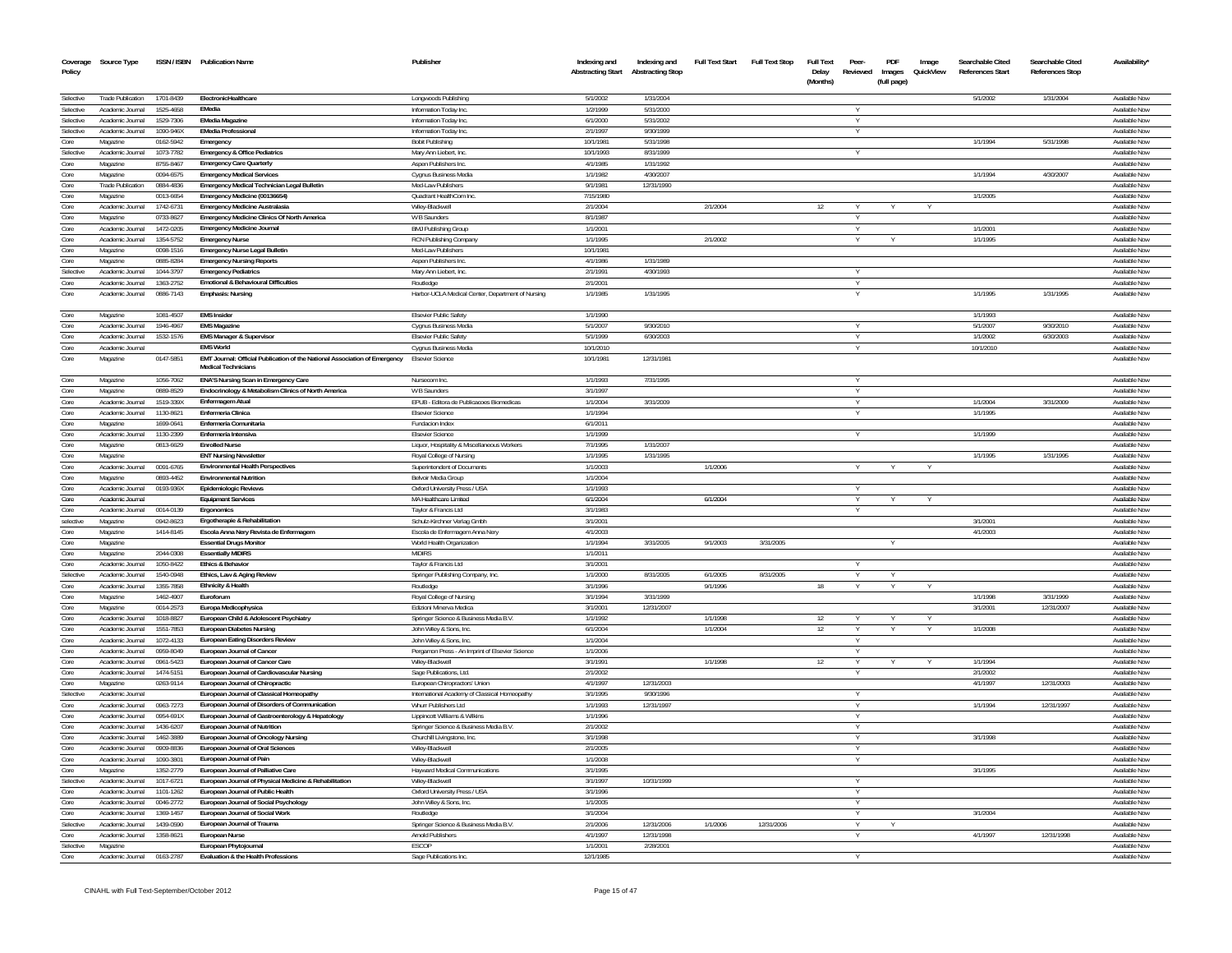| Coverage<br>Policy | Source Type                                  |                        | ISSN / ISBN Publication Name                                                                                  | Publisher                                                            | Indexing and<br><b>Abstracting Start</b> | Indexing and<br><b>Abstracting Stop</b> | <b>Full Text Start</b> | <b>Full Text Stop</b> | <b>Full Text</b><br>Delay<br>(Months) | Peer-<br>Reviewed | PDF<br>Images<br>(full page) | Image<br>QuickView | Searchable Cited<br>References Start | Searchable Cited<br><b>References Stop</b> | Availability'                         |
|--------------------|----------------------------------------------|------------------------|---------------------------------------------------------------------------------------------------------------|----------------------------------------------------------------------|------------------------------------------|-----------------------------------------|------------------------|-----------------------|---------------------------------------|-------------------|------------------------------|--------------------|--------------------------------------|--------------------------------------------|---------------------------------------|
| Core               | <b>Trade Publication</b>                     | 1525-1667              | <b>Every Second Counts</b>                                                                                    | National Safety Council                                              | 1/1/2003                                 | 5/31/2004                               |                        |                       |                                       |                   |                              |                    |                                      |                                            | Available Now                         |
| Core               | Academic Journal                             | 1356-5524              | <b>Evidence Based Medicine</b>                                                                                | <b>BMJ Publishing Group</b>                                          | 11/1/1995                                |                                         |                        |                       |                                       |                   |                              |                    |                                      |                                            | Available Now                         |
| Core               | Academic Journal                             | 1362-0347              | <b>Evidence Based Mental Health</b>                                                                           | BMJ Publishing Group                                                 | 2/1/2001                                 |                                         |                        |                       |                                       |                   |                              |                    |                                      |                                            | Available Now                         |
| Core<br>Core       | Academic Journal<br>Academic Journal         | 1479-4489<br>1367-6539 | <b>Evidence Based Midwiferv</b>                                                                               | <b>RCM Midwives</b>                                                  | 6/1/2003<br>1/1/1998                     |                                         |                        |                       |                                       |                   |                              |                    | 6/1/2003<br>1/1/199                  |                                            | Available Now<br>Available Now        |
| Core               | <b>Trade Publication</b>                     | 1449-8286              | <b>Evidence Based Nursing</b><br>Evidence in Health Care Reports                                              | <b>BMJ Publishing Group</b><br>Joanna Briggs Institute               | 1/1/2005                                 | 1/31/2005                               |                        |                       |                                       |                   |                              |                    | 1/1/2005                             | 1/31/2005                                  | Available Now                         |
| Core               | Magazine                                     | 1095-4120              | <b>Evidence-Based Practice</b>                                                                                | McGraw-Hill Companies, Inc.                                          | 2/1/1998                                 |                                         |                        |                       |                                       |                   |                              |                    | 2/1/1998                             |                                            | Available Now                         |
| Core               | Academic Journal                             | 1697-638X              | Fvidentia                                                                                                     | Fundacion Index                                                      | 3/1/2011                                 |                                         |                        |                       |                                       |                   |                              |                    |                                      |                                            | Available Now                         |
| Core               | Academic Journal                             | 1609-2759              | <b>FWMA Journal</b>                                                                                           | European Wound Management Association                                | 3/1/2004                                 |                                         | 1/1/2008               |                       |                                       |                   |                              |                    | 1/1/2005                             |                                            | Available Nov                         |
| Selective          | Academic Journal                             |                        | Excellence                                                                                                    | Wayne State University Press                                         | 6/1/1995                                 | 9/30/1998                               |                        |                       |                                       | v                 |                              |                    |                                      |                                            | Available Now                         |
| Core               | Magazine                                     |                        | <b>Excellence in Clinical Practice</b>                                                                        | Sigma Theta Tau International                                        | 1/1/2000                                 | 1/31/2004                               |                        |                       |                                       |                   |                              |                    | 1/1/2002                             | 1/31/2004                                  | Available Now                         |
| Core               | Magazine                                     |                        | <b>Excellence in Nursing Administration</b>                                                                   | Sigma Theta Tau International                                        | 1/1/2000                                 | 1/31/2004                               |                        |                       |                                       |                   |                              |                    | 1/1/2000                             | 1/31/2004                                  | Available Now                         |
| Core               | Magazine                                     |                        | Excellence in Nursing Education & Research                                                                    | International Orem Society for Nursing Science &<br>Scholarship      | 1/1/2002                                 | 1/31/2004                               |                        |                       |                                       |                   |                              |                    | 1/1/2003                             | 1/31/2004                                  | Available Nov                         |
| Core               | Magazine                                     | 1554-5989              | <b>Excellence in Nursing Knowledge</b><br>Excellence in Nursing Research & Education                          | Sigma Theta Tau International                                        | 8/1/2004<br>1/1/2000                     | 5/31/2005<br>10/31/2001                 |                        |                       |                                       |                   |                              |                    | 1/1/2001                             | 10/31/2001                                 | Available Now<br>Available Now        |
| Core<br>Core       | Magazine<br>Magazine                         | 0046-9157              | <b>Exceptional Parent</b>                                                                                     | Sigma Theta Tau International<br>EP Global Communications            | 1/1/1994                                 |                                         | 1/1/2006               |                       |                                       |                   |                              |                    |                                      |                                            | Available Now                         |
| Selective          | Magazine                                     | 1099.193X              | <b>Executive Solutions for Healthcare Management</b>                                                          | <b>Capitol Publications</b>                                          | 3/1/1998                                 | 3/31/2000                               |                        |                       |                                       |                   |                              |                    |                                      |                                            | Available Now                         |
| Selective          | Academic Journal                             | 1077-5552              | <b>Exercise Immunology Review</b>                                                                             | Prof. Dr. Hinnak Northoff                                            | 1/1/1998                                 | 1/31/2001                               |                        |                       |                                       |                   |                              |                    |                                      |                                            | Available Now                         |
| Core               | Academic Inumal                              | 0361-073X              | <b>Experimental Aging Research</b>                                                                            | Routledge                                                            | 1/1/2006                                 |                                         | 1/1/2006               |                       | 18                                    | Y                 | Y                            |                    |                                      |                                            | Available Now                         |
| Core               | Magazine                                     | 0894-7929              | Explorer (08947929)                                                                                           | National Association of Dental Assistants                            | 1/1/2001                                 |                                         |                        |                       |                                       |                   |                              |                    | 1/1/2001                             |                                            | Available Now                         |
| Core               | Academic Journal                             | 1091-7527              | Families, Systems & Health: The Journal of Collaborative Family HealthCare American Psychological Association |                                                                      | 3/1/1997                                 |                                         | 3/1/2000               | 3/31/2006             |                                       |                   |                              |                    |                                      |                                            | Available Now                         |
| Core               | Academic Journal                             | 0160-6379              | Family & Community Health                                                                                     | Lippincott Williams & Wilkins                                        | 11/1/1981                                |                                         | 1/1/1999               | 8/24/2007             |                                       |                   |                              |                    |                                      |                                            | Available Now                         |
| Selective          | Academic Journal                             | 0014-7354              | <b>Family Planning Perspectives</b>                                                                           | Guttmacher Institute, Inc.                                           | 9/1/1981                                 | 11/30/2001                              | 1/1/1990               | 11/30/2001            |                                       | v                 |                              |                    | 1/1/1998                             | 11/30/2001                                 | Available Now                         |
| Core<br>Core       | Academic Journal                             | 1069-5648<br>0163-6642 | <b>Family Practice Management</b><br><b>Family Practice Recertification</b>                                   | American Academy of Family Physicians                                | 1/1/1997<br>1/1/1995                     | 12/31/2007                              |                        |                       |                                       | Y                 |                              |                    |                                      |                                            | Available Now                         |
| Selective          | Academic Journal<br>Academic Journal         | 0270-2304              | Family Practice Research Journal                                                                              | Intellisphere, LLC<br>Springer Science & Business Media B.V.         | 12/1/1982                                | 12/31/1990                              |                        |                       |                                       | Y<br>Υ            |                              |                    |                                      |                                            | Available Now<br>Available Now        |
| Core               | Academic Journal                             | 0014-7370              | <b>Family Process</b>                                                                                         | Wilev-Blackwell                                                      | 3/1/2000                                 |                                         | 3/1/2000               |                       |                                       | Y                 |                              |                    |                                      |                                            | Available Now                         |
| Selective          | Academic Journal                             | 0736-1718              | <b>Family Systems Medicine</b>                                                                                | American Psychological Association                                   | 9/1/1985                                 | 6/30/1990                               |                        |                       |                                       |                   |                              |                    |                                      |                                            | Available Nov                         |
| Core               | Magazine                                     |                        | Fanfare                                                                                                       | Hospice & Palliative Nurses Association                              | 1/1/1994                                 | 9/30/1998                               |                        |                       |                                       |                   |                              |                    | 1/1/1994                             | 9/30/1998                                  | Available Now                         |
| Core               | Magazine                                     | 0362-1332              | <b>FDA Consumer</b>                                                                                           | Food & Drug Administration                                           | 1/1/1998                                 | 3/31/2007                               | 1/1/1998               | 4/30/2007             |                                       |                   |                              |                    |                                      |                                            | Available Nov                         |
| Core               | Academic Journal                             | 0959-3535              | Feminism & Psychology                                                                                         | Sage Publications, Ltd.                                              | 2/1/2002                                 |                                         |                        |                       |                                       | Y                 |                              |                    |                                      |                                            | Available Now                         |
| Core               | Magazine                                     | 1532-1568              | <b>Fire Insider</b>                                                                                           | <b>Elsevier Public Safety</b>                                        | 5/1/2000                                 | 9/30/2001                               |                        |                       |                                       | Y                 |                              |                    |                                      |                                            | Available Now                         |
| Core               | <b>Trade Publication</b>                     | 1094-0529              | FireRescue Magazine                                                                                           | Elsevier Public Safety                                               | 3/1/1997                                 |                                         |                        |                       |                                       |                   |                              |                    |                                      |                                            | Available Nov                         |
| Core<br>Core       | Magazine<br>Magazine                         | 1076-1756              | <b>First Aider</b><br>First Year of Life                                                                      | Cramer Products, Inc.<br>Meredith Corporation                        | 9/1/1995<br>1/1/1995                     | 12/31/2000<br>12/31/2010                |                        |                       |                                       | Y                 |                              |                    | 1/1/1996                             | 12/31/2000                                 | Available Now                         |
| Core               | Magazine                                     | 0211-5638              | Fisioterania                                                                                                  | <b>Flsevier Science</b>                                              | 1/1/2003                                 |                                         |                        |                       |                                       |                   |                              |                    | 1/1/2003                             |                                            | Available Nov<br>Available Now        |
| Core               | Magazine                                     | 1809-2950              | Fisioterapia e Pesquisa                                                                                       | University of Sao Paulo                                              | 1/1/2005                                 |                                         |                        |                       |                                       |                   |                              |                    | 1/1/2005                             |                                            | Available Nov                         |
| Core               | Magazine                                     | 0103-5150              | Fisioterapia em Movimento                                                                                     | Publicacao do Curso de Fisioterapia da PUCPF                         | 1/1/2003                                 |                                         |                        |                       |                                       |                   |                              |                    | 1/1/2003                             |                                            | Available Nov                         |
| Core               | Magazine                                     |                        | <b>FITNE</b>                                                                                                  | Fuld Institute for Technology in Nursing Education                   | 9/1/1995                                 | 5/31/1996                               |                        |                       |                                       |                   |                              |                    |                                      |                                            | Available Now                         |
| Core               | Magazine                                     |                        | FITNE/Healthnet                                                                                               | Fuld Institute for Technology in Nursing Education                   | 10/1/1996                                | 9/30/2004                               |                        |                       |                                       |                   |                              |                    | 10/1/1996                            | 9/30/2004                                  | Available Nov                         |
| Core               | Academic Journal                             | 0367-326X              | Fitoterapia                                                                                                   | <b>Elsevier Science</b>                                              | 2/1/2000                                 |                                         |                        |                       |                                       | Y                 |                              |                    |                                      |                                            | Available Nov                         |
| Core               | Magazine                                     | 1300-8757              | Fizyoterapi Rehabilitasyon                                                                                    | Ankara Physical Therapy Association                                  | 4/1/2000                                 |                                         |                        |                       |                                       |                   |                              |                    | 4/1/2000                             |                                            | Available Nov                         |
| Core               | Magazine                                     | 0015-4199              | Florida Nurse                                                                                                 | Florida Nurses Association                                           | 1/1/1986                                 |                                         | 9/1/2004               |                       |                                       |                   |                              |                    | 1/1/1994                             |                                            | Available Nov                         |
| Core<br>Core       | Magazine                                     |                        | <b>Focus on AACN</b>                                                                                          | American Association of Critical-Care Nurses                         | 10/1/1981                                | 12/31/1982                              |                        |                       |                                       |                   |                              |                    |                                      |                                            | Available Nov                         |
| Core               | Academic Journal<br>Magazine                 | 1465-3753<br>0736-360  | Focus on Alternative & Complementary Therapies<br><b>Focus on Critical Care</b>                               | Wilev-Blackwell<br><b>Elsevier Scienc</b>                            | 3/1/1999<br>2/1/1983                     | 4/30/1992                               |                        |                       |                                       |                   |                              |                    | 1/1/2001                             |                                            | Available Nov<br><b>Available Nov</b> |
| Core               | Magazine                                     | 0892-7103              | Focus on Geriatric Care & Rehabilitation                                                                      | Aspen Publishers Inc                                                 | 1/1/1995                                 | 11/30/2000                              |                        |                       |                                       |                   |                              |                    |                                      |                                            | Available Nov                         |
| Core               | Academic Journal                             | 1021-7762              | Folia Phoniatrica et Logopaedica                                                                              | Karger AG                                                            | 1/1/1994                                 |                                         |                        |                       |                                       | Υ                 |                              |                    | 1/1/1994                             |                                            | Available Nov                         |
| Core               | Magazine                                     | 1065-1497              | Food Insight                                                                                                  | International Food Information Council                               | 1/1/1999                                 |                                         | 1/1/1999               |                       |                                       |                   |                              |                    |                                      |                                            | Available Now                         |
| Core               | Magazine                                     |                        | <b>Food Today</b>                                                                                             | EUFIC                                                                | 9/1/2000                                 |                                         |                        |                       |                                       |                   |                              |                    |                                      |                                            | Available Now                         |
| Core               | Academic Journal                             | 0958-2592              | Foot                                                                                                          | Churchill Livingstone, Inc.                                          | 3/1/1997                                 |                                         |                        |                       |                                       | Y                 |                              |                    | 3/1/1997                             |                                            | Available Now                         |
| Core               | Academic Journal                             | 1071-1007              | Foot & Ankle International                                                                                    | Data Trace Publishing Group                                          | 1/1/2004                                 |                                         |                        |                       |                                       | Υ                 |                              |                    |                                      |                                            | Available Now                         |
| Core               | Magazine                                     | 1068-3100              | Foot & Ankle Quarterly--The Seminar Journal                                                                   | Data Trace Publishing Group                                          | 3/1/1996                                 |                                         |                        |                       |                                       |                   |                              |                    | 1/1/2002                             |                                            | Available Now                         |
| Core               | Academic Journal                             | 1082-801X              | Formulary                                                                                                     | Advanstar Communications Inc.                                        | 1/1/2000                                 |                                         |                        |                       |                                       | Υ                 |                              |                    |                                      |                                            | Available Now                         |
| Core               | Magazine                                     |                        | Forum (National Association for Practical Nursing Education & Service)                                        | National Association for Practical Nurse Education & Service<br>Inc. | 4/1/1995                                 | 7/31/1998                               |                        |                       |                                       |                   |                              |                    |                                      |                                            | Available Now                         |
| Core<br>Core       | Academic Journal<br>Magazine                 | 0932-0547<br>1474-9408 | Forum Logopadie<br>Foundation of Nursing Studies Newsletter                                                   | Schulz-Kirchner Verlag Gmbh<br>Foundation of Nursing Studies         | 9/1/2003<br>3/1/2002                     | 12/31/2003                              |                        |                       |                                       | Y                 |                              |                    | 9/1/2003<br>3/1/2002                 | 12/31/2003                                 | Available Now<br>Available Now        |
| Core               | Academic Journal                             | 1478-4106              | Foundation of Nursing Studies: Developing Practice Improving Care<br><b>Dissemination Series</b>              | Foundation of Nursing Studies                                        | 9/1/2002                                 |                                         |                        |                       |                                       | Y                 |                              |                    | 9/1/2002                             |                                            | Available Now                         |
| Core               | Magazine                                     |                        | Free Association: A Newsletter for Psychiatric Nurses                                                         | E.R. Squibbs & Sons, Inc.                                            | 9/1/1981                                 | 9/30/1985                               |                        |                       |                                       |                   |                              |                    |                                      |                                            | Available Now                         |
| Selective          | Magazine                                     | 1084-0370              | <b>Fresh News</b>                                                                                             | Summit Communications                                                | 1/1/1995                                 | 5/31/1998                               |                        |                       |                                       |                   |                              |                    |                                      |                                            | Available Now                         |
| Core               | Academic Journal                             | 0824-1961              | Friend Indeed: For Women in the Prime of Life                                                                 | Women's Health Clinic                                                | 4/1/1995                                 | 1/31/2006                               |                        |                       |                                       |                   |                              |                    |                                      |                                            | Available Now                         |
| Core               | Academic Journal                             | 0016-2116              | Frontier Nursing Service Quarterly Bulletin                                                                   | <b>Frontier Nursing Service</b>                                      | 9/1/1981                                 |                                         |                        |                       |                                       | Y                 |                              |                    | 1/1/2001                             |                                            | Available Now                         |
| Core               | Magazine                                     | 1062-4767              | <b>Frontier Perspectives</b>                                                                                  | Center for Frontier Sciences                                         | 3/1/2000                                 | 9/30/2008                               |                        |                       |                                       | Y                 |                              |                    |                                      |                                            | Available Now                         |
| Core               | Magazine                                     | 2045-4910              | Frontline (20454910)                                                                                          | Chartered Society of Physiotherapy                                   | 4/21/2010                                |                                         |                        |                       |                                       |                   |                              |                    | 4/21/2010                            |                                            | Available Now                         |
| Core<br>Core       | <b>Trade Publication</b><br>Academic Journal | 1054-8289              | <b>Frontline First Responde</b><br>Future of Children                                                         | Cygnus Business Media<br>Future of Children                          | 9/1/2003<br>3/1/1996                     | 7/31/2005                               |                        |                       |                                       |                   |                              |                    |                                      |                                            | Available Nov<br>Available Now        |
| Core               | Magazine                                     | 0889-8553              | Gastroenterology Clinics of North America                                                                     | W B Saunders                                                         | 3/1/1997                                 |                                         |                        |                       |                                       |                   |                              |                    |                                      |                                            | Available Now                         |
|                    |                                              |                        |                                                                                                               |                                                                      |                                          |                                         |                        |                       |                                       |                   |                              |                    |                                      |                                            |                                       |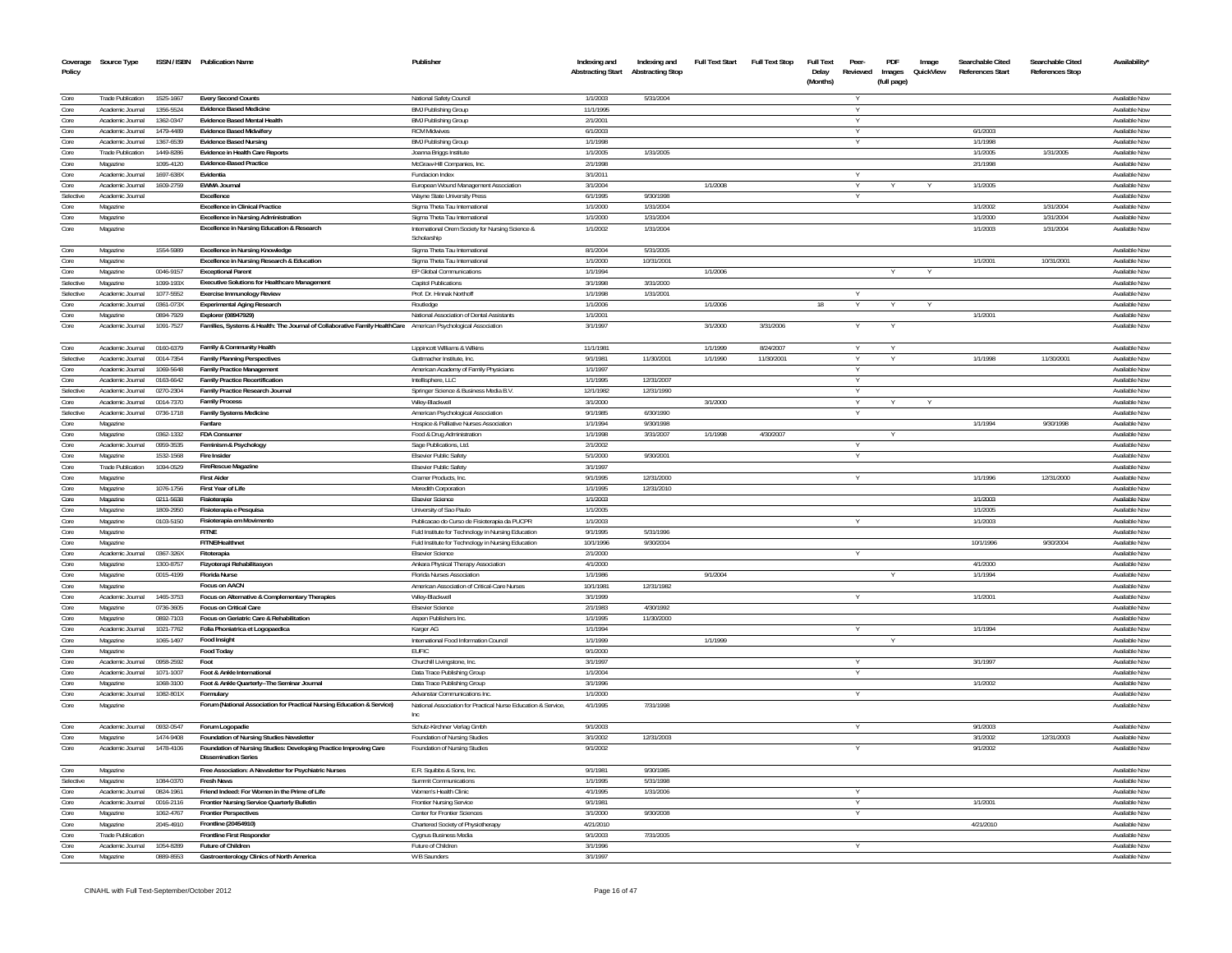| Policy            | Coverage Source Type                         |                        | ISSN / ISBN Publication Name                                                                  | Publisher                                                              | Indexing and<br><b>Abstracting Start</b> | Indexing and<br><b>Abstracting Stop</b> | <b>Full Text Start</b> | <b>Full Text Stop</b> | <b>Full Text</b><br>Delay<br>(Months) | Peer-<br>Reviewed  | PDF<br>Images<br>(full page) | Image<br>QuickView | Searchable Cited<br><b>References Start</b> | Searchable Cited<br><b>References Stop</b> | Availability*                  |
|-------------------|----------------------------------------------|------------------------|-----------------------------------------------------------------------------------------------|------------------------------------------------------------------------|------------------------------------------|-----------------------------------------|------------------------|-----------------------|---------------------------------------|--------------------|------------------------------|--------------------|---------------------------------------------|--------------------------------------------|--------------------------------|
| Core              | Academic Journal                             | 1042-895X              | <b>Gastroenterology Nursing</b>                                                               | Lippincott Williams & Wilkins                                          | 3/1/1989                                 |                                         |                        |                       |                                       |                    |                              |                    | 1/1/1994                                    |                                            | Available Nov                  |
| Core              | Academic Journal                             | 0016-5107              | Gastrointestinal Endoscopy                                                                    | <b>Elsevier Science</b>                                                | 9/1/1988                                 |                                         |                        |                       |                                       |                    |                              |                    |                                             |                                            | Available Nov                  |
| Core              | Magazine                                     | 1052-5157              | Gastrointestinal Endoscopy Clinics of North America                                           | W B Saunders                                                           | 1/1/1997                                 |                                         |                        |                       |                                       |                    |                              |                    |                                             |                                            | Available Nov                  |
| Core              | Academic Journal                             | 1479-5248              | <b>Gastrointestinal Nursing</b>                                                               | MA Healthcare Limited                                                  | 2/1/2004                                 |                                         |                        |                       |                                       |                    |                              |                    | 2/1/2004                                    |                                            | Available Now                  |
| Core              | Academic Journal                             | 0307-5656              | Gazette of the Institute of Medical Laboratory Sciences                                       | Institute of Medical Laboratory Sciences                               | 8/1/1981                                 | 12/31/1984                              |                        |                       |                                       |                    |                              |                    |                                             |                                            | Available Nov                  |
| Selective<br>Core | Academic Journal<br>Academic Journal         | 1091-6318              | Gender & Psychoanalysis: An Interdisciplinary Journal<br><b>General Dentistry</b>             | International Universities Press Inc                                   | 1/1/1996<br>1/1/1997                     | 4/30/2001                               |                        |                       |                                       | Y                  |                              |                    |                                             |                                            | Available Nov<br>Available Now |
| Core              | Academic Journal                             | 0363-6771<br>0163-8343 | General Hospital Psychiatry                                                                   | Academy of General Dentistry<br><b>Elsevier Science</b>                | 9/1/1981                                 |                                         |                        |                       |                                       |                    |                              |                    |                                             |                                            | Available Nov                  |
| Core              | Academic Journal                             | 0738-7806              | Generations                                                                                   | American Society on Aging                                              | 3/1/1987                                 |                                         | 1/1/1990               |                       |                                       | $\vee$             |                              |                    |                                             |                                            | Available Now                  |
| Core              | Academic Journal                             | 0744-0596              | <b>GENESIS</b>                                                                                | ASPO/Lamaze                                                            | 3/1/1998                                 |                                         | 1/1/1998               |                       |                                       |                    |                              |                    | 1/1/2002                                    |                                            | Available Nov                  |
| Core              | Magazine                                     | 0016-8335              | <b>Georgia Nursing</b>                                                                        | Georgia Nurses Association                                             | 12/1/1981                                |                                         | 1/1/1995               |                       |                                       |                    |                              |                    | 1/1/1994                                    |                                            | Available Now                  |
| Core              | Academic Journal                             | 1032-4410              | Geriaction                                                                                    | Copyright Agency Limited                                               | 10/1/1995                                | 3/31/2009                               |                        |                       |                                       |                    |                              |                    | 1/1/2000                                    | 3/31/2009                                  | Available Nov                  |
| Core              | Academic Journal                             | 0268-201X              | <b>Geriatric Medicine</b>                                                                     | MedPress                                                               | 1/1/2004                                 | 12/31/2008                              |                        |                       |                                       | $\vee$             |                              |                    |                                             |                                            | Available Now                  |
| Core              | Academic Journal                             | 0197-4572              | <b>Geriatric Nursing</b>                                                                      | <b>Elsevier Science</b>                                                | 11/1/1981                                |                                         |                        |                       |                                       |                    |                              |                    | 1/1/1993                                    |                                            | Available Nov                  |
| Core              | <b>Trade Publication</b>                     | 0269-9079              | Geriatric Nursing & Home Care                                                                 | Scutari Projects Ltd.                                                  | 1/1/1987                                 | 5/31/1989                               |                        |                       |                                       |                    |                              |                    |                                             |                                            | Available Nov                  |
| Core<br>Core      | <b>Trade Publication</b><br>Academic Journal |                        | Geriatric Nursing (Scutari Projects Ltd.)<br>Geriatrics                                       | Scutari Projects Ltd                                                   | 1/1/1986<br>9/1/1983                     | 11/30/1986<br>10/31/2009                | 3/1/2003               | 10/31/2009            |                                       |                    |                              |                    |                                             |                                            | Available Now<br>Available Now |
| Core              | Academic Journal                             | 0016-867X<br>1444-1586 | Geriatrics & Gerontology International                                                        | Advanstar Communications Inc.<br>Wiley-Blackwell                       | 3/1/2005                                 |                                         |                        |                       |                                       | $\vee$             |                              |                    |                                             |                                            | Available Nov                  |
| Core              | Academic Journal                             | 1134-928X              | Gerokomos                                                                                     | Spanish Publishers Associates S.L.                                     | 1/1/2000                                 |                                         |                        |                       |                                       |                    |                              |                    | 1/1/2000                                    |                                            | Available Now                  |
| Core              | Magazine                                     | 0829-8297              | Gerontion: A Canadian Review of Geriatric Care                                                | Gerontion: A Canadian Review of Geriatric Care                         | 1/1/1986                                 | 9/30/1987                               |                        |                       |                                       |                    |                              |                    |                                             |                                            | Available Nov                  |
| Core              | Academic Journal                             | 0016-9013              | Gerontologist                                                                                 | Oxford University Press / USA                                          | 8/1/1982                                 |                                         |                        |                       |                                       |                    |                              |                    |                                             |                                            | Available Nov                  |
| Core              | Academic Journal                             | 0270-1960              | <b>Gerontology &amp; Geriatrics Education</b>                                                 | Taylor & Francis Ltd                                                   | 3/1/1980                                 |                                         |                        |                       |                                       |                    |                              |                    |                                             |                                            | Available Nov                  |
| Core              | Magazine                                     | 1093-717X              | Gerontology Special Interest Section Quarterly                                                | American Occupational Therapy Association                              | 3/1/1999                                 |                                         |                        |                       |                                       |                    |                              |                    | 3/1/1999                                    |                                            | Available Nov                  |
| Core              | Magazine                                     |                        | <b>Gerson Healing Newsletter</b>                                                              | Gerson Institute / Cancer Curing Society                               | 1/1/2002                                 |                                         |                        |                       |                                       |                    |                              |                    |                                             |                                            | Available Nov                  |
| Selective         | Magazine                                     | 1192-9073              | Global Child Health News & Review                                                             | Global Child Health Society                                            | 1/1/1995                                 | 1/31/1995                               |                        |                       |                                       |                    |                              |                    |                                             |                                            | Available Now                  |
| Core              | Academic Journal                             | 1757-9759              | <b>Global Health Promotion</b>                                                                | Sage Publications Inc.                                                 | 3/1/2009                                 |                                         |                        |                       |                                       |                    |                              |                    |                                             |                                            | Available Now                  |
| Core<br>Core      | Academic Journal<br>Academic Journal         | 1468-0181              | <b>Global Social Policy</b>                                                                   | Sage Publications, Ltd.<br><b>MedPress</b>                             | 4/1/2002<br>1/1/2009                     |                                         |                        |                       |                                       | <b>V</b><br>$\vee$ |                              |                    |                                             |                                            | Available Nov<br>Available Now |
| selective         | Magazine                                     | 0268-201X<br>0017-209X | GM: Midlife & Beyond<br>Good Housekeeping                                                     | <b>Hearst Brand Development</b>                                        | 7/1/1985                                 |                                         |                        |                       |                                       |                    |                              |                    |                                             |                                            | Available Now                  |
| Core              | Magazine                                     | 1527-0009              | Graduate Research in Nursing                                                                  | Graduate Research, LLC                                                 | 8/1/1999                                 | 6/30/2001                               |                        |                       |                                       |                    |                              |                    | 8/1/1999                                    | 6/30/2001                                  | Available Now                  |
| Selective         | Academic Journal                             | 1522-1628              | Graft                                                                                         | Sage Publications Inc.                                                 | 1/1/2002                                 | 6/30/2005                               |                        |                       |                                       |                    |                              |                    |                                             |                                            | Available Nov                  |
| Core              | Academic Journal                             | 1464-6420              | <b>Guidelines in Practice</b>                                                                 | Medendium Group Publishing Ltd.                                        | 1/1/2005                                 |                                         |                        |                       |                                       |                    |                              |                    |                                             |                                            | Available Nov                  |
| Core              | Magazine                                     |                        | <b>Gynaecological Nursing Forum Newsletter</b>                                                | Royal College of Nursing                                               | 9/1/1996                                 | 9/30/1997                               |                        |                       |                                       |                    |                              |                    |                                             |                                            | Available Nov                  |
| Core              | <b>Trade Publication</b>                     | 1068-8838              | H&HN: Hospitals & Health Networks                                                             | Health Forum                                                           | 1/5/1995                                 |                                         | 1/1/1995               |                       |                                       |                    |                              |                    |                                             |                                            | Available Now                  |
| Core              | Academic Journal                             | 0749-0712              | <b>Hand Clinics</b>                                                                           | W B Saunders                                                           | 2/1/1997                                 |                                         |                        |                       |                                       | $\vee$             |                              |                    |                                             |                                            | Available Now                  |
| Core              | Magazine                                     |                        | Hand in Hand                                                                                  | Saskatchewan Association of Licensed Practical Nurses                  | 1/1/1999                                 |                                         | 1/1/1999               |                       |                                       |                    |                              |                    | 1/1/2001                                    |                                            | Available Nov                  |
| Core<br>Core      | Academic Journal<br>Academic Inumal          | 1758-9983              | <b>Hand Therapy</b><br><b>Harvard Health Letter</b>                                           | Royal Society of Medicine Press Limited<br>Harvard Health Publications | 3/1/2009<br>10/1/1990                    |                                         | 10/1/1990              |                       |                                       | $\vee$             |                              |                    | 3/1/2009                                    |                                            | Available Now<br>Available Now |
| Selective         |                                              | 1052-1577<br>0161-7486 | Harvard Medical School Health Letter                                                          | Harvard Health Publications                                            | 3/1/1988                                 | 9/30/1990                               |                        |                       |                                       |                    |                              |                    |                                             |                                            | Available Now                  |
| Core              | Magazine<br>Magazine                         | 1089-1102              | Harvard Men's Health Watch                                                                    | Harvard Health Publications                                            | 8/1/2005                                 |                                         |                        |                       |                                       |                    |                              |                    |                                             |                                            | Available Nov                  |
| Core              | Academic Journal                             | 1057-5022              | <b>Harvard Mental Health Letter</b>                                                           | Harvard Health Publications                                            | 5/1/1991                                 |                                         | 1/1/1994               |                       |                                       |                    |                              |                    |                                             |                                            | Available Now                  |
| Core              | Academic Journal                             | 1070-910X              | Harvard Women's Health Watch                                                                  | Harvard Health Publications                                            | 1/1/1994                                 |                                         | 1/1/1994               |                       |                                       |                    |                              |                    |                                             |                                            | Available Nov                  |
| Core              | Academic Journal                             | 0093-0334              | <b>Hastings Center Report</b>                                                                 | Wiley-Blackwell                                                        | 6/1/1984                                 |                                         | 7/1/1990               |                       |                                       |                    |                              | $\vee$             |                                             |                                            | Available Now                  |
| Core              | Magazine                                     | 1047-4749              | Hawaii Nurse                                                                                  | Hawaii Nurses Association                                              | 1/1/1995                                 | 9/30/2000                               | 5/1/1995               | 9/30/2000             |                                       |                    |                              |                    | 1/1/1997                                    | 9/30/2000                                  | Available Nov                  |
| Core              | Academic Inumal                              | 1735-2215              | ΗΔΥΔΤ                                                                                         | Tehran University of Medical Sciences                                  | 1/1/2002                                 |                                         |                        |                       |                                       | $\vee$             |                              |                    |                                             |                                            | Available Now                  |
| Selective         | Magazine                                     | 1076-8920              | Hazardous Substances & Public Health                                                          | US Department of Health & Human Services                               | 2/1/1993                                 | 6/30/2002                               |                        |                       |                                       |                    |                              |                    |                                             |                                            | Available Now                  |
| Selective         | Magazine                                     | 0300-5720              | HD: The Journal for Healthcare Design & Development                                           | Wilmington Media Ltd.                                                  | 1/1/2001                                 | 10/31/2002                              |                        |                       |                                       |                    |                              |                    |                                             |                                            | Available Now                  |
| Core              | Academic Journal                             | 1545-8261              | Headache & Pain: Diagnostic Challenges, Current Therapy                                       | Cliggott Publishing Company                                            | 4/1/2003                                 | 11/30/2007                              |                        |                       |                                       |                    |                              |                    |                                             |                                            | Available Now                  |
| Selective<br>Core | Magazine<br>Academic Journal                 | 1059-7565<br>0017-8748 | Headache Quarterly, Current Treatment & Research<br>Headache: The Journal of Head & Face Pain | International Universities Press Inc.<br>Wiley-Blackwell               | 1/1/1995<br>1/1/2000                     | 12/31/2002                              | 1/1/2000               |                       | 12                                    |                    |                              |                    |                                             |                                            | Available Nov<br>Available Now |
| Selective         | Academic Journal                             | 1195-4507              | <b>Health &amp; Canadian Society</b>                                                          | University of Winnipeg                                                 | 1/1/1993                                 | 1/31/2000                               |                        |                       |                                       |                    |                              |                    |                                             |                                            | Available Nov                  |
| Core              | Magazine                                     | 0261-2828              | Health & Homeopathy                                                                           | British Homeopathic Association                                        | 1/1/2004                                 |                                         |                        |                       |                                       |                    |                              |                    |                                             |                                            | Available Now                  |
| Core              | Academic Journal                             | 1353-8292              | Health & Place                                                                                | Elsevier Science                                                       | 3/1/1998                                 |                                         |                        |                       |                                       |                    |                              |                    |                                             |                                            | Available Nov                  |
| Core              | Academic Journal                             | 0966-0410              | Health & Social Care in the Community                                                         | Wiley-Blackwel                                                         | 1/1/1993                                 |                                         | 1/1/1998               |                       | 12                                    |                    |                              |                    | 1/1/1996                                    |                                            | Available Now                  |
| Core              | Magazine                                     | 0300-8347              | Health & Social Service Journal                                                               | <b>FMAP Healthcare</b>                                                 | 7/24/1981                                | 8/31/1983                               |                        |                       |                                       |                    |                              |                    |                                             |                                            | Available Now                  |
| Core              | Academic Journal                             | 0360-7283              | <b>Health &amp; Social Work</b>                                                               | National Association of Social Workers                                 | 11/2/1981                                |                                         | 1/1/1990               |                       |                                       |                    |                              |                    | 1/1/1993                                    |                                            | Available Now                  |
| Core              | Magazine                                     | 0898-3569              | Health & You                                                                                  | StayWell Custom Communications                                         | 3/1/1991                                 | 3/31/2009                               |                        |                       |                                       |                    |                              |                    |                                             |                                            | Available Now                  |
| Selective         | Magazine                                     | 0279-3547              | Health (0279-3547)                                                                            | Time Inc. Health                                                       | 10/1/1981                                | 7/31/1991                               |                        |                       |                                       |                    |                              |                    |                                             |                                            | Available Now                  |
| Selective         | Magazine                                     | 1059-938X              | Health (Time Inc. Health)<br>Health (Time Inc.)                                               | Time Inc. Health                                                       | 1/1/1997                                 | 12/31/2005                              |                        |                       |                                       |                    |                              |                    |                                             |                                            | Available Now                  |
| Core<br>Selective | Magazine<br>Magazine                         | 1059-938X              | <b>Health Action</b>                                                                          | Time Inc.<br><b>Health Action Network Society</b>                      | 1/1/2006<br>6/1/2001                     | 9/30/2002                               |                        |                       |                                       |                    |                              |                    |                                             |                                            | Available Nov<br>Available Now |
| Core              | Academic Journal                             | 0278-2715              | <b>Health Affairs</b>                                                                         | Project HOPF/HFAI TH AFFAIRS                                           | 1/1/1981                                 |                                         |                        |                       |                                       |                    |                              |                    |                                             |                                            | Available Now                  |
| Selective         | Magazine                                     | 0374-8014              | <b>Health Bulletin</b>                                                                        | Scottish Home & Health Department Edinburgh                            | 1/1/1981                                 | 1/31/2002                               |                        |                       |                                       |                    |                              |                    |                                             |                                            | Available Now                  |
| Selective         | Magazine                                     | 0160-7006              | <b>Health Care Education</b>                                                                  | Market Publications                                                    | 8/1/1981                                 | 8/31/1981                               |                        |                       |                                       |                    |                              |                    |                                             |                                            | Available Now                  |
| Core              | Magazine                                     | 1090-2260              | <b>Health Care Food &amp; Nutrition Focus</b>                                                 | Lippincott Williams & Wilkins                                          | 9/1/1998                                 | 9/30/2006                               |                        |                       |                                       |                    |                              |                    | 1/1/2002                                    | 9/30/2006                                  | Available Now                  |
| Core              | Academic Journal                             | 0739-9332              | Health Care for Women International                                                           | Routledge                                                              | 1/1/1984                                 |                                         | 1/1/1997               |                       | 18                                    | $\vee$             | $\vee$                       |                    | 1/1/1994                                    |                                            | Available Now                  |
| Selective         | Academic Journal                             | 1358-7390              | <b>Health Care in Later Life</b>                                                              | Arnold Publishers                                                      | 2/1/1997                                 | 11/30/1998                              |                        |                       |                                       | <b>Y</b>           |                              |                    |                                             |                                            | Available Now                  |
| Selective         | Academic Journal                             | 1085-1089              | <b>Health Care Innovations</b>                                                                | Health Communications. Inc.                                            | 1/1/1997                                 | 3/31/1999                               |                        |                       |                                       | <b>V</b>           |                              |                    |                                             |                                            | Available Now                  |
| Core              | Academic Journal                             | 0361-6274              | Health Care Management Review                                                                 | Lippincott Williams & Wilkins                                          | 3/1/1982                                 |                                         |                        |                       |                                       | $\vee$             |                              |                    |                                             |                                            | Available Now                  |
| Core              | Academic Journal                             | 1525-5794              | <b>Health Care Manager</b>                                                                    | Lippincott Williams & Wilkins                                          | 9/1/1999                                 |                                         | 9/1/1999               | 12/31/2005            |                                       |                    |                              |                    | 9/1/1999                                    |                                            | Available Now                  |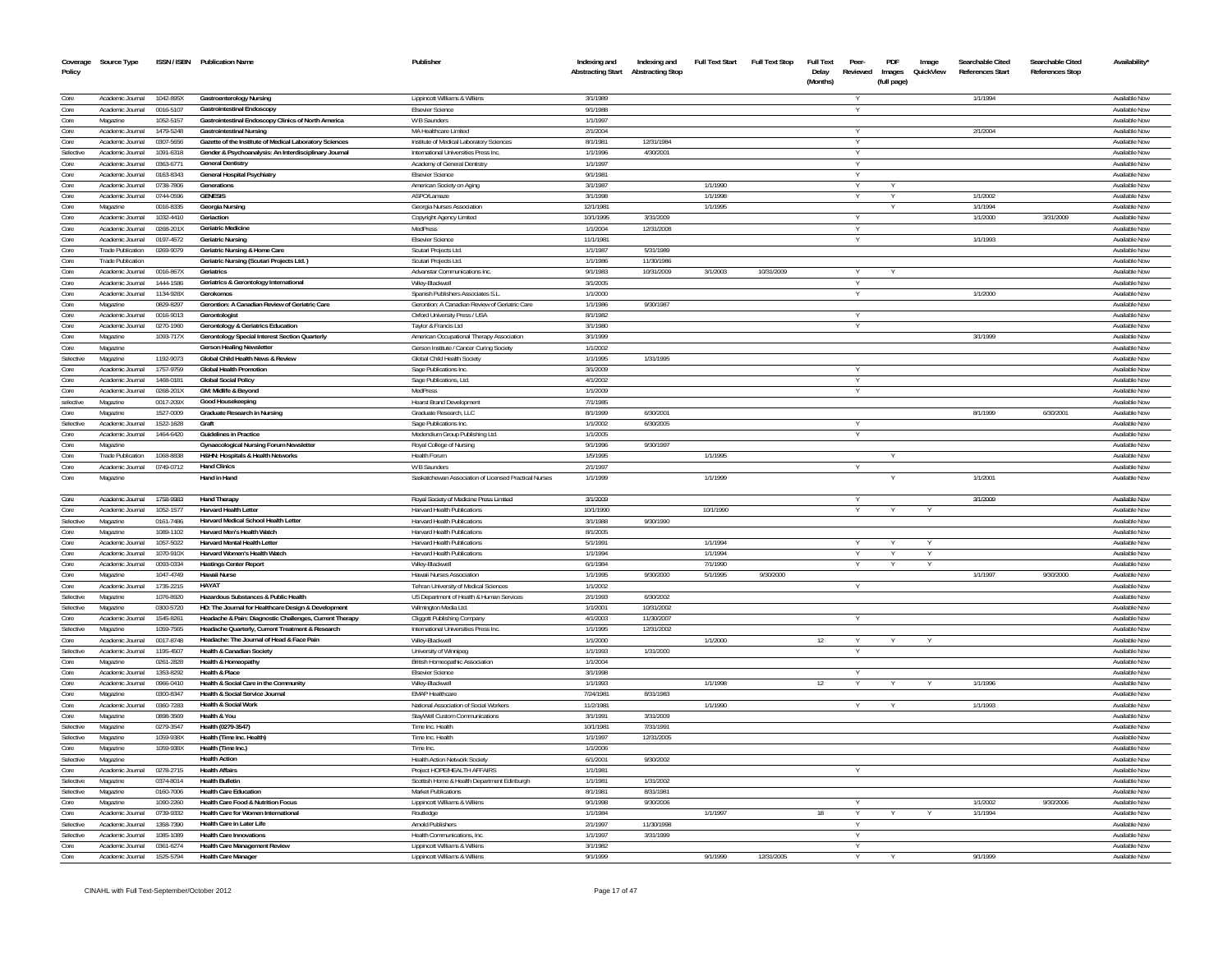| Coverage<br>Policy     | Source Type                           |                        | ISSN / ISBN Publication Name                                                                                                     | Publisher                                                               | Indexing and<br><b>Abstracting Start</b> | Indexing and<br><b>Abstracting Stop</b> | <b>Full Text Start</b> | <b>Full Text Stop</b> | Full Text<br>Delay<br>(Months) | Peer-<br>Reviewed | PDF<br>Images<br>(full page) | Image<br>QuickView | Searchable Cited<br>References Start | Searchable Cited<br><b>References Stop</b> | Availability'                  |
|------------------------|---------------------------------------|------------------------|----------------------------------------------------------------------------------------------------------------------------------|-------------------------------------------------------------------------|------------------------------------------|-----------------------------------------|------------------------|-----------------------|--------------------------------|-------------------|------------------------------|--------------------|--------------------------------------|--------------------------------------------|--------------------------------|
| Selective              | Academic Journal                      | 1089-4187              | Health Care on the Internet                                                                                                      | Taylor & Francis Ltd                                                    | 3/1/1997                                 | 12/31/2002                              |                        |                       |                                | v                 |                              |                    | 3/1/1997                             | 12/31/2002                                 | Available Now                  |
| Core                   | <b>Trade Publication</b>              | 1448-305X              | <b>Health Care Reports</b>                                                                                                       | Joanna Briggs Institute                                                 | 1/1/2003                                 | 12/31/2004                              |                        |                       |                                |                   |                              |                    | 1/1/2003                             | 12/31/2004                                 | Available Now                  |
| Selective              | <b>Trade Publication</b>              | 0731-3381              | <b>Health Care Supervisor</b>                                                                                                    | Aspen Publishers Inc.                                                   | 4/1/1983                                 | 6/30/1999                               |                        |                       |                                | $\checkmark$      |                              |                    |                                      |                                            | Available Now                  |
| Core                   | Academic Inumal                       | 1041-0236              | <b>Health Communication</b>                                                                                                      | Taylor & Francis Ltd                                                    | 1/1/2000                                 |                                         |                        |                       |                                | $\vee$            |                              |                    |                                      |                                            | Available Now                  |
| Selective              | Magazine                              | 0894-4172              | <b>Health Confidential</b>                                                                                                       | Health Confidential                                                     | 1/1/1996                                 | 12/31/1996                              |                        |                       |                                |                   |                              |                    |                                      |                                            | Available Now                  |
| Core                   | Academic Journal                      | 1057-9230              | <b>Health Economics</b>                                                                                                          | John Wiley & Sons, Inc.                                                 | 1/1/2006                                 |                                         |                        |                       |                                | Y                 |                              |                    |                                      |                                            | Available Now                  |
| Selective              | Magazine                              | 0097-0050              | <b>Health Education</b>                                                                                                          | American Alliance for Health, Physical Education, Recreation<br>& Dance | 9/1/1981                                 | 11/30/1990                              |                        |                       |                                |                   |                              |                    |                                      |                                            | Available Now                  |
| Core                   | Academic Journal                      | 1090-1981              | <b>Health Education &amp; Behavior</b><br><b>Health Education Journal</b>                                                        | Sage Publications Inc.                                                  | 2/1/1997                                 |                                         |                        |                       |                                |                   |                              |                    | 3/1/1995                             |                                            | Available Now                  |
| Core<br>Selective      | Academic Journal<br>Academic Journal  | 0017-8969<br>0195-8402 | <b>Health Education Quarterly</b>                                                                                                | Sage Publications, Ltd.                                                 | 3/1/1995<br>6/1/1981                     | 12/31/1996                              |                        |                       |                                | v                 |                              |                    |                                      |                                            | Available Now<br>Available Now |
| Core                   | Academic Journal                      | 0268-1153              | <b>Health Education Research</b>                                                                                                 | Sage Publications Inc.<br>Oxford University Press / USA                 | 3/1/1986                                 |                                         |                        |                       |                                | Y                 |                              |                    |                                      |                                            | Available Now                  |
| Core                   | Academic Journal                      | 1369-6513              | <b>Health Expectations</b>                                                                                                       | Wiley-Blackwell                                                         | 6/1/1998                                 |                                         | 1/1/1998               |                       | 12                             | <b>V</b>          |                              |                    |                                      |                                            | Available Now                  |
| Selective              | Academic Journal                      | 1527-3547              | <b>Health Forum Journal</b>                                                                                                      | Health Forum                                                            | 1/1/1999                                 | 7/31/2003                               |                        |                       |                                |                   |                              |                    |                                      |                                            | Available Now                  |
| Selective              | Magazine                              | 1355-4743              | <b>Health Informatics</b>                                                                                                        | Churchill Livingstone, Inc.                                             | 1/1/1995                                 | 10/31/1996                              |                        |                       |                                |                   |                              |                    |                                      |                                            | Available Now                  |
| Core                   | Academic Journal                      | 1460-4582              | Health Informatics, Journal                                                                                                      | Sage Publications, Ltd.                                                 | 1/1/1997                                 |                                         |                        |                       |                                | $\vee$            |                              |                    |                                      |                                            | Available Now                  |
| Core                   | Academic Inumal                       | 1471-1834              | Health Information & Libraries Journal                                                                                           | Wilev-Blackwell                                                         | 3/1/2001                                 |                                         |                        |                       |                                | Y                 |                              |                    | 3/1/2001                             |                                            | Available Now                  |
| Core                   | Academic Journal                      | 1322-4913              | <b>Health Information Management</b>                                                                                             | Health Information Management Association of Australia Ltd.             | 3/1/1997                                 | 1/31/2000                               |                        |                       |                                | v                 |                              |                    | 3/1/1997                             | 1/31/2000                                  | Available Now                  |
| Core                   | Magazine                              | 1833-3583              | Health Information Management Journal                                                                                            | Health Information Management Association of Australia Ltd.             | 4/1/2001                                 |                                         | 4/1/2005               |                       |                                |                   |                              |                    | 4/1/2001                             |                                            | Available Now                  |
| Core                   | Academic Journal                      | 1460-4140              | Health Information on the Internet                                                                                               | Royal Society of Medicine Press Limited                                 | 6/1/2001                                 | 12/31/2008                              | 1/1/2007               | 12/31/2008            |                                |                   |                              |                    | 1/1/2004                             | 12/31/2008                                 | Available Now                  |
| Core                   | Magazine                              |                        | <b>Health IT Advisory Report</b>                                                                                                 | Medical Records Institute                                               | 9/1/2001                                 | 11/30/2003                              |                        |                       |                                |                   |                              |                    | 9/1/200                              | 11/30/2003                                 | Available Now                  |
| Selective              | Magazine                              | 1078-2907              | Health Letter on the CDC                                                                                                         | NewsRx                                                                  | 1/20/1997                                | 12/31/1999                              |                        |                       |                                |                   |                              |                    |                                      |                                            | Available Now                  |
| Selective<br>Selective | Magazine<br>Academic Journal          | 0265-6647<br>0891-3250 | <b>Health Libraries Review</b><br><b>Health Management Quarterly</b>                                                             | Wilev-Blackwell<br>American Hospital Supply Corporation Foundation      | 1/1/1984<br>9/1/1985                     | 12/31/2000<br>1/31/1989                 |                        |                       |                                | v                 |                              |                    | 1/1/1997                             | 12/31/2000                                 | Available Now<br>Available Now |
| Core                   | Trade Publication                     | 1074-4770              | Health Management Technology                                                                                                     | NP Communications. LLC                                                  | 1/1/1994                                 |                                         | 1/1/1998               |                       |                                |                   |                              |                    |                                      |                                            | Available Now                  |
| Selective              | Academic Journal                      | 0748-383X              | Health Matrix: Journal of Law-Medicine                                                                                           | Case Western Reserve University School of Law                           | 6/1/1983                                 | 9/30/1989                               |                        |                       |                                | Y                 |                              |                    |                                      |                                            | Available Now                  |
| Core                   | Magazine                              | 1542-815X              | <b>Health Monitor</b>                                                                                                            | Data Centrum Communications, Inc.                                       | 1/1/2005                                 |                                         |                        |                       |                                |                   |                              |                    |                                      |                                            | Available Now                  |
| Selective              | Magazine                              | 0821-3925              | <b>Health News</b>                                                                                                               | Hilborn Communications Ltd.                                             | 2/1/1992                                 | 10/31/2001                              |                        |                       |                                |                   |                              |                    |                                      |                                            | Available Now                  |
| Core                   | Academic Journal                      | 0168-8510              | <b>Health Policy</b>                                                                                                             | <b>Elsevier Science</b>                                                 | 1/1/2004                                 |                                         |                        |                       |                                | <b>V</b>          |                              |                    |                                      |                                            | Available Now                  |
| Core                   | Magazine                              |                        | <b>Health Policy Resource</b>                                                                                                    | Section on Health Policy & Administration                               | 1/1/2001                                 | 12/31/2002                              |                        |                       |                                |                   |                              |                    |                                      |                                            | Available Now                  |
| Core                   | Magazine                              | 0882-1577              | <b>Health Progress</b>                                                                                                           | Catholic Health Association of the United States                        | 9/1/1984                                 |                                         |                        |                       |                                |                   |                              |                    |                                      |                                            | Available Now                  |
| Core                   | Academic Journal                      | 0957-4824              | <b>Health Promotion International</b>                                                                                            | Oxford University Press / USA                                           | 1/1/1994                                 |                                         |                        |                       |                                |                   |                              |                    |                                      |                                            | Available Now                  |
| Core                   | Academic Journal                      | 1036-1073<br>1524-8399 | Health Promotion, Journal of Australia<br><b>Health Promotion Practice</b>                                                       | Copyright Agency Limited                                                | 4/1/2000<br>1/1/2000                     |                                         |                        |                       |                                | <b>V</b>          |                              |                    |                                      |                                            | Available Now                  |
| Core<br>Selective      | Academic Journal<br>Magazine          |                        | <b>Health Promotion: Global Perspectives</b>                                                                                     | Sage Publications Inc.<br>American Journal of Health Promotion          | 5/1/1998                                 | 1/31/2002                               |                        |                       |                                |                   |                              |                    |                                      |                                            | Available Now<br>Available Now |
| Core                   | Academic Journal 0278-6133            |                        | Health Psychology                                                                                                                | American Psychological Association                                      | 5/1/1984                                 |                                         |                        |                       |                                | V                 |                              |                    |                                      |                                            | Available Now                  |
| Core                   | Academic Journal                      | 1025-9848              | <b>Health SA Gesondheid</b>                                                                                                      | African Online Scientific Information System PTY LTD                    | 3/1/1998                                 |                                         | 12/1/2007              |                       |                                |                   |                              |                    | 3/1/1998                             |                                            | Available Nov                  |
| Core                   | Academic Journal                      | 1108-7366              | Health Science Journal                                                                                                           | Technological Educational Institute of Athens                           | 1/1/2007                                 |                                         |                        |                       |                                | Y                 |                              |                    | 1/1/2007                             |                                            | Available Now                  |
| Selective              | Magazine                              | 0952-2271              | Health Service Journal                                                                                                           | <b>FMAP Healthcare</b>                                                  | 1/6/1994                                 | 7/31/2003                               |                        |                       |                                |                   |                              |                    |                                      |                                            | Available Now                  |
| Core                   | Academic Journal                      | 0951-4848              | <b>Health Services Management Research</b>                                                                                       | Roval Society of Medicine Press Limited                                 | 3/1/1988                                 |                                         |                        |                       |                                | <b>V</b>          |                              |                    |                                      |                                            | Available Now                  |
| Selective              | Magazine                              | 0363-020X              | <b>Health Services Manager</b>                                                                                                   | American Management Association, AMACOM Division                        | 12/1/1981                                | 6/30/1982                               |                        |                       |                                |                   |                              |                    |                                      |                                            | Available Now                  |
| Core                   | Academic Journal                      | 0017-9124              | <b>Health Services Research</b>                                                                                                  | Wiley-Blackwell                                                         | 2/1/2003                                 |                                         |                        |                       |                                | Y                 |                              |                    |                                      |                                            | Available Now                  |
| Core                   | Academic Inumal                       | 1446-1242              | <b>Health Sociology Review</b>                                                                                                   | eContent Management Pty. Ltd.                                           | 12/1/2001                                |                                         |                        |                       |                                | v                 |                              |                    |                                      |                                            | Available Now                  |
| Selective              | Academic Journal                      | 1075-1807              | <b>Health System Leader</b>                                                                                                      | Capitol Publications                                                    | 1/1/1997                                 | 2/28/1998                               |                        |                       |                                |                   |                              |                    |                                      |                                            | Available Now                  |
| Core                   | Academic Journal                      | 1366-5278              | <b>Health Technology Assessment</b>                                                                                              | National Coordinating Centre for Health Technology<br>Assessment        | 1/1/1997                                 |                                         |                        |                       |                                |                   |                              |                    | 1/1/2005                             |                                            | Available Now                  |
| Selective              | Academic Journal                      | 0147-0353              | Health Values: The Journal of Health Behavior, Education & Promotion                                                             | <b>PNG Publications</b>                                                 | 9/1/1980                                 | 11/30/1995                              | 1/1/1990               | 12/31/1995            |                                |                   |                              |                    |                                      |                                            | Available Now                  |
| Core                   | Academic Journal                      | 0017-9140              | <b>Health Visitor</b>                                                                                                            | Ten Alps Creative                                                       | 9/1/1981                                 | 2/28/1998                               |                        |                       |                                | Y                 |                              |                    | 1/1/1994                             | 2/28/1998                                  | Available Now                  |
| Selective              | Magazine                              | 1363-8327              | Health Which?                                                                                                                    | <b>Consumers Association</b>                                            | 2/1/2004                                 | 6/30/2004                               |                        |                       |                                |                   |                              |                    |                                      |                                            | Available Now                  |
| Core<br>Core           | Academic Journal<br>Academic Journal  | 1369-8575<br>1363-4593 | Health, Risk & Society<br>Health: An Interdisciplinary Journal for the Social Study of Health, Illness & Sage Publications, Ltd. | Routledge                                                               | 3/1/1999<br>7/1/2002                     |                                         | 3/1/1999               |                       | 18                             |                   |                              |                    |                                      |                                            | Available Now<br>Available Now |
| Selective              | Academic Inurnal                      |                        | Medicine                                                                                                                         |                                                                         | 1/1/1997                                 |                                         |                        |                       |                                |                   |                              |                    |                                      |                                            | Available Now                  |
| Core                   | Magazine                              | 1091-6768<br>1541-1052 | <b>Healthcare Benchmarks</b><br>Healthcare Benchmarks & Quality Improvement                                                      | AHC Media LLC<br>AHC Media LLC                                          | 7/1/2002                                 | 6/30/2002                               | 2/1/2007               |                       |                                |                   |                              |                    |                                      |                                            | Available Now                  |
| Selective              | <b>Trade Publication</b>              | 8750-149X              | Healthcare Computing & Communications                                                                                            | McGraw-Hill Companies, Inc.                                             | 1/1/1984                                 | 11/30/1986                              |                        |                       |                                |                   |                              |                    |                                      |                                            | Available Now                  |
| Core                   | Magazine                              | 1475-0724              | Healthcare Counselling & Psychotherapy Journal                                                                                   | British Association for Counselling & Psychotherapy                     | 1/1/2002                                 |                                         | 3/1/2004               |                       |                                |                   |                              |                    |                                      |                                            | Available Now                  |
| Selective              | <b>Trade Publication</b>              | 1094-2521              | Healthcare Demand & Disease Management                                                                                           | National Health Information, LLC                                        | 1/1/1999                                 | 6/30/2000                               |                        |                       |                                |                   |                              |                    |                                      |                                            | Available Now                  |
| Selective              | Trade Publication                     | 0885-257X              | <b>Healthcare Forum</b>                                                                                                          | Hospital Association of Southern California                             | 5/1/1986                                 | 7/31/1986                               |                        |                       |                                |                   |                              |                    |                                      |                                            | Available Now                  |
| Selective              | Academic Inurnal                      | 0899-9287              | <b>Healthcare Forum Journal</b>                                                                                                  | Health Forum                                                            | 3/1/1987                                 | 11/30/1998                              |                        |                       |                                | v                 |                              |                    |                                      |                                            | Available Now                  |
| Core                   | Academic Journal                      | 1835-5617              | <b>Healthcare Infection</b>                                                                                                      | <b>CSIRO Publishing</b>                                                 | 3/1/2008                                 |                                         |                        |                       |                                |                   |                              |                    | 3/1/2008                             |                                            | Available Now                  |
| Core                   | Magazine                              | 1050-9135              | <b>Healthcare Informatics</b>                                                                                                    | Vendome Group LLC                                                       | 1/1/1996                                 |                                         |                        |                       |                                |                   |                              |                    | 1/1/1996                             |                                            | Available Now                  |
| Selective              | Magazine                              | 0898-6762              | <b>Healthcare Online</b>                                                                                                         | Medical Data Exchange                                                   | 10/1/1985                                | 12/31/1989                              |                        |                       |                                |                   |                              |                    |                                      |                                            | Available Now                  |
| Core                   | Magazine                              | 1488-917X              | <b>Healthcare Papers</b><br><b>Healthcare Purchasing News</b>                                                                    | Longwoods Publishing                                                    | 3/1/2002<br>1/1/2002                     |                                         |                        |                       |                                |                   |                              |                    |                                      |                                            | Available Now<br>Available Now |
| Core<br>Core           | Trade Publication<br>Academic Journal | 1098-3716<br>1710-2774 | <b>Healthcare Quarterly</b>                                                                                                      | <b>KSR Publishing</b><br>Longwoods Publishing                           | 6/1/2004                                 |                                         |                        |                       |                                |                   |                              |                    |                                      |                                            | Available Now                  |
|                        |                                       |                        |                                                                                                                                  |                                                                         |                                          |                                         |                        |                       |                                |                   |                              |                    |                                      |                                            |                                |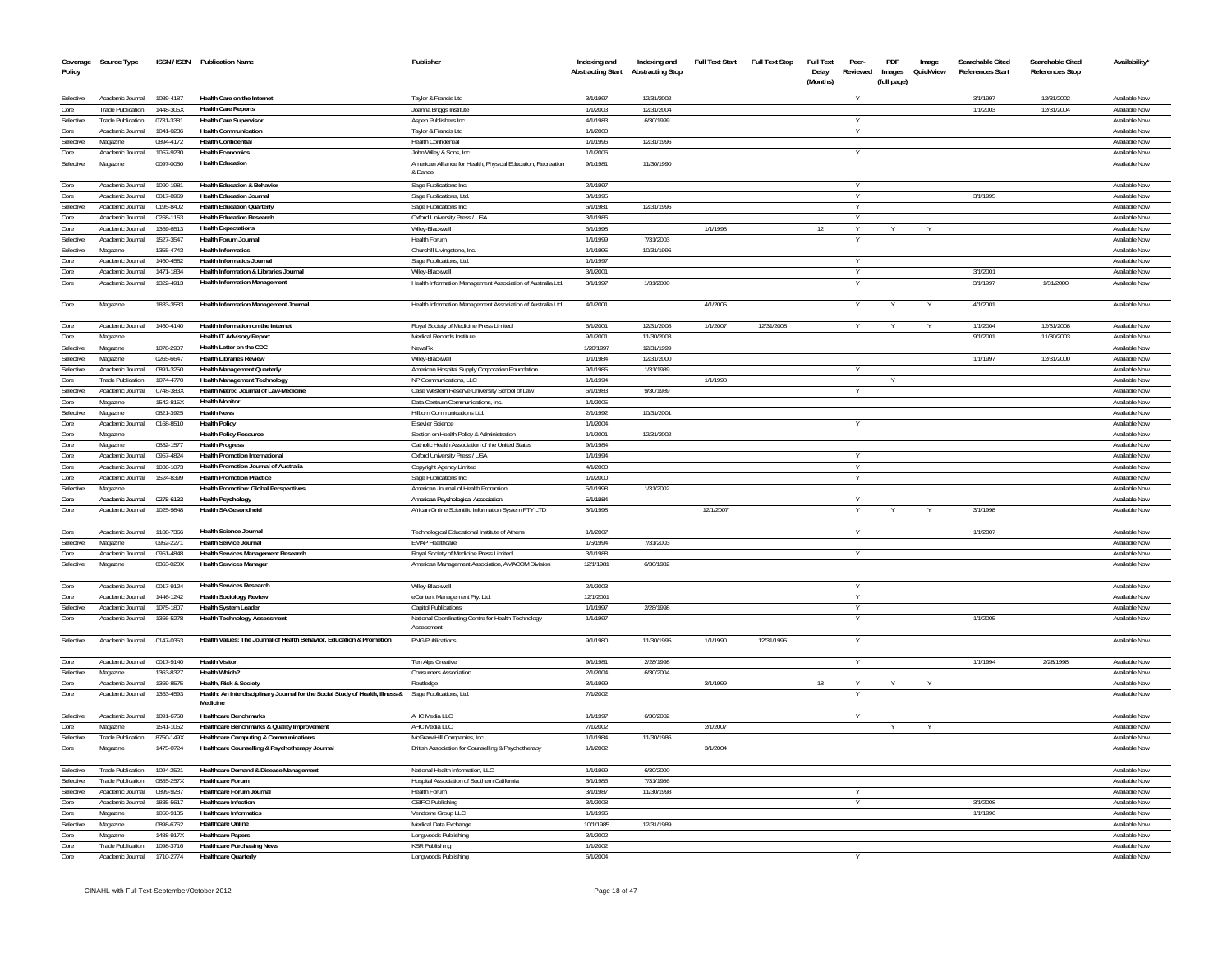| Coverage<br>Policy | Source Type                            |                        | ISSN / ISBN Publication Name                                                          | Publisher                                                                 | Indexing and<br><b>Abstracting Start</b> | Indexing and<br><b>Abstracting Stop</b> | <b>Full Text Start</b> | <b>Full Text Stop</b> | <b>Full Text</b><br>Delay<br>(Months) | Peer<br>Reviewed | PDF<br>Images<br>(full page) | Image<br>QuickView | Searchable Cited<br><b>References Start</b> | Searchable Cited<br><b>References Stop</b> | Availability'                  |
|--------------------|----------------------------------------|------------------------|---------------------------------------------------------------------------------------|---------------------------------------------------------------------------|------------------------------------------|-----------------------------------------|------------------------|-----------------------|---------------------------------------|------------------|------------------------------|--------------------|---------------------------------------------|--------------------------------------------|--------------------------------|
| Core               | Magazine                               | 1081-6534              | <b>Healthcare Risk Management</b>                                                     | AHC Media LLC                                                             | 2/1/1994                                 |                                         | 1/1/2007               |                       |                                       |                  |                              |                    |                                             |                                            | Available Now                  |
| Core               | Magazine                               |                        | <b>Healthcare Staffing &amp; Management Solutions</b>                                 | Advanstar Communications Inc                                              | 1/1/2005                                 | 1/31/2005                               |                        |                       |                                       |                  |                              |                    |                                             |                                            | Available Now                  |
| Core               | Magazine                               | 1077-5676              | <b>Healthcare Traveler</b>                                                            | Advanstar Communications Inc.                                             | 7/1/2003                                 |                                         | 1/1/2005               |                       |                                       |                  | Y                            |                    |                                             |                                            | Available Now                  |
| Core               | Magazine                               |                        | <b>Healthcare Traveler's Staffing Solutions</b>                                       | Advanstar Communications Inc.                                             | 3/1/2003                                 | 11/30/2004                              |                        |                       |                                       |                  |                              |                    |                                             |                                            | Available Now                  |
| Core               | Magazine                               | 1047-7276              | <b>Healthcare Trends &amp; Transition</b>                                             | <b>NEX</b> Incorporated                                                   | 12/1/1989                                | 4/30/1995                               |                        |                       |                                       |                  |                              |                    |                                             |                                            | Available Now                  |
| Selective          | Magazine                               | 0894-7961              | <b>Healthcare Trends Report</b>                                                       | <b>Health Trends</b>                                                      | 2/1/1994                                 | 6/30/2000                               |                        |                       |                                       |                  |                              |                    |                                             |                                            | Available Now                  |
| Core               | Academic Journal                       | 1744-9375              | <b>HealthEX Specialist</b>                                                            | Centor Publishing                                                         | 7/1/2004                                 | 2/28/2008                               |                        |                       |                                       |                  |                              |                    |                                             |                                            | Available Now                  |
| Core               | Magazine                               | 0738-811X              | HealthFacts                                                                           | Center for Medical Consumers. Inc.                                        | 7/1/1987                                 | 7/31/2009                               | 1/1/1994               | 7/31/2009             |                                       |                  |                              |                    |                                             |                                            | Available Nov                  |
| Selective          | Magazine                               | 0736-7929              | Healthline (07367929)                                                                 | Sickbay Health Media                                                      | 1/1/1992                                 | 12/31/2000                              |                        |                       |                                       |                  |                              |                    |                                             |                                            | Available Nov                  |
| Core               | Magazine                               |                        | Healthweek (Texas)<br><b>Healthy Way</b>                                              | <b>Gannett Healthcare Group</b>                                           | 2/10/1997<br>1/1/1999                    | 11/30/2000                              |                        |                       |                                       |                  |                              |                    | 2/10/1997                                   | 11/30/2000                                 | Available Now<br>Available Nov |
| Core<br>Core       | Magazine<br>Academic Journal 0745-7472 |                        | <b>Hearing Journal</b>                                                                | Healthy Way<br>Lippincott Williams & Wilkins                              | 1/1/1994                                 | 1/31/2010                               |                        |                       |                                       |                  |                              |                    | 1/1/1996                                    |                                            | Available Now                  |
| Core               | Magazine                               | 1090-6215              | Hearing Loss Magazine                                                                 | Hearing Loss Association of America                                       | 1/1/2000                                 |                                         |                        |                       |                                       |                  |                              |                    | 1/1/2000                                    |                                            | Available Now                  |
| Core               | Academic Journal                       | 1355-6037              | Heart                                                                                 | <b>BMJ Publishing Group</b>                                               | 1/1/1999                                 |                                         |                        |                       |                                       |                  |                              |                    |                                             |                                            | Available Now                  |
| Core               | Academic Journal                       | 0147-9563              | Heart & Lung                                                                          | <b>Elsevier Science</b>                                                   | 9/1/1981                                 |                                         |                        |                       |                                       |                  |                              |                    | 1/1/1994                                    |                                            | Available Now                  |
| Core               | Academic Journal                       | 0278-0232              | <b>Hematological Oncology</b>                                                         | John Wiley & Sons, Inc.                                                   | 3/1/2005                                 |                                         |                        |                       |                                       |                  |                              |                    |                                             |                                            | Available Now                  |
| Core               | Magazine                               | 0889-8588              | Hematology/Oncology Clinics of North America                                          | W B Saunders                                                              | 2/1/1991                                 |                                         |                        |                       |                                       |                  |                              |                    |                                             |                                            | Available Now                  |
| Core               | Magazine                               | 0163-9900              | <b>Herb Quarterly</b>                                                                 | Long Mountain Press                                                       | 3/1/2000                                 |                                         |                        |                       |                                       |                  |                              |                    |                                             |                                            | Available Now                  |
| Core               | Academic Journal                       | 0735-0732              | hfm (Healthcare Financial Management)                                                 | Healthcare Financial Management Association                               | 9/1/1984                                 |                                         |                        |                       |                                       |                  |                              |                    |                                             |                                            | Available Nov                  |
| Core               | Academic Journal                       | 1540-4153              | Hispanic Health Care International                                                    | Springer Publishing Company, Inc.                                         | 3/1/2003                                 |                                         | 3/1/2005               | 3/29/2012             |                                       |                  |                              |                    | 1/1/2006                                    |                                            | Available Now                  |
| Core               | Academic Journal                       | 0739-9863              | Hispanic Journal of Behavioral Sciences                                               | Sage Publications Inc.                                                    | 5/1/2001                                 |                                         |                        |                       |                                       |                  |                              |                    |                                             |                                            | Available Nov                  |
| Core               | Magazine                               | 0960-2348              | History of Nursing Society Journal                                                    | RCN Publishing Company                                                    | 1/1/1992                                 | 12/31/1994                              |                        |                       |                                       |                  |                              |                    |                                             |                                            | Available Now                  |
| Core               | Magazine                               | 1551-885X              | <b>HIV Clinician</b><br><b>HIV Hotline</b>                                            | Delta Region AIDS Education & Training Center                             | 1/1/2002                                 | 12/31/1998                              |                        |                       |                                       |                  |                              |                    | 1/1/2002                                    |                                            | Available Nov<br>Available Nov |
| Selective          | Magazine<br>Magazine                   |                        | <b>HIV Impact</b>                                                                     | D & H Health Care Corporation<br>US Department of Health & Human Services | 1/1/1995<br>3/1/2000                     | 7/31/2004                               | 3/1/2000               | 7/31/2004             |                                       |                  |                              |                    |                                             |                                            | Available Now                  |
| Core<br>Core       | Academic Journal                       | 1474-7359              | <b>HIV Nursing</b>                                                                    | Mediscript Ltd.                                                           | 12/1/2003                                |                                         |                        |                       |                                       |                  |                              |                    | 12/1/2003                                   |                                            | Available Nov                  |
| Core               | Magazine                               | 0786-5686              | Hoitotiede                                                                            | Hoitotieteiden Tutkimusseura HTTS r.y.                                    | 1/1/1994                                 |                                         |                        |                       |                                       |                  |                              |                    | 1/1/1994                                    |                                            | Available Now                  |
| Core               | Academic Journal                       | 0887-9311              | <b>Holistic Nursing Practice</b>                                                      | Lippincott Williams & Wilkins                                             | 11/1/1986                                |                                         | 1/1/1999               | 12/31/2005            |                                       |                  |                              |                    | 1/1/2003                                    |                                            | Available Now                  |
| Core               | Magazine                               | 1093-7218              | Home & Community Health Special Interest Section Quarterly                            | American Occupational Therapy Association                                 | 3/1/1999                                 |                                         |                        |                       |                                       |                  |                              |                    | 3/1/1999                                    |                                            | Available Nov                  |
| Core               | Magazine                               | 1527-6821              | Home Care & Hospice Update                                                            | Marrelli & Associates, Inc.                                               | 1/1/2000                                 | 8/31/2000                               |                        |                       |                                       |                  |                              |                    | 1/1/2000                                    | 8/31/2000                                  | Available Nov                  |
| Core               | Magazine                               |                        | Home Care Case Management                                                             | AHC Media LLC                                                             | 1/1/1995                                 | 12/31/1997                              |                        |                       |                                       |                  |                              |                    |                                             |                                            | Available Now                  |
| Core               | Magazine                               | 1094-0375              | Home Care Manager                                                                     | Lippincott Williams & Wilkins                                             | 9/1/1997                                 | 7/31/1998                               |                        |                       |                                       |                  |                              |                    | 9/1/1997                                    | 7/31/1998                                  | Available Nov                  |
| Core               | Magazine                               | 1077-2251              | Home Care Nurse News                                                                  | Marrelli & Associates, Inc.                                               | 7/1/1994                                 | 12/31/1999                              |                        |                       |                                       |                  |                              |                    | 7/1/1994                                    | 12/31/1999                                 | Available Now                  |
| Core               | Magazine                               | 1084-628X              | Home Care Provider                                                                    | Elsevier Science                                                          | 1/1/1996                                 | 12/31/200                               |                        |                       |                                       |                  |                              |                    | 1/1/1996                                    | 12/31/200                                  | Available Nov                  |
| Core               | Magazine                               | 1099-5323              | Home Health Care Consultant                                                           | MultiMedia HealthCare                                                     | 1/1/1998                                 | 1/31/2003                               |                        |                       |                                       |                  |                              |                    | 1/1/1998                                    | 1/31/2003                                  | Available Now                  |
| Core               | Academic Journal                       | 1084-8223              | Home Health Care Management & Practice                                                | Sage Publications Inc                                                     | 2/1/199                                  |                                         |                        |                       |                                       |                  |                              |                    | 1/1/2002                                    |                                            | Available Nov                  |
| Core               | Academic Journal                       | 0162-1424              | Home Health Care Services Quarterly                                                   | Taylor & Francis Ltd                                                      | 3/1/1983                                 |                                         |                        |                       |                                       |                  |                              |                    | 1/1/1993                                    |                                            | Available Nov                  |
| Core               | Magazine                               | 1075-2188              | Home Health Focus                                                                     | <b>Elsevier Scienc</b>                                                    | 6/1/1994                                 | 6/30/2000                               |                        |                       |                                       |                  |                              |                    | 1/1/1996                                    | 6/30/2000                                  | Available Nov                  |
| Selectiv           | <b>Trade Publication</b>               | 0193-2683              | Home Health Review                                                                    | National Association for Home Care                                        | 9/1/1981                                 | 2/28/1982                               |                        |                       |                                       |                  |                              |                    |                                             |                                            | Available No                   |
| Core               | Academic Journal                       | 0884-741X              | Home Healthcare Nurse                                                                 | Lippincott Williams & Wilkin                                              | 9/1/1983                                 |                                         |                        |                       |                                       |                  |                              |                    |                                             |                                            | Available Nov                  |
| Core               | Magazine<br>Magazine                   | 1520-565<br>1087-0385  | Home Healthcare Nurse Manager<br><b>Homecare Education Managemen</b>                  | Lippincott Williams & Wilkins                                             | 9/1/1998<br>1/1/1996                     | 11/30/2000<br>11/30/1999                |                        |                       |                                       |                  |                              |                    | 9/1/1998                                    | 11/30/2000                                 | Available Nov<br>Available Nov |
| Core<br>Core       | Academic Journal                       | 1087-040               | Homecare Quality Management                                                           | AHC Media LLC<br>AHC Media LLC                                            | 3/1/199                                  | 9/30/200                                |                        |                       |                                       |                  |                              |                    |                                             |                                            | Available Nov                  |
| Selective          | <b>Trade Publication</b>               | 1543-4265              | <b>Homeland First Response</b>                                                        | <b>Elsevier Scienc</b>                                                    | 1/1/2003                                 | 11/30/2005                              |                        |                       |                                       |                  |                              |                    |                                             |                                            | Available Nov                  |
| Core               | Academic Journal                       | 1475-4916              | Homeopathy                                                                            | Churchill Livingstone, Inc.                                               | 1/1/2002                                 |                                         |                        |                       |                                       |                  |                              |                    |                                             |                                            | Available Nov                  |
| Core               | Magazine                               | 0970-6038              | Homoeopathic Heritage                                                                 | Prints India                                                              | 3/1/1999                                 | 1/31/2007                               |                        |                       |                                       |                  |                              |                    |                                             |                                            | Available Nov                  |
| Core               | Magazine                               |                        | Homoeopathic Heritage International                                                   | Prints India                                                              | 12/1/200                                 |                                         |                        |                       |                                       |                  |                              |                    |                                             |                                            | Available Nov                  |
| Core               | Academic Journal                       | 1019-2050              | <b>Homoeopathic Links</b>                                                             | Georg Thieme Verlag Stuttgart                                             | 3/1/2003                                 |                                         |                        |                       |                                       |                  |                              |                    |                                             |                                            | Available Nov                  |
| Core               | Academic Journal                       | 1026-2121              | Hong Kong Journal of Psychiatry                                                       | Hong Kong Academy of Medicine Press                                       | 3/1/2000                                 | 12/31/2009                              |                        |                       |                                       |                  |                              |                    |                                             |                                            | Available Nov                  |
| Core               | Academic Journal                       | 1027-7323              | Hong Kong Journal of Sports Medicine & Sports Science                                 | Hong Kong Association of Sports Medicine & Sports Science                 | 5/1/1997                                 | 11/30/2002                              |                        |                       |                                       |                  |                              |                    | 5/1/1997                                    | 11/30/2002                                 | Available Now                  |
| Core               | Academic Journal                       | 0073-3253              | Hong Kong Nursing Journal                                                             | College of Nursing, Hong Kong                                             | 5/1/1981                                 | 12/31/2007                              |                        |                       |                                       |                  |                              |                    | 1/1/1994                                    | 12/31/2007                                 | Available Now                  |
| Core               | Academic Journal                       | 1013-7025              | Hong Kong Physiotherapy Journal                                                       | Excerpta Medica Publishing Group                                          | 1/1/1997                                 |                                         |                        |                       |                                       |                  |                              |                    | 1/1/1997                                    |                                            | Available Nov                  |
| Core               | Magazine                               | 1028-1460              | Hong Kong Radiographers Journal                                                       | Xianggang Fangshe Jishi Xuehui                                            | 7/1/1997                                 | 2/28/2007                               |                        |                       |                                       |                  |                              |                    | 7/1/1997                                    | 2/28/2007                                  | Available Now                  |
| Selective          | Magazine                               | 1532-3048              | Horizons in Cancer Therapeutics: From Bench to Bedside                                | Meniscus Educational Institute                                            | 1/1/2000                                 | 7/31/2004                               |                        |                       |                                       |                  |                              |                    |                                             |                                            | Available Nov                  |
| Core               | Academic Journal                       | 0742-969X              | <b>Hospice Journal</b>                                                                | Taylor & Francis Ltd                                                      | 3/1/1985                                 | 1/31/2001                               |                        |                       |                                       | Y                |                              |                    | 1/1/1996                                    | 1/31/2001                                  | Available Nov                  |
| Selective          | Academic Journal                       | 0022-1597              | Hospital & Community Psychiatry                                                       | American Psychiatric Publishing, Inc                                      | 10/1/198                                 | 12/31/1982                              |                        |                       |                                       |                  |                              |                    |                                             |                                            | Available Nov                  |
| Selective          | Academic Journal                       | 0022-1597              | Hospital & Community Psychiatry: A Journal of the American Psychiatric<br>Association | American Psychiatric Publishing, Inc                                      | 1/1/1983                                 | 12/31/1994                              |                        |                       |                                       |                  |                              |                    |                                             |                                            | Available Nov                  |
| Selective          | Academic Journal                       | 8750-3735              | Hospital & Health Services Administration                                             | <b>Health Administration Press</b>                                        | 1/2/1981                                 | 12/31/1997                              |                        |                       |                                       |                  |                              |                    |                                             |                                            | Available Nov                  |
| Selective          | Academic Journal                       | 0740-8315              | <b>Hospital Aviation</b>                                                              | <b>Elsevier Science</b>                                                   | 7/1/1989<br>1/1/1994                     | 7/31/1989                               | 1/1/2007               |                       |                                       | Y                |                              |                    | 1/1/2004                                    |                                            | Available Now<br>Available Nov |
| Core<br>Core       | Magazine<br>Magazine                   | 1087-0652<br>0744-6470 | <b>Hospital Case Management</b><br><b>Hospital Employee Health</b>                    | AHC Media LLC<br>AHC Media LLC                                            | 2/1/1982                                 |                                         | 1/1/2007               |                       |                                       |                  |                              |                    | 1/1/1994                                    |                                            | Available Now                  |
| Selective          | <b>Trade Publication</b>               | 0098-6909              | Hospital Formulary                                                                    | Advanstar Communications Inc                                              | 5/1/1980                                 | 1/31/1989                               |                        |                       |                                       |                  |                              |                    |                                             |                                            | Available Nov                  |
| Selective          | <b>Trade Publication</b>               | 0018-5663              | <b>Hospital Forum</b>                                                                 | Hospital Association of Southern California                               | 11/1/1981                                | 1/31/1985                               |                        |                       |                                       |                  |                              |                    |                                             |                                            | Available Nov                  |
| Core               | Magazine                               | 0884-8998              | <b>Hospital Home Health</b>                                                           | AHC Media LLC                                                             | 1/1/1991                                 |                                         | 1/1/2007               | 9/30/2010             |                                       |                  |                              |                    | 1/1/1995                                    |                                            | Available Now                  |
| Core               | Magazine                               | 0098-180X              | <b>Hospital Infection Control</b>                                                     | AHC Media LLC                                                             | 1/1/1989                                 | 9/30/2008                               | 2/1/2007               | 9/30/2008             |                                       |                  | Y                            |                    | 1/1/2003                                    | 9/30/2008                                  | Available Now                  |
| Core               | Magazine                               |                        | <b>Hospital Infection Control &amp; Prevention</b>                                    | AHC Media LLC                                                             | 10/1/2008                                |                                         | 10/1/2008              |                       |                                       |                  |                              |                    | 10/1/2008                                   |                                            | Available Nov                  |
| Core               | Magazine                               | 1528-8463              | Hospital Laws Regan Report                                                            | Medical Law Publishing, Inc.                                              | 1/1/2000                                 |                                         |                        |                       |                                       |                  |                              |                    | 1/1/2001                                    |                                            | Available Nov                  |
| Selective          | Academic Journal                       | 0192-2262              | Hospital Material Management Quarterly                                                | Aspen Publishers Inc.                                                     | 5/1/1982                                 | 2/28/1991                               |                        |                       |                                       |                  |                              |                    |                                             |                                            | Available Now                  |
| Selective          | <b>Trade Publication</b>               | 0441-2745              | <b>Hospital Medicine</b>                                                              | Quadrant HealthCom Inc                                                    | 1/1/1983                                 | 11/30/1999                              |                        |                       |                                       |                  |                              |                    |                                             |                                            | Available Now                  |
|                    |                                        |                        |                                                                                       |                                                                           |                                          |                                         |                        |                       |                                       |                  |                              |                    |                                             |                                            |                                |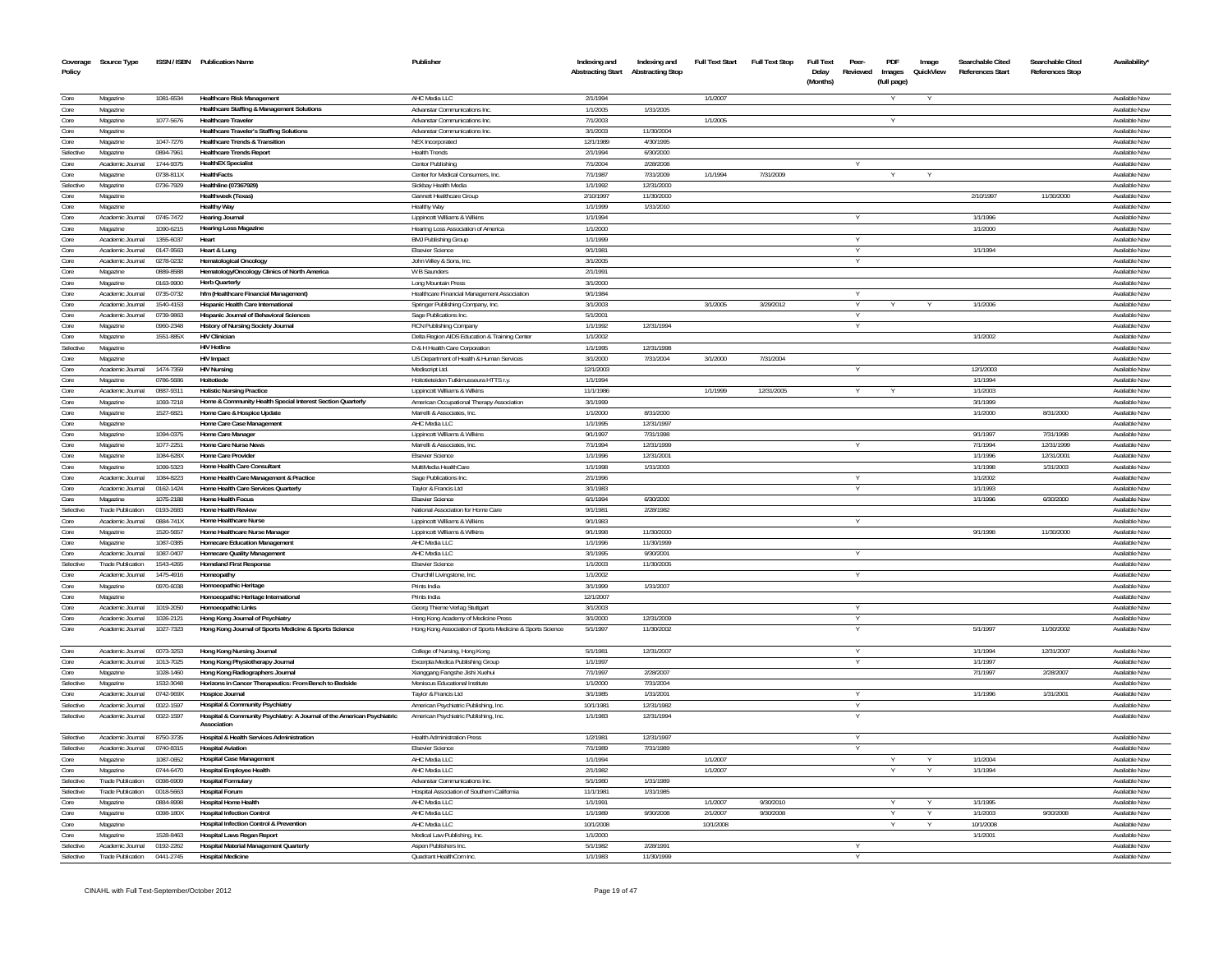| Policy            | Coverage Source Type                         |                        | ISSN / ISBN Publication Name                                                        | Publisher                                                                   | Indexing and<br><b>Abstracting Start</b> | Indexing and<br><b>Abstracting Stop</b> | <b>Full Text Start</b> | <b>Full Text Stop</b> | <b>Full Text</b><br>Delay | Peer-<br>Reviewed | PDF<br>Images | Image<br>QuickView | Searchable Cited<br><b>References Start</b> | Searchable Cited<br>References Stop | Availability'                  |
|-------------------|----------------------------------------------|------------------------|-------------------------------------------------------------------------------------|-----------------------------------------------------------------------------|------------------------------------------|-----------------------------------------|------------------------|-----------------------|---------------------------|-------------------|---------------|--------------------|---------------------------------------------|-------------------------------------|--------------------------------|
|                   |                                              |                        |                                                                                     |                                                                             |                                          |                                         |                        |                       | (Months)                  |                   | (full page)   |                    |                                             |                                     |                                |
| Selective         | Academic Journal                             | 1462-3935              | Hospital Medicine (14623935)                                                        | MA Healthcare Limited                                                       | 1/1/1998                                 | 7/31/2005                               |                        |                       |                           |                   |               |                    |                                             |                                     | <b>Available Now</b>           |
| Core              | Magazine                                     | 0888-241X              | <b>Hospital Physician</b>                                                           | Turner White Communications                                                 | 1/1/2000                                 | 9/30/2010                               |                        |                       |                           |                   |               |                    |                                             |                                     | Available Now                  |
| Selective         | Academic Journal                             | 8750-2836              | <b>Hospital Practice</b>                                                            | McGraw-Hill Companies, Inc.                                                 | 9/1/1981                                 | 9/30/2001                               |                        |                       |                           |                   |               |                    |                                             |                                     | Available Nov                  |
| Selective         | Academic Journal                             | 0018-5817              | <b>Hospital Progress</b>                                                            | Catholic Health Association of the United States                            | 11/1/1981                                | 7/31/1984                               |                        |                       |                           |                   |               |                    |                                             |                                     | Available Now                  |
| Selective         | Academic Journal                             | 1480-221X              | <b>Hospital Quarterly</b>                                                           | Longwoods Publishing                                                        | 1/1/1998                                 | 7/31/2003                               |                        |                       |                           |                   |               |                    |                                             |                                     | <b>Available Nov</b>           |
| Selective         | Magazine                                     | 0199-6312              | <b>Hospital Risk Management</b>                                                     | AHC Media LLC                                                               | 1/1/1982                                 | 12/31/1994                              |                        |                       |                           |                   |               |                    |                                             |                                     | Available Now                  |
| Core              | Academic Journal                             | 0018-5868              | <b>Hospital Topics</b>                                                              | Taylor & Francis Ltd                                                        | 11/1/1981                                |                                         | 1/1/1990               |                       | 18                        |                   |               |                    |                                             |                                     | <b>Available Nov</b>           |
| Selective         | Magazine                                     | 0018-5973              | Hospitals                                                                           | Health Forum                                                                | 11/1/1981                                | 5/31/1993                               |                        |                       |                           |                   |               |                    |                                             |                                     | Available Now                  |
| Selective<br>Core | <b>Trade Publication</b><br>Academic Journal |                        | <b>Hospitals &amp; Health Networks</b>                                              | Health Forum                                                                | 4/20/1993<br>3/1/2000                    | 12/31/1998                              |                        |                       |                           |                   |               |                    |                                             |                                     | Available Now                  |
| Core              | Academic Journal                             | 1460-8790<br>1064-6175 | Housing, Care & Support<br><b>Howard Journal of Communications</b>                  | Pier Professional Ltd.<br>Routledge                                         | 6/1/1995                                 |                                         |                        |                       |                           |                   |               |                    | 3/1/2000                                    |                                     | Available Now<br>Available Now |
| Core              | Academic Journal                             | 1931-6313              | <b>HPA Resource</b>                                                                 | Section on Health Policy & Administration                                   | 4/1/2003                                 |                                         |                        |                       |                           |                   |               |                    |                                             |                                     | Available Now                  |
| Core              | <b>Trade Publication</b>                     | 1077-5676              | HT: The Magazine for Healthcare Travel Professionals                                | Advanstar Communications Inc.                                               | 7/1/1993                                 | 6/30/2003                               |                        |                       |                           |                   |               |                    | 1/1/1995                                    | 6/30/2003                           | Available Now                  |
| Core              | Academic Journal                             | 1464-7273              | <b>Human Fertility</b>                                                              | Taylor & Francis Ltd                                                        | 12/1/1998                                |                                         |                        |                       |                           |                   |               |                    |                                             |                                     | Available Nov                  |
| Core              | Academic Journal                             | 0018-7267              | <b>Human Relations</b>                                                              | Sage Publications, Ltd.                                                     | 1/1/1982                                 |                                         |                        |                       |                           |                   |               |                    |                                             |                                     | Available Now                  |
| Core              | Academic Journal                             | 0090-4848              | Human Resource Management                                                           | John Wiley & Sons. Inc.                                                     | 3/1/1995                                 |                                         |                        |                       |                           |                   |               |                    |                                             |                                     | Available Now                  |
| Selective         | Academic Journal                             | 0828-7090              | <b>Humane Medicine</b>                                                              | Canadian Medical Association                                                | 9/1/1989                                 | 9/30/1989                               |                        |                       |                           |                   |               |                    |                                             |                                     | Available Now                  |
| Selective         | Magazine                                     | 0751-7149              | Hygie: The International Journal of Health Education                                | International Union Health Promotion & Education                            | 6/1/1987                                 | 1/31/1989                               |                        |                       |                           |                   |               |                    |                                             |                                     | Available Nov                  |
| selective         | Academic Journal                             | 1093-5665              | Hypothesis: Journal of the Research Section of MLA                                  | Medical Library Association                                                 | 3/1/1998                                 |                                         |                        |                       |                           |                   |               |                    | 3/1/1998                                    |                                     | Available Nov                  |
| Core              | Academic Journal                             | 1545-1089              | <b>IAPAC Monthly</b>                                                                | International Association of Physicians in AIDS Care                        | 8/1/2000                                 | 8/31/2007                               |                        |                       |                           |                   |               |                    |                                             |                                     | Available Now                  |
| Core              | Academic Journal                             | 1108-7366              | ICUs & Nursing Web Journal                                                          | Technological Educational Institute of Athens                               | 1/1/2000                                 | 10/31/2006                              | 8/1/2006               | 10/31/2006            |                           | Y                 |               |                    | 1/1/2000                                    | 10/31/2006                          | Available Now                  |
| Core              | Magazine                                     | 1360-1105              | IHNJ: International History of Nursing Journal                                      | <b>RCN Publishing Company</b>                                               | 6/1/1995                                 | 3/31/2003                               |                        |                       |                           |                   |               |                    | 6/1/1995                                    | 3/31/2003                           | Available Nov                  |
| Core              | Magazine                                     |                        | ILCA Globe                                                                          | International Lactation Consultant Association                              | 2/1/1996                                 | 7/31/2003                               |                        |                       |                           |                   |               |                    |                                             |                                     | Available Now                  |
| Core              | Academic Journal                             | 1054-1373              | Illness, Crisis & Loss<br><b>Illuminations</b>                                      | Baywood Publishing Company, Inc.                                            | 1/1/2001                                 |                                         | 1/1/2008               |                       |                           |                   |               |                    |                                             |                                     | Available Nov                  |
| Core<br>Core      | Academic Journal<br>Academic Journal         | 0363-2792              | Image (03632792)                                                                    | International Consortium of Parse Scholars<br>Sigma Theta Tau International | 1/1/1999<br>10/1/1981                    | 12/31/1985                              |                        |                       |                           | Y                 |               |                    | 1/1/1999                                    |                                     | Available Now<br>Available Nov |
| Core              | Magazine                                     | 0743-5150              | Image: Journal of Nursing Scholarship                                               |                                                                             | 3/1/1985                                 | 12/31/1999                              |                        |                       |                           |                   |               |                    | 1/1/1993                                    | 12/31/1999                          | Available Nov                  |
| Core              | Magazine                                     | 1055-1476              | Images                                                                              | Sigma Theta Tau International<br><b>Elsevier Science</b>                    | 6/1/1989                                 | 9/30/2003                               |                        |                       |                           |                   |               |                    | 1/1/1994                                    | 9/30/2003                           | Available Nov                  |
| Core              | Academic Journal                             | 0267-2928              | <b>IMI S Gazette</b>                                                                | Institute of Medical Laboratory Sciences                                    | 1/1/1985                                 | 10/31/1986                              |                        |                       |                           |                   |               |                    |                                             |                                     | Available Nov                  |
| Core              | Magazine                                     | 0889-856               | Immunology & Allergy Clinics of North America                                       | W B Saunders                                                                | 4/1/1997                                 |                                         |                        |                       |                           |                   |               |                    |                                             |                                     | Available Nov                  |
| Core              | Magazine                                     | 0019-3062              | Imprint (00193062)                                                                  | National Student Nurses Association                                         | 10/1/1981                                |                                         |                        |                       |                           |                   |               |                    | 1/1/1994                                    |                                     | Available Now                  |
| Selective         | Academic Journal                             |                        | In the Loop with Ann Brown                                                          | <b>CCH</b> Incorporated                                                     | 2/1/2002                                 | 2/28/2003                               |                        |                       |                           |                   |               |                    |                                             |                                     | Available Nov                  |
| selective         | Magazine                                     | 0158-0876              | inCite                                                                              | Australian Library & Information Association                                | 1/1/1997                                 |                                         |                        |                       |                           |                   |               |                    | 1/1/2005                                    |                                     | Available Now                  |
| Core              | Magazine                                     | 1747-9800              | <b>Independent Nurse</b>                                                            | Haymarket Business Publications Ltd                                         | 4/7/2008                                 |                                         |                        |                       |                           |                   |               |                    |                                             |                                     | Available Now                  |
| Core              | Academic Journal                             | 1132-1296              | Index de Enfermeria                                                                 | Fundacion Index                                                             | 3/1/2008                                 |                                         |                        |                       |                           |                   |               |                    |                                             |                                     | Available Now                  |
| Core              | Academic Journal                             | 0973-1075              | Indian Journal of Palliative Care                                                   | Medknow Publications & Media Pvt. Ltd.                                      | 6/1/2006                                 |                                         | 1/1/2006               |                       |                           |                   |               |                    |                                             |                                     | Available Now                  |
| Core              | Academic Journal                             | 1745-1205              | Infant                                                                              | Stansted News Ltd                                                           | 1/1/2005                                 |                                         |                        |                       |                           |                   |               |                    | 1/1/2005                                    |                                     | Available Now                  |
| Core              | Academic Journal                             | 1522-7227              | Infant & Child Development                                                          | John Wiley & Sons, Inc.                                                     | 3/1/2005                                 |                                         |                        |                       |                           | Y                 |               |                    |                                             |                                     | Available Now                  |
| Selective<br>Core | Academic Journal                             | 0163-9641              | Infant Mental Health Journal                                                        | John Wiley & Sons, Inc.                                                     | 9/1/1983                                 | 6/30/1988                               |                        |                       |                           |                   |               |                    |                                             |                                     | Available Now                  |
|                   | Academic Journal                             | 0896-3746              | Infants & Young Children: An Interdisciplinary Journal of Special Care<br>Practices | Lippincott Williams & Wilkins                                               | 7/1/1988                                 |                                         | 1/1/1999               | 8/24/2007             |                           |                   |               |                    |                                             |                                     | Available Now                  |
| Core              | Academic Journal                             | 1053-5586              | Infant-Toddler Intervention                                                         | Cengage Delmar Learning                                                     | 3/1/1995                                 | 9/30/2001                               |                        |                       |                           |                   |               |                    | 3/1/1995                                    | 9/30/2001                           | Available Now                  |
| Core              | Academic Journal                             | 0300-8126              | Infection                                                                           | Springer Science & Business Media B.V                                       | 2/1/2001                                 |                                         |                        |                       |                           |                   |               |                    |                                             |                                     | <b>Available Now</b>           |
| Selective         | Magazine                                     | 0195-9417              | <b>Infection Control</b>                                                            | <b>SLACK Incorporated</b>                                                   | 9/1/1981                                 | 12/31/1987                              |                        |                       |                           |                   |               |                    |                                             |                                     | Available Now                  |
| Core              | Academic Journal                             | 0899-823X              | Infection Control & Hospital Epidemiology                                           | University of Chicago Press                                                 | 1/1/1988                                 |                                         |                        |                       |                           | Y                 |               |                    | 1/1/1994                                    |                                     | Available Now                  |
| Selective         | Magazine                                     | 0740-3615              | Infection Control & Urological Care                                                 | S-N Publications, Inc.                                                      | 3/1/1976                                 | 12/31/1982                              |                        |                       |                           |                   |               |                    |                                             |                                     | Available Now                  |
| Core              | Magazine                                     | 0833-076X              | Infection Control Canada                                                            | CHICA-Canada                                                                | 3/1/1988                                 | 11/30/1990                              |                        |                       |                           |                   |               |                    |                                             |                                     | Available Now                  |
| Core              | Magazine                                     | 0749-6524              | Infections in Medicine                                                              | Cliggott Publishing Company                                                 | 1/1/2005                                 | 7/31/2009                               |                        |                       |                           |                   |               |                    |                                             |                                     | Available Now                  |
| Core              | Magazine                                     | 0891-5520              | <b>Infectious Disease Clinics</b>                                                   | W B Saunders                                                                | 3/1/1993                                 |                                         |                        |                       |                           |                   |               |                    |                                             |                                     | Available Now                  |
| Core<br>Core      | Magazine<br>Academic Journal                 | 0846-524X<br>1753-8157 | <b>Info Nursing</b><br>Informatics for Health & Social Care                         | Nurses Association of New Brunswick                                         | 1/1/1992<br>3/1/2008                     |                                         |                        |                       |                           |                   |               |                    | 1/1/1994<br>3/1/2008                        |                                     | Available Now<br>Available Now |
| Selective         | Academic Journal                             | 1323-4382              | Informatics in Healthcare Australia                                                 | Taylor & Francis Ltd<br>Health Informatics Society of Australia             | 3/1/1994                                 | 6/30/2000                               |                        |                       |                           | $\vee$            |               |                    | 1/1/1999                                    | 6/30/2000                           | Available Now                  |
| Core              | Academic Journal                             | 1476-0320              | Informatics in Primary Care                                                         | Radcliffe Publishing                                                        | 3/1/2002                                 |                                         |                        |                       |                           |                   |               |                    | 3/1/2002                                    |                                     | Available Now                  |
| Core              | Magazine                                     | 1195-3616              | <b>Information Highways</b>                                                         | Information Highways                                                        | 10/1/1996                                | 5/31/2005                               |                        |                       |                           |                   |               |                    |                                             |                                     | Available Now                  |
| selective         | <b>Trade Publication</b>                     | 1091-0808              | <b>Information Outlook</b>                                                          | Special Libraries Association                                               | 1/1/1997                                 |                                         |                        |                       |                           |                   |               |                    |                                             |                                     | Available Now                  |
| Core              | Academic Journal                             | 0730-9295              | Information Technology & Libraries                                                  | American Library Association                                                | 12/1/1983                                |                                         | 1/1/2006               |                       |                           | $\vee$            |               |                    | 1/1/2005                                    |                                     | Available Now                  |
| Core              | Academic Journal                             | 0956-5159              | Information Technology in Nursing                                                   | British Computer Society Nursing Specialist Group                           | 9/1/1992                                 | 12/31/1996                              |                        |                       |                           |                   |               |                    | 3/1/1993                                    | 12/31/1996                          | Available Now                  |
| selective         | <b>Trade Publication</b>                     | 8755-6286              | <b>Information Today</b>                                                            | Information Today Inc.                                                      | 10/1/2002                                |                                         |                        |                       |                           |                   |               |                    | 1/1/2003                                    |                                     | Available Now                  |
| selective         | <b>Trade Publication</b>                     | 0950-9879              | <b>Information World Review</b>                                                     | Bizmedia Ltd.                                                               | 1/1/1995                                 |                                         |                        |                       |                           |                   |               |                    |                                             |                                     | Available Now                  |
| Selective         | Magazine                                     | 1447-2104              | Informed Choice                                                                     | <b>Australian Vaccination Network</b>                                       | 3/1/2002                                 | 12/31/2005                              |                        |                       |                           |                   |               |                    |                                             |                                     | Available Now                  |
| Core              | Magazine                                     | 1833-2293              | <b>Informed Voice</b>                                                               | Australian Vaccination Network                                              | 4/1/2005                                 | 10/31/2007                              |                        |                       |                           |                   |               |                    |                                             |                                     | <b>Available Now</b>           |
| Core              | Magazine                                     | 0812-9304              | Inforum                                                                             | Royal Adelaide Hospital                                                     | 1/1/1990                                 | 1/31/1992                               |                        |                       |                           |                   |               |                    |                                             |                                     | <b>Available Now</b>           |
| Core              | Magazine                                     | 1080-3858              | Infusion                                                                            | National Home Infusion Association                                          | 1/1/1997                                 |                                         |                        |                       |                           |                   |               |                    |                                             |                                     | Available Now                  |
| Core              | Academic Journal                             | 1353-8047              | <b>Injury Prevention</b>                                                            | <b>BMJ Publishing Group</b>                                                 | 3/1/1995                                 |                                         |                        |                       |                           |                   |               |                    |                                             |                                     | Available Now                  |
| Core              | <b>Trade Publication</b>                     | 1529-6350              | InMotion                                                                            | Amputee Coalition of America                                                | 1/1/2006                                 |                                         |                        |                       |                           |                   |               |                    |                                             |                                     | Available Nov                  |
| Selective         | Academic Journal                             | 1062-7553              | Innovations & Research                                                              | Boston University, Department of Rehabilitation Counseling                  | 12/1/1991                                | 10/31/1994                              |                        |                       |                           |                   |               |                    |                                             |                                     | <b>Available Nov</b>           |
|                   |                                              |                        | innovations in Breast Cancer Care                                                   |                                                                             |                                          |                                         |                        |                       |                           | $\vee$            |               |                    |                                             |                                     |                                |
| Core<br>Core      | Magazine<br>Academic Journal                 | 1082-1341<br>0046-9580 | Inquiry (00469580)                                                                  | Meniscus Educational Institute<br>Excellus Health Plan, Inc.                | 7/1/1995<br>3/1/1997                     | 1/31/2001                               |                        |                       |                           | $\vee$            |               |                    | 1/1/1999                                    | 1/31/2001                           | Available Now<br>Available Now |
| Selective         | Magazine                                     | 1073-6506              | <b>Inside Ambulatory Care</b>                                                       | Aspen Publishers Inc.                                                       | 4/1/1995                                 | 1/31/2001                               |                        |                       |                           |                   |               |                    |                                             |                                     | Available Now                  |
| Core              | Academic Journal                             | 1073-6514              | Inside Case Management                                                              | Lippincott Williams & Wilkins                                               | 7/1/1998                                 | 12/31/2003                              |                        |                       |                           |                   |               |                    | 7/1/1998                                    | 12/31/2003                          | Available Now                  |
|                   |                                              |                        |                                                                                     |                                                                             |                                          |                                         |                        |                       |                           |                   |               |                    |                                             |                                     |                                |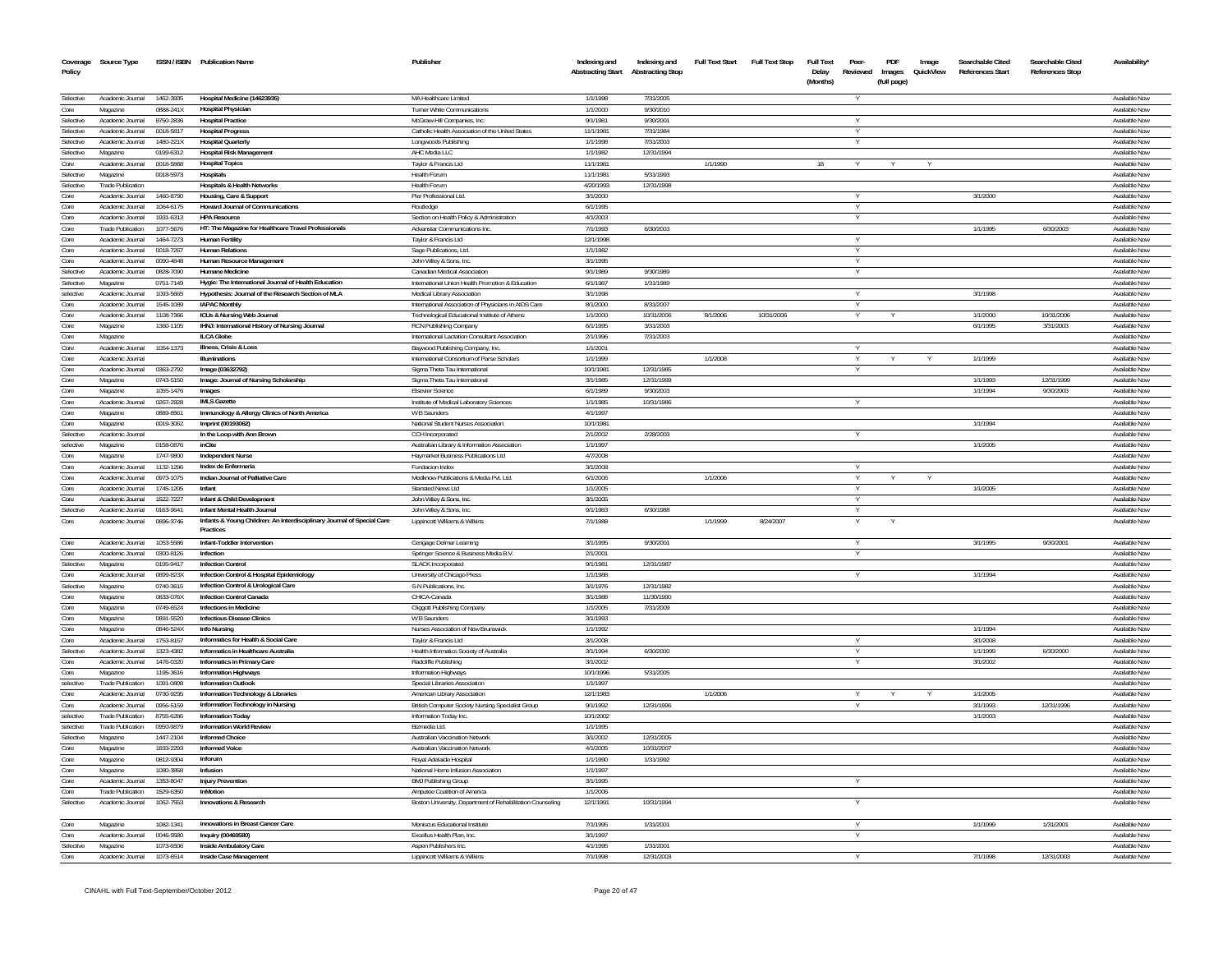| Coverage<br>Policy     | Source Type                          |                        | ISSN / ISBN Publication Name                                                                                  | Publisher                                                                               | Indexing and<br><b>Abstracting Start</b> | Indexing and<br><b>Abstracting Stop</b> | <b>Full Text Start</b> | <b>Full Text Stop</b> | <b>Full Text</b><br>Delay<br>(Months) | Peer-<br>Reviewed | PDF<br>Images<br>(full page) | Image<br>QuickView | Searchable Cited<br>References Start | Searchable Cited<br><b>References Stop</b> | Availability'                  |
|------------------------|--------------------------------------|------------------------|---------------------------------------------------------------------------------------------------------------|-----------------------------------------------------------------------------------------|------------------------------------------|-----------------------------------------|------------------------|-----------------------|---------------------------------------|-------------------|------------------------------|--------------------|--------------------------------------|--------------------------------------------|--------------------------------|
|                        |                                      |                        |                                                                                                               |                                                                                         |                                          |                                         |                        |                       |                                       |                   |                              |                    |                                      |                                            |                                |
| Core<br>Core           | Academic Journal<br>Academic Journal | 0739-9774<br>1060-135X | Inside MS<br>Insight: The Journal of the American Society of Ophthalmic Registered<br><b>Nurses</b>           | National Multiple Sclerosis Society<br>American Society of Ophthalmic Registered Nurses | 3/1/1992<br>2/1/1991                     | 9/30/2007                               | 3/1/1992               | 9/30/2007             |                                       |                   |                              |                    | 1/1/1994                             |                                            | Available Now<br>Available Now |
| Selective              | Academic Journal                     | 1096-2190              | <b>Integrative Medicine</b>                                                                                   | <b>Elsevier Science</b>                                                                 | 3/1/1998                                 | 7/31/1999                               |                        |                       |                                       |                   |                              |                    | 3/1/1998                             | 7/31/1999                                  | Available Nov                  |
| Core                   | Magazine                             | 1096-942X              | <b>Integrative Medicine Aler</b>                                                                              | AHC Media LLC                                                                           | 7/1/2012                                 |                                         |                        |                       |                                       |                   |                              |                    |                                      |                                            | Available Nov                  |
| Core                   | Academic Journal                     | 1546-993X              | Integrative Medicine: A Clinician's Journal                                                                   | PH Innovisions Journal Operating LLC                                                    | 12/1/2002                                |                                         | 10/1/2006              |                       |                                       |                   |                              |                    | 1/1/2003                             |                                            | Available Now                  |
| Core                   | <b>Trade Publication</b>             | 1542-3344              | <b>Integrative Nursing</b>                                                                                    | Harren Publishing                                                                       | 9/1/2002                                 | 3/31/2003                               |                        |                       |                                       |                   |                              |                    | 9/1/2002                             | 3/31/2003                                  | Available Nov                  |
| Core                   | Academic Journal                     | 0964-3397              | Intensive & Critical Care Nursing                                                                             | Churchill Livingstone, Inc.                                                             | 3/1/1992                                 |                                         |                        |                       |                                       | Y                 |                              |                    | 1/1/1994                             |                                            | Available Nov                  |
| Core                   | Academic Journal                     | 0266-612X              | <b>Intensive Care Nursing</b>                                                                                 | Churchill Livingstone, Inc.                                                             | 1/1/1985                                 | 12/31/1991                              |                        |                       |                                       | Y                 |                              |                    |                                      |                                            | Available Now                  |
| Core                   | Academic Journal                     | 1066-1441              | InterAction                                                                                                   | American Assembly for Men in Nursing                                                    | 3/1/1996                                 |                                         | 9/1/2004               |                       |                                       | v                 |                              |                    | 3/1/1996                             |                                            | Available Now                  |
| Core                   | Magazine                             | 1048-0501              | Interactive Healthcare Newsletter                                                                             | Stewart Publishing, Inc.                                                                | 5/1/1994                                 | 7/31/1998                               |                        |                       |                                       |                   |                              |                    |                                      |                                            | Available Now                  |
| Core                   | Academic Journal                     | 1444-0903              | Internal Medicine Journal                                                                                     | Wiley-Blackwell                                                                         | 1/1/2005                                 |                                         |                        |                       |                                       |                   |                              |                    |                                      |                                            | Available Now                  |
| Selective<br>Selective | Magazine                             | 1093-1376<br>0259-9147 | International Council for Health Freedom Newsletter                                                           | International Council for Health Freedom                                                | 3/1/1998<br>1/1/198                      | 9/30/2004<br>4/30/1990                  |                        |                       |                                       |                   |                              |                    |                                      |                                            | Available Now<br>Available Nov |
| Core                   | Magazine<br>Academic Journal         | 1529-1944              | <b>International Disability Studies</b><br>International Electronic Journal of Health Education               | Taylor & Francis Ltd<br>American Alliance for Health, Physical Education, Recreation    | 1/1/1998                                 |                                         |                        |                       |                                       |                   |                              |                    | 1/1/1998                             |                                            | Available Now                  |
|                        |                                      |                        |                                                                                                               | & Dance                                                                                 |                                          |                                         |                        |                       |                                       |                   |                              |                    |                                      |                                            |                                |
| Core                   | Academic Journal                     | 1755-599X              | <b>International Emergency Nursing</b>                                                                        | <b>Elsevier Science</b>                                                                 | 1/1/2008                                 |                                         |                        |                       |                                       |                   |                              |                    | 1/1/2008                             |                                            | Available Now                  |
| Core                   | Academic Journal                     | 0190-3187              | International Family Planning Perspectives                                                                    | Guttmacher Institute, Inc.                                                              | 3/1/2000                                 | 12/31/2008                              | 1/1/2000               | 12/31/2008            |                                       | Y                 | Y                            |                    | 3/1/2000                             | 12/31/2008                                 | Available Now                  |
| Core                   | Academic Journal                     | 1091-5710              | International Journal for Human Caring                                                                        | International Association for Human Caring                                              | 3/1/1997                                 |                                         | 1/1/2003               |                       | 12                                    | Y                 |                              |                    | 1/1/1998                             |                                            | Available Now                  |
| Selective              | Academic Journal                     | 0267-3843              | International Journal of Adolescence & Youth                                                                  | Taylor & Francis Ltd                                                                    | 1/1/1988                                 | 1/31/1988                               |                        |                       |                                       | Y                 |                              |                    |                                      |                                            | Available Now                  |
| Selective              | Academic Journal                     | 0742-1931              | International Journal of Adult Orthodontics & Orthognathic Surgery                                            | Quintessence Publishing Company Inc.                                                    | 3/1/1999                                 | 12/31/2002                              |                        |                       |                                       |                   |                              |                    |                                      |                                            | Available Now                  |
| Core                   | Academic Journal                     | 1126-3970              | International Journal of Applied Kinesiology & Kinesiologic Medicine                                          | Castello Editore                                                                        | 9/1/1998                                 | 3/31/2006                               |                        |                       |                                       |                   |                              |                    |                                      |                                            | Available Now                  |
|                        |                                      |                        |                                                                                                               |                                                                                         |                                          |                                         |                        |                       |                                       |                   |                              |                    |                                      |                                            |                                |
| Selective              | Academic Journal                     | 1057-4263              | International Journal of Arts Medicine (UAM)                                                                  | <b>Barcelona Publishers</b>                                                             | 9/1/1991                                 | 12/31/1999                              |                        |                       |                                       |                   |                              |                    |                                      |                                            | Available Now                  |
| Core                   | Academic Journal                     | 2157-7277              | International Journal of Athletic Therapy & Training                                                          | Human Kinetics Publishers. Inc.                                                         | 1/1/2011                                 |                                         |                        |                       |                                       |                   |                              |                    | 1/1/2011                             |                                            | Available Now                  |
| Core                   | Academic Journal                     | 1499-2027              | International Journal of Audiology                                                                            | Taylor & Francis Ltd                                                                    | 1/1/2002                                 |                                         | 1/1/2002               |                       | 18                                    |                   |                              |                    | 1/1/2002                             |                                            | Available Nov                  |
| Core                   | Academic Journal                     | 1070-5503              | International Journal of Behavioral Medicine                                                                  | Springer Science & Business Media B.V                                                   | 1/1/1994                                 |                                         | 1/1/1994               |                       | 12                                    |                   |                              |                    |                                      |                                            | Available Nov                  |
| Core                   | Academic Journal                     | 2040-4026              | International Journal of Care Pathways                                                                        | Royal Society of Medicine Press Limited                                                 | 4/1/2009                                 |                                         |                        |                       |                                       |                   |                              |                    |                                      |                                            | Available Nov                  |
| Core                   | Academic Journal                     | 0887-8625              | International Journal of Childbirth Education                                                                 | International Childbirth Education Association                                          | 3/1/1991                                 |                                         | 1/1/1991               |                       |                                       |                   |                              |                    | 1/1/1997                             |                                            | Available Nov                  |
| Core<br>Core           | Academic Journal<br>Academic Journal | 0020-7144<br>1757-207X | International Journal of Clinical & Experimental Hypnosis<br>International Journal of Clinical Leadership     | Routledge<br>Radcliffe Publishing                                                       | 1/1/200<br>1/1/2008                      |                                         |                        |                       |                                       |                   |                              |                    |                                      |                                            | Available Nov<br>Available Nov |
| Core                   | Academic Journal                     | 1368-5031              | International Journal of Clinical Practice                                                                    | Wilev-Blackwell                                                                         | 1/1/2000                                 |                                         |                        |                       |                                       |                   |                              |                    |                                      |                                            | Available Nov                  |
| Core                   | Academic Journal                     | 1368-504X              | International Journal of Clinical Practice (Supplement)                                                       | Wiley-Blackwell                                                                         | 11/2/2000                                |                                         |                        |                       |                                       | Y                 |                              |                    |                                      |                                            | Available Nov                  |
| Core                   | Academic Journal                     | 1601-5029              | International Journal of Dental Hygiene                                                                       | Wiley-Blackwel                                                                          | 5/1/2003                                 |                                         | 1/1/2003               |                       | 12                                    |                   |                              |                    | 5/1/2003                             |                                            | Available Nov                  |
| Core                   | Academic Journal                     | 0955-3959              | International Journal of Drug Policy                                                                          | <b>Fisevier Science</b>                                                                 | 1/1/1997                                 |                                         |                        |                       |                                       |                   |                              |                    |                                      |                                            | Available Nov                  |
| Core                   | Academic Journal                     | 0276-3478              | International Journal of Eating Disorders                                                                     | John Wiley & Sons, Inc.                                                                 | 1/1/1996                                 |                                         |                        |                       |                                       |                   |                              |                    |                                      |                                            | Available Now                  |
| Core                   | Academic Inumal                      | 0960-3123              | International Journal of Environmental Health Research                                                        | Taylor & Francis Ltd                                                                    | 3/1/1997                                 |                                         | 3/1/1997               |                       | 18                                    |                   |                              |                    |                                      |                                            | Available Nov                  |
| Core                   | Academic Iournal                     | 1744-1595              | International Journal of Evidence-Based Healthcare                                                            | Wiley-Blackwell                                                                         | 2/1/2005                                 |                                         | 1/1/2005               |                       | 12                                    |                   |                              |                    |                                      |                                            | Available Nov                  |
| Core                   | Academic Journal                     | 0885-6230              | International Journal of Geriatric Psychiatry                                                                 | John Wiley & Sons, Inc                                                                  | 1/1/1997                                 |                                         |                        |                       |                                       |                   |                              |                    |                                      |                                            | Available Nov                  |
| Selective              | Academic Journal                     | 1534-9969              | International Journal of Global Health                                                                        | University of Central Florida                                                           | 1/1/200                                  | 1/31/2004                               |                        |                       |                                       |                   |                              |                    |                                      |                                            | Available Now                  |
| Core                   | Academic Journal                     | 1556-4428              | International Journal of Global Health & Health Disparities                                                   | University of Central Florida                                                           | 1/1/2005                                 | 1/31/2007                               |                        |                       |                                       |                   |                              |                    |                                      |                                            | Available Nov                  |
| Selective              | Magazine                             | 1366-0756              | International Journal of Health Care Quality Assurance                                                        | <b>Emerald Group Publishing Limited</b>                                                 | 3/1/1997                                 | 9/30/2009                               |                        |                       |                                       |                   |                              |                    |                                      |                                            | Available Now                  |
| Core                   | Academic Journal                     | 1463-5240              | International Journal of Health Promotion & Education                                                         | Institute of Health Promotion & Education                                               | 2/1/1999                                 |                                         |                        |                       |                                       |                   |                              |                    | 2/1/1999                             |                                            | Available Now                  |
| Core                   | Academic Journal                     | 0020-7314              | International Journal of Health Services                                                                      | Baywood Publishing Company, Inc.                                                        | 12/1/1985                                |                                         |                        |                       |                                       | Y                 |                              |                    |                                      |                                            | Available Now                  |
| Selective              | Magazine                             | 1522-6255<br>1751-5521 | International Journal of Integrative Medicine                                                                 | Impakt Communications, Inc.                                                             | 9/1/2000<br>2/1/2007                     | 10/31/2002                              |                        |                       |                                       |                   |                              |                    | 9/1/2000                             | 10/31/2002                                 | Available Now                  |
| Core<br>Core           | Academic Journal<br>Academic Journal | 1368-2822              | International Journal of Laboratory Hematology<br>International Journal of Language & Communication Disorders | Wiley-Blackwell<br>Wiley-Blackwel                                                       | 1/1/1998                                 |                                         | 9/1/1998               |                       | 12                                    |                   |                              |                    | 1/1/1998                             |                                            | Available Nov<br>Available Nov |
| Core                   | Academic Journal                     | 1534-7346              | International Journal of Lower Extremity Wounds                                                               | Sage Publications Inc.                                                                  | 3/1/2002                                 |                                         |                        |                       |                                       |                   |                              |                    | 3/1/2002                             |                                            | Available Now                  |
| Core                   | Academic Inumal                      | 1532-6306              | International Journal of Men's Health                                                                         | Men's Studies Press                                                                     | 1/1/2002                                 |                                         |                        |                       |                                       |                   |                              |                    |                                      |                                            | Available Now                  |
| Core                   | Academic Journal                     | 1445-8330              | International Journal of Mental Health Nursing                                                                | Wiley-Blackwell                                                                         | 3/1/2002                                 |                                         | 3/1/2002               |                       | 12                                    |                   |                              |                    | 3/1/2002                             |                                            | Available Nov                  |
| Selective              | Academic Journal                     | 1462-3730              | International Journal of Mental Health Promotion                                                              | Taylor & Francis Ltd                                                                    | 2/1/2000                                 | 11/30/2001                              |                        |                       |                                       |                   |                              |                    |                                      |                                            | Available Nov                  |
| Core                   | Academic Journal                     | 0974-9349              | International Journal of Nursing Education                                                                    | Dr. R.K. Sharma                                                                         | 1/1/2010                                 |                                         |                        |                       |                                       |                   |                              |                    |                                      |                                            | Available Nov                  |
| Core                   | Academic Journal                     | 1548-923X              | International Journal of Nursing Education Scholarship                                                        | <b>Berkeley Electronic Press</b>                                                        | 1/1/2004                                 |                                         | 1/1/2005               |                       |                                       |                   |                              |                    | 1/1/2004                             |                                            | Available Nov                  |
| Core                   | Academic Journal                     | 2047-3087              | International Journal of Nursing Knowledge                                                                    | Wiley-Blackwel                                                                          | 2/1/2012                                 |                                         | 2/1/2012               |                       | 12                                    |                   |                              |                    |                                      |                                            | Available Nov                  |
| Core                   | Academic Journal                     | 1322-7114              | International Journal of Nursing Practice                                                                     | Wiley-Blackwell                                                                         | 3/1/1996                                 |                                         | 1/1/1998               |                       | 12                                    |                   |                              |                    | 1/1/2003                             |                                            | Available Nov                  |
| Core                   | Academic Journal                     | 0020-7489              | International Journal of Nursing Studies                                                                      | Pergamon Press - An Imprint of Elsevier Science                                         | 9/1/1981                                 |                                         |                        |                       |                                       |                   |                              |                    | 1/1/1994                             |                                            | Available Now                  |
| Core                   | Academic Journal                     | 1541-5147              | International Journal of Nursing Terminologies & Classifications                                              | Wiley-Blackwell                                                                         | 7/1/2002                                 | 12/31/2011                              | 7/1/2002               | 1/31/2012             | 12                                    |                   |                              |                    | 7/1/2002                             | 12/31/2011                                 | Available Nov                  |
| Core                   | Academic Journal                     | 1077-3525              | International Journal of Occupational & Environmental Health                                                  | Maney Publishing                                                                        | 1/1/1997                                 |                                         |                        |                       |                                       |                   |                              |                    |                                      |                                            | Available Now                  |
| Core                   | Academic Journal                     | 1748-3735              | International Journal of Older People Nursing                                                                 | Wiley-Blackwell                                                                         | 3/1/2006                                 |                                         | 1/1/2006               |                       | 12                                    | v                 |                              |                    |                                      |                                            | Available Now                  |
| Core                   | Academic Inumal                      | 0882-2786              | International Journal of Oral & Maxillofacial Implants                                                        | Quintessence Publishing Company Inc.                                                    | 1/1/1999                                 |                                         |                        |                       |                                       | v                 |                              |                    |                                      |                                            | Available Now                  |
| Core                   | Academic Iournal                     | 1878-1241              | International Journal of Orthopaedic & Trauma Nursing                                                         | <b>Fisevier Science</b>                                                                 | 2/1/2010                                 |                                         |                        |                       |                                       |                   |                              |                    | 2/1/2010                             |                                            | Available Now                  |
| Core                   | Academic Journal                     | 1746-0689              | International Journal of Osteopathic Medicine                                                                 | <b>Elsevier Science</b>                                                                 | 3/1/2005                                 |                                         |                        |                       |                                       |                   |                              |                    |                                      |                                            | Available Now                  |
| Core<br>Core           | Academic Journal<br>Academic Journa  | 0960-7439<br>1357-6321 | International Journal of Paediatric Dentistry<br>International Journal of Palliative Nursing                  | Wilev-Blackwel<br>MA Healthcare Limited                                                 | 1/1/2003<br>1/1/1996                     |                                         | 1/1/2002               |                       |                                       |                   |                              |                    | 1/1/1996                             |                                            | Available Now<br>Available Nov |
| Core                   | Academic Journal                     | 0198-7569              | International Journal of Periodontics & Restorative Dentistry                                                 | Quintessence Publishing Company Inc.                                                    | 2/1/1999                                 |                                         |                        |                       |                                       |                   |                              |                    |                                      |                                            | Available Now                  |
| Core                   | Magazine                             | 1092-4221              | International Journal of Pharmaceutical Compounding                                                           | <b>UPC</b>                                                                              | 1/1/1997                                 |                                         |                        |                       |                                       |                   |                              |                    |                                      |                                            | Available Now                  |
| Core                   | Academic Journal                     | 0893-2174              | International Journal of Prosthodontics                                                                       | Quintessence Publishing Company Inc.                                                    | 1/1/1999                                 |                                         |                        |                       |                                       |                   |                              |                    |                                      |                                            | Available Now                  |
|                        |                                      |                        |                                                                                                               |                                                                                         |                                          |                                         |                        |                       |                                       |                   |                              |                    |                                      |                                            |                                |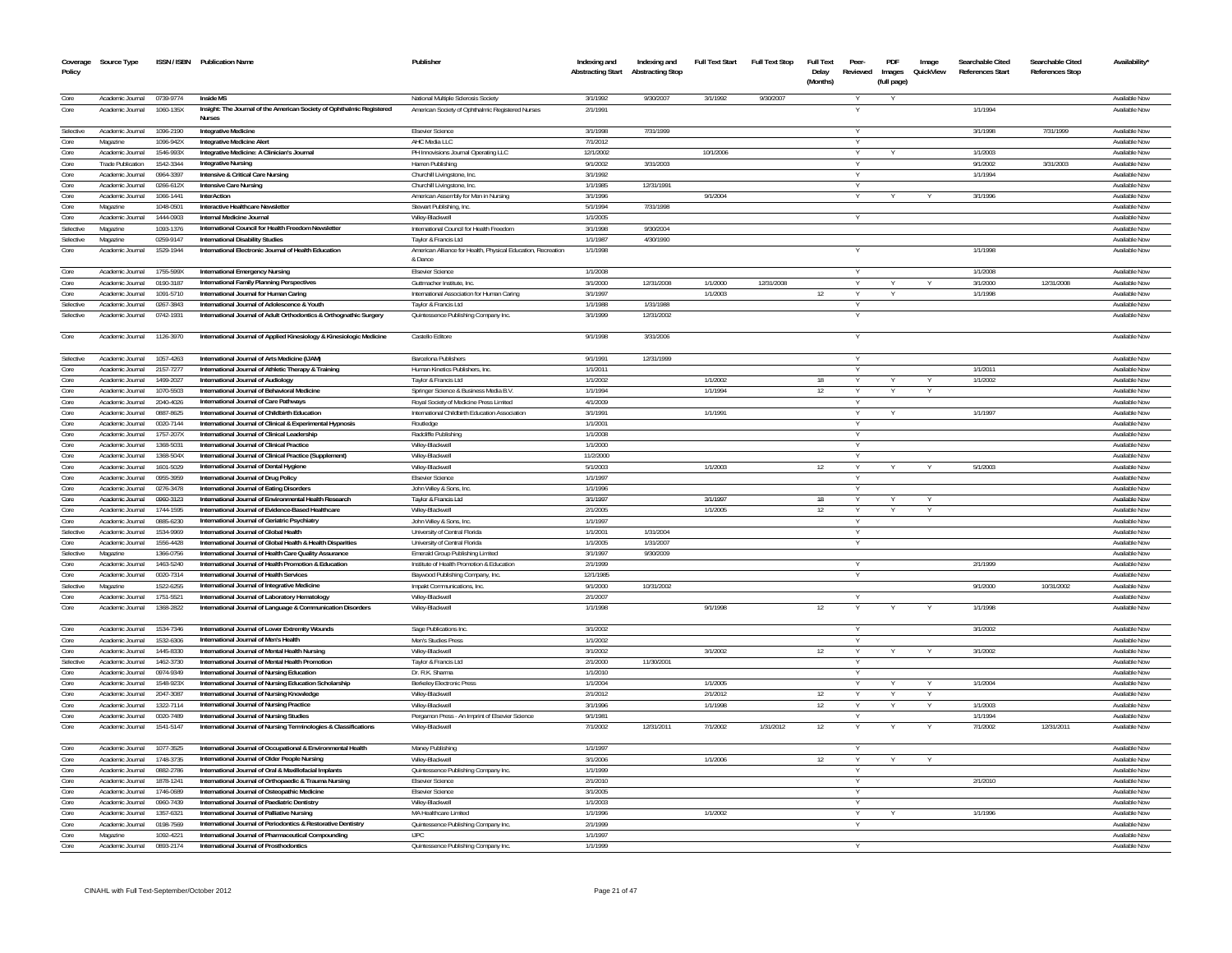| Coverage<br>Policy | Source Type                          |                        | ISSN / ISBN Publication Name                                                                               | Publisher                                                       | Indexing and<br><b>Abstracting Start</b> | Indexing and<br><b>Abstracting Stop</b> | <b>Full Text Start</b> | <b>Full Text Stop</b> | Full Text<br>Delay<br>(Months) | Peer<br>Reviewed | PDF<br>(full page) | Image<br>Images QuickView | Searchable Cited<br>References Start | Searchable Cited<br><b>References Stop</b> | <b>Availability</b>            |
|--------------------|--------------------------------------|------------------------|------------------------------------------------------------------------------------------------------------|-----------------------------------------------------------------|------------------------------------------|-----------------------------------------|------------------------|-----------------------|--------------------------------|------------------|--------------------|---------------------------|--------------------------------------|--------------------------------------------|--------------------------------|
| Core               | Academic Journal                     | 0968-0624              | International Journal of Psychiatric Nursing Research                                                      | International Journal of Psychiatric Nursing Research           | 1/1/1994                                 | 10/31/2008                              | 1/1/2005               | 10/31/2008            |                                |                  |                    |                           | 1/1/1995                             | 10/31/2008                                 | Available Nov                  |
| Core               | Academic Journal                     | 0091-2174              | International Journal of Psychiatry in Medicine                                                            | Baywood Publishing Company, Inc.                                | 3/1/1999                                 |                                         |                        |                       |                                |                  |                    |                           |                                      |                                            | Available Now                  |
| Core               | Academic Journal                     | 1068-9591              | International Journal of Rehabilitation & Health                                                           | Plenum Publishing Corporation                                   | 1/1/1995                                 | 7/31/2000                               |                        |                       |                                | $\vee$           |                    |                           | 1/1/1995                             | 7/31/2000                                  | Available Nov                  |
| Core               | Academic Journal                     | 0342-5282              | International Journal of Rehabilitation Research                                                           | Lippincott Williams & Wilkins                                   | 9/1/1983                                 |                                         |                        |                       |                                |                  |                    |                           | 1/1/1994                             |                                            | Available Now                  |
| Core               | Academic Inumal                      | 0020-7640              | International Journal of Social Psychiatry                                                                 | Sage Publications, Ltd.                                         | 3/1/2002                                 |                                         |                        |                       |                                | $\vee$           |                    |                           |                                      |                                            | Available Now                  |
| Core               | Academic Journal                     | 1754-9507              | International Journal of Speech-Language Pathology                                                         | Tavlor & Francis Ltd                                            | 2/1/2008                                 |                                         | 1/1/2008               |                       | 18                             |                  |                    |                           | 2/1/2008                             |                                            | Available Nov                  |
| Selective          | Academic Journal                     | 1050-1606              | International Journal of Sport Nutrition                                                                   | Human Kinetics Publishers, Inc.                                 | 3/1/1994                                 | 12/31/1999                              |                        |                       |                                | Y                |                    |                           |                                      |                                            | Available Nov                  |
| Core<br>Core       | Academic Journal<br>Academic Inumal  | 1526-484X<br>0172-4622 | International Journal of Sport Nutrition & Exercise Metabolism<br>International Journal of Sports Medicine | Human Kinetics Publishers, Inc.                                 | 3/1/2000<br>1/1/2004                     |                                         |                        |                       |                                | $\vee$<br>$\vee$ |                    |                           |                                      |                                            | Available Nov<br>Available Nov |
| Selective          | Academic Journal                     | 0020-773X              | International Journal of the Addictions                                                                    | Georg Thieme Verlag Stuttgart<br>Tavlor & Francis Ltd           | 10/1/1982                                | 1/31/1990                               |                        |                       |                                |                  |                    |                           |                                      |                                            | Available Nov                  |
| Selective          | Academic Inurnal                     | 0196-1365              | International Journal of Therapeutic Communities                                                           | Springer Science & Business Media B.V.                          | 1/1/1988                                 | 1/31/1988                               |                        |                       |                                |                  |                    |                           |                                      |                                            | Available Nov                  |
| Core               | Academic Journal                     | 1741-1645              | International Journal of Therapy & Rehabilitation                                                          | MA Healthcare Limited                                           | 4/1/2003                                 |                                         | 4/1/2003               |                       |                                |                  |                    |                           | 4/1/2003                             |                                            | Available Nov                  |
| Core               | Academic Journal                     | 1553-2739              | International Journal of Transgenderism                                                                    | Taylor & Francis Ltd                                            | 1/1/2005                                 |                                         |                        |                       |                                |                  |                    |                           |                                      |                                            | Available Nov                  |
| Core               | Academic Journal                     | 1075-4210              | International Journal of Trauma Nursing                                                                    | <b>Elsevier Science</b>                                         | 1/1/1995                                 | 7/31/2002                               |                        |                       |                                |                  |                    |                           | 1/1/1995                             | 7/31/2002                                  | Available Nov                  |
| Core               | Academic Journal                     | 1341-2051              | International Medical Journal                                                                              | Japan International Cultural Exchange Foundation                | 3/1/2004                                 |                                         |                        |                       |                                |                  |                    |                           |                                      |                                            | Available Nov                  |
| Core               | Academic Journal                     | 1560-3296              | <b>International Midwifery</b>                                                                             | International Confederation of Midwives                         | 1/1/1999                                 | 6/30/2009                               | 1/1/2005               | 8/31/2009             |                                | $\vee$           |                    |                           | 1/1/2000                             | 6/30/2009                                  | Available Nov                  |
| Core               | Magazine                             | 1025-1669              | International Midwifery Matters                                                                            | International Confederation of Midwives                         | 3/1/1997                                 | 11/30/1998                              |                        |                       |                                |                  |                    |                           |                                      |                                            | Available Nov                  |
| Core               | Magazine                             | 1747-6224              | International Nursing & Midwifery Link-Up                                                                  | University of Sheffield, School of Nursing and Midwifery        | 6/1/2002                                 | 6/30/2006                               |                        |                       |                                |                  |                    |                           | 6/1/2002                             | 6/30/2006                                  | Available Nov                  |
| Core               | Magazine                             | 1367-9910              | International Nursing Link-Up                                                                              | University of Sheffield, School of Nursing and Midwifery        | 9/1/1996                                 | 9/30/2001                               |                        |                       |                                |                  |                    |                           | 1/1/1998                             | 9/30/2001                                  | Available Nov                  |
| Core               | Magazine                             | 1592-6478              | <b>International Nursing Perspectives</b>                                                                  | Societa Editrice Universo                                       | 3/1/2001                                 | 12/31/2010                              |                        |                       |                                |                  |                    |                           | 3/1/2001                             | 12/31/2010                                 | Available Now                  |
| Core               | Academic Journal                     | 0020-8132              | <b>International Nursing Review</b>                                                                        | Wilev-Blackwell                                                 | 7/1/1981                                 |                                         | 1/1/1981               |                       | 12                             | v                |                    |                           | 1/1/1993                             |                                            | Available Now                  |
| Core               | Academic Journal                     | 1081-7700              | International Orem Society Newsletter                                                                      | International Orem Society for Nursing Science &<br>Scholarship | 5/1/1995                                 | 11/30/2000                              |                        |                       |                                |                  |                    |                           | 5/1/1995                             | 11/30/2000                                 | Available Nov                  |
| Core               | Academic Journal                     | 1944-0391              | International Perspectives on Sexual & Reproductive Health                                                 | Guttmacher Institute. Inc.                                      | 3/1/2009                                 |                                         | 1/1/2009               |                       |                                |                  |                    |                           | 3/1/2009                             |                                            | Available Nov                  |
| Core               | Academic Inumal                      | 1041-6102              | International Psychogeriatrics                                                                             | Cambridge University Press                                      | 3/1/1995                                 |                                         |                        |                       |                                |                  |                    |                           |                                      |                                            | Available Nov                  |
| Core               | Academic Journal                     | 0272-684X              | International Quarterly of Community Health Education                                                      | Baywood Publishing Company, Inc.                                | 3/1/1997                                 |                                         |                        |                       |                                |                  |                    |                           |                                      |                                            | Available Nov                  |
| Selective          | Academic Journal                     | 0379-0797              | International Rehabilitation Medicine                                                                      | Taylor & Francis Ltd                                            | 1/1/1982                                 | 1/31/1987                               |                        |                       |                                |                  |                    |                           |                                      |                                            | Available Nov                  |
| Core               | Academic Journal                     | 0020-8728              | <b>International Social Work</b>                                                                           | Sage Publications, Ltd.                                         | 1/1/2001                                 |                                         |                        |                       |                                |                  |                    |                           | 1/1/2001                             |                                            | Available Nov                  |
| Core               | Academic Inumal                      | 1528-3356              | International SportMed Journal                                                                             | International Federation of Sports Medicine                     | 3/1/2005                                 |                                         |                        |                       |                                |                  |                    |                           |                                      |                                            | Available Nov                  |
| Core               | Academic Journal                     |                        | International Student Journal of Nurse Anesthesia<br>International Wound Journal                           | R.L. Van Nest                                                   | 4/1/2008<br>4/1/2004                     |                                         | 4/1/2004               |                       |                                |                  |                    |                           |                                      |                                            | Available Nov<br>Available Nov |
| Core<br>Core       | Academic Journal<br>Academic Journal | 1742-4801<br>1092-4078 | Internet Journal of Academic Physician Assistants                                                          | Wiley-Blackwell<br>Internet Scientific Publications LLC         | 1/1/1997                                 |                                         | 1/1/2002               |                       | 12                             | Y                |                    |                           | 4/1/2004<br>1/1/1997                 |                                            | Available Nov                  |
| Core               | Academic Journal                     | 1523-6064              | Internet Journal of Advanced Nursing Practice                                                              | Internet Scientific Publications LLC                            | 1/1/1997                                 |                                         | 1/1/2002               |                       |                                |                  |                    |                           | 1/1/1997                             |                                            | Available Nov                  |
| Core               | Academic Journal                     | 1540-580X              | Internet Journal of Allied Health Sciences & Practice                                                      | Nova Southeastern University, College of Allied Health          | 1/1/2003                                 |                                         |                        |                       |                                | $\vee$           |                    |                           | 1/1/2003                             |                                            | Available Nov                  |
|                    |                                      |                        |                                                                                                            |                                                                 |                                          |                                         |                        |                       |                                |                  |                    |                           |                                      |                                            |                                |
| Core               | Academic Journal                     | 1092-406X              | Internet Journal of Anesthesiology                                                                         | Internet Scientific Publications LLC                            | 3/1/2000                                 |                                         | 1/1/2002               |                       |                                | Y                |                    |                           | 3/1/2000                             |                                            | Available Now                  |
| Core               | Academic Journal                     | 1092-4051              | Internet Journal of Emergency & Intensive Care Medicine                                                    | Internet Scientific Publications LLC                            | 1/1/2001                                 |                                         | 1/1/2002               |                       |                                | $\vee$           |                    |                           | 1/1/2001                             |                                            | Available Nov                  |
| Core               | Academic Journal                     | 1528-8315              | Internet Journal of Health                                                                                 | Internet Scientific Publications LLC                            | 1/1/2001                                 |                                         | 1/1/2002               |                       |                                | $\vee$           |                    |                           |                                      |                                            | Available Nov                  |
| Core               | Academic Journal                     | 1528-8250              | Internet Journal of Law. Healthcare & Ethics                                                               | Internet Scientific Publications LLC                            | 1/1/2000                                 |                                         | 1/1/2006               |                       |                                |                  |                    |                           |                                      |                                            | Available Nov                  |
| Core               | Academic Journal                     | 1531-2941              | Internet Journal of Mental Health                                                                          | Internet Scientific Publications LLC                            | 1/1/2004                                 |                                         | 1/1/2004               |                       |                                |                  |                    |                           |                                      |                                            | Available Nov                  |
| Core               | Academic Journal                     | 1540-2665              | Internet Journal of Nephrology                                                                             | Internet Scientific Publications LLC                            | 4/1/2009                                 |                                         |                        |                       |                                |                  |                    |                           |                                      |                                            | Available Nov                  |
| Core               | Academic Journal                     | 1528-8277              | Internet Journal of Pain, Symptom Control & Palliative Care                                                | Internet Scientific Publications LLC                            | 1/1/2000                                 |                                         | 1/1/2001               |                       |                                |                  |                    |                           | 1/1/2000                             |                                            | Available Nov                  |
| Core               | Academic Journal                     | 1531-2992              | Internet Journal of Rescue & Disaster Medicine                                                             | Internet Scientific Publications LLC                            | 1/1/2001                                 |                                         | 1/1/2002               |                       |                                |                  |                    |                           | 1/1/2005                             |                                            | Available Nov                  |
| Core<br>Selective  | Academic Journal                     | 1524-0274              | Internet Journal of Thoracic & Cardiovascular Surgery                                                      | Internet Scientific Publications LLC                            | 1/1/2002                                 |                                         | 1/1/2006               |                       |                                |                  |                    |                           |                                      |                                            | Available Nov                  |
| selective          | Magazine                             | 1086-5691              | <b>Internet Medicine</b>                                                                                   | MCMC LLC                                                        | 3/1/1998                                 | 11/30/2004                              |                        |                       |                                |                  |                    |                           |                                      |                                            | Available Nov<br>Available Nov |
| Selective          | Academic Journal<br>Magazine         | 1087-5301<br>1098-7142 | Internet Reference Services Quarterly<br>IntraNet Professional                                             | Taylor & Francis Ltd<br>Information Today Inc                   | 1/1/1996<br>1/1/2000                     | 11/30/2003                              |                        |                       |                                |                  |                    |                           | 1/1/1997                             |                                            | Available No                   |
| selective          | Magazine                             | 1546-3087              | Intranets                                                                                                  | Information Today Inc.                                          | 1/1/2004                                 |                                         |                        |                       |                                |                  |                    |                           |                                      |                                            | Available Nov                  |
| Core               | Academic Journal                     | 0120-5307              | Investigación & Educación en Enfermería                                                                    | Universidad de Antioquia, Facultad de Enfermeria                | 3/1/1997                                 |                                         |                        |                       |                                |                  |                    |                           | 3/1/1997                             |                                            | Available Nov                  |
| Core               | Magazine                             |                        | lowa Board of Nursing Newsletter                                                                           | lowa Board of Nursing                                           | 11/1/1999                                |                                         | 11/1/1999              |                       |                                |                  |                    |                           | 11/1/1999                            |                                            | Available Nov                  |
| Core               | Magazine                             |                        | <b>lowa Nurse Reporter</b>                                                                                 | Iowa Nurses Association                                         | 3/1/2001                                 |                                         | 1/1/2005               |                       |                                |                  |                    |                           | 3/1/2001                             |                                            | Available Nov                  |
| Selective          | Academic Journal                     | 0193-7758              | IRB: A Review of Human Subiects Research                                                                   | <b>Hastings Center</b>                                          | 1/1/2000                                 | 11/30/2000                              |                        |                       |                                | Y                |                    |                           |                                      |                                            | Available Nov                  |
| Core               | Academic Journal                     | 0193-7758              | IRB: Ethics & Human Research                                                                               | <b>Hastings Center</b>                                          | 1/1/2001                                 |                                         |                        |                       |                                |                  |                    |                           |                                      |                                            | Available Nov                  |
| Core               | Magazine                             | 0790-9667              | Irish Journal of Psychological Medicine                                                                    | MedMedia Publications Ltd                                       | 3/1/1991                                 |                                         |                        |                       |                                |                  |                    |                           |                                      |                                            | Available Nov                  |
| Core               | Magazine                             | 1463-3817              | <b>Irish Nurse</b>                                                                                         | Strathayr Publishing                                            | 7/1/2002                                 | 11/30/2007                              |                        |                       |                                |                  |                    |                           | 7/1/2002                             | 11/30/2007                                 | Available Nov                  |
| Core               | Academic Journal                     |                        | <b>ISNA Bulletin</b>                                                                                       | Indiana State Nurses Association                                | 1/1/1995                                 |                                         | 1/1/1995               |                       |                                |                  |                    |                           | 1/1/1996                             |                                            | Available Nov                  |
| Core               | Academic Journal                     | 0959-3020              | <b>Isokinetics &amp; Exercise Science</b>                                                                  | <b>IOS Press</b>                                                | 3/1/2000                                 |                                         |                        |                       |                                |                  |                    |                           | 3/1/2000                             |                                            | Available Nov                  |
| Core               | Magazine                             | 0792-7002              | Israel Journal of Occupational Therapy                                                                     | Israeli Society of Occupational Therapy                         | 2/1/2005                                 |                                         |                        |                       |                                |                  |                    |                           | 2/1/2005                             |                                            | Available No                   |
| Core               | Academic Journal                     | 2090-5483              | <b>ISRN Nursing</b>                                                                                        | International Scholarly Research Network                        | 1/1/2011                                 |                                         |                        |                       |                                |                  |                    |                           |                                      |                                            | Available Nov                  |
| Core               | Magazine                             | 0885-0046              | <b>Issues (08850046)</b>                                                                                   | National Council of State Boards of Nursing, Inc                | 6/1/1981                                 | 12/31/1999                              |                        |                       |                                |                  |                    |                           | 1/1/1994                             | 12/31/1999                                 | Available Nov                  |
| Core               | Academic Journal                     | 0146-0862              | Issues in Comprehensive Pediatric Nursing                                                                  | Taylor & Francis Ltd                                            | 3/1/1981                                 |                                         | 2/1/1998               |                       |                                |                  |                    |                           | 1/1/1995                             |                                            | Available Nov                  |
| Selective          | Magazine                             | 0161-5246              | Issues in Health Care of Womer                                                                             | Taylor & Francis Ltd                                            | 9/1/1980                                 | 11/30/1983                              |                        |                       |                                |                  |                    |                           |                                      |                                            | Available Nov                  |
| Core<br>Core       | Academic Journal<br>Academic Journal | 1531-5150<br>8756-8160 | Issues in Interdisciplinary Care<br><b>Issues in Law &amp; Medicine</b>                                    | Sage Publications Inc<br>Issues in Law & Medicine               | 1/1/2001<br>3/1/1990                     | 10/31/2001                              | 3/1/1990               |                       |                                |                  |                    |                           | 1/1/2001                             | 10/31/2001                                 | Available Nov<br>Available Nov |
| Core               | Academic Journal                     | 0161-2840              | <b>Issues in Mental Health Nursing</b>                                                                     | Taylor & Francis Ltd                                            | 7/1/1981                                 |                                         | 1/1/1998               |                       | 18                             |                  |                    | Υ                         | 1/1/1994                             |                                            | Available Nov                  |
| Core               | Academic Journal                     |                        | <b>Issues on Aging</b>                                                                                     | American Physical Therapy Association                           | 3/1/1995                                 | 7/31/2001                               |                        |                       |                                |                  |                    |                           | 3/1/1995                             | 7/31/2001                                  | Available Nov                  |
| Selective          | <b>Trade Publication</b>             | 1520-8591              | IT Health Care Strategist                                                                                  | Aspen Publishers Inc.                                           | 2/1/1999                                 | 9/30/2002                               |                        |                       |                                |                  |                    |                           | 1/1/2000                             | 9/30/2002                                  | Available Nov                  |
| Selective          | Academic Journal                     | 0392-0461              | Italian Journal of Neurological Sciences                                                                   | Springer Science & Business Media B.V.                          | 2/1/1995                                 | 10/31/1997                              |                        |                       |                                |                  |                    |                           |                                      |                                            | <b>Available Now</b>           |
|                    |                                      |                        |                                                                                                            |                                                                 |                                          |                                         |                        |                       |                                |                  |                    |                           |                                      |                                            |                                |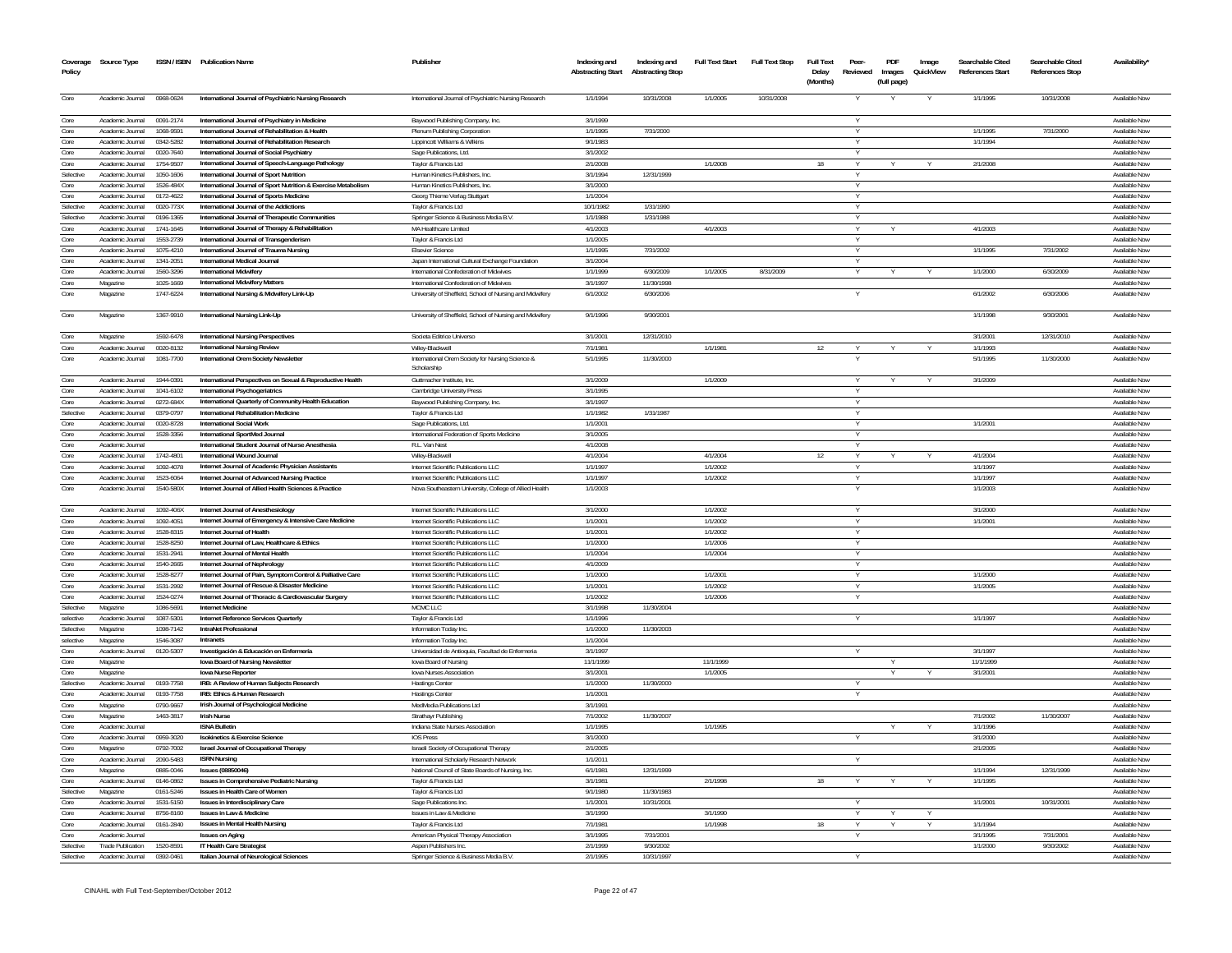| Coverage<br>Policy | Source Type                          |                        | ISSN / ISBN Publication Name                                                                       | Publisher                                                                 | Indexing and<br><b>Abstracting Start</b> | Indexing and<br><b>Abstracting Stop</b> | <b>Full Text Start</b> | <b>Full Text Stop</b> | <b>Full Text</b><br>Delay<br>(Months) | Peer-<br>Reviewed | PDF<br>Images<br>(full page) | Image<br>QuickView | Searchable Cited<br>References Start | Searchable Cited<br><b>References Stop</b> | Availability                   |
|--------------------|--------------------------------------|------------------------|----------------------------------------------------------------------------------------------------|---------------------------------------------------------------------------|------------------------------------------|-----------------------------------------|------------------------|-----------------------|---------------------------------------|-------------------|------------------------------|--------------------|--------------------------------------|--------------------------------------------|--------------------------------|
| Core               | Academic Journal                     | 0956-5159              | <b>ITIN</b>                                                                                        | British Computer Society Nursing Specialist Group                         | 2/1/1997                                 | 3/31/2007                               |                        |                       |                                       |                   |                              |                    | 2/1/1997                             | 3/31/2007                                  | Available Nov                  |
| Core               | Magazine                             | 1444-027X              | <b>J.GENCA</b>                                                                                     | Gastroenterological Nurses College of Australia Inc.                      | 4/1/2002                                 |                                         |                        |                       |                                       |                   |                              |                    | 1/1/2004                             |                                            | Available Now                  |
| Core               | Magazine                             | 1547-1896              | JAAPA: Journal of the American Academy of Physician Assistants                                     | Haymarket Media, Inc.                                                     | 12/1/1994                                |                                         |                        |                       |                                       |                   |                              |                    | 12/1/1994                            |                                            | <b>Available Nov</b>           |
| Core               | Academic Journal                     | 1535-5535              | JALA: Journal of the Association for Laboratory Automation                                         | <b>Elsevier Science</b>                                                   | 3/1/2000                                 | 12/31/2010                              |                        |                       |                                       |                   |                              |                    |                                      |                                            | Available Nov                  |
| Core               | Academic Journal                     | 0098-7484              | JAMA: Journal of the American Medical Association                                                  | American Medical Association                                              | 9/23/1983                                |                                         |                        |                       |                                       |                   |                              |                    |                                      |                                            | <b>Available Nov</b>           |
| Core               | Magazine                             | 0021-4140              | Jamaican Nurse                                                                                     | Nurses Association of Jamaica                                             | 1/1/198                                  | 1/31/1981                               |                        |                       |                                       |                   |                              |                    |                                      |                                            | Available Nov                  |
| Core               | Academic Journal                     | 1055-3290              | JANAC: Journal of the Association of Nurses in AIDS Care                                           | <b>Elsevier Science</b>                                                   | 8/1/1989                                 |                                         |                        |                       |                                       |                   |                              |                    | 1/1/1994                             |                                            | Available Nov                  |
| Core               | Academic Journal                     | 0098-6151              | JAOA: Journal of the American Osteopathic Association                                              | American Osteopathic Association                                          | 1/1/2002                                 |                                         |                        |                       |                                       |                   |                              |                    |                                      |                                            | <b>Available Now</b>           |
| Core               | Academic Journal                     | 1742-7932              | Japan Journal of Nursing Science                                                                   | Wiley-Blackwell                                                           | 6/1/2004                                 |                                         | 6/1/2004               |                       | 12                                    |                   |                              |                    | 6/1/2004                             |                                            | Available Now                  |
| Selective          | Magazine                             | 1479-697X              | <b>JBI Reports</b>                                                                                 | Wilev-Blackwell                                                           | 1/1/2003                                 | 12/31/2004                              |                        |                       |                                       |                   |                              |                    | 1/1/2004                             | 12/31/2004                                 | Available Now                  |
| Core               | Academic Journal                     | 0197-2510              | JEMS: Journal of Emergency Medical Services                                                        | <b>Elsevier Public Safety</b>                                             | 1/1/198                                  |                                         |                        |                       |                                       |                   |                              |                    | 1/1/1994                             |                                            | Available Nov                  |
| Core               | Academic Journal                     | 0099-1767              | JEN: Journal of Emergency Nursing                                                                  | <b>Elsevier Science</b>                                                   | 5/1/1981                                 |                                         |                        |                       |                                       |                   |                              |                    | 1/1/1993                             |                                            | <b>Available Now</b>           |
| Core               | Academic Journal                     | 1545-109               | JIAPAC: Journal of the International Association of Physicians in AIDS Care Sage Publications Inc. |                                                                           | 1/1/2004                                 |                                         |                        |                       |                                       |                   |                              |                    |                                      |                                            | <b>Available Nov</b>           |
| Core               | Academic Journal                     | 0027-8874              | JNCI: Journal of the National Cancer Institute                                                     | Oxford University Press / USA                                             | 6/1/1985                                 |                                         |                        |                       |                                       |                   |                              |                    |                                      |                                            | Available Now                  |
| Selective          | Academic Journal                     | 1067-8239              | JNMS: Journal of the Neuromusculoskeletal System                                                   | Data Trace Publishing Group                                               | 3/1/1996                                 | 12/31/2002                              |                        |                       |                                       | Y                 |                              |                    | 1/1/1998                             | 12/31/2002                                 | Available Now                  |
| Core               | Academic Journal                     | 1060-4162              | JOCEPS: The Journal of Chi Eta Phi Sorority                                                        | Chi Eta Phi Sorority, Inc.                                                | 1/1/1996                                 |                                         | 9/1/2004               |                       |                                       |                   |                              |                    | 1/1/1996                             |                                            | Available Nov                  |
| Core               | Academic Journal                     | 1368-7506              | JODI: Journal of Digital Information                                                               | Texas A&M University Libraries                                            | 7/1/1996                                 |                                         |                        |                       |                                       | Y                 |                              |                    |                                      |                                            | Available Now                  |
| Core               | Magazine                             | 0090-0311              | JOGN Nursing: Journal of Obstetric, Gynecologic & Neonatal Nursing                                 | Wiley-Blackwell                                                           | 9/1/1981                                 | 11/30/1984                              |                        |                       |                                       |                   |                              |                    |                                      |                                            | Available Nov                  |
| Core               | Academic Journal                     | 0884-2175              | JOGNN: Journal of Obstetric, Gynecologic & Neonatal Nursing                                        | Wiley-Blackwell                                                           | 1/1/1985                                 |                                         | 1/1/2006               |                       | 12                                    |                   |                              |                    | 1/1/1993                             |                                            | Available Now                  |
| Core               | Academic Journal                     | 1530-3004              | Johns Hopkins Advanced Studies in Medicine                                                         | Galen Publishing, LLC                                                     | 1/1/200                                  |                                         |                        |                       |                                       |                   |                              |                    |                                      |                                            | Available Nov                  |
| Core               | Magazine                             | 1558-0172              | Johns Hopkins Advanced Studies in Nursing                                                          | Galen Publishing, LLC                                                     | 3/1/2004                                 |                                         | 6/1/2008               |                       |                                       |                   |                              |                    | 3/1/2004                             |                                            | Available Now                  |
| Core               | Magazine                             | 1042-1882              | Johns Hopkins Medical Letter: Health After 50                                                      | Johns Hopkins White Papers                                                | 5/1/1991                                 |                                         |                        |                       |                                       |                   |                              |                    |                                      |                                            | Available Now                  |
| Core               | Magazine                             | 1523-8806              | Joint Commission Benchmark                                                                         | Joint Commission Resource                                                 | 1/1/2000                                 | 12/31/2011                              |                        |                       |                                       |                   |                              |                    |                                      |                                            | Available Nov                  |
| Core               | Academic Journal                     | 1553-7250              | Joint Commission Journal on Quality & Patient Safety                                               | Joint Commission Resources                                                | 1/1/2005                                 |                                         |                        |                       |                                       | Y                 |                              |                    |                                      |                                            | Available Now                  |
| Selective          | Academic Journal                     | 1549-3741              | Joint Commission Journal on Quality & Safety                                                       | <b>Joint Commission Resources</b>                                         | 1/1/2003                                 | 12/31/2004                              |                        |                       |                                       | Y                 |                              |                    |                                      |                                            | Available Nov                  |
| Selective          | Academic Journal                     | 1070-3241              | Joint Commission Journal on Quality Improvement                                                    | <b>Joint Commission Resources</b>                                         | 7/1/1993                                 | 12/31/2002                              |                        |                       |                                       | Y                 |                              |                    |                                      |                                            | Available Nov                  |
| Core               | Magazine                             | 1534-5181              | Joint Commission Perspectives on Patient Safety                                                    | <b>Joint Commission Resources</b>                                         | 4/1/2003                                 | 12/31/2011                              |                        |                       |                                       |                   |                              |                    | 1/1/2004                             | 12/31/2011                                 | Available Now                  |
| Selective          | Magazine                             | 1078-6260              | Joint Letter                                                                                       | Lippincott Williams & Wilkins                                             | 1/1/1998                                 | 5/31/2003                               |                        |                       |                                       |                   |                              |                    |                                      |                                            | Available Now                  |
| Core               | Academic Journal                     | 1520-9229              | JONA's Healthcare Law, Ethics & Regulation                                                         | Lippincott Williams & Wilkins                                             | 3/1/1999                                 |                                         |                        |                       |                                       |                   |                              |                    | 3/1/1999                             |                                            | Available Nov                  |
| Selective          | Academic Journal                     | 1076-285X              | Journal for a Just & Caring Education                                                              | Sage Publications Inc.                                                    | 1/1/1995                                 | 7/31/1999                               |                        |                       |                                       | Y                 |                              |                    |                                      |                                            | Available Nov                  |
| Core               | Academic Journal                     | 1062-2551              | Journal for Healthcare Quality: Promoting Excellence in Healthcare                                 | Wiley-Blackwell                                                           | 11/1/1992                                |                                         |                        |                       |                                       |                   |                              |                    |                                      |                                            | Available Nov                  |
| Core               | Academic Journal                     | 1555-4155              | Journal for Nurse Practitioners                                                                    | <b>Fisevier Science</b>                                                   | 7/1/2005                                 |                                         |                        |                       |                                       |                   |                              |                    | 1/1/2006                             |                                            | Available Now                  |
| Core               | Academic Journal                     | 1098-7886              | Journal for Nurses in Staff Development                                                            | Lippincott Williams & Wilkins                                             | 5/1/1998                                 |                                         |                        |                       |                                       |                   |                              |                    | 1/1/2003                             |                                            | Available Nov                  |
| Core               | Academic Journal                     | 0193-3922              | Journal for Specialists in Group Work                                                              | Routledge                                                                 | 3/1/2006                                 |                                         | 1/1/2006               |                       | 18                                    | Y                 | Y                            | V                  |                                      |                                            | Available Now                  |
| Core               | Academic Journal                     | 1539-0136              | Journal for Specialists in Pediatric Nursing                                                       | Wiley-Blackwel                                                            | 1/1/2002                                 |                                         | 1/1/2002               |                       | 12                                    |                   |                              |                    | 1/1/2002                             |                                            | Available Now                  |
| Core               | Academic Journal                     | 1544-3167              | Journal for Vascular Ultrasound                                                                    | Society for Vascular Ultrasound                                           | 3/1/2003                                 |                                         |                        |                       |                                       |                   |                              |                    | 3/1/2003                             |                                            | Available Now                  |
| Core               | Magazine                             | 1351-0622              | Journal of Accident & Emergency Medicine                                                           | <b>BMJ Publishing Group</b>                                               | 3/1/1994                                 | 11/30/2000                              |                        |                       |                                       |                   |                              |                    | 1/1/1998                             | 11/30/2000                                 | Available Now                  |
| Selective          | Magazine                             | 0894-9255              | Journal of Acquired Immune Deficiency Syndromes                                                    | Lippincott Williams & Wilkins                                             | 1/1/1988                                 | 1/31/1990                               |                        |                       |                                       |                   |                              |                    |                                      |                                            | Available Nov                  |
| Core               | Academic Journal                     | 2158-8686              | Journal of Acute Care Physical Therapy                                                             | Acute Care Section - APTA. Inc                                            | 9/1/201                                  |                                         |                        |                       |                                       |                   |                              |                    | 9/1/2010                             |                                            | Available Nov                  |
| Core               | Academic Journal                     | 1088-4602              | Journal of Addictions Nursing                                                                      | Taylor & Francis Ltd.                                                     | 3/1/1996                                 |                                         | 7/1/2003               |                       | 18                                    |                   |                              |                    | 3/1/1996                             |                                            | Available Now                  |
| Core               | Academic Journal                     | 1055-0887              | Journal of Addictive Diseases                                                                      | Tavlor & Francis Ltd                                                      | 3/1/200                                  |                                         |                        |                       |                                       |                   |                              |                    |                                      |                                            | Available Nov                  |
| Core               | Academic Journal                     | 1054-139X              | Journal of Adolescent Health                                                                       | <b>Elsevier Science</b>                                                   | 5/1/1991                                 |                                         |                        |                       |                                       | Y                 |                              |                    |                                      |                                            | Available Now                  |
| Selective          | Academic Journal                     | 0197-0070              | Journal of Adolescent Health Care                                                                  | <b>Fisevier Science</b>                                                   | 6/1/1983                                 | 11/30/1990                              |                        |                       |                                       |                   |                              |                    |                                      |                                            | Available Now                  |
| Core<br>Core       | Academic Journal<br>Magazine         | 1466-8203<br>0897-2869 | Journal of Adult Protection<br>Journal of Advanced Medical-Surgical Nursing                        | Pier Professional Ltd<br><b>Aspen Publishers Inc.</b>                     | 2/1/2000<br>12/1/1988                    | 12/31/1989                              |                        |                       |                                       |                   |                              |                    | 2/1/2000                             |                                            | Available Now<br>Available Now |
|                    |                                      |                        | Journal of Advanced Nursing                                                                        |                                                                           |                                          |                                         | 1/1/1981               |                       |                                       |                   |                              |                    | 1/1/1994                             |                                            |                                |
| Core<br>Core       | Academic Journal<br>Academic Journal | 0309-2402<br>1470-5664 |                                                                                                    | Wiley, Rlackwell                                                          | 9/1/1981<br>4/1/2002                     |                                         |                        |                       | 12                                    |                   |                              |                    | 4/1/2002                             |                                            | Available Now<br>Available Now |
| Core               | Academic Journal                     | 1092-6771              | Journal of Advanced Perioperative Care                                                             | Association for Perioperative Practice                                    | 12/1/2000                                |                                         |                        |                       |                                       |                   |                              |                    |                                      |                                            | Available Nov                  |
| Core               | Academic Journal                     | 0898-2643              | Journal of Aggression, Maltreatment & Trauma                                                       | Taylor & Francis Ltd<br>Sage Publications Inc.                            | 2/1/1993                                 |                                         |                        |                       |                                       |                   |                              |                    | 1/1/1999                             |                                            | Available Now                  |
| Core               | Academic Journal                     | 1063-8652              | Journal of Aging & Health<br>Journal of Aging & Physical Activity                                  | Human Kinetics Publishers. Inc.                                           | 1/1/1997                                 |                                         |                        |                       |                                       |                   |                              |                    |                                      |                                            | Available Now                  |
| Core               | Academic Journal                     | 0895-9420              | Journal of Aging & Social Policy                                                                   | Tavlor & Francis Ltd                                                      | 6/1/1996                                 |                                         |                        |                       |                                       |                   |                              |                    |                                      |                                            | Available Now                  |
| Core               | Academic Journal                     | 1059-924X              | Journal of Agromedicine                                                                            | Taylor & Francis Ltd                                                      | 1/1/2000                                 |                                         |                        |                       |                                       |                   |                              |                    |                                      |                                            | Available Now                  |
| Core               | Magazine                             | 1060-5487              | Journal of AHIMA                                                                                   | American Health Information Management Association                        | 8/1/1991                                 |                                         |                        |                       |                                       |                   |                              |                    | 1/1/1994                             |                                            | Available Now                  |
|                    |                                      |                        |                                                                                                    |                                                                           |                                          |                                         |                        |                       |                                       |                   |                              |                    |                                      |                                            |                                |
| Core<br>Core       | Academic Journal                     | 1046-9095<br>0090-1482 | Journal of Air Medical Transport<br>Journal of Alcohol & Drug Education                            | <b>Fisevier Science</b><br>American Alcohol & Drug Information Foundation | 1/1/1992<br>9/1/1993                     | 11/30/1992                              | 9/1/1993               |                       |                                       |                   |                              |                    |                                      |                                            | Available Now<br>Available Now |
|                    | Academic Journal                     | 0090-7421              | Journal of Allied Health                                                                           |                                                                           | 11/1/1981                                |                                         |                        |                       |                                       |                   |                              |                    | 1/1/1994                             |                                            |                                |
| Core               | Academic Journal                     | 1075-5535              |                                                                                                    | American Society of Allied Health Professionals                           | 3/1/1998                                 |                                         | 2/1/1998               |                       |                                       |                   |                              |                    | 3/1/1998                             |                                            | Available Now<br>Available Now |
| Core               | Academic Journal                     | 0148-9917              | Journal of Alternative & Complementary Medicine                                                    | Mary Ann Liebert, Inc.                                                    |                                          |                                         | 1/1/1999               | 12/31/2005            | 12                                    |                   |                              |                    |                                      |                                            | Available Now                  |
| Core<br>Core       | Academic Journal<br>Academic Journal | 0744-8481              | Journal of Ambulatory Care Management<br>Journal of American College Health                        | Lippincott Williams & Wilkins                                             | 8/1/1981<br>1/1/1994                     |                                         | 1/1/1994               |                       | 18                                    |                   |                              |                    |                                      |                                            | Available Now                  |
| Core               | Academic Journal                     | 1543.4826              |                                                                                                    | Tavlor & Francis Ltd<br>Association of American Physicians & Surgeons     | 3/1/2003                                 |                                         |                        |                       |                                       |                   |                              |                    |                                      |                                            | Available Now                  |
| Selective          | Academic Journal                     | 1094-5458              | Journal of American Physicians & Surgeons<br>Journal of Anti-Aging Medicine                        | Mary Ann Liebert. Inc                                                     | 3/1/2001                                 | 12/31/2003                              |                        |                       |                                       |                   |                              |                    |                                      |                                            | Available Now                  |
| Selective          | Academic Inurnal                     | 0887-6185              | Journal of Anxiety Disorders                                                                       | Pergamon Press - An Imprint of Elsevier Science                           | 1/1/1990                                 | 1/31/1990                               |                        |                       |                                       |                   |                              |                    |                                      |                                            | Available Now                  |
| Core               | Academic Journal                     | 1065.8483              | Journal of Applied Biomechanics                                                                    | Human Kinetics Publishers. Inc.                                           | 2/1/1997                                 |                                         |                        |                       |                                       |                   |                              |                    |                                      |                                            | Available Now                  |
| Core               | Academic Inumal                      | 0733.4648              | Journal of Applied Gerontology                                                                     | Sage Publications Inc.                                                    | 3/1/2001                                 |                                         |                        |                       |                                       |                   |                              |                    |                                      |                                            | Available Now                  |
| Core               | Academic Journal                     | 1537-064X              | Journal of Applied Research                                                                        | Therapeutic Solutions LLC                                                 | 2/1/2001                                 |                                         |                        |                       |                                       |                   |                              |                    |                                      |                                            | Available Nov                  |
| Core               | Academic Inumal                      | 0146-4310              | Journal of Applied Social Sciences                                                                 | Springer Publishing Company, Inc.                                         | 9/1/1997                                 | 3/31/1999                               |                        |                       |                                       |                   |                              |                    | 9/1/1997                             | 3/31/1999                                  | Available Now                  |
|                    |                                      |                        |                                                                                                    |                                                                           |                                          |                                         |                        |                       |                                       |                   |                              |                    |                                      |                                            |                                |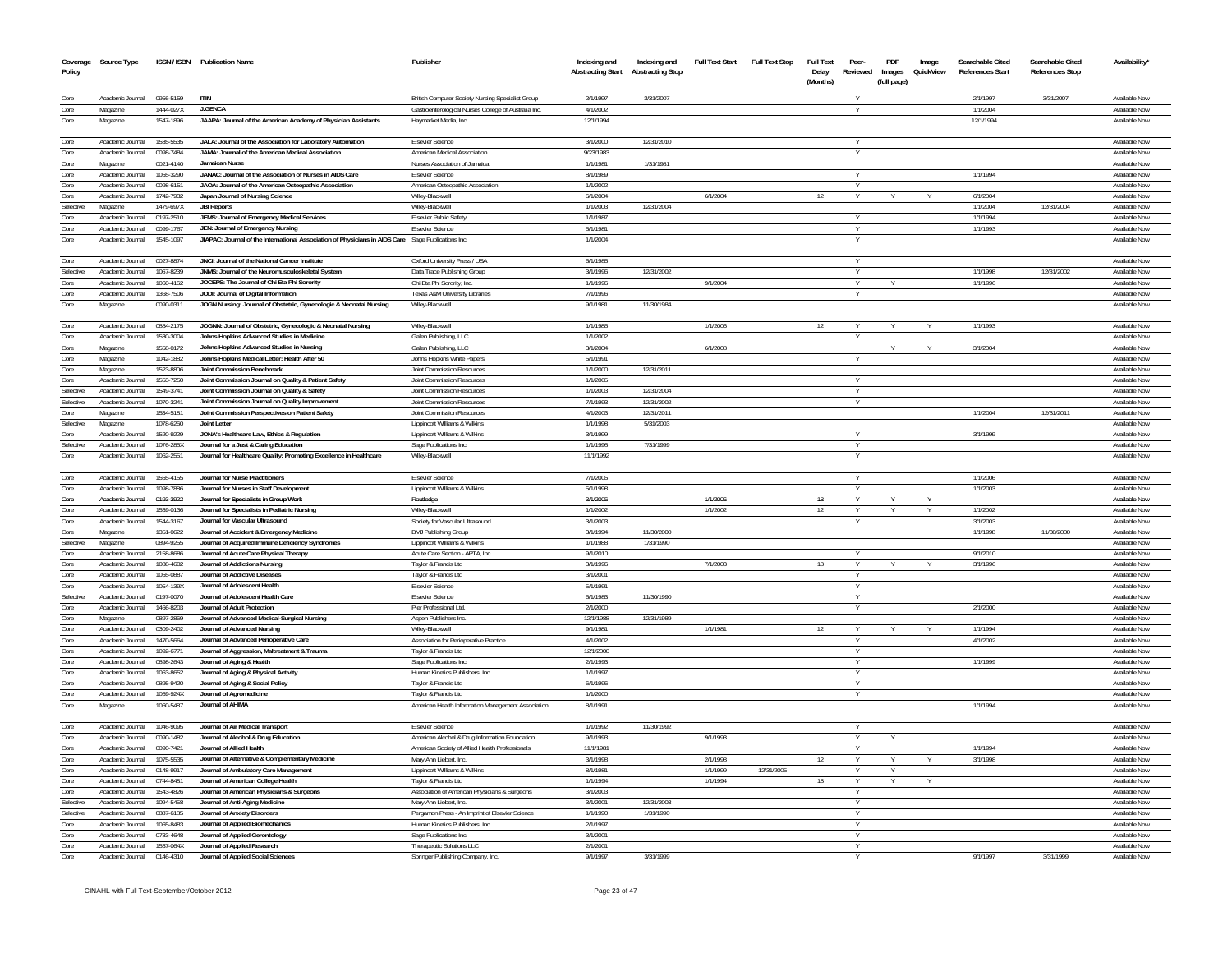| Policy       | Coverage Source Type                 |                        | ISSN / ISBN Publication Name                                                             | Publisher                                                                          | Indexing and<br>Abstracting Start Abstracting Stop | Indexing and | <b>Full Text Start</b> | <b>Full Text Stop</b> | <b>Full Text</b><br>Delay<br>(Months) | Peer-<br>Reviewed | PDF<br>Images<br>(full page) | Image<br>QuickView | Searchable Cited<br><b>References Start</b> | Searchable Cited<br><b>References Stop</b> | Availability*                  |
|--------------|--------------------------------------|------------------------|------------------------------------------------------------------------------------------|------------------------------------------------------------------------------------|----------------------------------------------------|--------------|------------------------|-----------------------|---------------------------------------|-------------------|------------------------------|--------------------|---------------------------------------------|--------------------------------------------|--------------------------------|
| Core         | Magazine                             |                        | Journal of Aquatic Physical Therapy                                                      | American Physical Therapy Association, Aquatic Physical<br><b>Therapy Section</b>  | 5/1/1996                                           |              |                        |                       |                                       |                   |                              |                    | 5/1/1996                                    |                                            | Available Now                  |
| Core         | Academic Journal                     | 1062-6050              | Journal of Athletic Training                                                             | Allen Press Publishing Services Inc.                                               | 3/1/1993                                           |              |                        |                       |                                       |                   |                              |                    | 3/1/1993                                    |                                            | Available Now                  |
| Selective    | Academic Journal                     | 0963-7133              | Journal of Audiological Medicine                                                         | John Wiley & Sons, Inc.                                                            | 1/1/1997                                           | 9/30/2002    | 1/1/2000               | 12/31/2002            |                                       |                   |                              |                    |                                             |                                            | Available Now                  |
| Core         | Academic Journal                     | 0162-325               | Journal of Autism & Developmental Disorders                                              | Springer Science & Business Media B.V.                                             | 9/1/1993                                           |              | 9/1/1993               |                       | 12                                    |                   |                              |                    |                                             |                                            | Available Nov                  |
| Core         | Academic Journal                     | 1053-8127              | Journal of Back & Musculoskeletal Rehabilitation                                         | <b>IOS Press</b>                                                                   | 3/1/2000                                           |              |                        |                       |                                       |                   |                              |                    |                                             |                                            | Available Now                  |
| Core         | Academic Journal                     | 0160-7715              | Journal of Behavioral Medicine                                                           | Springer Science & Business Media B.V.                                             | 9/1/1982                                           |              |                        |                       |                                       |                   |                              |                    |                                             |                                            | Available Now                  |
| Core         | Academic Journal                     | 1110-7243              | Journal of Biomedicine & Biotechnology                                                   | Hindawi Publishing Corporation                                                     | 1/1/2001                                           |              | 1/1/2006               |                       |                                       |                   |                              |                    |                                             |                                            | Available Now                  |
| Core         | Academic Journal                     | 0095-7984              | Journal of Black Psychology                                                              | Sage Publications Inc.                                                             | 2/1/2001                                           |              |                        |                       |                                       | Y                 |                              |                    |                                             |                                            | Available Now                  |
| Core<br>Core | Academic Journal                     | 1360-8592              | Journal of Bodywork & Movement Therapies                                                 | Churchill Livingstone, Inc.                                                        | 10/1/1996                                          |              |                        |                       |                                       |                   |                              |                    | 10/1/1996                                   |                                            | Available Nov                  |
| Core         | Academic Journal<br>Academic Journal | 0021-9355<br>0301-620X | Journal of Bone & Joint Surgery, American Volume                                         | Journal of Bone & Joint Surgery, Inc.                                              | 7/1/1999<br>9/1/1999                               |              |                        |                       |                                       |                   |                              |                    |                                             |                                            | Available Now<br>Available Now |
| Selective    | Academic Journal                     | 0273-8481              | Journal of Bone & Joint Surgery, British Volume<br>Journal of Burn Care & Rehabilitation | British Editorial Society of Bone & Joint Surgery<br>Lippincott Williams & Wilkins | 1/1/1982                                           | 11/30/2005   |                        |                       |                                       | Y<br>Y            |                              |                    | 1/1/1996                                    | 11/30/2005                                 | Available Now                  |
| Core         | Academic Journal                     | 1559-047X              | Journal of Burn Care & Research                                                          | Lippincott Williams & Wilkins                                                      | 1/1/2006                                           |              |                        |                       |                                       |                   |                              |                    |                                             |                                            | Available Nov                  |
| Selective    | Magazine                             | 0960-9768              | Journal of Cancer Care                                                                   | Churchill Livingstone, Inc.                                                        | 1/1/1992                                           | 10/31/1996   |                        |                       |                                       |                   |                              |                    |                                             |                                            | Available Now                  |
| Core         | Academic Journal                     | 0885-8195              | Journal of Cancer Education                                                              | Springer Science & Business Media B.V.                                             | 6/1/1986                                           |              |                        |                       |                                       |                   |                              |                    |                                             |                                            | Available Now                  |
| Selective    | Academic Journal                     | 1529-9775              | Journal of Cannabis Therapeutics                                                         | Taylor & Francis Ltd                                                               | 3/1/2001                                           | 3/31/2004    |                        |                       |                                       | Y                 |                              |                    |                                             |                                            | Available Now                  |
| Core         | Academic Journal                     | 1071-9164              | Journal of Cardiac Failure                                                               | W B Saunders                                                                       | 3/1/1994                                           |              |                        |                       |                                       | v                 |                              |                    |                                             |                                            | Available Now                  |
| Core         | Academic Journal                     | 0886-0440              | Journal of Cardiac Surgery                                                               | Wilev-Blackwell                                                                    | 1/1/2000                                           |              |                        |                       |                                       | Y                 |                              |                    |                                             |                                            | Available Now                  |
| Core         | Academic Journal                     | 0883-9212              | Journal of Cardiopulmonary Rehabilitation                                                | Lippincott Williams & Wilkins                                                      | 1/1/1991                                           | 11/30/2006   |                        |                       |                                       |                   |                              |                    | 1/1/1995                                    | 11/30/2006                                 | Available Now                  |
| Core         | Academic Journal                     | 1932-7501              | Journal of Cardiopulmonary Rehabilitation & Prevention                                   | Lippincott Williams & Wilkins                                                      | 1/1/2007                                           |              |                        |                       |                                       |                   |                              |                    | 1/1/2007                                    |                                            | Available Now                  |
| Core         | Academic Journal                     | 1045-3873              | Journal of Cardiovascular Electrophysiology                                              | Wiley-Blackwell                                                                    | 2/1/1990                                           |              | 1/1/1990               |                       | 12                                    |                   | Y                            |                    |                                             |                                            | Available Now                  |
| Core         | Academic Journal                     | 0889-4655              | Journal of Cardiovascular Nursing                                                        | Lippincott Williams & Wilkins                                                      | 11/1/1986                                          |              | 1/1/1999               | 12/31/2005            |                                       |                   | Y                            |                    | 1/1/1999                                    |                                            | Available Now                  |
| Core         | Academic Journal                     | 1081-6755              | Journal of Care Management                                                               | Mason Medical Communications Incorporated                                          | 6/1/1995                                           | 6/30/2000    |                        |                       |                                       |                   |                              |                    | 6/1/1995                                    | 6/30/2000                                  | Available Now                  |
| Core         | Magazine                             | 1061-3706              | Journal of Case Management                                                               | Springer Publishing Company, Inc.                                                  | 3/1/1992                                           | 12/31/1998   |                        |                       |                                       |                   |                              |                    | 3/1/1993                                    | 12/31/1998                                 | Available Now                  |
| Core         | Academic Journal                     | 0897-9685              | Journal of Child & Adolescent Psychiatric & Mental Health Nursing                        | Wiley-Blackwell                                                                    | 7/1/1988                                           | 10/31/1993   |                        |                       |                                       |                   |                              |                    |                                             |                                            | Available Nov                  |
| Core         | Academic Journal                     | 1073-6077              | Journal of Child & Adolescent Psychiatric Nursing                                        | Wiley-Blackwell                                                                    | 1/1/1994                                           |              | 7/1/1998               |                       | 12                                    | v                 |                              |                    | 1/1/1995                                    |                                            | Available Now                  |
| Core         | Academic Journal                     | 1067-828X              | Journal of Child & Adolescent Substance Abuse                                            | Taylor & Francis Ltd                                                               | 5/1/1994                                           |              |                        |                       |                                       |                   |                              |                    | 1/1/1996                                    |                                            | Available Now                  |
| Core         | Magazine                             | 1098-7134              | Journal of Child & Family Nursing                                                        | Lippincott Williams & Wilkins                                                      | 11/1/1998                                          | 7/31/2001    |                        |                       |                                       |                   |                              |                    | 11/1/1998                                   | 7/31/2001                                  | Available Now                  |
| Core         | Academic Journal                     | 1537-9418              | Journal of Child Custody                                                                 | Taylor & Francis Ltd                                                               | 3/1/2005                                           |              |                        |                       |                                       | $\vee$            |                              |                    |                                             |                                            | Available Now                  |
| Core         | Academic Journal                     | 1367-4935              | Journal of Child Health Care                                                             | Sage Publications, Ltd                                                             | 3/1/1997                                           |              |                        |                       |                                       |                   |                              |                    | 1/1/1998                                    |                                            | Available Now                  |
| Core         | Academic Journal                     | 0305-0009              | Journal of Child Language                                                                | Cambridge University Press                                                         | 2/1/1996                                           |              |                        |                       |                                       |                   |                              |                    | 2/1/1996                                    |                                            | Available Now                  |
| Core         | Academic Journal                     | 1053-8712              | Journal of Child Sexual Abuse                                                            | Taylor & Francis Ltd                                                               | 6/1/1992                                           |              |                        |                       |                                       |                   |                              |                    | 1/1/1999                                    |                                            | Available Now                  |
| Selective    | Academic Journal                     | 0276-6256              | Journal of Children in Contemporary Society                                              | Haworth Press, Inc.                                                                | 9/1/1981                                           | 1/31/1989    |                        |                       |                                       |                   |                              |                    |                                             |                                            | Available Now                  |
| Core         | Academic Journal                     | 1753-1594              | Journal of Children's & Young People's Nursing                                           | MA Healthcare Limited                                                              | 1/1/2008                                           | 3/31/2008    | 2/1/2008               | 3/31/2008             |                                       |                   |                              |                    |                                             |                                            | Available Nov                  |
| Core         | Academic Journal                     | 0143-8042              | Journal of Chinese Medicine                                                              | Pacific College of Oriental Medicine                                               | 5/1/1999                                           |              | 2/1/2005               |                       |                                       |                   |                              |                    | 1/1/2003                                    |                                            | Available Now                  |
| Core         | Academic Journal                     | 1042-5055              | Journal of Chiropractic Education                                                        | Association of Chiropractic Colleges                                               | 9/1/1995                                           |              |                        |                       |                                       | $\vee$            |                              |                    | 1/1/1999                                    |                                            | Available Now                  |
| Core         | Academic Journal                     | 1556-3499              | Journal of Chiropractic Humanities                                                       | National University of Health Sciences                                             | 1/1/1993                                           |              |                        |                       |                                       |                   |                              |                    | 1/1/1993                                    |                                            | Available Nov                  |
| Core         | Academic Journal                     | 1556-3707              | Journal of Chiropractic Medicine                                                         | <b>Elsevier Science</b>                                                            | 3/1/2002                                           |              |                        |                       |                                       |                   |                              |                    | 3/1/2002                                    |                                            | Available Nov                  |
| Core         | Academic Journal                     | 0743-2550              | Journal of Christian Nursing                                                             | Lippincott Williams & Wilkins                                                      | 1/1/1984                                           |              |                        |                       |                                       |                   |                              |                    | 1/1/1994                                    |                                            | Available Now                  |
| Core         | Academic Journal                     | 1057-3321              | Journal of Chronic Fatigue Syndrome                                                      | Taylor & Francis Ltd                                                               | 1/1/1995                                           | 12/31/2007   |                        |                       |                                       |                   |                              |                    |                                             |                                            | Available Now                  |
| Selective    | Academic Journal                     | 1532-3285              | Journal of Clinical Activities, Assignments & Handouts in Psychotherapy<br>Practice      | Taylor & Francis Ltd                                                               | 1/1/2001                                           | 10/31/2002   |                        |                       |                                       |                   |                              |                    | 1/1/2002                                    | 10/31/2002                                 | Available Nov                  |
| Selective    | Academic Journal                     | 1361-5874              | Journal of Clinical Effectiveness                                                        | Emerald Group Publishing Limited                                                   | 1/1/1996                                           | 12/31/1998   |                        |                       |                                       | $\vee$            |                              |                    |                                             |                                            | Available Now                  |
| Core         | Academic Journal                     | 1046-7890              | Journal of Clinical Ethics                                                               | University Publishing Group Inc                                                    | 3/1/1993                                           |              |                        |                       |                                       |                   |                              |                    |                                             |                                            | Available Nov                  |
| Core         | Academic Journal                     | 1467-5277              | Journal of Clinical Governance                                                           | Radcliffe Publishing                                                               | 6/1/1999                                           | 12/31/2002   |                        |                       |                                       | Y                 |                              |                    | 6/1/1999                                    | 12/31/2002                                 | Available Nov<br>Available Nov |
| Core<br>Core | Academic Journal                     | 0887-8013              | Journal of Clinical Laboratory Analysis                                                  | John Wiley & Sons, Inc                                                             | 1/1/2005                                           |              |                        |                       |                                       |                   |                              |                    |                                             |                                            |                                |
| Core         | Academic Journal<br>Academic Journa  | 0736-0258<br>0962-1067 | Journal of Clinical Neurophysiology<br>Journal of Clinical Nursing                       | Lippincott Williams & Wilkins<br>Wiley-Blackwell                                   | 1/1/1995<br>1/1/1992                               |              | 1/1/1992               |                       |                                       |                   |                              |                    | 1/1/1994                                    |                                            | Available Nov<br>Available Nov |
| Core         | Academic Journal                     | 0732-183X              | Journal of Clinical Oncology                                                             | American Society of Clinical Oncology                                              | 1/1/1997                                           |              |                        |                       |                                       |                   |                              |                    |                                             |                                            | Available Nov                  |
| Core         | Academic Journa                      | 079-6533               | Journal of Clinical Outcomes Management                                                  | Turner White Communications                                                        | 1/1/2000                                           |              |                        |                       |                                       |                   |                              |                    |                                             |                                            | Available Nov                  |
| Core         | Academic Journal                     | 0303-6979              | Journal of Clinical Periodontology                                                       | Wilev-Blackwel                                                                     | 1/2/2003                                           |              |                        |                       |                                       |                   |                              |                    |                                             |                                            | Available Nov                  |
| Core         | Academic Journal                     | 0091-2700              | Journal of Clinical Pharmacology                                                         | Sage Publications Inc.                                                             | 1/1/200                                            |              |                        |                       |                                       |                   |                              |                    |                                             |                                            | Available Nov                  |
| Core         | Academic Journal                     | 0269-4727              | Journal of Clinical Pharmacy & Therapeutics                                              | Wilev-Blackwell                                                                    | 10/1/198                                           |              | 1/1/1998               |                       | 12                                    |                   |                              |                    |                                             |                                            | Available Nov                  |
| Selective    | Academic Journal                     | 0021-9762              | Journal of Clinical Psychology                                                           | John Wiley & Sons, Inc.                                                            | 10/1/1982                                          | 1/31/1992    |                        |                       |                                       |                   |                              |                    |                                             |                                            | Available Nov                  |
| Core         | Magazine                             |                        | Journal of Clinical Systems Management                                                   | Metier Publications                                                                | 1/1/2002                                           | 5/31/2005    |                        |                       |                                       |                   |                              |                    | 1/1/2002                                    | 5/31/2005                                  | Available Nov                  |
| Core         | Magazine                             | 1062-2969              | Journal of Cognitive Rehabilitation                                                      | NeuroScience Publishers                                                            | 1/1/1992                                           |              |                        |                       |                                       |                   |                              |                    | 1/1/1994                                    |                                            | Available Nov                  |
| Core         | Academic Journal                     | 0021-9924              | Journal of Communication Disorders                                                       | <b>Elsevier Science</b>                                                            | 3/1/1995                                           |              |                        |                       |                                       |                   |                              |                    |                                             |                                            | Available Nov                  |
| Core         | Academic Journal                     | 0094-5145              | Journal of Community Health                                                              | Springer Science & Business Media B.V                                              | 6/1/1981                                           |              |                        |                       |                                       |                   |                              |                    |                                             |                                            | Available Nov                  |
| Core         | Academic Journal                     | 0737-0016              | Journal of Community Health Nursing                                                      | Taylor & Francis Ltd                                                               | 3/1/1984                                           |              | 3/1/1984               |                       | 18                                    |                   |                              |                    | 1/1/1994                                    |                                            | Available Nov                  |
| Core         | Academic Journal                     | 0263-4465              | Journal of Community Nursing                                                             | PTM Publishers Limited                                                             | 4/1/1992                                           |              | 1/1/2005               |                       |                                       |                   |                              |                    | 1/1/1993                                    |                                            | Available Nov                  |
| Core         | Academic Journal                     | 1070-5422              | Journal of Community Practice                                                            | Taylor & Francis Ltd                                                               | 3/1/1996                                           |              |                        |                       |                                       |                   |                              |                    | 3/1/1996                                    |                                            | Available Nov                  |
| Selective    | Academic Journa                      | 0090-4392              | Journal of Community Psychology                                                          | John Wiley & Sons, Inc.                                                            | 7/1/1990                                           | 7/31/1990    |                        |                       |                                       |                   |                              |                    |                                             |                                            | Available Nov                  |
| Selective    | Academic Journal                     | 0022-006X              | Journal of Consulting & Clinical Psychology                                              | American Psychological Association                                                 | 12/1/1986                                          | 10/31/1990   |                        |                       |                                       |                   |                              |                    |                                             |                                            | Available Now                  |
| Core         | Academic Journal                     | 1539-8285              | Journal of Consumer Health on the Internet                                               | Taylor & Francis Ltd                                                               | 1/1/2003                                           |              |                        |                       |                                       |                   |                              |                    | 1/1/2003                                    |                                            | Available Nov                  |
| Core         | Academic Journal                     | 0022-0124              | Journal of Continuing Education in Nursing                                               | <b>SLACK Incorporated</b>                                                          | 9/1/1981                                           |              | 1/1/2003               | 12/31/2010            |                                       |                   | Υ                            |                    | 1/1/1993                                    |                                            | Available Now                  |
| Core         | Academic Journal                     | 0894-1912              | Journal of Continuing Education in the Health Professions                                | John Wiley & Sons. In                                                              | 1/1/1988                                           |              | 1/1/1997               |                       | 12                                    |                   |                              |                    |                                             |                                            | Available Nov                  |
| Core         | Academic Journal                     | 1522-8606              | Journal of Continuing Education Topics & Issues                                          | American Medical Technologists                                                     | 1/1/1999                                           |              | 11/1/2004              |                       |                                       |                   |                              |                    | 1/1/1999                                    |                                            | Available Now                  |
| Core         | Academic Journal                     | 1533-2691              | Journal of Couple & Relationship Therapy                                                 | Taylor & Francis Ltd                                                               | 3/1/2002                                           |              |                        |                       |                                       |                   |                              |                    |                                             |                                            | Available Now                  |
| Selective    | Academic Journal                     | 0890-2739              | Journal of Craniomandibular Disorders                                                    | Quintessence Publishing Company Inc                                                | 4/1/1989                                           | 10/31/1989   |                        |                       |                                       |                   |                              |                    |                                             |                                            | Available Now                  |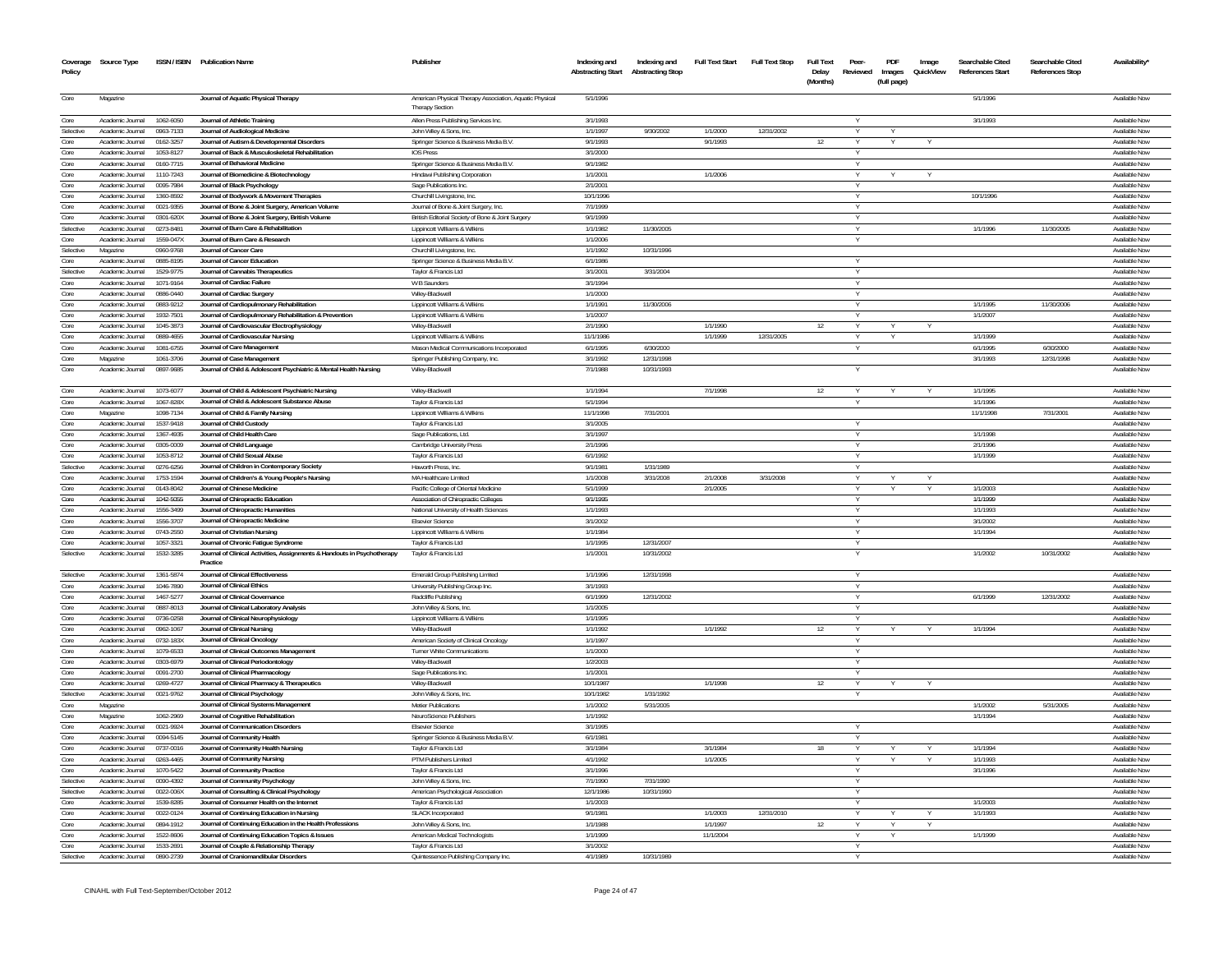| Policy       | Coverage Source Type                 |                        | ISSN / ISBN Publication Name                                                                        | Publisher                                                                           | Indexing and<br><b>Abstracting Start</b> | Indexing and<br><b>Abstracting Stop</b> | <b>Full Text Start</b> | <b>Full Text Stop</b> | <b>Full Text</b><br>Delay<br>(Months) | Peer<br>Reviewed | PDF<br>Images<br>(full page) | Image<br>QuickView | Searchable Cited<br><b>References Start</b> | Searchable Cited<br><b>References Stop</b> | Availability'                                |
|--------------|--------------------------------------|------------------------|-----------------------------------------------------------------------------------------------------|-------------------------------------------------------------------------------------|------------------------------------------|-----------------------------------------|------------------------|-----------------------|---------------------------------------|------------------|------------------------------|--------------------|---------------------------------------------|--------------------------------------------|----------------------------------------------|
| Selective    | Academic Journal                     | 0734-5410              | Journal of Cranio-Mandibular Practice                                                               | Chroma Incorporated                                                                 | 1/1/1989                                 | 7/31/1989                               |                        |                       |                                       |                  |                              |                    |                                             |                                            | Available Now                                |
| Core         | Academic Journal                     | 0883-9441              | Journal of Critical Care                                                                            | W B Saunders                                                                        | 3/1/1997                                 |                                         |                        |                       |                                       | $\vee$           |                              |                    |                                             |                                            | <b>Available Now</b>                         |
| Selective    | Academic Inurnal                     | 1040-0257              | Journal of Critical Illness                                                                         | Cliggott Publishing Company                                                         | 1/1/1994                                 | 6/30/2003                               |                        |                       |                                       | v                |                              |                    |                                             |                                            | Available Now                                |
| Core         | Academic Journal                     | 0022-0221              | Journal of Cross-Cultural Psychology                                                                | Sage Publications Inc.                                                              | 1/1/2001                                 |                                         |                        |                       |                                       | Y                |                              |                    |                                             |                                            | Available Now                                |
| Core<br>Core | Academic Journal<br>Academic Journal | 1071-5568<br>1089-313X | Journal of Cultural Diversity<br>Journal of Dance Medicine & Science                                | <b>Tucker Publications, Inc.</b>                                                    | 3/1/1994<br>2/1/1997                     |                                         | 11/1/2002              |                       |                                       | $\vee$           |                              |                    | 3/1/1994                                    |                                            | Available Now<br><b>Available Now</b>        |
| Core         | Academic Journal                     | 1081-4159              | Journal of Deaf Studies & Deaf Education                                                            | J. Michael Ryan Publishing, Inc.<br>Oxford University Press / USA                   | 1/1/1999                                 |                                         |                        |                       |                                       |                  |                              |                    |                                             |                                            | Available Now                                |
| Core         | Magazine                             | 1351-8372              | Journal of Dementia Care                                                                            | <b>Hawker Publications</b>                                                          | 1/1/2000                                 |                                         |                        |                       |                                       |                  |                              |                    |                                             |                                            | <b>Available Now</b>                         |
| Core         | Academic Journal                     | 1043-254X              | Journal of Dental Hygiene                                                                           | American Dental Hygienists Association                                              | 1/1/1993                                 |                                         | 1/1/2001               |                       |                                       |                  |                              |                    | 1/1/1994                                    |                                            | Available Nov                                |
| Core         | Academic Journal                     | 0011-8745              | Journal of Dental School                                                                            | National University of Iran                                                         | 7/1/2005                                 |                                         |                        |                       |                                       | $\vee$           |                              |                    |                                             |                                            | Available Now                                |
| Core         | Academic Journal                     | 1551-8949              | Journal of Dentistry for Children                                                                   | American Academy of Pediatric Dentistry                                             | 1/1/2003                                 |                                         |                        |                       |                                       |                  |                              |                    |                                             |                                            | Available Now                                |
| Selective    | Academic Journal                     | 1735-2150              | Journal of Dentistry of Tehran University of Medical Sciences                                       | Tehran University of Medical Sciences                                               | 1/1/2005                                 | 12/31/2006                              |                        |                       |                                       | Y                |                              |                    |                                             |                                            | Available Now                                |
| Core         | Academic Journal                     | 1368-1109              | Journal of Diabetes Nursing                                                                         | SB Communications Group, A Schofield Media Company                                  | 3/1/1997                                 |                                         |                        |                       |                                       |                  |                              |                    | 3/1/1997                                    |                                            | Available Nov                                |
| Core         | Academic Journal                     | 8756-4793              | Journal of Diagnostic Medical Sonography                                                            | Sage Publications Inc.                                                              | 1/1/1995                                 |                                         |                        |                       |                                       |                  |                              |                    | 1/1/1995                                    |                                            | Available Now                                |
| Selective    | Academic Journal                     | 1460-4728              | Journal of Diagnostic Radiography & Imaging                                                         | Cambridge University Press                                                          | 4/1/1999                                 | 4/30/2006                               |                        |                       |                                       | $\vee$           |                              |                    |                                             |                                            | Available Nov                                |
| Core         | Academic Journal                     | 1939-0211              | Journal of Dietary Supplements                                                                      | Taylor & Francis Ltd                                                                | 3/1/2008                                 |                                         |                        |                       |                                       |                  |                              |                    |                                             |                                            | Available Nov                                |
| Core<br>Core | Academic Journal<br>Magazine         | 0897-1889<br>1470-8558 | Journal of Digital Imaging<br>Journal of Disability & Oral Health                                   | Springer Science & Business Media B.V.<br>Stephen Hancocks Publishing               | 2/1/1997<br>4/1/2002                     |                                         |                        |                       |                                       |                  |                              |                    |                                             |                                            | Available Nov<br>Available Now               |
| Core         | Academic Journal                     | 1044-2073              | Journal of Disability Policy Studies                                                                | Sage Publications Inc.                                                              | 2/1/2002                                 |                                         |                        |                       |                                       |                  |                              |                    |                                             |                                            | Available Nov                                |
| Core         | <b>Trade Publication</b>             | 0263-4465              | Journal of District Nursing                                                                         | PTM Publishers Limited                                                              | 1/1/1985                                 | 3/31/1992                               |                        |                       |                                       | $\vee$           |                              |                    |                                             |                                            | Available Now                                |
| Core         | Academic Journal                     | 1369-9474              | Journal of Drug Assessment                                                                          | PJB Publications                                                                    | 3/1/2000                                 | 9/30/2006                               |                        |                       |                                       |                  |                              |                    |                                             |                                            | Available Nov                                |
| Core         | Academic Journal                     | 0047-2379              | Journal of Drug Education                                                                           | Baywood Publishing Company, Inc.                                                    | 3/1/1999                                 |                                         |                        |                       |                                       | Y                |                              |                    |                                             |                                            | Available Now                                |
| Core         | Academic Journal                     | 1053-8151              | Journal of Early Intervention                                                                       | Sage Publications Inc.                                                              | 1/1/2006                                 |                                         |                        |                       |                                       |                  |                              |                    | 1/1/2006                                    |                                            | Available Now                                |
| Core         | Academic Journal                     | 0894-6566              | Journal of Elder Abuse & Neglect                                                                    | Taylor & Francis Ltd                                                                | 1/1/1996                                 |                                         |                        |                       |                                       | $\vee$           |                              |                    |                                             |                                            | Available Now                                |
| Core         | Academic Journal                     | 1542-4065              | Journal of Electronic Resources in Medical Libraries                                                | Taylor & Francis Ltd                                                                | 1/1/2004                                 |                                         |                        |                       |                                       |                  |                              |                    | 1/1/2004                                    |                                            | Available Now                                |
| Core         | Academic Journal                     | 1447-4999              | Journal of Emergency Primary Health Care                                                            | Monash University, Department of Community Emergency<br>Health & Paramedic Practice | 3/1/2003                                 |                                         |                        |                       |                                       |                  |                              |                    | 3/1/2003                                    |                                            | Available Now                                |
| Core         | Academic Journal                     | 1063-4266              | Journal of Emotional & Behavioral Disorders                                                         | Sage Publications Inc                                                               | 3/1/2002                                 |                                         |                        |                       |                                       |                  |                              |                    |                                             |                                            | Available Now                                |
| Selective    | Magazine                             | 1074-6218              | Journal of Endovascular Surgery                                                                     | Allen Press Publishing Services Inc.                                                | 2/1/1996                                 | 11/30/1999                              |                        |                       |                                       |                  |                              |                    |                                             |                                            | Available Nov                                |
| Core<br>Core | Academic Journal<br>Academic Journal | 1526-6028<br>0270-1170 | Journal of Endovascular Therapy<br>Journal of Enterostomal Therapy                                  | Allen Press Publishing Services Inc.<br><b>Elsevier Science</b>                     | 2/1/2000<br>11/1/1981                    | 3/31/1991                               |                        |                       |                                       | Y                |                              |                    |                                             |                                            | <b>Available Nov</b><br><b>Available Nov</b> |
| Core         | Academic Journal                     | 0022-0892              | Journal of Environmental Health                                                                     | National Environmental Health Association                                           | 7/1/1993                                 |                                         | 7/1/1993               |                       |                                       |                  |                              |                    |                                             |                                            | Available Nov                                |
| Core         | Academic Journal                     | 0143-005X              | Journal of Epidemiology & Community Health                                                          | <b>BMJ Publishing Group</b>                                                         | 3/1/1981                                 |                                         |                        |                       |                                       | $\vee$           |                              |                    |                                             |                                            | Available Now                                |
| Core         | Academic Journal                     | 1496-4155              | Journal of Esthetic & Restorative Dentistry                                                         | Wiley-Blackwell                                                                     | 1/1/2006                                 |                                         |                        |                       |                                       | $\vee$           |                              |                    |                                             |                                            | Available Nov                                |
| Core         | Academic Journal                     | 1055-3045              | Journal of ET Nursing                                                                               | <b>Elsevier Science</b>                                                             | 5/1/1991                                 | 11/30/1993                              |                        |                       |                                       | V                |                              |                    |                                             |                                            | Available Now                                |
| Core         | Academic Journal                     | 1916-2405              | Journal of Ethics in Mental Health                                                                  | Whitby Mental Health Centre                                                         | 4/1/2007                                 |                                         |                        |                       |                                       |                  |                              |                    |                                             |                                            | Available Nov                                |
| Selective    | Magazine                             | 1076-1616              | Journal of Ethics, Law & Aging                                                                      | Springer Publishing Company, Inc.                                                   | 3/1/1996                                 | 9/30/1999                               |                        |                       |                                       |                  |                              |                    |                                             |                                            | Available Now                                |
| Core         | Academic Journal                     | 1531-3204              | Journal of Ethnic & Cultural Diversity in Social Work                                               | Taylor & Francis Ltd                                                                | 9/1/2004                                 |                                         |                        |                       |                                       |                  |                              |                    | 9/1/2004                                    |                                            | Available Nov                                |
| Core         | Academic Journal                     | 1533-2640              | Journal of Ethnicity in Substance Abuse                                                             | Taylor & Francis Ltd                                                                | 3/1/2002                                 |                                         |                        |                       |                                       | $\vee$           |                              |                    |                                             |                                            | Available Now                                |
| Core<br>Core | Academic Journal<br>Academic Journal | 0958-9287<br>2156-5872 | Journal of European Social Policy<br>Journal of Evidence-Based Complementary & Alternative Medicine | Sage Publications, Ltd<br>Sage Publications Inc.                                    | 2/1/2001<br>1/1/2011                     |                                         |                        |                       |                                       |                  |                              |                    | 1/1/2011                                    |                                            | Available Nov<br>Available Now               |
| Core         | Academic Journal                     | 1532-3382              | Journal of Evidence-Based Dental Practice                                                           | <b>Elsevier Science</b>                                                             | 7/1/2001                                 |                                         |                        |                       |                                       | $\vee$           |                              |                    |                                             |                                            | Available Now                                |
| Core         | Academic Journal                     | 1814-2869              | Journal of Evidence-Based Nursing                                                                   | Taiwan Nurses Association                                                           | 3/1/2005                                 | 12/31/2008                              |                        |                       |                                       | $\vee$           |                              |                    |                                             |                                            | Available Now                                |
| Core         | Academic Journal                     | 1543-3714              | Journal of Evidence-Based Social Work                                                               | Taylor & Francis Ltd                                                                | 3/1/2004                                 |                                         |                        |                       |                                       |                  |                              |                    | 3/1/2004                                    |                                            | Available Now                                |
| Core         | Academic Journal                     | 1728-869X              | Journal of Exercise Science & Fitness                                                               | <b>Elsevier Science</b>                                                             | 4/1/2003                                 |                                         |                        |                       |                                       |                  |                              |                    | 4/1/2003                                    |                                            | <b>Available Nov</b>                         |
| Core         | Magazine                             | 0022-1058              | Journal of Extra-Corporeal Technology                                                               | AMSECT                                                                              | 1/1/1982                                 |                                         |                        |                       |                                       |                  |                              |                    | 1/1/1995                                    |                                            | Available Nov                                |
| Core         | Academic Journal                     | 1526-7431              | Journal of Family Communication                                                                     | Taylor & Francis Ltd                                                                | 1/1/2001                                 |                                         |                        |                       |                                       |                  |                              |                    |                                             |                                            | Available Now                                |
| Core         | Academic Journa                      | 1474-9114              | Journal of Family Health Care                                                                       | Pavilion Publishing & Media Ltd                                                     | 1/1/2002                                 |                                         |                        |                       |                                       |                  |                              |                    | 1/1/2002                                    |                                            | Available Nov                                |
| Core         | Academic Journal                     | 0192-513X              | Journal of Family Issues                                                                            | Sage Publications Inc.                                                              | 1/1/2006                                 |                                         |                        |                       |                                       |                  |                              |                    | 1/1/2006                                    |                                            | Available Now                                |
| Core         | Academic Journa                      | 1074-8407              | Journal of Family Nursing                                                                           | Sage Publications Inc                                                               | 11/1/1995                                |                                         |                        |                       |                                       |                  |                              |                    | 1/1/1996                                    |                                            | Available Nov                                |
| Core         | Academic Journal                     | 1471-1893              | Journal of Family Planning & Reproductive Health Care                                               | <b>BMJ Publishing Group</b>                                                         | 1/1/2001                                 |                                         |                        |                       |                                       | $\vee$           |                              |                    |                                             |                                            | Available Nov                                |
| Core         | Academic Journal                     | 0094-3509              | Journal of Family Practice                                                                          | Quadrant HealthCom Ind                                                              | 1/1/2012                                 |                                         |                        |                       |                                       |                  |                              |                    |                                             |                                            | Available Nov                                |
| Core<br>Core | Academic Journa<br>Academic Journal  | 1052-2158<br>0885-7482 | Journal of Family Social Work<br>Journal of Family Violence                                         | Taylor & Francis Ltd<br>Springer Science & Business Media B.V.                      | 3/1/1995<br>2/1/2003                     |                                         |                        |                       |                                       |                  |                              |                    | 1/1/1998                                    |                                            | <b>Available Nov</b><br>Available Nov        |
| Core         | Academic Journa                      | 0094-730X              | Journal of Fluency Disorders                                                                        | <b>Elsevier Science</b>                                                             | 3/1/1996                                 |                                         |                        |                       |                                       |                  |                              |                    |                                             |                                            | Available Nov                                |
| Core         | Academic Journa                      | 1067-2516              | Journal of Foot & Ankle Surgery                                                                     | W B Saunders                                                                        | 1/1/1996                                 |                                         |                        |                       |                                       |                  |                              |                    | 1/1/2003                                    |                                            | Available Nov                                |
| Core         | Academic Journal                     | 1556-3693              | Journal of Forensic Nursing                                                                         | Wiley-Blackwel                                                                      | 3/1/2005                                 |                                         | 3/1/2005               |                       | 12                                    |                  |                              |                    | 3/1/2005                                    |                                            | Available Nov                                |
| Core         | Academic Journal                     | 0944-1174              | Journal of Gastroenterology                                                                         | Springer Science & Business Media B.V                                               | 1/2/1995                                 |                                         |                        |                       |                                       |                  |                              |                    |                                             |                                            | Available Nov                                |
| Selective    | Academic Journa                      | 1087-320               | Journal of Gender, Culture, & Health                                                                | Springer Science & Business Media B.V                                               | 3/1/1996                                 | 12/31/1999                              |                        |                       |                                       |                  |                              |                    |                                             |                                            | Available Nov                                |
| Core         | Magazine                             | 1523-7036              | Journal of Gender-Specific Medicine                                                                 | MultiMedia HealthCare                                                               | 9/1/1998                                 | 12/31/2003                              |                        |                       |                                       |                  |                              |                    | 9/1/1998                                    | 12/31/2003                                 | Available Nov                                |
| Core         | Academic Journal                     | 1059-7700              | Journal of Genetic Counseling                                                                       | Springer Science & Business Media B.V.                                              | 3/1/1992                                 |                                         |                        |                       |                                       |                  |                              |                    |                                             |                                            | Available Nov                                |
| Core         | Academic Journa                      | 1539-8412              | Journal of Geriatric Physical Therapy                                                               | Lippincott Williams & Wilkins                                                       | 11/1/2001                                |                                         |                        |                       |                                       |                  |                              |                    | 11/1/2001                                   |                                            | Available Nov                                |
| Core         | Academic Journal                     | 0098-9134              | Journal of Gerontological Nursing                                                                   | SLACK Incorporated                                                                  | 9/1/198                                  |                                         | 1/1/2003               | 12/31/2010            |                                       |                  |                              |                    | 1/1/1993                                    |                                            | Available Nov                                |
| Core         | Academic Journal                     | 0163-4372              | Journal of Gerontological Social Work                                                               | Taylor & Francis Ltd                                                                | 12/1/1981                                |                                         |                        |                       |                                       |                  |                              |                    | 1/1/1994                                    |                                            | Available Nov                                |
| Selective    | Academic Journal                     | 0022-1422              | Journal of Gerontology                                                                              | Oxford University Press / USA                                                       | 3/1/1988                                 | 5/31/1991                               |                        |                       |                                       |                  |                              |                    |                                             |                                            | Available Nov                                |
| Core         | Academic Journal                     | 1536-9935              | Journal of Gynecologic Oncology Nursing                                                             | Society of Gynecologic Nurse Oncologists                                            | 1/1/1996                                 |                                         | 6/1/2005               |                       |                                       |                  |                              |                    | 1/1/1996                                    |                                            | Available Nov                                |
| Core         | Academic Journal                     | 0894-1130              | Journal of Hand Therapy                                                                             | W B Saunders                                                                        | 1/1/1993                                 |                                         |                        |                       |                                       |                  |                              |                    | 1/1/1994                                    |                                            | Available Nov                                |
| Core<br>Core | Academic Journal<br>Academic Journal | 0885-970<br>129-2369   | Journal of Head Trauma Rehabilitation<br>Journal of Headache & Pair                                 | Lippincott Williams & Wilkins                                                       | 3/1/1986<br>1/1/200                      |                                         |                        |                       |                                       |                  |                              |                    | 1/1/2003                                    |                                            | Available Nov<br>Available Nov               |
|              |                                      |                        |                                                                                                     | Springer Science & Business Media B.V.                                              |                                          |                                         |                        |                       |                                       |                  |                              |                    |                                             |                                            |                                              |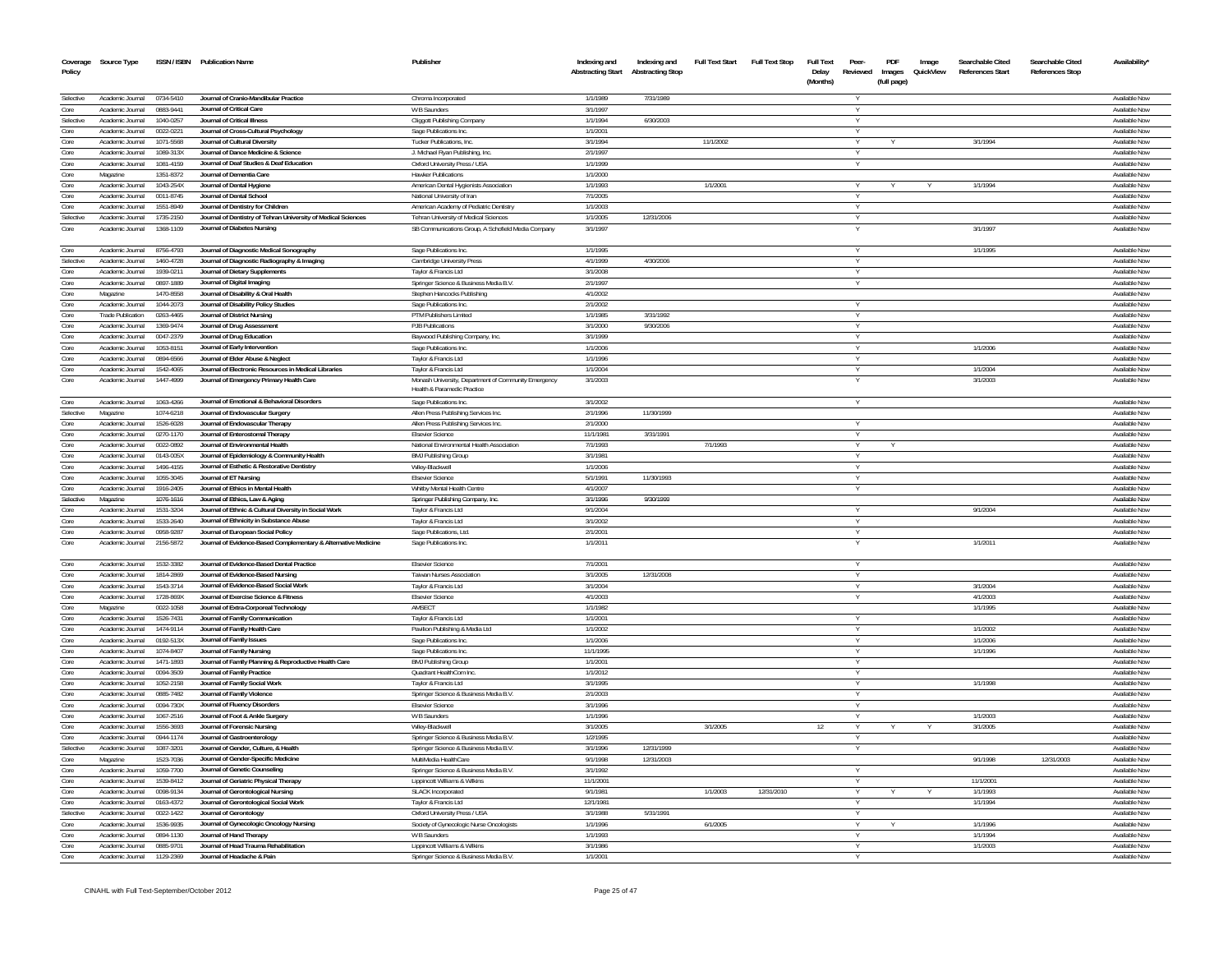| Coverage<br>Policy       | Source Type                          |                        | ISSN / ISBN Publication Name                                                                                                    | Publisher                                                                        | Indexing and<br><b>Abstracting Start</b> | Indexing and<br><b>Abstracting Stop</b> | <b>Full Text Start</b> | <b>Full Text Stop</b> | Full Text<br>Delay<br>(Months) | Peer-<br>Reviewed | PDF<br>Images<br>(full page) | Image<br>QuickView | Searchable Cited<br><b>References Start</b> | Searchable Cited<br><b>References Stop</b> | Availability'                  |
|--------------------------|--------------------------------------|------------------------|---------------------------------------------------------------------------------------------------------------------------------|----------------------------------------------------------------------------------|------------------------------------------|-----------------------------------------|------------------------|-----------------------|--------------------------------|-------------------|------------------------------|--------------------|---------------------------------------------|--------------------------------------------|--------------------------------|
|                          |                                      |                        |                                                                                                                                 |                                                                                  |                                          |                                         |                        |                       |                                |                   |                              |                    |                                             |                                            |                                |
| Selective                | Academic Journal                     | 0022-1465              | Journal of Health & Social Behavior                                                                                             | Sage Publications Inc.                                                           | 3/1/1982                                 | 6/30/1989                               |                        |                       |                                |                   |                              |                    |                                             |                                            | Available Now                  |
| Core<br>Core             | Academic Journal<br>Academic Journal | 0885-4726<br>1078-6767 | Journal of Health Care Chaplaincy<br>Journal of Health Care Finance                                                             | Taylor & Francis Ltd<br>Aspen Publishers Inc.                                    | 6/1/2000<br>1/1/1998                     |                                         |                        |                       |                                | $\vee$<br>v       |                              |                    |                                             |                                            | Available Now<br>Available Now |
| Core                     | Academic Journal                     | 1049-2089              | Journal of Health Care for the Poor & Underserved                                                                               | Johns Hopkins University Press                                                   | 2/1/2001                                 |                                         |                        |                       |                                | $\vee$            |                              |                    |                                             |                                            | Available Now                  |
| Selective                | Academic Journal                     | 0737-3252              | Journal of Health Care Marketing                                                                                                | American Marketing Association                                                   | 1/1/1983                                 | 12/31/1987                              |                        |                       |                                |                   |                              |                    |                                             |                                            | Available Now                  |
| Selective                | Magazine                             | 1055-6699              | Journal of Health Education                                                                                                     | American Alliance for Health, Physical Education, Recreation<br>& Dance          | 1/1/1991                                 | 11/30/2000                              |                        |                       |                                |                   |                              |                    | 1/1/1994                                    | 11/30/2000                                 | Available Now                  |
| Core                     | Academic Journal                     | 0972-0634              | Journal of Health Management                                                                                                    | Sage Publications Inc.                                                           | 1/1/2000                                 |                                         |                        |                       |                                |                   |                              |                    |                                             |                                            | Available Now                  |
| Core                     | Academic Journal                     | 0361-6878              | Journal of Health Politics, Policy & Law                                                                                        | Duke University Press                                                            | 9/1/1981                                 |                                         | 1/1/1997               |                       | 12                             |                   |                              |                    |                                             |                                            | Available Nov                  |
| Core                     | Academic Journal                     | 1359-1053              | Journal of Health Psychology                                                                                                    | Sage Publications, Ltd.                                                          | 1/1/2001                                 |                                         |                        |                       |                                | v                 |                              |                    |                                             |                                            | Available Now                  |
| Core                     | Academic Journal                     | 1355-8196              | Journal of Health Services Research & Policy                                                                                    | Royal Society of Medicine Press Limited                                          | 1/1/1996                                 |                                         |                        |                       |                                |                   |                              |                    |                                             |                                            | Available Now                  |
| Core                     | Academic Journal                     | 1096-9012              | Journal of Healthcare Management                                                                                                | American College of Healthcare Executives                                        | 1/1/1998                                 |                                         | 1/1/2000               |                       |                                | Y                 |                              |                    |                                             |                                            | Available Now                  |
| Core                     | Academic Journal                     | 1522-8940              | Journal of Herbal Pharmacotherapy                                                                                               | Taylor & Francis Ltd                                                             | 3/1/2001                                 | 9/30/2007                               |                        |                       |                                | $\vee$            |                              |                    |                                             |                                            | Available Now                  |
| Core<br>Core             | Academic Journal<br>Academic Journal | 1049-6475              | Journal of Herbs, Spices & Medicinal Plants                                                                                     | Taylor & Francis Ltd                                                             | 3/1/2000                                 |                                         |                        |                       |                                | $\vee$            |                              |                    |                                             |                                            | Available Now<br>Available Now |
| Core                     | Academic Journal                     | 1538-1501<br>1069-837X | Journal of HIV/AIDS & Social Services<br>Journal of HIV/AIDS Prevention & Education for Adolescents & Children                  | Taylor & Francis Ltd<br>Taylor & Francis Ltd                                     | 3/1/2002<br>1/1/1997                     | 7/31/2003                               |                        |                       |                                |                   |                              |                    | 3/1/2002<br>1/1/1997                        | 7/31/2003                                  | Available Now                  |
|                          |                                      |                        |                                                                                                                                 |                                                                                  |                                          |                                         |                        |                       |                                |                   |                              |                    |                                             |                                            |                                |
| Core                     | Academic Journal                     | 1553-8346              | Journal of HIV/AIDS Prevention in Children & Youth                                                                              | Taylor & Francis Ltd                                                             | 1/1/2004                                 | 12/31/2008                              |                        |                       |                                | <b>V</b>          |                              |                    | 1/1/2004                                    | 12/31/2008                                 | Available Now                  |
| Core                     | Academic Journal<br>Academic Journal | 0898-0101              | Journal of Holistic Nursing<br>Journal of Home Care Medicine                                                                    | Sage Publications Inc.                                                           | 3/1/1983<br>2/1/2003                     | 2/28/2003                               |                        |                       |                                |                   |                              |                    | 3/1/1993                                    |                                            | Available Now<br>Available Now |
| Core<br>Selective        | Magazine                             | 0897-8018              | Journal of Home Health Care Practice                                                                                            | MultiMedia HealthCare<br>Aspen Publishers Inc.                                   | 11/1/1988                                | 11/30/1995                              |                        |                       |                                |                   |                              |                    | 2/1/2003                                    | 2/28/2003                                  | Available Now                  |
| Core                     | Academic Journal                     | 1522-2179              | Journal of Hospice & Palliative Nursing                                                                                         | Lippincott Williams & Wilkins                                                    | 1/1/1999                                 |                                         | 1/1/1999               | 8/24/2007             |                                |                   |                              |                    | 1/1/1999                                    |                                            | Available Now                  |
| Core                     | Academic Journal                     | 0195-6701              | Journal of Hospital Infection                                                                                                   | W B Saunders                                                                     | 12/2/1984                                |                                         |                        |                       |                                |                   |                              |                    |                                             |                                            | Available Now                  |
| Core                     | Academic Inumal                      | 1532-3269              | Journal of Hospital Librarianship                                                                                               | Taylor & Francis Ltd                                                             | 3/1/2001                                 |                                         |                        |                       |                                |                   |                              |                    | 3/1/2001                                    |                                            | Available Now                  |
| Core                     | Academic Journal                     | 0276-3893              | Journal of Housing for the Elderly                                                                                              | Taylor & Francis Ltd                                                             | 4/1/1986                                 |                                         |                        |                       |                                |                   |                              |                    |                                             |                                            | Available Now                  |
| Core                     | Academic Journal                     | 1091-1359              | Journal of Human Behavior in the Social Environment                                                                             | Taylor & Francis Ltd                                                             | 1/1/1998                                 |                                         |                        |                       |                                |                   |                              |                    | 1/1/1998                                    |                                            | Available Now                  |
| Core                     | Academic Journal                     | 0890-3344              | Journal of Human Lactation                                                                                                      | Sage Publications Inc.                                                           | 3/1/1988                                 |                                         |                        |                       |                                | $\vee$            |                              |                    | 1/1/1997                                    |                                            | Available Now                  |
| Core                     | Academic Journal                     | 0952-3871              | Journal of Human Nutrition & Dietetics                                                                                          | Wilev-Blackwell                                                                  | 2/1/1996                                 |                                         | 1/1/1998               |                       | 12                             | Y                 |                              |                    | 1/1/2003                                    |                                            | Available Now                  |
| Core                     | Academic Journal                     | 0263-6352              | Journal of Hypertension                                                                                                         | Lippincott Williams & Wilkins                                                    | 7/1/1996                                 |                                         |                        |                       |                                | Y                 |                              |                    |                                             |                                            | Available Now                  |
| Core                     | Academic Journal<br>Academic Inumal  | 0952-1178              | Journal of Hypertension (Supplement)                                                                                            | Lippincott Williams & Wilkins                                                    | 6/1/2001<br>1/1/2006                     |                                         |                        |                       |                                | Y<br><b>V</b>     |                              |                    |                                             |                                            | Available Now<br>Available Now |
| Core<br>Selective        | Academic Journal                     | 1557-1912<br>1096-4045 | Journal of Immigrant & Minority Health<br>Journal of Immigrant Health                                                           | Springer Science & Business Media B.V.<br>Springer Science & Business Media B.V. | 1/1/1999                                 | 10/31/2005                              |                        |                       |                                |                   |                              |                    |                                             |                                            | Available Now                  |
| Core                     | Academic Inurnal                     | 1757-1774              | Journal of Infection Prevention                                                                                                 | Sage Publications Inc                                                            | 1/1/2009                                 |                                         |                        |                       |                                |                   |                              |                    | 1/1/2009                                    |                                            | Available Now                  |
| Selective                | Academic Journal                     | 1068-7777              | Journal of Infectious Disease Pharmacotherapy                                                                                   | Taylor & Francis Ltd                                                             | 3/1/1995                                 | 3/31/2004                               |                        |                       |                                |                   |                              |                    |                                             |                                            | Available Now                  |
| Core                     | Academic Journal                     | 0022-1899              | Journal of Infectious Diseases                                                                                                  | Oxford University Press / USA                                                    | 12/1/1987                                |                                         |                        |                       |                                |                   |                              |                    |                                             |                                            | Available Now                  |
| Core                     | Academic Journal                     | 1533-1458              | Journal of Infusion Nursing                                                                                                     | Lippincott Williams & Wilkins                                                    | 7/1/2001                                 |                                         |                        |                       |                                |                   |                              |                    | 1/1/2002                                    |                                            | Available Now                  |
| Core                     | Academic Journal                     | 0094-1956              | Journal of Instructional Psychology                                                                                             | <b>Educational Innovations</b>                                                   | 3/1/2006                                 |                                         |                        |                       |                                |                   |                              |                    |                                             |                                            | Available Now                  |
| $\overline{\text{Core}}$ | Academic Inumal                      | 1476-9018              | Journal of Integrated Care                                                                                                      | Pier Professional Ltd.                                                           | 2/1/2003                                 |                                         |                        |                       |                                | v                 |                              |                    | 2/1/2003                                    |                                            | Available Now                  |
| Core                     | Academic Journal                     | 1473-2297              | Journal of Integrated Care Pathways                                                                                             | Royal Society of Medicine Press Limited                                          | 4/1/2003                                 | 8/31/2008                               |                        |                       |                                |                   |                              |                    |                                             |                                            | Available Now                  |
| Core                     | Academic Inumal                      | 1366-8250              | Journal of Intellectual & Developmental Disability                                                                              | Taylor & Francis Ltd                                                             | 6/1/1996                                 |                                         | 6/1/1996               |                       | 18                             |                   |                              |                    |                                             |                                            | Available Now                  |
| Core<br>Core             | Academic Journal<br>Academic Journal | 1744-6295<br>0964-2633 | Journal of Intellectual Disabilities<br>Journal of Intellectual Disability Research                                             | Sage Publications, Ltd.                                                          | 3/1/2005<br>2/1/1992                     |                                         | 2/1/1992               |                       | 12                             | $\vee$<br>v       |                              |                    |                                             |                                            | Available Now<br>Available Now |
| Core                     | Academic Journal                     | 0885-0666              | Journal of Intensive Care Medicine (Sage Publications Inc.)                                                                     | Wiley-Blackwell<br>Sage Publications Inc.                                        | 1/1/2006                                 |                                         |                        |                       |                                | Y                 |                              |                    |                                             |                                            | Available Now                  |
| Core                     | Academic Journal                     | 0886-2605              | Journal of Interpersonal Violence                                                                                               | Sage Publications Inc.                                                           | 1/1/2001                                 |                                         |                        |                       |                                | $\checkmark$      |                              |                    | 1/1/2001                                    |                                            | Available Now                  |
| Core                     | Academic Journal                     | 1356-1820              | Journal of Interprofessional Care                                                                                               | Tavlor & Francis Ltd                                                             | 4/1/1995                                 |                                         | 2/1/1999               |                       | 18                             | $\vee$            |                              |                    |                                             |                                            | Available Now                  |
| Core                     | Academic Journal                     | 0896-4327              | Journal of Interventional Cardiology                                                                                            | Wilev-Blackwell                                                                  | 2/1/2001                                 |                                         |                        |                       |                                |                   |                              |                    |                                             |                                            | Available Now                  |
| Core                     | Magazine                             | 0896-5846              | Journal of Intravenous Nursing                                                                                                  | Lippincott Williams & Wilkins                                                    | 1/1/1988                                 | 5/31/2001                               |                        |                       |                                |                   |                              |                    |                                             |                                            | Available Now                  |
| Core                     | Academic Journal                     | 1024-6428              | Journal of Islamic Dental Association of Iran                                                                                   | Islamic Dental Association of Iran                                               | 3/1/2005                                 |                                         |                        |                       |                                |                   |                              |                    |                                             |                                            | Available Now                  |
| Core                     | Academic Journal                     | 0917-6357              | Journal of Japan Academy of Midwifery                                                                                           | Japan Academy of Midwifery                                                       | 8/1/2000                                 |                                         |                        |                       |                                |                   |                              |                    | 8/1/2000                                    |                                            | Available Now                  |
| Core                     | Academic Journal                     | 0287-5330              | Journal of Japan Academy of Nursing Science                                                                                     | Japan Academy of Nursing Science                                                 | 3/1/2002                                 |                                         |                        |                       |                                |                   |                              |                    | 3/1/2002                                    |                                            | Available Now                  |
| Selective                | Academic Journal                     | 0022-2143              | Journal of Laboratory & Clinical Medicine                                                                                       | <b>Elsevier Science</b>                                                          | 1/1/1995                                 | 6/30/2006                               |                        |                       |                                |                   |                              |                    |                                             |                                            | Available Now                  |
| Core<br>Core             | Academic Journal<br>Academic Journal | 2211-0682<br>0342-3026 | Journal of Laboratory Automation                                                                                                | Sage Publications Inc.                                                           | 2/1/2011<br>1/1/2000                     |                                         |                        |                       |                                |                   |                              |                    |                                             |                                            | Available Now<br>Available Now |
| Core                     | Academic Journal                     |                        | Journal of Laboratory Medicine / Laboratoriums Medizin                                                                          | De Gruyter                                                                       | 1/1/2003                                 |                                         |                        |                       |                                | $\vee$            |                              |                    |                                             |                                            | Available Now                  |
| Core                     | Academic Journal                     | 0022-2151<br>1073-1105 | Journal of Laryngology & Otology<br>Journal of Law. Medicine & Ethics                                                           | Cambridge University Press<br>Wiley-Blackwell                                    | 3/1/1993                                 |                                         | 3/1/1995               |                       |                                |                   |                              |                    |                                             |                                            | Available Now                  |
| Core                     | Academic Journal                     | 0022-2194              | Journal of Learning Disabilities                                                                                                | Sage Publications Inc.                                                           | 1/1/1995                                 |                                         | 1/1/1995               | 3/31/2008             |                                | $\vee$            |                              |                    | 1/1/1995                                    |                                            | Available Now                  |
| Core                     | Academic Journal                     | 2042-0927              | Journal of Learning Disabilities & Offending Behaviour                                                                          | Pier Professional Ltd.                                                           | 4/1/2010                                 |                                         |                        |                       |                                |                   |                              |                    |                                             |                                            | Available Now                  |
| Selective                | Academic Journal                     | 1469-0047              | Journal of Learning Disabilities (14690047)                                                                                     | Sage Publications, Ltd.                                                          | 3/1/2000                                 | 12/31/2004                              |                        |                       |                                |                   |                              |                    |                                             |                                            | Available Now                  |
| Core                     | Academic Journal                     | 0194-7648              | Journal of Legal Medicine                                                                                                       | Routledge                                                                        | 3/1/1999                                 |                                         | 3/1/1999               |                       | 18                             |                   |                              |                    |                                             |                                            | Available Now                  |
| Core                     | Academic Journal                     | 1080-3297              | Journal of Legal Nurse Consulting                                                                                               | American Association of Legal Nurse Consultants                                  | 1/1/1995                                 |                                         | 1/1/2005               |                       |                                | v                 |                              |                    | 1/1/1995                                    |                                            | Available Now                  |
| Core                     | Academic Journal                     | 1557-4091              | Journal of LGBT Health Research                                                                                                 | Taylor & Francis Ltd                                                             | 1/1/2007                                 | 1/31/2009                               |                        |                       |                                |                   |                              |                    |                                             |                                            | Available Now                  |
| Core                     | Academic Journal                     |                        | Journal of Life Care Planning                                                                                                   | International Association of Rehabilitation Professionals                        | 3/1/2006                                 |                                         | 1/1/2006               |                       |                                |                   |                              |                    |                                             |                                            | Available Now                  |
| Core                     | Magazine                             | 1072-4281              | Journal of Long Term Home Health Care                                                                                           | Springer Publishing Company, Inc.                                                | 3/1/1996                                 | 12/31/1998                              |                        |                       |                                |                   |                              |                    |                                             |                                            | Available Now                  |
| Selective                | Trade Publication                    | 0093-4445              | Journal of Long-Term Care Administration                                                                                        | American College of Health Care Administrators                                   | 9/1/1981                                 | 12/31/1996                              |                        |                       |                                |                   |                              |                    |                                             |                                            | Available Now                  |
| Core                     | Academic Journal                     | 0161-4754              | Journal of Manipulative & Physiological Therapeutics                                                                            | Lancet                                                                           | 10/1/1987                                |                                         | 2/1/1995               | 9/13/2009             |                                |                   |                              |                    | 1/1/1996                                    |                                            | Available Now                  |
| Core                     | Academic Journal                     | 1066-9817              | Journal of Manual & Manipulative Therapy (Journal of Manual & Manipulative Journal of Manual & Manipulative Therapy<br>Therapy) |                                                                                  | 3/1/1993                                 | 12/31/2009                              | 1/1/2001               | 12/31/2009            |                                |                   |                              |                    | 1/1/1994                                    | 12/31/2009                                 | Available Now                  |
| Core                     | Academic Journal                     | 1066-9817              | Journal of Manual & Manipulative Therapy (Maney Publishing)                                                                     | Maney Publishing                                                                 | 3/1/2010                                 |                                         |                        |                       |                                |                   |                              |                    |                                             |                                            | Available Now                  |
| Core                     | Academic Inumal                      | 1476-7058              | Journal of Maternal-Fetal & Neonatal Medicine                                                                                   | Taylor & Francis Ltd                                                             | 1/1/2008                                 |                                         |                        |                       |                                | $\vee$            |                              |                    |                                             |                                            | Available Now                  |
| Selective                | Academic Journal                     | 1057-0802              | Journal of Maternal-Fetal Medicine                                                                                              | Taylor & Francis Ltd                                                             | 1/1/1992                                 | 12/31/2001                              |                        |                       |                                |                   |                              |                    |                                             |                                            | Available Now                  |
|                          |                                      |                        |                                                                                                                                 |                                                                                  |                                          |                                         |                        |                       |                                |                   |                              |                    |                                             |                                            |                                |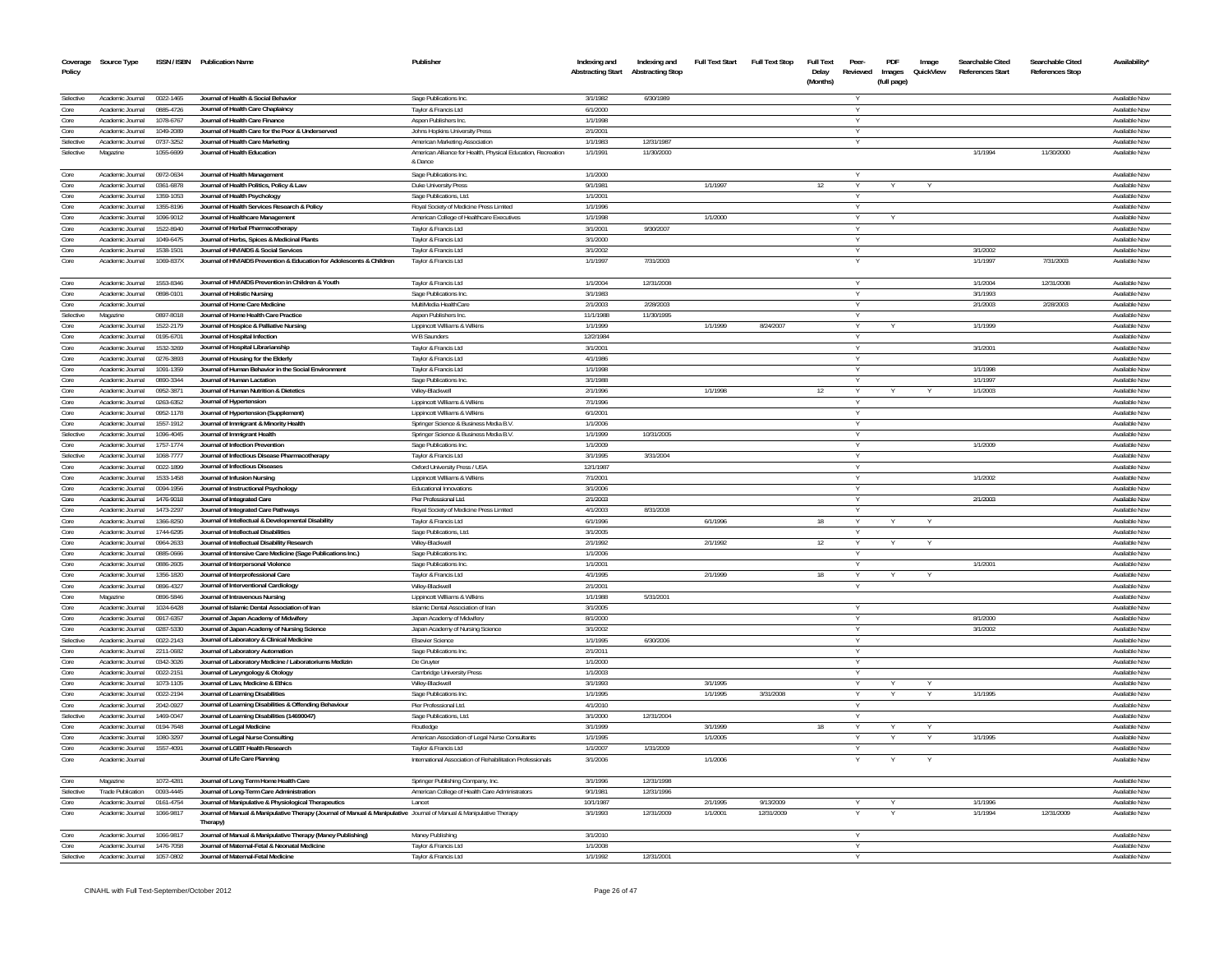| Coverage<br>Policy | Source Type                          |                        | ISSN / ISBN Publication Name                                                                                           | Publisher                                                                  | Indexing and<br><b>Abstracting Start</b> | Indexing and<br><b>Abstracting Stop</b> | <b>Full Text Start</b> | <b>Full Text Stop</b> | <b>Full Text</b><br>Delay | Peer-<br>Reviewed | PDF<br>Images | Image<br>QuickView | Searchable Cited<br><b>References Start</b> | Searchable Cited<br><b>References Stop</b> | Availability'                         |
|--------------------|--------------------------------------|------------------------|------------------------------------------------------------------------------------------------------------------------|----------------------------------------------------------------------------|------------------------------------------|-----------------------------------------|------------------------|-----------------------|---------------------------|-------------------|---------------|--------------------|---------------------------------------------|--------------------------------------------|---------------------------------------|
|                    |                                      |                        |                                                                                                                        |                                                                            |                                          |                                         |                        |                       | (Months)                  |                   | (full page)   |                    |                                             |                                            |                                       |
| Selective          | Academic Journal                     | 0022-2577              | Journal of Medical Education                                                                                           | Lippincott Williams & Wilkins                                              | 2/1/1982                                 | 11/30/1988                              |                        |                       |                           |                   |               |                    |                                             |                                            | <b>Available Now</b>                  |
| Core               | Academic Journal                     | 0306-6800              | Journal of Medical Ethics                                                                                              | <b>BMJ Publishing Group</b>                                                | 2/1/199                                  |                                         |                        |                       |                           |                   |               |                    |                                             |                                            | Available Now                         |
| Core               | Academic Journal                     | 1939-8654              | Journal of Medical Imaging & Radiation Sciences                                                                        | <b>Elsevier Science</b>                                                    | 3/1/2009                                 |                                         |                        |                       |                           |                   |               |                    |                                             |                                            | Available Now                         |
| Core               | Academic Journal                     | 0969-1413              | Journal of Medical Screening                                                                                           | Royal Society of Medicine Press Limited                                    | 3/1/1999                                 |                                         |                        |                       |                           |                   |               |                    |                                             |                                            | Available Now                         |
| Core<br>Core       | Academic Journal                     | 1065-1438              | Journal of Medical Speech-Language Pathology                                                                           | Cengage Delmar Learning                                                    | 3/1/199<br>1/1/1984                      |                                         |                        |                       |                           |                   |               |                    |                                             |                                            | Available Nov<br>Available Now        |
| Core               | Magazine<br>Academic Journal         | 0741-5397<br>1096-620X | Journal of Medical Technology<br>Journal of Medicinal Food                                                             | American Society for Clinical Laboratory Science<br>Mary Ann Liebert, Inc. | 6/1/200                                  | 11/30/1987                              |                        |                       |                           |                   |               |                    |                                             |                                            | Available Nov                         |
| Core               | Academic Journal                     | 0749-596X              | Journal of Memory & Language                                                                                           | Academic Press Inc.                                                        | 4/1/199                                  |                                         |                        |                       |                           |                   |               |                    |                                             |                                            | Available Now                         |
| Core               | Academic Journal                     | 0963-8237              | Journal of Mental Health                                                                                               | Routledge                                                                  | 2/1/1992                                 |                                         | 2/1/1992               |                       | 18                        |                   |               |                    |                                             |                                            | Available Nov                         |
| Selective          | Academic Journal                     | 1078-4470              | Journal of Mental Health & Aging                                                                                       | Springer Publishing Company, Inc.                                          | 3/1/1995                                 | 12/31/2004                              |                        |                       |                           |                   |               |                    |                                             |                                            | Available Now                         |
| Selective          | Academic Journal                     | 1475-9535              | Journal of Mental Health Promotio                                                                                      | Pier Professional Ltd.                                                     | 4/1/2002                                 | 12/31/2004                              |                        |                       |                           |                   |               |                    |                                             |                                            | Available Now                         |
| Core               | Academic Journal                     | 1526-9523              | Journal of Midwifery & Women's Health                                                                                  | Wilev-Blackwel                                                             | 1/1/2000                                 |                                         |                        |                       |                           |                   |               |                    | 1/1/2000                                    |                                            | Available Now                         |
| Core               | Magazine                             | 1070-4329              | Journal of Military Nursing & Research                                                                                 | E.J. Gossett Publishing, Inc.                                              | 3/1/1995                                 | 3/31/1996                               |                        |                       |                           |                   |               |                    | 3/1/1995                                    | 3/31/1996                                  | Available Now                         |
| Core<br>Core       | Academic Journal                     | 1076-0210<br>1526-8233 | Journal of Multicultural Nursing                                                                                       | <b>Riley Publications</b>                                                  | 6/1/199<br>3/1/1995                      | 9/30/199<br>1/31/2007                   | 1/1/2004               | 1/31/2007             |                           |                   |               |                    | 6/1/199<br>3/1/1995                         | 9/30/199<br>1/31/2007                      | Available Nov                         |
| Core               | Academic Journal<br>Academic Journal | 1476-9670              | Journal of Multicultural Nursing & Health (JMCNH)<br>Journal of Multilingual Communication Disorders                   | <b>Riley Publications</b><br>Taylor & Francis Ltd                          | 3/1/2004                                 | 11/30/2006                              |                        |                       |                           | Y                 |               |                    | 3/1/2004                                    | 11/30/2006                                 | Available Now<br>Available Now        |
| Core               | Academic Journal                     | 0899-2517              | Journal of Musculoskeletal Medicine                                                                                    | <b>United Business Media</b>                                               | 1/1/1994                                 |                                         |                        |                       |                           |                   |               |                    | 1/1/1995                                    |                                            | Available Now                         |
| Core               | Academic Journal                     | 1058-2452              | Journal of Musculoskeletal Pair                                                                                        | Taylor & Francis Ltd                                                       | 3/1/1996                                 | 12/31/2009                              |                        |                       |                           | Y                 |               |                    |                                             |                                            | Available Now                         |
| Selective          | Magazine                             | 1527-8786              | Journal of NAMI California                                                                                             | California Alliance for the Mentally III                                   | 1/1/1999                                 | 12/31/2000                              |                        |                       |                           |                   |               |                    |                                             |                                            | Available Nov                         |
| Core               | Academic Journal                     | 0885-6028              | Journal of National Black Nurses Association                                                                           | National Black Nurses' Association                                         | 6/1/1986                                 |                                         |                        |                       |                           |                   |               |                    | 1/1/1996                                    |                                            | Available Now                         |
| Core               | Academic Journal                     | 1355-1841              | Journal of Neonatal Nursing                                                                                            | <b>Elsevier Science</b>                                                    | 9/1/1994                                 |                                         |                        |                       |                           |                   |               |                    | 1/1/1995                                    |                                            | Available Nov                         |
| Core               | Magazine                             | 0748-5328              | Journal of Nephrology Nursing                                                                                          | Phoenix Education Systems, Inc.                                            | 7/1/1984                                 | 5/31/1986                               |                        |                       |                           |                   |               |                    |                                             |                                            | Available Now                         |
| Core               | Academic Journal                     | 0022-3018              | Journal of Nervous & Mental Disease                                                                                    | Lippincott Williams & Wilkins                                              | 1/1/200                                  |                                         |                        |                       |                           |                   |               |                    |                                             |                                            | Available Nov                         |
| Selective<br>Core  | Academic Journal                     | 1069-7438              | Journal of Neuro-AIDS                                                                                                  | Taylor & Francis Ltd                                                       | 1/1/1996                                 | 1/31/2004                               |                        |                       |                           |                   |               |                    |                                             |                                            | Available Now<br>Available Now        |
| Core               | Academic Journal<br>Academic Journal | 1557-0576<br>0888-4390 | Journal of Neurologic Physical Therapy<br>Journal of Neurologic Rehabilitation                                         | Lippincott Williams & Wilkins<br>American Society of Neurorehabilitation   | 9/1/2003<br>1/1/1995                     | 12/31/1998                              |                        |                       |                           |                   |               |                    | 9/1/2003<br>1/1/1995                        | 12/31/1998                                 | Available Now                         |
| Core               | Academic Journal                     | 0022-3050              | Journal of Neurology, Neurosurgery & Psychiatry                                                                        | <b>BMJ Publishing Group</b>                                                | 1/1/1999                                 |                                         |                        |                       |                           |                   |               |                    |                                             |                                            | <b>Available Now</b>                  |
| Core               | Academic Journal                     | 0888-0395              | Journal of Neuroscience Nursing                                                                                        | Lippincott Williams & Wilkins                                              | 2/1/1986                                 |                                         |                        |                       |                           |                   |               |                    | 1/1/1993                                    |                                            | Available Nov                         |
| Core               | Magazine                             | 0047-2603              | Journal of Neurosurgical Nursing                                                                                       | Lippincott Williams & Wilkins                                              | 10/1/1981                                | 12/31/1985                              |                        |                       |                           |                   |               |                    |                                             |                                            | Available Nov                         |
| Core               | Academic Journal                     | 1087-4208              | Journal of Neurotherapy                                                                                                | Taylor & Francis Ltd                                                       | 3/1/2005                                 |                                         |                        |                       |                           |                   |               |                    |                                             |                                            | <b>Available Nov</b>                  |
| Core               | Magazine                             | 1098-5778              | Journal of Newborn Nursing                                                                                             | International Association of Newborn Nurses                                | 1/2/1998                                 | 10/31/1999                              |                        |                       |                           |                   |               |                    | 1/1/1998                                    | 10/31/1999                                 | Available Now                         |
| Core               | Academic Journal                     | 0091-4916              | Journal of Nuclear Medicine Technology                                                                                 | Society of Nuclear Medicine                                                | 3/1/199                                  |                                         |                        |                       |                           |                   |               |                    | 3/1/199                                     |                                            | Available Nov                         |
| Core               | Academic Journal                     | 0091-2182              | Journal of Nurse-Midwifery                                                                                             | <b>Elsevier Science</b>                                                    | 11/1/1981                                | 11/30/1999                              |                        |                       |                           |                   |               |                    | 1/1/1994                                    | 11/30/1999                                 | Available Now                         |
| Core<br>Core       | Academic Journal<br>Academic Journal | 0047-262X<br>1752-9816 | Journal of Nursing<br>Journal of Nursing & Healthcare of Chronic Illnesses                                             | Taiwan Nurses Association<br>Wilev-Blackwel                                | 3/1/1994<br>3/1/2007                     |                                         | 10/1/2007<br>1/1/2007  |                       | 12                        |                   |               |                    | 1/1/1995<br>3/1/2007                        |                                            | Available Now<br>Available Now        |
| Core               | Academic Journal                     | 2072-9235              | Journal of Nursing & Healthcare Research                                                                               | Taiwan Nurses Association                                                  | 3/1/2009                                 |                                         |                        |                       |                           |                   |               |                    |                                             |                                            | Available Now                         |
| Core               | Academic Journal                     | 1605-8941              | Journal of Nursing & Midwifery                                                                                         | Shaheed Beheshti Medical University, Medical Sciences &                    | 9/1/200                                  |                                         |                        |                       |                           |                   |               |                    |                                             |                                            | Available Nov                         |
|                    |                                      |                        |                                                                                                                        | <b>Health Services</b>                                                     |                                          |                                         |                        |                       |                           |                   |               |                    |                                             |                                            |                                       |
| Core               | Academic Journal                     | 0002-0443              | Journal of Nursing Administration                                                                                      | Lippincott Williams & Wilkins                                              | 10/1/1981                                |                                         |                        |                       |                           |                   |               |                    | 1/1/2003                                    |                                            | <b>Available Nov</b>                  |
| Core               | Magazine                             | 0162-7155              | Journal of Nursing Care                                                                                                | Technomic Publishing Company, Inc.                                         | 8/1/1981                                 | 7/31/1982                               |                        |                       |                           |                   |               |                    |                                             |                                            | Available Nov                         |
| Core               | Academic Journal                     | 1057-3631              | Journal of Nursing Care Quality                                                                                        | Lippincott Williams & Wilkins                                              | 10/1/1991                                |                                         | 1/1/1999               | 8/24/2007             |                           |                   |               |                    | 1/1/2006                                    |                                            | Available Now                         |
| Core               | Academic Journal                     | 0148-4834              | Journal of Nursing Education                                                                                           | <b>SLACK Incorporated</b>                                                  | 10/1/1981                                |                                         | 1/1/2003               | 12/31/2010            |                           |                   |               |                    | 1/1/1993                                    |                                            | Available Nov                         |
| Core               | Magazine                             | 0888-5796              | Journal of Nursing History                                                                                             | Boston University, Mugar Memorial, Nursing Archives/Special<br>Collections | 11/1/1985                                | 4/30/1988                               |                        |                       |                           |                   |               |                    |                                             |                                            | Available Now                         |
| Core               | Magazine                             | 1055-3088              | Journal of Nursing Jocularity                                                                                          | JNJ Publishing, Inc.                                                       | 3/1/1993                                 | 6/30/1998                               |                        |                       |                           |                   |               |                    | 1/1/1994                                    | 6/30/1998                                  | Available Now                         |
| Core               | Academic Journal                     | 1073-7472              | Journal of Nursing Law                                                                                                 | Springer Publishing Company, Inc.                                          | 3/1/1993                                 |                                         | 3/1/2005               | 3/29/2012             |                           |                   |               |                    | 1/1/1995                                    |                                            | Available Nov                         |
| Core               | Academic Journal                     | 0966-0429              | Journal of Nursing Management                                                                                          | Wilev-Blackwel                                                             | 1/1/1993                                 |                                         | 1/1/1998               |                       | 12                        |                   |               |                    | 1/1/1993                                    |                                            | Available Now                         |
| Core               | Academic Journal                     | 1061-3749              | Journal of Nursing Measuremen                                                                                          | Springer Publishing Company, Inc.                                          | 3/1/1993                                 |                                         | 3/1/2004               | 3/29/2012             |                           |                   |               |                    | 1/1/1994                                    |                                            | <b>Available Nov</b>                  |
| Core               | Magazine                             | 0889-4647              | Journal of Nursing Quality Assurance                                                                                   | Aspen Publishers Inc                                                       | 11/1/1986                                | 7/31/1991                               |                        |                       |                           |                   |               |                    |                                             |                                            | Available Nov                         |
| Core<br>Core       | Academic Journal<br>Academic Journal | 1682-3141<br>1682-3141 | Journal of Nursing Research (Lippincott Williams & Wilkins)<br>Journal of Nursing Research (Taiwan Nurses Association) | Lippincott Williams & Wilkins<br>Taiwan Nurses Association                 | 3/1/2010<br>8/1/2000                     | 12/31/2009                              | 12/1/2002              | 12/31/2009            |                           |                   |               |                    | 3/1/2010<br>8/1/2000                        | 12/31/2009                                 | <b>Available Nov</b><br>Available Nov |
| Core               | Academic Journal                     | 1527-6546              | Journal of Nursing Scholarship                                                                                         | Wiley-Blackwell                                                            | 3/1/2000                                 |                                         | 3/1/2003               |                       |                           |                   |               |                    | 3/1/2000                                    |                                            | Available Now                         |
| Core               | Academic Journal                     | 1091-8337              | Journal of Nursing Science                                                                                             | BHRT Publishing Company                                                    | 11/1/1995                                | 1/31/1997                               |                        |                       |                           |                   |               |                    | 11/1/1995                                   | 1/31/1997                                  | Available Nov                         |
| Core               | Magazine                             | 0882-0627              | Journal of Nursing Staff Development                                                                                   | Lippincott Williams & Wilkins                                              | 3/1/1985                                 | 3/31/1998                               |                        |                       |                           |                   |               |                    |                                             |                                            | Available Now                         |
| Selective          | Academic Journal                     | 1089-4179              | Journal of Nutraceuticals, Functional & Medical Foods                                                                  | Taylor & Francis Ltd                                                       | 3/1/199                                  | 3/31/2004                               |                        |                       |                           |                   |               |                    |                                             |                                            | <b>Available Nov</b>                  |
| Core               | Academic Journal                     | 0022-3182              | Journal of Nutrition Education                                                                                         | <b>Elsevier Science</b>                                                    | 8/1/1987                                 | 11/30/2001                              | 1/1/2001               | 12/31/2001            |                           |                   |               |                    |                                             |                                            | Available Nov                         |
| Core               | Academic Journal                     | 1499-4046              | Journal of Nutrition Education & Behavior                                                                              | <b>Elsevier Science</b>                                                    | 1/1/2002                                 |                                         | 1/1/2002               | 11/30/2005            |                           |                   |               |                    | 1/1/2003                                    |                                            | <b>Available Nov</b>                  |
| Core               | Academic Journal                     | 0163-9366              | Journal of Nutrition for the Elderly                                                                                   | Taylor & Francis Ltd                                                       | 3/1/199                                  | 12/31/2010                              |                        |                       |                           |                   |               |                    | 1/1/1995                                    | 12/31/2010                                 | Available Nov                         |
| Core               | Academic Journal                     | 2155-1197              | Journal of Nutrition in Gerontology & Geriatrics                                                                       | Taylor & Francis Ltd                                                       | 3/1/2011                                 |                                         |                        |                       |                           |                   |               |                    | 3/1/2011                                    |                                            | <b>Available Nov</b>                  |
| Core               | Academic Journal                     | 1359-0847              | Journal of Nutritional & Environmental Medicine                                                                        | Taylor & Francis Ltd                                                       | 1/1/1995                                 | 12/31/2008                              | 1/1/1995               | 12/31/2008            |                           |                   |               |                    |                                             |                                            | Available Nov                         |
| Core<br>Core       | Academic Journal<br>Academic Journal | 1341-8076<br>1076-2752 | Journal of Obstetrics & Gynaecology Research<br>Journal of Occupational & Environmental Medicine                       | Wiley-Blackwell<br>Lippincott Williams & Wilkins                           | 2/1/2005<br>1/1/2000                     |                                         |                        |                       |                           |                   |               |                    |                                             |                                            | <b>Available Nov</b><br>Available Nov |
| Selective          | Academic Journal                     | 1095-4082              | Journal of Occupational Hearing Loss                                                                                   | Singular Publishing Group                                                  | 3/1/1998                                 | 12/31/1999                              |                        |                       |                           |                   |               |                    |                                             |                                            | Available Now                         |
| Selective          | Academic Journal                     | 0096-1736              | Journal of Occupational Medicine                                                                                       | Lippincott Williams & Wilkins                                              | 5/1/198                                  | 10/31/1994                              |                        |                       |                           |                   |               |                    |                                             |                                            | <b>Available Nov</b>                  |
| Core               | Academic Journal                     | 1053-0487              | Journal of Occupational Rehabilitation                                                                                 | Springer Science & Business Media B.V                                      | 3/1/1995                                 |                                         | 1/1/2000               |                       | 12                        |                   |               |                    | 3/1/1995                                    |                                            | Available Nov                         |
| Core               | Academic Journal                     | 1442-7591              | Journal of Occupational Science                                                                                        | Association for the Journal of Occupational Science Inc.                   | 4/1/1998                                 |                                         |                        |                       |                           |                   |               |                    | 4/1/1998                                    |                                            | Available Now                         |
|                    |                                      |                        |                                                                                                                        |                                                                            |                                          |                                         |                        |                       |                           |                   |               |                    |                                             |                                            |                                       |
| Core               | Academic Journal                     | 1320-0038              | Journal of Occupational Science: Australia                                                                             | University of South Australia                                              | 4/1/1995                                 | 11/30/1997                              |                        |                       |                           |                   |               |                    | 4/1/1995                                    | 11/30/1997                                 | Available Nov                         |
| Core               | Academic Journal                     | 0963-5386              | Journal of One-Day Surgery                                                                                             | British Association of Day Surgery                                         | 3/1/200                                  |                                         |                        |                       |                           |                   |               |                    |                                             |                                            | Available Nov                         |
| Core               | Magazine                             | 1746-7357              | Journal of Operating Department Practice                                                                               | Association of Operating Department Practitioners                          | 4/1/2004                                 | 10/31/2006                              |                        |                       |                           |                   |               |                    | 4/1/2004                                    | 10/31/2006                                 | Available Nov                         |
| Core               | Academic Journal                     | 0744-7132              | Journal of Ophthalmic Nursing & Technology                                                                             | <b>SLACK Incorporated</b>                                                  | 5/1/1982                                 | 11/30/2000                              |                        |                       |                           |                   |               |                    | 1/1/1993                                    | 11/30/2000                                 | Available Nov                         |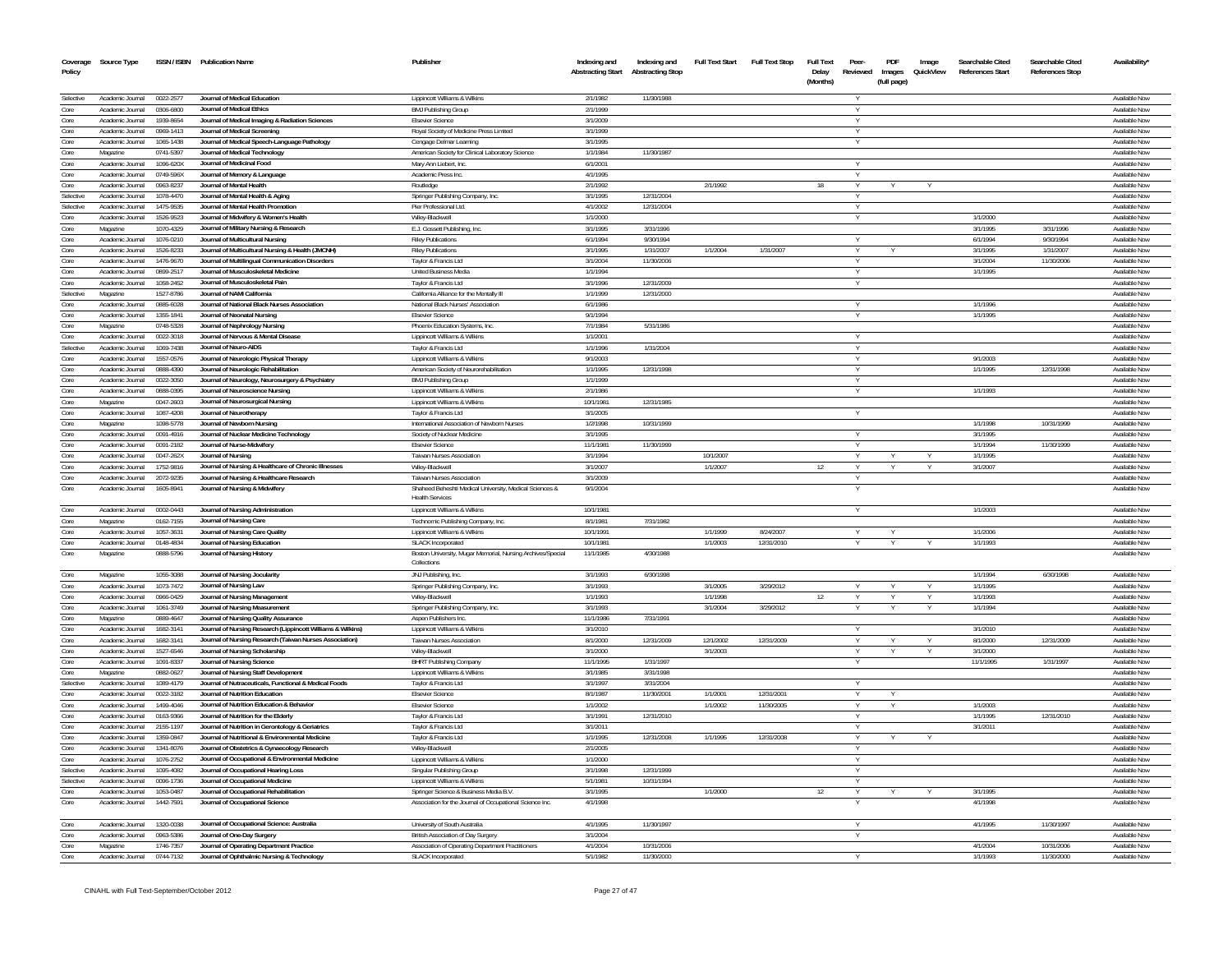| Coverage<br>Policy     | Source Type                          |                        | ISSN / ISBN Publication Name                                                                                                                          | Publisher                                                                        | Indexing and<br><b>Abstracting Start</b> | Indexing and<br><b>Abstracting Stop</b> | <b>Full Text Start</b> | Full Text Stop | <b>Full Text</b><br>Delay<br>(Months) | Peer-<br>Reviewed | PDF<br>Images<br>(full page) | Image<br>QuickView | Searchable Cited<br><b>References Start</b> | Searchable Cited<br><b>References Stop</b> | Availability'                  |
|------------------------|--------------------------------------|------------------------|-------------------------------------------------------------------------------------------------------------------------------------------------------|----------------------------------------------------------------------------------|------------------------------------------|-----------------------------------------|------------------------|----------------|---------------------------------------|-------------------|------------------------------|--------------------|---------------------------------------------|--------------------------------------------|--------------------------------|
|                        |                                      |                        |                                                                                                                                                       |                                                                                  |                                          |                                         |                        |                |                                       |                   |                              |                    |                                             |                                            | Available Now                  |
| Core<br>Core           | Academic Journal<br>Academic Journal | 0278-2391<br>0904-2512 | Journal of Oral & Maxillofacial Surgery (02782391)<br>Journal of Oral Pathology & Medicine                                                            | W B Saunders<br>Wiley-Blackwell                                                  | 1/1/2000<br>1/1/2004                     |                                         |                        |                |                                       |                   |                              |                    |                                             |                                            | Available Now                  |
| Core                   | Academic Journal                     | 0305-182X              | Journal of Oral Rehabilitation                                                                                                                        | Wiley-Blackwell                                                                  | 5/1/2003                                 |                                         |                        |                |                                       | Y                 |                              |                    |                                             |                                            | Available Now                  |
| Core                   | Academic Journal                     | 1064-6655              | Journal of Orofacial Pair                                                                                                                             | Quintessence Publishing Company Inc.                                             | 1/1/1999                                 |                                         |                        |                |                                       |                   |                              |                    |                                             |                                            | Available Now                  |
| Core                   | Academic Journal                     | 0190-601               | Journal of Orthopaedic & Sports Physical Therapy                                                                                                      | American Physical Therapy Association, Orthopaedic Section                       | 6/1/1982                                 |                                         |                        |                |                                       |                   |                              |                    | 1/1/1995                                    |                                            | Available Nov                  |
| Core                   | Academic Journal                     | 1361-3111              | Journal of Orthopaedic Nursing                                                                                                                        | Churchill Livingstone, Inc.                                                      | 2/1/1998                                 | 11/30/200                               |                        |                |                                       |                   |                              |                    | 2/1/1998                                    | 11/30/2009                                 | Available Now                  |
| Selective              | Magazine                             | 1056-7437              | Journal of Orthopaedic Techniques                                                                                                                     | Churchill Livingstone, Inc                                                       | 3/1/1994                                 | 3/31/1996                               |                        |                |                                       |                   |                              |                    |                                             |                                            | Available Now                  |
| Core                   | Academic Journal                     | 0890-5339              | Journal of Orthopaedic Trauma                                                                                                                         | Lippincott Williams & Wilkins                                                    | 5/1/197                                  |                                         |                        |                |                                       | Y                 |                              |                    |                                             |                                            | Available Now                  |
| Selective<br>Core      | Academic Journal<br>Academic Journal | 1443-8461<br>1034-4810 | Journal of Osteopathic Medicine<br>Journal of Paediatrics & Child Health                                                                              | <b>Elsevier Science</b><br>Wilev-Blackwell                                       | 5/1/2000<br>1/1/2005                     | 10/31/2004                              |                        |                |                                       |                   |                              |                    |                                             |                                            | Available Now<br>Available Now |
| Core                   | Academic Journal                     | 1526-5900              | Journal of Pain                                                                                                                                       | Churchill Livingstone, Inc.                                                      | 3/1/2000                                 |                                         |                        |                |                                       |                   |                              |                    |                                             |                                            | Available Now                  |
| Core                   | Academic Journal                     | 1536-0288              | Journal of Pain & Palliative Care Pharmacotherapy                                                                                                     | Taylor & Francis Ltd                                                             | 3/1/2002                                 |                                         |                        |                |                                       |                   |                              |                    |                                             |                                            | Available Now                  |
| Core                   | Academic Journa                      | 0885-3924              | Journal of Pain & Symptom Management                                                                                                                  | <b>Elsevier Science</b>                                                          | 3/1/198                                  |                                         |                        |                |                                       |                   |                              |                    |                                             |                                            | Available Nov                  |
| Core                   | Academic Journal                     | 0825-8597              | Journal of Palliative Care                                                                                                                            | Centre for Bioethics/Clinical Research                                           | 9/1/1985                                 |                                         |                        |                |                                       |                   |                              |                    | 1/1/1994                                    |                                            | Available Now                  |
| Core                   | Academic Journal                     | 1096-6218              | Journal of Palliative Medicine                                                                                                                        | Mary Ann Liebert, Inc.                                                           | 3/1/2000                                 |                                         |                        |                |                                       |                   |                              |                    |                                             |                                            | Available Now                  |
| Core                   | Academic Journal                     | 0891-5245              | Journal of Pediatric Healthcare                                                                                                                       | <b>Elsevier Science</b>                                                          | 1/1/1987                                 |                                         |                        |                |                                       |                   |                              |                    | 1/1/1993                                    |                                            | Available Now                  |
| Core                   | Academic Journal                     | 0882-5963              | Journal of Pediatric Nursing                                                                                                                          | W B Saunders                                                                     | 2/1/1986                                 |                                         |                        |                |                                       | Y                 |                              |                    | 1/1/1994                                    |                                            | Available Now                  |
| Core                   | Academic Journal                     | 1043-4542              | Journal of Pediatric Oncology Nursing                                                                                                                 | Sage Publications Inc.                                                           | 7/1/1989                                 |                                         |                        |                |                                       |                   |                              |                    | 1/1/2003                                    |                                            | Available Now                  |
| Core                   | Academic Journal                     | 0022-3476              | <b>Journal of Pediatrics</b>                                                                                                                          | <b>Elsevier Science</b>                                                          | 3/1/1983                                 |                                         |                        |                |                                       | Y                 |                              |                    |                                             |                                            | Available Now                  |
| Core<br>Core           | Academic Journal<br>Academic Journal | 1089-9472<br>0893-2190 | Journal of PeriAnesthesia Nursing<br>Journal of Perinatal & Neonatal Nursing                                                                          | <b>W B Saunders</b><br>Lippincott Williams & Wilkins                             | 6/1/1996<br>7/1/1987                     |                                         | 1/1/1999               | 12/31/2005     |                                       |                   |                              |                    | 1/1/2003                                    |                                            | Available Now<br>Available Now |
| Core                   | Academic Journal                     | 1058-1243              | Journal of Perinatal Education                                                                                                                        | ASPO/Lamaze                                                                      | 3/1/1992                                 |                                         | 3/1/1992               |                |                                       |                   |                              |                    | 3/1/1994                                    |                                            | Available Nov                  |
| Core                   | Academic Journal                     | 0300-5577              | Journal of Perinatal Medicine                                                                                                                         | De Gruyter                                                                       | 1/1/2005                                 |                                         |                        |                |                                       |                   |                              |                    |                                             |                                            | Available Now                  |
| Core                   | Academic Journal                     | 0743-8346              | Journal of Perinatology                                                                                                                               | Nature Publishing Group                                                          | 3/1/1986                                 |                                         |                        |                |                                       |                   |                              |                    |                                             |                                            | Available Now                  |
| Core                   | Academic Journal                     | 0022-3484              | Journal of Periodontal Research                                                                                                                       | Wiley-Blackwell                                                                  | 2/1/2003                                 |                                         |                        |                |                                       |                   |                              |                    |                                             |                                            | Available Now                  |
| Core                   | Academic Journal                     | 1750-4589              | Journal of Perioperative Practice                                                                                                                     | Association for Perioperative Practice                                           | 1/1/2006                                 |                                         | 1/1/2006               |                |                                       | Y                 |                              |                    |                                             |                                            | Available Now                  |
| Core                   | Academic Journal                     | 0885-579X              | Journal of Personality Disorders                                                                                                                      | Guilford Publications Inc.                                                       | 2/1/2005                                 |                                         |                        |                |                                       |                   |                              |                    |                                             |                                            | Available Now                  |
| Selective              | Academic Journal                     | 1056-4950              | Journal of Pharmaceutical Care in Pain & Symptom Control                                                                                              | Taylor & Francis Ltd                                                             | 3/1/1993                                 | 12/31/2001                              |                        |                |                                       | Y                 |                              |                    |                                             |                                            | Available Now                  |
| Core                   | Academic Journal                     | 1538-5698              | Journal of Pharmaceutical Finance, Economics & Policy                                                                                                 | Taylor & Francis Ltd                                                             | 3/1/2005                                 | 9/30/2007                               |                        |                |                                       |                   |                              |                    |                                             |                                            | Available Now                  |
| Core                   | Magazine                             | 8755-1225              | Journal of Pharmacy Technology                                                                                                                        | Harvey Whitney Books Company                                                     | 1/1/1995                                 |                                         |                        |                |                                       |                   |                              |                    |                                             |                                            | Available Now                  |
| Core<br>Core           | Academic Journal                     | 1309-3843              | Journal of Physical Medicine & Rehabilitation Sciences / Fiziksel Typ ve<br>Rehabilitasvon Bilimleri Dergisi<br>Journal of Physical Therapy Education | Galenos Yayinevi Tic. LTD. STI                                                   | 3/1/2011                                 |                                         |                        |                |                                       |                   |                              |                    |                                             |                                            | Available Nov                  |
|                        | Academic Journal                     | 0899-1855              |                                                                                                                                                       | American Physical Therapy Association, Education Section                         | 3/1/1990                                 |                                         | 4/1/2004               |                |                                       |                   |                              |                    | 1/1/1993                                    |                                            | Available Now                  |
| Core<br>Core           | Academic Journal<br>Academic Journal | 0915-5287              | Journal of Physical Therapy Science                                                                                                                   | Society of Physical Therapy Science<br>Physician Assistant Education Association | 6/1/1997<br>3/1/2006                     |                                         |                        |                |                                       |                   |                              |                    | 6/1/1997<br>3/1/2006                        |                                            | Available Now<br>Available Now |
| Core                   | Academic Journal                     | 1836-9553              | Journal of Physician Assistant Education<br>Journal of Physiotherapy                                                                                  | Australian Physiotherapy Association                                             | 3/1/2010                                 |                                         |                        |                |                                       | Y                 |                              |                    | 3/1/2010                                    |                                            | Available Now                  |
| Core                   | Academic Journal                     | 0273-3285              | Journal of Plastic & Reconstructive Surgical Nursing                                                                                                  | Jannetti Publications, Inc.                                                      | 2/1/1981                                 | 12/31/1982                              |                        |                |                                       |                   |                              |                    |                                             |                                            | <b>Available Now</b>           |
| Core                   | Academic Journal                     | 1558-8742              | Journal of Policy Practice                                                                                                                            | Taylor & Francis Ltd                                                             | 3/1/2006                                 |                                         |                        |                |                                       |                   |                              |                    | 3/1/2006                                    |                                            | Available Now                  |
| Core                   | Magazine                             | 0883-9433              | Journal of Post Anesthesia Nursing                                                                                                                    | W B Saunders                                                                     | 2/1/1986                                 | 4/30/1996                               |                        |                |                                       |                   |                              |                    | 1/1/1995                                    | 4/30/1996                                  | Available Now                  |
| Core                   | Academic Journal                     | 1072-7965              | Journal of Practical Hygiene                                                                                                                          | Montage Media Corporation                                                        | 1/1/200                                  | 1/31/2009                               |                        |                |                                       |                   |                              |                    | 1/1/200                                     | 1/31/2009                                  | Available Now                  |
| Core                   | Academic Journal                     | 0022-3867              | Journal of Practical Nursing                                                                                                                          | National Association for Practical Nurse Education & Service,<br>Inc             | 10/1/1981                                |                                         |                        |                |                                       |                   |                              |                    | 1/1/1994                                    |                                            | Available Nov                  |
| Core                   | Academic Journal                     | 8755-7223              | Journal of Professional Nursing                                                                                                                       | W B Saunders                                                                     | 1/1/1985                                 |                                         |                        |                |                                       |                   |                              |                    |                                             |                                            | Available Now                  |
| Core                   | Academic Journal                     | 0022-3913              | Journal of Prosthetic Dentistry                                                                                                                       | <b>Elsevier Science</b>                                                          | 1/1/1996                                 |                                         |                        |                |                                       |                   |                              |                    |                                             |                                            | Available Nov                  |
| Core                   | Academic Journal<br>Academic Journal | 1040-8800<br>1351-0126 | Journal of Prosthetics & Orthotics (JPO)<br>Journal of Psychiatric & Mental Health Nursing                                                            | Lippincott Williams & Wilkins<br>Wilev-Blackwel                                  | 10/1/1991<br>2/1/1994                    |                                         | 1/1/1998               |                | 12                                    |                   |                              |                    | 1/1/1994<br>2/1/1994                        |                                            | Available Now<br>Available Nov |
| Core<br>Core           | Academic Journal                     | 1527-4160              | Journal of Psychiatric Practice                                                                                                                       | Lippincott Williams & Wilkins                                                    | 1/1/200                                  |                                         |                        |                |                                       |                   |                              |                    |                                             |                                            | Available Now                  |
| Core                   | Academic Journal                     | 1180-4882              | Journal of Psychiatry & Neuroscience                                                                                                                  | Canadian Medical Association                                                     | 1/1/2003                                 |                                         |                        |                |                                       |                   |                              |                    |                                             |                                            | Available Now                  |
| Selective              | Academic Journal                     | 0022-3980              | Journal of Psychology                                                                                                                                 | Tavlor & Francis Ltd                                                             | 5/1/1982                                 | 1/31/1988                               |                        |                |                                       |                   |                              |                    |                                             |                                            | Available Now                  |
| Core                   | Academic Journal                     | 0279-3695              | Journal of Psychosocial Nursing & Mental Health Services                                                                                              | <b>SLACK Incorporated</b>                                                        | 9/1/1981                                 |                                         | 1/1/2003               | 12/31/2010     |                                       |                   |                              |                    | 1/1/1993                                    |                                            | Available Now                  |
| Core                   | Academic Journal                     | 0734-7332              | Journal of Psychosocial Oncology                                                                                                                      | Taylor & Francis Ltd                                                             | 3/1/1984                                 |                                         |                        |                |                                       |                   |                              |                    | 1/1/1998                                    |                                            | Available Nov                  |
| Selective              | Academic Journal                     | 1522-9580              | Journal of Psychotherapy in Independent Practice                                                                                                      | Taylor & Francis Ltd                                                             | 3/1/2000                                 | 12/31/2001                              |                        |                |                                       |                   |                              |                    |                                             |                                            | Available Now                  |
| Core                   | Academic Journal                     | 1741-3842              | Journal of Public Health                                                                                                                              | Oxford University Press / USA                                                    | 3/1/2004                                 |                                         |                        |                |                                       |                   |                              |                    |                                             |                                            | Available Nov                  |
| Core                   | Academic Journal                     | 1078-4659              | Journal of Public Health Management & Practice                                                                                                        | Lippincott Williams & Wilkins                                                    | 3/1/1996                                 |                                         |                        |                |                                       |                   |                              |                    |                                             |                                            | Available Now                  |
| Selective              | Academic Journal                     | 0957-4832              | Journal of Public Health Medicine                                                                                                                     | Oxford University Press / USA                                                    | 3/1/2002                                 | 12/31/2003                              |                        |                |                                       |                   |                              |                    |                                             |                                            | Available Nov                  |
| Core                   | Academic Journal                     | 1746-5729              | Journal of Public Mental Health                                                                                                                       | Pier Professional Ltd.                                                           | 4/1/2005                                 |                                         |                        |                |                                       |                   |                              |                    |                                             |                                            | Available Nov                  |
| Selective<br>Selective | Academic Journal<br>Academic Journal | 1062-0273<br>1320-5455 | Journal of Quality Assurance<br>Journal of Quality in Clinical Practice                                                                               | National Association for Healthcare Quality<br>Wilev-Blackwel                    | 10/1/1989<br>3/1/1994                    | 9/30/1990<br>12/31/200                  |                        |                |                                       |                   |                              |                    |                                             |                                            | Available Now<br>Available Nov |
| Selective              | Academic Journal                     | 0449-3060              | Journal of Radiation Research                                                                                                                         | Oxford University Press / USA                                                    | 9/1/1990                                 | 9/30/1990                               |                        |                |                                       |                   |                              |                    |                                             |                                            | Available Now                  |
| Core                   | Academic Journal                     | 1546-0843              | Journal of Radiology Nursing                                                                                                                          | <b>Elsevier Science</b>                                                          | 3/1/2004                                 |                                         |                        |                |                                       |                   |                              |                    | 3/1/2004                                    |                                            | Available Nov                  |
| Core                   | Academic Journal                     | 0022-4154              | Journal of Rehabilitation                                                                                                                             | National Rehabilitation Association                                              | 7/1/1981                                 |                                         |                        |                |                                       |                   |                              |                    | 1/1/1994                                    |                                            | Available Now                  |
| Core                   | Academic Journal                     | 1650-1977              | Journal of Rehabilitation Medicine (Stiftelsen Rehabiliteringsinformation)                                                                            | Stiftelsen Rehabiliteringsinformation                                            | 1/1/2007                                 |                                         |                        |                |                                       |                   |                              |                    | 1/1/2007                                    |                                            | Available Nov                  |
| Core                   | Academic Journal                     | 1650-1977              | Journal of Rehabilitation Medicine (Taylor & Francis Ltd)                                                                                             | Taylor & Francis Ltd                                                             | 1/1/2001                                 | 11/30/2006                              |                        |                |                                       |                   |                              |                    | 1/1/2001                                    | 11/30/2006                                 | Available Now                  |
| Core                   | Academic Journal                     | 1650-1969              | Journal of Rehabilitation Medicine Supplement                                                                                                         | Taylor & Francis Ltd                                                             | 5/2/2003                                 | 8/31/2004                               |                        |                |                                       |                   |                              |                    | 5/2/2003                                    | 8/31/2004                                  | Available Now                  |
| Core                   | Magazine                             | 1086-9654              | Journal of Rehabilitation Outcomes Measuremen                                                                                                         | Aspen Law & Business                                                             | 2/1/1997                                 | 11/30/2000                              |                        |                |                                       |                   |                              |                    | 2/1/1997                                    | 11/30/2000                                 | Available Now                  |
| Core                   | Academic Journal                     | 0748-7711              | Journal of Rehabilitation Research & Development                                                                                                      | VA Prosthetics Research & Development Center                                     | 2/1/1995                                 |                                         | 1/1/2000               |                |                                       |                   |                              |                    | 2/1/199                                     |                                            | Available Nov                  |
| Core                   | Magazine                             | 0929-6719              | Journal of Rehabilitation Sciences                                                                                                                    | Van Gorcum & Company BV                                                          | 1/1/1995                                 | 12/31/1996                              |                        |                |                                       |                   |                              |                    | 1/1/1995                                    | 12/31/1996                                 | Available Nov                  |
| Core                   | Academic Journal                     | 1542-6432              | Journal of Religion & Spirituality in Social Work                                                                                                     | Taylor & Francis Ltd                                                             | 1/1/2004                                 |                                         |                        |                |                                       |                   |                              |                    | 1/1/2004                                    |                                            | Available Nov                  |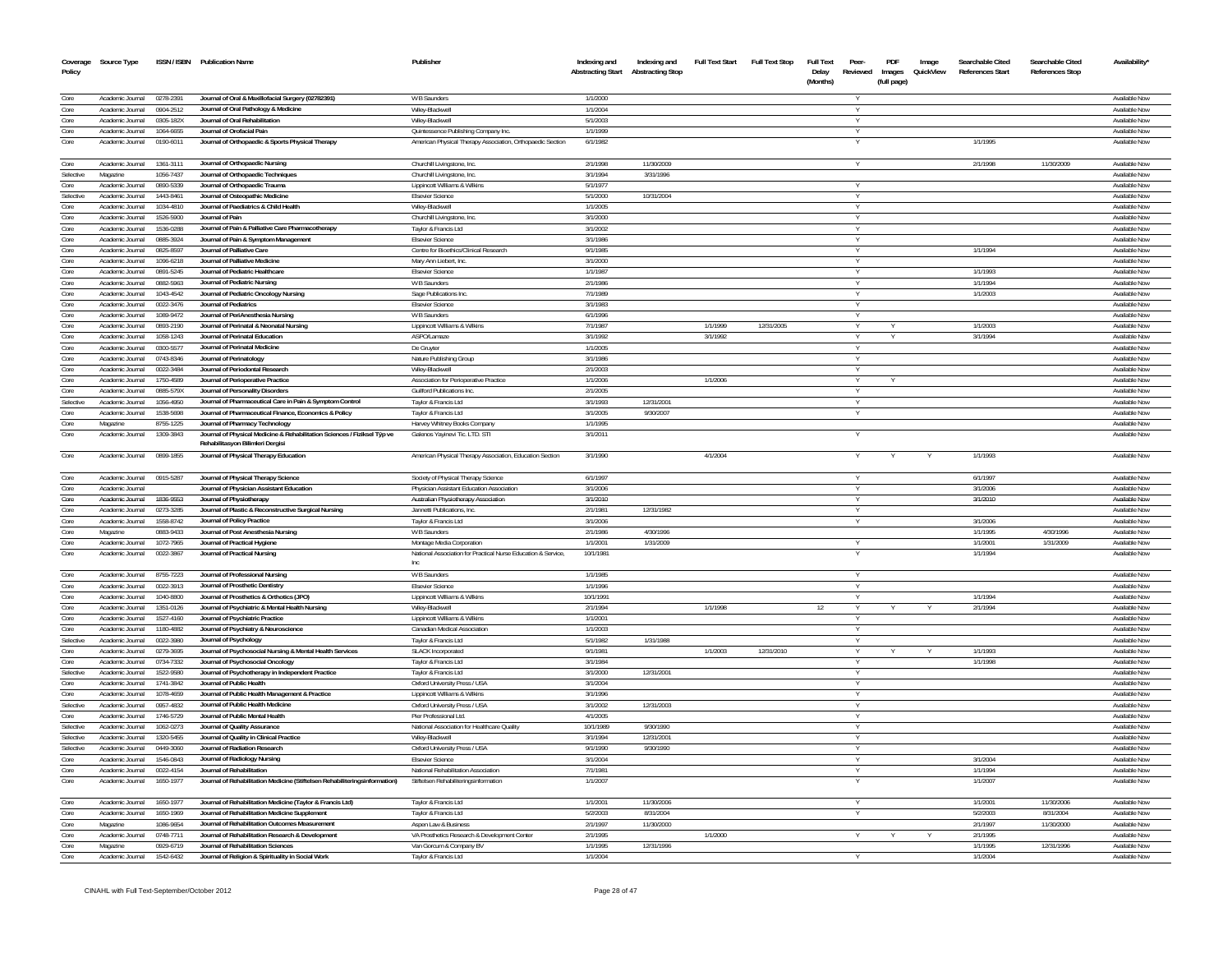| Coverage<br>Policy | Source Type                          |                        | ISSN / ISBN Publication Name                                                                                                                                                                       | Publisher                                                              | Indexing and<br><b>Abstracting Start</b> | Indexing and<br><b>Abstracting Stop</b> | <b>Full Text Start</b> | <b>Full Text Stop</b> | <b>Full Text</b><br>Delay<br>(Months) | Peer-<br>Reviewed | PDF<br>Images<br>(full page) | Image<br>QuickView | Searchable Cited<br>References Start | Searchable Cited<br><b>References Stop</b> | Availability'                  |
|--------------------|--------------------------------------|------------------------|----------------------------------------------------------------------------------------------------------------------------------------------------------------------------------------------------|------------------------------------------------------------------------|------------------------------------------|-----------------------------------------|------------------------|-----------------------|---------------------------------------|-------------------|------------------------------|--------------------|--------------------------------------|--------------------------------------------|--------------------------------|
| Selective          | Academic Journal                     | 1059-9258              | Journal of Religion in Disability & Rehabilitation                                                                                                                                                 | Taylor & Francis Ltd                                                   | 1/1/1993                                 | 12/31/1995                              |                        |                       |                                       |                   |                              |                    |                                      |                                            | Available Nov                  |
| Core               | Academic Journal                     | 1522-8967              | Journal of Religion, Disability & Health                                                                                                                                                           | Taylor & Francis Ltd                                                   | 3/1/1999                                 |                                         |                        |                       |                                       |                   |                              |                    |                                      |                                            | Available Nov                  |
| Core               | Academic Journal                     | 1755-6678              | Journal of Renal Care                                                                                                                                                                              | Wiley-Blackwel                                                         | 7/1/2006                                 |                                         | 7/1/2006               |                       | 12                                    |                   |                              |                    | 7/1/2006                             |                                            | Available Now                  |
| Core               | Magazine                             | 1051-2276              | Journal of Renal Nutrition                                                                                                                                                                         | W B Saunders                                                           | 1/1/1995                                 |                                         |                        |                       |                                       |                   |                              |                    |                                      |                                            | Available Now                  |
| Core               | Academic Journal                     | 0264-6838              | Journal of Reproductive & Infant Psychology                                                                                                                                                        | Psychology Press (UK)                                                  | 7/1/1996                                 |                                         | 7/1/1996               |                       | 18                                    |                   |                              |                    |                                      |                                            | Available Now                  |
| Core               | Academic Journal                     | 0024-7758              | Journal of Reproductive Medicine                                                                                                                                                                   | Science Printers & Publishers Inc.                                     | 1/1/2000                                 |                                         |                        |                       |                                       |                   |                              |                    |                                      |                                            | Available Nov                  |
| Core               | Academic Journal                     | 1744-987               | Journal of Research in Nursing                                                                                                                                                                     | Sage Publications, Ltd.                                                | 1/1/2005                                 |                                         |                        |                       |                                       |                   |                              |                    | 1/1/2006                             |                                            | Available Nov                  |
| Core               | Academic Journal                     | 0194-259X              | Journal of Respiratory Diseases                                                                                                                                                                    | <b>United Business Media</b>                                           | 1/1/1994                                 | 12/31/2008                              |                        |                       |                                       |                   |                              |                    |                                      |                                            | Available Now                  |
| Core               | Academic Inumal                      | 0315-162X              | Journal of Rheumatology                                                                                                                                                                            | Journal of Rheumatology                                                | 7/1/1999                                 |                                         |                        |                       |                                       |                   |                              |                    |                                      |                                            | Available Nov                  |
| Selective          | Academic Journal                     | 0264-0325              | Journal of Royal Society of Health                                                                                                                                                                 | Sage Publications, Ltd.                                                | 4/1/1983                                 | 1/31/1990                               |                        |                       |                                       |                   |                              |                    |                                      |                                            | Available Now                  |
| Core<br>Core       | Academic Inumal<br>Academic Journal  | 0890-765X<br>0022-4391 | Journal of Rural Health<br>Journal of School Health                                                                                                                                                | Wiley-Blackwel                                                         | 4/1/1995<br>10/1/1981                    |                                         | 7/1/1996               |                       | 12                                    |                   |                              |                    | 1/1/1995                             |                                            | Available Nov<br>Available Now |
| Core               | Academic Journal                     | 1059-8405              |                                                                                                                                                                                                    | Wilev-Blackwel                                                         | 10/1/1991                                | 6/30/2008                               | 1/1/2004               | 7/31/2008             |                                       |                   |                              |                    | 1/1/1994                             | 6/30/2008                                  | Available Nov                  |
| Core               | Academic Journal                     | 1059-8405              | Journal of School Nursing (Allen Press Publishing Services Inc.)<br>Journal of School Nursing (Sage Publications Inc.)                                                                             | Allen Press Publishing Services Inc.<br>Sage Publications Inc.         | 8/1/2008                                 |                                         |                        |                       |                                       |                   |                              |                    | 8/1/2008                             |                                            | Available Nov                  |
| Core               | Magazine                             | 1078-4640              | Journal of Shared Governance                                                                                                                                                                       | Dynamic Visions of Nursino                                             | 1/1/1995                                 | 12/31/1998                              |                        |                       |                                       |                   |                              |                    | 1/1/1995                             | 12/31/1998                                 | Available Nov                  |
| Core               | Academic Journa                      | 1086-7732              | Journal of Singing                                                                                                                                                                                 | National Association of Teachers of Singing, Inc                       | 1/1/2001                                 |                                         |                        |                       |                                       |                   |                              |                    |                                      |                                            | Available Nov                  |
| Selective          | Academic Journal                     | 0736-7236              | Journal of Social & Clinical Psychology                                                                                                                                                            | <b>Guilford Publications Inc</b>                                       | 1/1/1990                                 | 1/31/1990                               |                        |                       |                                       |                   |                              |                    |                                      |                                            | Available Nov                  |
| Core               | Academic Journal                     | 0265-4075              | Journal of Social & Personal Relationships                                                                                                                                                         | Sage Publications, Ltd.                                                | 4/1/2001                                 |                                         |                        |                       |                                       |                   |                              |                    |                                      |                                            | Available Nov                  |
| Selective          | Academic Journal                     | 1053-0789              | Journal of Social Distress & the Homeless                                                                                                                                                          | Psycke-Logo Press                                                      | 1/1/2001                                 | 10/31/2002                              |                        |                       |                                       |                   |                              |                    |                                      |                                            | Available Nov                  |
| Core               | Academic Journal                     | 1468-0173              | Journal of Social Worl                                                                                                                                                                             | Sage Publications, Ltd                                                 | 4/1/2001                                 |                                         |                        |                       |                                       |                   |                              |                    | 4/1/2001                             |                                            | Available Nov                  |
| Core               | Academic Journal                     | 1536-710X              | Journal of Social Work in Disability & Rehabilitation                                                                                                                                              | Taylor & Francis Ltd                                                   | 3/1/2002                                 |                                         |                        |                       |                                       |                   |                              |                    | 3/1/2002                             |                                            | Available Nov                  |
| Core               | Academic Journal                     | 1552-4256              | Journal of Social Work in End-of-Life & Palliative Care                                                                                                                                            | Taylor & Francis Ltd                                                   | 3/1/2005                                 |                                         |                        |                       |                                       |                   |                              |                    | 3/1/2005                             |                                            | Available Nov                  |
| Core               | Academic Journal                     | 1533-2624              | Journal of Social Work in Long-Term Care                                                                                                                                                           | Taylor & Francis Ltd                                                   | 2/1/2002                                 | 1/31/2005                               |                        |                       |                                       |                   |                              |                    | 1/1/2003                             | 1/31/2005                                  | Available Nov                  |
| Core               | Academic Journal                     | 0265-0533              | Journal of Social Work Practice                                                                                                                                                                    | Routledge                                                              | 5/1/2003                                 |                                         | 1/1/2003               |                       | 18                                    |                   |                              |                    | 5/1/2003                             |                                            | Available Now                  |
| Core               | Academic Journal                     | 1533-256X              | Journal of Social Work Practice in the Addictions                                                                                                                                                  | Taylor & Francis Ltd                                                   | 3/1/2001                                 |                                         |                        |                       |                                       |                   |                              |                    | 3/1/2001                             |                                            | Available Nov                  |
| Core               | Academic Journal                     | 0022-4685              | Journal of Speech & Hearing Research                                                                                                                                                               | American Speech-Language-Hearing Association                           | 2/1/1996                                 | 12/31/1996                              |                        |                       |                                       |                   |                              |                    | 2/1/1996                             | 12/31/1996                                 | Available Nov                  |
| Core               | Academic Journal                     | 1092-4388              | Journal of Speech, Language & Hearing Research                                                                                                                                                     | American Speech-Language-Hearing Association                           | 10/2/1996                                |                                         | 2/1/1997               |                       |                                       | Y                 | Y                            | Y                  | 1/1/1997                             |                                            | Available Now                  |
| Core               | Academic Journal                     | 0848-1970              | Journal of Speech-Language Pathology & Audiology                                                                                                                                                   | Canadian Association of Speech Language Pathologists &<br>Audiologists | 3/1/1997                                 | 12/31/2006                              |                        |                       |                                       |                   |                              |                    | 3/1/1997                             | 12/31/2006                                 | Available Nov                  |
| Core               | Academic Journal                     | 1079-0268              | Journal of Spinal Cord Medicine                                                                                                                                                                    | Maney Publishing                                                       | 1/1/1995                                 |                                         |                        |                       |                                       | Y                 |                              |                    |                                      |                                            | Available Now                  |
| Core               | Academic Journal                     | 1056-6716              | Journal of Sport Rehabilitation                                                                                                                                                                    | Human Kinetics Publishers, Inc.                                        | 2/1/1992                                 |                                         |                        |                       |                                       |                   |                              |                    | 1/1/1994                             |                                            | Available Nov                  |
| Selective          | Academic Journal                     | 1084-1288              | Journal of Sports Chiropractic & Rehabilitation                                                                                                                                                    | Atwood Publishing, LLC                                                 | 3/1/1997                                 | 6/30/2001                               |                        |                       |                                       | Y                 |                              |                    | 3/1/1997                             | 6/30/2001                                  | Available Nov                  |
| Core               | Academic Journal                     | 0022-4707              | Journal of Sports Medicine & Physical Fitness                                                                                                                                                      | <b>Edizioni Minerva Medica</b>                                         | 3/1/1995                                 |                                         |                        |                       |                                       | Y                 |                              |                    | 3/1/1995                             |                                            | Available Nov                  |
| Core               | Academic Journal                     | 0264-0414              | <b>Journal of Sports Sciences</b>                                                                                                                                                                  | Taylor & Francis Ltd                                                   | 1/1/2002                                 |                                         |                        |                       |                                       | Y                 |                              |                    |                                      |                                            | Available Nov                  |
| Core<br>Core       | Magazine                             | 1344-1922              | Journal of St. Luke's Society for Nursing Research                                                                                                                                                 | Sei Roka Kango Gakkai                                                  | 6/1/1997<br>2/1/1997                     | 12/31/2007                              |                        |                       |                                       |                   |                              |                    | 6/1/1997                             |                                            | Available Nov<br>Available Nov |
| Core               | Academic Journal<br>Academic Journal | 1064-8011<br>1064-8011 | Journal of Strength & Conditioning Research (Allen Press Publishing<br>Services Inc.)<br>Journal of Strength & Conditioning Research (Lippincott Williams & Wilkins) Lippincott Williams & Wilkins | Allen Press Publishing Services Inc.                                   | 1/1/2008                                 |                                         |                        |                       |                                       |                   |                              |                    |                                      |                                            | Available Nov                  |
| Core               | Academic Journal                     | 1052-3057              | Journal of Stroke & Cerebrovascular Diseases                                                                                                                                                       | W B Saunders                                                           | 1/1/2001                                 |                                         |                        |                       |                                       |                   |                              |                    |                                      |                                            | Available Now                  |
| Core               | Academic Journal                     | 1357-5007              | Journal of Substance Misuse: For Nursing, Health & Social Care                                                                                                                                     | Taylor & Francis Ltd                                                   | 1/1/1996                                 | 10/31/1998                              |                        |                       |                                       | V                 |                              |                    | 1/1/1996                             | 10/31/1998                                 | Available Nov                  |
| Core               | Academic Journal                     | 1465-9891              | Journal of Substance Use                                                                                                                                                                           | Taylor & Francis Ltd                                                   | 3/1/1999                                 |                                         | 4/1/2003               |                       | 18                                    |                   |                              |                    | 3/1/1999                             |                                            | Available Nov                  |
| Core               | Academic Journal                     | 1522-8835              | Journal of Technology in Human Services                                                                                                                                                            | Taylor & Francis Ltd                                                   | 1/1/1999                                 |                                         |                        |                       |                                       | $\vee$            |                              |                    | 1/1/1999                             |                                            | Available Nov                  |
| Core               | Academic Journal                     | 2212-2672              | Journal of the Academy of Nutrition & Dietetics                                                                                                                                                    | <b>Elsevier Science</b>                                                | 1/1/2012                                 |                                         |                        |                       |                                       | $\vee$            |                              |                    |                                      |                                            | Available Nov                  |
| Core               | Academic Journal                     | 0149-8886              | Journal of the Academy of Rehabilitative Audiology                                                                                                                                                 | Journal of the Academy of Rehabilitative Audiology                     | 1/1/1993                                 |                                         |                        |                       |                                       |                   |                              |                    | 1/1/1994                             |                                            | Available Nov                  |
| Core               | Academic Journal                     | 1050-0545              | Journal of the American Academy of Audiology                                                                                                                                                       | American Academy of Audiology                                          | 2/1/1996                                 |                                         |                        |                       |                                       |                   |                              |                    | 2/1/1996                             |                                            | Available Nov                  |
| Core               | Academic Journal                     | 1041-2972              | Journal of the American Academy of Nurse Practitioners                                                                                                                                             | Wilev-Blackwel                                                         | 1/1/1989                                 |                                         | 1/1/2000               |                       | 12                                    |                   |                              |                    | 1/1/1993                             |                                            | Available Nov                  |
| Core               | Academic Journal                     | 0893-7400              | Journal of the American Academy of Physician Assistants                                                                                                                                            | Advanstar Communications Inc.                                          | 1/1/1988                                 | 11/30/1994                              |                        |                       |                                       |                   |                              |                    | 1/1/1994                             | 11/30/1994                                 | Available Now                  |
| Core               | Academic Journal                     | 1081-7166              | Journal of the American Chiropractic Association                                                                                                                                                   | American Chiropractic Association                                      | 1/1/2000                                 |                                         | 1/1/2004               |                       |                                       |                   |                              |                    | 1/1/2000                             |                                            | Available Nov                  |
| Core<br>Core       | Academic Journal<br>Academic Journal | 0735-1097<br>0002-8177 | Journal of the American College of Cardiology (JACC)<br>Journal of the American Dental Association (JADA)                                                                                          | <b>Elsevier Science</b><br>American Dental Association                 | 12/1/1983<br>1/1/1996                    |                                         |                        |                       |                                       |                   |                              |                    |                                      |                                            | Available Nov<br>Available Nov |
| Core               | Academic Journal                     | 0002-8223              | Journal of the American Dietetic Association                                                                                                                                                       | <b>Elsevier Science</b>                                                | 12/1/1981                                | 12/31/2011                              |                        |                       |                                       | Y                 |                              |                    | 1/1/1994                             | 12/31/2011                                 | Available Nov                  |
| Core               | Academic Journal                     | 0002-8614              | Journal of the American Geriatrics Society                                                                                                                                                         | Wiley-Blackwell                                                        | 2/1/1982                                 |                                         | 3/1/2003               |                       | 12                                    |                   |                              |                    |                                      |                                            | Available Nov                  |
| Core               | Academic Journal                     | 1538-7496              | Journal of the American Herbalists Guild                                                                                                                                                           | American Herbalists Guild                                              | 9/1/2000                                 |                                         | 1/1/2006               |                       |                                       |                   |                              |                    |                                      |                                            | Available Nov                  |
| Core               | Academic Journal                     | 1525-8610              | Journal of the American Medical Directors Association                                                                                                                                              | <b>Elsevier Science</b>                                                | 1/1/2001                                 |                                         |                        |                       |                                       |                   |                              |                    |                                      |                                            | Available Nov                  |
| Core               | Academic Journal                     | 1067-5027              | Journal of the American Medical Informatics Association                                                                                                                                            | <b>BMJ Publishing Group</b>                                            | 1/1/1994                                 |                                         |                        |                       |                                       | $\vee$            |                              |                    | 1/1/2000                             |                                            | Available Nov                  |
| Core               | Magazine                             | 0273-9976              | Journal of the American Medical Record Association                                                                                                                                                 | American Health Information Management Association                     | 4/1/1981                                 | 7/31/1991                               |                        |                       |                                       |                   |                              |                    |                                      |                                            | Available Nov                  |
| Core               | Magazine                             | 0002-9963              | Journal of the American Medical Technologists                                                                                                                                                      | American Medical Technologists                                         | 9/1/1981                                 | 11/30/1983                              |                        |                       |                                       |                   |                              |                    |                                      |                                            | Available Nov                  |
| Selective          | Academic Journal                     | 1551-8221              | Journal of the American Medical Women's Association                                                                                                                                                | American Medical Women's Association                                   | 1/1/2001                                 | 1/31/2005                               |                        |                       |                                       | <b>V</b>          |                              |                    |                                      |                                            | Available Now                  |
| Core               | Academic Journal                     | 8750-7315              | Journal of the American Podiatric Medical Association                                                                                                                                              | American Podiatric Medical Association, Inc.                           | 1/1/2000                                 |                                         |                        |                       |                                       |                   |                              |                    |                                      |                                            | Available Now                  |
| Core               | Academic Journal                     | 1078-3903              | Journal of the American Psychiatric Nurses Association                                                                                                                                             | Sage Publications Inc.                                                 | 2/1/1995                                 |                                         |                        |                       |                                       | Y                 |                              |                    | 2/1/1995                             |                                            | Available Now                  |
| Selective          | Academic Inurnal                     | 0002-8231              | Journal of the American Society for Information Science                                                                                                                                            | John Wiley & Sons, Inc.                                                | 7/1/1982                                 | 12/31/2000                              |                        |                       |                                       |                   |                              |                    |                                      |                                            | Available Now                  |
| Core               | Academic Journal                     | 1532-2882              | Journal of the American Society for Information Science & Technology                                                                                                                               | John Wiley & Sons, Inc.                                                | 1/1/2001                                 |                                         |                        |                       |                                       |                   |                              |                    | 1/1/2005                             |                                            | Available Nov                  |
| Core               | Academic Journal                     | 0894-7317              | Journal of the American Society of Echocardiography                                                                                                                                                | <b>Elsevier Science</b>                                                | 1/1/1996                                 |                                         |                        |                       |                                       |                   |                              |                    |                                      |                                            | Available Nov                  |
| Core               | Academic Journal                     | 1552-8855              | Journal of the Association for Vascular Access                                                                                                                                                     | Association for Vascular Access                                        | 12/1/2003                                |                                         |                        |                       |                                       |                   |                              |                    | 12/1/2003                            |                                            | Available Nov                  |
| Core               | Academic Journal                     | 1367-7845              | Journal of the Association of Chartered Physiotherapists in Women's Health Association of Chartered Physiotherapists in Women's Health                                                             |                                                                        | 3/1/2004                                 |                                         |                        |                       |                                       |                   |                              |                    | 3/1/2004                             |                                            | Available Now                  |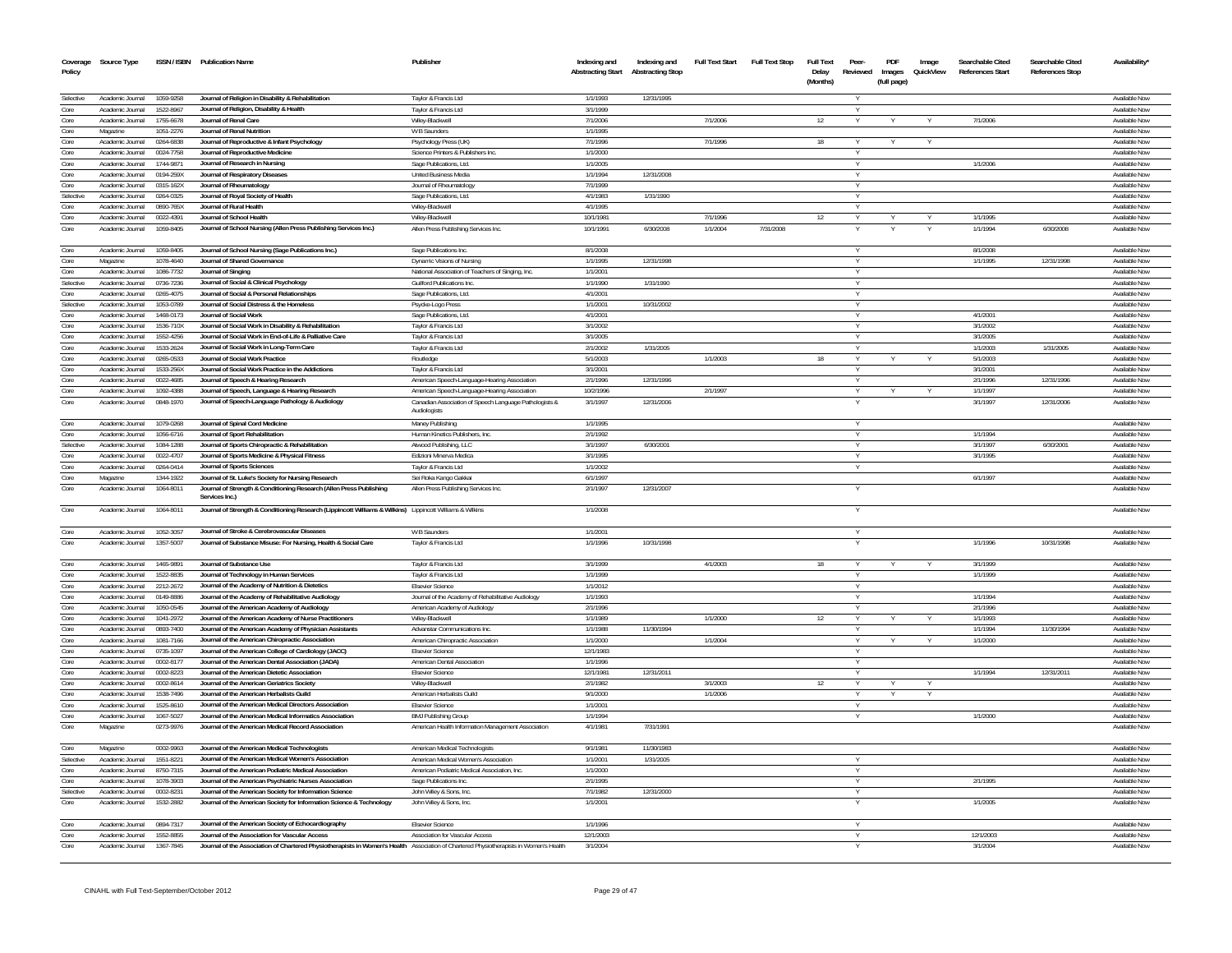| Coverage<br>Policy | Source Type                          |                        | ISSN / ISBN Publication Name                                                                                      | Publisher                                                              | Indexing and<br><b>Abstracting Start</b> | Indexing and<br><b>Abstracting Stop</b> | <b>Full Text Start</b> | <b>Full Text Stop</b> | <b>Full Text</b><br>Delay<br>(Months) | Peer-<br>Reviewed | PDF<br>Images<br>(full page) | Image<br>QuickView | Searchable Cited<br><b>References Start</b> | Searchable Cited<br><b>References Stop</b> | Availability*                  |
|--------------------|--------------------------------------|------------------------|-------------------------------------------------------------------------------------------------------------------|------------------------------------------------------------------------|------------------------------------------|-----------------------------------------|------------------------|-----------------------|---------------------------------------|-------------------|------------------------------|--------------------|---------------------------------------------|--------------------------------------------|--------------------------------|
| Core               | Academic Journal                     | 0888-2002              | Journal of the Association of Occupational Health Professionals in<br>Healthcare                                  | Association of Hospital Employee Health Professionals                  | 1/1/2008                                 |                                         |                        |                       |                                       |                   |                              |                    |                                             |                                            | Available Now                  |
| Core               | Academic Journal                     | 0748-1802              | Journal of the Association of Pediatric Oncology Nurses                                                           | Association of Pediatric Oncology Nurses                               | 3/1/1984                                 | 7/31/1989                               |                        |                       |                                       |                   |                              |                    |                                             |                                            | Available Now                  |
| Core               | Academic Journal                     | 1440-3994              | Journal of the Australasian Rehabilitation Nurses' Association (JARNA)                                            | Australasian Rehabilitation Nurses' Association (ARNA) Inc.            | 3/1/1998                                 |                                         | 7/1/2005               |                       |                                       |                   |                              |                    | 3/1/1998                                    |                                            | Available Now                  |
| Core               | Academic Journal                     | 1326-3390              | Journal of the Australian Traditional-Medicine Society                                                            | Australian Traditional-Medicine Society                                | 10/1/1995                                |                                         | 3/1/2003               |                       |                                       | Y                 | Y                            |                    |                                             |                                            | Available Now                  |
| Selective          | Academic Journal                     | 1097-802X              | Journal of the California Alliance for the Mentally III                                                           | California Alliance for the Mentally III                               | 1/1/1995                                 | 7/31/1999                               |                        |                       |                                       |                   |                              |                    |                                             |                                            | Available Nov                  |
| Core               | Academic Journal                     | 0038-3899              | Journal of the California Dental Hygienists' Association                                                          | California Dental Hygienists' Association                              | 12/1/1996                                |                                         | 10/1/2004              |                       |                                       | Y                 |                              |                    | 12/1/1996                                   |                                            | Available Now                  |
| Core               | Academic Journal                     | 0008-3194              | Journal of the Canadian Chiropractic Association                                                                  | Canadian Chiropractic Association                                      | 3/1/1996                                 |                                         | 1/1/1996               |                       |                                       | Y                 |                              |                    | 1/1/1997                                    |                                            | Available Now                  |
| Core               | Academic Journal                     | 0008-3399              | Journal of the Canadian Dietetic Association                                                                      | Dietitians of Canada                                                   | 3/1/1995                                 | 3/31/1998                               |                        |                       |                                       | Y                 |                              |                    | 3/1/1995                                    | 3/31/1998                                  | Available Now                  |
| Core               | Academic Journal                     | 1708-6892              | Journal of the Canadian Health Libraries Association (JCHLA)                                                      | Canadian Health Libraries Association                                  | 1/1/2004                                 |                                         |                        |                       |                                       |                   |                              |                    | 1/1/2004                                    |                                            | Available Now                  |
| Selective          | Academic Journal                     | 1081-454X              | Journal of the International Association of Physicians in AIDS Care                                               | International Association of Physicians in AIDS Care                   | 1/1/1998                                 | 7/31/2000                               |                        |                       |                                       |                   |                              |                    |                                             |                                            | Available Now                  |
| Core               | Academic Journal                     |                        | Journal of the Israeli Physical Therapy Society (JIPTS)                                                           | <b>Israeli Physical Therapy Society</b>                                | 12/1/2008                                |                                         |                        |                       |                                       |                   |                              |                    |                                             |                                            | Available Now                  |
| Core               | Magazine                             | 0029-0343              | Journal of the Japanese Society of Balneology, Climatology & Physical<br>Medicine                                 | Japanese Association of Physical Medicine, Balneology &<br>Climatology | 2/1/2003                                 |                                         |                        |                       |                                       |                   |                              |                    | 2/1/2003                                    |                                            | Available Nov                  |
| Core               | Academic Inumal                      | 1536-5050              | Journal of the Medical Library Association                                                                        | Medical Library Association                                            | 1/1/2002                                 |                                         | 1/1/2006               |                       |                                       | $\vee$            | $\vee$                       | $\checkmark$       | 1/1/2002                                    |                                            | Available Now                  |
| Core               | Academic Journal                     | 0028-7644              | Journal of the New York State Nurses Association                                                                  | New York State Nurses Association                                      | 6/1/1981                                 |                                         | 3/1/1997               |                       |                                       |                   |                              |                    | 1/1/1993                                    |                                            | Available Now                  |
| Core               | Academic Journal                     | 0331-3735              | Journal of the Nigeria Society of Physiotherapy                                                                   | Nigeria Society of Physiotherapy                                       | 1/1/1994                                 | 1/31/1995                               |                        |                       |                                       |                   |                              |                    | 1/1/1994                                    | 1/31/1995                                  | Available Now                  |
| Core               | Magazine                             | 0276-6353              | Journal of the Operating Room Research Institute                                                                  | Operating Room Research Institute                                      | 11/1/1980                                | 9/30/1983                               |                        |                       |                                       |                   |                              |                    |                                             |                                            | Available Now<br>Available Now |
| Core<br>Core       | Academic Journal                     | 1085-9489              | Journal of the Peripheral Nervous System                                                                          | Wilev-Blackwell                                                        | 3/1/2000                                 |                                         |                        |                       |                                       |                   |                              |                    |                                             |                                            |                                |
| Selective          | Magazine<br>Academic Journal         | 0035-8797              | Journal of the Physiotherapy Pain Association                                                                     | Physiotherapy Pain Association                                         | 6/1/2009<br>10/1/1982                    | 11/30/1989                              |                        |                       |                                       |                   |                              |                    | 6/1/2009                                    |                                            | Available Nov<br>Available Nov |
| Core               | Academic Journal                     | 1466-4240              | Journal of the Royal College of General Practitioners<br>Journal of the Royal Society for the Promotion of Health | Royal College of General Practitioners<br>Sage Publications, Ltd.      | 6/1/1998                                 | 11/30/2008                              |                        |                       |                                       |                   |                              |                    |                                             |                                            | Available Nov                  |
| Core               | Magazine                             |                        | Journal of the Section on Women's Health                                                                          | American Physical Therapy Association, Women's Health<br>Section       | 3/1/2001                                 | 12/31/2004                              |                        |                       |                                       |                   |                              |                    | 3/1/2001                                    | 12/31/2004                                 | Available Nov                  |
| Core               | Academic Journal                     | 1088-145X              | Journal of the Society of Pediatric Nurses                                                                        | Wilev-Blackwell                                                        | 4/1/1996                                 | 10/31/2001                              | 1/1/1999               | 12/31/2001            |                                       |                   |                              |                    | 1/1/1998                                    | 10/31/2001                                 | Available Now                  |
| Core               | Academic Journal                     | 1086-4431              | Journal of Theory Construction & Testing                                                                          | Tucker Publications, Inc.                                              | 4/1/1997                                 |                                         | 11/1/2002              |                       |                                       |                   |                              |                    | 4/1/1997                                    |                                            | Available Nov                  |
| Core               | Academic Journal                     | 0965-206X              | Journal of Tissue Viability                                                                                       | <b>Elsevier Scienc</b>                                                 | 1/1/2001                                 |                                         |                        |                       |                                       |                   |                              |                    | 1/1/2001                                    |                                            | Available Nov                  |
| Core               | Academic Journal                     | 1043-6596              | Journal of Transcultural Nursing                                                                                  | Sage Publications Inc                                                  | 6/1/1989                                 |                                         |                        |                       |                                       |                   |                              |                    | 1/1/1994                                    |                                            | Available Nov                  |
| Core               | Academic Journal                     | 0905-9199              | Journal of Transplant Coordination                                                                                | InnerDoorway Health Media                                              | 4/1/1991                                 | 12/31/1999                              |                        |                       |                                       |                   |                              |                    | 1/1/1993                                    | 12/31/1999                                 | Available Nov                  |
| Core               | Academic Journal                     | 0022-5282              | Journal of Trauma                                                                                                 | Lippincott Williams & Wilkins                                          | 1/1/1997                                 | 12/31/2011                              |                        |                       |                                       |                   |                              |                    |                                             |                                            | Available Nov                  |
| Core               | Academic Journal                     | 2163-0755              | Journal of Trauma & Acute Care Surgery                                                                            | Lippincott Williams & Wilkins                                          | 1/1/2012                                 |                                         |                        |                       |                                       |                   |                              |                    |                                             |                                            | Available Nov                  |
| Core               | Academic Journal                     | 1078-7496              | Journal of Trauma Nursing                                                                                         | Society of Trauma Nurses                                               | 10/1/1994                                |                                         | 7/1/2005               |                       |                                       |                   |                              |                    | 10/1/1994                                   |                                            | Available Now                  |
| Core               | Academic Journal                     | 1195-1982              | Journal of Travel Medicine                                                                                        | Wiley-Blackwell                                                        | 1/1/200                                  |                                         |                        |                       |                                       |                   |                              |                    |                                             |                                            | Available Nov                  |
| Core               | Academic Journal                     | 1522-8223              | Journal of Undergraduate Nursing Scholarship                                                                      | University of Arizona                                                  | 9/1/1999                                 | 1/31/2009                               |                        |                       |                                       |                   |                              |                    | 9/1/1999                                    | 1/31/2009                                  | Available Now                  |
| Core               | Academic Journal                     | 2008-6326              | Journal of Urmia Nursing & Midwifery Faculty                                                                      | Journal of Urmia Nursing & Midwifery Faculty                           | 3/1/2010                                 |                                         |                        |                       |                                       |                   |                              |                    |                                             |                                            | Available Nov                  |
| Core               | Academic Journal                     | 0738-7350              | Journal of Urological Nursing                                                                                     | International Urological Sciences Inc                                  | 1/1/1988                                 | 5/31/1997                               |                        |                       |                                       | Y                 |                              |                    | 1/1/1994                                    | 5/31/1997                                  | Available Now                  |
| Core               | Academic Journa                      | 083-0081               | Journal of Vascular Access Devices                                                                                | Association for Vascular Access                                        | 3/1/1998                                 | 9/30/2003                               |                        |                       |                                       |                   |                              |                    | 3/1/199                                     | 9/30/2003                                  | Available Nov                  |
| Core               | Academic Journal                     | 1062-0303              | Journal of Vascular Nursing                                                                                       | <b>Elsevier Science</b>                                                | 9/1/1990                                 |                                         |                        |                       |                                       |                   |                              |                    | 1/1/1994                                    |                                            | Available Now                  |
| Core               | Academic Journal                     | 1044-4122              | Journal of Vascular Technology                                                                                    | Society for Vascular Ultrasound                                        | 1/1/1997                                 | 12/31/2002                              |                        |                       |                                       | $\overline{Y}$    |                              |                    | 1/1/1997                                    | 12/31/2002                                 | Available Now                  |
| Core               | Academic Journal                     | 1536-2027              | Journal of Vertebral Subluxation Research (JVSR)                                                                  | World Chiropractic Alliance                                            | 8/1/1996                                 | 12/31/2010                              |                        |                       |                                       |                   |                              |                    | 1/1/1997                                    | 12/31/2010                                 | Available Now                  |
| Core               | Academic Journal                     | 0145-482X              | Journal of Visual Impairment & Blindness                                                                          | American Foundation for the Blind                                      | 1/1/1996                                 |                                         | 1/1/1996               |                       |                                       |                   |                              |                    | 1/1/1996                                    |                                            | Available Now                  |
| Core               | Academic Journal<br>Academic Journal | 1052-2263<br>0892-1997 | Journal of Vocational Rehabilitation<br>Journal of Voice                                                          | <b>IOS Press</b><br><b>Elsevier Science</b>                            | 8/1/2000<br>3/1/1998                     |                                         | 1/1/2000               |                       | 12                                    |                   |                              |                    | 8/1/2000                                    |                                            | Available Now<br>Available Now |
| Core<br>Core       | Academic Journal                     | 0895-2841              | Journal of Women & Aging                                                                                          | Taylor & Francis Ltd                                                   | 3/1/1996                                 |                                         |                        |                       |                                       | Y<br>Y            |                              |                    |                                             |                                            | Available Now                  |
| Core               | Academic Journal                     | 1059-7115              | Journal of Women's Health                                                                                         | Mary Ann Liebert, Inc.                                                 | 3/1/1992                                 | 4/30/1999                               | 2/1/1998               | 4/30/1999             |                                       | Y                 |                              |                    | 1/1/1994                                    | 4/30/1999                                  | Available Now                  |
| Core               | Academic Journal                     | 1524-6094              | Journal of Women's Health & Gender-Based Medicine                                                                 | Mary Ann Liebert, Inc.                                                 | 5/1/1999                                 | 9/30/2002                               | 5/1/1999               | 9/30/2002             |                                       |                   |                              |                    |                                             |                                            | Available Now                  |
| Core               | Academic Journal                     | 1540-9996              | Journal of Women's Health (15409996)                                                                              | Mary Ann Liebert, Inc.                                                 | 10/1/2002                                |                                         | 10/1/2002              |                       | 12                                    | v                 |                              |                    | 1/1/2003                                    |                                            | Available Now                  |
| Core               | Academic Journal                     | 1556-6803              | Journal of Women's Health Physical Therapy                                                                        | American Physical Therapy Association, Women's Health<br>Section       | 3/1/2005                                 |                                         |                        |                       |                                       |                   |                              |                    | 3/1/2005                                    |                                            | Available Now                  |
| Selective          | Academic Journal                     | 1084-824X              | Journal of Women's Imaging                                                                                        | Lippincott Williams & Wilkins                                          | 2/1/2001                                 | 12/31/2005                              |                        |                       |                                       |                   |                              |                    |                                             |                                            | Available Now                  |
| Core               | Academic Journal                     | 0969-0700              | Journal of Wound Care                                                                                             | MA Healthcare Limited                                                  | 5/1/1992                                 |                                         |                        |                       |                                       |                   |                              |                    | 1/1/1997                                    |                                            | Available Now                  |
| Core               | Academic Journal                     | 1071-5754              | Journal of Wound, Ostomy & Continence Nursing                                                                     | Lippincott Williams & Wilkins                                          | 1/1/1994                                 |                                         |                        |                       |                                       |                   |                              |                    | 1/1/1994                                    |                                            | Available Now                  |
| Core               | Academic Journal                     | 0898-2767              | Journal: Society of Otorhinolaryngology Head-Neck Nurses                                                          | Society of Otorhinolaryngology & Head-Neck Nurses                      | 6/1/1987                                 | 12/31/1991                              |                        |                       |                                       |                   |                              |                    |                                             |                                            | Available Nov                  |
| Core               | Academic Journal                     | 1079-5006              | Journals of Gerontology Series A: Biological Sciences & Medical Sciences  Oxford University Press / USA           |                                                                        | 1/1/1995                                 |                                         |                        |                       |                                       |                   |                              |                    |                                             |                                            | Available Nov                  |
| Core               | Academic Journal                     | 1079-5014              | Journals of Gerontology Series B: Psychological Sciences & Social Sciences Oxford University Press / USA          |                                                                        | 1/1/1996                                 |                                         |                        |                       |                                       |                   |                              |                    |                                             |                                            | Available Now                  |
| Core               | Academic Journal                     | 0148-6071              | JPEN Journal of Parenteral & Enteral Nutrition                                                                    | Sage Publications Inc.                                                 | 5/1/1982                                 |                                         |                        |                       |                                       | v                 |                              |                    |                                             |                                            | Available Now                  |
| Core               | Academic Journal                     | 1173.2032              | Kai Tiaki Nursing New Zealand                                                                                     | New Zealand Nurses Organisation                                        | 2/1/1995                                 |                                         | 7/1/2004               |                       |                                       |                   |                              |                    | 2/1/1995                                    |                                            | Available Now                  |
| Core               | Academic Journal                     | 0022-8710              | Kansas Nurse                                                                                                      | Kansas State Nurses Association                                        | 11/1/1981                                |                                         | 1/1/1995               |                       |                                       |                   |                              |                    | 1/1/1993                                    |                                            | Available Now                  |
| Selective          | Magazine                             | 1074-3502              | <b>KASHRUS Magazine</b>                                                                                           | KASHRIIS                                                               | 12/1/1999                                | 7/31/2006                               |                        |                       |                                       |                   |                              |                    |                                             |                                            | Available Now                  |
| Core               | Magazine                             |                        | <b>KBN Connection</b>                                                                                             | Kentucky Board of Nursing                                              | 9/1/2000                                 |                                         | 9/1/2000               |                       |                                       |                   |                              |                    | 1/1/2006                                    |                                            | Available Now                  |
| Core               | Academic Journal                     | 0742-8367              | <b>Kentucky Nurse</b>                                                                                             | Kentucky Nurses Association                                            | 3/1/1983                                 |                                         | 1/1/2007               |                       |                                       |                   |                              |                    | 1/1/1993                                    |                                            | Available Now                  |
| Core               | Magazine                             | 0023-0316              | Kentucky Nurses' Association Newsletter                                                                           | Kentucky Nurses Association                                            | 2/1/1982                                 | 8/31/1982                               |                        |                       |                                       |                   |                              |                    |                                             |                                            | Available Now                  |
| Core               | Academic Journal                     | 1064-1211              | <b>Key Words</b>                                                                                                  | American Society for Indexing                                          | 1/1/2001                                 |                                         | 1/1/2006               | 9/8/2009              |                                       |                   |                              |                    | 1/1/2001                                    |                                            | Available Now                  |
| Core               | Academic Journal                     | 0085-2538              | Kidney International                                                                                              | Nature Publishing Group                                                | 1/1/2006                                 |                                         |                        |                       |                                       |                   |                              |                    |                                             |                                            | Available Now                  |
| Core               | <b>Trade Publication</b>             | 1779-0123              | Kinesitherapie Revue                                                                                              | Masson Editeur                                                         | 1/1/2006                                 |                                         |                        |                       |                                       |                   |                              |                    | 1/1/2006                                    |                                            | Available Now                  |
| Core               | Academic Journal                     | 1632-8345              | Kinesitherapie, Les Annales                                                                                       | Masson Editeur                                                         | 1/1/2004                                 | 11/30/2005                              |                        |                       |                                       |                   |                              |                    | 1/1/2004                                    | 11/30/2005                                 | Available Now                  |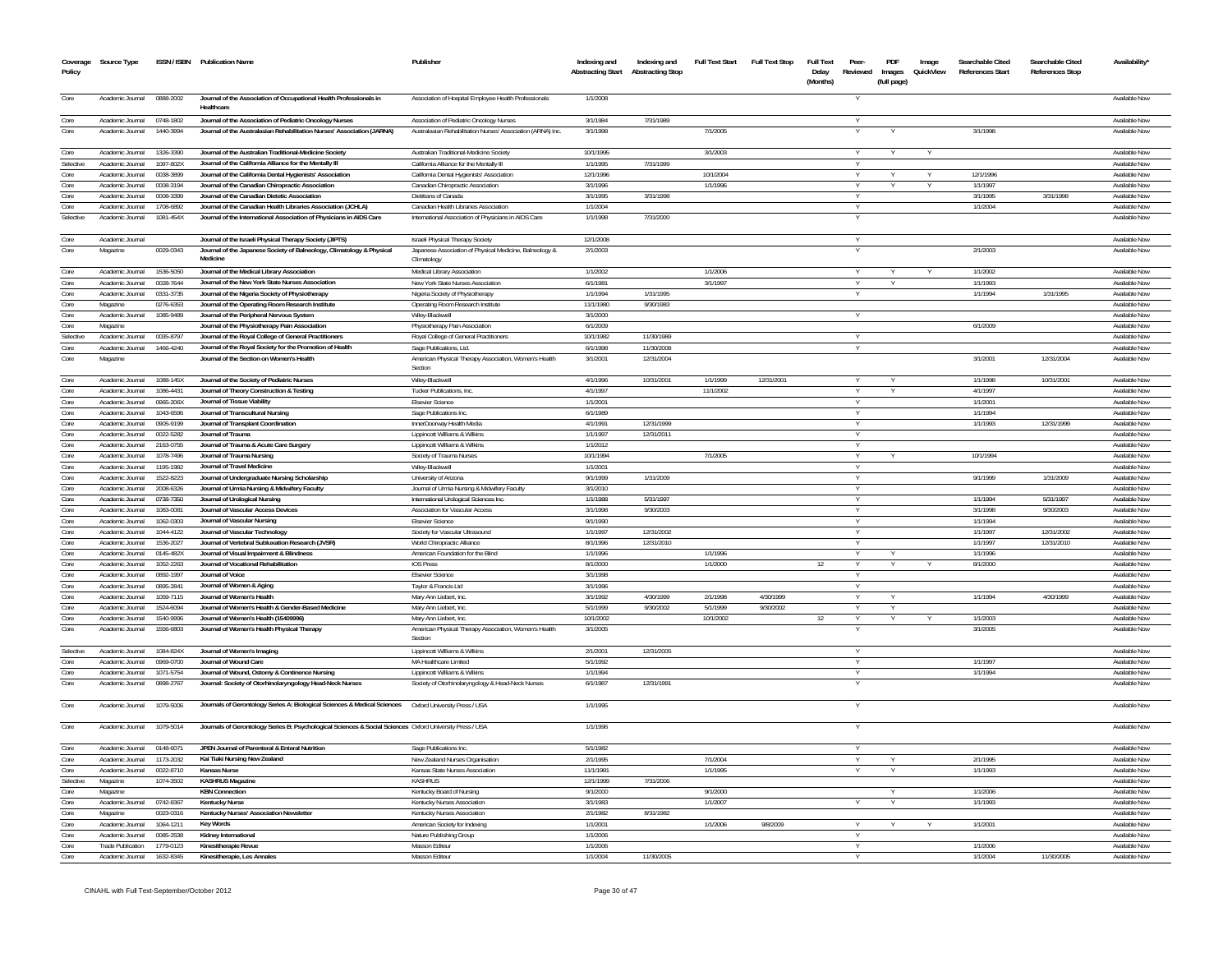| Coverage<br>Policy | Source Type                                  |                        | ISSN / ISBN Publication Name                                         | Publisher                                                                            | Indexing and<br><b>Abstracting Start</b> | Indexing and<br><b>Abstracting Stop</b> | <b>Full Text Start</b> | <b>Full Text Stop</b> | <b>Full Text</b><br>Delay<br>(Months) | Peer-<br>Reviewed | PDF<br>Images<br>(full page) | Image<br>QuickView | Searchable Cited<br><b>References Start</b> | Searchable Cited<br><b>References Stop</b> | Availability'                  |
|--------------------|----------------------------------------------|------------------------|----------------------------------------------------------------------|--------------------------------------------------------------------------------------|------------------------------------------|-----------------------------------------|------------------------|-----------------------|---------------------------------------|-------------------|------------------------------|--------------------|---------------------------------------------|--------------------------------------------|--------------------------------|
| Core               | Academic Journal                             | 0902-2767              | Klinisk Sygepleje                                                    | Munksgaard Danmark                                                                   | 2/1/2003                                 |                                         |                        |                       |                                       |                   |                              |                    | 2/1/2003                                    |                                            | Available Now                  |
| Core               | Academic Journal                             | 1309-3878              | Konuralp Medical Journal / Konuralp Tip Dergisi                      | Duzce University Medical School                                                      | 3/1/2012                                 |                                         |                        |                       |                                       |                   |                              |                    |                                             |                                            | Available Now                  |
| Core               | Magazine                                     | 0047-3618              | Korean Nurse                                                         | Korean Nurses Association                                                            | 3/1/1986                                 | 12/31/2005                              |                        |                       |                                       |                   |                              |                    | 1/1/1998                                    | 12/31/2005                                 | Available Now                  |
| Core               | Academic Journal                             | 0023-4494              | Krankengymnastik                                                     | Richard Pflaum Verlag GmbH & Co. KG                                                  | 1/1/1996                                 | 12/31/2003                              |                        |                       |                                       |                   |                              |                    | 1/1/2003                                    | 12/31/2003                                 | Available Now                  |
| Core               | Magazine                                     | 0075-4447              | Lab World                                                            | North American Publishing Co                                                         | 5/1/1981                                 | 5/31/1982                               |                        |                       |                                       |                   |                              |                    |                                             |                                            | Available Now                  |
| Core               | Academic Journal                             | 0007-5027              | <b>Laboratory Medicine</b>                                           | American Society for Clinical Pathology                                              | 1/1/1995                                 |                                         |                        |                       |                                       | Y                 |                              |                    | 1/1/1995                                    |                                            | Available Nov                  |
| Selective<br>Core  | Magazine<br>Academic Journal                 | 0023-7124<br>0047-3936 | Ladies' Home Journal<br>Lamp                                         | Meredith Corporation<br>New South Wales Nurses' Association                          | 8/1/1984<br>7/1/1981                     | 10/31/1990                              | 7/1/2008               |                       |                                       | Y                 |                              |                    | 1/1/1994                                    |                                            | Available Now<br>Available Nov |
| Core               | Academic Journal                             | 0266-8769              | Lampada                                                              | RCN Publishing Company                                                               | 3/1/1986                                 | 2/28/1990                               |                        |                       |                                       |                   |                              |                    |                                             |                                            | Available Nov                  |
| Core               | Academic Journal                             | 0099-5355              | Lancet                                                               | Lance                                                                                | 5/14/1983                                |                                         |                        |                       |                                       |                   |                              |                    |                                             |                                            | Available Nov                  |
| Core               | Academic Journal                             | 1470-2045              | <b>Lancet Oncology</b>                                               | <b>Elsevier Science</b>                                                              | 1/1/2001                                 |                                         |                        |                       |                                       | Y                 |                              |                    |                                             |                                            | Available Nov                  |
| Core               | Academic Journal                             | 0169-0965              | Language & Cognitive Processes                                       | Psychology Press (UK)                                                                | 2/1/2000                                 |                                         |                        |                       |                                       |                   |                              |                    |                                             |                                            | Available Nov                  |
| Core               | Academic Journal                             | 0023-8309              | Language & Speech                                                    | Sage Publications, Ltd.                                                              | 1/1/1995                                 |                                         | 1/1/1995               |                       |                                       |                   |                              |                    | 1/1/1995                                    |                                            | Available Now                  |
| Core               | Academic Journa                              | 0161-1461              | Language, Speech & Hearing Services in Schools                       | American Speech-Language-Hearing Association                                         | 1/1/1995                                 |                                         | 1/1/199                |                       |                                       |                   |                              |                    | 1/1/1995                                    |                                            | Available Nov                  |
| Selective          | Magazine                                     | 1067-2036              | Laparoscopic Surgery Update                                          | Lippincott Williams & Wilkins                                                        | 1/1/1995                                 | 12/31/2001                              |                        |                       |                                       |                   |                              |                    |                                             |                                            | Available Now                  |
| Core               | Academic Journal                             | 0023-852X              | Laryngoscope                                                         | Wilev-Blackwe                                                                        | 2/1/1995                                 |                                         |                        |                       |                                       |                   |                              |                    |                                             |                                            | Available Nov                  |
| Core               | Academic Journal                             | 0888-6075              | <b>Laser Nursing</b>                                                 | Mary Ann Liebert, Inc.                                                               | 1/1/1986                                 | 12/31/1992                              |                        |                       |                                       |                   |                              |                    |                                             |                                            | Available Nov                  |
| Selective          | <b>Trade Publication</b>                     | 0896-4149              | Laserdisk Professional                                               | Information Today Inc                                                                | 5/1/1988                                 | 1/31/1990                               |                        |                       |                                       |                   |                              |                    |                                             |                                            | Available Nov                  |
| Selective          | Academic Journal                             | 1084-1121              | <b>Latex Allergy News</b>                                            | Latex Allergy Information Service                                                    | 2/1/199                                  | 1/31/2001                               |                        |                       |                                       |                   |                              |                    |                                             |                                            | Available Nov                  |
| Selective          | Magazine                                     | 1544-743X              | Latitudes: Newsletter of the Pacific Southwest Region                | Pacific Southwest Region National Network of Libraries of<br>Medicine                | 1/1/1996                                 | 6/30/2005                               |                        |                       |                                       |                   |                              |                    |                                             |                                            | Available Nov                  |
| Selective          | Magazine                                     | 1046-5588              | Laughter Prescription                                                | Karen Lee, Ed. & Pub.                                                                | 2/1/1996                                 | 12/31/1996                              |                        |                       |                                       |                   |                              |                    |                                             |                                            | Available Nov                  |
| Selective          | Academic Journal                             | 0277-8459              | Law, Medicine & Health Care                                          | Wiley-Blackwell                                                                      | 9/1/198                                  | 12/31/1992                              |                        |                       |                                       |                   |                              |                    |                                             |                                            | Available No                   |
| Selective<br>Core  | <b>Trade Publication</b><br>Academic Journal | 1188-3669<br>1465-8712 | Leadership in Health Services<br><b>Learning Disability Practice</b> | Canadian Healthcare Association                                                      | 1/1/1992<br>1/1/2001                     | 11/30/1996                              | 2/1/2002               |                       |                                       |                   |                              |                    | 1/1/2001                                    |                                            | Available Nov<br>Available Nov |
| Core               | Academic Journal                             | 1359-5474              | <b>Learning Disability Review</b>                                    | RCN Publishing Company<br>Pier Professional Ltd.                                     | 4/1/2004                                 | 8/31/2008                               |                        |                       |                                       | $\vee$            |                              |                    |                                             |                                            | Available Now                  |
| Core               | Academic Journal                             | 1473-6853              | Learning in Health & Social Care                                     | Wilev-Blackwel                                                                       | 3/1/2003                                 | 12/31/2009                              |                        |                       |                                       |                   |                              |                    | 3/1/2003                                    | 12/31/2009                                 | Available Nov                  |
| Core               | Magazine                                     | 1085-4924              | Legal Eagle Eye Newsletter for the Nursing Profession                | Legal Eagle Eye Newsletter for the Nursing Profession                                | 1/1/1995                                 |                                         | 10/1/2004              |                       |                                       |                   |                              |                    | 1/1/2001                                    |                                            | Available Nov                  |
| Selective          | Magazine                                     | 0703-1211              | Legal Medical Quarterly                                              | Jonah Publications Ltd                                                               | 1/1/1994                                 | 1/31/2001                               |                        |                       |                                       |                   |                              |                    |                                             |                                            | Available Nov                  |
| Core               | Academic Journal                             | 1344-6223              | <b>Legal Medicine</b>                                                | <b>Elsevier Science</b>                                                              | 1/1/1998                                 |                                         |                        |                       |                                       |                   |                              |                    |                                             |                                            | Available Nov                  |
| Core               | Magazine                                     | 1533-9564              | Legal Nurse Consulting Ezine                                         | Medical-Legal Consulting Institute, Inc                                              | 1/1/2001                                 | 12/31/2008                              |                        |                       |                                       |                   |                              |                    | 1/1/2001                                    | 12/31/2008                                 | Available Now                  |
| Core               | Magazine                                     | 8756-0054              | Legislative Network for Nurses                                       | Business Publishers, Inc.                                                            | 1/1/1984                                 | 1/31/1990                               |                        |                       |                                       |                   |                              |                    |                                             |                                            | Available Now                  |
| Selective          | Academic Journal                             | 0305-7518              | <b>Leprosy Review</b>                                                | British Leprosy Relief Association (LEPRA)                                           | 12/2/1986                                | 12/31/1986                              |                        |                       |                                       |                   |                              |                    |                                             |                                            | Available Nov                  |
| Selective          | Magazine                                     | 0380-9579              | Liaison                                                              | Privy Council Office Library                                                         | 4/1/1995                                 | 1/31/2000                               |                        |                       |                                       |                   |                              |                    |                                             |                                            | Available Now                  |
| Core               | Academic Journal                             | 1476-7171              | Library & Information Update                                         | Chartered Institute of Library & Information Professionals                           | 4/1/2002                                 | 12/31/2010                              |                        |                       |                                       |                   |                              |                    |                                             |                                            | Available Nov                  |
| Selective          | Magazine                                     | 0024-2195              | Library Association Record                                           | Chartered Institute of Library & Information Professionals                           | 3/1/1996                                 | 3/31/2002                               |                        |                       |                                       |                   |                              |                    |                                             |                                            | Available Nov                  |
| Selective          | Academic Journal                             | 0737-8831              | Library Hi Tech                                                      | Emerald Group Publishing Limited                                                     | 1/1/1985                                 | 1/31/1990                               |                        |                       |                                       |                   |                              |                    |                                             |                                            | Available Now                  |
| selective          | <b>Trade Publication</b>                     | 0363-0277              | Library Journal                                                      | Media Source, Inc.                                                                   | 10/15/1983                               |                                         |                        |                       |                                       |                   |                              |                    |                                             |                                            | Available Nov                  |
| Selective          | Academic Journal                             | 0742-5759              | <b>Library Software Review</b>                                       | Sage Publications Inc.                                                               | 7/1/1990                                 | 7/31/1990                               |                        |                       |                                       |                   |                              |                    |                                             |                                            | Available Now                  |
| Selective          | Magazine                                     | 1362-1122              | <b>Library Technology</b>                                            | Library & Information Technology Centre                                              | 4/1/1996                                 | 11/30/2000                              |                        |                       |                                       |                   |                              |                    |                                             |                                            | Available Now                  |
| Core               | Magazine                                     | 1524-198X              | Life Extension<br><b>LILIPOH</b>                                     | Life Extension Foundation<br><b>III IPOH</b>                                         | 1/1/1998<br>12/1/2003                    |                                         |                        |                       |                                       |                   |                              |                    |                                             |                                            | Available Now                  |
| Core<br>Core       | Magazine<br>Magazine                         | 1701-2473              | Link (17012473)                                                      | Canadian Association for Enterostomal Therapy (CEAT)                                 | 4/1/200                                  |                                         |                        |                       |                                       |                   |                              |                    | 4/1/2001                                    |                                            | Available Now<br>Available Nov |
| Core               | Magazine                                     | 1681-9594              | <b>Link International</b>                                            | Nurses Christian Fellowship International                                            | 1/1/2001                                 | 7/31/2004                               |                        |                       |                                       |                   |                              |                    | 1/1/2004                                    | 7/31/2004                                  | Available Nov                  |
| Selective          | <b>Trade Publication</b>                     | 0739-988X              | Link-Up                                                              | Information Today Inc.                                                               | 1/1/1995                                 | 7/31/2002                               |                        |                       |                                       |                   |                              |                    |                                             |                                            | Available Now                  |
| Selective          | Magazine                                     | 1089-9693              | <b>Lippincott Health Promotion Letter</b>                            | Lippincott Williams & Wilkins                                                        | 1/1/1997                                 | 11/30/1997                              |                        |                       |                                       |                   |                              |                    |                                             |                                            | Available Nov                  |
| Core               | Academic Journal                             |                        | Lippincott's Bone & Joint Newsletter                                 | Lippincott Williams & Wilkins                                                        | 7/1/2007                                 |                                         |                        |                       |                                       | Y.                |                              |                    |                                             |                                            | Available Now                  |
| Core               | Academic Journal                             | 1529-7764              | <b>Lippincott's Case Management</b>                                  | Lippincott Williams & Wilkins                                                        | 5/1/2000                                 | 11/30/2006                              |                        |                       |                                       |                   |                              |                    | 5/1/2000                                    | 11/30/2006                                 | Available Now                  |
| Core               | Magazine                                     | 1088-5471              | Lippincott's Primary Care Practice                                   | Lippincott Williams & Wilkins                                                        | 3/1/199                                  | 11/30/2000                              |                        |                       |                                       |                   |                              |                    |                                             |                                            | Available Nov                  |
| Selective          | Magazine                                     | 0196-1799              | <b>LITA Newsletter</b>                                               | American Library Association                                                         | 3/1/1997                                 | 12/31/1999                              |                        |                       |                                       |                   |                              |                    |                                             |                                            | Available Now                  |
| Core               | Magazine                                     | 1474-5178              | Living Wel                                                           | Pavilion Publishing & Media Ltd                                                      | 9/1/2004                                 |                                         |                        |                       |                                       |                   |                              |                    |                                             |                                            | Available Nov                  |
| Core               | Academic Journal                             | 1401-5439              | <b>Logopedics Phoniatrics Vocology</b>                               | Taylor & Francis Ltd                                                                 | 2/1/2004                                 |                                         |                        |                       |                                       |                   |                              |                    | 2/1/2004                                    |                                            | Available Nov                  |
| Selective          | Academic Journal                             |                        | Loma Linda University Nutrition & Health Letter                      | Loma Linda University School of Public Health                                        | 1/1/2003                                 | 6/30/2004                               |                        |                       |                                       |                   |                              |                    |                                             |                                            | Available Nov                  |
| Selective<br>Core  | Magazine<br>Magazine                         | 0146-275X<br>1535-203X | Long Term Care Administrator<br>Long-Term Care Interface             | American College of Health Care Administrators<br>Medicom International Incorporated | 1/1/1994<br>1/1/200                      | 3/31/1997<br>11/30/2007                 |                        |                       |                                       |                   |                              |                    |                                             |                                            | Available Nov                  |
| Core               | Magazine                                     | 1940-9958              | Long-Term Living: For the Continuing Care Professional               | Vendome Group LLC                                                                    | 3/1/2008                                 |                                         |                        |                       |                                       |                   |                              |                    |                                             |                                            | Available Nov<br>Available Nov |
| selective          | Newspape                                     | 0458-3035              | Los Angeles Times -- Southern California Edition (Front Page)        | Tribune Company                                                                      | 12/16/1997                               |                                         |                        |                       |                                       |                   |                              |                    |                                             |                                            | Available Nov                  |
| Selective          | Academic Journal                             | 8756-4610              | Loss, Grief & Care                                                   | Taylor & Francis Ltd                                                                 | 1/1/1988                                 | 1/31/2001                               |                        |                       |                                       |                   |                              |                    |                                             |                                            | Available Now                  |
| Core               | Magazine                                     | 1068-6991              | <b>Lower Extremity</b>                                               | W B Saunders                                                                         | 3/1/1994                                 | 6/30/1998                               |                        |                       |                                       |                   |                              |                    |                                             |                                            | Available Now                  |
| Selective          | Academic Journal                             | 0341-2040              | Lung                                                                 | Springer Science & Business Media B.V.                                               | 1/2/199                                  | 1/31/1990                               |                        |                       |                                       |                   |                              |                    |                                             |                                            | Available Nov                  |
| Core               | Magazine                                     |                        | Lymphoma Today                                                       | Lymphoma Research Foundation                                                         | 3/1/2002                                 | 3/31/2009                               |                        |                       |                                       |                   |                              |                    |                                             |                                            | Available Now                  |
| Selective          | Academic Journal                             |                        | Lymphoma Update                                                      | Lymphoma Research Foundation                                                         | 3/1/2000                                 | 12/31/2001                              |                        |                       |                                       | Y                 |                              |                    |                                             |                                            | Available Now                  |
| Core               | Academic Journal                             | 1064-9689              | Magnetic Resonance Imaging Clinics of North America                  | W B Saunders                                                                         | 2/1/1997                                 |                                         |                        |                       |                                       |                   |                              |                    |                                             |                                            | Available Now                  |
| Core               | Magazine                                     | 0025-0767              | <b>Maine Nurse</b>                                                   | Maine State Board of Nursing                                                         | 6/1/1986                                 | 8/31/2004                               | 3/1/1995               | 8/31/2004             |                                       |                   |                              |                    | 1/1/1993                                    | 8/31/2004                                  | Available Now                  |
| Core               | Magazine                                     |                        | Mainliner                                                            | Canadian Vascular Access Associatio                                                  | 1/1/2000                                 | 12/31/2005                              |                        |                       |                                       |                   |                              |                    |                                             |                                            | Available Nov                  |
| Selective          | Magazine                                     | 1082-1015              | Making the Rounds in Health, Faith & Ethics                          | Park Ridge Center for Health, Faith, & Ethics                                        | 9/11/1995                                | 9/30/1996                               | 7/1/1995               | 10/31/1996            |                                       |                   |                              |                    |                                             |                                            | Available Nov                  |
| Core               | Magazine                                     | 1099-5633              | <b>MAMM</b>                                                          | Poz Publishing LLC                                                                   | 10/1/1997                                | 12/31/2008                              |                        |                       |                                       |                   |                              |                    |                                             |                                            | Available Nov                  |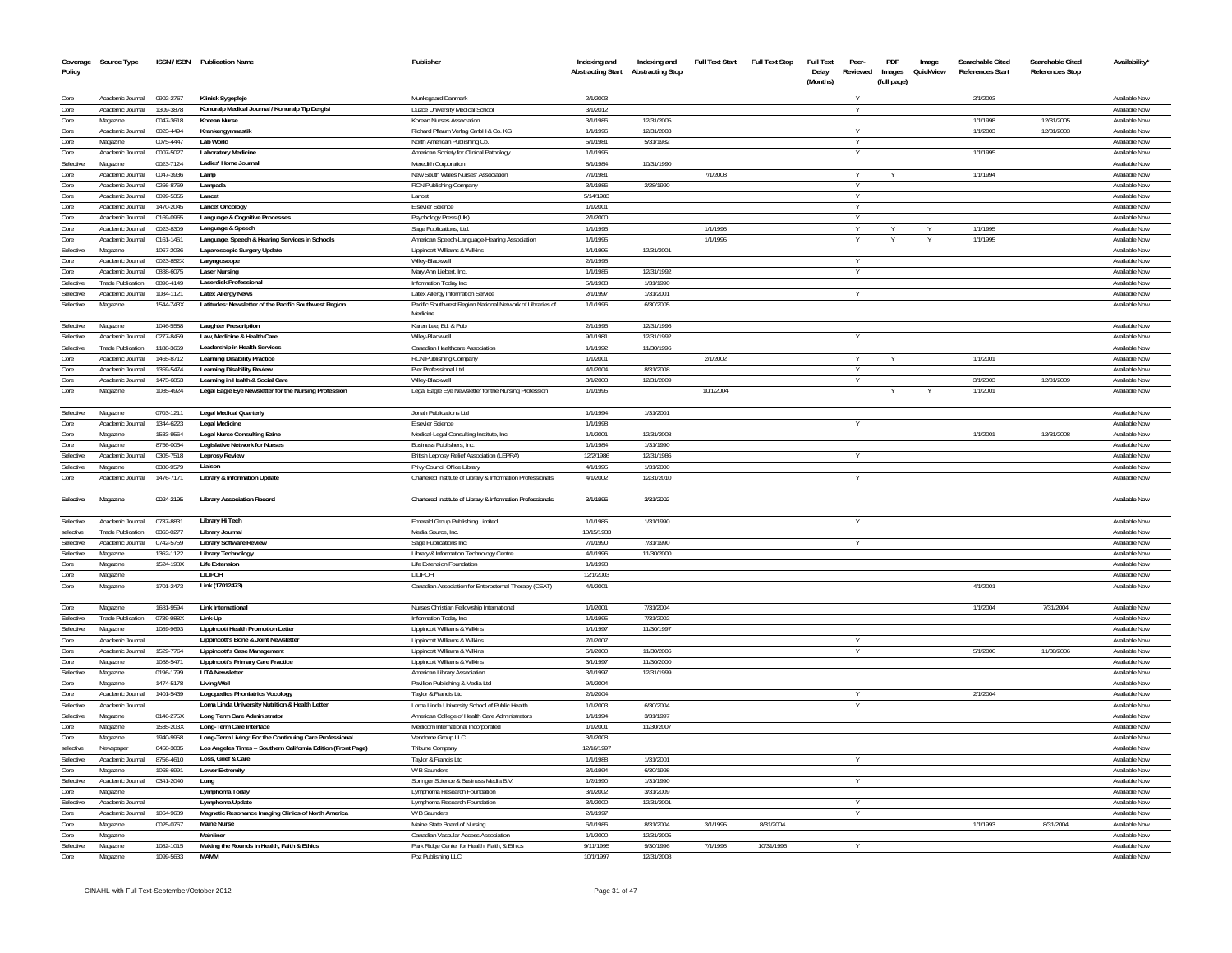| Coverage<br>Policy | Source Type                  |                        | ISSN / ISBN Publication Name                                                         | Publisher                                                                                           | Indexing and<br><b>Abstracting Start</b> | Indexing and<br><b>Abstracting Stop</b> | <b>Full Text Start</b> | <b>Full Text Stop</b> | <b>Full Text</b><br>Delay<br>(Months) | Peer<br>Reviewed | PDF<br>Images<br>(full page) | Image<br>QuickView | Searchable Cited<br>References Start | Searchable Cited<br><b>References Stop</b> | Availability*                        |
|--------------------|------------------------------|------------------------|--------------------------------------------------------------------------------------|-----------------------------------------------------------------------------------------------------|------------------------------------------|-----------------------------------------|------------------------|-----------------------|---------------------------------------|------------------|------------------------------|--------------------|--------------------------------------|--------------------------------------------|--------------------------------------|
| Core               | Academic Journal             | 1544-8657              | Managed Care Consultant                                                              | Princeton Media Associates                                                                          | 3/1/2003                                 | 5/31/2006                               |                        |                       |                                       |                  |                              |                    |                                      |                                            | Available Nov                        |
| Core               | Academic Journal             | 1096-5645              | Managed Care Interface                                                               | Medicom International Incorporated                                                                  | 1/2/1997                                 | 7/31/2008                               |                        |                       |                                       | $\vee$           |                              |                    |                                      |                                            | Available Nov                        |
| Core               | Academic Journal             | 1064-5454              | Managed Care Quarterly                                                               | Lippincott Williams & Wilkins                                                                       | 1/1/1997                                 | 9/30/2006                               |                        |                       |                                       |                  |                              |                    |                                      |                                            | Available Nov                        |
| Core               | Magazine                     | 1363-9587              | Managing Clinical Nursing                                                            | Churchill Livingstone, Inc                                                                          | 9/1/1997                                 | 12/31/1998                              |                        |                       |                                       |                  |                              |                    | 3/1/1998                             | 12/31/1998                                 | Available Nov                        |
| Selective          | Academic Journal             | 1461-543               | Managing Community Care                                                              | Pier Professional Ltd.                                                                              | 2/1/1998                                 | 12/31/2001                              |                        |                       |                                       |                  |                              |                    | 2/1/2000                             | 12/31/2001                                 | Available No                         |
| Core               | Magazine                     | 1711-4578              | Manitoba RN Journal                                                                  | College of Registered Nurses of Manitoba                                                            | 1/1/2008                                 |                                         |                        |                       |                                       |                  |                              |                    |                                      |                                            | <b>Available Nov</b>                 |
| Core               | Academic Journal             | 1356-689X              | <b>Manual Therapy</b>                                                                | <b>Elsevier Science</b>                                                                             | 11/1/1995                                |                                         |                        |                       |                                       |                  |                              |                    | 11/1/1995                            |                                            | Available No                         |
| Core               | Academic Journal             | 1433-2671              | Manuelle Therapi                                                                     | Georg Thieme Verlag Stuttgart                                                                       | 2/1/2004                                 |                                         |                        |                       |                                       |                  |                              |                    | 2/1/2004                             |                                            | Available No                         |
| Core               | <b>Trade Publication</b>     | 0047-6080              | <b>Maryland Nurse</b>                                                                | Maryland Nurses Association                                                                         | 2/1/1982                                 |                                         | 3/1/1995               |                       |                                       |                  | v                            |                    | 1/1/1994                             |                                            | Available No                         |
| Core<br>Core       | Magazine<br>Magazine         | 0163-0784<br>1941-367> | Massachusetts Nurse<br>Massachusetts Nurse Advocate                                  | Massachusetts Nurses Association<br>Massachusetts Nurses Association                                | 10/1/1981<br>9/1/2007                    | 7/31/2007                               | 1/1/1995<br>9/1/2007   | 8/31/2007             |                                       |                  | Υ                            |                    | 1/1/1994<br>9/1/200                  | 7/31/2007                                  | Available Nov<br>Available No        |
| Core               | Magazine                     | 1544-8827              | Massage & Bodywork                                                                   | Associated Bodywork & Massage Professionals                                                         | 2/1/2000                                 |                                         | 1/1/2006               |                       |                                       |                  | v                            |                    |                                      |                                            | Available No                         |
| Core               | Magazine                     | 0895-0814              | Massage Therapy Journal                                                              | American Massage Therapy Association                                                                | 3/1/2003                                 |                                         |                        |                       |                                       |                  |                              |                    |                                      |                                            | Available No                         |
| Core               | Magazine                     | 1531-8079              | Massage Today                                                                        | MPA Media                                                                                           | 7/1/2001                                 |                                         |                        |                       |                                       |                  |                              |                    |                                      |                                            | Available No                         |
| Core               | Academic Journal             | 1092-7875              | Maternal & Child Health Journal                                                      | Springer Science & Business Media B.V                                                               | 3/1/1997                                 |                                         | 12/1/1997              |                       | 12                                    |                  |                              |                    | 1/1/2003                             |                                            | Available No                         |
| Core               | Academic Journal             | 0090-0702              | Maternal-Child Nursing Journal                                                       | Wilev-Blackwel                                                                                      | 9/1/1981                                 | 1/31/1996                               |                        |                       |                                       |                  |                              |                    | 1/1/1993                             | 1/31/1996                                  | Available No                         |
| Core               | Academic Journal             | 0741-6245              | Mayo Clinic Health Letter                                                            | Mayo Foundation for Medical Education & Research                                                    | 1/1/1991                                 |                                         |                        |                       |                                       |                  |                              |                    |                                      |                                            | Available No                         |
| Core               | Academic Journal             | 0025-6196              | <b>Mayo Clinic Proceedings</b>                                                       | Quadrant HealthCom Inc.                                                                             | 11/1/1981                                |                                         |                        |                       |                                       | $\vee$           |                              |                    |                                      |                                            | Available Nov                        |
| Core<br>Selective  | Academic Journal<br>Magazine | 1477-519<br>0024-8908  | MCC: Building Knowledge for Integrated Care<br>McCall's                              | Pier Professional Ltd<br>Gruner & Jahr AG & Co                                                      | 2/1/2002<br>3/1/1982                     | 12/31/2002<br>1/31/1991                 |                        |                       |                                       |                  |                              |                    | 2/1/2002                             | 12/31/2002                                 | Available No<br>Available Nov        |
|                    | Academic Journal             | 0361-929X              | MCN: The American Journal of Maternal Child Nursing                                  | Lippincott Williams & Wilkins                                                                       | 11/1/1981                                |                                         |                        |                       |                                       |                  |                              |                    | 1/1/1995                             |                                            | Available No                         |
| Core<br>Selective  | Academic Journal             | 0724-6811              | <b>MD Computing</b>                                                                  | Springer Science & Business Media B.V                                                               | 3/1/1985                                 | 1/31/2001                               |                        |                       |                                       |                  |                              |                    | 1/1/2000                             | 1/31/2001                                  | Available No                         |
| Core               | Academic Journal             | 0025-7079              | <b>Medical Care</b>                                                                  | Lippincott Williams & Wilkins                                                                       | 2/1/1982                                 |                                         |                        |                       |                                       |                  |                              |                    |                                      |                                            | Available No                         |
| Core               | Academic Journal             | 1077-558               | Medical Care Research & Review                                                       | Sage Publications Inc                                                                               | 3/1/1996                                 |                                         |                        |                       |                                       |                  |                              |                    |                                      |                                            | Available No                         |
| Core               | Academic Journal             | 0025-7125              | Medical Clinics of North America                                                     | W B Saunders                                                                                        | 1/1/1985                                 |                                         |                        |                       |                                       |                  |                              |                    |                                      |                                            | Available No                         |
| Core               | Academic Journal             | 0272-989>              | <b>Medical Decision Making</b>                                                       | Sage Publications Inc                                                                               | 1/1/200                                  |                                         |                        |                       |                                       |                  |                              |                    |                                      |                                            | Available No                         |
| Core               | Academic Journal             | 0308-0110              | <b>Medical Education</b>                                                             | Wilev-Blackwel                                                                                      | 1/1/1998                                 |                                         | 1/1/1998               |                       | 12                                    |                  |                              |                    |                                      |                                            | Available No                         |
| Core               | Academic Journal             | 1463-9238              | Medical Informatics & the Internet in Medicine                                       | Taylor & Francis Ltd                                                                                | 3/1/2002                                 | 12/31/2007                              |                        |                       |                                       |                  |                              |                    | 3/1/2002                             | 12/31/2007                                 | Available No                         |
| Selective          | Academic Journal             | 1532-9224              | Medical Information Technology Law Report                                            | Civic Research Institute                                                                            | 10/1/2000                                | 7/31/2001                               |                        |                       |                                       |                  |                              |                    |                                      |                                            | Available No                         |
| Selective          | Magazine                     | 0090-6689              | <b>Medical Instrumentation</b>                                                       | Association for the Advancement of Medical Instrumentation                                          | 9/1/1982                                 | 10/31/1988                              |                        |                       |                                       |                  |                              |                    |                                      |                                            | Available No                         |
| Selective          | <b>Trade Publication</b>     | 0896-4831              | <b>Medical Interface</b>                                                             | Medicom International Incorporated                                                                  | 1/1/1997                                 | 8/31/1997                               |                        |                       |                                       |                  |                              |                    |                                      |                                            | Available Nov                        |
| Core               | Academic Journal             | 0308-3616              | <b>Medical Laboratory Sciences</b>                                                   | Institute of Medical Laboratory Sciences                                                            | 7/1/1981                                 | 7/31/1982                               |                        |                       |                                       |                  |                              |                    |                                      |                                            | <b>Available Nov</b>                 |
| Core               | Magazine                     | 1528-8471              | Medical Law's Regan Report                                                           | Medical Law Publishing, Inc.                                                                        | 1/1/2000                                 |                                         |                        |                       |                                       |                  |                              |                    | 1/1/2001                             |                                            | Available No                         |
| Core<br>Selective  | Academic Journal<br>Magazine | 0025-732X<br>1078-2907 | Medical Letter on Drugs & Therapeutics<br>Medical Letter on the CDC                  | Medical Letter, Inc.<br>NewsR)                                                                      | 7/29/1988<br>1/26/2003                   | 8/31/2004                               |                        |                       |                                       |                  |                              |                    |                                      |                                            | <b>Available Nov</b><br>Available No |
| Core               | Magazine                     | 0747-8925              | Medical Malpractice Law & Strategy                                                   | Law Journal Newsletters                                                                             | 1/1/1996                                 |                                         |                        |                       |                                       |                  |                              |                    |                                      |                                            | Available No                         |
| Selective          | <b>Trade Publication</b>     | 0025-7354              | Medical Marketing & Media                                                            | Havmarket Media, Inc                                                                                | 3/1/1989                                 | 9/30/1989                               |                        |                       |                                       |                  |                              |                    |                                      |                                            | Available No                         |
| Core               | Academic Journal             | 0885-1158              | Medical Problems of Performing Artists                                               | Science & Medicine                                                                                  | 3/1/2000                                 |                                         |                        |                       |                                       |                  |                              |                    |                                      |                                            | Available No                         |
| Core               | <b>Trade Publication</b>     | 0025-7486              | <b>Medical Record News</b>                                                           | American Health Information Management Association                                                  | 4/1/1980                                 | 4/30/1980                               |                        |                       |                                       |                  |                              |                    |                                      |                                            | Available Nov                        |
| Core               | Academic Journal             | 0276-3869              | Medical Reference Services Quarterly                                                 | Taylor & Francis Ltd                                                                                | 4/1/1982                                 |                                         |                        |                       |                                       | Y                |                              |                    | 1/1/1998                             |                                            | Available Nov                        |
| Selective          | Academic Journal             | 0162-2285              | Medical SelfCar                                                                      | Island Publishing Company, Inc.                                                                     | 3/1/1987                                 | 5/31/1988                               |                        |                       |                                       |                  |                              |                    |                                      |                                            | Available No                         |
| Selective          | Academic Journal             | 1086-4784              | <b>Medical Sentine</b>                                                               | Association of American Physicians & Surgeons                                                       | 1/1/2000                                 | 12/31/2002                              |                        |                       |                                       | Y                |                              |                    |                                      |                                            | Available No                         |
| Selective          | Magazine                     | 0025-7583              | <b>Medical Times</b>                                                                 | Romaine Pierson Publishing Ind                                                                      | 8/1/1984                                 | 6/30/1990                               |                        |                       |                                       |                  |                              |                    |                                      |                                            | Available No                         |
| Selective          | Magazine                     | 0279-9340              | <b>Medical Tribune</b>                                                               | Medical Tribune, Inc.                                                                               | 1/5/1995                                 | 9/30/1999                               |                        |                       |                                       |                  |                              |                    |                                      |                                            | Available No                         |
| Selective          | Academic Journal             |                        | <b>Medical Update</b><br><b>Medical World News</b>                                   | Children's Better Health Institute                                                                  | 1/1/1995<br>9/13/1982                    | 9/30/2005                               |                        |                       |                                       |                  |                              |                    |                                      |                                            | Available No<br>Available No         |
| Selective<br>Core  | Magazine<br>Academic Journal | 0025-763X<br>0195-9131 | Medicine & Science in Sports & Exercise                                              | Medical Tribune, Inc<br>Lippincott Williams & Wilkins                                               | 1/1/1995                                 | 2/28/1994                               |                        |                       |                                       | Y                |                              |                    |                                      |                                            | Available No                         |
| Selective          | Academic Journal             | 1357-3039              | Medicine (13573039)                                                                  | Medicine Group/Publications House                                                                   | 1/1/2002                                 | 12/31/2003                              |                        |                       |                                       |                  |                              |                    |                                      |                                            | Available No                         |
| Selective          | Academic Journal             | 0225-3895              | Medicine North America: The Add-On Journal of Continuing Medical<br><b>Fducation</b> | Parkhurst Publications                                                                              | 4/1/1990                                 | 7/31/1997                               |                        |                       |                                       |                  |                              |                    |                                      |                                            | Available Nov                        |
| Selective          | Academic Journal             | 1531-3069              | Medicine of the Americas                                                             | Society for the Study of Multicultural Medicine                                                     | 9/1/2000                                 | 3/31/2001                               |                        |                       |                                       |                  |                              |                    |                                      |                                            | Available Nov                        |
| Selective          | Magazine                     | 1085-3502              | Medicine on the Ne                                                                   | HCPro. Inc.                                                                                         | 1/1/2001                                 | 5/31/2005                               |                        |                       |                                       |                  |                              |                    | 1/1/2002                             | 5/31/2005                                  | Available No                         |
| Core               | Magazine                     |                        | Med-Surg Matters                                                                     | Jannetti Publications, Inc.                                                                         | 1/1/2005                                 |                                         | 1/1/2005               |                       |                                       |                  |                              |                    | 1/1/2005                             |                                            | Available Nov                        |
| Core               | Academic Journal             | 1092-0811              | <b>MEDSURG Nursing</b>                                                               | Jannetti Publications, Inc.                                                                         | 9/1/1992                                 |                                         | 1/1/1999               |                       |                                       |                  |                              |                    | 1/1/1994                             |                                            | Available No                         |
| Core               | Academic Journal             | 0090-502X              | <b>Memory &amp; Cognition</b>                                                        | Springer Science & Business Media B.V.                                                              | 1/1/1996                                 |                                         |                        |                       |                                       | Y                |                              |                    |                                      |                                            | Available Nov                        |
| Core               | Magazine                     | 0025-9292              | <b>Menninger Perspective</b>                                                         | Menninger Foundation, Office of Information                                                         | 3/1/1992                                 |                                         |                        |                       |                                       |                  |                              |                    |                                      |                                            | Available Nov                        |
| Core               | Academic Journal             | 1072-3714              | Menopause (10723714)<br>Men's Health (10544836)                                      | Lippincott Williams & Wilkins                                                                       | 3/1/1999                                 |                                         |                        |                       |                                       | Y                |                              |                    |                                      |                                            | Available Now                        |
| selective<br>Core  | Magazine<br>Academic Journal | 1054-4836<br>1466-8785 | Mental Health & Learning Disabilities Care                                           | Rodale Inc.<br>Pavilion Publishing & Media Ltd                                                      | 1/1/1996<br>6/1/1999                     | 8/31/2001                               |                        |                       |                                       | Y                |                              |                    | 6/1/1999                             | 8/31/2001                                  | Available Nov<br>Available Nov       |
| Core               | Academic Journal             | 2042-8316              | Mental Health & Social Inclusion                                                     | Pier Professional Ltd.                                                                              | 2/1/2010                                 |                                         |                        |                       |                                       | Y                |                              |                    |                                      |                                            | Available Nov                        |
| Core               | Academic Journal             | 1557-5187              | Mental Health Aspects of Developmental Disabilities                                  | Psychiatric Media Inc.                                                                              | 1/1/2000                                 | 10/31/2008                              |                        |                       |                                       | Y                |                              |                    |                                      |                                            | Available Nov                        |
| Core               | Academic Journal             | 1368-1230              | Mental Health Care                                                                   | Pavilion Publishing & Media Ltd                                                                     | 9/1/1997                                 | 5/31/1999                               |                        |                       |                                       | Y                |                              |                    | 9/1/1997                             | 5/31/1999                                  | Available Nov                        |
| Core               | Academic Journal             | 1756-834X              | Mental Health in Family Medicine                                                     | Radcliffe Publishing                                                                                | 3/1/2008                                 |                                         | 1/1/2008               |                       |                                       |                  |                              |                    | 3/1/2008                             |                                            | Available Nov                        |
| Core               | Academic Journal             | 1353-0283              | <b>Mental Health Nursing</b>                                                         | Ten Alps Creative                                                                                   | 1/1/1995                                 |                                         |                        |                       |                                       | Y                |                              |                    | 1/1/1995                             |                                            | Available Nov                        |
| Core               | Magazine                     |                        | Mental Health Nursing Update                                                         | McMillan-Scott Plc                                                                                  | 2/1/2001                                 | 12/31/2001                              |                        |                       |                                       |                  |                              |                    |                                      |                                            | Available Nov                        |
| Core               | Academic Journal             | 1363-4682              | Mental Health Occupational Therapy                                                   | Association of Occupational Therapists in Mental Health AKA<br>COT Specialist Section-Mental Health | 3/1/2003                                 |                                         |                        |                       |                                       |                  |                              |                    | 3/1/2003                             |                                            | Available Nov                        |
| Core               | Academic Journal 1465-8720   |                        | Mental Health Practice                                                               | RCN Publishing Company                                                                              | 5/1/2001                                 |                                         | 2/1/2002               |                       |                                       |                  |                              |                    | 5/1/2001                             |                                            | Available Nov                        |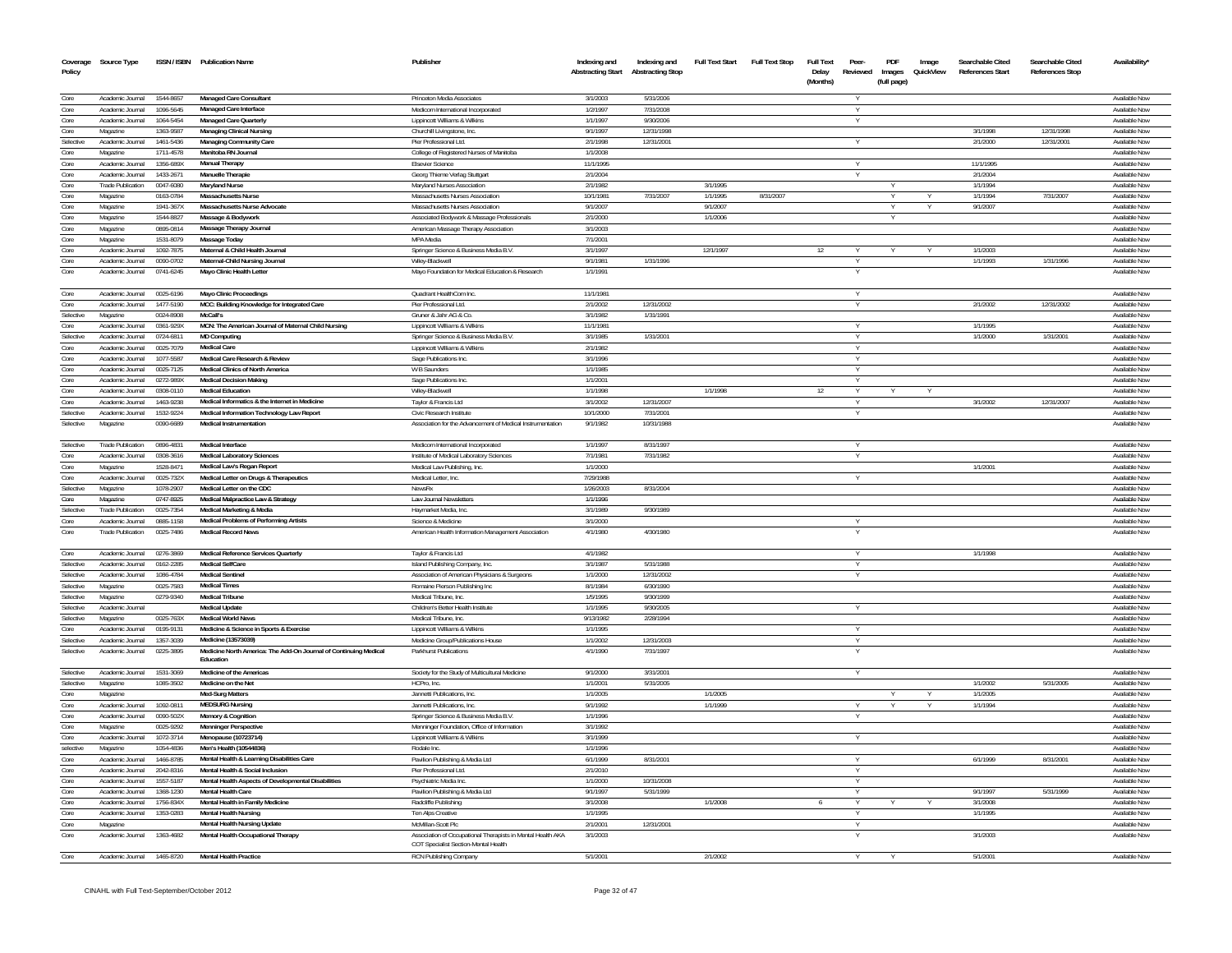| Coverage<br>Policy     | Source Type                                  |                        | ISSN / ISBN Publication Name                                                   | Publisher                                                                    | Indexing and<br><b>Abstracting Start</b> | Indexing and<br><b>Abstracting Stop</b> | <b>Full Text Start</b> | <b>Full Text Stop</b> | <b>Full Text</b><br>Delay | Peer-<br>Reviewed | PDF<br>Images | Image<br>QuickView | Searchable Cited<br><b>References Start</b> | Searchable Cited<br><b>References Stop</b> | Availability                   |
|------------------------|----------------------------------------------|------------------------|--------------------------------------------------------------------------------|------------------------------------------------------------------------------|------------------------------------------|-----------------------------------------|------------------------|-----------------------|---------------------------|-------------------|---------------|--------------------|---------------------------------------------|--------------------------------------------|--------------------------------|
|                        |                                              |                        |                                                                                |                                                                              |                                          |                                         |                        |                       | (Months)                  |                   | (full page)   |                    |                                             |                                            |                                |
| Core                   | Academic Journal                             | 1361-9322              | Mental Health Review                                                           | Pier Professional Ltd.                                                       | 3/1/2000                                 | 3/31/2007                               |                        |                       |                           |                   |               |                    |                                             |                                            | Available Nov                  |
| Core                   | Magazine                                     | 1093-7226              | Mental Health Special Interest Section Quarterly                               | American Occupational Therapy Association                                    | 3/1/1999                                 |                                         |                        |                       |                           |                   |               |                    | 3/1/1999                                    |                                            | Available No                   |
| Core                   | Magazine                                     | 1474-5186              | Mental Health Today                                                            | Pavilion Publishing & Media Ltd                                              | 9/1/2001                                 |                                         | 11/1/2004              |                       |                           |                   |               |                    | 9/1/200                                     |                                            | Available Nov                  |
| Core                   | Magazine                                     | 1058-1103              | <b>Mental Health Weekly</b>                                                    | John Wiley & Sons, Inc.                                                      | 1/6/2003                                 |                                         |                        |                       |                           |                   |               |                    |                                             |                                            | Available Nov                  |
| Core<br>Selective      | Academic Journal<br>Magazine                 | 1367-4676              | Mental Health, Religion & Culture<br><b>Meridians</b>                          | Routledge<br>Traditional Acupuncture Institute, Inc. a/k/a Tai Sophia        | 5/1/2001<br>1/1/2001                     | 1/31/2003                               | 1/1/2006               |                       |                           |                   |               |                    |                                             |                                            | Available No<br>Available Now  |
|                        |                                              |                        |                                                                                | Institute                                                                    |                                          |                                         |                        |                       |                           |                   |               |                    |                                             |                                            |                                |
| Core                   | Academic Journal                             | 1138-7262              | Metas de Enfermeria                                                            | Difusion Avances de Enfermeria (DAE)                                         | 10/1/1998                                |                                         |                        |                       |                           |                   |               |                    | 10/1/1998                                   |                                            | Available Now                  |
| Selective              | Academic Journal                             | 0026-220X              | Michigan Hospitals                                                             | Michigan Hospitals                                                           | 1/1/1985                                 | 2/28/1985                               |                        |                       |                           | Y                 |               |                    |                                             |                                            | Available Nov                  |
| Core                   | <b>Trade Publication</b>                     | 0026-2366              | <b>Michigan Nurse</b>                                                          | Michigan Nurses Association                                                  | 10/1/1981                                |                                         | 1/1/1995               |                       |                           |                   |               |                    | 1/1/1993                                    |                                            | Available Now                  |
| Selective              | Magazine                                     | 0742-2342              | Microcomputers for Information Management                                      | Ablex Publishing Corporation                                                 | 12/1/1985                                | 9/30/1996                               |                        |                       |                           |                   |               |                    |                                             |                                            | Available Nov                  |
| Core                   | Academic Journal                             | 2008-6709              | Middle East Journal of Cancer                                                  | Middle East Journal of Cancer                                                | 1/1/2011                                 |                                         |                        |                       |                           |                   |               |                    |                                             |                                            | Available Now                  |
| Core                   | Magazine                                     | 0961-5555              | <b>MIDIRS Midwifery Digest</b>                                                 | <b>MIDIRS</b>                                                                | 3/1/1997                                 |                                         |                        |                       |                           |                   |               |                    | 3/1/1997                                    |                                            | Available Now                  |
| Core<br>Core           | Academic Journal<br>Academic Journal         | 0306-9699<br>0266-6138 | Midwife Health Visitor & Community Nurse<br>Midwifery                          | Pavilion Publishing & Media Ltd                                              | 10/1/1981<br>3/1/1985                    | 7/31/1991                               |                        |                       |                           | $\vee$            |               |                    | 1/1/1994                                    |                                            | Available Now<br>Available Now |
| Core                   | Academic Journal                             | 0961-1479              | <b>Midwifery Matters</b>                                                       | Churchill Livingstone, Inc.<br>Association of Radical Midwives               | 12/1/1996                                |                                         | 1/1/1996               |                       |                           |                   |               |                    | 12/1/1996                                   |                                            | Available Now                  |
| Core                   | Magazine                                     | 1551-8892              | Midwifery Today                                                                | Midwifery Today Inc.                                                         | 3/1/1998                                 |                                         |                        |                       |                           |                   |               |                    | 3/1/1998                                    |                                            | Available Now                  |
| Core                   | Magazine                                     | 1522-2888              | Midwifery Today & Childbirth Education                                         | Midwifery Today Inc                                                          | 6/1/1995                                 | 12/31/1997                              |                        |                       |                           |                   |               |                    | 1/1/1996                                    | 12/31/1997                                 | Available Now                  |
| Core                   | Academic Journal                             |                        | <b>Midwives</b>                                                                | Redactive Publishing Ltd.                                                    | 2/1/2008                                 |                                         | 1/1/2008               |                       |                           |                   |               |                    | 2/1/2008                                    |                                            | Available Now                  |
| Core                   | Magazine                                     | 1355,8404              | Midwives (13558404)                                                            | <b>RCM Midwives</b>                                                          | 1/1/1995                                 | 12/31/1997                              |                        |                       |                           |                   |               |                    | 1/1/1995                                    | 12/31/1997                                 | Available Now                  |
| Core                   | Magazine                                     | 0026-3524              | Midwives Chronicle                                                             | <b>RCM Midwives</b>                                                          | 9/1/1981                                 | 12/31/1994                              |                        |                       |                           |                   |               |                    | 1/1/1994                                    | 12/31/1994                                 | Available Now                  |
| Core                   | Magazine                                     |                        | Migrant Health Newsline                                                        | National Center for Farmworker Health, Inc.                                  | 1/1/2002                                 |                                         |                        |                       |                           |                   |               |                    |                                             |                                            | Available Now                  |
| Core                   | Academic Journal                             | 0026-4075              | Military Medicine                                                              | Association of Military Surgeons of the United States                        | 5/1/1982                                 |                                         |                        |                       |                           |                   |               |                    |                                             |                                            | Available Nov                  |
|                        |                                              |                        |                                                                                |                                                                              |                                          |                                         |                        |                       |                           |                   |               |                    |                                             |                                            |                                |
| Core<br>Core           | Academic Journal<br>Academic Journal         | 0899-5605<br>1068-5685 | Military Psychology<br>Minimally Invasive Surgical Nursing                     | Taylor & Francis Ltd<br>Mary Ann Liebert. Inc.                               | 1/1/1989<br>3/1/1993                     | 6/30/1997                               | 3/1/1989               |                       | 18                        |                   |               |                    | 1/1/1994                                    | 6/30/1997                                  | Available Now<br>Available Now |
| Core                   | Magazine                                     |                        | Minnesota Nursing Accent                                                       | Minnesota Nurses Association                                                 | 8/1/1982                                 |                                         | 1/1/1995               |                       |                           |                   |               |                    | 1/1/1994                                    |                                            | Available Now                  |
| Core                   | <b>Trade Publication</b>                     | 1076-7223              | <b>Minority Nurse</b>                                                          | Career Recruitment Media, Inc.                                               | 12/1/1993                                |                                         |                        |                       |                           |                   |               |                    | 1/1/1995                                    |                                            | Available Now                  |
| Core                   | Magazine                                     | 1071-9946              | Minority Nurse Newsletter                                                      | Tucker Publications, Inc.                                                    | 1/1/1995                                 | 9/30/2004                               | 11/1/2002              | 9/30/2004             |                           |                   |               |                    | 1/1/1995                                    | 9/30/2004                                  | Available Nov                  |
| Core                   | Magazine                                     | 0026-6388              | Mississippi RN                                                                 | Mississippi Nurses Association                                               | 12/1/1981                                |                                         | 1/1/1995               |                       |                           |                   |               |                    | 1/1/1994                                    |                                            | Available Nov                  |
| Core                   | Magazine                                     | 0026-6655              | <b>Missouri Nurse</b>                                                          | Missouri Nurses' Association                                                 | 2/1/1982                                 |                                         |                        |                       |                           |                   |               |                    | 1/1/1993                                    |                                            | Available Nov                  |
| Core                   | Magazine                                     |                        | Missouri State Board of Nursing Newsletter                                     | Missouri State Board of Nursing                                              | 2/1/2001                                 |                                         | 2/1/2001               |                       |                           |                   |               |                    | 1/1/2002                                    |                                            | Available Nov                  |
| selective              | Magazine                                     | 0541-5489              | <b>MLA News</b>                                                                | Medical Library Association                                                  | 5/1/1984                                 |                                         |                        |                       |                           |                   |               |                    |                                             |                                            | Available Now                  |
| Core<br>Core           | Academic Journal<br><b>Trade Publication</b> | 0580-7247<br>1057-5987 | MLO: Medical Laboratory Observer<br><b>MMWR Recommendations &amp; Reports</b>  | NP Communications. LLC<br>Centers for Disease Control & Prevention (CDC)     | 10/1/1981<br>3/28/2008                   |                                         | 9/1/2001<br>3/1/2008   |                       |                           |                   |               |                    | 1/1/1994<br>3/28/2008                       |                                            | Available Now<br>Available Now |
| Core                   | <b>Trade Publication</b>                     | 1546-0738              | <b>MMWR Surveillance Summaries</b>                                             | Centers for Disease Control & Prevention (CDC)                               | 1/25/2008                                |                                         | 1/1/2008               |                       |                           |                   | Y             |                    | 1/1/2008                                    |                                            | Available Now                  |
| Core                   | Magazine                                     | 0149-2195              | MMWR: Morbidity & Mortality Weekly Report                                      | Centers for Disease Control & Prevention (CDC)                               | 9/2/1983                                 |                                         | 3/29/1996              |                       |                           |                   |               |                    | 1/1/1996                                    |                                            | Available Now                  |
| Core                   | Magazine                                     | 1076-7223              | <b>MN Minority Nurse</b>                                                       | CASS Recruitment Media, Inc.                                                 | 6/1/1998                                 | 12/31/1999                              |                        |                       |                           |                   |               |                    | 6/1/1998                                    | 12/31/1999                                 | Available Now                  |
| Selective              | Magazine                                     | 0272-3425              | Möbius: The Journal of Continuing Education for Health Science<br>Professional | University of California Press                                               | 1/1/1981                                 | 7/31/1987                               |                        |                       |                           |                   |               |                    |                                             |                                            | Available Now                  |
| Core                   | Magazine                                     | 1097-069X              | Models of Care                                                                 | Athena Healthcare Communications                                             | 1/1/1998                                 | 7/31/2000                               |                        |                       |                           |                   |               |                    |                                             |                                            | Available Now                  |
| Core                   | <b>Trade Publication</b>                     | 0160-7480              | Modern Healthcare                                                              | Crain Communications Inc. (MI)                                               | 8/1/1981                                 |                                         | 7/1/1996               |                       |                           |                   |               |                    |                                             |                                            | Available Now                  |
| Core<br>Core           | Magazine<br>Academic Journal                 | 1558-9242<br>0963-276X | <b>Modern Hygienist</b><br><b>Modern Midwife</b>                               | Advanstar Communications Inc.<br>George Warman Publications Ptv. Ltd         | 1/1/2007<br>1/1/1994                     | 12/31/2009<br>12/31/1997                |                        |                       |                           | Y                 |               |                    | 1/1/1994                                    | 12/31/1997                                 | Available Now<br>Available Nov |
| Core                   | Magazine                                     | 1940-3410              | Momentum (19403410                                                             | National Multiple Sclerosis Society                                          | 12/1/200                                 |                                         | 1/1/2008               |                       |                           |                   |               |                    |                                             |                                            | Available Now                  |
| Core                   | Magazine                                     |                        | Momentum (Ohio Board of Nursing)                                               | Ohio Board of Nursing                                                        | 3/1/1999                                 |                                         | 3/1/1999               |                       |                           |                   |               |                    | 1/1/2003                                    |                                            | Available Now                  |
| Core                   | Academic Journal                             | 0037-976X              | Monographs of the Society for Research in Child Development                    | Wilev-Blackwell                                                              | 3/1/1999                                 |                                         |                        |                       |                           | v                 |               |                    |                                             |                                            | Available Now                  |
| Core                   | Academic Journal                             | 1357-6275              | Mortality                                                                      | Routledge                                                                    | 3/1/1996                                 |                                         | 3/1/1996               |                       | 18                        | Y                 | Y             | Y                  |                                             |                                            | Available Now                  |
| Core                   | Academic Journal                             | 1084-6190              | Mother Baby Journal                                                            | Neonatal Network                                                             | 1/1/1996                                 | 12/31/2000                              |                        |                       |                           | Y                 |               |                    | 1/1/1996                                    | 12/31/2000                                 | Available Now                  |
| Core                   | Academic Inumal                              | 1087-1640              | Motor Control                                                                  | Human Kinetics Publishers. Inc.                                              | 1/1/2001                                 |                                         |                        |                       |                           | <b>Y</b>          |               |                    |                                             |                                            | Available Now                  |
| Core                   | Magazine                                     |                        | <b>MS Exchange</b><br><b>MSRT</b> Journal                                      | Jobson Publishing, LLC                                                       | 2/1/2003                                 |                                         |                        |                       |                           |                   |               |                    |                                             |                                            | Available Now                  |
| Core<br>Core           | Magazine                                     | 0047-7060<br>0738-3967 |                                                                                | Michigan Society for Respiratory Therapy<br><b>United Spinal Association</b> | 3/1/1982<br>5/1/1998                     | 6/30/1985<br>3/31/2011                  |                        |                       |                           |                   |               |                    |                                             |                                            | Available Now<br>Available Now |
| Core                   | Magazine<br>Magazine                         | 1081-8731              | Multiple Sclerosis Quarterly Report<br>N & HC: Perspectives on Community       | National League for Nursing                                                  | 1/1/1995                                 | 3/31/1997                               |                        |                       |                           |                   |               |                    | 1/1/1995                                    | 3/31/1997                                  | Available Now                  |
| Core                   | Academic Journal                             | 1473-2114              | N2N: Nurse2Nurse                                                               | <b>HDR Communications Limited</b>                                            | 12/1/2000                                | 3/31/2005                               | 11/1/2004              | 4/30/2005             |                           |                   |               |                    | 12/1/2000                                   | 3/31/2005                                  | Available Now                  |
| Core                   | Academic Journal                             | 1046-7475              | NAACOG's Clinical Issues in Perinatal & Women's Health Nursing                 | Lippincott Williams & Wilkins                                                | 1/1/1990                                 | 12/31/1992                              |                        |                       |                           |                   |               |                    |                                             |                                            | Available Nov                  |
| Core                   | Magazine                                     | 0885-5064              | <b>NAPT Journal</b>                                                            | National Association of Physical Therapists                                  | 1/1/1983                                 | 11/30/1985                              |                        |                       |                           |                   |               |                    |                                             |                                            | Available Now                  |
| Core                   | Magazine                                     | 1047-4757              | <b>NASN Newsletter</b>                                                         | Sage Publications Inc                                                        | 1/1/2001                                 | 7/31/2008                               |                        |                       |                           |                   |               |                    | 1/1/2003                                    | 7/31/2008                                  | Available Now                  |
| Core                   | Academic Journal                             | 1942-602X              | <b>NASN School Nurse</b>                                                       | Sage Publications Inc.                                                       | 9/1/2008                                 |                                         |                        |                       |                           |                   |               |                    |                                             |                                            | Available Now                  |
| Selective              | Magazine                                     |                        | <b>NASPE News</b>                                                              | North American Society of Pacing & Electrophysiology                         | 1/2/1997                                 | 12/31/2004                              |                        |                       |                           |                   |               |                    |                                             |                                            | Available Nov                  |
| Core                   | Academic Journal                             | 1097-5357              | National Academies of Practice Forum                                           | Sage Publications Inc.                                                       | 1/1/1999                                 | 10/31/2000                              |                        |                       |                           | Y                 |               |                    | 1/1/1999                                    | 10/31/2000                                 | Available Now                  |
| Core                   | Academic Journal                             | 0971-3247              | National Journal of Homoeopathy                                                | National Journal of Homoeopathy                                              | 1/1/2000                                 | 10/31/2008                              |                        |                       |                           |                   |               |                    |                                             |                                            | Available No                   |
| Selective<br>Selective | Magazine<br>Magazine                         | 1035-753X<br>0027-965X | National Library of Australia News<br>National Library of Medicine News        | National Library of Australia<br>National Library of Medicine                | 7/1/1997<br>1/1/1983                     | 10/31/1997<br>9/30/1996                 |                        |                       |                           |                   |               |                    |                                             |                                            | Available Nov<br>Available Nov |
| Selective              | Magazine                                     | 1052-309X              | National Medical-Legal Journal                                                 | Medical-Legal Consulting Institute, Inc.                                     | 1/1/1990                                 | 10/31/2000                              |                        |                       |                           |                   |               |                    |                                             |                                            | Available Now                  |
| Core                   | Academic Journal                             | 1075-3753              | <b>National Network</b>                                                        | Medical Library Association                                                  | 8/1/1991                                 |                                         |                        |                       |                           |                   |               |                    | 1/1/2000                                    |                                            | Available Nov                  |
| Core                   | Magazine                                     | 2153-0386              | <b>National Nurse</b>                                                          | California Nurses Association                                                | 1/1/2010                                 |                                         | 1/1/2010               |                       |                           |                   |               |                    | 1/1/2010                                    |                                            | Available Nov                  |
| Core                   | Academic Journal                             | 0741-9147              | National Women's Health Report                                                 | National Women's Health Resource Center (NWHRC)                              | 1/1/1992                                 | 7/31/2009                               |                        |                       |                           |                   |               |                    |                                             |                                            | Available Now                  |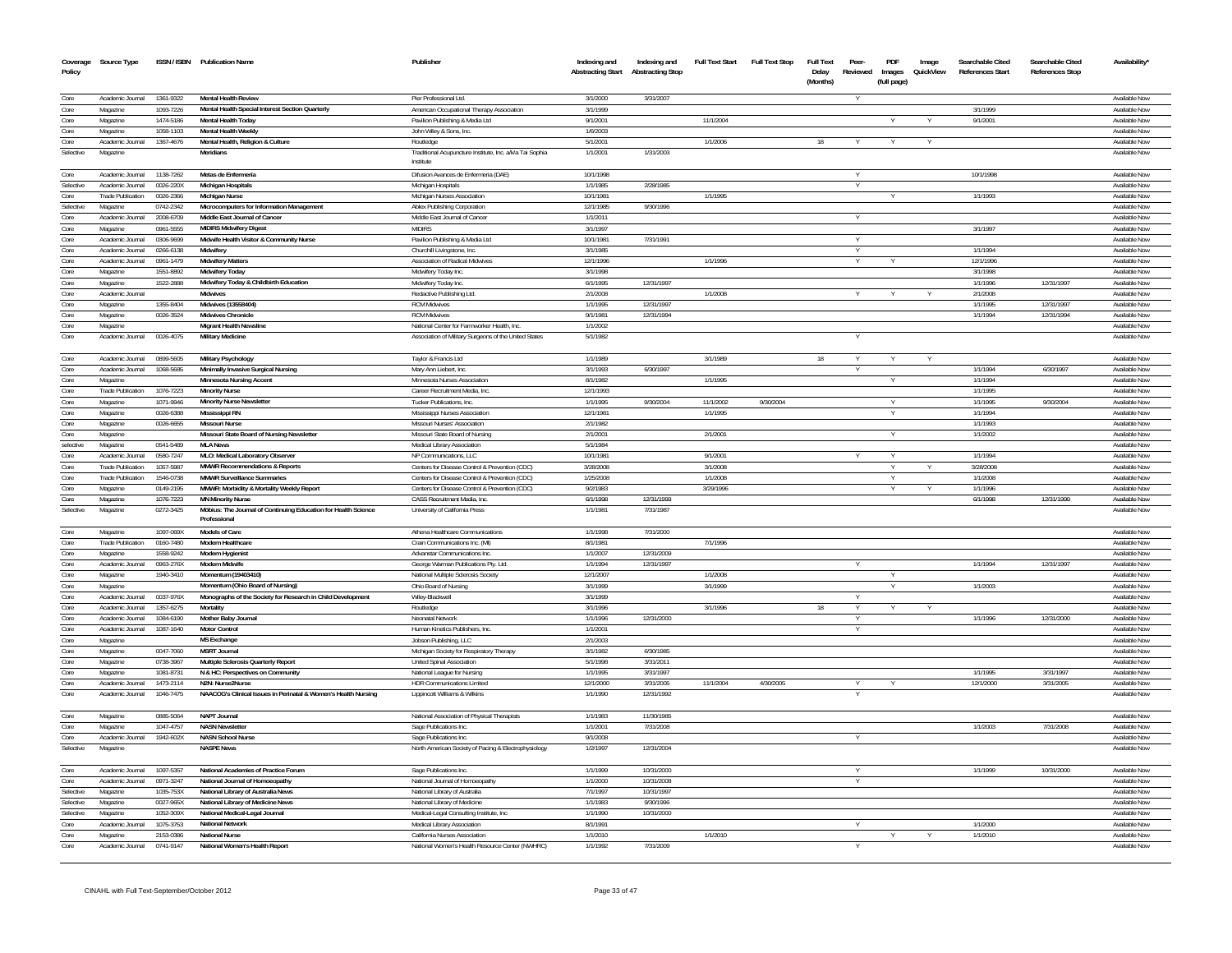| Policy            | Coverage Source Type         |                        | ISSN / ISBN Publication Name                                                             | Publisher                                                        | Indexing and<br><b>Abstracting Start</b> | Indexing and<br><b>Abstracting Stop</b> | Full Text Start | Full Text Stop | <b>Full Text</b><br>Delay<br>(Months) | Peer-<br>Reviewed | PDF<br>Images<br>(full page) | Image<br>QuickView | Searchable Cited<br><b>References Start</b> | Searchable Cited<br><b>References Stop</b> | Availability'                  |
|-------------------|------------------------------|------------------------|------------------------------------------------------------------------------------------|------------------------------------------------------------------|------------------------------------------|-----------------------------------------|-----------------|----------------|---------------------------------------|-------------------|------------------------------|--------------------|---------------------------------------------|--------------------------------------------|--------------------------------|
| Core              | Academic Journal             | 0027-6049              | NATNews: British Journal of Theatre Nursing                                              | Newton Mann Ltd.                                                 | 8/1/1981                                 | 3/31/1991                               |                 |                |                                       |                   |                              |                    |                                             |                                            | Available Now                  |
| Selective         | Academic Journal             | 1089-4853              | Natural Pharmacy                                                                         | Mary Ann Liebert, Inc                                            | 1/1/2000                                 | 12/31/2005                              |                 |                |                                       |                   |                              |                    |                                             |                                            | Available Now                  |
| Core              | Magazine                     | 1940-8153              | <b>Natural Solutions</b>                                                                 | PH Innovisions Magazine Operating LLC                            | 2/1/2008                                 |                                         |                 |                |                                       |                   |                              |                    |                                             |                                            | Available Now                  |
| Core              | Academic Journal             | 1743-4254              | Nature Clinical Practice Oncology                                                        | Nature Publishing Group                                          | 1/1/2006                                 | 3/31/2009                               |                 |                |                                       | Y                 |                              |                    |                                             |                                            | Available Now                  |
| Selective         | Magazine                     |                        | <b>NCAHF Newsletter</b>                                                                  | National Council for Reliable Health Information, Inc.           | 1/1/2001                                 | 1/31/2003                               |                 |                |                                       |                   |                              |                    |                                             |                                            | Available Now                  |
| Selective         | Magazine                     | 0091-6730              | Nebraska Medical Journal                                                                 | Nebraska Medical Association                                     | 7/1/1983                                 | 2/28/1989                               |                 |                |                                       |                   |                              |                    |                                             |                                            | Available Nov                  |
| Core              | Academic Journal             | 0028-1921              | Nebraska Nurse                                                                           | Nebraska Nurses Association                                      | 2/1/1987                                 |                                         | 5/1/1995        |                |                                       |                   |                              |                    | 1/1/1993                                    |                                            | Available Now                  |
| Core              | Magazine                     | 0377-208X              | Nederlands Tijdschrift Voor Fysiotherapie                                                | Koninklijk Nederlands Genootschap voor Fysiotherapie             | 2/1/2000                                 |                                         |                 |                |                                       |                   |                              |                    | 1/1/2001                                    |                                            | Available Nov                  |
| Core              | Academic Journal             | 1499-3627              | <b>NENA Outlook</b>                                                                      | National Emergency Nurses Affiliation                            | 9/1/2001                                 |                                         | 9/1/2004        |                |                                       |                   |                              |                    | 9/1/2001                                    |                                            | Available Now                  |
| Core              | Magazine                     | 1062-2454              | <b>Neonatal Intensive Care</b>                                                           | Goldstein & Associates                                           | 1/1/1991                                 |                                         |                 |                |                                       |                   |                              |                    | 1/1/1995                                    |                                            | Available Now                  |
| Core              | Academic Journal             | 0730-0832              | <b>Neonatal Network</b>                                                                  | Neonatal Network                                                 | 8/2/1982                                 |                                         |                 |                |                                       | Y                 |                              |                    | 1/1/1994                                    |                                            | Available Now                  |
| Selective         | Academic Journal             | 1056-8956              | Neonatal Pharmacology Quarterly                                                          | Neonatal Network                                                 | 7/1/1992                                 | 7/31/1993                               |                 |                |                                       |                   |                              |                    |                                             |                                            | Available Now                  |
| Core              | Academic Journal             | 1441-6638              | Neonatal, Paediatric & Child Health Nursing                                              | Cambridge Publishing                                             | 11/1/1998                                |                                         | 1/1/2006        |                | 6                                     |                   |                              |                    | 11/1/1998                                   |                                            | Available Nov                  |
| Core              | Academic Journal             | 0896-1263              | Nephrology News & Issues                                                                 | Grand View Media Group                                           | 1/1/2003                                 |                                         |                 |                |                                       |                   |                              |                    | 1/1/2003                                    |                                            | Available Now                  |
| Core              | Academic Journa              |                        | Nephrology Nurse                                                                         | Nephrology Nurse, Inc.                                           | 5/1/1979                                 | 11/30/1983                              |                 |                |                                       |                   |                              |                    |                                             |                                            | Available Now                  |
| Core<br>Selective | Academic Journal             | 1526-744X              | Nephrology Nursing Journal                                                               | American Nephrology Nurses' Association                          | 2/1/2000                                 |                                         | 7/1/2001        |                |                                       | Y                 |                              |                    | 2/1/2000                                    |                                            | Available Now                  |
| Selective         | Magazine                     |                        | <b>Nestle Worldview</b>                                                                  | Nestle Food Service                                              | 6/1/1995                                 | 3/31/2003                               |                 |                |                                       |                   |                              |                    | 1/1/1994                                    | 1/31/2005                                  | Available Now                  |
| Core              | Magazine<br>Academic Journal | 0270-3637<br>1480-0039 | Network (02703637)<br>Network Magazine of the Canadian Women's Health Network            | Family Health Internationa<br>Canadian Women's Health Network    | 8/1/1993<br>9/1/2001                     | 1/31/2005                               |                 |                |                                       | Y                 |                              |                    |                                             |                                            | Available Now<br>Available Now |
| Core              | Magazine                     |                        | Network News (American Association of Legal Nurse Consultants)                           | American Association of Legal Nurse Consultants                  | 3/1/2003                                 | 12/31/2009                              |                 |                |                                       |                   |                              |                    |                                             |                                            | Available Nov                  |
| Core              | Magazine                     | 1065-3449              | Network: News for the Legal Nurse Consultant                                             | American Association of Legal Nurse Consultants                  | 10/1/1991                                | 10/31/1994                              |                 |                |                                       |                   |                              |                    |                                             |                                            | Available Now                  |
| Core              | Academic Journal             | 1355-4794              | Neurocase (Psychology Press)                                                             | Psychology Press (UK)                                            | 2/1/1995                                 |                                         |                 |                |                                       |                   |                              |                    |                                             |                                            | Available Now                  |
| Core              | Academic Journal             | 2164-6821              | Neurodiagnostic Journal                                                                  | ASET - The Neurodiagnostic Society                               | 3/1/2012                                 |                                         |                 |                |                                       |                   |                              |                    | 3/1/2012                                    |                                            | Available Now                  |
| Core              | Academic Journal             | 1052-5149              | Neuroimaging Clinics of North America                                                    | W B Saunders                                                     | 2/1/1997                                 |                                         |                 |                |                                       | Y                 |                              |                    |                                             |                                            | Available Now                  |
| Core              | Academic Journal             | 0733-8619              | Neurologic Clinics                                                                       | W B Saunders                                                     | 2/1/1997                                 |                                         |                 |                |                                       |                   |                              |                    |                                             |                                            | Available Nov                  |
| Core              | Academic Journal             | 0028-3878              | Neurology                                                                                | Lippincott Williams & Wilkins                                    | 1/1/1999                                 |                                         |                 |                |                                       |                   |                              |                    |                                             |                                            | Available Now                  |
| Core              | Academic Journal             | 1473-7086              | Neurology in Practice                                                                    | <b>BMJ Publishing Group</b>                                      | 3/1/2003                                 | 12/31/2005                              |                 |                |                                       | Y                 |                              |                    |                                             |                                            | Available Now                  |
| Core              | Magazine                     | 1085-049X              | <b>Neurology Report</b>                                                                  | Lippincott Williams & Wilkins                                    | 3/1/1993                                 | 6/30/2003                               |                 |                |                                       |                   |                              |                    | 3/1/1993                                    | 6/30/2003                                  | Available Nov                  |
| Core              | Academic Journal             | 1053-8135              | NeuroRehabilitation                                                                      | <b>IOS</b> Press                                                 | 8/1/1999                                 |                                         | 2/1/1999        |                | 12                                    |                   |                              |                    |                                             |                                            | Available Nov                  |
| Core              | Academic Journal             | 1545-9683              | Neurorehabilitation & Neural Repair                                                      | Sage Publications Inc.                                           | 3/1/1999                                 |                                         |                 |                |                                       |                   |                              |                    |                                             |                                            | Available Nov                  |
| Core              | Academic Journal             | 1042-3680              | Neurosurgery Clinics of North America                                                    | W B Saunders                                                     | 1/1/1997                                 |                                         |                 |                |                                       | Y                 |                              |                    |                                             |                                            | Available Now                  |
| Core              | Magazine                     | 0273-4117              | Nevada RNformation                                                                       | Nevada Nurses Association                                        | 1/1/1981                                 |                                         | 2/1/1995        |                |                                       |                   |                              |                    | 1/1/1994                                    |                                            | Available Now                  |
| Selective         | Magazine                     | 1061-2157              | New Choices for Retirement Living                                                        | Reader's Digest Association, Inc.                                | 7/1/1995                                 | 12/31/1995                              |                 |                |                                       |                   |                              |                    |                                             |                                            | Available Now                  |
| Selective         | Magazine                     | 1085-1003              | New Choices: Living Even Better After 50                                                 | Reader's Digest Association, Inc                                 | 2/1/1996                                 | 12/31/2000                              |                 |                |                                       |                   |                              |                    |                                             |                                            | Available Nov                  |
| Selective         | Magazine                     | 1085-1003              | New Choices: the Magazine for Your Health, Money & Travel                                | Reader's Digest Association, Inc.                                | 2/1/2001                                 | 11/30/2001                              |                 |                |                                       |                   |                              |                    |                                             |                                            | Available Now                  |
| Core              | Magazine                     |                        | New Definition                                                                           | Center for Case Management                                       | 1/1/1992                                 |                                         | 6/1/2004        |                |                                       |                   |                              |                    | 1/1/1994                                    |                                            | Available Now                  |
| Core              | Academic Journal             | 0028-4793              | New England Journal of Medicine                                                          | New England Journal of Medicine                                  | 9/16/1982                                |                                         |                 |                |                                       |                   |                              |                    |                                             |                                            | Available Nov                  |
| Core              | Academic Journal             | 0196-4895              | New Jersey Nurse                                                                         | New Jersey State Nurses Association                              | 5/1/1982                                 |                                         | 1/1/1995        |                |                                       |                   |                              |                    | 1/1/1993                                    |                                            | Available Now                  |
| Core              | Magazine                     | 0028-6273              | New Mexico Nurse                                                                         | New Mexico Nurses Association                                    | 3/1/1983                                 |                                         | 3/1/1995        |                |                                       |                   |                              |                    | 1/1/1995                                    |                                            | Available Now                  |
| selective         | Magazine                     | 0262-4079              | <b>New Scientist</b>                                                                     | Reed Business Information Limited (New Scientist)                | 1/19/2008                                |                                         |                 |                |                                       |                   |                              |                    |                                             |                                            | Available Now                  |
| Core              | Magazine                     | 1393-807X              | New World of Irish Nursing                                                               | MedMedia Publications Ltd                                        | 1/1/1993                                 | 11/30/1994                              |                 |                |                                       |                   |                              |                    |                                             |                                            | Available Now                  |
| Core              | Academic Journal             | 0114-7870              | New Zealand College of Midwives Journal                                                  | New Zealand College of Midwives                                  | 10/1/2001                                |                                         |                 |                |                                       |                   |                              |                    | 10/1/2001                                   |                                            | Available Now                  |
| Core              | Academic Journal             | 1171-0195              | New Zealand Journal of Medical Laboratory Science                                        | New Zealand Institute of Medical Laboratory Science              | 3/1/1991                                 |                                         | 4/1/2005        |                |                                       | Y                 |                              |                    | 1/1/1994                                    |                                            | Available Now                  |
| Core              | Magazine                     | 0028-8349              | New Zealand Journal of Medical Laboratory Technology                                     | New Zealand Institute of Medical Laboratory Science              | 11/1/1981                                | 11/30/1990                              |                 |                |                                       |                   |                              |                    |                                             |                                            | Available Nov                  |
| Core              | Academic Journal             | 1171-0462              | New Zealand Journal of Occupational Therapy                                              | New Zealand Association of Occupational Therapists               | 1/1/1995                                 |                                         | 3/1/2003        |                |                                       |                   |                              |                    | 1/1/1995                                    |                                            | Available Now                  |
| Core              | Academic Journal             | 0303-7193              | New Zealand Journal of Physiotherapy                                                     | New Zealand Society of Physiotherapists                          | 8/1/1981                                 |                                         | 3/1/2004        |                |                                       |                   |                              |                    | 1/1/1993                                    |                                            | Available Now                  |
| Core<br>Core      | Magazine<br>Academic Journal | 0110-7968<br>0028-8535 | New Zealand Nursing Forum                                                                | Nurses Society of New Zealand<br>New Zealand Nurses Organisation | 7/1/1981<br>3/1/1981                     | 8/31/1992<br>3/31/1993                  |                 |                |                                       | Y                 |                              |                    |                                             |                                            | Available Nov<br>Available Now |
| Core              |                              |                        | New Zealand Nursing Journal                                                              |                                                                  |                                          |                                         |                 |                |                                       |                   |                              |                    |                                             |                                            |                                |
| Selective         | Magazine<br>Magazine         | 1172-6350<br>1173-0250 | New Zealand Practice Nurse<br>New Zealand Public Health Report                           | <b>WS Press</b><br>ESR: Health Communicable Disease Centre       | 6/1/1994<br>1/1/1996                     | 11/30/1995<br>10/31/2002                |                 |                |                                       |                   |                              |                    | 6/1/1994                                    | 11/30/1995                                 | Available Now<br>Available Nov |
| Core              | Magazine                     | 1527-3369              |                                                                                          | <b>WB</b> Saunders                                               | 3/1/2001                                 |                                         |                 |                |                                       |                   |                              |                    | 3/1/2001                                    |                                            | Available Nov                  |
| Core              | Magazine                     |                        | Newborn & Infant Nursing Reviews<br>News & Views (Rhode Island State Nurses Association) | Rhode Island State Nurses Association                            | 3/1/1995                                 | 12/31/2003                              |                 |                |                                       |                   |                              |                    | 1/1/1996                                    | 12/31/2003                                 | Available Now                  |
| Core              | Magazine                     | 0963-7974              | News Review (09637974)                                                                   | Lawrand Ltd. Medical Publishing                                  | 10/1/2000                                | 2/28/2004                               |                 |                |                                       |                   |                              |                    | 10/1/2000                                   | 2/28/2004                                  | Available Nov                  |
| Core              | Magazine                     |                        | Newsette                                                                                 | National League of Nurses, Philippines                           | 10/1/1980                                | 7/31/1983                               |                 |                |                                       |                   |                              |                    |                                             |                                            | Available Now                  |
| Selective         | Magazine                     | 0266-853X              | Newsletter of the Medical, Health & Welfare Libraries Group                              | Libraries for Nursing                                            | 3/1/2001                                 | 3/31/2002                               |                 |                |                                       |                   |                              |                    | 3/1/2001                                    | 3/31/2002                                  | Available Nov                  |
| selective         | Magazine                     | 0028-9604              | Newsweek                                                                                 | Newsweek/Daily Beast Company LLC                                 | 3/8/1982                                 |                                         |                 |                |                                       |                   |                              |                    |                                             |                                            | Available Now                  |
| Selective         | Academic Journal             | 0090-0893              | <b>NFAIS Newsletter</b>                                                                  | National Federation of Abstracting & Information Services        | 2/1/1995                                 | 11/30/2005                              |                 |                |                                       |                   |                              |                    | 1/1/1998                                    | 11/30/2005                                 | Available Now                  |
| Core              | Magazine                     | 1521-2106              | NHF Head Lines                                                                           | National Headache Foundation                                     | 12/1/1994                                | 4/30/2011                               |                 |                |                                       |                   |                              |                    |                                             |                                            | Available Now                  |
| Selective         | Magazine                     |                        | <b>NHS Strategic Tracing Service</b>                                                     | NHS Information Authority                                        | 6/1/2000                                 | 6/30/2002                               |                 |                |                                       |                   |                              |                    |                                             |                                            | Available Now                  |
| Core              | Magazine                     |                        | NIC/NOC Letter                                                                           | Center for Nursing Classification & Clinical Effectiveness       | 2/1/2001                                 | 9/30/2006                               |                 |                |                                       |                   |                              |                    |                                             |                                            | Available Now                  |
| Core              | Magazine                     | 1535-7325              | <b>Nida Notes</b>                                                                        | National Institute on Drug Abuse                                 | 1/1/1997                                 |                                         | 1/1/1997        |                |                                       |                   |                              |                    | 1/1/1997                                    |                                            | Available Now                  |
| Core              | Academic Journal             | 0160-3930              | NITA: Journal of the National Intravenous Therapy Association                            | Lippincott Williams & Wilkins                                    | 9/1/1981                                 | 11/30/1987                              |                 |                |                                       |                   |                              |                    |                                             |                                            | Available Now                  |
| Selective         | Magazine                     | 1094-5970              | <b>NLM Newsline</b>                                                                      | National Library of Medicine                                     | 1/1/1997                                 | 3/31/2005                               |                 |                |                                       |                   |                              |                    |                                             |                                            | Available Now                  |
| selective         | Magazine                     | 0146-3055              | <b>NLM Technical Bulletin</b>                                                            | National Library of Medicine                                     | 1/1/1983                                 |                                         |                 |                |                                       |                   |                              |                    |                                             |                                            | Available Now                  |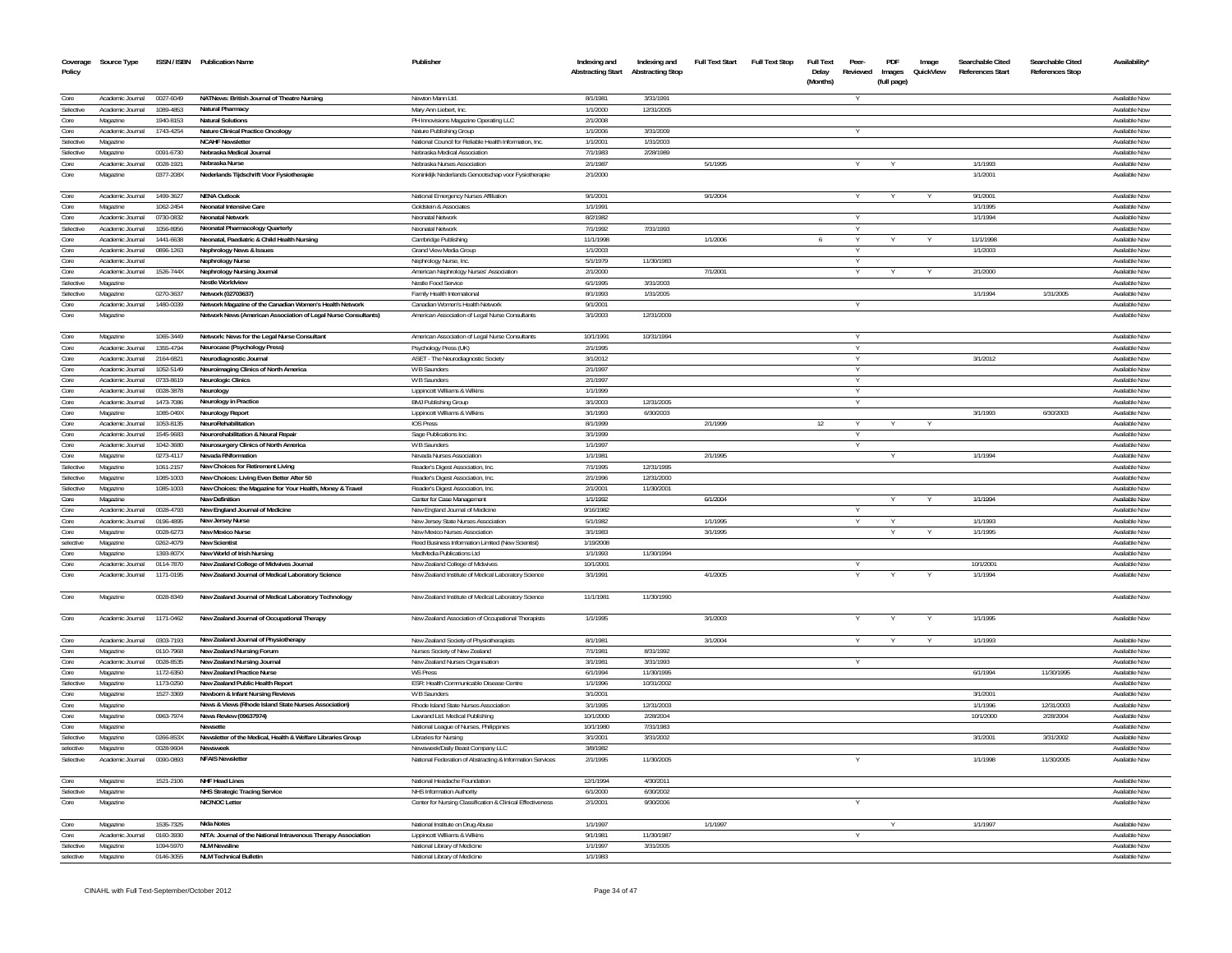| Policy    | Coverage Source Type |           | ISSN / ISBN Publication Name                                          | Publisher                                             | Indexing and<br><b>Abstracting Start</b> | Indexing and<br><b>Abstracting Stop</b> | <b>Full Text Start</b> | Full Text Stop | <b>Full Text</b><br>Delay<br>(Months) | Peer-  | PDF<br>Reviewed Images<br>(full page) | Image<br>QuickView | Searchable Cited<br><b>References Start</b> | Searchable Cited<br><b>References Stop</b> | Availability'                  |
|-----------|----------------------|-----------|-----------------------------------------------------------------------|-------------------------------------------------------|------------------------------------------|-----------------------------------------|------------------------|----------------|---------------------------------------|--------|---------------------------------------|--------------------|---------------------------------------------|--------------------------------------------|--------------------------------|
| Core      | Magazine             |           | NLN Research & Policy PRISM                                           | National League for Nursing                           | 12/1/1993                                | 7/31/1997                               |                        |                |                                       |        |                                       |                    | 12/1/1993                                   | 7/31/1997                                  | Available Now                  |
| Core      | Magazine             | 1080-773X | <b>NLN Update</b>                                                     |                                                       |                                          | 2/28/1997                               |                        |                |                                       |        |                                       |                    |                                             |                                            |                                |
| Core      | Academic Journal     | 0809-8131 | Nordic Journal of Music Therapy                                       | National League for Nursing<br>Routledge              | 2/1/1995<br>2/1/2000                     |                                         |                        |                |                                       | Y      |                                       |                    |                                             |                                            | Available Now<br>Available Now |
| Core      | Academic Journal     | 0107-4083 | Nordic Journal of Nursing Research & Clinical Studies / Vård i Norden | Nordic Journal of Nursing Research & Clinical Studies | 3/1/1991                                 |                                         | 9/1/2006               |                |                                       |        |                                       |                    | 1/1/1994                                    |                                            | Available Now                  |
| Core      | Magazine             | 1892-2678 | Nordic Nursing Research / Nordisk Sygeplejeforskning                  | Universitetsforlaget                                  | 3/1/2011                                 |                                         |                        |                |                                       |        |                                       |                    |                                             |                                            | Available Now                  |
| Core      | Academic Journal     | 1402-3024 | Nordisk Fysioterapi                                                   | Taylor & Francis Ltd                                  | 1/1/199                                  | 12/31/2005                              |                        |                |                                       |        |                                       |                    | 1/1/199                                     | 12/31/2005                                 | Available Nov                  |
| Core      | Magazine             | 1501-4754 | Norsk Tidsskrift For Sykepleieforskning                               | Norsk Selskap for Sykepleieforskning                  | 3/1/2001                                 | 12/31/2010                              |                        |                |                                       |        |                                       |                    | 1/1/2003                                    | 1/31/2003                                  | Available Nov                  |
| Selective | Academic Journal     | 0029-2559 | North Carolina Medical Journal                                        | North Carolina Institute of Medicine                  | 4/1/1983                                 | 8/31/1990                               |                        |                |                                       |        |                                       |                    |                                             |                                            | Available Nov                  |
| Core      | Academic Journal     | 1105-6843 | Nosileftiki                                                           | Hellenic Nurses' Association                          | 1/1/2008                                 |                                         |                        |                |                                       |        |                                       |                    | 1/1/2008                                    |                                            | Available Nov                  |
| Core      | Academic Journal     | 0864-7003 | Nover                                                                 | <b>MEDINFO</b>                                        | 2/1/1994                                 | 12/31/2006                              |                        |                |                                       | Y      |                                       |                    | 2/1/1994                                    | 12/31/2006                                 | Available Now                  |
| Core      | Magazine             | 1069-6903 | <b>NP News</b>                                                        | Springhouse Corporation                               | 1/1/1993                                 | 7/31/1996                               |                        |                |                                       |        |                                       |                    | 1/1/1996                                    | 7/31/199                                   | Available Now                  |
| Core      | Magazine             |           | NT Learning Curve                                                     | FMAP Healthcare                                       | 3/5/1997                                 | 11/30/1999                              |                        |                |                                       |        |                                       |                    | 3/5/1997                                    | 11/30/1999                                 | Available Now                  |
| Core      | Magazine             | 1361-4096 | NT Research                                                           | Sage Publications, Ltd                                | 1/1/1996                                 | 11/30/2004                              |                        |                |                                       |        |                                       |                    | 1/1/1996                                    | 11/30/2004                                 | Available Now                  |
| Core      | Academic Journal     | 1697-218X | Nure Investigación                                                    | Eundacion para el Desarrollo de la Enfermeria         | 1/1/2006                                 |                                         |                        |                |                                       |        |                                       |                    | 1/1/2006                                    |                                            | Available Now                  |
| Core      | Academic Journal     | 1440-1541 | Nuritinga                                                             | School of Nursing & Midwifery, University of Tasmania | 1/1/1998                                 |                                         | 6/1/2005               |                |                                       |        |                                       |                    | 1/1/1998                                    |                                            | Available Now                  |
| Core      | Magazine             | 0897-7437 | Nurse Anesthesia                                                      | McGraw-Hill Companies, Inc.                           | 3/1/1990                                 | 12/31/1993                              |                        |                |                                       |        |                                       |                    | 1/1/1993                                    | 12/31/1993                                 | Available Now                  |
| Core      | Magazine             | 1054-2353 | Nurse Author & Editor (10542353)                                      | Wiley-Blackwell                                       | 1/1/1991                                 | 1/31/2006                               |                        |                |                                       |        |                                       |                    | 1/1/1995                                    | 1/31/2006                                  | Available Now                  |
| Core      | Magazine             | 1750-4910 | Nurse Author & Editor (Blackwell)                                     | Wiley-Blackwell                                       | 3/1/2006                                 |                                         | 3/1/2006               |                | 12                                    |        |                                       |                    |                                             |                                            | Available Now                  |
| Core      | Academic Journal     | 1471-5953 | Nurse Education in Practice                                           | Churchill Livingstone, Inc.                           | 3/1/2001                                 |                                         |                        |                |                                       | Y      |                                       |                    | 3/1/2001                                    |                                            | Available Now                  |
| Core      | Academic Journal     | 0260-6917 | <b>Nurse Education Today</b>                                          | <b>Fisevier Science</b>                               | 1/1/1983                                 |                                         |                        |                |                                       | Y      |                                       |                    | 1/1/1993                                    |                                            | Available Now                  |
| Core      | Academic Journal     | 0363-3624 | Nurse Educator                                                        | Lippincott Williams & Wilkins                         | 11/1/1981                                |                                         |                        |                |                                       | Y      |                                       |                    | 1/1/2003                                    |                                            | Available Now                  |
| Core      | Magazine             | 0889-3632 | Nurse Educator's Microworld                                           | Christine Bolwell                                     | 10/1/1986                                | 12/31/1986                              |                        |                |                                       |        |                                       |                    |                                             |                                            | Available Now                  |
| Core      | Magazine             |           | <b>Nurse Inquirer</b>                                                 | Nurimedia                                             | 1/1/1986                                 | 2/28/1987                               |                        |                |                                       |        |                                       |                    |                                             |                                            | Available Now                  |
| Core      | Magazine             | 1541-4612 | Nurse Leader                                                          | <b>Fisevier Science</b>                               | 2/1/2003                                 |                                         |                        |                |                                       |        |                                       |                    |                                             |                                            | Available Now                  |
| Core      | Magazine             |           | Nurse Managers' Bookshelf                                             | Lippincott Williams & Wilkins                         | 3/1/1989                                 | 12/31/1990                              |                        |                |                                       |        |                                       |                    |                                             |                                            | Available Now                  |
| Core      | Academic Journal     | 0361-1817 | <b>Nurse Practitioner</b>                                             | Springhouse Corporation                               | 11/1/1981                                |                                         | 4/1/2001               | 8/24/2007      |                                       |        |                                       |                    | 1/1/1993                                    |                                            | Available Now                  |
| Core      | Magazine             | 1045-5485 | Nurse Practitioner Forum                                              | W B Saunders                                          | 6/1/1990                                 | 12/31/2001                              |                        |                |                                       |        |                                       |                    | 1/1/1994                                    | 12/31/2001                                 | Available Now                  |
| Core      | Academic Journal     | 1520-8737 | <b>Nurse Practitioner World News</b>                                  | NP Communications. LLC (New Jersey)                   | 2/1/2006                                 |                                         |                        |                |                                       |        |                                       |                    | 2/1/2006                                    |                                            | Available Now                  |
| Core      | Magazine             | 1074-3871 | Nurse Practitioners Prescribing Reference                             | Havmarket Media, Inc.                                 | 3/1/1996                                 |                                         |                        |                |                                       |        |                                       |                    |                                             |                                            | Available Now                  |
| Core      | Academic Journal     | 1479-9189 | <b>Nurse Prescribing</b>                                              | MA Healthcare Limited                                 | 2/1/2003                                 |                                         | 1/1/2005               |                |                                       | Y      | Y                                     |                    | 2/1/2003                                    |                                            | Available Now                  |
| Core      | Academic Journal     |           | <b>Nurse Reporter</b>                                                 | Pharmacom Group, Inc.                                 | 5/1/2003                                 | 9/30/2005                               |                        |                |                                       |        |                                       |                    | 5/1/2003                                    | 9/30/2005                                  | Available Now                  |
| Core      | Academic Journal     | 1351-5578 | Nurse Researcher                                                      | RCN Publishing Company                                | 9/1/1993                                 |                                         | 3/1/2002               |                |                                       |        |                                       |                    | 1/1/1994                                    |                                            | Available Now                  |
| Core      | Magazine             | 0849-3383 | Nurse to Nurse                                                        | College of Registered Nurses of Nova Scotia           | 1/1/1994                                 | 12/31/1999                              |                        |                |                                       |        |                                       |                    | 1/1/1995                                    | 12/31/1999                                 | Available Now                  |
| Core      | Magazine             | 2162-0385 | Nurse.com NurseWeek (West)                                            | <b>Gannett Healthcare Group</b>                       | 6/13/2011                                |                                         |                        |                |                                       |        |                                       |                    | 6/13/2011                                   |                                            | Available Now                  |
| Core      | Magazine             | 2162-0369 | Nurse.com Nursing Spectrum (DC/Maryland/Virginia)                     | Gannett Healthcare Group                              | 6/13/2011                                |                                         |                        |                |                                       |        |                                       |                    | 6/13/2011                                   |                                            | Available Now                  |
| Core      | Magazine             | 2162-0407 | Nurse.com Nursing Spectrum (Greater Chicago)                          | Gannett Healthcare Group                              | 6/13/2011                                |                                         |                        |                |                                       |        |                                       |                    | 6/13/2011                                   |                                            | Available Now                  |
| Core      | Magazine             | 1557-8038 | Nurse.com Nursing Spectrum (New England)                              | <b>Gannett Healthcare Group</b>                       | 7/1/2011                                 |                                         |                        |                |                                       |        |                                       |                    | 7/1/2011                                    |                                            | Available Now                  |
| Core      | Magazine             | 2162-0350 | Nurse.com Nursing Spectrum (New York/New Jersey Metro)                | Gannett Healthcare Group                              | 6/13/2011                                |                                         |                        |                |                                       |        |                                       |                    | 6/13/2011                                   |                                            | Available Now                  |
| Core      | Magazine             | 2162-0377 | Nurse.com Nursing Spectrum (Philadelphia Tri-State)                   | Gannett Healthcare Group                              | 6/13/2011                                |                                         |                        |                |                                       |        |                                       |                    | 6/13/2011                                   |                                            | Available Now                  |
| Core      | Magazine             |           | Nurse.com The Magazine (South)                                        | Gannett Healthcare Group                              | 11/8/2010                                |                                         |                        |                |                                       |        |                                       |                    |                                             |                                            | Available Now                  |
| Core      | Academic Journal     |           | Nurse-Beat                                                            | Deborah W. Kumar                                      | 4/1/1998                                 | 3/31/2000                               |                        |                |                                       |        |                                       |                    | 4/1/1998                                    | 3/31/2000                                  | Available Nov                  |
| Core      | Magazine             | 0191-2291 | Nurses' Drug Alert                                                    | M. J. Powers & Company Publishers                     | 9/1/1981                                 | 5/31/2010                               |                        |                |                                       |        |                                       |                    | 1/1/1994                                    | 5/31/2010                                  | Available Now                  |
| Core      | Magazine             | 0885-5854 | Nurses Lamp                                                           | Lippincott Williams & Wilkins                         | 11/1/1981                                | 5/31/1984                               |                        |                |                                       |        |                                       |                    |                                             |                                            | Available Nov                  |
| Core      | Magazine             |           | <b>Nurses World Magazine</b>                                          | Nurses World Publications. Inc.                       | 1/1/2004                                 | 1/31/2008                               |                        |                |                                       |        |                                       |                    | 1/1/2005                                    | 1/31/2008                                  | Available Now                  |
| Core      | Magazine             |           | NurseWeek                                                             | Gannett Healthcare Group                              | 1/26/2004                                | 7/31/2009                               |                        |                |                                       |        |                                       |                    | 1/1/2004                                    | 7/31/2009                                  | Available Nov                  |
| Core      | Magazine             | 1063-2859 | NurseWeek (10632859)                                                  | <b>Gannett Healthcare Group</b>                       | 1/9/1995                                 | 12/31/2000                              |                        |                |                                       |        |                                       |                    | 1/1/1995                                    | 12/31/2000                                 | Available Now                  |
| Core      | Academic Journal     | 1547-0571 | NurseWeek (15470571)                                                  | Gannett Healthcare Group                              | 10/27/2003                               | 8/31/2009                               |                        |                |                                       |        |                                       |                    | 10/27/2003                                  | 8/31/2009                                  | Available Now                  |
| Core      | Magazine             | 1547-5131 | NurseWeek (15475131)                                                  | Gannett Healthcare Group                              | 12/11/2000                               |                                         |                        |                |                                       |        |                                       |                    | 12/11/2000                                  |                                            | Available Now                  |
| Core      | Magazine             | 1534-2204 | NurseWeek California                                                  | Gannett Healthcare Group                              | 1/8/2001                                 | 7/31/2009                               |                        |                |                                       |        |                                       |                    | 1/1/2001                                    | 7/31/2009                                  | Available Nov                  |
| Core      | Magazine             |           | NurseZone                                                             | NurseZone, owned & operated by AMN Healthcare Inc.    | 3/1/2002                                 | 3/31/2005                               |                        |                |                                       |        |                                       |                    |                                             |                                            | <b>Available Nov</b>           |
| Core      | Academic Journal     | 0360-4039 | Nursing                                                               | Springhouse Corporation                               | 7/1/1981                                 |                                         | 1/1/1981               | 8/24/2007      |                                       |        |                                       |                    | 1/1/1995                                    |                                            | <b>Available Nov</b>           |
| Core      | Magazine             | 1074-9489 | Nursing & Allied Health Journal for Minorities                        | Spectrum Unlimited                                    | 9/1/1993                                 | 1/31/1997                               |                        |                |                                       |        |                                       |                    | 1/1/1995                                    | 1/31/1997                                  | Available Nov                  |
| Core      | Magazine             | 1088-436X | Nursing & Allied Healthweek                                           | Gannett Healthcare Group                              | 1/15/1996                                | 1/31/1997                               |                        |                |                                       |        |                                       |                    | 1/1/1996                                    | 1/31/1997                                  | Available Nov                  |
| Core      | Magazine             | 1094-2831 | Nursing & Health Care Perspectives                                    | National League for Nursing                           | 5/1/1997                                 | 11/30/2001                              |                        |                |                                       |        |                                       |                    | 5/1/1997                                    | 11/30/200                                  | Available Nov                  |
| Core      | Academic Journal     | 1533-208X | Nursing & Health Policy Review                                        | Springer Publishing Company, Inc.                     | 3/1/2002                                 | 9/30/2004                               |                        |                |                                       |        |                                       |                    | 3/1/2002                                    | 9/30/2004                                  | Available Nov                  |
| Core      | Academic Journal     | 1441-0745 | <b>Nursing &amp; Health Sciences</b>                                  | Wilev-Blackwell                                       | 6/1/1999                                 |                                         | 1/1/1999               |                | 12                                    |        |                                       |                    | 6/1/1999                                    |                                            | Available Nov                  |
| Core      | Magazine             | 0276-5284 | Nursing & Healthcare                                                  | National League for Nursing                           | 10/1/1981                                | 12/31/1994                              |                        |                |                                       |        |                                       |                    | 1/1/1993                                    | 12/31/1994                                 | <b>Available Nov</b>           |
| Core      | Academic Journal     | 1465-930  | Nursing & Residential Care                                            | MA Healthcare Limited                                 | 5/1/1999                                 |                                         | 1/1/2005               |                |                                       |        |                                       |                    | 5/1/1999                                    |                                            | Available Nov                  |
| Core      | Academic Journal     | 0142-0372 | Nursing (01420372)                                                    | Nursing (Oxford)                                      | 8/1/1981                                 | 12/31/1985                              |                        |                |                                       | $\vee$ |                                       |                    |                                             |                                            | Available Nov                  |
| Core      | Academic Journal     | 0363-9568 | Nursing Administration Quarterly                                      | Lippincott Williams & Wilkins                         | 9/1/198                                  |                                         | 1/1/1999               | 12/31/2005     |                                       |        |                                       |                    | 1/1/1998                                    |                                            | Available Nov                  |
| Core      | Magazine             | 1185-3638 | <b>Nursing BC</b>                                                     | Registered Nurses Association of BC                   | 3/1/1991                                 | 7/31/2009                               | 2/1/2004               | 9/30/2009      |                                       |        |                                       |                    | 1/1/1994                                    | 7/31/2009                                  | Available Nov                  |
| Core      | Academic Journal     | 1791-1567 | Nursing Care & Research / Nosileia kai Ereuna                         | MediForce Services S.A                                | 1/1/2011                                 |                                         |                        |                |                                       |        |                                       |                    |                                             |                                            | Available Nov                  |
| Core      | Magazine             | 0192-2394 | <b>Nursing Career Directory</b>                                       | Springhouse Corporation                               | 9/1/1981                                 | 11/30/1982                              |                        |                |                                       |        |                                       |                    |                                             |                                            | Available Nov                  |
| Core      | Magazine             | 1084-3647 | Nursing Case Managemen                                                | Lippincott Williams & Wilkins                         | 3/1/1996                                 | 3/31/2000                               |                        |                |                                       |        |                                       |                    |                                             |                                            | Available Nov                  |
| Core      | Academic Journal     | 2046-2336 | Nursing Children & Young People                                       | RCN Publishing Company                                | 4/1/2011                                 |                                         | 4/1/2011               |                |                                       |        |                                       |                    | 4/1/2011                                    |                                            | Available Nov                  |
| Core      | Academic Journal     | 0029-6465 | Nursing Clinics of North America                                      | W B Saunder:                                          | 9/1/1981                                 |                                         |                        |                |                                       |        |                                       |                    | 1/1/2006                                    |                                            | Available Nov                  |
| Core      | Academic Journal     | 1046-7459 | <b>Nursing Diagnosis</b>                                              | Wiley-Blackwel                                        | 1/1/1990                                 | 4/30/2002                               | 1/1/1999               | 6/30/2002      |                                       |        |                                       |                    | 1/1/1994                                    | 4/30/2002                                  | Available No                   |
| Core      | Academic Journal     | 0746-1739 | <b>Nursing EconomicS</b>                                              | Jannetti Publications, Inc.                           | 7/1/1983                                 |                                         | 7/1/1983               |                |                                       |        |                                       |                    | 1/1/1993                                    |                                            | Available Nov                  |
|           |                      |           |                                                                       |                                                       |                                          |                                         |                        |                |                                       |        |                                       |                    |                                             |                                            |                                |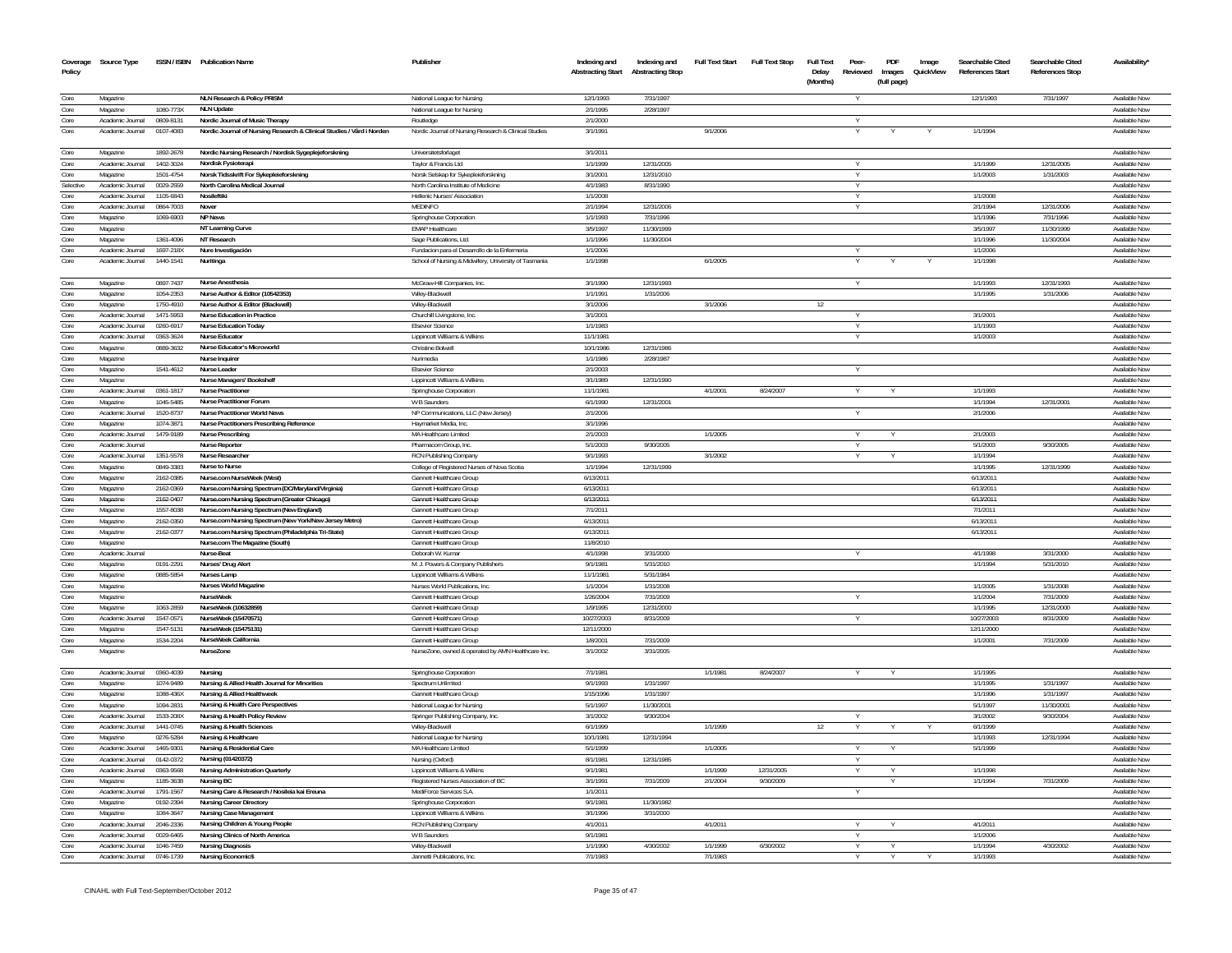| Coverage<br>Policy | Source Type                          |                        | ISSN / ISBN Publication Name                                      | Publisher                                                                                 | Indexing and<br><b>Abstracting Start</b> | Indexing and<br><b>Abstracting Stop</b> | <b>Full Text Start</b> | <b>Full Text Stop</b> | <b>Full Text</b><br>Delay<br>(Months) | Peer-<br>Reviewed | PDF<br>Images<br>(full page) | Image<br>QuickView | Searchable Cited<br>References Start | Searchable Cited<br><b>References Stop</b> | Availability                   |
|--------------------|--------------------------------------|------------------------|-------------------------------------------------------------------|-------------------------------------------------------------------------------------------|------------------------------------------|-----------------------------------------|------------------------|-----------------------|---------------------------------------|-------------------|------------------------------|--------------------|--------------------------------------|--------------------------------------------|--------------------------------|
|                    |                                      |                        |                                                                   |                                                                                           |                                          |                                         |                        |                       |                                       |                   |                              |                    |                                      |                                            |                                |
| Core               | Academic Journal                     | 1536-5026              | <b>Nursing Education Perspectives</b>                             | National League for Nursing                                                               | 1/1/2002                                 |                                         | 11/1/2002              |                       |                                       |                   |                              |                    | 1/1/2002                             |                                            | Available Nov                  |
| Core               | Magazine                             | 0893-1356              | <b>Nursing Educators Microworld</b>                               | Nursing Educators Microworld                                                              | 2/1/1987                                 | 3/31/1994                               |                        |                       |                                       |                   |                              |                    |                                      |                                            | Available Nov                  |
| Core<br>Core       | Academic Journal<br>Magazine         | 0969-7330<br>0144-4069 | <b>Nursing Ethics</b><br><b>Nursing Focus</b>                     | Sage Publications, Ltd.<br>RCN Publishing Company                                         | 3/1/1994<br>10/1/1981                    | 11/30/1983                              | 1/1/1997               |                       |                                       |                   |                              |                    | 3/1/1994                             |                                            | Available Nov<br>Available No  |
| Core               | Magazine                             |                        | Nursing Focus (Nursing Focus)                                     | Nursing Focus (California)                                                                | 9/1/1996                                 | 3/31/1998                               |                        |                       |                                       |                   |                              |                    | 1/1/1997                             | 3/31/1998                                  | Availahle Nor                  |
| Core               | Academic Journal                     | 1751-4851              | Nursing for Women's Health                                        | Wilev-Blackwell                                                                           | 2/1/2007                                 |                                         | 2/1/2007               |                       | 12                                    |                   |                              |                    |                                      |                                            | Available Nov                  |
| Core               | Academic Journal                     | 0029-6473              | <b>Nursing Forum</b>                                              | Wiley-Blackwell                                                                           | 10/1/1980                                |                                         | 7/1/1998               |                       | 12                                    |                   |                              |                    | 1/1/1994                             |                                            | Available Nov                  |
| Core               | Academic Journal                     | 1062-8061              | <b>Nursing History Review</b>                                     | Springer Publishing Company, Inc.                                                         | 1/1/1993                                 |                                         | 1/1/2006               | 3/29/2012             |                                       |                   |                              |                    | 1/1/2008                             |                                            | Available Nov                  |
| Selective          | <b>Trade Publication</b>             | 0029-649X              | <b>Nursing Homes</b>                                              | Vendome Group LLC                                                                         | 9/1/1981                                 | 9/30/1986                               |                        |                       |                                       |                   |                              |                    |                                      |                                            | Available Nov                  |
| Selective          | <b>Trade Publication</b>             | 0896-6915              | Nursing Homes & Senior Citizen Care                               | Vendome Group LLC                                                                         | 11/1/1986                                | 9/30/1991                               |                        |                       |                                       |                   |                              |                    |                                      |                                            | Available Nov                  |
| Core               | <b>Trade Publication</b>             | 1061-4753              | Nursing Homes: Long Term Care Management                          | Vendome Group LLC                                                                         | 11/1/1991                                | 2/28/2008                               | 1/1/2006               | 2/29/2008             |                                       |                   |                              |                    |                                      |                                            | Available Nov                  |
| Core               | Academic Journal                     | 1362-1017              | Nursing in Critical Care                                          | Wilev-Blackwell                                                                           | 1/1/1996                                 |                                         | 1/1/2003               |                       | 12                                    |                   |                              |                    | 1/1/199                              |                                            | Available Nov                  |
| Core               | Magazine                             | 1492-2878              | <b>Nursing in Focus</b>                                           | College of Registered Nurses of Nova Scotia                                               | 4/1/2000                                 |                                         |                        |                       |                                       |                   |                              |                    | 1/1/2001                             |                                            | Available No                   |
| Core               | Academic Journal                     | 1473-9445              | Nursing in Practice: The Journal for Today's Primary Care Nurse   | Campden Publishing Ltd.                                                                   | 1/1/2005                                 |                                         |                        |                       |                                       |                   |                              |                    |                                      |                                            | Available Nov                  |
| Core               | Academic Journal                     | 1649-0657              | Nursing in the Community                                          | MedMedia Publications Ltd                                                                 | 10/1/1999                                | 11/30/2008                              |                        |                       |                                       |                   |                              |                    | 1/1/2002                             | 11/30/2008                                 | Available Now                  |
| Core               | Academic Journal                     | 1320-7881              | <b>Nursing Inquiry</b>                                            | Wilev-Blackwell                                                                           | 11/1/1994                                |                                         | 12/1/1998              |                       | 12                                    |                   |                              |                    | 1/1/1995                             |                                            | Available Nov                  |
| Core               | Academic Journal                     | 1175-2114              | Nursing Journal                                                   | Northland Polytechnic, Faculty of Health & Science                                        | 3/1/2006                                 | 3/31/2008                               | 1/1/2006               | 3/31/2008             |                                       |                   |                              |                    | 3/1/2006                             | 3/31/2008                                  | Available Nov                  |
| Core               | Magazine<br>Academic Journal         | 0029-6503              | Nursing Journal (Santo Tomas)<br>Nursing Journal of India         | Nursing Journal (Santo Tomas)<br>Trained Nurses Association of India                      | 9/1/1981<br>5/1/1981                     | 9/30/1983                               |                        |                       |                                       |                   |                              |                    | 1/1/1994                             |                                            | Available Nov<br>Available No  |
| Core<br>Core       | Magazine                             | 0067-5814              | Nursing Journal of Singapore                                      | Singapore Nurses' Association                                                             | 8/1/1981                                 | 6/30/1985                               |                        |                       |                                       |                   |                              |                    |                                      |                                            | Available Nov                  |
| Core               | Magazine                             | 1528-848X              | Nursing Law's Regan Report                                        | Medical Law Publishing, Inc.                                                              | 1/1/2000                                 |                                         |                        |                       |                                       |                   |                              |                    | 1/1/2001                             |                                            | Available Nov                  |
| Core               | Magazine                             | 0164-7865              | Nursing Leadership                                                | <b>SLACK Incorporated</b>                                                                 | 9/1/1981                                 | 12/31/1983                              |                        |                       |                                       |                   |                              |                    |                                      |                                            | Available Now                  |
| Core               | Academic Journal                     | 1076-1632              | Nursing Leadership Forum                                          | Springer Publishing Company, Inc.                                                         | 3/1/1995                                 | 6/30/2005                               |                        |                       |                                       |                   |                              |                    | 3/1/1995                             | 6/30/2005                                  | Available No                   |
| Core               | Magazine                             | 1544-5186              | Nursing Made Incredibly Easy                                      | Lippincott Williams & Wilkins                                                             | 9/1/2003                                 |                                         |                        |                       |                                       |                   |                              |                    | 1/1/2004                             |                                            | Available Nov                  |
| Core               | Academic Journal                     | 0744-6314              | <b>Nursing Management</b>                                         | Springhouse Corporation                                                                   | 10/1/1981                                |                                         | 1/1/1995               | 8/24/2007             |                                       |                   |                              |                    | 1/1/1993                             |                                            | Available No                   |
| Core               | Academic Journal                     | 1354-5760              | Nursing Management - UK                                           | RCN Publishing Company                                                                    | 4/1/1994                                 |                                         | 2/1/2002               |                       |                                       |                   |                              |                    | 4/1/1994                             |                                            | Available No                   |
| Core               | Magazine                             | 0029-6511              | <b>Nursing Mirror</b>                                             | <b>EMAP Healthcar</b>                                                                     | 9/16/1981                                | 11/30/1985                              |                        |                       |                                       |                   |                              |                    |                                      |                                            | Available Nov                  |
| Core               | Academic Journal                     | 1328-6137              | Nursing Monograph                                                 | St. Vincents & Mater Health, Australian Catholic University<br>Nursing Research Institute | 1/1/1990                                 | 1/31/2009                               | 1/1/2006               | 1/31/2007             |                                       |                   |                              |                    | 1/1/1993                             | 1/31/2009                                  | Available Now                  |
| Core               | Magazine                             | 0710-6157              | <b>Nursing Montreal</b>                                           | Corporation of Nurses of the Montreal District                                            | 2/1/1982                                 | 3/31/1989                               |                        |                       |                                       |                   |                              |                    |                                      |                                            | Available Now                  |
| Core               | Academic Journal                     |                        | <b>Nursing Network</b>                                            | Harbor-UCLA Medical Center, Department of Nursing                                         | 1/1/1992                                 | 1/31/2007                               |                        |                       |                                       |                   |                              |                    | 1/1/1993                             | 1/31/2007                                  | Available Now                  |
| Core               | Academic Journal                     | 1172-1979              | Nursing New Zealand                                               | New Zealand Nurses Organisation                                                           | 4/1/1993                                 | 12/31/1994                              |                        |                       |                                       | Y                 |                              |                    | 4/1/1993                             | 12/31/1994                                 | Available Now                  |
| Core               | Magazine                             | 0029-6538              | <b>Nursing News</b>                                               | New Hampshire Nurses' Association                                                         | 2/1/1994                                 |                                         | 2/1/1995               |                       |                                       |                   |                              |                    | 2/1/1994                             |                                            | Available No                   |
| Core               | Magazine                             |                        | Nursing News (DENOSA)                                             | DENOSA                                                                                    | 10/1/1981                                | 12/31/1998                              |                        |                       |                                       |                   |                              |                    | 1/1/1994                             | 12/31/1998                                 | Available Nov                  |
| Core               | Magazine                             |                        | Nursing Newsletter (Kansas Board of Nursing)                      | Kansas Board of Nursing                                                                   | 1/1/2010                                 |                                         |                        |                       |                                       |                   |                              |                    |                                      |                                            | Available No                   |
| Core               | Academic Journal                     | 1472-0795              | Nursing Older People                                              | RCN Publishing Company                                                                    | 9/1/2000                                 |                                         | 2/1/2002               |                       |                                       |                   |                              |                    | 9/1/2000                             |                                            | Available Now<br>Available Now |
| Core<br>Core       | Academic Journal<br>Academic Journal | 0029-6554<br>0318-1006 | <b>Nursing Outlook</b><br>Nursing Papers: Perspectives En Nursing | <b>Elsevier Science</b><br>McGill University, School of Nursing                           | 10/1/1981<br>3/1/1981                    | 12/31/1987                              |                        |                       |                                       | Y                 |                              |                    | 1/1/1993                             |                                            | Available No                   |
| Core               | Academic Journal                     | 1466-7681              | <b>Nursing Philosophy</b>                                         | Wilev-Blackwell                                                                           | 7/1/2000                                 |                                         | 7/1/2000               |                       | 12                                    |                   |                              |                    | 7/1/2000                             |                                            | Available Nov                  |
| Core               | Magazine                             |                        | <b>Nursing Policy Forum</b>                                       | Wolfe Publishing                                                                          | 1/1/1995                                 | 7/31/1996                               |                        |                       |                                       |                   |                              |                    | 1/1/1995                             | 7/31/1996                                  | Available Nov                  |
| Core               | Magazine                             | 0266-6146              | <b>Nursing Practice</b>                                           | Scutari Projects Ltd                                                                      | 11/1/1981                                | 12/31/1992                              |                        |                       |                                       |                   |                              |                    |                                      |                                            | Available Now                  |
| Core               | Academic Journal                     | 0112-7438              | Nursing Praxis in New Zealand                                     | Nursing Praxis in New Zealand                                                             | 11/1/1988                                |                                         | 3/1/2005               |                       |                                       |                   |                              |                    | 1/1/1993                             |                                            | Available Nov                  |
| Core               | Magazine                             | 0886-8948              | Nursing Pulse of New England                                      | Nursing Pulse of New England, Inc.                                                        | 10/18/1981                               | 9/30/1982                               |                        |                       |                                       |                   |                              |                    |                                      |                                            | Available Now                  |
| Core               | Magazine                             | 1055-6818              | <b>Nursing Quality Connection</b>                                 | <b>Elsevier Science</b>                                                                   | 1/1/1992                                 | 1/31/1996                               |                        |                       |                                       |                   |                              |                    | 1/1/1994                             | 1/31/1996                                  | Available No                   |
| Core               | Academic Journal                     | 0029-6562              | Nursing Research                                                  | Lippincott Williams & Wilkins                                                             | 9/1/1981                                 |                                         |                        |                       |                                       |                   |                              |                    | 1/1/1995                             |                                            | Available Nov                  |
| Core               | Academic Journal                     | 1022-6265              | Nursing Research (10226265)                                       | Taiwan Nurses Association                                                                 | 3/1/1993                                 | 6/30/2000                               |                        |                       |                                       |                   |                              |                    | 3/1/1993                             | 6/30/2000                                  | Available Nov                  |
| Core<br>Core       | Magazine                             | 0790-0368              | <b>Nursing Review</b>                                             | TM & D Press                                                                              | 1/1/1996                                 | 3/31/2000                               |                        |                       |                                       |                   |                              |                    | 1/1/1997                             | 3/31/2000                                  | Available No                   |
| Core               | Academic Journal<br>Academic Journal | 0258-1647<br>0888-6288 | Nursing RSA Verpleging<br>Nursing Scan in Administration          | South African Nursing Association<br>Nursecom Inc                                         | 2/1/1986<br>1/1/1993                     | 11/30/1994<br>7/31/1993                 |                        |                       |                                       | Y                 |                              |                    | 1/1/1994                             | 11/30/1994                                 | Available Now<br>Available Nov |
| Core               | Magazine                             | 0897-5647              | Nursing Scan in Research                                          | Nursecom Inc                                                                              | 1/1/1993                                 | 7/31/1994                               |                        |                       |                                       |                   |                              |                    | 1/1/1993                             | 7/31/1994                                  | Available Now                  |
| Core               | Academic Journal                     | 0894-3184              | <b>Nursing Science Quarterly</b>                                  | Sage Publications Inc                                                                     | 2/1/1988                                 |                                         |                        |                       |                                       |                   |                              |                    | 1/1/1994                             |                                            | Available Nov                  |
| Core               | Magazine                             | 1559-4653              | Nursing Spectrum -- DC, Maryland & Virginia Edition               | <b>Gannett Healthcare Group</b>                                                           | 10/18/2004                               | 5/16/2011                               |                        |                       |                                       |                   |                              |                    | 10/18/2004                           | 10/18/2004                                 | Available Now                  |
| Core               | Magazine                             | 1077-7946              | Nursing Spectrum -- Florida Edition                               | Gannett Healthcare Group                                                                  | 1/13/1997                                |                                         |                        |                       |                                       |                   |                              |                    | 1/1/1997                             |                                            | Available Now                  |
| Core               | Magazine                             | 2150-9999              | Nursing Spectrum -- Greater Chicago                               | Gannett Healthcare Group                                                                  | 1/13/1997                                |                                         |                        |                       |                                       |                   |                              |                    | 1/1/2003                             |                                            | Available Now                  |
| Core               | Magazine                             |                        | Nursing Spectrum -- Illinois & Indiana Edition                    | Gannett Healthcare Group                                                                  | 1/13/1997                                | 8/24/2003                               |                        |                       |                                       |                   |                              |                    | 1/1/1997                             | 8/24/2003                                  | Available Nov                  |
| Core               | Magazine                             |                        | Nursing Spectrum -- New England Edition                           | <b>Gannett Healthcare Group</b>                                                           | 9/29/1997                                | 5/31/201                                |                        |                       |                                       |                   |                              |                    | 9/29/199                             | 5/31/2011                                  | Available Nov                  |
| Core               | Magazine                             | 1081-3101              | Nursing Spectrum -- New York & New Jersey Edition                 | Gannett Healthcare Group                                                                  | 1/13/1997                                | 5/31/2011                               |                        |                       |                                       |                   |                              |                    | 1/1/1997                             | 1/31/1997                                  | Available Nov                  |
| Core               | Magazine                             | 1074-858>              | Nursing Spectrum -- Philadelphia Tri -- State Edition             | Gannett Healthcare Group                                                                  | 1/13/1997                                | 5/16/2011                               |                        |                       |                                       |                   |                              |                    | 1/1/199                              | 1/31/1997                                  | Available No                   |
| Core               | Magazine                             | 1098-9153              | Nursing Spectrum -- Washington DC & Baltimore Edition             | Gannett Healthcare Group                                                                  | 1/13/1997                                | 10/31/2004                              |                        |                       |                                       |                   |                              |                    | 1/1/1997                             | 10/31/2004                                 | Available Now                  |
| Core               | Magazine                             |                        | Nursing Spectrum (Midwest)                                        | <b>Gannett Healthcare Group</b>                                                           | 4/1/2001                                 | 5/31/2009                               |                        |                       |                                       |                   |                              |                    | 4/1/2001                             | 5/31/2009                                  | Available No                   |
| Core<br>Core       | Magazine<br>Magazine                 |                        | Nursing Spectrum (South)                                          | <b>Gannett Healthcare Group</b><br>Gannett Healthcare Group                               | 1/1/2001<br>12/1/2000                    | 4/30/2005<br>10/31/2010                 |                        |                       |                                       |                   |                              |                    | 1/1/2001<br>12/1/2000                | 4/30/2005<br>10/31/2010                    | Available Now<br>Available Now |
| Core               | Magazine                             |                        | Nursing Spectrum (Southeast)<br>Nursing Spectrum (West)           | <b>Gannett Healthcare Group</b>                                                           | 10/1/2000                                | 2/28/2004                               |                        |                       |                                       |                   |                              |                    | 10/1/2000                            | 2/28/2004                                  | Available Now                  |
| Core               | Magazine                             | 1057-8323              | Nursing Staff Development Insider                                 | <b>Elsevier Science</b>                                                                   | 7/1/1994                                 | 5/31/1996                               |                        |                       |                                       |                   |                              |                    | 7/1/1994                             | 5/31/1996                                  | Available Now                  |
| Core               | Academic Journal                     | 0029-6570              | <b>Nursing Standard</b>                                           | RCN Publishing Company                                                                    | 11/15/1984                               |                                         | 1/1/2004               |                       |                                       |                   |                              |                    | 1/1/1993                             |                                            | Available Nov                  |
| Core               | Magazine                             | 0743-6726              | <b>Nursing Success Today</b>                                      | <b>SLACK Incorporated</b>                                                                 | 1/1/1984                                 | 12/31/1986                              |                        |                       |                                       |                   |                              |                    |                                      |                                            | Available Nov                  |
| Core               | Magazine                             | 0954-7762              | <b>Nursing Times</b>                                              | <b>EMAP Healthcare</b>                                                                    | 8/26/198                                 |                                         |                        |                       |                                       |                   |                              |                    | 1/1/1993                             |                                            | Available No                   |
| Core               | Magazine                             |                        | <b>Nursing Trends &amp; Issues</b>                                | American Nurses Association                                                               | 6/1/1996                                 | 10/31/1998                              |                        |                       |                                       |                   |                              |                    |                                      |                                            | Available Nov                  |
| Core               | Magazine                             |                        | <b>Nursing Update</b>                                             | DENOSA                                                                                    | 2/1/1999                                 |                                         | 6/1/2006               |                       |                                       |                   |                              |                    | 1/1/2005                             |                                            | Available Nov                  |
|                    |                                      |                        |                                                                   |                                                                                           |                                          |                                         |                        |                       |                                       |                   |                              |                    |                                      |                                            |                                |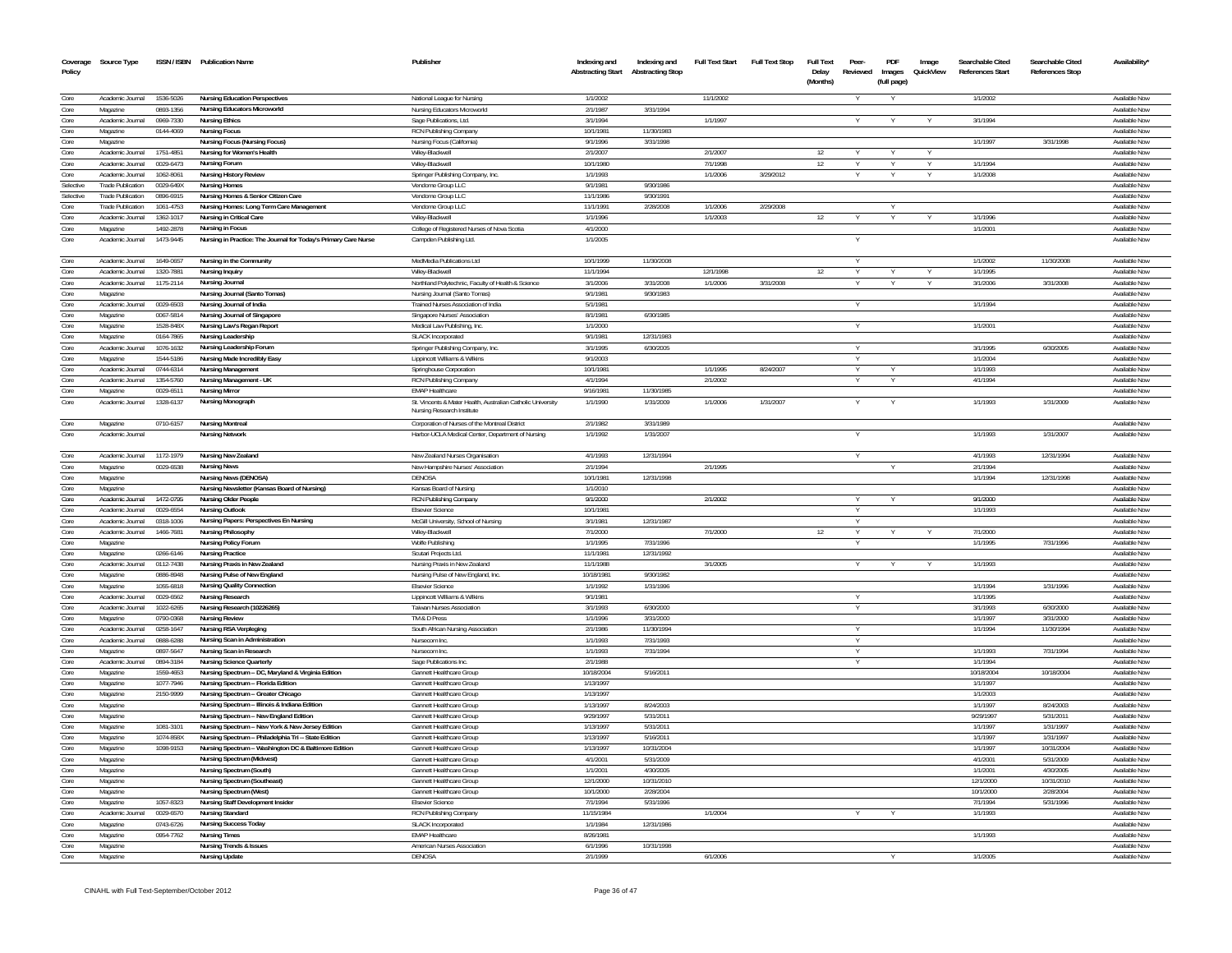| Coverage<br>Policy | Source Type                          |                        | ISSN / ISBN Publication Name                                       | Publisher                                                             | Indexing and<br><b>Abstracting Start</b> | Indexing and<br><b>Abstracting Stop</b> | <b>Full Text Start</b> | <b>Full Text Stop</b> | <b>Full Text</b><br>Delay<br>(Months) | Peer-<br>Reviewed    | PDF<br>Images<br>(full page) | Image<br>QuickView | Searchable Cited<br>References Start | Searchable Cited<br><b>References Stop</b> | Availability'                  |
|--------------------|--------------------------------------|------------------------|--------------------------------------------------------------------|-----------------------------------------------------------------------|------------------------------------------|-----------------------------------------|------------------------|-----------------------|---------------------------------------|----------------------|------------------------------|--------------------|--------------------------------------|--------------------------------------------|--------------------------------|
| Core               | Magazine                             | 1443-1491              | nursing.aust                                                       | College of Nursing                                                    | 11/1/1999                                |                                         |                        |                       |                                       |                      |                              |                    | 11/1/1999                            |                                            | Available Nov                  |
| Core               | Academic Journal                     | 0871-6196              | Nursing: Revista de Formacao Continua em Enfermagem                | Serra Pinto - Edicoes e Publicacoes de Revistas, Unipessoal,<br>Lda.  | 5/1/2007                                 |                                         |                        |                       |                                       |                      |                              |                    | 5/1/2007                             |                                            | Available Nov                  |
| Core               | Academic Journal                     | 0142-0372              | Nursing: The Journal of Clinical Practice, Education & Management  | MA Healthcare Limited                                                 | 1/1/1986                                 | 4/30/1992                               |                        |                       |                                       |                      |                              |                    |                                      |                                            | Available Now                  |
| Core               | Academic Journal                     | 0895-2809              | <b>NursingConnections</b>                                          | Washington Hospital Center, Division of Nursing                       | 3/1/1988                                 | 12/31/2000                              |                        |                       |                                       |                      |                              |                    | 1/1/1994                             | 12/31/2000                                 | Available Now                  |
| Core               | Magazine                             | 0279-3091              | NursingLife                                                        | Springhouse Corporation                                               | 7/1/198                                  | 3/31/1988                               |                        |                       |                                       |                      |                              |                    |                                      |                                            | Available Nov                  |
| Core               | Magazine                             | 0272-9512              | Nursingmatters                                                     | Capital Newspapers                                                    | 1/1/1996                                 |                                         |                        |                       |                                       |                      |                              |                    | 1/1/1996                             |                                            | Available Nov                  |
| Core               | Magazine                             | 0745-8630              | Nursingworld Journal                                               | Weston Medical Publishing, LLC                                        | 1/1/1993                                 | 1/31/1995                               |                        |                       |                                       |                      |                              |                    |                                      |                                            | Available Nov                  |
| Core               | Academic Journal                     | 0899-9007              | Nutrition                                                          | <b>Elsevier Science</b>                                               | 1/1/2004                                 |                                         |                        |                       |                                       |                      |                              |                    | 1/1/2004                             |                                            | Available Nov                  |
| Core               | Academic Journal                     | 0163-5581              | <b>Nutrition &amp; Cancer</b>                                      | Taylor & Francis Ltd                                                  | 1/1/1999                                 |                                         | 1/1/1999               |                       | 18                                    |                      |                              |                    |                                      |                                            | Available Nov                  |
| Core               | Academic Journal                     | 1446-6368              | <b>Nutrition &amp; Dietetics</b>                                   | Wiley-Blackwel                                                        | 3/1/2002                                 |                                         | 1/1/2002               |                       | 12                                    |                      |                              |                    | 3/1/2002                             |                                            | Available Nov                  |
| Core               | Academic Journal                     | 0732-0167              | Nutrition & the M.D                                                | Lippincott Williams & Wilkins                                         | 1/1/2001                                 | 7/31/2007                               |                        |                       |                                       |                      |                              |                    | 1/1/2001                             | 7/31/2007                                  | Available Nov                  |
| Core<br>Core       | Magazine<br>Academic Journal         | 0885-7792<br>1471-9827 | <b>Nutrition Action Health Letter</b><br><b>Nutrition Bulletin</b> | Center for Science in the Public Interest<br>Wiley-Blackwell          | 1/1/1994<br>3/1/2003                     |                                         | 1/1/1994               |                       |                                       |                      |                              |                    | 3/1/2003                             |                                            | Available Nov<br>Available Now |
| Selective          | Magazine                             | 1093-4545              | <b>Nutrition Forum</b>                                             | Prometheus Books                                                      | 3/1/1997                                 | 7/31/2000                               |                        |                       |                                       | $\vee$               |                              |                    |                                      |                                            | Available Now                  |
| Core               | Magazine                             | 0164-7202              | Nutrition Health Review: The Consumer's Medical Journal            | <b>Vegetus Publications</b>                                           | 3/1/1990                                 |                                         | 1/1/1990               |                       |                                       |                      |                              |                    |                                      |                                            | Available Nov                  |
| Core               | Academic Journal                     | 1096-6781              | Nutrition in Clinical Care                                         | International Life Sciences Institute                                 | 1/1/2003                                 | 10/31/2005                              |                        |                       |                                       |                      |                              |                    |                                      |                                            | Available Nov                  |
| Core               | Academic Journal                     | 0884-5336              | Nutrition in Clinical Practice                                     | Sage Publications Inc.                                                | 2/1/1986                                 |                                         |                        |                       |                                       |                      |                              |                    | 1/1/1997                             |                                            | Available Nov                  |
| Core               | Academic Journal                     | 0954-4224              | <b>Nutrition Research Reviews</b>                                  | Cambridge University Press                                            | 12/1/1997                                |                                         |                        |                       |                                       |                      |                              |                    | 1/1/1999                             |                                            | Available Nov                  |
| Core               | Academic Inumal                      | 2333.0010              | <b>Nutrition Reviews</b>                                           | Wiley-Blackwell                                                       | 1/1/1996                                 |                                         | 1/1/2002               |                       |                                       | Y                    |                              |                    | 1/1/1996                             |                                            | Available Now                  |
| Core               | Academic Journal                     | 0029-666X              | <b>Nutrition Today</b>                                             | Lippincott Williams & Wilkins                                         | 1/1/1999                                 |                                         |                        |                       |                                       |                      |                              |                    | 1/1/1999                             |                                            | Available Now                  |
| Core               | Academic Journal                     | 0160-3922              | Nutritional Perspectives: Journal of the Council on Nutrition      | <b>ACA Council on Nutrition</b>                                       | 1/1/2000                                 |                                         | 10/1/2004              |                       |                                       |                      |                              |                    | 1/1/2000                             |                                            | Available Now                  |
| Core               | Magazine                             | 0279-9480              | <b>Nutritional Support Services</b>                                | Nutritional Support Services, Inc.                                    | 1/1/1984                                 | 11/30/1988                              |                        |                       |                                       |                      |                              |                    |                                      |                                            | Available Nov                  |
| Selective          | Academic Journal                     | 1077-8888              | OB-GYN Malpractice Prevention                                      | Lippincott Williams & Wilkins                                         | 1/1/1995                                 | 12/31/2004                              |                        |                       |                                       | Y                    |                              |                    |                                      |                                            | Available Now                  |
| Core               | Academic Journal                     | 0029-7844              | <b>Obstetrics &amp; Gynecology</b>                                 | Lippincott Williams & Wilkins                                         | 5/1/1985                                 |                                         |                        |                       |                                       |                      |                              |                    |                                      |                                            | Available Now                  |
| Core               | Academic Journal                     | 0889-8545              | Obstetrics & Gynecology Clinics of North America                   | W B Saunders                                                          | 9/1/1987                                 |                                         |                        |                       |                                       | Y                    |                              |                    |                                      |                                            | Available Nov                  |
| Core               | Academic Journal                     | 1318-2951              | Obzornik Zdravstvene Nege                                          | Zbornica Zdravstvene Nege                                             | 3/1/1995                                 |                                         |                        |                       |                                       |                      |                              |                    | 3/1/1995                             |                                            | Available Nov                  |
| Core               | Magazine                             | 1172-5885              | Occupation                                                         | Dunedin Academic Press Limited                                        | 11/1/1993                                | 12/31/2002                              |                        |                       |                                       |                      |                              |                    | 11/1/1993                            | 12/31/2002                                 | Available Now                  |
| Core               | Academic Journal                     | 1351-0711              | Occupational & Environmental Medicine                              | <b>BMJ Publishing Group</b>                                           | 1/1/2001<br>3/1/1999                     |                                         |                        |                       |                                       |                      |                              |                    |                                      |                                            | Available Now<br>Available Now |
| Core<br>Core       | Academic Journal<br>Academic Journal | 1359-9364<br>0029-7917 | <b>Occupational Ergonomics</b><br><b>Occupational Health</b>       | <b>IOS Press</b><br>Reed Business Information Limited                 | 6/1/1981                                 |                                         | 8/1/2003               |                       |                                       | <b>V</b><br><b>V</b> |                              |                    |                                      |                                            | Available Now                  |
| Core               | Magazine                             | 0362-4064              | Occupational Health & Safety                                       | 1105 Media, Inc                                                       | 8/1/1981                                 |                                         |                        |                       |                                       |                      |                              |                    | 1/1/1993                             |                                            | Available Nov                  |
| Core               | Academic Journal                     | 0029-7933              | <b>Occupational Health Nursing</b>                                 | <b>SLACK Incorporated</b>                                             | 10/1/198                                 | 12/31/1985                              |                        |                       |                                       | $\vee$               |                              |                    |                                      |                                            | Available Nov                  |
| Core               | Magazine                             | 0951-4600              | <b>Occupational Health Review</b>                                  | <b>Reed Elsevier</b>                                                  | 1/1/2004                                 | 3/31/2008                               |                        |                       |                                       |                      |                              |                    |                                      |                                            | Available Now                  |
| Selective          | Magazine                             | 0885-114X              | Occupational Medicine: State of the Art Reviews                    | W B Saunders                                                          | 4/1/1993                                 | 10/31/2002                              |                        |                       |                                       |                      |                              |                    |                                      |                                            | Available Nov                  |
| Core               | Academic Journal                     | 0738-0577              | Occupational Therapy in Health Care                                | Taylor & Francis Ltd                                                  | 3/1/1987                                 |                                         |                        |                       |                                       |                      |                              |                    | 1/1/1995                             |                                            | Available Nov                  |
| Core               | Academic Journal                     | 0164-212X              | Occupational Therapy in Mental Health                              | Taylor & Francis Ltd                                                  | 12/1/1980                                |                                         |                        |                       |                                       | Y                    |                              |                    | 1/1/1994                             |                                            | Available Now                  |
| Core               | Academic Journal                     | 0966-7903              | Occupational Therapy Internationa                                  | John Wiley & Sons, Inc.                                               | 3/1/1994                                 |                                         | 1/1/2000               |                       | 12                                    |                      |                              |                    | 3/1/1994                             |                                            | Available Now                  |
| Core               | Academic Journal                     | 0276-1599              | Occupational Therapy Journal of Research                           | <b>SLACK Incorporated</b>                                             | 7/1/1986                                 | 12/31/2002                              |                        |                       |                                       |                      |                              |                    | 1/1/1994                             | 12/31/2002                                 | Available Nov                  |
| Core               | Magazine                             | 1481.5532              | <b>Occupational Therapy Now</b>                                    | Canadian Association of Occupational Therapists                       | 1/1/1999                                 |                                         |                        |                       |                                       |                      |                              |                    | 1/1/1999                             |                                            | Available Nov                  |
| Selective          | Academic Journal                     | 1524-5012              | Ochsner Journal                                                    | Allen Press Publishing Services Inc                                   | 1/1/2000                                 | 12/31/2003                              |                        |                       |                                       |                      |                              |                    |                                      |                                            | Available Now                  |
| Core               | Academic Journal                     | 8750-3085              | Ocular Surgery News                                                | <b>SLACK Incorporated</b>                                             | 1/1/2002                                 |                                         |                        |                       |                                       |                      |                              |                    |                                      |                                            | Available Nov                  |
| Selective          | Academic Journal                     | 1526-9396              | <b>Office &amp; Emergency Pediatrics</b>                           | Mary Ann Liebert, Inc                                                 | 1/1/2000                                 | 1/31/2001                               |                        |                       |                                       | Y                    |                              |                    |                                      |                                            | Available Nov                  |
| Core               | Magazine                             | 0893-6595              | <b>Office Nurse</b>                                                | Advanstar Communications Inc.                                         | 1/1/1996                                 | 11/30/1999                              |                        |                       |                                       | $\vee$               |                              |                    | 1/1/1996                             | 11/30/1999                                 | Available Nov                  |
| Core               | Academic Journal                     | 0030-0993              | <b>Ohio Nurses Review</b>                                          | Ohio Nurses Associatio                                                | 1/1/198                                  |                                         | 11/1/2003              |                       |                                       |                      |                              |                    | 1/1/1993                             |                                            | Available Nov                  |
| Core               | Magazine                             | 0030-1787              | Oklahoma Nurse                                                     | Oklahoma Nurses Association                                           | 12/1/198                                 |                                         | 12/1/2004              |                       |                                       |                      |                              |                    | 1/1/1994                             |                                            | Available Nov                  |
| Core               | Academic Journal                     | 0030-2228              | Omega: Journal of Death & Dying                                    | Baywood Publishing Company, Inc.                                      | 12/1/198                                 |                                         |                        |                       |                                       |                      |                              |                    |                                      |                                            | Available Now                  |
| Core<br>Core       | Magazine<br>Academic Journal         |                        | On Call<br>On the Edge                                             | <b>BostonWorks</b><br>International Association of Forensic Nurses    | 3/1/1998<br>3/1/1995                     | 1/31/2007                               | 3/1/2007               |                       |                                       |                      |                              |                    | 1/1/1998                             |                                            | Available Nov<br>Available Nov |
| Core               | Academic Journal                     | 1083-7159              | Oncologist                                                         |                                                                       | 1/1/1999                                 |                                         |                        |                       |                                       | Y                    |                              |                    |                                      |                                            | Available Now                  |
| Core               | Academic Journal                     | 0890-9091              | Oncology (08909091)                                                | AlphaMed Company, Inc., dba AlphaMed Press<br><b>UBM</b> Medica       | 1/1/2000                                 |                                         |                        |                       |                                       | Y                    |                              |                    |                                      |                                            | Available Nov                  |
| Core               | Magazine                             | 1065-2957              | Oncology News International                                        | <b>URM</b> Medica                                                     | 1/1/2000                                 | 12/31/2010                              |                        |                       |                                       |                      |                              |                    |                                      |                                            | Available Now                  |
| Core               | Academic Journal                     | 0190-535X              | <b>Oncology Nursing Forum</b>                                      | <b>Oncology Nursing Society</b>                                       | 9/1/1981                                 |                                         | 1/1/2000               |                       | 12                                    |                      |                              |                    | 1/1/1994                             |                                            | Available Nov                  |
| Core               | Academic Journal                     | 1545-9896              | <b>Oncology Nutrition Connection</b>                               | Academy of Nutrition & Dietetics                                      | 7/1/2003                                 |                                         |                        |                       |                                       | Y                    |                              |                    | 7/1/2003                             |                                            | Available Nov                  |
| Core               | Academic Journal                     | 0276-2234              | <b>Oncology Times</b>                                              | Lippincott Williams & Wilkin                                          | 1/1/2001                                 |                                         |                        |                       |                                       | $\vee$               |                              |                    |                                      |                                            | Available Nov                  |
| Core               | <b>Trade Publication</b>             | 0146-5422              | Online                                                             | Information Today In                                                  | 1/1/1983                                 |                                         | 1/1/2006               |                       |                                       |                      |                              |                    | 1/1/1998                             |                                            | Available Nov                  |
| Core               | Academic Journal                     | 1087-4364              | On-Line                                                            | Academy of Nutrition & Dietetics                                      | 3/1/1998                                 | 12/31/2003                              |                        |                       |                                       |                      |                              |                    | 1/1/2003                             | 12/31/2003                                 | Available Nov                  |
| Selective          | Academic Journal                     | 1353-2642              | Online & CD-Rom Review                                             | Emerald Group Publishing Limited                                      | 10/1/1993                                | 12/31/1999                              |                        |                       |                                       |                      |                              |                    | 1/1/1997                             | 12/31/1999                                 | Available Now                  |
| Core               | Academic Journal                     | 1676-4285              | Online Brazilian Journal of Nursing                                | Fluminense Federal University, Online Brazilian Journal of<br>Nursing | 4/1/2002                                 |                                         | 9/1/2007               |                       |                                       |                      |                              |                    | 4/1/2002                             |                                            | Available Now                  |
| Selective          | Academic Journal                     | 0816-956X              | <b>Online Currents</b>                                             | Enterprise Information Management                                     | 1/1/1997                                 | 12/31/2005                              |                        |                       |                                       | V                    |                              |                    | 1/1/1997                             | 12/31/2005                                 | Available Now                  |
| Selective          | Academic Journal                     | 1468-4527              | Online Information Review                                          | Emerald Group Publishing Limited                                      | 1/1/2000                                 | 6/30/2005                               |                        |                       |                                       | Y                    |                              |                    | 1/1/2000                             | 6/30/2005                                  | Available Now                  |
| Core               | Magazine                             | 1521-219X              | Online Journal of Clinical Innovations                             | <b>CINAHL Information Systems</b>                                     | 6/15/1998                                | 5/31/2008                               |                        |                       |                                       |                      |                              |                    | 6/15/1998                            | 5/31/2008                                  | Available Now                  |
| Core               | Academic Journal                     | 2160-2824              | Online Journal of Cultural Competence in Nursing & Healthcare      | University of Michigan at Flint                                       | 1/1/2011                                 |                                         |                        |                       |                                       |                      |                              |                    |                                      |                                            | Available Nov                  |
| Core               | Academic Journal                     | 1091-3734              | Online Journal of Issues in Nursing                                | American Nurses Association                                           | 6/16/1996                                |                                         | 1/1/2002               |                       |                                       |                      |                              |                    | 6/16/1996                            |                                            | Available Now                  |
| Core               | Academic Journal                     | 1072-7639              | Online Journal of Knowledge Synthesis for Nursing                  | Sigma Theta Tau International                                         | 12/17/1993                               | 5/31/2003                               |                        |                       |                                       |                      |                              |                    | 1/1/1994                             | 5/31/2003                                  | Available Nov                  |
| Core               | Academic Journal                     | 1089-9758              | Online Journal of Nursing Informatics                              | Online Journal of Nursing Informatics                                 | 6/1/1997                                 |                                         | 9/1/2006               |                       |                                       |                      |                              |                    | 6/1/1997                             |                                            | Available Now                  |
| Core               | Academic Journal                     | 1539-3399              | Online Journal of Rural Nursing & Health Care                      | Online Journal of Rural Nursing & Healthcare                          | 3/1/2000                                 |                                         | 5/1/2008               |                       |                                       |                      |                              |                    | 3/1/2000                             |                                            | Available Nov                  |

| CINAHL with Full Text-September/October 2012 | Page 37 of 47 |  |  |
|----------------------------------------------|---------------|--|--|
|                                              |               |  |  |

Selective Academic Journal 0309-314X Online Review

**Online Review** Emerald Group Publishing Limited 1/1/1983 2/28/1992 Y Available Now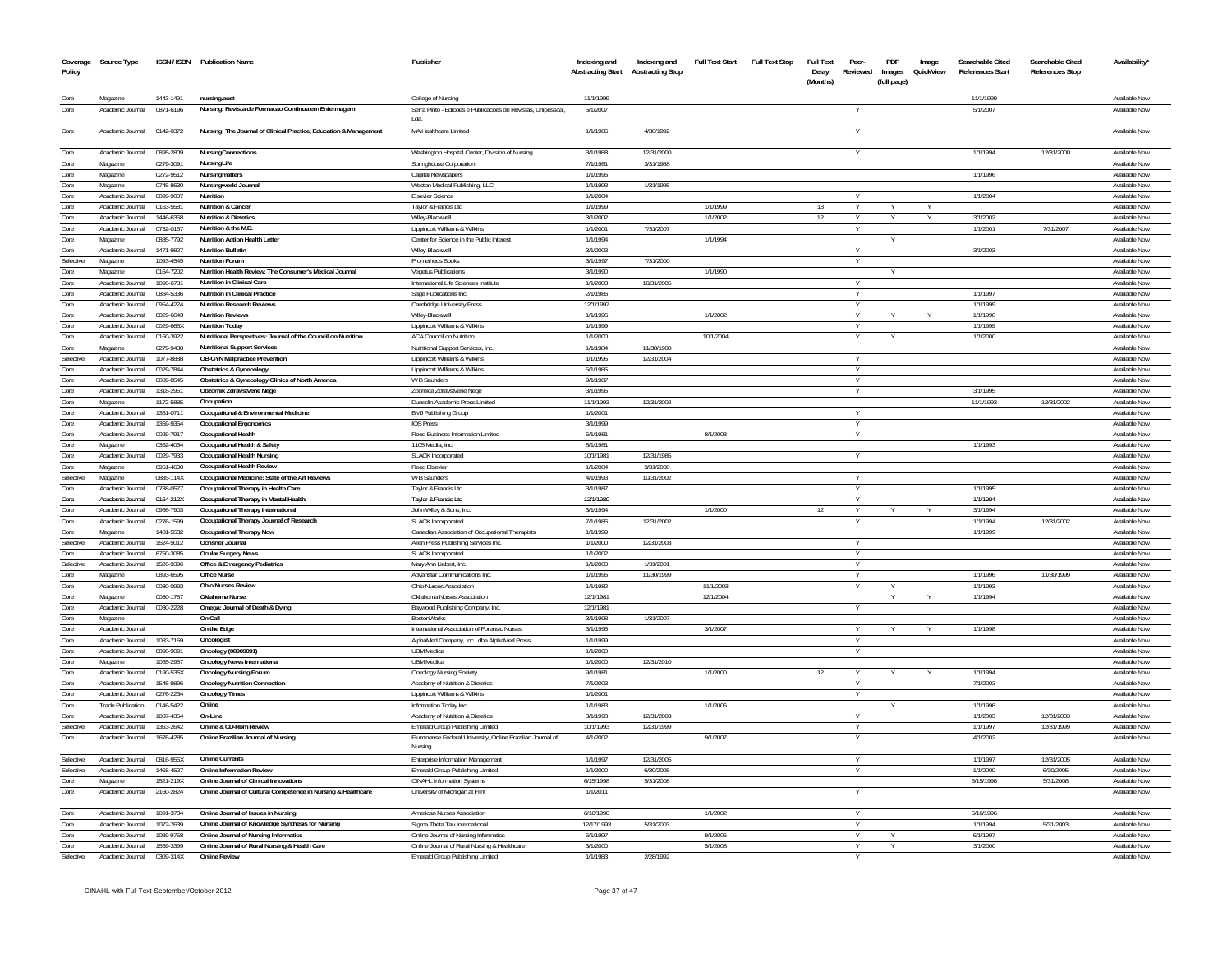| Coverage<br>Policy | Source Type                          |                        | ISSN / ISBN Publication Name                                                   | Publisher                                                                                      | Indexing and<br><b>Abstracting Start</b> | Indexing and<br><b>Abstracting Stop</b> | <b>Full Text Start</b> | <b>Full Text Stop</b> | Full Text<br>Delay<br>(Months) | Peer-<br>Reviewed | PDF<br>Images<br>(full page) | Image<br>QuickView | Searchable Cited<br>References Start | Searchable Cited<br><b>References Stop</b> | Availability'                  |
|--------------------|--------------------------------------|------------------------|--------------------------------------------------------------------------------|------------------------------------------------------------------------------------------------|------------------------------------------|-----------------------------------------|------------------------|-----------------------|--------------------------------|-------------------|------------------------------|--------------------|--------------------------------------|--------------------------------------------|--------------------------------|
| Selective          | Magazine                             | 1085-7257              | <b>Online User</b>                                                             | Information Today Inc                                                                          | 10/1/1995                                | 3/31/1997                               |                        |                       |                                |                   |                              |                    |                                      |                                            | Available Nov                  |
| Core               | Academic Journal                     | 1935-1623              | <b>ONS Connect</b>                                                             | <b>Oncology Nursing Society</b>                                                                | 1/1/2007                                 |                                         | 1/1/2007               |                       | 12                             |                   |                              |                    | 1/1/2007                             |                                            | Available Nov                  |
| Core               | Magazine                             |                        | <b>ONS Foundation News</b>                                                     | ONS Foundation                                                                                 | 3/1/2000                                 |                                         |                        |                       |                                |                   |                              |                    |                                      |                                            | Available Now                  |
| Core               | Academic Journal                     | 0890-5215              | <b>ONS News</b>                                                                | <b>Oncology Nursing Society</b>                                                                | 1/1/1993                                 | 12/31/2006                              | 1/1/2000               | 12/31/2006            |                                |                   |                              |                    | 1/1/1993                             | 12/31/2006                                 | Available Nov                  |
| Core               | Academic Journal                     | 1062-5720              | ONS Nursing Scan in Oncology                                                   | Nursecom In                                                                                    | 5/1/1992                                 | 7/31/1995                               |                        |                       |                                |                   |                              |                    |                                      |                                            | Available Nov                  |
| Core<br>Core       | Academic Journal<br>Magazine         | 0828-542X<br>0265-511X | OOHNA Journa<br>OpenMind                                                       | Ontario Occupational Health Nurses Association<br>Mind (National Association for Mental Health | 3/1/2003<br>11/1/2003                    | 1/31/2010                               |                        |                       |                                |                   |                              |                    | 3/1/2003                             |                                            | Available Nov<br>Available Nov |
| Core               | Magazine                             |                        | Operating Room Nursing Forum                                                   | Associates in Medical Marketing Co., Inc                                                       | 1/1/1987                                 | 12/31/1989                              |                        |                       |                                |                   |                              |                    |                                      |                                            | Available Nov                  |
| Core               | Academic Journal                     | 1747-728X              | <b>Operating Theatre Journal</b>                                               | Lawrand Ltd. Medical Publishing                                                                | 3/1/2004                                 |                                         |                        |                       |                                |                   |                              |                    | 3/1/2004                             |                                            | Available Nov                  |
| Core               | Academic Journal                     | 1048-6666              | Operative Techniques in Orthopaedics                                           | W B Saunder:                                                                                   | 1/1/1995                                 |                                         |                        |                       |                                |                   |                              |                    |                                      |                                            | Available Nov                  |
| Core               | Magazine                             | 1043-1810              | Operative Techniques in Otolaryngology - Head & Neck Surgery                   | W B Saunders                                                                                   | 3/1/1997                                 |                                         |                        |                       |                                |                   |                              |                    |                                      |                                            | Available Nov                  |
| Core               | Magazine                             | 1060-1872              | Operative Techniques in Sports Medicine                                        | W B Saunders                                                                                   | 1/1/1995                                 |                                         |                        |                       |                                |                   |                              |                    |                                      |                                            | Available Now                  |
| Core               | Magazine                             |                        | <b>Ophthalmic Nursing Forum</b>                                                | Associates in Medical Marketing Co., Inc.                                                      | 1/1/1985                                 | 7/31/1990                               |                        |                       |                                |                   |                              |                    |                                      |                                            | Available Nov                  |
| Core               | Academic Journal                     | 1368-1249              | Ophthalmic Nursing: International Journal of Ophthalmic Nursing                | TM & D Press                                                                                   | 5/1/1997                                 | 6/30/2004                               |                        |                       |                                |                   |                              |                    | 5/1/1997                             | 6/30/2004                                  | Available No                   |
| Core               | Magazine                             | 0896-1549              | Ophthalmology Clinics of North America                                         | W B Saunders                                                                                   | 3/1/1997                                 | 12/31/2006                              |                        |                       |                                |                   |                              |                    |                                      |                                            | Available Nov                  |
| Core               | <b>Trade Publication</b>             | 0193-032X              | <b>Ophthalmology Times</b>                                                     | Advanstar Communications Inc.                                                                  | 5/1/2012                                 |                                         |                        |                       |                                |                   |                              |                    |                                      |                                            | Available Nov                  |
| Selective          | <b>Trade Publication</b>             | 1077-8292              | <b>Ophthalmology World News</b>                                                | American Academy of Ophthalmology                                                              | 1/1/1995                                 | 6/30/1996                               |                        |                       |                                |                   |                              |                    |                                      |                                            | Available Now                  |
| Core               | Magazine                             | 1050-6918              | <b>Optometry Clinics</b>                                                       | McGraw-Hill Companies, Inc.                                                                    | 1/1/1993                                 | 12/31/1996                              |                        |                       |                                |                   |                              |                    | 1/1/1993                             | 12/31/1996                                 | Available Now                  |
| Core<br>Selective  | <b>Trade Publication</b><br>Magazine | 8756-8047<br>1065-8173 | OR Manager<br><b>OR Reports</b>                                                | OR Manager, Inc<br>OR Manager, Inc                                                             | 4/1/1985<br>5/1/1997                     | 11/30/2002                              | 12/1/2005              |                       |                                |                   |                              |                    | 1/1/1994                             |                                            | Available Nov<br>Available Nov |
| Core               | Academic Journal                     | 1354-523X              | <b>Oral Diseases</b>                                                           | Wilev-Blackwell                                                                                | 3/1/1995                                 |                                         |                        |                       |                                |                   |                              |                    |                                      |                                            | Available Now                  |
| Core               | Academic Journal                     | 1079-2104              | Oral Surgery, Oral Medicine, Oral Pathology, Oral Radiology &<br>Endodontology | <b>Elsevier Science</b>                                                                        | 5/1/1995                                 |                                         |                        |                       |                                |                   |                              |                    |                                      |                                            | Available Nov                  |
| Core               | Magazine                             |                        | Oral-B Case Studies in Dental Hygiene                                          | Professional Audience Communications, Inc.                                                     | 3/1/2005                                 | 9/30/2005                               |                        |                       |                                |                   |                              |                    | 3/1/2005                             | 9/30/2005                                  | Available Now                  |
| Core               | Magazine                             | 0030-4751              | <b>Oregon Nurse</b>                                                            | Oregon Nurses Association                                                                      | 6/1/1983                                 |                                         | 2/1/1995               |                       |                                |                   |                              |                    | 1/1/1998                             |                                            | Available Nov                  |
| Core               | Magazine                             |                        | Oregon State Board of Nursing Sentinel                                         | Oregon State Board of Nursing                                                                  | 3/1/2001                                 |                                         | 3/1/2001               |                       |                                |                   | Y                            |                    | 1/1/2004                             |                                            | Available Now                  |
| Core               | Magazine                             |                        | Oregon State Board of Nursing Update                                           | Oregon State Board of Nursing                                                                  | 6/1/2003                                 | 6/30/2008                               | 6/1/2003               | 6/30/2008             |                                |                   | $\checkmark$                 |                    |                                      |                                            | Available Now                  |
| Core               | Academic Journal                     | 1064-3842              | ORL-Head & Neck Nursing                                                        | Society of Otorhinolaryngology & Head-Neck Nurses                                              | 9/1/1991                                 |                                         |                        |                       |                                |                   |                              |                    | 1/1/1996                             |                                            | Available Now                  |
| Core               | Academic Journal                     | 1927-6141              | ORNAC Journal                                                                  | Operating Room Nurses Association of Canada                                                    | 3/1/2012                                 |                                         | 1/1/2012               |                       |                                |                   |                              |                    | 3/1/2012                             |                                            | Available Nov                  |
| Core               | Academic Journal                     | 0744-6020              | <b>Orthopaedic Nursing</b>                                                     | Lippincott Williams & Wilkins                                                                  | 1/1/1982                                 |                                         | 1/1/2000               | 8/24/2007             |                                |                   |                              |                    | 1/1/1993                             |                                            | Available Nov                  |
| Core               | Academic Journal                     | 1059-1516              | Orthopaedic Physical Therapy Clinics of North America                          | W B Saunders                                                                                   | 3/1/2000                                 | 6/30/2002                               |                        |                       |                                |                   |                              |                    |                                      |                                            | Available Nov                  |
| Core               | Magazine                             | 1532-0871              | Orthopaedic Physical Therapy Practice                                          | American Physical Therapy Association, Orthopaedic Section                                     | 3/1/1999                                 |                                         |                        |                       |                                |                   |                              |                    | 3/1/1999                             |                                            | Available Nov                  |
| Core               | Academic Journal                     | 1877-1327              | Orthopaedics & Trauma                                                          | <b>Elsevier Science</b>                                                                        | 10/1/2009                                |                                         |                        |                       |                                | $\vee$            |                              |                    |                                      |                                            | Available Now<br>Available Now |
| Core               | Magazine                             | 0030-5898              | <b>Orthopedic Clinics of North America</b>                                     | W B Saunders                                                                                   | 7/1/1983                                 |                                         |                        |                       |                                | $\vee$            |                              |                    |                                      |                                            | Available Now                  |
| Core<br>Core       | Academic Journal<br>Newspaper        | 0147-7447<br>0279-5647 | Orthopedics<br><b>Orthopedics Today</b>                                        | SLACK Incorporated<br><b>SLACK Incorporated</b>                                                | 7/1/1985<br>1/1/2001                     |                                         |                        |                       |                                |                   |                              |                    |                                      |                                            | Available Now                  |
| Core               | Magazine                             | 1207-2842              | Orthoscope                                                                     | Canadian Orthopaedic Nurses' Association                                                       | 1/1/1996                                 | 4/30/2008                               |                        |                       |                                |                   |                              |                    | 1/1/1996                             | 4/30/2008                                  | Available Now                  |
| Core               | Academic Journal                     | 0889-5899              | Ostomy Wound Management                                                        | <b>HMP Publications</b>                                                                        | 3/1/1989                                 |                                         |                        |                       |                                | Y                 |                              |                    | 1/1/1996                             |                                            | Available Now                  |
| Core               | Magazine                             | 1084-4902              | OT Practice                                                                    | American Occupational Therapy Association                                                      | 1/1/1996                                 |                                         |                        |                       |                                |                   |                              |                    | 1/1/1996                             |                                            | Available Now                  |
| Core               | Academic Journal                     | 1539-4492              | OTJR: Occupation, Participation & Health                                       | <b>SLACK Incorporated</b>                                                                      | 4/1/2002                                 |                                         | 1/1/2003               | 12/31/2010            |                                | $\vee$            |                              |                    | 4/1/2002                             |                                            | Available Now                  |
| Core               | Academic Journal                     | 0030-6665              | Otolaryngologic Clinics of North America                                       | W B Saunders                                                                                   | 2/1/1997                                 |                                         |                        |                       |                                |                   |                              |                    |                                      |                                            | Available Now                  |
| Core               | Academic Journal                     | 0194-5998              | Otolaryngology-Head & Neck Surgery                                             | Sage Publications Inc.                                                                         | 1/1/1999                                 |                                         |                        |                       |                                |                   |                              |                    |                                      |                                            | Available Nov                  |
| Core               | Academic Journal                     | 1535-2765              | <b>Outcomes Management</b>                                                     | Lippincott Williams & Wilkins                                                                  | 1/1/2002                                 | 1/31/2004                               |                        |                       |                                |                   |                              |                    | 1/1/2002                             | 1/31/2004                                  | Available Now                  |
| Core               | Magazine                             | 1093-1783              | Outcomes Management for Nursing Practice                                       | Lippincott Williams & Wilkins                                                                  | 10/1/1997                                | 10/31/2001                              |                        |                       |                                |                   |                              |                    | 10/1/1997                            | 10/31/2001                                 | Available Now                  |
| Selective          | Academic Journal                     | 1087-0350              | <b>Outpatient Benchmarks</b>                                                   | AHC Media LLC                                                                                  | 1/1/1996                                 | 6/30/1996                               |                        |                       |                                |                   |                              |                    |                                      |                                            | Available Nov                  |
| Core               | Academic Journal                     | 0738-0976              | PA Outlook                                                                     | PW Communications Inc.                                                                         | 3/1/1986                                 | 12/31/1986                              |                        |                       |                                |                   |                              |                    |                                      |                                            | Available Nov                  |
| Selective          | Magazine<br>Academic Journal         | 1320-9973              | Pacific Journal of Oriental Medicine                                           | Pacific Journal of Oriental Medicine                                                           | 3/1/1993                                 | 12/31/2001                              |                        |                       |                                | $\vee$            |                              |                    |                                      |                                            | Available Now<br>Available Now |
| Core<br>Core       | Academic Journal                     | 1906-8107<br>0147-8389 | Pacific Rim International Journal of Nursing Research                          | Thailand Nursing & Midwifery Council                                                           | 1/1/2010<br>1/1/1981                     |                                         | 1/1/1981               |                       | 12                             |                   |                              |                    | 1/1/2010                             |                                            | Available Now                  |
| Core               | Academic Journal                     | 0962-9513              | Pacing & Clinical Electrophysiology<br>Paediatric Nursing                      | Wiley-Blackwell<br>RCN Publishing Company                                                      | 2/1/1996                                 | 3/31/2011                               | 2/1/2002               | 3/31/2011             |                                | Y                 | Y                            |                    | 2/1/1996                             | 3/31/2011                                  | Available Now                  |
| Core               | Academic Journal                     | 1038-5029              | Paediatric Nursing Review                                                      | Cambridge Publishing                                                                           | 3/1/1991                                 | 1/31/1998                               |                        |                       |                                |                   |                              |                    | 1/1/1994                             | 1/31/1998                                  | Available Now                  |
| Core               | Magazine                             |                        | Pain Community News                                                            | American Pain Foundation                                                                       | 4/1/2002                                 |                                         |                        |                       |                                |                   |                              |                    |                                      |                                            | Available Now                  |
| Selective          | Academic Journal                     | 1082-3174              | Pain Forum                                                                     | W B Saunders                                                                                   | 3/1/1995                                 | 12/31/1999                              |                        |                       |                                |                   |                              |                    |                                      |                                            | Available Now                  |
| Core               | Academic Journal                     | 1524-9042              | Pain Management Nursing                                                        | W B Saunders                                                                                   | 3/1/2000                                 |                                         |                        |                       |                                |                   |                              |                    | 3/1/2000                             |                                            | Available Now                  |
| Core               | Academic Journal                     | 1526-2375              | Pain Medicine                                                                  | Wiley-Blackwell                                                                                | 3/1/2000                                 |                                         |                        |                       |                                |                   |                              |                    |                                      |                                            | Available Now                  |
| Selective          | Academic Journal                     | 0968-1302              | Pain Reviews                                                                   | Sage Publications, Ltd.                                                                        | 1/1/1994                                 | 10/31/2002                              |                        |                       |                                |                   |                              |                    |                                      |                                            | Available Nov                  |
| Core               | Academic Journal                     | 1478-9515              | Palliative & Supportive Care                                                   | Cambridge University Press                                                                     | 3/1/2005                                 |                                         |                        |                       |                                |                   |                              |                    |                                      |                                            | Available Now                  |
| Core               | Academic Journal                     | 0269-2163              | <b>Palliative Medicine</b>                                                     | Sage Publications, Ltd.                                                                        | 1/1/1994                                 |                                         |                        |                       |                                |                   |                              |                    |                                      |                                            | Available Nov                  |
| Selective          | Academic Journal                     | 0031-1758              | Paraplegia                                                                     | International Medical Society of Paraplegia                                                    | 1/1/1995                                 | 3/31/1996                               |                        |                       |                                |                   |                              |                    |                                      |                                            | Available Now                  |
| Selective          | Magazine                             | 0169-4758              | Parasitology Today                                                             | Elsevier Science                                                                               | 1/1/1988                                 | 1/31/1988                               |                        |                       |                                |                   |                              |                    |                                      |                                            | Available Now                  |
| Core               | Academic Journal                     | 1529-5192              | Parenting: Science & Practice                                                  | Taylor & Francis Ltd                                                                           | 1/1/2001                                 |                                         | 1/1/2006               |                       | 18                             |                   |                              |                    |                                      |                                            | Available Now                  |
| Selective          | Magazine                             | 1047-8574              | Parents                                                                        | Gruner & Jahr USA Publishing                                                                   | 8/1/1985                                 | 2/28/1993                               |                        |                       |                                |                   |                              |                    |                                      |                                            | Available Now                  |
| Core               | Magazine                             | 1083-6373              | Parents (10836373)                                                             | Meredith Corporation                                                                           | 11/1/1981                                |                                         |                        |                       |                                |                   |                              |                    |                                      |                                            | Available Now                  |
| Core               | Magazine                             |                        | Parish Nurse Perspectives                                                      | International Parish Nurse Resource Center                                                     | 1/1/2002                                 |                                         | 1/1/2006               |                       |                                |                   | Y                            | <b>Y</b>           | 1/1/2004                             |                                            | Available Now                  |
| Selective<br>Core  | Magazine<br>Academic Journal         | 0031-305X              | Park Ridge Center Bulletin<br>Patient Care                                     | Park Ridge Center for Health, Faith, & Ethics<br>Advanstar Communications Inc.                 | 1/1/2001<br>1/15/1981                    | 1/31/2002<br>8/31/2007                  | 1/1/2004               | 12/31/2007            |                                |                   | Y                            |                    | 1/1/2007                             | 8/31/2007                                  | Available Now<br>Available Now |
| Core               | Academic Journal                     | 1526-4769              | Patient Care for the Nurse Practitioner                                        | Advanstar Communications Inc.                                                                  | 3/1/1998                                 | 12/31/2006                              | 1/1/2000               | 12/31/2006            |                                |                   |                              |                    | 3/1/1998                             | 12/31/2006                                 | Available Now                  |
| Core               | Academic Journal                     | 1532-8880              | Patient Care Management                                                        | Lippincott Williams & Wilkins                                                                  | 12/1/2000                                | 11/30/2003                              |                        |                       |                                |                   |                              |                    | 12/1/2000                            | 11/30/2003                                 | Available Now                  |
|                    |                                      |                        |                                                                                |                                                                                                |                                          |                                         |                        |                       |                                |                   |                              |                    |                                      |                                            |                                |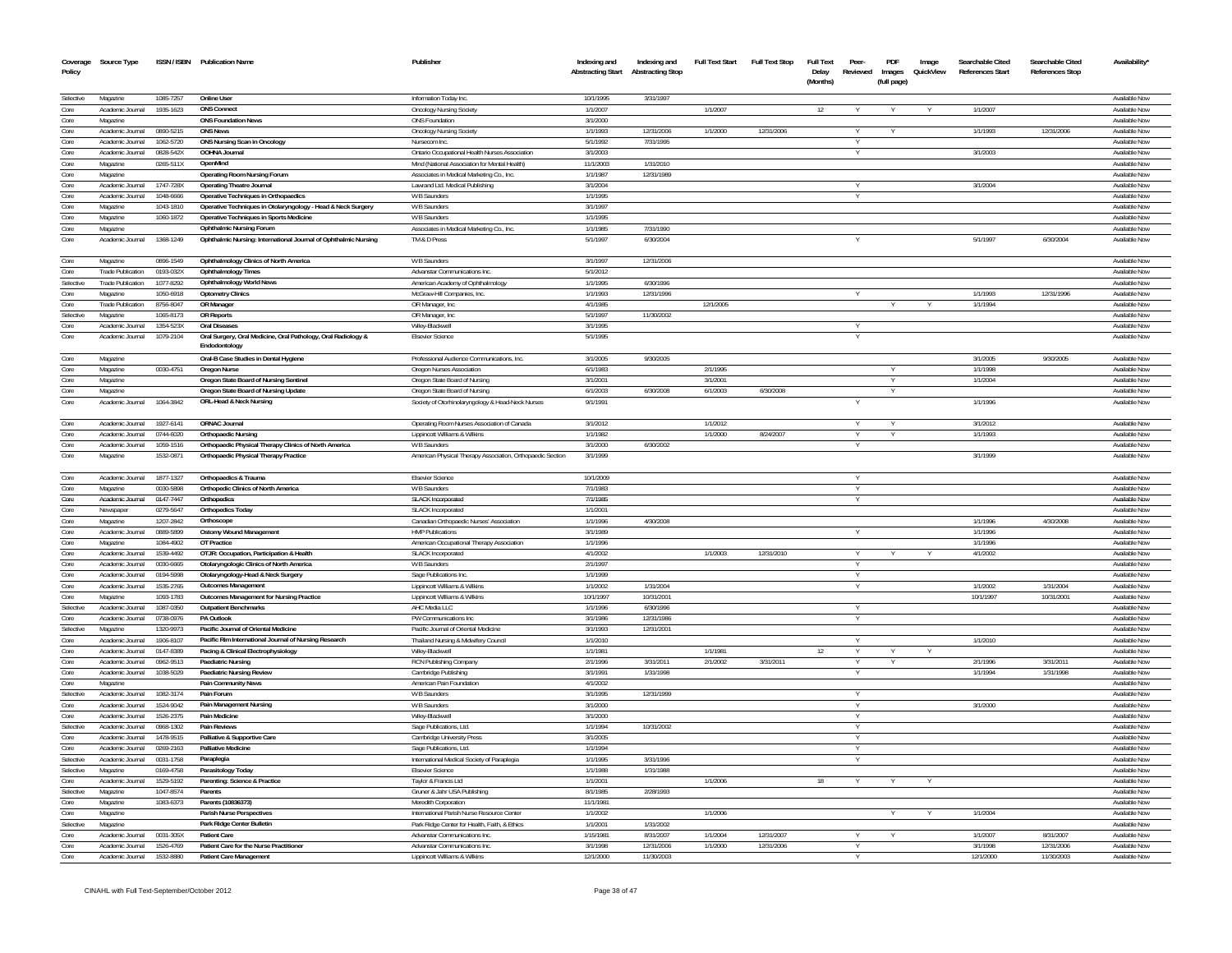| Coverage<br>Policy | Source Type                  |                        | ISSN / ISBN Publication Name                                           | Publisher                                                             | Indexing and<br><b>Abstracting Start</b> | Indexing and<br><b>Abstracting Stop</b> | <b>Full Text Start</b> | <b>Full Text Stop</b> | <b>Full Text</b><br>Delay<br>(Months) | Peer-<br>Reviewed | PDF<br>Images<br>(full page) | Image<br>QuickView | Searchable Cited<br>References Start | Searchable Cited<br><b>References Stop</b> | Availability'                  |
|--------------------|------------------------------|------------------------|------------------------------------------------------------------------|-----------------------------------------------------------------------|------------------------------------------|-----------------------------------------|------------------------|-----------------------|---------------------------------------|-------------------|------------------------------|--------------------|--------------------------------------|--------------------------------------------|--------------------------------|
| Core               | Magazine                     | 1534-4789              | <b>Patient Care Staffing Report</b>                                    | HCPro. Inc.                                                           | 1/1/2002                                 | 5/31/2005                               |                        |                       |                                       |                   |                              |                    | 1/1/2002                             | 5/31/2005                                  | Available Nov                  |
| Selective          | Magazine                     | 0190-2040              | Patient Counselling & Health Education                                 | <b>Elsevier Science</b>                                               | 1/1/1981                                 | 7/31/1983                               |                        |                       |                                       |                   |                              |                    |                                      |                                            | Available Nov                  |
| Core               | Academic Journal             | 0738-3991              | Patient Education & Counseling                                         | <b>Elsevier Science</b>                                               | 1/1/1983                                 |                                         |                        |                       |                                       |                   |                              |                    |                                      |                                            | Available Nov                  |
| Core<br>Selective  | Academic Journal<br>Magazine | 1087-0296<br>1082-8672 | <b>Patient Education Management</b><br>Patient Focused Care            | AHC Media LLC                                                         | 1/1/1995<br>1/1/1995                     |                                         | 1/1/2007               |                       |                                       |                   |                              |                    |                                      |                                            | Available No<br>Available No   |
| Core               | Magazine                     | 1927-4262              | Patient Management Perspectives in Otolaryngology                      | AHC Media LLC<br>Decker Publishing                                    | 7/1/2011                                 | 12/31/1997                              | 7/1/2011               |                       |                                       |                   |                              |                    |                                      |                                            | Available No                   |
| Core               | Magazine                     | 2157-5630              | Patient Safety Monitor Journal                                         | HCPro, Inc.                                                           | 11/1/2010                                |                                         |                        |                       |                                       |                   |                              |                    |                                      |                                            | Available No                   |
| Selective          | Magazine                     | 1087-3716              | <b>Patient Satisfaction Management</b>                                 | AHC Media LLC                                                         | 3/1/1996                                 | 2/28/1997                               |                        |                       |                                       |                   |                              |                    |                                      |                                            | Available No                   |
| Selective          | Magazine                     | 1097-9530              | Patient-Focused Care & Satisfaction                                    | AHC Media LLC                                                         | 1/1/1998                                 | 4/30/200                                |                        |                       |                                       |                   |                              |                    |                                      |                                            | Available No                   |
| Selective          | Academic Journal             | 1045-5418              | Pediatric AIDS & HIV Infection                                         | Mary Ann Liebert, Inc                                                 | 12/1/1990                                | 4/30/1997                               |                        |                       |                                       |                   |                              |                    |                                      |                                            | Available No                   |
| Core               | Academic Journa              | 0883-1874              | Pediatric Asthma, Allergy & Immunology                                 | Mary Ann Liebert, Inc                                                 | 3/1/2001                                 | 12/31/2009                              |                        |                       |                                       |                   |                              |                    |                                      |                                            | Available No                   |
| Core               | Academic Journal             | 0031-3955              | Pediatric Clinics of North America                                     | W B Saunders                                                          | 11/1/1981                                |                                         |                        |                       |                                       | V                 |                              |                    |                                      |                                            | Available Nov                  |
| Core               | Academic Journa              | 0749-5161              | Pediatric Emergency Care                                               | Lippincott Williams & Wilkins                                         | 1/1/2004                                 |                                         |                        |                       |                                       |                   |                              |                    |                                      |                                            | Available No                   |
| Core               | Academic Journal             | 0899-8493              | Pediatric Exercise Science                                             | Human Kinetics Publishers, Inc                                        | 2/1/1992                                 |                                         |                        |                       |                                       |                   |                              |                    |                                      |                                            | Available Nov                  |
| Core               | Academic Journal             | 1819-7566              | Pediatric Intensive Care Nursing                                       | International Pediatric Intensive Care Nursing Association            | 7/1/2000                                 |                                         |                        |                       |                                       |                   |                              |                    | 7/1/2000                             |                                            | Available Nov                  |
| Selective          | Magazine                     | 0278-4998              | Pediatric Mental Health                                                | Pediatric Mental Health                                               | 1/1/1997                                 | 3/31/1999                               |                        |                       |                                       |                   |                              |                    |                                      |                                            | Available Now                  |
| Core               | Magazine                     |                        | <b>Pediatric Nurse Practitioner</b>                                    | National Association of Pediatric Nurse Associates &<br>Practitioners | 11/1/1982                                | 3/31/1986                               |                        |                       |                                       |                   |                              |                    |                                      |                                            | Available Nov                  |
| Core               | Academic Journal             | 0097-9805              | <b>Pediatric Nursing</b>                                               | Jannetti Publications, Inc.                                           | 11/1/1981                                |                                         | 1/1/1999               |                       |                                       |                   |                              |                    | 1/1/1993                             |                                            | Available Nov                  |
| Core               | Magazine                     |                        | <b>Pediatric Nursing Forum</b>                                         | Associates in Medical Marketing Co., Inc.                             | 1/1/1986                                 | 12/31/1988                              |                        |                       |                                       |                   |                              |                    |                                      |                                            | Available Nov                  |
| Core               | Academic Journal             | 0898-5669              | Pediatric Physical Therapy                                             | Lippincott Williams & Wilkins                                         | 3/1/1992                                 |                                         |                        |                       |                                       | V                 |                              |                    | 1/1/1996                             |                                            | Available Nov                  |
| Selective          | Academic Journal             | 1363-8491              | <b>Pediatric Rehabilitation</b>                                        | Taylor & Francis Ltd                                                  | 1/1/1997                                 | 10/31/2006                              | 1/1/1999               | 12/31/2006            |                                       |                   |                              |                    |                                      |                                            | Available Nov                  |
| Selective          | Magazine                     | 0300-1245              | Pediatrician: International Journal of Child & Adolescent Health       | Karger AG                                                             | 1/1/1990                                 | 1/31/1990                               |                        |                       |                                       |                   |                              |                    |                                      |                                            | Available Nov                  |
| Core               | Academic Journal             | 0031-4005              | Pediatrics                                                             | American Academy of Pediatrics                                        | 11/1/1981                                |                                         | 3/1/2003               | 6/30/2005             |                                       |                   |                              |                    |                                      |                                            | Available Nov                  |
| Core               | Academic Journal             | 1328-8067              | <b>Pediatrics International</b>                                        | Wilev-Blackwell                                                       | 2/1/2005                                 |                                         |                        |                       |                                       | $\vee$            |                              |                    |                                      |                                            | Available Nov                  |
| Core<br>Core       | Magazine                     | 0031-4161              | <b>Pelican News</b>                                                    | Louisiana State Nurses Association                                    | 3/1/1982                                 |                                         | 4/1/1995               |                       |                                       |                   |                              |                    | 1/1/1995                             |                                            | Available Nov                  |
| Selective          | Magazine                     | 0031-4617              | Pennsylvania Nurse                                                     | Pennsylvania Nurses Association                                       | 10/1/1981<br>2/1/1992                    | 6/30/2003                               | 1/1/1995               |                       |                                       |                   |                              |                    | 1/1/1993                             |                                            | Available Nov<br>Available Nov |
| Core               | Magazine<br>Academic Journal | 0736-4873<br>0031-5125 | People's Medical Society Newsletter<br>Perceptual & Motor Skills       | People's Medical Societ<br>Ammons Scientific, Ltd.                    | 12/2/1982                                |                                         |                        |                       |                                       |                   |                              |                    |                                      |                                            | Available Nov                  |
| Core               | Academic Journal             | 0267-6591              | Perfusion                                                              | Sage Publications, Ltd.                                               | 1/1/1995                                 |                                         | 1/1/1997               |                       |                                       |                   |                              |                    | 1/1/1995                             |                                            | Available Nov                  |
| Core               | Magazine                     | 1089-9480              | PeriAnesthesia & Ambulatory Surgery Nursing Update                     | W B Saunders                                                          | 7/1/1996                                 | 11/30/2002                              |                        |                       |                                       |                   |                              |                    |                                      |                                            | Available No                   |
| Selective          | Magazine                     | 0160-7219              | <b>Perinatal Press</b>                                                 | Perinatal Press                                                       | 4/1/1981                                 | 1/31/1990                               |                        |                       |                                       |                   |                              |                    |                                      |                                            | Available Nov                  |
| Selective          | Academic Journal             | 0147-7927              | Perinatology Neonatology                                               | Macmillan Professional Journals                                       | 1/1/1981                                 | 7/31/1988                               |                        |                       |                                       | v                 |                              |                    |                                      |                                            | Available Nov                  |
| Core               | Magazine                     | 8755-9935              | Perioperative Nursing Quarterly                                        | <b>Aspen Publishers Inc</b>                                           | 3/1/1985                                 | 9/30/1987                               |                        |                       |                                       |                   |                              |                    |                                      |                                            | Available Nov                  |
| Core               | Magazine                     | 1708-1890              | Perspective Infirmiere                                                 | R.E.P. Communication Inc.                                             | 9/1/2003                                 |                                         |                        |                       |                                       |                   |                              |                    | 9/1/2003                             |                                            | Available Nov                  |
| Core               | Academic Journal             |                        | Perspective on Physician Assistant Education                           | Physician Assistant Education Association                             | 3/1/1998                                 | 6/30/2005                               |                        |                       |                                       | v                 |                              |                    | 3/1/1998                             | 6/30/2005                                  | Available Nov                  |
| Core               | Academic Journal             | 1559-4122              | Perspectives in Health Information Management                          | American Health Information Management Association                    | 1/1/2004                                 |                                         |                        |                       |                                       |                   |                              |                    | 1/1/2004                             |                                            | Available Nov                  |
| Core               | Magazine                     |                        | Perspectives in Parish Nursing Practice                                | International Parish Nurse Resource Center                            | 3/1/1991                                 | 9/30/2001                               |                        |                       |                                       |                   |                              |                    | 3/1/1996                             | 9/30/2001                                  | Available Now                  |
| Core               | Academic Journal             | 0031-5990              | Perspectives in Psychiatric Care                                       | Wiley-Blackwell                                                       | 5/1/1981                                 |                                         | 7/1/1998               |                       | 12                                    |                   |                              |                    | 1/1/1994                             |                                            | Available Nov                  |
| Core               | Academic Journal             | 1757-9139              | Perspectives in Public Health                                          | Sage Publications, Ltd.                                               | 1/1/2009                                 |                                         |                        |                       |                                       | v                 |                              |                    |                                      |                                            | Available Now                  |
| Core               | Magazine                     | 1075-5756              | Perspectives in Respiratory Nursing                                    | Respiratory Nursing Society                                           | 2/1/1994                                 | 5/31/1998                               |                        |                       |                                       | Y                 |                              |                    | 2/1/1994                             | 5/31/1998                                  | Available Now                  |
| Core<br>Core       | Academic Journal             | 1538-6341              | Perspectives on Sexual & Reproductive Health                           | Wilev-Blackwell                                                       | 1/1/2002                                 |                                         | 1/1/2002               |                       |                                       | $\vee$            |                              |                    | 1/1/2002                             |                                            | Available Nov                  |
|                    | Academic Journal             | 0831-7445              | Perspectives: The Journal of the Gerontological Nursing Association    | Gerontological Nursing Association                                    | 3/1/1985                                 |                                         |                        |                       |                                       |                   |                              |                    | 1/1/1994                             |                                            | Available Nov                  |
| Selective          | Academic Journal             | 1081-5597              | <b>PFCA Review</b>                                                     | <b>PFCA Review</b>                                                    | 3/1/1996                                 | 12/31/1996                              |                        |                       |                                       | v                 |                              |                    |                                      |                                            | Available Nov                  |
| Core               | Academic Journal             | 1012-5302<br>0944-8918 | Pflege<br><b>Pflege Aktuell</b>                                        | Verlag Hans Huber Hogrefe AG                                          | 3/1/1995                                 |                                         |                        |                       |                                       |                   |                              |                    | 3/1/1995<br>1/1/2003                 |                                            | Available Nov<br>Available Nov |
| Selective          | Magazine<br>Academic Journal | 1662-3029              |                                                                        | DBfK-Verlag                                                           | 1/1/2003<br>1/1/2008                     | 6/30/2006                               |                        |                       |                                       |                   |                              |                    | 1/1/2008                             | 6/30/2006                                  | Available Nov                  |
| Core<br>Selective  | Magazine                     | 1080-5737              | Pflegewissenschaft<br>Pharmacy Practice Management Quarterly           | HpS-Mediaverlag GmbH<br>Aspen Publishers Inc.                         | 4/1/1996                                 | 3/31/2001                               |                        |                       |                                       |                   |                              |                    |                                      |                                            | Available Nov                  |
| Core               | Academic Journal             | 0048-3818              | Philippine Journal of Nursing                                          | Philippine Nurses Association                                         | 10/1/1980                                | 7/31/2006                               |                        |                       |                                       | v                 |                              |                    | 1/1/1994                             | 7/31/2006                                  | Available Nov                  |
| Core               | Academic Journal             | 0270-3181              | Physical & Occupational Therapy in Geriatrics                          | Taylor & Francis Ltd                                                  | 9/1/1980                                 |                                         |                        |                       |                                       |                   |                              |                    | 1/1/1994                             |                                            | Available Nov                  |
| Core               | Academic Inumal              | 0194-2638              | Physical & Occupational Therapy in Pediatrics                          | Taylor & Francis Ltd                                                  | 9/1/1980                                 |                                         |                        |                       |                                       |                   |                              |                    | 1/1/1994                             |                                            | Available Nov                  |
| Core               | Magazine                     | 1093-7234              | Physical Disabilities Special Interest Section Quarterly               | American Occupational Therapy Association                             | 3/1/1999                                 |                                         |                        |                       |                                       |                   |                              |                    | 3/1/1999                             |                                            | Available Nov                  |
| Core               | Magazine                     | 0888-7357              | Physical Medicine & Rehabilitation                                     | W B Saunders                                                          | 2/1/1994                                 | 10/31/2002                              |                        |                       |                                       |                   |                              |                    | 2/1/1994                             | 10/31/2002                                 | Available Nov                  |
| Core               | Academic Journal             | 1047-9651              | Physical Medicine & Rehabilitation Clinics of North America            | W B Saunders                                                          | 2/1/1991                                 |                                         |                        |                       |                                       | $\vee$            |                              |                    |                                      |                                            | Available Nov                  |
| Core               | Academic Journal             | 0031-9023              | Physical Therapy                                                       | American Physical Therapy Association                                 | 9/1/1981                                 |                                         | 1/1/2000               |                       |                                       |                   |                              |                    | 1/1/1994                             |                                            | Available Nov                  |
| Core               | Magazine                     | 1094-0367              | Physical Therapy Case Reports                                          | Lippincott Williams & Wilkins                                         | 1/1/1998                                 | 11/30/2000                              |                        |                       |                                       |                   |                              |                    | 1/1/1998                             | 11/30/2000                                 | Available Now                  |
| Core               | Academic Journal             | 1466-853X              | Physical Therapy in Sport                                              | Churchill Livingstone, Inc.                                           | 2/1/2000                                 |                                         |                        |                       |                                       |                   |                              |                    | 2/1/2000                             |                                            | Available Nov                  |
| Core               | Academic Journal             | 1083-3196              | Physical Therapy Reviews                                               | Maney Publishing                                                      | 9/1/1996                                 |                                         | 3/1/2003               |                       | 12                                    | Y                 |                              |                    | 1/1/2006                             |                                            | Available Now                  |
| Core<br>Core       | Academic Journal             | 0091-3847<br>8750-7544 | Physician & Sportsmedicine                                             | JTE Multimedia, LLC                                                   | 10/1/1987<br>1/1/1983                    | 12/31/2005<br>9/30/2003                 |                        |                       |                                       | Y                 |                              |                    | 1/1/1996<br>1/1/1994                 | 12/31/2005<br>9/30/2003                    | Available Now<br>Available Now |
| Core               | Magazine<br>Academic Journal | 0197-713X              | <b>Physician Assistant</b><br>Physician Assistant. Health Practitioner | Springhouse Corporation<br>PW Communications Inc.                     | 1/1/1982                                 | 12/31/1982                              |                        |                       |                                       | $\vee$            |                              |                    |                                      |                                            | Available Now                  |
| Core               | Academic Journal             | 0031-9406              | Physiotherapy                                                          | <b>Elsevier Science</b>                                               | 4/1/1981                                 |                                         |                        |                       |                                       | Y                 |                              |                    | 1/1/1994                             |                                            | Available Nov                  |
| Core               | Academic Inumal              | 0300-0508              | Physiotherapy Canada                                                   | University of Toronto Press                                           | 9/1/1981                                 |                                         | 1/1/2004               |                       | 6                                     | V                 |                              |                    | 1/1/1994                             |                                            | Available Now                  |
| Core               | Magazine                     | 1356-9791              | <b>Physiotherapy Frontline</b>                                         | Chartered Society of Physiotherapy                                    | 1/4/1995                                 | 3/17/2010                               |                        |                       |                                       |                   |                              |                    | 1/1/1997                             | 3/17/2010                                  | Available Nov                  |
| Core               | Academic Journal             | 1649-7619              | Physiotherapy Ireland                                                  | Irish Society of Chartered Physiotherapists                           | 6/1/2003                                 |                                         |                        |                       |                                       | v                 |                              |                    | 6/1/2003                             |                                            | Available Nov                  |
| Core               | Magazine                     | 1327-9599              | <b>Physiotherapy Moves</b>                                             | Australian Physiotherapy Association                                  | 2/1/1997                                 | 5/31/2001                               |                        |                       |                                       |                   |                              |                    |                                      |                                            | Available Nov                  |
| Core               | Academic Journal             | 0266-6154              | <b>Physiotherapy Practice</b>                                          | Taylor & Francis Ltd                                                  | 1/1/1985                                 | 3/31/1989                               |                        |                       |                                       |                   |                              |                    |                                      |                                            | Available Now                  |
|                    |                              |                        |                                                                        |                                                                       |                                          |                                         |                        |                       |                                       |                   |                              |                    |                                      |                                            |                                |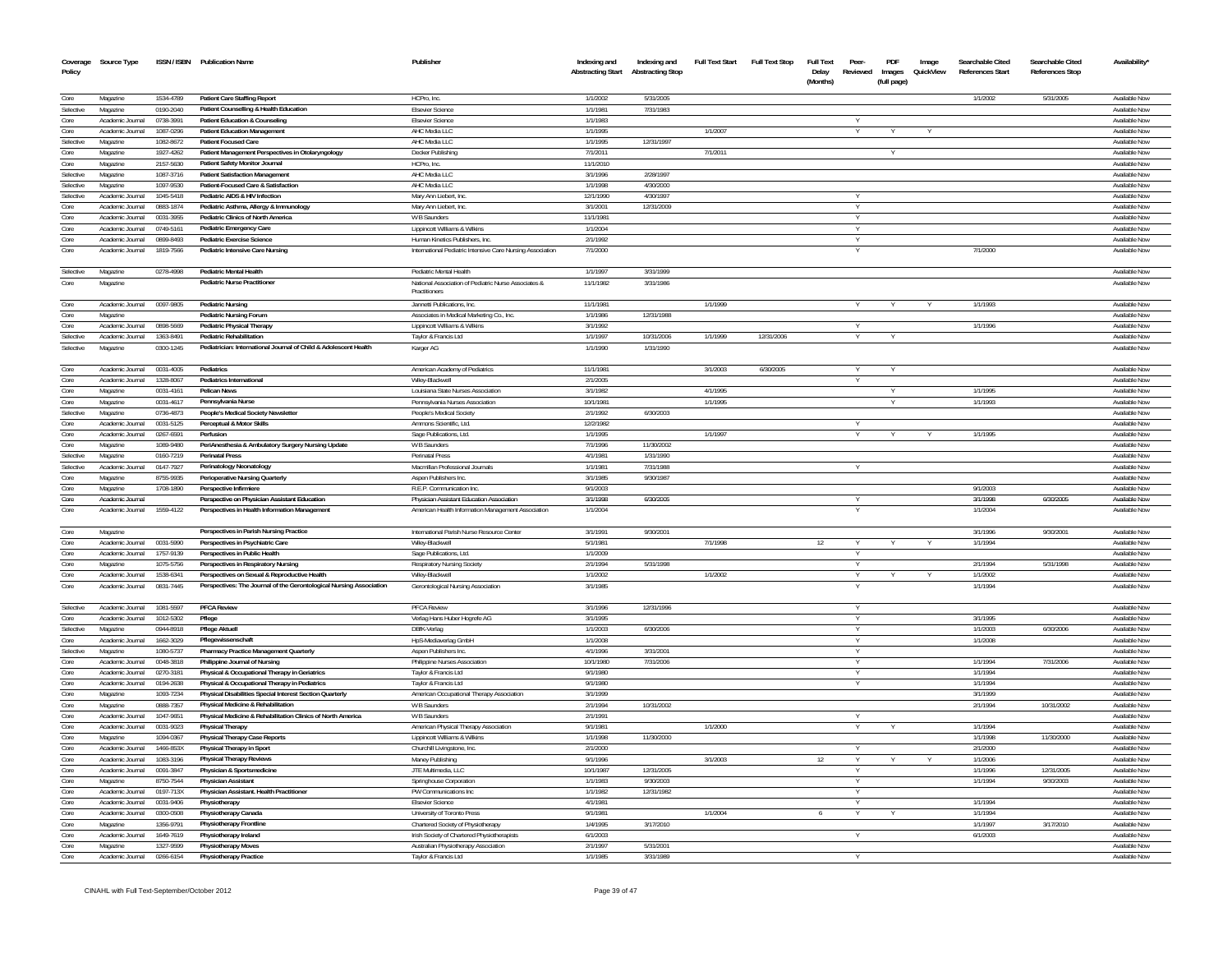| Policy            | Coverage Source Type                         |                        | ISSN / ISBN Publication Name                                                          | Publisher                                                               | Indexing and<br><b>Abstracting Start</b> | Indexing and<br><b>Abstracting Stop</b> | <b>Full Text Start</b> | <b>Full Text Stop</b> | <b>Full Text</b><br>Delay<br>(Months) | Peer-<br>Reviewed | PDF<br>Images<br>(full page) | Image<br>QuickView | Searchable Cited<br>References Start | Searchable Cited<br><b>References Stop</b> | Availability'                  |
|-------------------|----------------------------------------------|------------------------|---------------------------------------------------------------------------------------|-------------------------------------------------------------------------|------------------------------------------|-----------------------------------------|------------------------|-----------------------|---------------------------------------|-------------------|------------------------------|--------------------|--------------------------------------|--------------------------------------------|--------------------------------|
| Core              | Academic Journal                             | 1358-2267              | Physiotherapy Research International                                                  | John Wiley & Sons, Inc.                                                 | 3/1/1996                                 |                                         | 1/1/2000               |                       | 12                                    |                   |                              |                    | 3/1/1996                             |                                            | Available Nov                  |
| Core              | Magazine                                     | 0219-1091              | Physiotherapy Singapore                                                               | Singapore Physiotherapy Association                                     | 3/1/1998                                 | 12/31/2010                              |                        |                       |                                       |                   |                              |                    | 3/1/1998                             | 12/31/2010                                 | Available Now                  |
| Core              | Academic Journal                             | 0959-3985              | Physiotherapy Theory & Practice                                                       | Taylor & Francis Ltd                                                    | 3/1/1989                                 |                                         | 3/1/1999               |                       | 18                                    |                   |                              |                    | 1/1/2001                             |                                            | Available Now                  |
| Core              | Magazine                                     | 0813-2550              | Physiotherapy Today                                                                   | Australian Physiotherapy Association                                    | 1/1/1995                                 | 7/31/1996                               |                        |                       |                                       |                   |                              |                    |                                      |                                            | <b>Available Nov</b>           |
| Core              | Academic Journal                             | 0944-7113              | Phytomedicine                                                                         | Elsevier GmbH, Urban & Fischer Verlag                                   | 3/1/2000                                 |                                         |                        |                       |                                       |                   |                              |                    |                                      |                                            | <b>Available Now</b>           |
| Core              | Academic Journal                             | 0951-418X              | Phytotherapy Research                                                                 | John Wiley & Sons Ltd                                                   | 1/1/2005                                 |                                         |                        |                       |                                       |                   |                              |                    |                                      |                                            | Available Nov                  |
| Core              | Academic Journal                             | 0032-0943              | Planta Medica                                                                         | Georg Thieme Verlag Stuttgart                                           | 1/1/2004                                 |                                         |                        |                       |                                       | Y                 |                              |                    |                                      |                                            | Available Now                  |
| Core              | Academic Journal                             | 0741-5206              | <b>Plastic Surgical Nursing</b>                                                       | Lippincott Williams & Wilkins                                           | 3/1/1983                                 |                                         |                        |                       |                                       |                   |                              |                    |                                      |                                            | Available Now                  |
| Core              | <b>Trade Publication</b>                     | 0031-1766              |                                                                                       | PVA Publications - a division of Paralyzed Veterans of<br>America, Inc. | 7/1/2004                                 |                                         | 1/1/2006               |                       |                                       |                   |                              |                    |                                      |                                            | Available Now                  |
| Selective         | <b>Trade Publication</b>                     | 0031-1766              | PN / Paraplegia News                                                                  | PVA Publications - a division of Paralyzed Veterans of<br>America, Inc. | 1/1/2003                                 | 6/30/2004                               |                        |                       |                                       |                   |                              |                    |                                      |                                            | <b>Available Nov</b>           |
| Core              | Academic Journal                             | 0744-3528              | <b>Podiatry Management</b>                                                            | Kane Communications Incorporated                                        | 2/1/1995                                 |                                         | 1/1/2006               |                       |                                       |                   |                              |                    |                                      |                                            | Available Nov                  |
| Core              | Academic Journal                             | 1460-731X              | <b>Podiatry Now</b>                                                                   | Society of Chiropodists & Podiatrists                                   | 4/1/2003                                 |                                         |                        |                       |                                       | Y                 |                              |                    | 1/1/2004                             |                                            | Available Now                  |
| Core              | Academic Journal                             | 1756-3291              | Podiatry Review                                                                       | Institute of Chiropodists & Podiatrists                                 | 1/1/2008                                 |                                         |                        |                       |                                       | $\vee$            |                              |                    |                                      |                                            | Available Now                  |
| Core              | Magazine                                     | 0098-4345              | <b>Point of View</b>                                                                  | Ethicon, inc                                                            | 10/1/1981                                | 12/31/2007                              |                        |                       |                                       | $\vee$            |                              |                    | 1/1/1994                             | 12/31/2007                                 | Available Nov                  |
| Core<br>Core      | Academic Journal<br>Academic Journal         | 1527-1544<br>1942-7891 | Policy, Politics & Nursing Practice<br>Population Health Management                   | Sage Publications Inc.<br>Mary Ann Liebert, Inc.                        | 2/1/2000<br>8/1/2008                     |                                         | 8/1/2008               |                       | 12                                    |                   |                              |                    | 2/1/2000<br>8/1/2008                 |                                            | Available Now<br>Available Nov |
| Core              | Academic Inumal                              | 1531-2542              | portal: Libraries & the Academy                                                       | Johns Hopkins University Press                                          | 1/1/2001                                 |                                         |                        |                       |                                       |                   |                              |                    | 1/1/2001                             |                                            | <b>Available Now</b>           |
| Core              | Magazine                                     | 1356-3963              | <b>Positive Health</b>                                                                | Compass Internet Ltd                                                    | 8/1/1998                                 |                                         | 3/1/2003               |                       |                                       |                   |                              |                    |                                      |                                            | Available Nov                  |
| Core              | Academic Inumal                              | 0032-5481              | <b>Postgraduate Medicine</b>                                                          | JTE Multimedia, LLC                                                     | 9/1/1982                                 |                                         |                        |                       |                                       | $\vee$            |                              |                    |                                      |                                            | Available Now                  |
| selective         | Magazine                                     | 1075-5705              | POZ                                                                                   | Strubco, Inc.                                                           | 6/1/1999                                 |                                         |                        |                       |                                       |                   |                              |                    |                                      |                                            | Available Now                  |
| Core              | Magazine                                     |                        | <b>PPA News</b>                                                                       | Physiotherapy Pain Association                                          | 5/1/2003                                 | 12/31/2007                              |                        |                       |                                       |                   |                              |                    | 5/1/2003                             | 12/31/2007                                 | Available Now                  |
| Core              | Academic Journal                             | 2047-2897              | <b>Practical Diabetes</b>                                                             | John Wiley & Sons Ltd                                                   | 6/1/2011                                 |                                         |                        |                       |                                       | $\vee$            |                              |                    |                                      |                                            | Available Now                  |
| Core              | Academic Journal                             | 1357-8170              | <b>Practical Diabetes International</b>                                               | John Wiley & Sons Ltd                                                   | 1/1/1997                                 |                                         |                        |                       |                                       |                   |                              |                    |                                      |                                            | Available Now                  |
| Core              | Academic Inumal                              | 1474-7758              | <b>Practical Neurology</b>                                                            | <b>BMJ Publishing Group</b>                                             | 2/1/2006                                 |                                         |                        |                       |                                       | Y                 |                              |                    |                                      |                                            | Available Now                  |
| Core              | Academic Journal                             | 0950-3153              | Practice (09503153)                                                                   | Routledge                                                               | 3/1/2004                                 |                                         |                        |                       |                                       | Y                 |                              |                    | 3/1/2004                             |                                            | Available Now                  |
| Core              | Academic Inumal                              | 1475-9861              | Practice Development in Health Care<br><b>Practice Nurse</b>                          | John Wiley & Sons, Inc.                                                 | 3/1/2004                                 | 12/31/2009                              |                        |                       |                                       | $\vee$            |                              |                    |                                      |                                            | Available Now                  |
| Core<br>Core      | Academic Journal<br>Academic Journal         | 0953-6612<br>0964-9271 | <b>Practice Nursing</b>                                                               | Elsevier Science<br>MA Healthcare Limited                               | 8/11/1995<br>3/1/2001                    |                                         | 8/1/2003<br>11/1/2007  |                       |                                       |                   |                              |                    | 8/11/1995<br>1/1/2004                |                                            | Available Now<br>Available Now |
| Core              | Magazine                                     | 1530-759X              | <b>Practicing Nurse</b>                                                               | Phoenix Management & Consulting                                         | 3/1/2000                                 | 2/28/2001                               |                        |                       |                                       |                   |                              |                    | 3/1/2000                             | 2/28/2001                                  | Available Now                  |
| Core              | Academic Journal                             | 1461-3123              | <b>Practising Midwife</b>                                                             | <b>Elsevier Science</b>                                                 | 1/1/1998                                 |                                         |                        |                       |                                       |                   |                              |                    | 1/1/1998                             |                                            | Available Now                  |
| Selective         | Magazine                                     | 0032-6518              | Practitioner                                                                          | Practitioner Medical Publishing Ltd.                                    | 11/1/1982                                | 4/30/1990                               |                        |                       |                                       |                   |                              |                    |                                      |                                            | Available Now                  |
| Core              | Magazine                                     | 0032-6666              | <b>Prairie Rose</b>                                                                   | North Dakota Nurses' Association                                        | 10/1/1981                                |                                         |                        |                       |                                       |                   |                              |                    | 1/1/1993                             |                                            | Available Now                  |
| Core              | Academic Journal                             | 1049-023X              | Prehospital & Disaster Medicine                                                       | Cambridge University Press                                              | 1/1/1992                                 |                                         |                        |                       |                                       |                   |                              |                    | 1/1/1995                             |                                            | Available Now                  |
| Core              | Academic Journal                             | 1090-3127              | Prehospital Emergency Care                                                            | Taylor & Francis Ltd                                                    | 1/1/1997                                 |                                         |                        |                       |                                       | $\vee$            |                              |                    | 1/1/1998                             |                                            | Available Now                  |
| Core              | Magazine                                     | 1364-4882              | Pre-hospital Immediate Care                                                           | <b>BMJ Publishing Group</b>                                             | 3/1/1998                                 | 3/31/2001                               |                        |                       |                                       |                   |                              |                    | 3/1/1998                             | 3/31/2001                                  | Available Now                  |
| Selective         | Magazine                                     |                        | <b>Premier Outlook</b>                                                                | Rescare Premier                                                         | 6/1/2000                                 | 12/31/2005                              |                        |                       |                                       |                   |                              |                    |                                      |                                            | Available Now                  |
| Selective         | Academic Journal                             | 0270-3114              | <b>Prevention in Human Services</b>                                                   | Taylor & Francis Ltd                                                    | 1/1/1989                                 | 1/31/1989                               |                        |                       |                                       |                   |                              |                    |                                      |                                            | Available Now                  |
| Core              | Academic Journal                             | 1086-4385              | <b>Prevention Researcher</b>                                                          | <b>Prevention Researcher</b>                                            | 3/1/1996                                 |                                         | 2/1/2006               |                       |                                       |                   |                              |                    |                                      |                                            | Available Now                  |
| Core              | Academic Journal                             | 0091-7435              | <b>Preventive Medicine</b>                                                            | Academic Press Inc.                                                     | 7/1/1990                                 |                                         |                        |                       |                                       |                   |                              |                    |                                      |                                            | <b>Available Now</b>           |
| Selective         | Magazine                                     | 1528-3496              | Preventive Medicine in Managed Care                                                   | Ascend Media                                                            | 3/1/2000                                 | 4/30/2001                               |                        |                       |                                       |                   |                              |                    |                                      |                                            | Available Now                  |
| Core<br>Core      | Academic Journal<br>Magazine                 | 0095-4543<br>1061-0359 | <b>Primary Care</b>                                                                   | W B Saunders                                                            | 6/1/1985<br>6/1/2010                     |                                         |                        |                       |                                       | Y                 |                              |                    | 9/1/2010                             |                                            | Available Now<br>Available Now |
| Core              | Academic Journal                             | 1476-4717              | Primary Care Drug Alerts<br>Primary Care Mental Health                                | M. J. Powers & Company Publishers<br>Radcliffe Publishing               | 4/1/2003                                 | 10/31/2006                              | 6/1/2003               | 10/31/2006            |                                       | $\vee$            | $\vee$                       |                    | 4/1/2003                             | 10/31/2006                                 | Available Now                  |
| Core              | Academic Journal                             | 0264-5033              | Primary Health Care                                                                   | RCN Publishing Company                                                  | 2/1/1999                                 |                                         | 12/1/2001              |                       |                                       |                   |                              |                    | 2/1/1999                             |                                            | Available Now                  |
| Core              | Magazine                                     | 1172-6350              | Primary Healthcare New Zealand                                                        | <b>WS Press</b>                                                         | 2/1/1996                                 | 5/31/1997                               |                        |                       |                                       |                   |                              |                    | 2/1/1996                             | 5/31/1997                                  | Available Now                  |
| Core              | Academic Journal                             | 1323-2495              | Primary Intention: The Australian Journal of Wound Management                         | Cambridge Publishing                                                    | 2/1/2001                                 | 11/30/2007                              |                        |                       |                                       |                   |                              |                    | 2/1/2001                             | 11/30/2007                                 | Available Now                  |
| Core              | Magazine                                     | 1422-8629              | PR-Internet fur die Pflege                                                            | HpS-Mediaverlag GmbH                                                    | 1/1/2003                                 | 12/31/2007                              |                        |                       |                                       |                   |                              |                    | 1/1/2004                             | 12/31/2007                                 | Available Now                  |
| Selective         | Magazine                                     | 1522-645X              | <b>Priorities for Health</b>                                                          | American Council on Science & Health                                    | 3/1/1999                                 | 12/31/2001                              |                        |                       |                                       |                   |                              |                    |                                      |                                            | <b>Available Now</b>           |
| Selective         | Academic Journal                             | 1089-3490              | Priorities: For Long Life & Good Health                                               | American Council on Science & Health                                    | 1/1/1995                                 | 12/31/1998                              |                        |                       |                                       | Y                 |                              |                    |                                      |                                            | Available Now                  |
| Core              | Magazine                                     | 1068-476X              | Prism                                                                                 | National League for Nursing                                             | 3/1/1993                                 | 9/30/1993                               |                        |                       |                                       |                   |                              |                    |                                      |                                            | Available Now                  |
| Core              | Magazine                                     | 1044-4025              | Pro Re Nata: Utah Nurses' Association                                                 | Utah Nurses Association                                                 | 1/1/1987                                 | 4/30/1993                               |                        |                       |                                       |                   |                              |                    |                                      |                                            | Available Now                  |
| Core              | Academic Journal                             | 0834-1494              | Probe (08341494)                                                                      | Canadian Dental Hygienists Association                                  | 1/1/2001                                 | 7/31/2004                               |                        |                       |                                       | Y                 |                              |                    | 1/1/2001                             | 7/31/2004                                  | Available Now                  |
| Core              | Academic Journal                             | 0029-6651              | Proceedings of the Nutrition Society                                                  | Cambridge University Press                                              | 2/1/1998                                 |                                         |                        |                       |                                       |                   |                              |                    |                                      |                                            | Available Now                  |
| Core              | Academic Journal                             | 0964-4156              | Professional Care of Mother & Child                                                   | Pavilion Publishing & Media Ltd                                         | 9/1/1991                                 | 12/31/2001                              |                        |                       |                                       |                   |                              |                    | 1/1/1993                             | 12/31/2001                                 | Available Now                  |
| Core              | Academic Journal                             | 1932-8087              | Professional Case Management                                                          | Lippincott Williams & Wilkins                                           | 1/1/2007                                 |                                         |                        |                       |                                       |                   |                              |                    | 1/1/2007                             |                                            | <b>Available Now</b>           |
| Core              | Magazine                                     | 1173-3454              | <b>Professional Leader</b>                                                            | Auckland Healthcare Services Ltd.                                       | 3/1/1995                                 | 3/31/1999                               |                        |                       |                                       |                   |                              |                    | 3/1/1995                             | 3/31/1999                                  | Available Now                  |
| Core<br>Core      | Magazine                                     | 0033-0140<br>0266-8130 | <b>Professional Medical Assistant</b><br><b>Professional Nurse</b>                    | American Association of Medical Assistants                              | 9/1/1981<br>10/1/1988                    | 11/30/2002<br>4/30/2005                 |                        |                       |                                       |                   |                              |                    | 1/1/1994                             | 11/30/2002<br>4/30/2005                    | Available Now                  |
| Core              | Academic Journal<br><b>Trade Publication</b> | 0218-0995              | Professional Nurse (02180995)                                                         | <b>EMAP Healthcare</b>                                                  | 1/1/1996                                 | 10/31/1997                              |                        |                       |                                       |                   |                              |                    | 1/1/1993<br>1/1/1996                 | 10/31/1997                                 | Available Now<br>Available Now |
| Core              | Magazine                                     | 0969-434X              | <b>Professional Update</b>                                                            | Singapore Nurses' Association<br>Churchill Livingstone, Inc.            | 1/1/1994                                 | 11/30/1996                              |                        |                       |                                       |                   |                              |                    | 1/1/1995                             | 11/30/1996                                 | Available Now                  |
| Core              | Academic Journal                             | 0033-0205              | Professioni Infermieristiche                                                          | Consociazione Nazionale Associazione Infermieri (CNAI)                  | 4/1/1995                                 |                                         |                        |                       |                                       |                   |                              |                    | 4/1/1995                             |                                            | Available Now                  |
|                   |                                              | 1544-7421              | Profiles in Seizure Management                                                        |                                                                         | 3/1/2002                                 | 12/31/2005                              |                        |                       |                                       |                   |                              |                    |                                      |                                            | Available Now                  |
| Core<br>Selective | Magazine<br>Academic Journal                 | 1547-6138              |                                                                                       | Princeton Media Associates<br>Princeton Media Associates                | 2/1/2003                                 | 12/31/2004                              |                        |                       |                                       | Y                 |                              |                    | 3/1/2002                             | 12/31/2005                                 | <b>Available Now</b>           |
| Core              | Magazine                                     | 0734-1431              | Profiles in Seizure Management: Pharmacy Series<br>Program Plans Nursing Basic Series | Educational Planning Service                                            | 5/1/1995                                 | 7/31/2003                               |                        |                       |                                       |                   |                              |                    |                                      |                                            | Available Now                  |
| Core              | Magazine                                     | 0033-0620              | Progress in Cardiovascular Diseases                                                   | W B Saunders                                                            | 5/1/1997                                 |                                         |                        |                       |                                       | Y                 |                              |                    |                                      |                                            | Available Now                  |
| Core              | Academic Journal                             | 0889-7204              | Progress in Cardiovascular Nursing                                                    | Wilev-Blackwel                                                          | 10/1/1986                                | 12/31/2009                              | 1/1/2004               | 12/31/2009            |                                       |                   |                              |                    | 1/1/1994                             | 12/31/2009                                 | Available Now                  |
| Selective         | Academic Journal                             | 0361-7742              | Progress in Clinical & Biological Research                                            | Wiley-Liss, Inc.                                                        | 1/1/1983                                 | 1/31/1990                               |                        |                       |                                       |                   |                              |                    |                                      |                                            | Available Now                  |
|                   |                                              |                        |                                                                                       |                                                                         |                                          |                                         |                        |                       |                                       |                   |                              |                    |                                      |                                            |                                |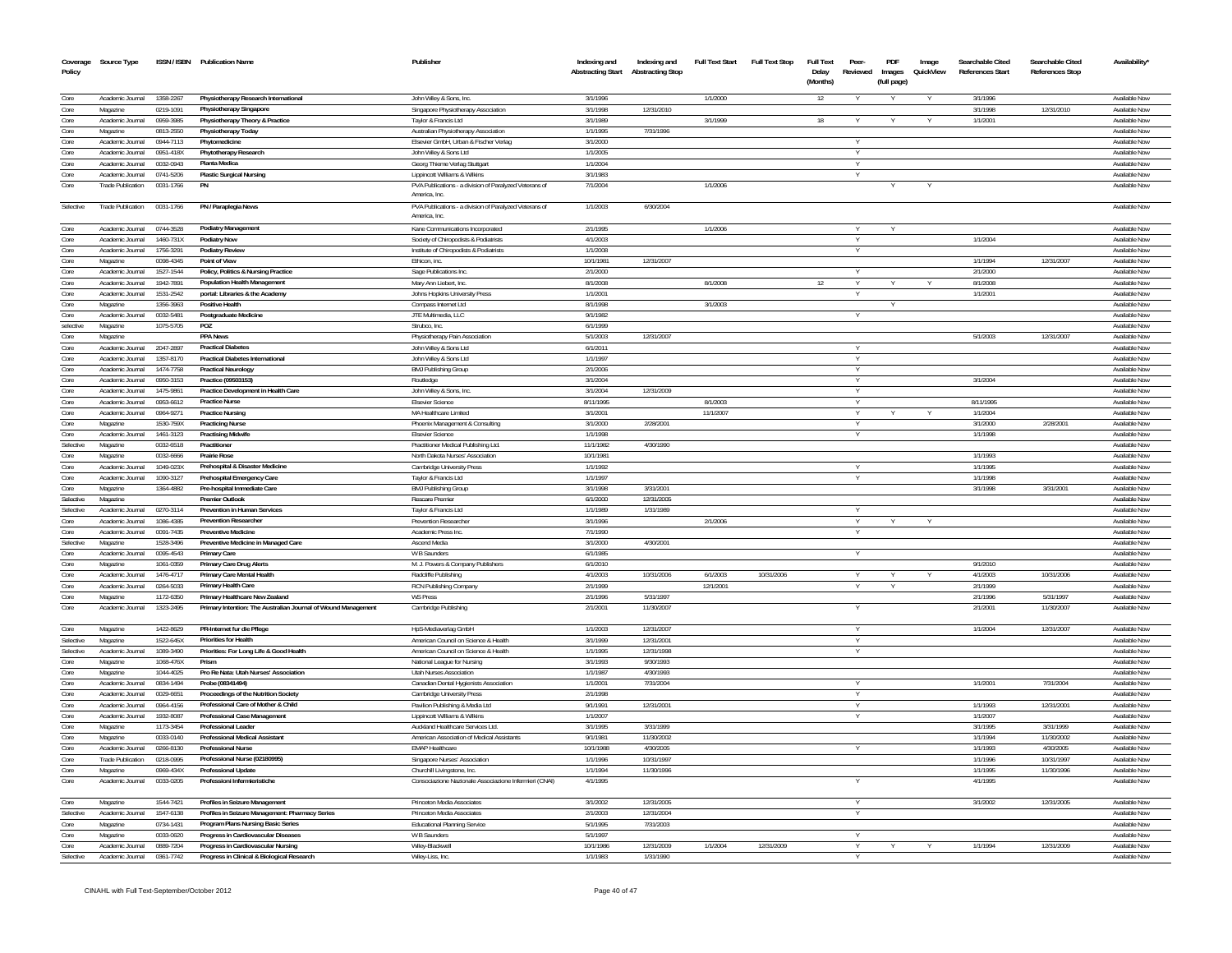| Coverage<br>Policy | Source Type                          |                        | ISSN / ISBN Publication Name                                                                             | Publisher                                                                      | Indexing and<br><b>Abstracting Start</b> | Indexing and<br><b>Abstracting Stop</b> | <b>Full Text Start</b> | <b>Full Text Stop</b> | <b>Full Text</b><br>Delay<br>(Months) | Peer-<br>Reviewed | PDF<br>Images<br>(full page) | Image<br>QuickView | Searchable Cited<br><b>References Start</b> | Searchable Cited<br><b>References Stop</b> | Availability'                  |
|--------------------|--------------------------------------|------------------------|----------------------------------------------------------------------------------------------------------|--------------------------------------------------------------------------------|------------------------------------------|-----------------------------------------|------------------------|-----------------------|---------------------------------------|-------------------|------------------------------|--------------------|---------------------------------------------|--------------------------------------------|--------------------------------|
| Core               | Academic Journal                     | 0969-9260              | Progress in Palliative Care                                                                              | Maney Publishing                                                               | 2/1/2005                                 |                                         | 1/1/2005               |                       | 12                                    |                   |                              |                    |                                             |                                            | Available Now                  |
| Core               | Academic Journal                     | 1526-9248              | Progress in Transplantation                                                                              | North American Transplant Coordinators Organization, Inc.<br>(NATCO)           | 3/1/2000                                 |                                         | 12/1/2005              |                       |                                       |                   |                              |                    | 3/1/2000                                    |                                            | Available Nov                  |
| Core               | Academic Journal                     | 1025-3823              | Promotion & Education                                                                                    | Sage Publications Inc.                                                         | 3/1/2001                                 | 12/31/2008                              |                        |                       |                                       |                   |                              |                    |                                             |                                            | Available Now                  |
| Core               | Magazine                             | 0888-0352              | Provide                                                                                                  | American Health Care Association                                               | 3/1/1986                                 |                                         |                        |                       |                                       |                   |                              |                    |                                             |                                            | Available No                   |
| Core               | Academic Journal<br>Academic Journal | 1352-9579<br>0193-953X | <b>Psychiatric Care</b>                                                                                  | Pier Professional Ltd.                                                         | 1/2/1996<br>6/1/1984                     | 12/31/1998                              |                        |                       |                                       | Y                 |                              |                    | 1/1/1996                                    | 12/31/1998                                 | Available Nov<br>Available Nov |
| Core<br>Core       | Magazine                             |                        | Psychiatric Clinics of North America<br><b>Psychiatric Nursing Forum</b>                                 | W B Saunders<br>Associates in Medical Marketing Co., Inc.                      | 1/1/1984                                 | 1/31/1986                               |                        |                       |                                       |                   |                              |                    |                                             |                                            | Available Nov                  |
| Core               | Academic Journal                     | 1095-158X              | Psychiatric Rehabilitation Journal                                                                       | Center for Psychiatric Rehabilitation                                          | 6/1/1995                                 |                                         |                        |                       |                                       |                   |                              |                    | 1/1/1997                                    |                                            | Available Nov                  |
| Core               | Academic Journal                     | 1075-2730              | <b>Psychiatric Services</b>                                                                              | American Psychiatric Publishing, Inc.                                          | 1/1/1995                                 |                                         |                        |                       |                                       |                   |                              |                    |                                             |                                            | Available Nov                  |
| Core               | Academic Journal                     | 0893-2905              | <b>Psychiatric Times</b>                                                                                 | <b>UBM</b> Medica                                                              | 1/2/1996                                 |                                         |                        |                       |                                       |                   |                              |                    |                                             |                                            | Available Nov                  |
| Core               | Academic Journal                     | 0033-2747              | Psychiatry: Interpersonal & Biological Processes                                                         | <b>Guilford Publications Inc.</b>                                              | 12/1/2003                                |                                         | 11/1/2003              |                       |                                       |                   |                              |                    |                                             |                                            | Available Nov                  |
| Selective          | Magazine                             | 0889-6313              | Psychobiology                                                                                            | Psychonomic Society Inc                                                        | 9/1/1990                                 | 9/30/1990                               |                        |                       |                                       |                   |                              |                    |                                             |                                            | Available Now                  |
| Selective          | Academic Journal                     | 0033-2941              | <b>Psychological Reports</b>                                                                             | Ammons Scientific. Ltd.                                                        | 6/1/198                                  | 12/31/198                               |                        |                       |                                       |                   |                              |                    |                                             |                                            | <b>Available Nov</b>           |
| Core               | Academic Journal                     | 0887-0446              | Psychology & Health                                                                                      | Routledge                                                                      | 6/1/1989                                 |                                         | 1/1/1999               |                       | 18                                    |                   |                              |                    | 1/1/1996                                    |                                            | Available Nov                  |
| Core               | Magazine                             | 0033-3107              | Psychology Today                                                                                         | Sussex Publishers LLC                                                          | 1/1/1982                                 |                                         | 1/1/1992               |                       |                                       |                   | Y                            |                    |                                             |                                            | Available Nov                  |
| Core               | Academic Journal                     | 1354-8506              | Psychology, Health & Medicine                                                                            | Routledge                                                                      | 2/1/1996                                 |                                         | 10/1/1997              |                       | 18                                    |                   |                              |                    |                                             |                                            | Available Nov                  |
| Core<br>Core       | Academic Journal<br>Academic Journal | 1057-9249<br>0147-5622 | Psycho-Oncology                                                                                          | John Wiley & Sons, Inc.                                                        | 3/1/1996<br>1/1/1982                     | 3/31/1995                               |                        |                       |                                       |                   |                              |                    | 1/1/1994                                    | 3/31/1995                                  | Available Now<br>Available Nov |
| Core               | Magazine                             | 1949-3711              | Psychosocial Rehabilitation Journal<br>PT in Motion                                                      | Center for Psychiatric Rehabilitation<br>American Physical Therapy Association | 10/1/2009                                |                                         | 10/1/2009              |                       |                                       |                   |                              |                    | 10/1/2009                                   |                                            | Available Nov                  |
| Core               | Magazine                             | 1065-507               | PT: Magazine of Physical Therapy                                                                         | American Physical Therapy Association                                          | 1/1/1993                                 | 9/30/2009                               | 7/1/2000               | 9/30/2009             |                                       |                   |                              |                    | 1/1/1994                                    | 9/30/2009                                  | Available Nov                  |
| Selective          | Government                           |                        | Public Health & the Environment                                                                          | US Department of Health & Human Services                                       | 9/1/2002                                 | 6/30/2003                               |                        |                       |                                       |                   |                              |                    |                                             |                                            | Available Now                  |
|                    | Document                             |                        |                                                                                                          |                                                                                |                                          |                                         |                        |                       |                                       |                   |                              |                    |                                             |                                            |                                |
| Core               | Academic Journal                     | 0033-3506              | Public Health (Elsevier)                                                                                 | Elsevier Science                                                               | 1/1/1981                                 |                                         |                        |                       |                                       |                   |                              |                    |                                             |                                            | Available Nov                  |
| Core               | Academic Journal                     | 0737-1209              | <b>Public Health Nursing</b>                                                                             | Wiley-Blackwel                                                                 | 3/1/1984                                 |                                         | 1/1/1998               |                       | 12                                    |                   |                              |                    | 1/1/1994                                    |                                            | <b>Available Nov</b>           |
| Core               | Academic Journal                     | 1368-9800              | <b>Public Health Nutrition</b>                                                                           | Cambridge University Press                                                     | 3/1/1998                                 |                                         |                        |                       |                                       |                   |                              |                    |                                             |                                            | Available Nov                  |
| Core               | Academic Journal                     | 0033-3549              | <b>Public Health Reports</b>                                                                             | Association of Schools of Public Health                                        | 9/1/198                                  |                                         |                        |                       |                                       |                   |                              |                    |                                             |                                            | Available Nov                  |
| Selective          | Magazine                             | 0301-0422              | <b>Public Health Reviews</b>                                                                             | Technosdar Ltd                                                                 | 1/1/1982                                 | 7/31/2003                               |                        |                       |                                       |                   |                              |                    |                                             |                                            | Available Now                  |
| Core               | Academic Journal                     | 0091-0260              | Public Personnel Management                                                                              | International Public Management Association for Human<br>Resources             | 1/1/1981                                 |                                         | 1/1/1981               |                       |                                       |                   |                              |                    |                                             |                                            | Available Nov                  |
| Core               | Academic Journal                     | 0033-4189              | Pulse (00334189)                                                                                         | Arthur Davis Publishing Agency                                                 | 1/1/1995                                 |                                         |                        |                       |                                       |                   |                              |                    | 1/1/1996                                    |                                            | Available Nov                  |
| Core               | Magazine                             |                        | Pulsebeat                                                                                                | New Jersey Nursing Students, Ind                                               | 2/1/1997                                 | 11/30/2004                              |                        |                       |                                       |                   |                              |                    | 2/1/1997                                    | 11/30/2004                                 | Available Nov                  |
| Selective          | Magazine                             | 1075-0541              | QI/TQM                                                                                                   | AHC Media LLC                                                                  | 2/1/2001                                 | 2/28/2002                               |                        |                       |                                       |                   |                              |                    |                                             |                                            | Available Nov                  |
| Selective          | Magazine                             | 0097-5990              | QRB: Quality Review Bulletin                                                                             | <b>Joint Commission Resources</b>                                              | 9/1/1981                                 | 6/30/1993                               |                        |                       |                                       | Y                 |                              |                    |                                             |                                            | Available Nov                  |
| Core               | Academic Journal                     | 1049-7323              | Qualitative Health Research<br><b>Qualitative Social Work</b>                                            | Sage Publications Inc                                                          | 2/1/1991                                 |                                         |                        |                       |                                       |                   |                              |                    | 1/1/1997                                    |                                            | Available Nov                  |
| Core<br>Core       | Academic Journa<br>Academic Journal  | 1473-3250<br>1475-3898 | Quality & Safety in Health Care                                                                          | Sage Publications, Ltd<br><b>BMJ Publishing Group</b>                          | 3/1/2002<br>3/1/2002                     | 12/31/2010                              |                        |                       |                                       |                   |                              |                    | 3/1/2002                                    |                                            | Available Nov<br>Available Now |
| Core               | Academic Journal                     | 1471-7794              | Quality in Ageino                                                                                        | Pier Professional Ltd.                                                         | 9/1/2000                                 | 12/31/2009                              |                        |                       |                                       | Y                 |                              |                    | 9/1/2000                                    | 12/31/2009                                 | Available Nov                  |
| Core               | Academic Journal                     | 2044-1827              | Quality in Ageing & Older Adults                                                                         | Pier Professional Ltd.                                                         | 3/1/2010                                 |                                         |                        |                       |                                       |                   |                              |                    | 3/1/2010                                    |                                            | Available Nov                  |
| Selective          | Magazine                             | 0963-8172              | Quality in Health Care                                                                                   | <b>BMJ Publishing Group</b>                                                    | 3/1/1992                                 | 12/31/2001                              |                        |                       |                                       |                   |                              |                    |                                             |                                            | Available Nov                  |
| Core               | Academic Journal                     | 1479-1072              | Quality in Primary Care                                                                                  | Radcliffe Publishing                                                           | 3/1/2003                                 |                                         | 3/1/2003               |                       |                                       |                   |                              |                    | 3/1/2003                                    |                                            | Available Nov                  |
| Core               | Academic Journal                     | 1063-8628              | Quality Management in Health Care                                                                        | Lippincott Williams & Wilkins                                                  | 10/1/1992                                |                                         |                        |                       |                                       | $\vee$            |                              |                    |                                             |                                            | Available Nov                  |
| Core               | Magazine                             | 0815-936>              | Queensland Nurse                                                                                         | Queensland Nurses' Union of Employee:                                          | 1/1/1995                                 |                                         | 8/1/2008               |                       |                                       |                   |                              |                    | 1/1/1995                                    |                                            | Available Nov                  |
| Core               | Academic Journal                     | 0033-6572              | Quintessence International                                                                               | Quintessence Publishing Company Inc.                                           | 1/1/1999                                 |                                         |                        |                       |                                       |                   |                              |                    |                                             |                                            | Available Nov                  |
| Core               | Academic Journal                     | 1084-1911              | <b>Radiation Therapist</b>                                                                               | American Society of Radiologic Technologists                                   | 1/1/1993                                 |                                         |                        |                       |                                       | Y                 |                              |                    | 1/1/1994                                    |                                            | Available Now                  |
| Core               | Academic Journal                     | 1078-8174              | Radiography                                                                                              | W B Saunders                                                                   | 6/1/1995                                 |                                         |                        |                       |                                       |                   |                              |                    | 6/1/1995                                    |                                            | Available Nov                  |
| Core               | Magazine                             | 0033-8281              | Radiography (00338281)                                                                                   | Society of Radiographers                                                       | 5/1/1981                                 | 7/31/1988                               |                        |                       |                                       |                   |                              |                    |                                             |                                            | Available Now                  |
| Core               | Magazine                             | 0954-821               | Radiography Today                                                                                        | Society of Radiographers                                                       | 1/1/1995                                 | 7/31/1995                               |                        |                       |                                       |                   |                              |                    |                                             |                                            | Available Now                  |
| Core               | Academic Journal                     | 0033-8389              | Radiologic Clinics of North America                                                                      | W B Saunders                                                                   | 1/1/1996                                 |                                         |                        |                       |                                       |                   |                              |                    |                                             |                                            | Available Nov                  |
| Core<br>Core       | Academic Journal<br>Academic Journal | 0033-8397<br>1479-2915 | Radiologic Technology<br><b>RCM Midwives</b>                                                             | American Society of Radiologic Technologists<br>Redactive Publishing Ltd       | 11/1/1981<br>10/1/2002                   | 12/31/2007                              | 1/1/2005               | 12/31/2007            |                                       |                   |                              |                    | 1/1/1994<br>10/1/2002                       | 12/31/2007                                 | Available Now<br>Available Nov |
| Core               | Academic Journal                     | 1462-138X              | <b>RCM Midwives Journal</b>                                                                              | Redactive Publishing Ltd                                                       | 1/1/1998                                 | 6/30/2005                               |                        |                       |                                       |                   |                              |                    | 1/1/1998                                    | 6/30/2005                                  | Available Now                  |
| Core               | Magazine                             |                        | <b>RCN Magazine</b>                                                                                      | RCN Publishing Company                                                         | 3/1/2000                                 | 3/31/2008                               |                        |                       |                                       |                   |                              |                    |                                             |                                            | Available Nov                  |
| Core               | Magazine                             | 0279-7720              | <b>RDH</b>                                                                                               | PennWell Corporation                                                           | 1/1/2002                                 |                                         |                        |                       |                                       |                   |                              |                    | 1/1/2002                                    |                                            | Available Now                  |
| Selective          | Magazine                             | 0034-0375              | <b>Reader's Digest</b>                                                                                   | Reader's Digest Association, Inc.                                              | 8/1/1982                                 | 12/31/1990                              |                        |                       |                                       |                   |                              |                    |                                             |                                            | Available Now                  |
| Selective          | Magazine                             |                        | <b>Real Healthcare</b>                                                                                   | National Healthcare Cost & Quality Association                                 | 9/1/2001                                 | 7/31/2002                               |                        |                       |                                       |                   |                              |                    | 1/1/2002                                    | 7/31/2002                                  | Available Now                  |
| Core               | Magazine                             | 0144-6592              | <b>Recent Advances in Nursing</b>                                                                        | Churchill Livingstone, Inc.                                                    | 1/1/1987                                 | 1/31/1990                               |                        |                       |                                       |                   |                              |                    |                                             |                                            | Available Now                  |
| Core               | Academic Journal                     | 0297-2964              | Recherche en Soins Infirmiers                                                                            | ARSI                                                                           | 6/1/1997                                 |                                         |                        |                       |                                       |                   |                              |                    | 6/1/1997                                    |                                            | Available Now                  |
| Core               | Magazine                             | 1044-0666              | <b>Recruitment &amp; Retention Report</b>                                                                | Springhouse Corporation                                                        | 7/1/1988                                 | 3/31/1994                               |                        |                       |                                       |                   |                              |                    |                                             |                                            | Available Nov                  |
| Core               | Magazine                             |                        | Recruitment, Retention & Restructuring Report                                                            | Springhouse Corporation                                                        | 4/1/1994                                 | 11/30/1998                              |                        |                       |                                       |                   |                              |                    | 4/1/1994                                    | 11/30/1998                                 | Available Now                  |
| Core               | Magazine                             |                        | <b>Rediscover Eggs</b>                                                                                   | American Egg Board                                                             | 1/1/2001                                 | 12/31/2006                              |                        |                       |                                       |                   |                              |                    |                                             |                                            | Available Nov                  |
| Selective          | Academic Journal                     | 0090-7324              | <b>Reference Services Review</b>                                                                         | Emerald Group Publishing Limited                                               | 3/1/1984                                 | 1/31/1989                               |                        |                       |                                       |                   |                              |                    |                                             |                                            | Available Now                  |
| Core               | Academic Journal                     | 0874-0283              | Referência: Revista Científica da Unidade de Investigação em Ciências da<br>Saúde: Dominio de Enfermagem | Escola Superior de Enfermagem de Coimbra                                       | 6/1/2007                                 |                                         |                        |                       |                                       |                   |                              |                    | 1/1/2008                                    |                                            | Available Nov                  |
| Core               | Magazine                             | 0885-8144              | Reflections (08858144)                                                                                   | Sigma Theta Tau International                                                  | 1/1/1982                                 | 10/31/1999                              |                        |                       |                                       |                   |                              |                    | 1/1/1994                                    | 10/31/1999                                 | Available Now                  |
| Core               | Magazine                             | 1527-6538              | Reflections on Nursing Leadership                                                                        | Sigma Theta Tau International                                                  | 3/1/2000                                 |                                         | 6/1/2005               |                       |                                       |                   |                              |                    | 3/1/2000                                    |                                            | Available Nov                  |
| Selective          | Magazine                             | 0034-317X              | Regan Report on Hospital Law                                                                             | Medical Law Publishing, Inc.                                                   | 6/1/1993                                 | 12/31/1999                              |                        |                       |                                       | $\vee$            |                              |                    |                                             |                                            | Available Now                  |
| Selective          | Magazine                             | 0034-3188              | Regan Report on Medical Law                                                                              | Medical Law Publishing, Inc.                                                   | 1/1/1993                                 | 12/31/1999                              |                        |                       |                                       | <b>Y</b>          |                              |                    |                                             |                                            | Available Now                  |
| Core<br>Selective  | Magazine                             | 0034-3196              | Regan Report on Nursing Law<br><b>Regional Anesthesia</b>                                                | Medical Law Publishing, Inc.                                                   | 9/1/1981<br>5/1/1995                     | 12/31/1999                              |                        |                       |                                       | Y                 |                              |                    |                                             |                                            | Available Now                  |
| Core               | Magazine<br>Academic Journal         | 0146-521X<br>1098-7339 | Regional Anesthesia & Pain Medicine                                                                      | W B Saunders<br>Lippincott Williams & Wilkins                                  | 1/1/1998                                 | 5/31/1997                               |                        |                       |                                       |                   |                              |                    |                                             |                                            | Available Now<br>Available Now |
|                    |                                      |                        |                                                                                                          |                                                                                |                                          |                                         |                        |                       |                                       |                   |                              |                    |                                             |                                            |                                |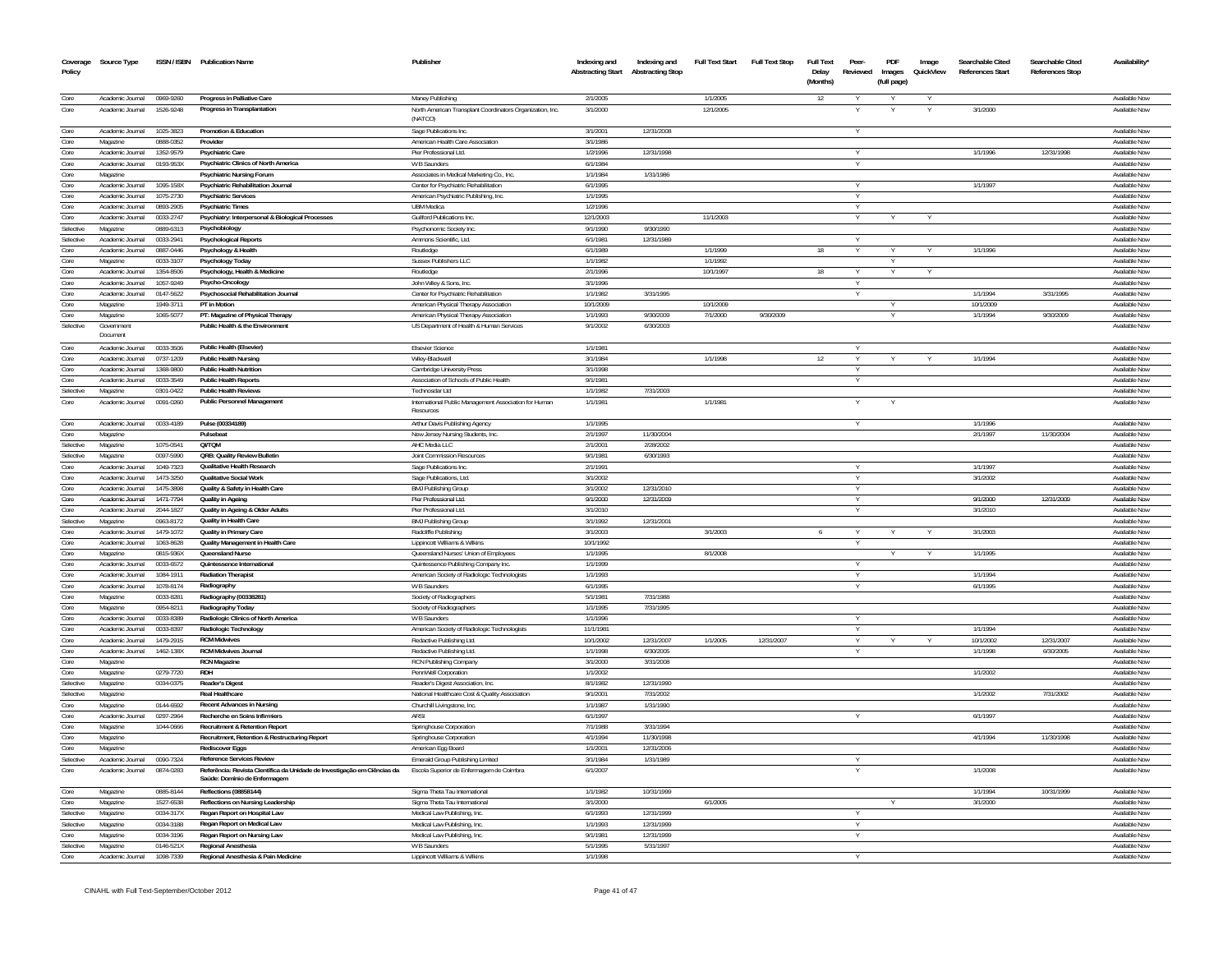|                        | Coverage Source Type                 |                        | ISSN / ISBN Publication Name                                                                    | Publisher                                                                                     | Indexing and             | Indexing and            | Full Text Start | <b>Full Text Stop</b> | <b>Full Text</b>  | Peer-    | PDF         | Image     | Searchable Cited        | Searchable Cited | Availability'                         |
|------------------------|--------------------------------------|------------------------|-------------------------------------------------------------------------------------------------|-----------------------------------------------------------------------------------------------|--------------------------|-------------------------|-----------------|-----------------------|-------------------|----------|-------------|-----------|-------------------------|------------------|---------------------------------------|
| Policy                 |                                      |                        |                                                                                                 |                                                                                               | <b>Abstracting Start</b> | <b>Abstracting Stop</b> |                 |                       | Delay<br>(Months) | Reviewed | Images      | QuickView | <b>References Start</b> | References Stop  |                                       |
|                        |                                      |                        |                                                                                                 |                                                                                               |                          |                         |                 |                       |                   |          | (full page) |           |                         |                  |                                       |
| Core                   | Magazine                             | 0840-8831              | <b>Registered Nurse</b>                                                                         | Kenilworth Publishing Inc.                                                                    | 2/1/1989                 | 10/31/1995              |                 |                       |                   |          |             |           | 1/1/1993                | 10/31/1995       | Available Now                         |
| Core                   | Magazine                             | 1203-9659              | Registered Nurse Journal                                                                        | Registered Nurses Association of Ontario                                                      | 12/1/1995                |                         |                 |                       |                   |          |             |           | 12/1/1995               |                  | Available Now                         |
| Core                   | Magazine                             | 1932-8966              | Registered Nurse: Journal of Patient Advocacy                                                   | California Nurses Association                                                                 | 6/1/2006                 | 12/31/2009              | 6/1/2006        | 12/31/2009            |                   |          |             |           | 6/1/2006                | 12/31/2009       | Available Now                         |
| Core<br>Core           | Academic Journal                     | 1710-8454<br>1078-8204 | Registered Practical Nursing Journal<br>Rehab & Therapy Products Review                         | Registered Practical Nurses Association of Ontario                                            | 6/1/2004<br>4/1/2001     | 4/30/2006               |                 |                       |                   |          |             |           | 6/1/2004                |                  | Available Now<br><b>Available Nov</b> |
| Core                   | Magazine<br>Magazine                 | 1056-6201              | Rehab Management International                                                                  | Darick Publishing Co.<br>Allied Health Care Publications                                      | 9/1/1994                 | 9/30/2002               |                 |                       |                   |          |             |           | 1/1/1997                | 9/30/2002        | Available Now                         |
| Core                   | <b>Trade Publication</b>             | 0899-6237              | Rehab Management: The Interdisciplinary Journal of Rehabilitation                               | Allied Media LLC                                                                              | 2/1/1994                 |                         |                 |                       |                   |          |             |           | 2/1/1994                |                  | <b>Available Nov</b>                  |
|                        |                                      |                        |                                                                                                 |                                                                                               |                          |                         |                 |                       |                   |          |             |           |                         |                  |                                       |
| Core                   | Magazine                             | 0048-7120              | Rehabilitacion                                                                                  | <b>Elsevier Science</b>                                                                       | 1/1/1996                 |                         |                 |                       |                   |          |             |           | 1/1/1996                |                  | Available Now                         |
| Core                   | Academic Journal                     | 0034-3536              | Rehabilitation                                                                                  | Georg Thieme Verlag Stuttgart                                                                 | 2/1/1995                 |                         |                 |                       |                   |          |             |           | 2/1/1995                |                  | Available Nov                         |
| Core                   | Academic Journal                     | 0034-3552              | <b>Rehabilitation Counseling Bulletin</b>                                                       | Sage Publications Inc.                                                                        | 1/1/2002                 |                         | 1/1/2002        | 3/31/2008             |                   | Y        |             |           | 1/1/2002                |                  | Available Now                         |
| Selective              | Academic Journal                     | 0889-7018              | <b>Rehabilitation Education</b>                                                                 | Elliott & Fitzpatrick, Inc.                                                                   | 12/1/1995                | 12/31/2010              |                 |                       |                   |          |             |           | 12/1/1995               | 12/31/2010       | Available Now                         |
| Core                   | Magazine                             | 0034-3501              | Rehabilitation in South Africa                                                                  | Department of Man Power                                                                       | 6/1/1981                 | 12/31/1987              |                 |                       |                   |          |             |           |                         |                  | Available Now                         |
| Core                   | Magazine                             | 0034-3579              | <b>Rehabilitation Literature</b>                                                                | National Easter Seal Society                                                                  | 9/1/1981                 | 11/30/1986              |                 |                       |                   |          |             |           |                         |                  | Available Nov                         |
| Core<br>Core           | Academic Journal                     | 0278-4807              | <b>Rehabilitation Nursing</b>                                                                   | Wiley-Blackwell                                                                               | 9/1/1981                 |                         |                 |                       |                   |          |             |           | 1/1/1993                |                  | Available Now                         |
| Core                   | Academic Journal<br>Magazine         | 1070-5767              | Rehabilitation Nursing Research<br><b>Rehabilitation Oncology</b>                               | Rehabilitation Nursing Corporation<br>American Physical Therapy Association, Oncology Section | 1/1/1992<br>3/1/1994     | 9/30/1996               |                 |                       |                   | Y        |             |           | 1/1/1994<br>3/1/1994    | 9/30/1996        | Available Now<br>Available Now        |
|                        |                                      |                        |                                                                                                 |                                                                                               |                          |                         |                 |                       |                   |          |             |           |                         |                  |                                       |
| Core                   | Academic Journal                     | 0090-5550              | <b>Rehabilitation Psychology</b>                                                                | American Psychological Association                                                            | 9/1/1984                 |                         |                 |                       |                   |          |             |           | 1/1/1998                |                  | Available Now                         |
| Core                   | Magazine                             | 0882-7753              | Rehabilitation R&D Progress Reports                                                             | US Veterans Administration, Rehabilitation R & D Service                                      | 12/1/1994                | 7/31/1998               | 12/1/1994       | 7/31/1998             |                   |          |             |           |                         |                  | Available Nov                         |
|                        |                                      |                        |                                                                                                 |                                                                                               |                          |                         |                 |                       |                   |          |             |           |                         |                  |                                       |
| Core                   | Academic Journal                     |                        | Rehabilitation Research, Policy & Education                                                     | Elliott & Fitzpatrick, Inc.                                                                   | 3/1/2011                 |                         |                 |                       |                   |          |             |           |                         |                  | Available Now                         |
| Core                   | Magazine                             |                        | re-Learning Times                                                                               | Learning Services Corporation                                                                 | 10/1/1995                | 7/31/2003               |                 |                       |                   |          |             |           | 10/1/1995               | 7/31/2003        | Available Now                         |
| Core                   | Magazine                             | 1070-3411              | <b>Remington Report</b>                                                                         | Remington Report, Inc.                                                                        | 5/1/1997                 |                         |                 |                       |                   |          |             |           |                         |                  | Available Nov                         |
| Core                   | Magazine                             | 0816-990X              | <b>Renal Educator</b>                                                                           | Renal Educator                                                                                | 9/1/1993                 | 12/31/1993              |                 |                       |                   |          |             |           |                         |                  | Available Now                         |
| Core                   | Academic Journal                     | 1832-3804              | Renal Society of Australasia Journal                                                            | Renal Society of Australasia                                                                  | 8/1/2005                 |                         |                 |                       |                   |          |             |           | 8/1/2005                |                  | Available Now                         |
| Selective<br>Selective | Magazine<br>Magazine                 | 1071-006X<br>1050-5636 | Report on Healthcare Information Management<br>Report on Medical Guidelines & Outcomes Research | <b>Capitol Publications</b><br>Capitol Publications                                           | 1/1/1995<br>1/6/2000     | 1/31/1999<br>10/31/2004 |                 |                       |                   |          |             |           |                         |                  | Available Now<br>Available Now        |
| Selective              | Magazine                             | 1358-6092              | Research & Information in Complementary Medicine                                                | Research Council for Complementary Medicine                                                   | 2/1/1996                 | 8/31/1999               |                 |                       |                   |          |             |           |                         |                  | Available Now                         |
| Core                   | Academic Journal                     | 1541-6577              | Research & Theory for Nursing Practice                                                          | Springer Publishing Company, Inc                                                              | 3/1/2002                 |                         | 1/1/2002        | 3/29/2012             |                   |          |             |           | 3/1/2002                |                  | Available Nov                         |
| Core                   | Magazine                             | 1496-3612              | Research Bulletin of the Centres of Excellence for Women's Health                               | Canadian Women's Health Network                                                               | 10/1/2000                | 10/31/2006              |                 |                       |                   |          |             |           |                         |                  | Available Now                         |
|                        |                                      |                        |                                                                                                 |                                                                                               |                          |                         |                 |                       |                   |          |             |           |                         |                  |                                       |
| Core                   | Magazine                             | 1526-999X              | <b>Research for Nursing Practice</b>                                                            | Graduate Research, LLC                                                                        | 6/1/1999                 | 4/30/2001               |                 |                       |                   |          |             |           | 6/1/1999                | 4/30/2001        | Available Now                         |
| Core                   | Academic Journal                     | 1940-4921              | Research in Gerontological Nursing                                                              | <b>SLACK Incorporated</b>                                                                     | 4/1/2008                 |                         | 1/1/2008        | 12/31/2010            |                   | Y        |             |           |                         |                  | Available Now                         |
| Core                   | Academic Journal                     | 1524-1521              | Research in Healthcare Financial Management                                                     | International Society for Research in Healthcare Financial                                    | 8/1/1999                 | 8/31/2009               |                 |                       |                   |          |             |           |                         |                  | Available Nov                         |
|                        |                                      |                        |                                                                                                 | Management                                                                                    |                          |                         |                 |                       |                   |          |             |           |                         |                  |                                       |
| Core                   | Academic Journal                     | 0160-6891              | Research in Nursing & Health                                                                    | John Wiley & Sons, Inc.                                                                       | 10/1/1978                |                         | 6/1/2005        |                       | 12                |          |             |           | 1/1/2002                |                  | Available Now                         |
| Core<br>Core           | Academic Journal<br>Academic Journal | 1543-8627<br>1086-589  | Research in Sports Medicine<br><b>Research Nurs</b>                                             | Taylor & Francis Ltd<br>Research Nurse                                                        | 1/1/2003<br>1/1/199      | 11/30/1999              |                 |                       |                   | Y        |             |           | 1/1/2003<br>1/1/1995    | 11/30/1999       | Available Now<br>Available Nov        |
| Core                   | Academic Journal                     | 0164-0275              | Research on Aging                                                                               | Sage Publications Inc.                                                                        | 1/1/2001                 |                         |                 |                       |                   |          |             |           |                         |                  | Available Nov                         |
| Core                   | Academic Journal                     | 1049-7315              | Research on Social Work Practice                                                                | Sage Publications Inc.                                                                        | 1/1/2001                 |                         |                 |                       |                   | Y        |             |           | 1/1/2001                |                  | Available Nov                         |
| Core                   | Academic Journal                     | 1528-0330              | <b>Research Practitioner</b>                                                                    | <b>CenterWatch</b>                                                                            | 1/1/2000                 |                         |                 |                       |                   |          |             |           | 1/1/2000                |                  | Available Nov                         |
| Core                   | Magazine                             |                        | Resource: The Newsletter of the Section on Administration                                       | Section on Health Policy & Administration                                                     | 3/1/1995                 | 12/31/1999              |                 |                       |                   |          |             |           | 3/1/1995                | 12/31/1999       | Available Nov                         |
| Core                   | Academic Journal                     | 0020-1324              | <b>Respiratory Care</b>                                                                         | Daedalus Enterprises, Inc.                                                                    | 9/1/1981                 |                         |                 |                       |                   |          |             |           | 1/1/1994                |                  | Available Now                         |
| Core                   | Magazine                             |                        | Respiratory Care Education Annual                                                               | Daedalus Enterprises, Inc.                                                                    | 1/1/1996                 |                         |                 |                       |                   |          |             |           | 1/1/1996                |                  | Available Nov                         |
| Core                   | Magazine                             | 0892-9289              | <b>Respiratory Management</b>                                                                   | CPG, Inc.                                                                                     | 1/1/1987                 | 7/31/1988               |                 |                       |                   |          |             |           |                         |                  | Available Nov                         |
| Selective              | Academic Journal                     | 0954-6111              | <b>Respiratory Medicine</b>                                                                     | W B Saunders                                                                                  | 7/1/1989                 | 1/31/1990               |                 |                       |                   |          |             |           |                         |                  | Available Nov                         |
| Core                   | Magazine                             | 0319-1494              | <b>Respiratory Technology</b>                                                                   | Canadian Society of Respiratory Therapists                                                    | 7/1/1981                 | 7/31/198                |                 |                       |                   |          |             |           |                         |                  | Available Nov                         |
| Core                   | Magazine                             | 0048-7392              | <b>Respiratory Therapy</b>                                                                      | Barrington Publications, Inc.                                                                 | 1/1/1981                 | 11/30/1986              |                 |                       |                   |          |             |           |                         |                  | Available Nov                         |
| Core<br>Core           | Academic Journal                     | 0959-2598              | Reviews in Clinical Gerontology                                                                 | Cambridge University Press                                                                    | 2/1/1996                 |                         |                 |                       |                   |          |             |           |                         |                  | Available Nov                         |
| Core                   | Academic Journal                     | 0034-7167<br>0080-6234 | Revista Brasileira de Enfermagen<br>Revista da Escola de Enfermagem da USF                      | Associacao Brasileira de Enfermagem                                                           | 1/1/1997<br>4/1/1998     |                         |                 |                       |                   |          |             |           | 1/1/1997<br>1/1/1999    |                  | Available Nov                         |
| Core                   | Academic Journal<br>Academic Journal | 1516-7704              | Revista de Atencão Primária à Saúde                                                             | Universidad de Sao Paulo<br>Revista de Atencao Primaria a Saude                               | 1/1/2005                 |                         |                 |                       |                   | Y        |             |           |                         |                  | Available Nov<br>Available Nov        |
| Core                   | Magazine                             | 1413-7879              | Revista de Fisioterapia da USP (Sao Paulo)                                                      | University of Sao Paulo                                                                       | 1/1/2002                 | 7/31/2004               |                 |                       |                   | Y        |             |           | 1/1/2002                | 7/31/2004        | Available Nov                         |
| Core                   | Academic Journal                     | 1139-137               | Revista de la Sociedad Española de Enfermería Nefrológica                                       | Sociedad Espanola de Enfermeria Nefrologica                                                   | 1/1/2003                 |                         |                 |                       |                   |          |             |           | 1/1/2003                |                  | Available Nov                         |
| Core                   | Academic Journal                     | 1518-1944              | Revista Eletrônica de Enfermagem                                                                | Revista Eletronica de Enfermagem                                                              | 10/1/1999                |                         | 9/1/2007        |                       |                   | Y        |             |           | 10/1/1999               |                  | Available Nov                         |
| Core                   | Academic Journal                     | 0104-3552              | Revista Enfermagem UERJ                                                                         | Universidade do Estado do Rio de Janeiro                                                      | 1/1/2003                 |                         |                 |                       |                   |          |             |           | 1/1/2004                |                  | Available Nov                         |
| Core                   | Magazine                             | 1130-0108              | Revista Espanola de Enfermedades Digestivas                                                     | Aran Ediciones S.A.                                                                           | 1/1/1997                 |                         |                 |                       |                   |          |             |           |                         |                  | Available Nov                         |
| Core                   | Academic Journal                     | 0102-6933              | Revista Gaucha de Enfermagem                                                                    | Universidade Federal do Rio Grande do Sul                                                     | 1/1/2000                 |                         |                 |                       |                   | Y        |             |           | 1/1/2000                |                  | Available Nov                         |
| Core                   | Magazine                             | 1138-6045              | Revista Iberoamericana de Fisioterapia y Kinesiologia                                           | <b>Elsevier Science</b>                                                                       | 1/1/2003                 |                         |                 |                       |                   |          |             |           | 1/1/2003                |                  | Available Nov                         |
| Core                   | Academic Journal                     | 0104-1169              | Revista Latino-Americana de Enfermagem (RLAE)                                                   | Escola de Enfermagem de Ribeirao Preto, Universidade de                                       | 1/1/1995                 |                         |                 |                       |                   |          |             |           | 1/1/1995                |                  | Available Nov                         |
|                        |                                      |                        |                                                                                                 | Sao Paulo                                                                                     |                          |                         |                 |                       |                   |          |             |           |                         |                  |                                       |
| Core                   | Academic Journal                     | 1415-2762              | Revista Mineira de Enfermagem                                                                   | Universidade Federal de Minas Gerais, Escola de                                               | 1/1/2004                 |                         |                 |                       |                   |          |             |           | 1/1/2004                |                  | Available Now                         |
|                        |                                      |                        |                                                                                                 | Enfermagem                                                                                    |                          |                         |                 |                       |                   |          |             |           |                         |                  |                                       |
| Core                   | Academic Journal                     | 1415-8264              | <b>Revista Nursing</b>                                                                          | Ferreira & Bento do Brasil Ltd.                                                               | 1/1/2006                 |                         |                 |                       |                   | <b>V</b> |             |           | 1/1/2006                |                  | Available Now                         |
| Core<br>Core           | Academic Journal<br>Academic Journal | 1020-4989<br>0100-8889 | Revista Panamericana de Salud Pública<br>Revista Paulista de Enfermagem                         | Pan American Health Organization<br>Associacao Brasileira de Enfermagem Secao SP              | 1/1/1997<br>1/1/2001     | 7/31/2009               |                 |                       |                   | Y        |             |           | 1/1/2003                | 7/31/2009        | Available Now<br>Available Nov        |
| Core                   | Academic Journal                     | 0210-5020              | Revista Rol de Enfermería                                                                       | Rol                                                                                           | 1/1/1997                 |                         |                 |                       |                   | Y<br>Y   |             |           | 1/1/1998                |                  | Available Nov                         |
| Core                   | Magazine                             | 1059-0927              | Revolution: The Journal for RNs & Patient Advocacy                                              | California Nurses Association                                                                 | 1/1/2000                 | 1/31/2006               | 11/1/2002       | 2/28/2006             |                   |          |             |           | 1/1/2000                | 1/31/2006        | Available Nov                         |
| Core                   | Academic Journal                     | 1059-0927              | Revolution: The Journal of Nurse Empowerment                                                    | A.D. Von Publishers                                                                           | 3/1/1992                 | 9/30/1998               |                 |                       |                   |          |             |           | 1/1/1994                | 9/30/1998        | Available Now                         |
| Core                   | Magazine                             | 0889-857X              | <b>Rheumatic Diseases Clinics of North America</b>                                              | W B Saunders                                                                                  | 2/1/1997                 |                         |                 |                       |                   |          |             |           |                         |                  | Available Nov                         |
|                        |                                      |                        |                                                                                                 |                                                                                               |                          |                         |                 |                       |                   |          |             |           |                         |                  |                                       |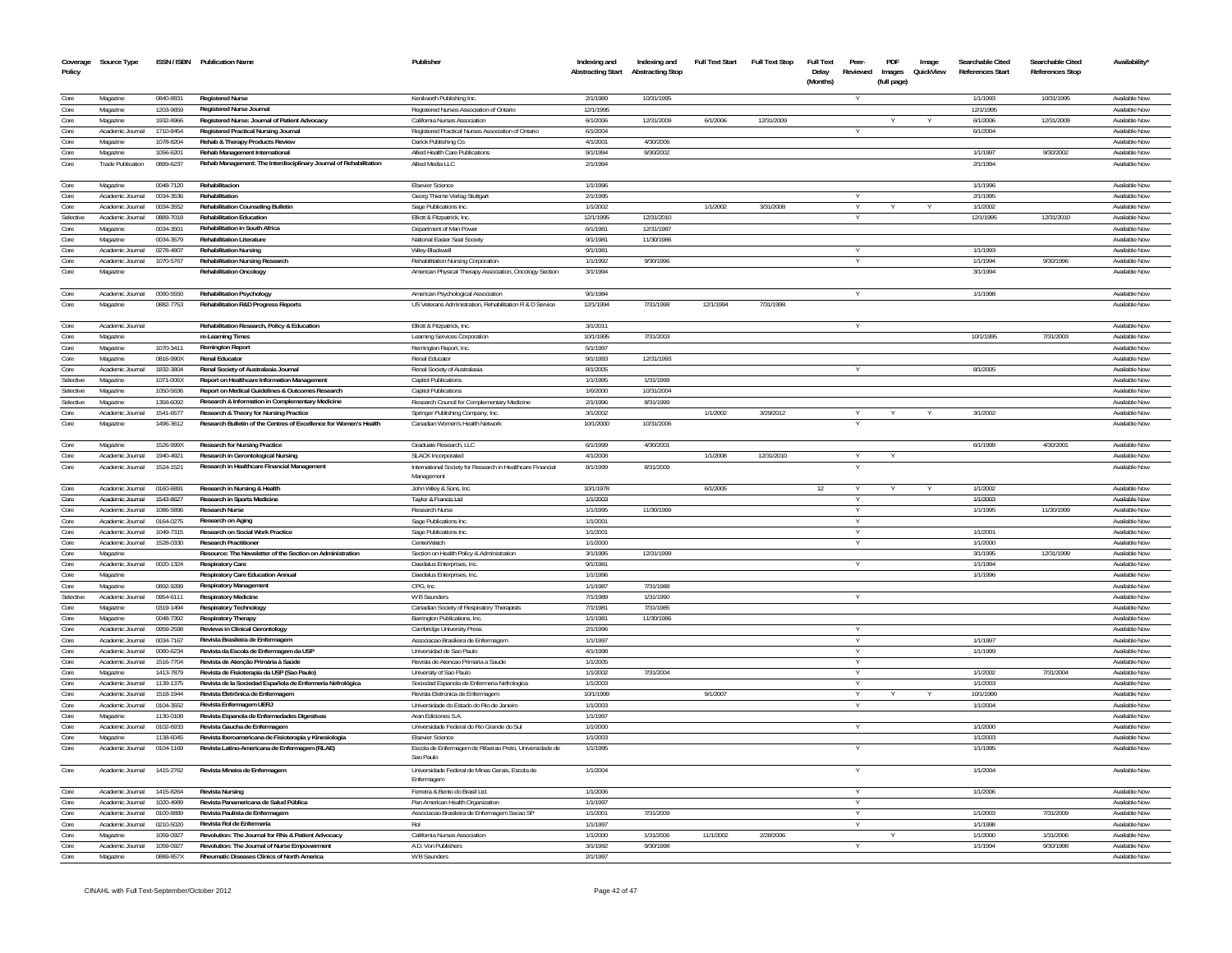| Coverage     | Source Type                          |                        | ISSN / ISBN Publication Name                                                                       | Publisher                                                                    | Indexing and          | Indexing and                       | <b>Full Text Start</b> | Full Text Stop | <b>Full Text</b>  | Peer-    | PDF                   | Image     | Searchable Cited        | Searchable Cited       | Availability'                  |
|--------------|--------------------------------------|------------------------|----------------------------------------------------------------------------------------------------|------------------------------------------------------------------------------|-----------------------|------------------------------------|------------------------|----------------|-------------------|----------|-----------------------|-----------|-------------------------|------------------------|--------------------------------|
| Policy       |                                      |                        |                                                                                                    |                                                                              |                       | Abstracting Start Abstracting Stop |                        |                | Delay<br>(Months) | Reviewed | Images<br>(full page) | QuickView | <b>References Start</b> | <b>References Stop</b> |                                |
| Core         | Academic Journal                     |                        | Rhode Island Nurse                                                                                 | Arthur Davis Publishing Agency                                               | 8/1/2005              |                                    |                        |                |                   | Y        |                       |           | 8/1/2005                |                        | Available Now                  |
| Core         | Academic Journal                     |                        | Rhode Island's News & Views                                                                        | Arthur Davis Publishing Agency                                               | 2/1/2004              | 5/31/2005                          |                        |                |                   |          |                       |           | 2/1/2004                | 5/31/2005              | Available Now                  |
| Core         | Academic Journal                     | 1120-3803              | Rivista Dell Infermiere                                                                            | Il Pensiero Scientifico Editore                                              | 1/1/1997              | 7/31/1998                          |                        |                |                   | Y        |                       |           | 1/1/1997                | 7/31/1998              | Available Now                  |
| Core         | Academic Journal                     | 0033-7021              |                                                                                                    | Advanstar Communications Inc.                                                | 11/1/1981             | 12/31/2009                         | 1/1/1981               | 9/30/2009      |                   |          |                       |           | 1/1/1994                | 12/31/2009             | Available Now                  |
| Core         | Magazine                             |                        | <b>RN Undate</b>                                                                                   | Board of Nurse Examiners for the State of Texas                              | 1/1/1999              | 1/31/2004                          | 1/1/1999               | 1/31/2004      |                   |          |                       |           | 1/1/2000                | 1/31/2004              | Available Now                  |
| Core         | Trade Publication                    | 0048-7104              | <b>RNABC News</b>                                                                                  | Registered Nurses Association of BC                                          | 11/1/1981             | 11/30/1990                         |                        |                |                   |          |                       |           |                         |                        | Available Now                  |
| Core         | Magazine                             | 0048-7112              | <b>RNAO News</b>                                                                                   | Registered Nurses Association of Ontario                                     | 11/1/1981             | 10/31/1991                         |                        |                |                   |          |                       |           |                         |                        | Available Now                  |
| Core         | Magazine                             | 1050-9089              | Rogerian Nursing Science News                                                                      | Society of Rogerian Scholars                                                 | 6/1/1990              | 12/31/2000                         |                        |                |                   |          |                       |           | 1/1/1995                | 12/31/2000             | Available Now                  |
| Core<br>Core | Academic Journal                     | 1050-9089              | Rogerian Nursing Science News Online                                                               | Society of Rogerian Scholars                                                 | 1/1/2001              | 3/31/2002<br>6/30/1996             |                        |                |                   | v        |                       |           | 1/1/2001                | 3/31/2002              | Available Now                  |
| Core         | Academic Journal<br>Academic Journal | 0831-2478<br>1040-6050 | RRT: Canadian Journal of Respiratory Therapy<br>RT: The Journal for Respiratory Care Practitioners | Canadian Medical Association<br>Allied Media LLC                             | 12/1/1985<br>2/1/1994 |                                    |                        |                |                   | Y<br>Y   |                       |           | 1/1/1994<br>2/1/1994    | 6/30/1996              | Available Now<br>Available Now |
| Core         | Magazine                             | 0898-5162              | Running & FitNews                                                                                  | American Running Association                                                 | 1/1/1997              |                                    |                        |                |                   |          |                       |           |                         |                        | Available Now                  |
| Core         | Academic Journal                     | 1445-6354              | <b>Rural &amp; Remote Health</b>                                                                   | James Cook University, Rural Health Research Unit                            | 1/1/2003              |                                    |                        |                |                   | Y        |                       |           |                         |                        | Available Nov                  |
| Core         | Magazine                             |                        | <b>Rural Clinician Quarterly</b>                                                                   | National Rural Health Association                                            | 6/1/1998              | 9/30/2008                          |                        |                |                   |          |                       |           |                         |                        | Available Now                  |
| Selective    | Academic Journal                     |                        | <b>Rural Health FYI</b>                                                                            | National Rural Health Association                                            | 3/1/1995              | 9/30/1999                          |                        |                |                   | $\vee$   |                       |           |                         |                        | Available Now                  |
| Core         | Academic Journal                     | 1321-6627              | <b>Rural Social Work</b>                                                                           | University of Ballarat                                                       | 12/1/2001             | 12/31/2004                         |                        |                |                   | Y        |                       |           | 12/1/2001               | 12/31/2004             | Available Now                  |
| Core         | Academic Journal                     | 1833-3060              | Rural Social Work & Community Practice                                                             | University of Ballarat                                                       | 12/1/2005             | 12/31/2009                         |                        |                |                   | Y        |                       |           | 12/1/2005               | 12/31/2009             | Available Now                  |
| Selective    | Magazine                             | 1014-9511              | Safe Motherhood                                                                                    | World Health Organization                                                    | 1/1/1995              | 1/31/2004                          |                        |                |                   |          |                       |           |                         |                        | Available Now                  |
| Core         | Magazine                             | 0785-7527              | Sairaanhoitaia                                                                                     | Suomen sairaanhoitajaliitto                                                  | 1/12/2001             |                                    |                        |                |                   |          |                       |           | 1/1/2001                |                        | Available Nov                  |
| Core         | Academic Journal                     | 0190-5066              | Same-Day Surgery                                                                                   | AHC Media LLC                                                                | 3/1/1983              |                                    | 1/1/2007               |                |                   | Y        |                       |           | 1/1/1994                |                        | Available Now                  |
| Core         | Academic Journal                     | 0383-6320              | Sante Mentale au Quebec                                                                            | Revue Sante Mentale au Quebec                                                | 4/1/1997              |                                    |                        |                |                   |          |                       |           |                         |                        | Available Now                  |
| Core         | Academic Journal                     | 1357-714X              | Sarcoma                                                                                            | Hindawi Publishing Corporation                                               | 3/1/1997              |                                    | 3/1/1997               |                |                   |          |                       |           |                         |                        | Available Now                  |
| Selective    | Magazine                             | 0048-9239              | Saturday Evening Post                                                                              | Saturday Evening Post Society, Inc.                                          | 11/1/1981             | 7/31/1990                          |                        |                |                   |          |                       |           |                         |                        | Available Now                  |
| Core         | Academic Journal                     | 0105-0397              | Scandinavian Audiology                                                                             | Scandinavian University Press International Division                         | 1/1/1997              | 10/31/2001                         | 4/20/1998              | 12/31/2001     |                   |          |                       |           | 1/1/1997                | 10/31/2001             | Available Nov                  |
| Core         | Academic Journal                     | 0107-8593              | Scandinavian Audiology. Supplementum                                                               | Taylor & Francis Ltd                                                         | 1/2/1997              | 1/31/2001                          |                        |                |                   |          |                       |           | 1/1/1997                | 1/31/2001              | Available Now                  |
| Core         | Academic Journal                     | 0283-9318              | Scandinavian Journal of Caring Sciences                                                            | Wiley-Blackwell                                                              | 3/1/1987              |                                    | 1/1/1998               |                | 12                | $\vee$   |                       |           | 1/1/1994                |                        | Available Now                  |
| Core         | Academic Journal                     | 1748-2976              | Scandinavian Journal of Food & Nutrition                                                           | Taylor & Francis Ltd                                                         | 3/1/2006              | 12/31/2007                         |                        |                |                   |          |                       |           |                         |                        | Available Nov                  |
| Core         | Academic Journal                     | 0036-5548              | Scandinavian Journal of Infectious Diseases                                                        | Taylor & Francis Ltd                                                         | 5/1/1988              |                                    |                        |                |                   |          |                       |           |                         |                        | Available Nov                  |
| Core         | Academic Journal                     | 0300-8878              | Scandinavian Journal of Infectious Diseases. Supplement                                            | Taylor & Francis Ltd                                                         | 1/2/1990              |                                    |                        |                |                   |          |                       |           |                         |                        | Available Nov                  |
| Core         | Academic Journal                     | 0905-7188              | Scandinavian Journal of Medicine & Science in Sports                                               | Wiley-Blackwell                                                              | 2/1/2005              |                                    |                        |                |                   | v        |                       |           |                         |                        | Available Nov                  |
| Selective    | Academic Journal                     | 1102-6480              | Scandinavian Journal of Nutrition                                                                  | Taylor & Francis Ltd                                                         | 3/1/2003              | 12/31/2005                         |                        |                |                   | $\vee$   |                       |           |                         |                        | Available Nov                  |
| Core         | Academic Journal                     | 1103-8128              | Scandinavian Journal of Occupational Therapy                                                       | Taylor & Francis Ltd                                                         | 1/1/1996              |                                    | 3/1/1999               |                | 18                | Y        |                       |           | 1/1/1996                |                        | Available Nov                  |
| Core         | Academic Journal                     | 0281-3432              | Scandinavian Journal of Primary Health Care                                                        | Taylor & Francis Ltd                                                         | 5/26/1998             |                                    | 5/1/1998               |                | 18                | Y        | v                     | <b>Y</b>  |                         |                        | Available Now                  |
| Core         | Academic Journal                     | 1403-4948              | Scandinavian Journal of Public Health                                                              | Sage Publications, Ltd.                                                      | 4/15/1999             |                                    | 4/15/1999              | 12/31/2007     |                   |          |                       |           |                         |                        | Available Now                  |
| Core         | Academic Journal                     | 0036-5505              | Scandinavian Journal of Rehabilitation Medicine                                                    | Scandinavian University Press International Division                         | 1/1/1982              | 12/31/2000                         |                        |                |                   | Y        |                       |           | 1/1/2000                | 12/31/2000             | Available Now                  |
| Core         | Academic Journal                     | 0346-8720              | Scandinavian Journal of Rehabilitation Medicine (Supplement)                                       | Taylor & Francis Ltd                                                         | 1/1/1988              | 1/31/2000                          |                        |                |                   | Y        |                       |           | 1/1/1999                | 1/31/2000              | Available Now                  |
| Selective    | Academic Journal                     | 0300-8037              | Scandinavian Journal of Social Medicine                                                            | Taylor & Francis Ltd                                                         | 1/2/1994              | 12/31/1998                         | 5/26/1998              | 12/31/1998     |                   |          |                       |           |                         |                        | Available Nov                  |
| Core         | Magazine                             | 0889-7182              | Scholarly Inquiry for Nursing Practice                                                             | Springer Publishing Company, Inc.                                            | 3/1/1987              | 12/31/2001                         |                        |                |                   |          |                       |           | 1/1/1995                | 12/31/2001             | Available Now                  |
| Core         | Book / Monograph                     |                        | School Health (Book Collection H.W. Wilson)                                                        | Book Collection (H.W. Wilson)                                                | 1/1/2011              |                                    |                        |                |                   |          |                       |           |                         |                        | Available Now                  |
| Core         | Academic Journal                     | 0048-945X              | <b>School Nurse</b>                                                                                | Health Information Publications, Inc.                                        | 1/1/1988              | 4/30/1991                          |                        |                |                   | Y        |                       |           |                         |                        | Available Now                  |
| Core         | Academic Journal                     | 1080-7543              | <b>School Nurse News</b>                                                                           | Franklin Communications, In                                                  | 1/1/1993              |                                    |                        |                |                   | Y        |                       |           | 1/1/1995                |                        | <b>Available Now</b>           |
| Core         | Magazine                             | 1093-7242              | School System Special Interest Section Quarterly                                                   | American Occupational Therapy Association                                    | 3/1/1999              | 9/30/2008                          |                        |                |                   |          |                       |           | 3/1/1999                | 9/30/2008              | Available Now                  |
| Core         | Magazine                             | 0888-8299              | <b>SCI Nursing</b>                                                                                 | American Association of the Spinal Cord Injury Nurses                        | 1/1/1989              | 6/30/2009                          |                        |                |                   |          |                       |           | 1/1/1994                | 6/30/2009              | Available Now                  |
| Core         | Academic Journal                     | 1543-1088              | <b>SCI Psychosocial Process</b>                                                                    | American Association of Spinal Cord Injury Psychologists &<br>Social Workers | 2/1/1993              | 3/1/2009                           |                        |                |                   | $\vee$   |                       |           | 1/1/1994                | 3/1/2009               | Available Now                  |
| Core         | Academic Journal                     | 1087-3309              | Science & Medicine                                                                                 | Science & Medicin                                                            | 1/1/2002              | 6/30/2005                          |                        |                |                   | $\vee$   |                       |           |                         |                        | Available Now                  |
| Core         | Magazine                             |                        | Science of Caring                                                                                  | <b>UCSF School of Nursing</b>                                                | 3/1/2005              |                                    |                        |                |                   |          |                       |           | 3/1/2005                |                        | Available Now                  |
| Selective    | Academic Journal                     | 1465-8518              | Science, Discourse & Mind                                                                          | University of Leeds                                                          | 2/1/1999              | 1/31/2000                          |                        |                |                   |          |                       |           | 1/1/2000                | 1/31/2000              | Available Now                  |
| selective    | Magazine                             | 0036-8733              | <b>Scientific American</b>                                                                         | Scientific American                                                          | 10/1/1981             |                                    |                        |                |                   |          |                       |           |                         |                        | Available Nov                  |
| Core         | Academic Journal                     | 1095-0656              | Scientific Review of Alternative Medicine                                                          | Center for Inquir                                                            | 9/1/1997              | 11/30/2007                         | 10/1/2004              | 12/31/2007     |                   |          |                       |           | 9/1/1997                | 11/30/2007             | Available Nov                  |
| Selective    | Academic Journal                     | 0138-9130              | Scientometrics                                                                                     | Springer Science & Business Media B.V                                        | 7/1/1989              | 7/31/1989                          |                        |                |                   | $\vee$   |                       |           |                         |                        | Available Nov                  |
| Core         | Academic Journal                     | 1828-3942              | Scienza Riabilitativ                                                                               | Associazione Italiana Fisioterapisti                                         | 5/1/2004              |                                    |                        |                |                   |          |                       |           | 1/1/2006                |                        | Available Nov                  |
| Selective    | Academic Journal                     | 0886-926X              | SCORE: Sterilization Central Service Operating Room Epidemiology                                   | Surgicot Inc.                                                                | 6/1/1982              | 12/31/1982                         |                        |                |                   |          |                       |           |                         |                        | Available Nov                  |
| Core         | Magazine                             | 1361-4177              | <b>Scottish Nurse</b>                                                                              | Strathayr Publishing                                                         | 7/1/2002              | 10/31/2007                         |                        |                |                   |          |                       |           | 7/1/2002                | 10/31/2007             | Available Now                  |
| Core         | <b>Trade Publication</b>             | 1070-4795              | Searcher                                                                                           | Information Today In                                                         | 1/1/1994              |                                    | 7/1/1996               |                |                   |          |                       |           |                         |                        | Available Nov                  |
| Selective    | Magazine                             | 0890-1570              | <b>Second Opinion</b>                                                                              | Park Ridge Center for Health, Faith, & Ethics                                | 1/1/1986              | 10/31/1993                         |                        |                |                   |          |                       |           |                         |                        | Available Now                  |
| Core         | Academic Journal                     |                        | Self-Care, Dependent-Care & Nursing                                                                | International Orem Society for Nursing Science &<br>Scholarship              | 1/1/2002              |                                    | 4/1/2003               |                |                   |          |                       |           | 1/1/2002                |                        | Available Nov                  |
| Core         | Magazine                             | 1066-3851              | Seminars for Nurse Managers                                                                        | W B Saunders                                                                 | 9/1/1993              | 12/31/2002                         |                        |                |                   |          |                       |           |                         |                        | Available Nov                  |
| Selective    | Magazine                             | 0277-0326              | Seminars in Anesthesia                                                                             | W B Saunders                                                                 | 3/1/1997              | 12/31/199                          |                        |                |                   |          |                       |           |                         |                        | <b>Available Nov</b>           |
| Core         | Academic Journal                     | 0277-0326              | Seminars in Anesthesia, Perioperative Medicine & Pain                                              | W B Saunders                                                                 | 3/1/1998              | 12/31/2007                         |                        |                |                   |          |                       |           |                         |                        | Available Nov                  |
| Core         | Magazine                             | 0049-0172              | Seminars in Arthritis & Rheumatism                                                                 | W B Saunders                                                                 | 12/1/1996             |                                    |                        |                |                   |          |                       |           |                         |                        | Available No                   |
| Core         | Magazine                             | 1043-1489              | Seminars in Colon & Rectal Surgery                                                                 | W B Saunders                                                                 | 9/1/1997              |                                    |                        |                |                   |          |                       |           |                         |                        | Available Nov                  |
| Core         | Academic Journal                     | 0734-0451              | Seminars in Hearing                                                                                | Thieme Medical Publishing Inc                                                | 2/1/1994              |                                    |                        |                |                   |          |                       |           | 1/1/1998                |                        | Available No                   |
| Core         | Academic Journal                     | 0093-7754              | Seminars in Oncology                                                                               | W B Saunders                                                                 | 2/2/1997              |                                    |                        |                |                   | Y        |                       |           |                         |                        | Available Nov                  |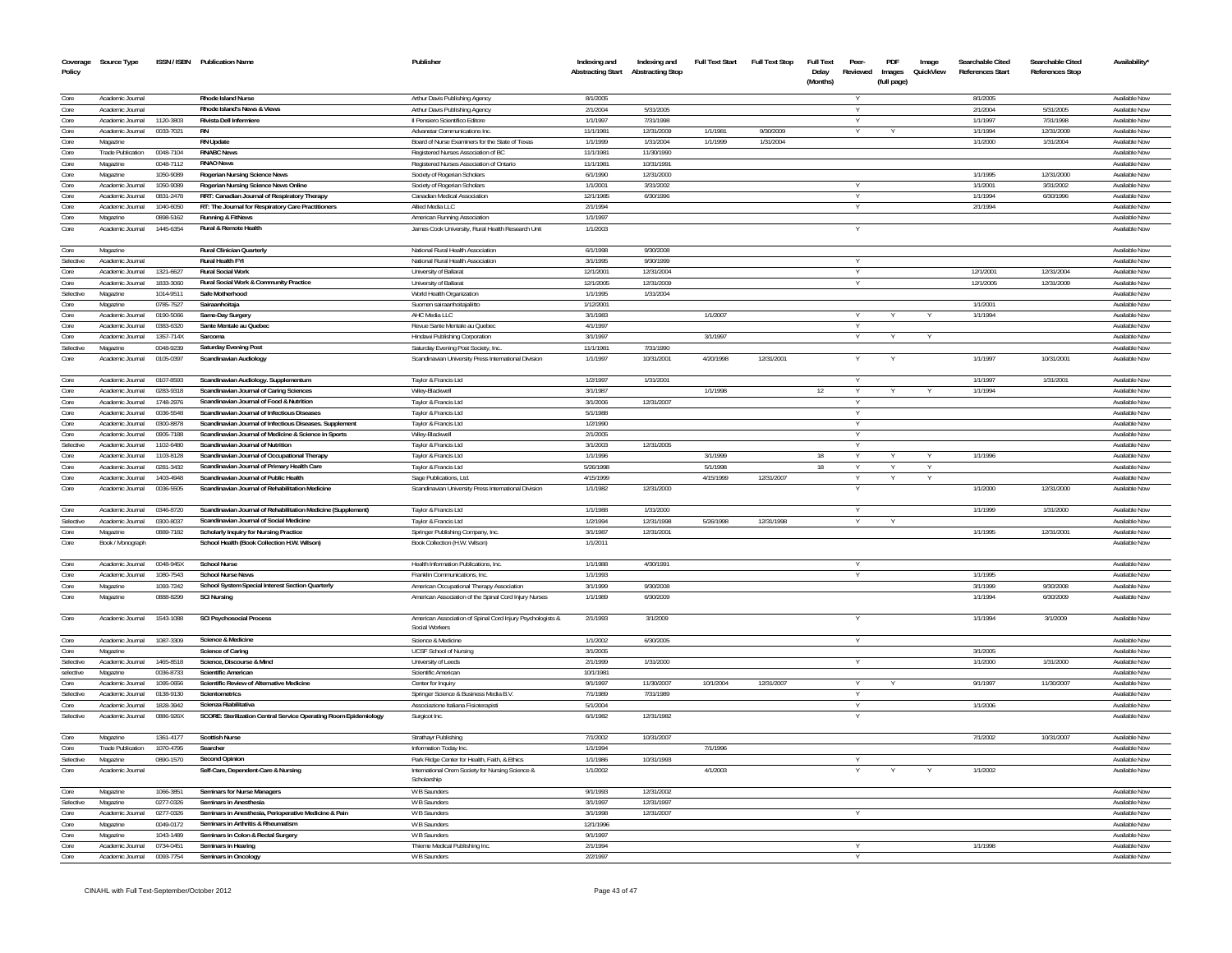| Coverage<br>Policy | Source Type                          |                        | ISSN / ISBN Publication Name                                | Publisher                                       | Indexing and<br><b>Abstracting Start</b> | Indexing and<br><b>Abstracting Stop</b> | <b>Full Text Start</b> | <b>Full Text Stop</b> | <b>Full Text</b><br>Delay<br>(Months) | Peer-<br>Reviewed | PDF<br>Images<br>(full page) | Image<br>QuickView | Searchable Cited<br><b>References Start</b> | Searchable Cited<br><b>References Stop</b> | Availability'                  |
|--------------------|--------------------------------------|------------------------|-------------------------------------------------------------|-------------------------------------------------|------------------------------------------|-----------------------------------------|------------------------|-----------------------|---------------------------------------|-------------------|------------------------------|--------------------|---------------------------------------------|--------------------------------------------|--------------------------------|
|                    | Magazine                             | 0749-2081              |                                                             | W B Saunders                                    | 2/1/1985                                 |                                         |                        |                       |                                       |                   |                              |                    | 1/1/1993                                    |                                            | Available Now                  |
| Core               | Academic Journal                     | 0882-0538              | Seminars in Oncology Nursing<br>Seminars in Ophthalmology   |                                                 | 3/1/199                                  |                                         |                        |                       |                                       |                   |                              |                    |                                             |                                            | Available Nov                  |
| Core<br>Core       | Magazine                             | 1045-1870              | Seminars in Pediatric Infectious Diseases                   | Taylor & Francis Ltd<br>W B Saunders            | 7/1/1997                                 | 10/31/2006                              |                        |                       |                                       |                   |                              |                    |                                             |                                            | Available Now                  |
| Core               | Academic Journal                     | 1071-9091              | Seminars in Pediatric Neurology                             | W B Saunders                                    | 3/1/1997                                 |                                         |                        |                       |                                       |                   |                              |                    |                                             |                                            | Available Now                  |
| Core               | Magazine                             | 0146-0005              | Seminars in Perinatology                                    | W B Saunders                                    | 2/1/1989                                 |                                         |                        |                       |                                       |                   |                              |                    |                                             |                                            | Available Now                  |
| Core               | Magazine                             | 1056-8670              | Seminars in Perioperative Nursing                           | W B Saunders                                    | 1/1/1992                                 | 10/31/2001                              |                        |                       |                                       |                   |                              |                    | 1/1/1994                                    | 10/31/2001                                 | Available Now                  |
| Core               | Magazine                             | 1053-4296              | <b>Seminars in Radiation Oncology</b>                       | <b>W B Saunders</b>                             | 1/1/1997                                 |                                         |                        |                       |                                       |                   |                              |                    |                                             |                                            | Available Now                  |
| Core               | Magazine                             | 1070-535X              | Seminars in Radiologic Technology                           | W B Saunders                                    | 2/1/199!                                 | 11/30/2002                              |                        |                       |                                       |                   |                              |                    |                                             |                                            | Available Nov                  |
| Selective          | Magazine                             | 0882-0546              | Seminars in Respiratory Infections                          | W B Saunders                                    | 3/1/1997                                 | 12/31/2003                              |                        |                       |                                       |                   |                              |                    |                                             |                                            | Available Nov                  |
| Core               | Magazine                             | 0037-198X              | Seminars in Roentgenology                                   | W B Saunders                                    | 1/1/1997                                 |                                         |                        |                       |                                       |                   |                              |                    |                                             |                                            | Available Nov                  |
| Core               | Academic Journal                     | 0734-0478              | Seminars in Speech & Language                               | Thieme Medical Publishing Inc                   | 2/1/1995                                 |                                         |                        |                       |                                       |                   |                              |                    | 1/1/1998                                    |                                            | <b>Available Now</b>           |
| Core               | Magazine                             | 0887-2171              | Seminars in Ultrasound CT & MRI                             | W B Saunders                                    | 2/1/1997                                 |                                         |                        |                       |                                       |                   |                              |                    |                                             |                                            | Available Now                  |
| Selective          | Magazine                             | 1081-0943              | Seminars in Urologic Oncology                               | <b>W B Saunders</b>                             | 2/1/1997                                 | 11/30/2002                              |                        |                       |                                       |                   |                              |                    |                                             |                                            | Available Now                  |
| Core               | Magazine                             | 1098-822X              | Senior Care Management                                      | National Health Information, LLC                | 1/1/2002                                 | 2/28/2006                               |                        |                       |                                       |                   |                              |                    | 1/1/2002                                    | 2/28/2006                                  | Available Now                  |
| Core               | Academic Journal                     | 0265-9999              | Senior Nurse                                                | RCN Publishing Company                          | 1/1/1986                                 | 1/31/1994                               |                        |                       |                                       |                   |                              |                    | 1/1/1993                                    | 1/31/1994                                  | Available Nov                  |
| Core               | Magazine                             | 1093-7250              | Sensory Integration Special Interest Section Quarterly      | American Occupational Therapy Association       | 3/1/1999                                 |                                         |                        |                       |                                       |                   |                              |                    | 3/1/1999                                    |                                            | Available Now                  |
| Core               | Academic Journal                     | $0361 - 526$           | Serials Libraria                                            | Taylor & Francis Ltd                            | 3/1/1985                                 |                                         |                        |                       |                                       |                   |                              |                    | 1/1/1997                                    |                                            | Available Nov                  |
| Core               | Magazine                             | 0895-4364              | Series on Nursing Administration                            | <b>Elsevier Science</b>                         | 1/1/1988                                 | 1/31/1989                               |                        |                       |                                       |                   |                              |                    |                                             |                                            | Available Nov                  |
| Selectiv           | Academic Journal                     | 0267-4653              | Sexual & Marital Therapy                                    | Carfax Publishing Company                       | 8/1/1995                                 | 11/30/1999                              |                        |                       |                                       |                   |                              |                    |                                             |                                            | Available Nov                  |
| Core               | Academic Journal                     | 1468-1994              | Sexual & Relationship Therapy                               | Routledge                                       | 2/1/2000                                 |                                         | 2/1/2000               |                       | 18                                    |                   |                              |                    |                                             |                                            | Available Nov                  |
| Core               | Academic Journal                     | 1072-0162              | Sexual Addiction & Compulsivity                             | Routledge                                       | 1/1/2002                                 |                                         | 1/1/2006               |                       | 18                                    |                   |                              |                    |                                             |                                            | Available Nov                  |
| Core               | Academic Journal                     | 0146-1044              | <b>Sexuality &amp; Disability</b>                           | Springer Science & Business Media B.V.          | 3/1/1981                                 |                                         | 3/1/1997               |                       | 12                                    |                   |                              |                    |                                             |                                            | Available Nov                  |
| Core               | Academic Journal                     | 0148-5717              | <b>Sexually Transmitted Diseases</b>                        | Lippincott Williams & Wilkins                   | 10/1/1989                                |                                         |                        |                       |                                       |                   |                              |                    |                                             |                                            | Available Now                  |
| Core               | Magazine                             | 0744-1126              | <b>SGA Journal</b>                                          | Lippincott Williams & Wilkins                   | 6/1/1982                                 | 12/31/1989                              |                        |                       |                                       |                   |                              |                    |                                             |                                            | Available Now                  |
| Core               | Academic Journal                     | 1006-1584              | Shanxi Journal of Nursing                                   | Chinese Nursing Association                     | 2/1/1995                                 | 12/31/1996                              |                        |                       |                                       |                   |                              |                    | 2/1/1995                                    | 12/31/1996                                 | Available Now                  |
| Core               | Academic Journal                     | 1006-1584              | <b>Shanxi Nursing Journal</b>                               | Chinese Nursing Association                     | 2/1/1997                                 | 7/31/2000                               |                        |                       |                                       | Y                 |                              |                    | 2/1/1997                                    | 7/31/2000                                  | Available Now                  |
| Selective          | Magazine                             |                        | Sickbay Today                                               | Sickbay Health Media                            | 5/1/2000                                 | 10/31/2000                              |                        |                       |                                       |                   |                              |                    |                                             |                                            | Available Nov                  |
| Core               | Magazine                             | 1440-7108              | Similia: Journal of the Australian Homoeopathic Association | Australian Homoeopathic Association             | 4/1/2004                                 |                                         |                        |                       |                                       |                   |                              |                    |                                             |                                            | Available Nov                  |
| Core               | Academic Journal                     | 0218-0995              | Singapore Nursing Journal                                   | Singapore Nurses Association                    | 1/1/1998                                 |                                         | 1/1/2005               |                       |                                       |                   |                              |                    | 1/1/1998                                    |                                            | Available Nov                  |
| Core               | Magazine                             | 1941-2495              | <b>Skin Deep</b>                                            | Associated Bodywork & Massage Professionals     | 1/1/2008                                 |                                         |                        |                       |                                       |                   |                              |                    |                                             |                                            | Available Nov                  |
| Core               | Magazine                             | 1302-1192              | Sleep & Hypnosis                                            | Kure                                            | 3/1/1999                                 |                                         | 1/1/2006               |                       |                                       |                   |                              |                    |                                             |                                            | Available Now                  |
| Selective          | <b>Trade Publication</b>             | 0275-6722              | Small Computers in Libraries                                | Information Today Inc.                          | 3/1/1986                                 | 9/30/1988                               |                        |                       |                                       |                   |                              |                    |                                             |                                            | <b>Available Nov</b>           |
| Core               | Academic Journal                     | 0037-7317              | Smith College Studies in Social Work (Haworth)              | Taylor & Francis Ltd                            | 3/1/2005                                 |                                         |                        |                       |                                       |                   |                              |                    | 3/1/2005                                    |                                            | Available Now                  |
| Core               | Academic Journal                     | 1533-2942              | Social Policy Journal                                       | Taylor & Francis Ltd                            | 1/1/2002                                 | 7/31/2005                               |                        |                       |                                       | Y                 |                              |                    | 1/1/2002                                    | 7/31/2005                                  | Available Now                  |
| Core               | Academic Journal                     | 0277-9536              | Social Science & Medicine                                   | Pergamon Press - An Imprint of Elsevier Science | 4/15/1982                                |                                         |                        |                       |                                       |                   |                              |                    |                                             |                                            | Available Now                  |
| Selective          | Academic Journal                     | 1352-4127              | Social Sciences in Health                                   | Arnold Publishers                               | 2/1/1995                                 | 11/30/1998                              |                        |                       |                                       | Y                 |                              |                    |                                             |                                            | Available Now                  |
| Core               | Academic Journal                     | 0099-183X              | <b>Social Thought</b>                                       | Taylor & Francis Ltd                            | 3/1/200                                  | 9/30/2003                               |                        |                       |                                       |                   |                              |                    | 3/1/2001                                    | 9/30/2003                                  | Available Now                  |
| Core               | Academic Journal                     | 0037-8046              | Social Work                                                 | National Association of Social Workers          | 1/1/1993<br>1/1/1990                     |                                         | 1/1/1993<br>1/1/1990   | 9/30/2000             |                                       | Y                 |                              |                    | 1/1/1995                                    |                                            | Available Now                  |
| Core               | Academic Journal                     | 0162-7961<br>0098-1389 | Social Work in Education                                    | National Association of Social Workers          |                                          | 7/31/2000                               |                        |                       |                                       | Y                 |                              |                    | 1/1/1995                                    | 7/31/2000                                  | Available Now                  |
| Core<br>Core       | Academic Journal                     | 1533-2985              | Social Work in Health Care<br>Social Work in Mental Health  | Taylor & Francis Ltd<br>Taylor & Francis Ltd    | 9/1/1981<br>1/1/2002                     |                                         |                        |                       |                                       |                   |                              |                    | 1/1/1994<br>1/1/2002                        |                                            | Available Now                  |
| Core               | Academic Journal<br>Academic Journal | 1070-5309              | Social Work Research                                        | National Association of Social Workers          | 3/1/1995                                 |                                         | 1/1/1995               |                       |                                       |                   |                              |                    | 1/1/1996                                    |                                            | Available Nov<br>Available Now |
| Core               | Academic Journal                     | 0160-9513              | Social Work with Groups                                     | Taylor & Francis Ltd                            | 1/1/2003                                 |                                         |                        |                       |                                       |                   |                              |                    | 1/1/2003                                    |                                            | Available Now                  |
| Core               | Magazine                             | 0886-9278              | Society for Nursing History Gazette                         | Society for Nursing History                     | 3/1/1981                                 | 9/30/1988                               |                        |                       |                                       |                   |                              |                    |                                             |                                            | Available Now                  |
| Selective          | Academic Journal                     | 0038-0393              | Sociology & Social Research                                 | University of Southern California               | 10/1/1990                                | 10/31/1990                              |                        |                       |                                       |                   |                              |                    |                                             |                                            | Available Now                  |
| Core               | Academic Journal                     | 0141-9889              | Sociology of Health & Illness                               | Wiley-Blackwell                                 | 3/1/1981                                 |                                         |                        |                       |                                       | Y                 |                              |                    |                                             |                                            | Available Now                  |
| Selective          | Magazine                             | 0742-1621              | Software in Healthcare                                      | Software in Healthcare                          | 8/1/1984                                 | 4/30/1987                               |                        |                       |                                       |                   |                              |                    |                                             |                                            | Available Now                  |
| Selective          | Academic Journal                     | 0038-1861              | Soundings (00381861)                                        | Pennsylvania State University Press             | 3/1/1998                                 | 3/31/200                                |                        |                       |                                       | Y                 |                              |                    |                                             |                                            | Available Nov                  |
| Core               | Magazine                             | 1084-3604              | Sourcebook for Advanced Practice Nurses                     | Lippincott Williams & Wilkins                   | 1/1/2003                                 | 1/31/2005                               |                        |                       |                                       |                   |                              |                    | 1/1/2003                                    | 1/31/2005                                  | Available Nov                  |
| Core               | Academic Journal                     | 0379-6175              | South African Journal of Physiotherapy                      | Mara Communications                             | 2/1/1995                                 |                                         |                        |                       |                                       | Y                 |                              |                    | 2/1/1995                                    |                                            | Available Nov                  |
| Selective          | Magazine                             | 0038-2469              | South African Medical Journal                               | Health & Medical Publishing Group               | 10/23/1982                               | 9/30/1990                               |                        |                       |                                       |                   |                              |                    |                                             |                                            | Available Nov                  |
| Core               | Academic Journal                     | 1046-7394              | South Carolina Nurse                                        | South Carolina Nurses Association               | 3/1/1989                                 |                                         | 1/1/2008               |                       |                                       |                   |                              |                    | 1/1/1994                                    |                                            | Available Nov                  |
| Core               | Magazine                             | 0038-335>              | South Dakota Nurse (Arthur Davis Publishing Agency)         | Arthur Davis Publishing Agency                  | 9/1/2010                                 |                                         |                        |                       |                                       |                   |                              |                    | 9/1/2010                                    |                                            | Available Nov                  |
| Core               | Magazine                             | 0038-335X              | South Dakota Nurse (South Dakota Nurses Association)        | South Dakota Nurses Association                 | 3/1/1995                                 | 6/30/2010                               | 12/1/2004              | 8/31/2010             |                                       |                   | Y                            |                    | 1/1/1996                                    | 6/30/2010                                  | Available Now                  |
| Selective          | Academic Journal                     | 0038-4348              | Southern Medical Journal                                    | Lippincott Williams & Wilkins                   | 2/1/1983                                 | 1/31/1990                               |                        |                       |                                       |                   |                              |                    |                                             |                                            | Available Nov                  |
| Selective          | Academic Journal                     | 1538-0696              | Southern Online Journal of Nursing Research                 | Southern Nursing Research Society               | 1/1/2000                                 | 4/30/2011                               | 10/1/2004              | 4/30/2011             |                                       | Y                 |                              |                    | 1/1/2000                                    | 4/30/2011                                  | Available Now                  |
| Core               | Magazine                             |                        | <b>Soy Connection</b>                                       | <b>United Sovbean Board</b>                     | 1/1/2000                                 |                                         |                        |                       |                                       |                   |                              |                    |                                             |                                            | Available Nov                  |
| Core               | Magazine                             |                        | <b>Spasticity Watch</b>                                     | Market Development Group                        | 1/1/2002                                 | 11/30/2002                              |                        |                       |                                       | Y                 |                              |                    |                                             |                                            | Available Now                  |
| Selective          | Academic Journal                     | 0038-6723              | <b>Special Libraries</b>                                    | Special Libraries Association                   | 1/1/1983                                 | 6/30/1996                               |                        |                       |                                       | Y                 |                              |                    |                                             |                                            | Available Nov                  |
| Selective          | Magazine                             | 0273-9399              | Specialist                                                  | Special Libraries Association                   | 2/1/1995                                 | 12/31/1996                              |                        |                       |                                       |                   |                              |                    |                                             |                                            | Available Nov                  |
| Core               | Magazine                             | 1537-0747              | SpeciaLiving Magazine                                       | SpeciaLiving                                    | 9/1/200                                  |                                         |                        |                       |                                       |                   |                              |                    |                                             |                                            | Available Nov                  |
| Core               | Academic Journal                     | 1362-4393              | Spinal Cord                                                 | Nature Publishing Group                         | 4/1/1996                                 |                                         |                        |                       |                                       |                   |                              |                    |                                             |                                            | Available Now                  |
| Core               | Academic Journal                     | 0362-2436              | Spine                                                       | Lippincott Williams & Wilkins                   | 4/1/1984                                 |                                         |                        |                       |                                       |                   |                              |                    |                                             |                                            | Available Now                  |
| Core               | Academic Journal                     | 1543-9518              | Sport Journal                                               | <b>United States Sports Academy</b>             | 1/1/1999                                 |                                         |                        |                       |                                       |                   |                              |                    |                                             |                                            | Available Now                  |
| Core               | Academic Journal                     | 1744-9383              | <b>SportEX Dynamics</b>                                     | Centor Publishing                               | 7/1/2004                                 |                                         |                        |                       |                                       | Y                 |                              |                    | 7/1/2004                                    |                                            | Available Now                  |
| Core               | Academic Journal                     |                        | SportFX Health                                              | Centor Publishing                               | 12/1/2000                                | 4/30/2004                               |                        |                       |                                       | $\vee$            |                              |                    | 12/1/2000                                   | 4/30/2004                                  | Available Now                  |
| Core               | Academic Journal                     | 1471-8154              | SportEX Health (14718154)                                   | Centor Publishing                               | 4/1/2008                                 |                                         |                        |                       |                                       |                   |                              |                    | 4/1/2008                                    |                                            | Available Now                  |
| Core               | Academic Journal                     | 1471-8138              | SportFX Medicine                                            | Centor Publishing                               | 7/1/1999                                 |                                         |                        |                       |                                       | $\vee$            |                              |                    | 7/1/1999                                    |                                            | Available Now                  |
| Core               | Academic Journal                     | 1476-3141              | <b>Sports Biomechanics</b>                                  | Routledge                                       | 1/1/2005                                 |                                         |                        |                       |                                       |                   |                              |                    |                                             |                                            | Available Now                  |
| Core               | Academic Inumal                      | 0112-1642              | <b>Sports Medicine</b>                                      | ADIS International Limited                      | 10/1/2000                                |                                         |                        |                       |                                       |                   |                              |                    | 1/1/2003                                    |                                            | Available Now                  |
| Core               | Magazine                             |                        | Sports Physical Therapy Section                             | American Physical Therapy Association           | 3/1/1996                                 | 12/31/2002                              |                        |                       |                                       |                   |                              |                    | 3/1/1996                                    | 12/31/2002                                 | Available Now                  |
|                    |                                      |                        |                                                             |                                                 |                                          |                                         |                        |                       |                                       |                   |                              |                    |                                             |                                            |                                |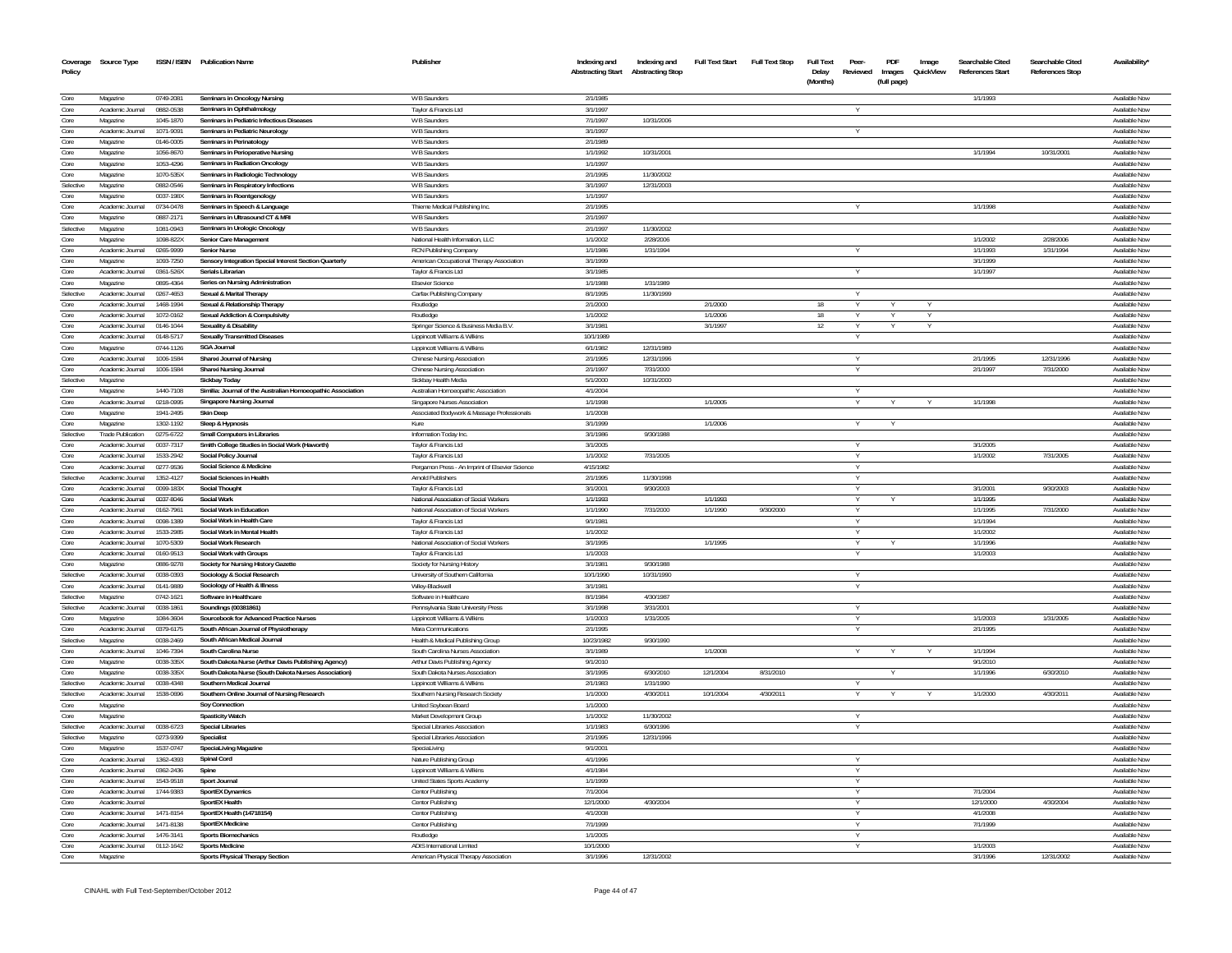| Coverage<br>Policy | Source Type                  |                        | ISSN / ISBN Publication Name                                                                                     | Publisher                                                     | Indexing and<br><b>Abstracting Start</b> | Indexing and<br><b>Abstracting Stop</b> | <b>Full Text Start</b> | <b>Full Text Stop</b> | <b>Full Text</b><br>Delay | Peer-<br>Reviewed | PDF<br>Images | Image<br>QuickView | Searchable Cited<br><b>References Start</b> | Searchable Cited<br>References Stop | Availability'                  |
|--------------------|------------------------------|------------------------|------------------------------------------------------------------------------------------------------------------|---------------------------------------------------------------|------------------------------------------|-----------------------------------------|------------------------|-----------------------|---------------------------|-------------------|---------------|--------------------|---------------------------------------------|-------------------------------------|--------------------------------|
|                    |                              |                        |                                                                                                                  |                                                               |                                          |                                         |                        |                       | (Months)                  |                   | (full page)   |                    |                                             |                                     |                                |
| Core               | Academic Journal             |                        | SPVN: Journal of the Society for Peripheral Vascular Nursing                                                     | Society for Peripheral Vascular Nursing, Inc.                 | 3/1/1990                                 | 6/30/1990                               |                        |                       |                           |                   |               |                    |                                             |                                     | Available Nov                  |
| Core               | Magazine                     | 1494-7668              | <b>SRNA Newsbulletin</b>                                                                                         | Saskatchewan Registered Nurses Association                    | 11/1/1999                                |                                         | 11/1/1999              |                       |                           |                   |               |                    | 1/1/2001                                    |                                     | Available Nov                  |
| Core               | Academic Journal             |                        | <b>SSM</b>                                                                                                       | Association of periOperative Registered Nurses                | 10/1/2000                                | 12/31/2003                              |                        |                       |                           |                   |               |                    | 10/1/2000                                   | 12/31/2003                          | Available Now                  |
| Core               | Academic Journal             | 1520-3107              | <b>Stanford Nurse</b>                                                                                            | Stanford Hospital & Clinics                                   | 7/1/1991                                 |                                         | 10/1/2005              |                       |                           |                   |               |                    | 1/1/1994                                    |                                     | Available Now                  |
| Core               | Magazine                     | 0038-9986              | Stat: Bulletin of the Wisconsin Nurses Association                                                               | Wisconsin Nurses Association                                  | 3/1/1982                                 |                                         | 1/1/1995               |                       |                           |                   |               |                    | 1/1/1994                                    |                                     | Available Now                  |
| Core               | Academic Journal             | 1076-4747              | <b>STNS Journal of Trauma Nursing</b>                                                                            | Nursecom Inc.                                                 | 7/1/1994                                 | 7/31/1994                               |                        |                       |                           |                   |               |                    |                                             |                                     | Available Now                  |
| Core               | Academic Journal             | 1073-6840              | Strength & Conditioning                                                                                          | National Strength & Conditioning Association                  | 2/1/1997                                 | 12/31/1998                              |                        |                       |                           | Y                 |               |                    |                                             |                                     | Available Now                  |
| Core               | Academic Journal             | 1524-1602              | Strength & Conditioning Journal (Allen Press)                                                                    | Allen Press Publishing Services Inc.                          | 2/1/1999                                 |                                         |                        |                       |                           | Y                 |               |                    | 1/1/2001                                    |                                     | Available Now                  |
| Core               | Academic Journal             | 1532-3005              | Stress & Health: Journal of the International Society for the Investigation of John Wiley & Sons, Inc.<br>Stress |                                                               | 2/1/2005                                 |                                         |                        |                       |                           |                   |               |                    |                                             |                                     | Available Nov                  |
| Selective          | Academic Journal             | 0748-8386              | <b>Stress Medicine</b>                                                                                           | John Wiley & Sons, Inc.                                       | 1/1/1990                                 | 1/31/1990                               |                        |                       |                           |                   |               |                    |                                             |                                     | Available Now                  |
| Core               | Magazine                     | 0039-2499              | Stroke (00392499)                                                                                                | Lippincott Williams & Wilkins                                 | 1/1/1981                                 |                                         |                        |                       |                           |                   |               |                    |                                             |                                     | Available Nov                  |
| Core               | Academic Journal             | 0889-7077              | Substance Abuse                                                                                                  | Taylor & Francis Ltd                                          | 3/1/1995                                 |                                         |                        |                       |                           |                   |               |                    |                                             |                                     | Available Nov                  |
| Core               | Academic Journal             | 2078-5488              | Suicidology Online                                                                                               | Suicidology Online                                            | 1/1/2011                                 |                                         |                        |                       |                           |                   |               |                    |                                             |                                     | Available Now                  |
| Core               | Magazine                     | 1067-3768              | <b>Support Line</b>                                                                                              | Academy of Nutrition & Dietetics                              | 2/1/1993                                 |                                         |                        |                       |                           |                   |               |                    | 1/1/1994                                    |                                     | Available Now                  |
| Core               | Academic Journal             | 1824-601X              | Supportive & Palliative Cancer Care                                                                              | Medicalink Publishers                                         | 3/1/2005                                 | 9/30/2008                               |                        |                       |                           |                   |               |                    |                                             |                                     | Available Nov                  |
| Core               | Magazine                     | 0039-6109              | Surgical Clinics of North America                                                                                | W B Saunders                                                  | 2/1/1997                                 |                                         |                        |                       |                           | $\vee$            |               |                    |                                             |                                     | Available Now                  |
| Core               | Academic Journal             | 1530-4515              | Surgical Laparoscopy, Endoscopy & Percutaneous Techniques                                                        | Lippincott Williams & Wilkins                                 | 2/1/2002                                 |                                         |                        |                       |                           | $\vee$            |               |                    |                                             |                                     | Available Nov                  |
| Core               | Academic Inumal              | 1055-3207              | Surgical Oncology Clinics of North America                                                                       | W B Saunders                                                  | 1/1/1997                                 |                                         |                        |                       |                           |                   |               |                    |                                             |                                     | Available Now                  |
| Core               | Academic Journal             | 1080-6393              | <b>Surgical Physician Assistant</b>                                                                              | Odyssea Publishing Inc.                                       | 1/1/2003                                 | 12/31/2004                              |                        |                       |                           |                   |               |                    | 1/1/2003                                    | 12/31/2004                          | Available Nov                  |
| Selective          | <b>Trade Publication</b>     | 0161-1372              | <b>Surgical Rounds</b>                                                                                           | Intellisphere, LLC                                            | 12/1/1981                                | 7/31/1985                               |                        |                       |                           |                   |               |                    |                                             |                                     | Available Now                  |
| Core               | Magazine                     | 1079-8269              | Surgical Services Management                                                                                     | Association of periOperative Registered Nurses                | 1/1/1995                                 | 9/30/2000                               |                        |                       |                           |                   |               |                    | 1/1/1995                                    | 9/30/2000                           | Available Nov                  |
| Core               | Magazine                     | 0164-4238              | Surgical Technologist                                                                                            | Association of Surgical Technologists, Inc.                   | 11/1/1981                                |                                         |                        |                       |                           |                   |               |                    | 1/1/1994                                    |                                     | Availahle Now                  |
| Core               | Academic Journal             | 0106-8350              | Sygeplejersken / Danish Journal of Nursing                                                                       | Dansk Sygeplejerad                                            | 1/1/2005                                 |                                         |                        |                       |                           |                   |               |                    | 1/1/2005                                    |                                     | Available Now                  |
| Core               | Magazine                     |                        | Syllabus (American Association of Colleges of Nursing)                                                           | American Association of Colleges of Nursing                   | 1/1/2004                                 |                                         |                        |                       |                           |                   |               |                    |                                             |                                     | Available Now                  |
| Core               | Magazine                     |                        | Synapse: Newsletter of the American Association of Neuroscience Nurses)                                          | American Association of Neuroscience Nurses                   | 1/1/1996                                 |                                         |                        |                       |                           |                   |               |                    | 1/1/1996                                    |                                     | Available Nov                  |
| Core               | Academic Journal             | 1442-7818              | Synergy (14427818)                                                                                               | Multicultural Mental Health Australia                         | 3/1/2000                                 | 3/31/2011                               |                        |                       |                           |                   |               |                    |                                             |                                     | Available Nov                  |
| Core               | Magazine                     | 1741-4245              | <b>Synergy News</b>                                                                                              | Deeson Group                                                  | 1/1/1998                                 |                                         |                        |                       |                           |                   |               |                    |                                             |                                     | Available Nov                  |
| Core               | Academic Journal             | 1360-5518              | Synergy: Imaging & Therapy Practice                                                                              | Society of Radiographers                                      | 8/1/1995                                 |                                         |                        |                       |                           |                   |               |                    | 8/1/1995                                    |                                     | Available Nov                  |
| Core               | Academic Journal             |                        | <b>Talkback Magazine</b>                                                                                         | BackCare                                                      | 1/1/2003                                 | 6/30/2009                               |                        |                       |                           |                   |               |                    |                                             |                                     | Available Now                  |
| Core               | <b>Trade Publication</b>     | 0039-9620              | <b>Tar Heel Nurse</b>                                                                                            | North Carolina Nurses Association                             | 1/1/1982                                 |                                         | 7/1/1994               |                       |                           |                   |               |                    | 1/1/1993                                    |                                     | Available Nov                  |
| Selective          | Academic Journal             | 1082-8664              | <b>TB Monitor</b>                                                                                                | AHC Media LLC                                                 | 1/1/1994                                 | 12/31/2002                              |                        |                       |                           |                   |               |                    |                                             |                                     | Available Nov                  |
| Core               | Academic Journal             | 1040-1334              | Teaching & Learning in Medicine                                                                                  | Taylor & Francis Ltd                                          | 1/1/2000                                 |                                         |                        |                       |                           |                   |               |                    |                                             |                                     | Available Now                  |
| Core               | Academic Journal             | 1557-3087              | Teaching & Learning in Nursing                                                                                   | <b>Elsevier Science</b>                                       | 1/1/2008                                 |                                         |                        |                       |                           |                   |               |                    |                                             |                                     | Available Now                  |
| Core               | Academic Journal             | 0954-6014              | Technic                                                                                                          | Association of Operating Department Practitioners             | 12/1/2003                                | 3/31/2004                               |                        |                       |                           |                   |               |                    | 12/1/2003                                   | 3/31/2004                           | Available Now                  |
| Core               | Magazine                     | 1756-1132              | Technic: The Journal of Operating Department Practice                                                            | Ten Alps Creative                                             | 1/1/2008                                 |                                         |                        |                       | 12                        |                   |               |                    | 1/1/2008                                    |                                     | Available Now                  |
| Core<br>Core       | Academic Journal<br>Magazine | 1055-4181<br>1093-7137 | Technology & Disability                                                                                          | <b>IOS Press</b><br>American Occupational Therapy Association | 5/1/1996<br>3/1/1999                     |                                         | 2/1/1999               |                       |                           |                   |               |                    | 1/1/1997<br>3/1/1999                        |                                     | Available Nov<br>Available Nov |
|                    | Magazine                     |                        | <b>Technology Special Interest Section Quarterly</b>                                                             |                                                               | 8/1/1996                                 | 8/31/1998                               |                        |                       |                           |                   |               |                    |                                             |                                     | Available Now                  |
| Core<br>Core       |                              | 1055-3134              | <b>Telephone Nursing Telezine</b><br><b>Tennessee Nurse</b>                                                      | Telephone Nursing Telezine<br>Tennessee Nurses Association    | 12/1/1990                                |                                         | 2/1/1995               |                       |                           |                   |               |                    | 1/1/1993                                    |                                     | Available Nov                  |
| Core               | Magazine<br>Magazine         |                        | <b>Texas Board of Nursing Bulletin</b>                                                                           | Texas State Board of Nurse Examiners                          | 4/1/2004                                 |                                         | 4/1/2004               |                       |                           |                   | $\vee$        |                    | 1/1/2006                                    |                                     | Available Now                  |
| Core               | Academic Journal             | 1049-0211              | Texas Journal of Rural Health                                                                                    | Texas Tech University Health Sciences Center                  | 1/1/2000                                 | 1/31/2004                               |                        |                       |                           |                   |               |                    | 1/1/2000                                    | 1/31/2004                           | Available Nov                  |
| Core               | Magazine                     | 0095-036X              | <b>Texas Nursing</b>                                                                                             | <b>Texas Nurses Association</b>                               | 10/1/1981                                |                                         | 2/1/1992               |                       |                           |                   |               |                    | 1/1/1994                                    |                                     | Available Now                  |
| Core               | Academic Journal             | 0104-0707              | Texto & Contexto Enfermagem                                                                                      | Universidade Federal de Santa Catarina, Programa de Pos-      | 1/1/1999                                 |                                         |                        |                       |                           |                   |               |                    | 1/1/1999                                    |                                     | Available Nov                  |
|                    |                              |                        |                                                                                                                  | Graduacao de Enfermagem                                       |                                          |                                         |                        |                       |                           |                   |               |                    |                                             |                                     |                                |
| Core               | Academic Journal             | 0859-7685              | Thai Journal of Nursing Research                                                                                 | Thailand Nursing & Midwifery Council                          | 4/1/2002                                 | 10/31/2009                              |                        |                       |                           |                   |               |                    | 4/1/2002                                    | 10/31/2009                          | Available Nov                  |
| Core               | Academic Journa              |                        | Theoretic & Applied Chaos in Nursing                                                                             | Angela E. Vicenzi                                             | 6/1/1994                                 | 6/30/1994                               |                        |                       |                           |                   |               |                    |                                             |                                     | Available Nov                  |
| Core               | Academic Journal             | 1463-922X              | Theoretical Issues in Ergonomics Science                                                                         | Taylor & Francis Ltd                                          | 7/1/2003                                 |                                         |                        |                       |                           |                   |               |                    |                                             |                                     | Available Nov                  |
| Core               | Magazine                     | 1400-8033              | Theoria Journal of Nursing Theory                                                                                | Alingsas                                                      | 1/1/2000                                 | 12/31/2006                              |                        |                       |                           |                   |               |                    | 1/1/2000                                    | 12/31/2006                          | Available Nov                  |
| Core               | Academic Journal             | 0040-5914              | <b>Therapeutic Recreation Journal</b>                                                                            | Sagamore Publishing, LLC                                      | 3/1/2001                                 |                                         |                        |                       |                           |                   |               |                    | 3/1/200                                     |                                     | Available Nov                  |
| Core               | Magazine                     | 1748-7846              | <b>Therapy Today</b>                                                                                             | British Association for Counselling & Psychotherapy           | 9/1/2005                                 |                                         | 9/1/2005               |                       |                           |                   |               |                    |                                             |                                     | Available Nov                  |
| Core               | Magazine                     | 0308-7808              | <b>Therapy Weekly</b>                                                                                            | <b>EMAP Healthcare</b>                                        | 1/2/1997                                 | 12/31/2006                              |                        |                       |                           |                   |               |                    |                                             |                                     | Available Nov                  |
| selective          | Magazine                     | 0040-781X              | Time                                                                                                             | Time Inc.                                                     | 11/2/198                                 |                                         |                        |                       |                           |                   |               |                    |                                             |                                     | Available Nov                  |
| Core               | Academic Journal             | 1359-5474              | <b>Tizard Learning Disability Review</b>                                                                         | Pier Professional Ltd.                                        | 1/1/2000                                 |                                         |                        |                       |                           |                   |               |                    |                                             |                                     | Available Nov                  |
| Core               | Academic Journal             | 0964-4563              | <b>Tobacco Contro</b>                                                                                            | <b>BMJ Publishing Group</b>                                   | 1/2/2001                                 |                                         |                        |                       |                           |                   |               |                    |                                             |                                     | <b>Available Nov</b>           |
| Core               | Magazine                     | 0194-5181              | <b>Today's OR Nurse</b>                                                                                          | <b>SLACK Incorporated</b>                                     | 10/1/1981                                | 1/31/1996                               |                        |                       |                           |                   |               |                    | 1/1/1994                                    | 1/31/1996                           | Available Nov                  |
| Core               | Magazine                     | 1087-1667              | <b>Today's Surgical Nurse</b>                                                                                    | SLACK Incorporated                                            | 3/1/1996                                 | 5/31/1999                               |                        |                       |                           |                   |               |                    | 3/1/1996                                    | 5/31/1999                           | Available Nov                  |
| Core               | Magazine                     | 0885-971X              | Topics in Acute Care & Trauma Rehabilitation                                                                     | Aspen Publishers Inc.                                         | 7/1/1986                                 | 10/31/1988                              |                        |                       |                           |                   |               |                    |                                             |                                     | Available Nov                  |
| Selective          | Academic Journal             | 1535-2250              | <b>Topics in Advanced Practice Nursing</b>                                                                       | Medscape                                                      | 3/1/2001                                 | 4/18/2011                               |                        |                       |                           | Y                 |               |                    | 3/1/2001                                    | 4/18/2011                           | Available Nov                  |
| Selective          | Academic Journal             | 1073-2837              | <b>Topics in Clinical Chiropractic</b>                                                                           | Lippincott Williams & Wilkins                                 | 3/1/1995                                 | 12/31/2001                              |                        |                       |                           |                   |               |                    |                                             |                                     | Available Nov                  |
| Core               | Magazine                     | 0164-0534              | <b>Topics in Clinical Nursing</b>                                                                                | Aspen Publishers Inc                                          | 7/1/1981                                 | 7/31/1986                               |                        |                       |                           |                   |               |                    |                                             |                                     | Available Now                  |
| Core               | Academic Journal             | 0883-5691              | <b>Topics in Clinical Nutrition</b>                                                                              | Lippincott Williams & Wilkins                                 | 12/1/199                                 |                                         |                        |                       |                           |                   |               |                    | 1/1/1997                                    |                                     | Available Nov                  |
| Core               | Academic Journal             | 0164-2340              | <b>Topics in Emergency Medicine</b>                                                                              | Lippincott Williams & Wilkins                                 | 10/1/1981                                | 4/30/2006                               | 1/1/1999               | 12/31/2005            |                           |                   |               |                    | 1/1/2003                                    | 4/30/2006                           | Available Now                  |
| Core               | Academic Journal             | 0882-7524              | Topics in Geriatric Rehabilitation                                                                               | Lippincott Williams & Wilkins                                 | 9/1/1995                                 |                                         | 3/1/1999               | 12/31/2005            |                           |                   |               |                    | 1/1/2003                                    |                                     | Available Nov                  |
| Selective          | Magazine                     | 0095-3814              | Topics in Health Care Financing                                                                                  | Aspen Publishers Inc.                                         | 12/1/1983                                | 12/31/1993                              |                        |                       |                           |                   |               |                    |                                             |                                     | Available Nov                  |
| Core               | Academic Journal             | 1065-0989              | Topics in Health Information Management                                                                          | Lippincott Williams & Wilkins                                 | 8/1/1992                                 | 1/31/2003                               |                        |                       |                           |                   |               |                    | 1/1/2000                                    | 1/31/2003                           | Available Nov                  |
| Core               | Magazine                     | 0270-5230              | Topics in Health Record Management                                                                               | Aspen Publishers Inc.                                         | 9/1/1983                                 | 5/31/1992                               |                        |                       |                           |                   |               |                    |                                             |                                     | Available Nov                  |
| Core               | Academic Journal             | 0271-8294              | <b>Topics in Language Disorders</b>                                                                              | Lippincott Williams & Wilkins                                 | 11/1/1995<br>7/1/1996                    |                                         |                        |                       |                           | Y                 |               |                    | 1/1/2003<br>1/1/1997                        |                                     | Available Nov<br>Available Nov |
| Core               | Academic Journal             | 1082-0744              | Topics in Spinal Cord Injury Rehabilitation                                                                      | Thomas Land Publishers Incorporated                           |                                          |                                         |                        |                       |                           |                   |               |                    |                                             |                                     |                                |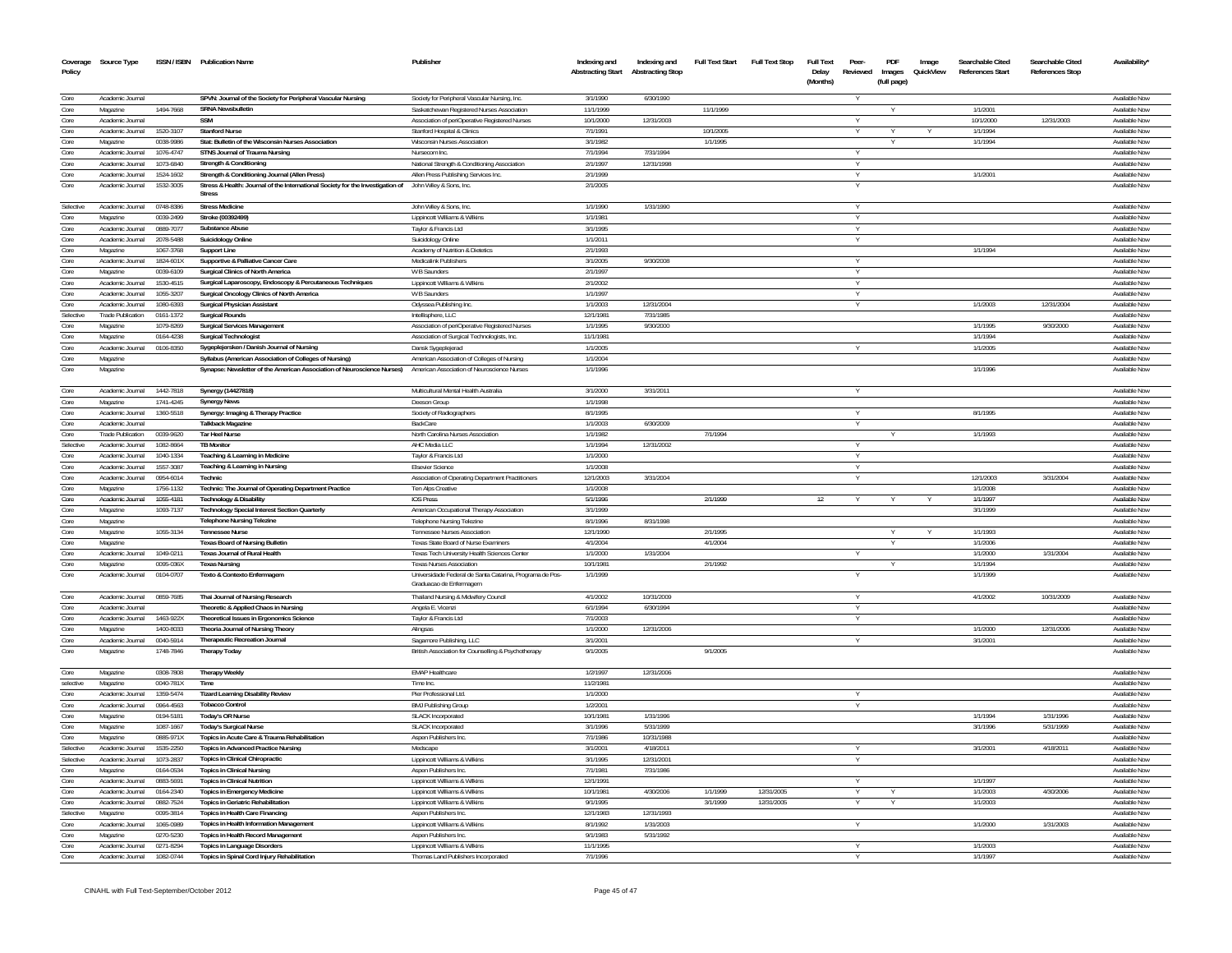| Coverage<br>Policy | Source Type                          |                        | ISSN / ISBN Publication Name                                                                           | Publisher                                                                | Indexing and<br><b>Abstracting Start</b> | Indexing and<br><b>Abstracting Stop</b> | <b>Full Text Start</b> | <b>Full Text Stop</b> | <b>Full Text</b><br>Delay<br>(Months) | Peer-<br>Reviewed | PDF<br>Images<br>(full page) | Image<br>QuickView | Searchable Cited<br><b>References Start</b> | Searchable Cited<br><b>References Stop</b> | <b>Availability</b>            |
|--------------------|--------------------------------------|------------------------|--------------------------------------------------------------------------------------------------------|--------------------------------------------------------------------------|------------------------------------------|-----------------------------------------|------------------------|-----------------------|---------------------------------------|-------------------|------------------------------|--------------------|---------------------------------------------|--------------------------------------------|--------------------------------|
| Core               | Academic Journal                     | 1074-9357              | <b>Topics in Stroke Rehabilitation</b>                                                                 | Thomas Land Publishers Incorporated                                      | 3/1/1994                                 |                                         |                        |                       |                                       |                   |                              |                    | 1/1/2002                                    |                                            | Available Now                  |
| Core               | Magazine                             | 0274-6743              | <b>Total Health</b>                                                                                    | Total Health Communications, Inc.                                        | 2/1/1999                                 | 9/30/2009                               | 1/1/2006               | 3/31/2010             |                                       |                   |                              |                    |                                             |                                            | Available Now                  |
| Core               | Academic Journal                     | 0269-0977              | Tradimus                                                                                               | RCN Publishing Company                                                   | 3/1/1986                                 | 6/30/1987                               |                        |                       |                                       | Y                 |                              |                    |                                             |                                            | Available Now                  |
| Selective          | Academic Journal                     | 0035-9203              | Transactions of the Royal Society of Tropical Medicine & Hygiene                                       | Oxford University Press / USA                                            | 9/1/1989                                 | 9/30/1989                               |                        |                       |                                       |                   |                              |                    |                                             |                                            | Available Now                  |
| Core               | Academic Journal                     | 1363-4615              | <b>Transcultural Psychiatry</b>                                                                        | Sage Publications, Ltd.                                                  | 3/1/2001                                 |                                         |                        |                       |                                       | Y                 |                              |                    |                                             |                                            | Available Now                  |
| Core               | Academic Journal                     | 0041-1132              | Transfusion                                                                                            | Wiley-Blackwell                                                          | 1/1/1995                                 |                                         |                        |                       |                                       | Y                 |                              |                    |                                             |                                            | Available Nov                  |
| Core               | Magazine                             | 0887-7963              | <b>Transfusion Medicine Reviews</b>                                                                    | W B Saunders                                                             | 1/1/1997                                 |                                         |                        |                       |                                       |                   |                              |                    |                                             |                                            | Available Now                  |
| Core               | Academic Journal                     | 1931-5244              | Translational Research: The Journal of Laboratory & Clinical Medicine                                  | <b>Elsevier Science</b>                                                  | 7/1/2006                                 |                                         |                        |                       |                                       |                   |                              |                    |                                             |                                            | Available Nov                  |
| Core               | Academic Journal                     |                        | Transplant Journal of Australasia                                                                      | Cambridge Publishing                                                     | 3/1/2010                                 |                                         |                        |                       |                                       |                   |                              |                    | 3/1/2010                                    |                                            | Available Now                  |
| Core               | Academic Journal                     | 1323-5109              | <b>Transplant Nurses' Journal</b>                                                                      | Cambridge Publishing                                                     | 2/1/1994                                 | 12/1/2009                               |                        |                       |                                       |                   |                              |                    | 1/1/1995                                    | 12/1/2009                                  | Available Now                  |
| Selective          | Academic Journal                     | 0743-6637              | <b>Trauma Quarterly</b>                                                                                | VSP International Science Publishers                                     | 11/1/1989                                | 3/31/2002                               | 1/1/1998               | 3/2/2002              |                                       |                   |                              |                    |                                             |                                            | Available Nov                  |
| Core               | Academic Journal                     | 1524-8380              | Trauma, Violence & Abuse                                                                               | Sage Publications Inc.                                                   | 1/1/2001                                 |                                         |                        |                       |                                       |                   |                              |                    |                                             |                                            | Available Nov                  |
| Core               | Academic Journal                     | 1084-7138              | <b>Trends in Amplification</b>                                                                         | Sage Publications Inc                                                    | 3/1/2003                                 |                                         | 1/1/2003               |                       |                                       |                   |                              |                    | 3/1/2003                                    |                                            | Available Nov                  |
| Selective          | Magazine                             | 1062-5364              | Trends in Health Care, Law & Ethics                                                                    | Robert Wood Johnson Medical School                                       | 3/1/1992                                 | 12/31/1995                              |                        |                       |                                       |                   |                              |                    |                                             |                                            | Available Now                  |
| Core               | Magazine                             |                        | Try This: Best Practices in Nursing Care to Older Adults                                               | New York University, John A. Hartford Institute for Geriatric<br>Nursing | 8/1/1998                                 |                                         | 8/1/1998               |                       |                                       |                   |                              |                    | 1/1/2004                                    |                                            | Available Now                  |
| Core               | Magazine                             |                        | Try This: Best Practices in Nursing Care to Older Adults with Dementia                                 | New York University, John A. Hartford Institute for Geriatric<br>Nursing | 3/1/2003                                 |                                         | 3/1/2003               |                       |                                       |                   |                              |                    | 1/1/2003                                    |                                            | Available Now                  |
| Selective          | Magazine                             | 0747-4105              | Tufts University Diet & Nutrition Letter                                                               | Tufts University Health & Nutrition Letter                               | 3/1/1992                                 | 1/31/1997                               | 1/1/1994               | 1/31/1997             |                                       |                   |                              |                    |                                             |                                            | Available Now                  |
| Core               | Magazine                             | 1526-0143              | Tufts University Health & Nutrition Letter                                                             | Tufts University Health & Nutrition Letter                               | 2/1/1997                                 |                                         |                        |                       |                                       |                   |                              |                    |                                             |                                            | Available Nov                  |
| Core               | Magazine                             | 1209-4846              | Turning Points (12094846)                                                                              | Saskatchewan Registered Nurses Association                               | 1/1/1997                                 | 3/31/1999                               | 1/1/1997               | 3/31/1999             |                                       |                   |                              |                    |                                             |                                            | Available Nov                  |
| Core               | Academic Journal                     | 1683-1624              | Tzu Chi Nursing Journal                                                                                | Buddhist Tzu Chi General Hospital                                        | 3/1/2006                                 |                                         |                        |                       |                                       |                   |                              |                    | 3/1/2006                                    |                                            | Available Nov                  |
| selective          | Magazine                             | 0041-5537              | U.S. News & World Report                                                                               | US News & World Report, L.P.                                             | 11/23/1981                               |                                         |                        |                       |                                       |                   |                              |                    |                                             |                                            | Available Now                  |
| Core               | Academic Journal                     | 0161-7346              | <b>Ultrasonic Imaging</b>                                                                              | Sage Publications Inc.                                                   | 1/1/1995                                 |                                         |                        |                       |                                       |                   |                              |                    |                                             |                                            | Available Nov                  |
| Core<br>Core       | Academic Journal<br>Academic Journal | 1742-271X<br>0894-8771 | Ultrasound<br><b>Ultrasound Quarterly</b>                                                              | Royal Society of Medicine Press Limited<br>Lippincott Williams & Wilkins | 2/1/2005<br>3/1/2002                     |                                         |                        |                       |                                       | Y<br>Y            |                              |                    |                                             |                                            | Available Now<br>Available Now |
| Core               | Academic Journal                     | 0748-9234              | University of California at Berkeley Wellness Letter                                                   | University of California at Berkeley Wellness Letter                     | 10/1/1991                                |                                         |                        |                       |                                       | Υ                 |                              |                    |                                             |                                            | Available Now                  |
| Selective          | Magazine                             | 1042-203X              | University of Texas Lifetime Health Letter                                                             | J.R. Llanes & University of Texas Pan American                           | 1/1/1991                                 | 5/31/1999                               |                        |                       |                                       |                   |                              |                    |                                             |                                            | Available Now                  |
| Core               | Magazine                             |                        | Update: Society of Otorhinolaryngology & Head-Neck Nurses                                              | Society of Otorhinolaryngology & Head-Neck Nurses                        | 2/1/1995                                 |                                         |                        |                       |                                       |                   |                              |                    | 1/1/2002                                    |                                            | Available Nov                  |
| Core               | Magazine                             |                        | Update: The Newsletter of the Paget Foundation                                                         | Paget Foundation for Paget's Disease of Bone & Related                   | 1/1/2003                                 |                                         |                        |                       |                                       |                   |                              |                    |                                             |                                            | Available Nov                  |
| Core               | Magazine                             |                        | <b>UPNAAI Nursing Journal</b>                                                                          | Disorders<br>University of the Philippines Nursing Alumni Association    | 1/1/2008                                 |                                         |                        |                       |                                       |                   |                              |                    |                                             |                                            | Available Nov                  |
| Core               | Academic Journal                     | 1074-8687              | Uro-Gram                                                                                               | International<br>Society of Urologic Nurses & Associates, Inc.           | 3/1/1995                                 |                                         | 1/1/2006               |                       |                                       |                   | Y                            |                    | 1/1/2000                                    |                                            | Available Now                  |
| Core               | Academic Journal                     | 0094-0143              | Urologic Clinics of North America                                                                      | W B Saunders                                                             | 2/1/1997                                 |                                         |                        |                       |                                       |                   |                              |                    |                                             |                                            | Available Now                  |
| Core               | Academic Journal                     | 1053-816X              | <b>Urologic Nursing</b>                                                                                | Society of Urologic Nurses & Associates, Inc.                            | 7/1/1988                                 |                                         | 4/1/2001               |                       |                                       | Y                 |                              |                    | 1/1/1994                                    |                                            | Available Nov                  |
| Core               | Magazine                             | 0093-9722              | <b>Urology Times</b>                                                                                   | Advanstar Communications Inc.                                            | 2/1/2008                                 |                                         | 2/1/2008               |                       |                                       |                   | Y                            |                    |                                             |                                            | Available Nov                  |
| Core               | Academic Journal                     |                        | <b>Urology Times - Clinical Edition</b>                                                                | Advanstar Communications Inc.                                            | 5/1/2008                                 |                                         | 5/1/2008               | 12/31/2010            |                                       | Y                 | Y                            |                    |                                             |                                            | Available Now                  |
| Selective          | Magazine                             |                        | <b>USC Health</b>                                                                                      | University of Southern California                                        | 9/1/1997                                 | 12/31/2006                              |                        |                       |                                       |                   |                              |                    |                                             |                                            | Available Nov                  |
| Selective          | Magazine                             |                        | USC Health & Medicine                                                                                  | University of Southern California                                        | 3/1/1995                                 | 12/31/1997                              |                        |                       |                                       |                   |                              |                    |                                             |                                            | Available Nov                  |
| Core               | Magazine                             | 0049-5727              | <b>Utah Nurse</b>                                                                                      | <b>Utah Nurses Association</b>                                           | 1/1/1995                                 |                                         |                        |                       |                                       |                   |                              |                    | 1/1/1995                                    |                                            | Available Nov                  |
| Selective          | Magazine                             | 1564-0728              | Vaccine & Immunization News                                                                            | World Health Organization                                                | 6/1/1996                                 | 6/30/1998                               |                        |                       |                                       |                   |                              |                    |                                             |                                            | Available Nov                  |
| Core               | Academic Journal                     | 1524-4733              | Value in Health (Wiley-Blackwell)                                                                      | Wilev-Blackwell                                                          | 1/1/2005                                 |                                         |                        |                       |                                       |                   |                              |                    |                                             |                                            | Available Nov                  |
| Core               | Magazine                             | 0885-7636              | Vegetarian Journal                                                                                     | Vegetarian Resource Group                                                | 1/1/2000                                 |                                         |                        |                       |                                       |                   |                              |                    |                                             |                                            | Available Now                  |
| Selective          | Academic Journal                     | 1527-2168              | Vegetarian Nutrition & Health Letter                                                                   | Loma Linda University School of Public Health                            | 1/1/2000                                 | 11/30/2002                              |                        |                       |                                       |                   |                              |                    |                                             |                                            | Available Nov                  |
| Selective          | Academic Journal                     | 1032-1012              | Venereology                                                                                            | Venereology Publishing Incorporated                                      | 2/1/1994                                 | 1/31/2002                               |                        |                       |                                       | Y                 |                              |                    |                                             |                                            | Available Nov                  |
| Core               | Magazine                             | 1529-4609              | <b>Vermont Nurse Connection</b>                                                                        | Vermont State Nurses Association                                         | 10/1/1998                                |                                         | 10/1/1998              |                       |                                       |                   |                              |                    | 1/1/1999                                    |                                            | Available Now                  |
| Core               | Magazine                             | 0191-1880              | Vermont Registered Nurse                                                                               | Vermont State Nurses Association                                         | 7/1/1981                                 | 9/30/1999                               | 3/1/1995               | 9/30/1999             |                                       |                   |                              |                    | 1/1/1994                                    | 9/30/1999                                  | Available Nov                  |
| Core               | Magazine                             | 0749-3509              | <b>Vibrant Life</b>                                                                                    | Review & Herald Publishing Association                                   | 1/1/1985                                 |                                         |                        |                       |                                       |                   |                              |                    |                                             |                                            | Available Now                  |
| Core               | Report                               | 1098-5131              | Victimization of the Elderly & Disabled                                                                | Civic Research Institute                                                 | 3/1/2004                                 |                                         |                        |                       |                                       |                   |                              |                    |                                             |                                            | Available Nov                  |
| Core               | Academic Journal                     | 1077-8012              | Violence Against Women                                                                                 | Sage Publications Inc                                                    | 1/1/2001                                 |                                         |                        |                       |                                       | Y                 |                              |                    |                                             |                                            | Available Nov                  |
| Core               | Magazine                             | 0270-7780              | Virginia Nurse                                                                                         | Virginia Nurses Association                                              | 12/1/198                                 | 6/30/1992                               |                        |                       |                                       |                   |                              |                    |                                             |                                            | Available Nov                  |
| Core<br>Core       | Magazine                             | 1084-4740<br>1174-9784 | Virginia Nurses Today<br>Vision (11749784)                                                             | Arthur Davis Publishing Agency<br><b>Hawke's Bay Publications</b>        | 6/1/1993<br>11/1/199                     | 11/30/2006                              | 2/1/1995               |                       |                                       |                   |                              |                    | 1/1/1994                                    | 11/30/2006                                 | Available Nov                  |
| Core               | Magazine<br>Academic Journal         | 1072-4532              |                                                                                                        |                                                                          | 1/1/1993                                 |                                         | 1/1/2003               |                       |                                       |                   |                              |                    | 11/1/1995<br>1/1/1994                       |                                            | Available Nov<br>Available Now |
| Core               | Academic Journal                     |                        | Visions: The Journal of Rogerian Nursing Science<br>Vital Signs (Colorado Student Nurses' Association) | Society of Rogerian Scholars<br>Colorado Student Nurses' Association     | 1/1/1997                                 | 11/30/1998                              |                        |                       |                                       | Y                 | Y                            |                    |                                             |                                            | Available Now                  |
| Core               | Academic Journal                     | 0042-8639              | <b>Volta Review</b>                                                                                    | Alexander Graham Bell Association for the Deal                           | 1/1/1995                                 |                                         | 1/1/1996               |                       |                                       | Y                 |                              |                    | 1/1/1995                                    |                                            | Available Nov                  |
| Core               | Magazine                             | 1074-8016              | <b>Volta Voices</b>                                                                                    | Alexander Graham Bell Association for the Deaf                           | 1/1/1996                                 |                                         |                        |                       |                                       | Y                 |                              |                    | 1/1/1998                                    |                                            | Available Now                  |
| Core               | Magazine                             | 0734-5666              | <b>Washington Nurse</b>                                                                                | Washington State Nurses Association                                      | 12/1/1981                                |                                         | 3/1/1995               |                       |                                       |                   |                              |                    | 1/1/1993                                    |                                            | Available Nov                  |
| Core               | Magazine                             | 0043-0781              | Washington State Journal of Nursing                                                                    | Washington State Nurses Association                                      | 6/1/1983                                 | 6/30/1983                               |                        |                       |                                       |                   |                              |                    |                                             |                                            | Available Now                  |
| Core               | Magazine                             | 0043-1664              | <b>Weather Vane</b>                                                                                    | West Virginia Nurses' Association                                        | 12/1/198                                 | 12/31/1992                              |                        |                       |                                       |                   |                              |                    |                                             |                                            | Available Nov                  |
| Core               | Magazine                             | 0049-8114              | Weekly Epidemiological Record                                                                          | World Health Organization                                                | 1/8/1999                                 |                                         | 1/1/1999               |                       |                                       |                   |                              |                    |                                             |                                            | Available Nov                  |
| Core               | Academic Journal                     |                        | West African College of Nursing Journal                                                                | West African College of Nursing                                          | 3/1/1988                                 | 7/31/1994                               |                        |                       |                                       | Υ                 |                              |                    | 1/1/1994                                    | 7/31/1994                                  | Available Now                  |
| Core               | Academic Journal                     | 1117-9686              | West African Journal of Nursing                                                                        | West African College of Nursing                                          | 5/1/1998                                 |                                         | 10/1/2007              |                       |                                       | Y                 |                              |                    | 1/1/2001                                    |                                            | Available Nov                  |
| Selective          | Academic Journal                     | 0043-3144              | West Indian Medical Journal                                                                            | West Indian Medical Journal (WIMI)                                       | 6/1/1990                                 | 6/30/1990                               |                        |                       |                                       | Υ                 |                              |                    |                                             |                                            | Available Nov                  |
| Core               | Magazine                             | 1074-8091              | West Virginia Nurse                                                                                    | West Virginia Nurses Association                                         | 9/1/1993                                 | 7/31/2005                               | 1/1/1995               | 7/31/2005             |                                       |                   |                              |                    | 1/1/1997                                    | 7/31/2005                                  | Available Now                  |
| Selective          | Academic Journal                     | 0093-0415              | Western Journal of Medicine                                                                            | <b>BMJ Publishing Group</b>                                              | 2/1/1983                                 | 4/30/1999                               |                        |                       |                                       | Y                 |                              |                    |                                             |                                            | Available Now                  |
| Core               | Academic Journal                     | 0193-9459              | Western Journal of Nursing Research                                                                    | Sage Publications Inc                                                    | 6/1/1981                                 |                                         |                        |                       |                                       |                   |                              |                    | 1/1/1993                                    |                                            | Available Now                  |